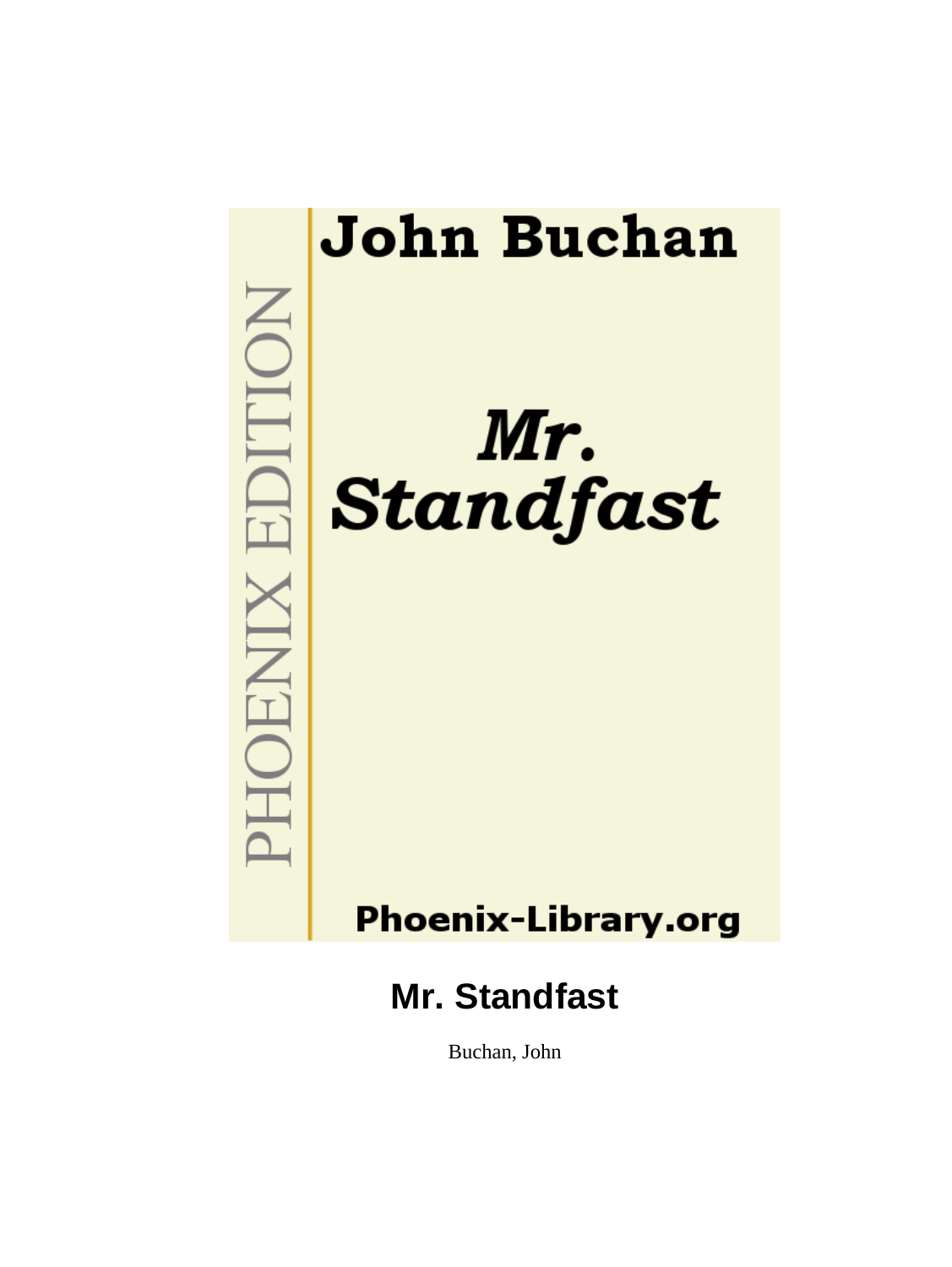[Table of Content](#page-255-0) [About Phoenix−Edition](#page-257-0) **[Copyright](#page-258-0)**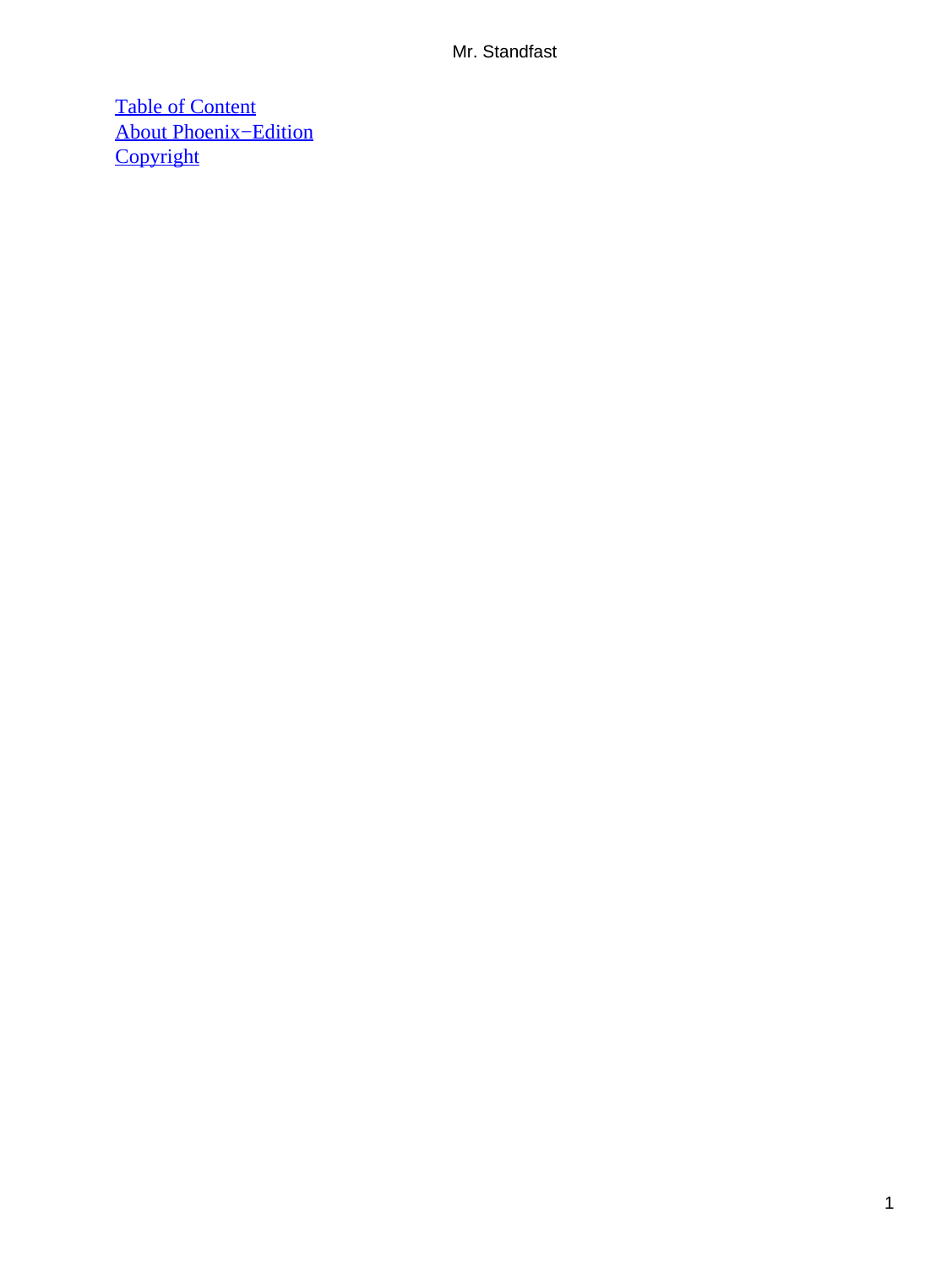## *M*R **STANDFAST**

### **JOHN BUCHAN**

### TO **THAT MOST GALLANT COMPANY THE OFFICERS AND MEN OF THE SOUTH AFRICAN INFANTRY BRIGADE ON THE WESTERN FRONT**

### **NOTE**

 The earlier adventures of Richard Hannay, to which occasional reference is made in this narrative, are recounted in The Thirty−Nine Steps and Greenmantle. J.B.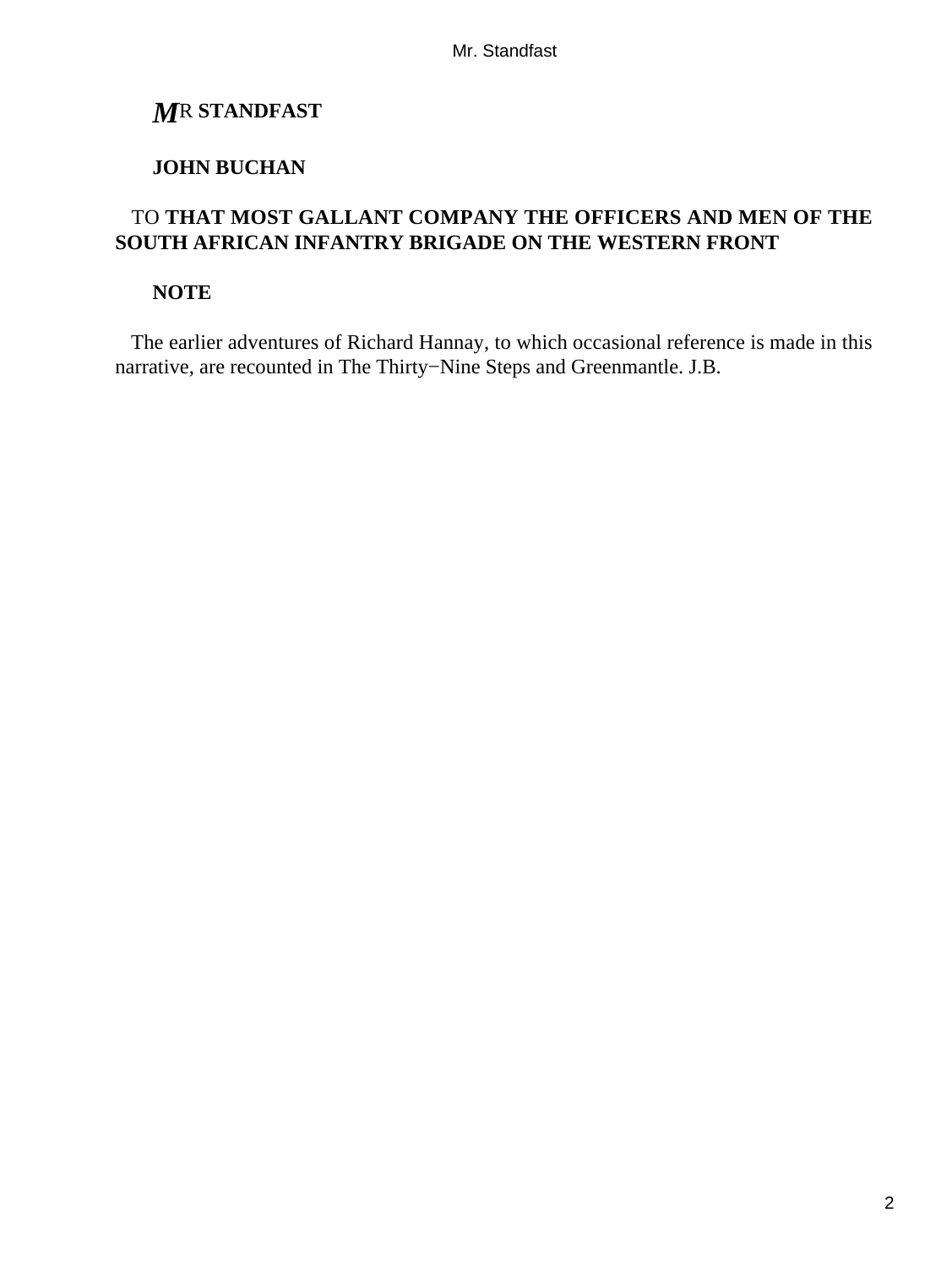# **[PART I](#page-255-0)**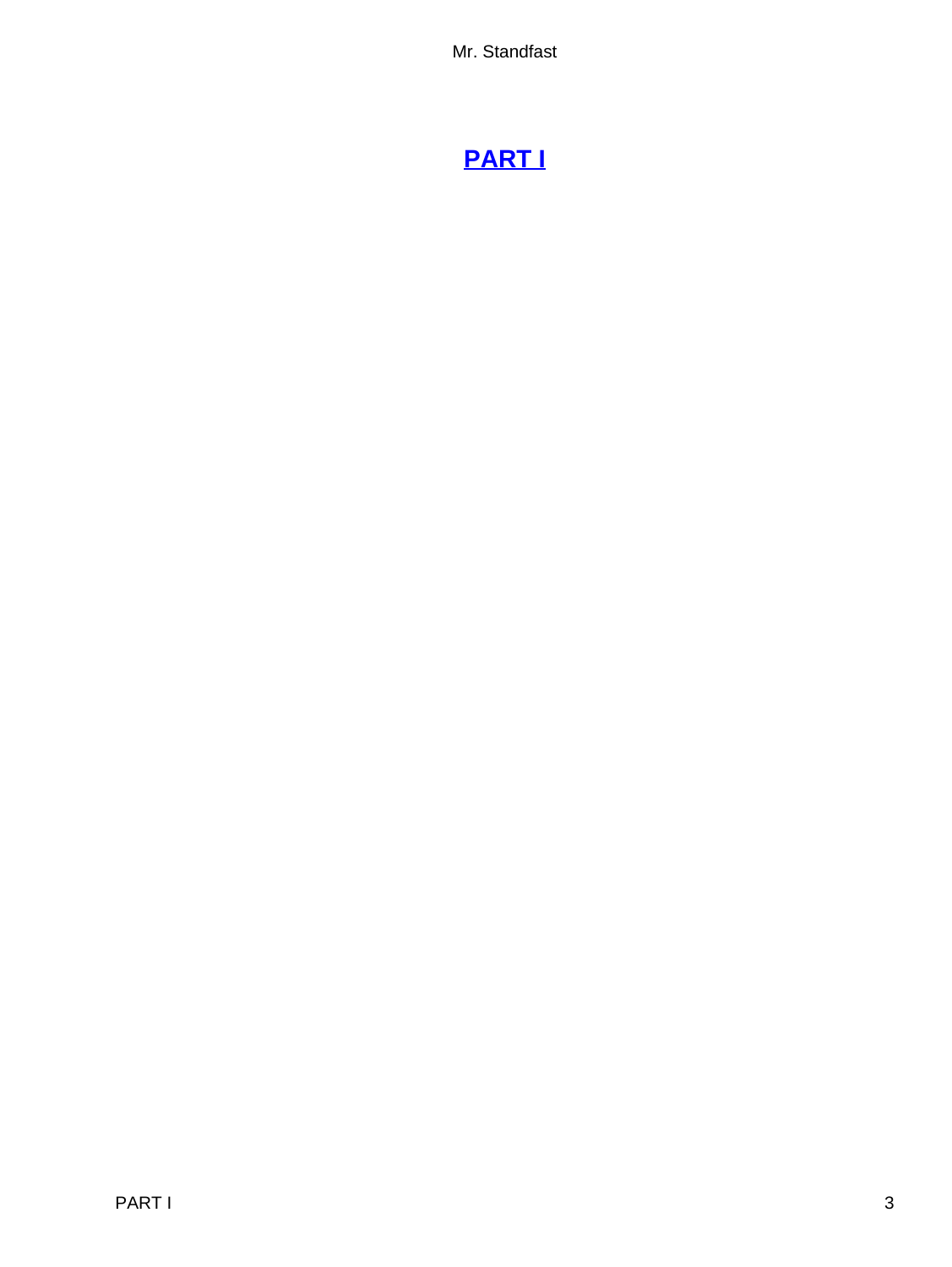# **[CHAPTER ONE − The Wicket−Gate](#page-255-0)**

*I* spent one−third of my journey looking out of the window of a first−class carriage, the next in a local motor−car following the course of a trout stream in a shallow valley, and the last tramping over a ridge of downland through great beech−woods to my quarters for the night. In the first part I was in an infamous temper; in the second I was worried and mystified; but the cool twilight of the third stage calmed and heartened me, and I reached the gates of Fosse Manor with a mighty appetite and a quiet mind.

 As we slipped up the Thames valley on the smooth Great Western line I had reflected ruefully on the thorns in the path of duty. For more than a year I had never been out of khaki, except the months I spent in hospital. They gave me my battalion before the Somme, and I came out of that weary battle after the first big September fighting with a crack in my head and a D.S.O. I had received a C.B. for the Erzerum business, so what with these and my Matabele and South African medals and the Legion of Honour, I had a chest like the High Priest's breastplate. I rejoined in January, and got a brigade on the eve of Arras. There we had a star turn, and took about as many prisoners as we put infantry over the top. After that we were hauled out for a month, and subsequently planted in a bad bit on the Scarpe with a hint that we would soon be used for a big push. Then suddenly I was ordered home to report to the War Office, and passed on by them to Bullivant and his merry men. So here I was sitting in a railway carriage in a grey tweed suit, with a neat new suitcase on the rack labelled C.B. The initials stood for Cornelius Brand, for that was my name now. And an old boy in the corner was asking me questions and wondering audibly why I wasn't fighting, while a young blood of a second lieutenant with a wound stripe was eyeing me with scorn.

 The old chap was one of the cross−examining type, and after he had borrowed my matches he set to work to find out all about me. He was a tremendous fire−eater, and a bit of a pessimist about our slow progress in the west. I told him I came from South Africa and was a mining engineer.

'Been fighting with Botha?' he asked.

'No,' I said. 'I'm not the fighting kind.' The second lieutenant screwed up his nose.

'Is there no conscription in South Africa?'

 'Thank God there isn't,' I said, and the old fellow begged permission to tell me a lot of unpalatable things. I knew his kind and didn't give much for it. He was the sort who, if he had been under fifty, would have crawled on his belly to his tribunal to get exempted, but being over age was able to pose as a patriot. But I didn't like the second lieutenant's grin, for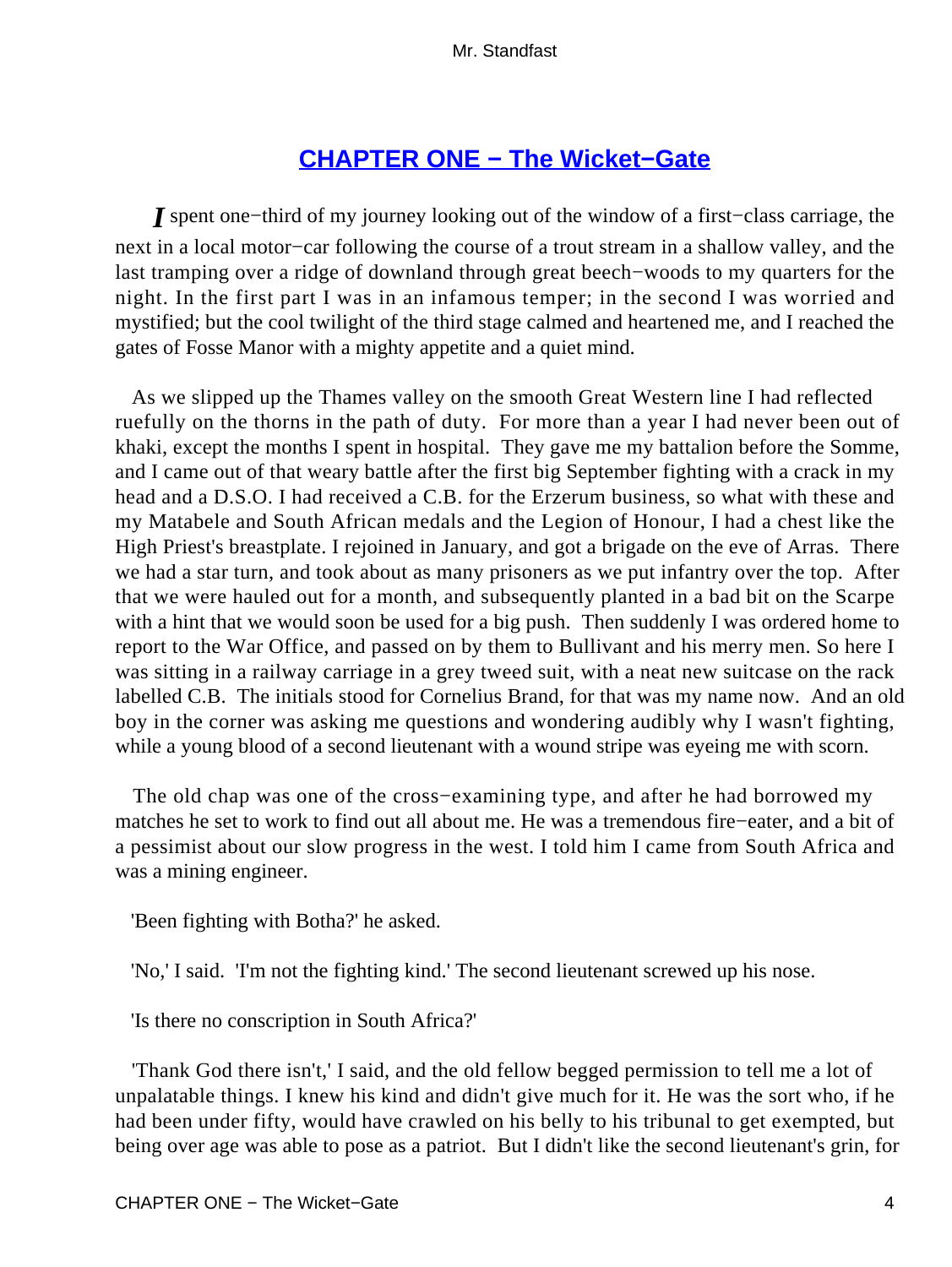he seemed a good class of lad. I looked steadily out of the window for the rest of the way, and wasn't sorry when I got to my station.

 I had had the queerest interview with Bullivant and Macgillivray. They asked me first if I was willing to serve again in the old game, and I said I was. I felt as bitter as sin, for I had got fixed in the military groove, and had made good there. Here was I − a brigadier and still under forty, and with another year of the war there was no saying where I might end. I had started out without any ambition, only a great wish to see the business finished. But now I had acquired a professional interest in the thing, I had a nailing good brigade, and I had got the hang of our new kind of war as well as any fellow from Sandhurst and Camberley. They were asking me to scrap all I had learned and start again in a new job. I had to agree, for discipline's discipline, but I could have knocked their heads together in my vexation.

 What was worse they wouldn't, or couldn't, tell me anything about what they wanted me for. It was the old game of running me in blinkers. They asked me to take it on trust and put myself unreservedly in their hands. I would get my instructions later, they said.

I asked if it was important.

 Bullivant narrowed his eyes. 'If it weren't, do you suppose we could have wrung an active brigadier out of the War Office? As it was, it was like drawing teeth.'

'Is it risky?' was my next question.

'in the long run − damnably,' was the answer.

'And you can't tell me anything more?'

 'Nothing as yet. You'll get your instructions soon enough. You know both of us, Hannay, and you know we wouldn't waste the time of a good man on folly. We are going to ask you for something which will make a big call on your patriotism. It will be a difficult and arduous task, and it may be a very grim one before you get to the end of it, but we believe you can do it, and that no one else can ... You know us pretty well. Will you let us judge for you?'

 I looked at Bullivant's shrewd, kind old face and Macgillivray's steady eyes. These men were my friends and wouldn't play with Me.

'All right,' I said. 'I'm willing. What's the first step?'

 'Get out of uniform and forget you ever were a soldier. Change your name. Your old one, Cornelis Brandt, will do, but you'd better spell it «Brand» this time. Remember that you are an engineer just back from South Africa, and that you don't care a rush about the war.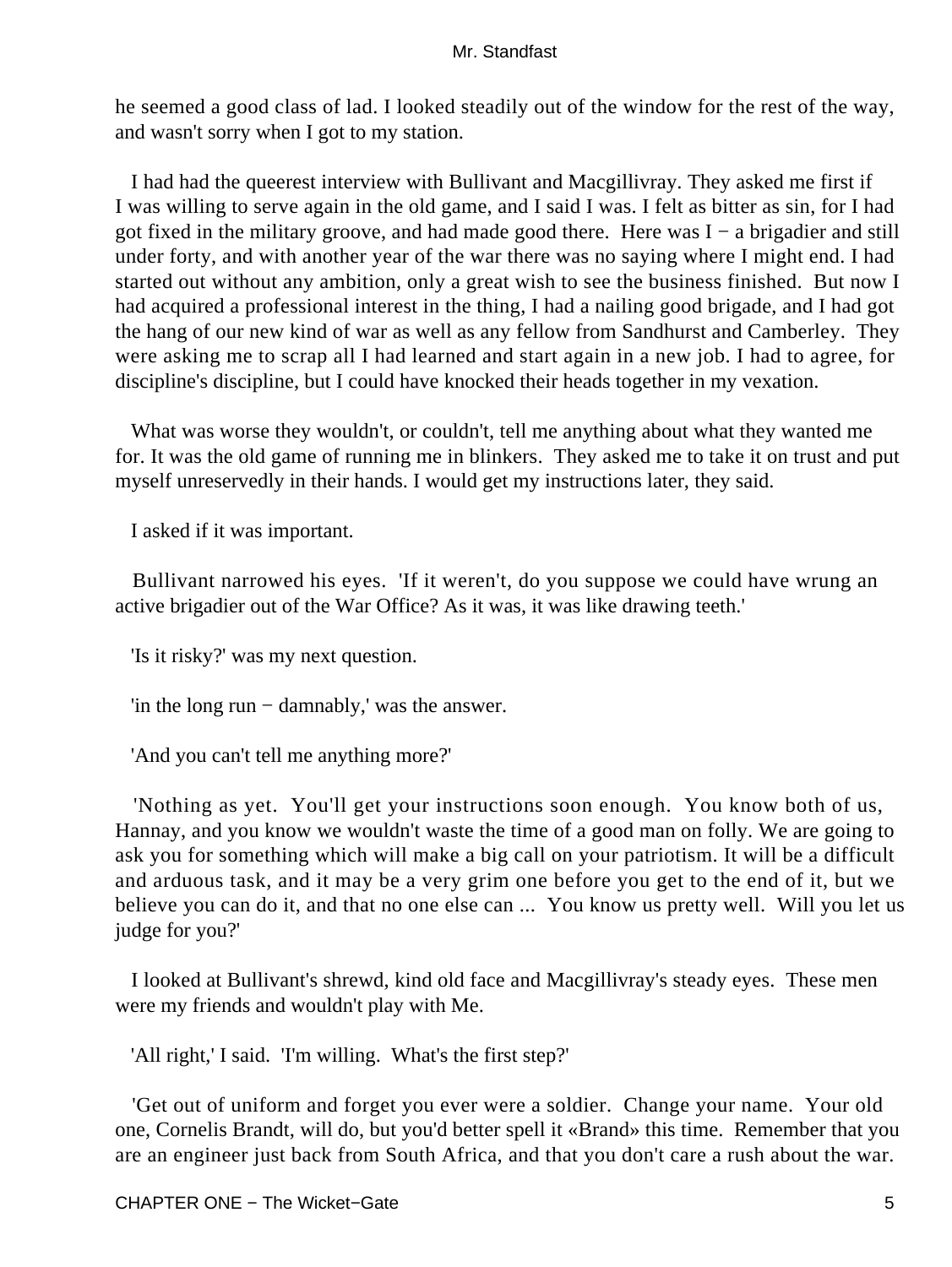You can't understand what all the fools are fighting about, and you think we might have peace at once by a little friendly business talk. You needn't be pro−German − if you like you can be rather severe on the Hun. But you must be in deadly earnest about a speedy peace.'

I expect the corners of my mouth fell, for Bullivant burst out laughing.

 'Hang it all, man, it's not so difficult. I feel sometimes inclined to argue that way myself, when my dinner doesn't agree with me. It's not so hard as to wander round the Fatherland abusing Britain, which was your last job.'

 'I'm ready,' I said. 'But I want to do one errand on my own first. I must see a fellow in my brigade who is in a shell−shock hospital in the Cotswolds. Isham's the name of the place.'

 The two men exchanged glances. 'This looks like fate,' said Bullivant. 'By all means go to Isham. The place where your work begins is only a couple of miles off. I want you to spend next Thursday night as the guest of two maiden ladies called Wymondham at Fosse Manor. You will go down there as a lone South African visiting a sick friend. They are hospitable souls and entertain many angels unawares.'

'And I get my orders there?'

 'You get your orders, and you are under bond to obey them.' And Bullivant and Macgillivray smiled at each other.

 I was thinking hard about that odd conversation as the small Ford car, which I had wired for to the inn, carried me away from the suburbs of the county town into a land of rolling hills and green water−meadows. It was a gorgeous afternoon and the blossom of early June was on every tree. But I had no eyes for landscape and the summer, being engaged in reprobating Bullivant and cursing my fantastic fate. I detested my new part and looked forward to naked shame. It was bad enough for anyone to have to pose as a pacifist, but for me, strong as a bull and as sunburnt as a gipsy and not looking my forty years, it was a black disgrace. To go into Germany as an anti−British Afrikander was a stoutish adventure, but to lounge about at home talking rot was a very different−sized job. My stomach rose at the thought of it, and I had pretty well decided to wire to Bullivant and cry off. There are some things that no one has a right to ask of any white man.

 When I got to Isham and found poor old Blaikie I didn't feel happier. He had been a friend of mine in Rhodesia, and after the German South−West affair was over had come home to a Fusilier battalion, which was in my brigade at Arras. He had been buried by a big crump just before we got our second objective, and was dug out without a scratch on him, but as daft as a hatter. I had heard he was mending, and had promised his family to look him up the first chance I got. I found him sitting on a garden seat, staring steadily before him like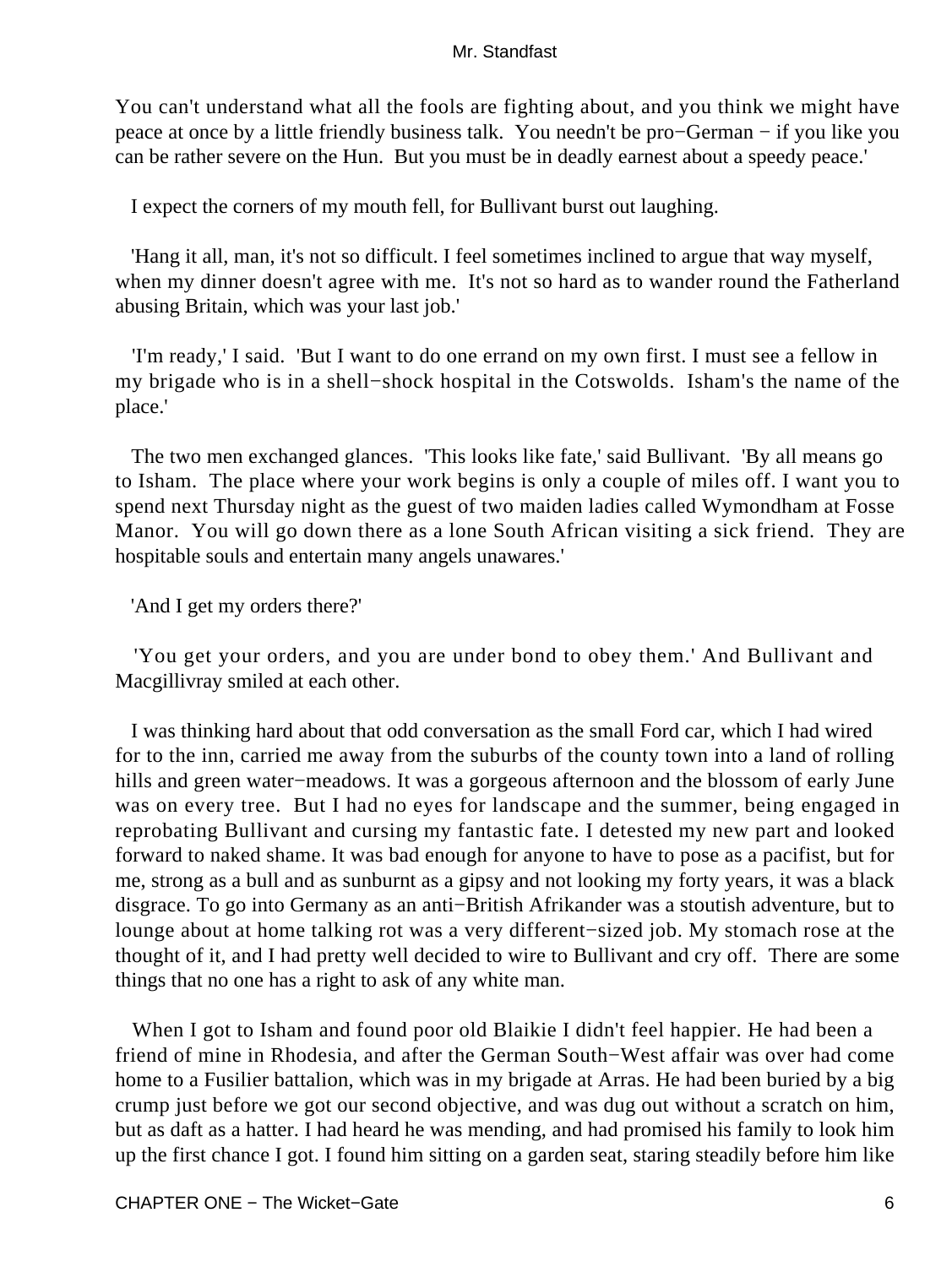a lookout at sea. He knew me all right and cheered up for a second, but very soon he was back at his staring, and every word he uttered was like the careful speech of a drunken man. A bird flew out of a bush, and I could see him holding himself tight to keep from screaming. The best I could do was to put a hand on his shoulder and stroke him as one strokes a frightened horse. The sight of the price my old friend had paid didn't put me in love with pacificism.

 We talked of brother officers and South Africa, for I wanted to keep his thoughts off the war, but he kept edging round to it.

'How long will the damned thing last?' he asked.

 'Oh, it's practically over,' I lied cheerfully. 'No more fighting for you and precious little for me. The Boche is done in all right ... What you've got to do, my lad, is to sleep fourteen hours in the twenty−four and spend half the rest catching trout. We'll have a shot at the grouse− bird together this autumn and we'll get some of the old gang to join us.'

 Someone put a tea−tray on the table beside us, and I looked up to see the very prettiest girl I ever set eyes on. She seemed little more than a child, and before the war would probably have still ranked as a flapper. She wore the neat blue dress and apron of a V.A.D. and her white cap was set on hair like spun gold. She smiled demurely as she arranged the tea−things, and I thought I had never seen eyes at once so merry and so grave. I stared after her as she walked across the lawn, and I remember noticing that she moved with the free grace of an athletic boy.

'Who on earth's that?' I asked Blaikie.

 'That? Oh, one of the sisters,' he said listlessly. 'There are squads of them. I can't tell one from another.'

 Nothing gave me such an impression of my friend's sickness as the fact that he should have no interest in something so fresh and jolly as that girl. Presently my time was up and I had to go, and as I looked back I saw him sunk in his chair again, his eyes fixed on vacancy, and his hands gripping his knees.

 The thought of him depressed me horribly. Here was I condemned to some rotten buffoonery in inglorious safety, while the salt of the earth like Blaikie was paying the ghastliest price. From him my thoughts flew to old Peter Pienaar, and I sat down on a roadside wall and read his last letter. It nearly made me howl. Peter, you must know, had shaved his beard and joined the Royal Flying Corps the summer before when we got back from the Greenmantle affair. That was the only kind of reward he wanted, and, though he was absurdly over age, the authorities allowed it. They were wise not to stickle about rules, for Peter's eyesight and nerve were as good as those of any boy of twenty. I knew he would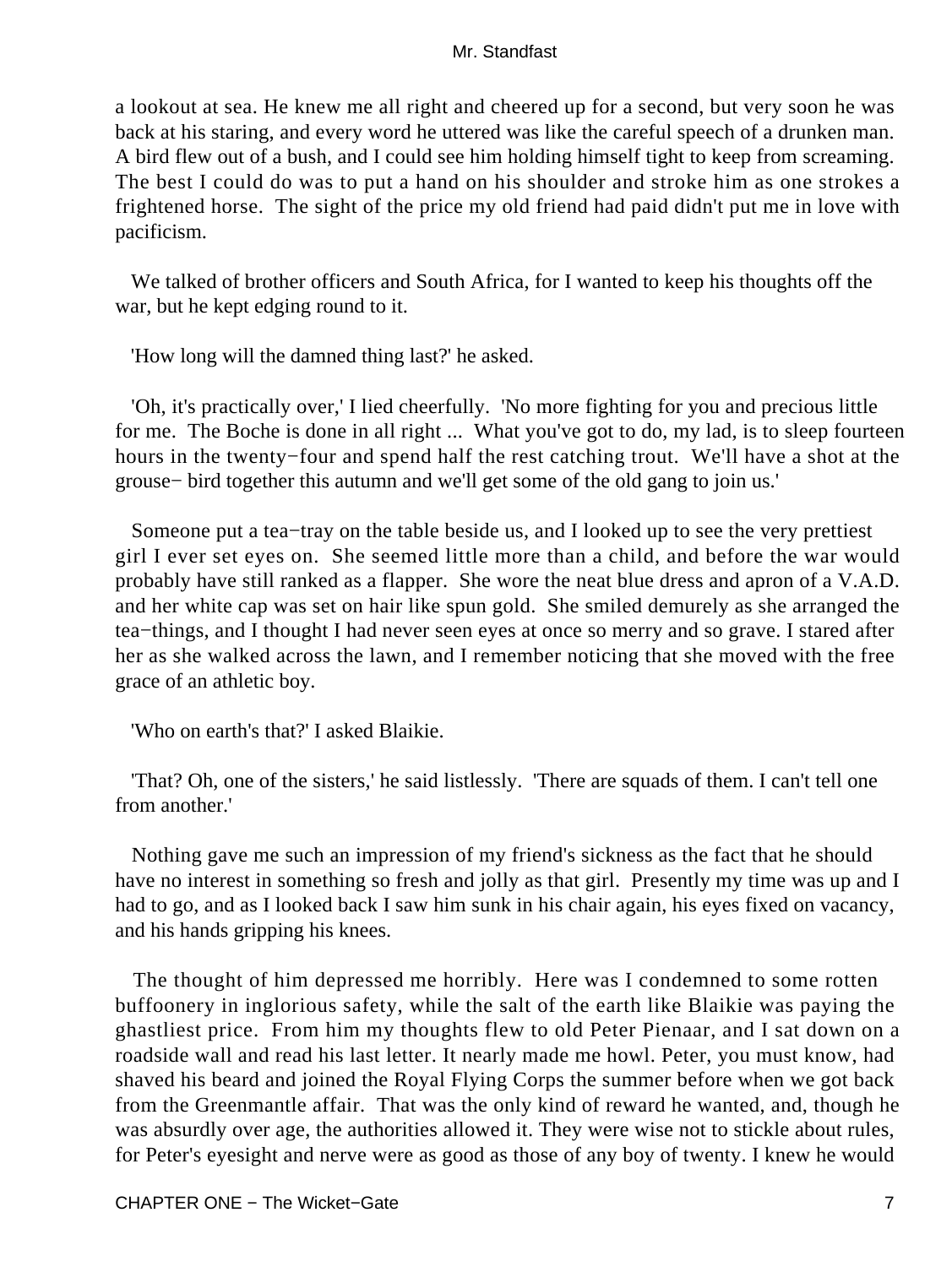do well, but I was not prepared for his immediately blazing success. He got his pilot's certificate in record time and went out to France; and presently even we foot−sloggers, busy shifting ground before the Somme, began to hear rumours of his doings. He developed a perfect genius for air−fighting. There were plenty better trick−flyers, and plenty who knew more about the science of the game, but there was no one with quite Peter's genius for an actual scrap. He was as full of dodges a couple of miles up in the sky as he had been among the rocks of the Berg. He apparently knew how to hide in the empty air as cleverly as in the long grass of the Lebombo Flats. Amazing yarns began to circulate among the infantry about this new airman, who could take cover below one plane of an enemy squadron while all the rest were looking for him. I remember talking about him with the South Africans when we were out resting next door to them after the bloody Delville Wood business. The day before we had seen a good battle in the clouds when the Boche plane had crashed, and a Transvaal machine−gun officer brought the report that the British airman had been Pienaar. 'Well done, the old \_takhaar!' he cried, and started to yarn about Peter's methods. It appeared that Peter had a theory that every man has a blind spot, and that he knew just how to find that blind spot in the world of air. The best cover, he maintained, was not in cloud or a wisp of fog, but in the unseeing patch in the eye of your enemy. I recognized that talk for the real thing. It was on a par with Peter's doctrine of 'atmosphere' and 'the double bluff' and all the other principles that his queer old mind had cogitated out of his rackety life.

 By the end of August that year Peter's was about the best−known figure in the Flying Corps. If the reports had mentioned names he would have been a national hero, but he was only 'Lieutenant Blank', and the newspapers, which expatiated on his deeds, had to praise the Service and not the man. That was right enough, for half the magic of our Flying Corps was its freedom from advertisement. But the British Army knew all about him, and the men in the trenches used to discuss him as if he were a crack football−player. There was a very big German airman called Lensch, one of the Albatross heroes, who about the end of August claimed to have destroyed thirty−two Allied machines. Peter had then only seventeen planes to his credit, but he was rapidly increasing his score. Lensch was a mighty man of valour and a good sportsman after his fashion. He was amazingly quick at manoeuvring his machine in the actual fight, but Peter was supposed to be better at forcing the kind of fight he wanted. Lensch, if you like, was the tactician and Peter the strategist. Anyhow the two were out to get each other. There were plenty of fellows who saw the campaign as a struggle not between Hun and Briton, but between Lensch and Pienaar.

 The 15th September came, and I got knocked out and went to hospital. When I was fit to read the papers again and receive letters, I found to my consternation that Peter had been downed. It happened at the end of October when the southwest gales badly handicapped our airwork. When our bombing or reconnaissance jobs behind the enemy lines were completed, instead of being able to glide back into safety, we had to fight our way home slowly against a head−wind exposed to Archies and Hun planes. Somewhere east of Bapaume on a return journey Peter fell in with Lensch − at least the German Press gave Lensch the credit. His petrol tank was shot to bits and he was forced to descend in a wood near Morchies. 'The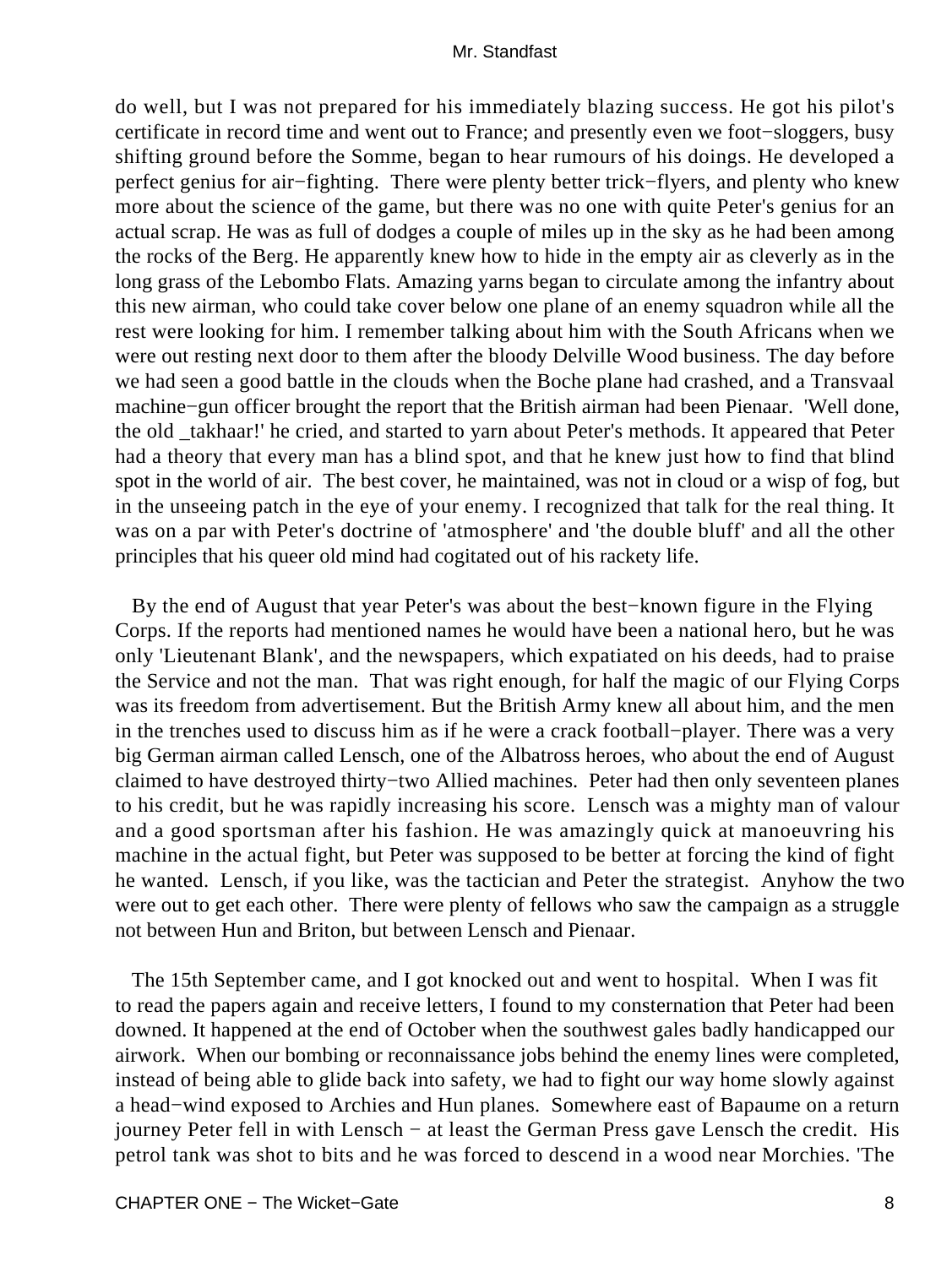celebrated British airman, Pinner,' in the words of the German communique, was made prisoner.

 I had no letter from him till the beginning of the New Year, when I was preparing to return to France. It was a very contented letter. He seemed to have been fairly well treated, though he had always a low standard of what he expected from the world in the way of comfort. I inferred that his captors had not identified in the brilliant airman the Dutch miscreant who a year before had broken out of a German jail. He had discovered the pleasures of reading and had perfected himself in an art which he had once practised indifferently. Somehow or other he had got a *Pilgrim's* Progress, from which he seemed to extract enormous pleasure. And then at the end, quite casually, he mentioned that he had been badly wounded and that his left leg would never be much use again.

 After that I got frequent letters, and I wrote to him every week and sent him every kind of parcel I could think of. His letters used to make me both ashamed and happy. I had always banked on old Peter, and here he was behaving like an early Christian martyr − never a word of complaint, and just as cheery as if it were a winter morning on the high veld and we were off to ride down springbok. I knew what the loss of a leg must mean to him, for bodily fitness had always been his pride. The rest of life must have unrolled itself before him very drab and dusty to the grave. But he wrote as if he were on the top of his form and kept commiserating me on the discomforts of my job. The picture of that patient, gentle old fellow, hobbling about his compound and puzzling over his *Pilgrim's* Progress, a cripple for life after five months of blazing glory, would have stiffened the back of a jellyfish.

 This last letter was horribly touching, for summer had come and the smell of the woods behind his prison reminded Peter of a place in the Woodbush, and one could read in every sentence the ache of exile. I sat on that stone wall and considered how trifling were the crumpled leaves in my bed of life compared with the thorns Peter and Blaikie had to lie on. I thought of Sandy far off in Mesopotamia, and old Blenkiron groaning with dyspepsia somewhere in America, and I considered that they were the kind of fellows who did their jobs without complaining. The result was that when I got up to go on I had recovered a manlier temper. I wasn't going to shame my friends or pick and choose my duty. I would trust myself to Providence, for, as Blenkiron used to say, Providence was all right if you gave him a chance. It was not only Peter's letter that steadied and calmed me. Isham stood high up in a fold of the hills away from the main valley, and the road I was taking brought me over the ridge and back to the stream−side. I climbed through great beechwoods, which seemed in the twilight like some green place far below the sea, and then over a short stretch of hill pasture to the rim of the vale. All about me were little fields enclosed with walls of grey stone and full of dim sheep. Below were dusky woods around what I took to be Fosse Manor, for the great Roman Fosse Way, straight as an arrow, passed over the hills to the south and skirted its grounds. I could see the stream slipping among its water−meadows and could hear the plash of the weir. A tiny village settled in a crook of the hill, and its church−tower sounded seven with a curiously sweet chime. Otherwise there was no noise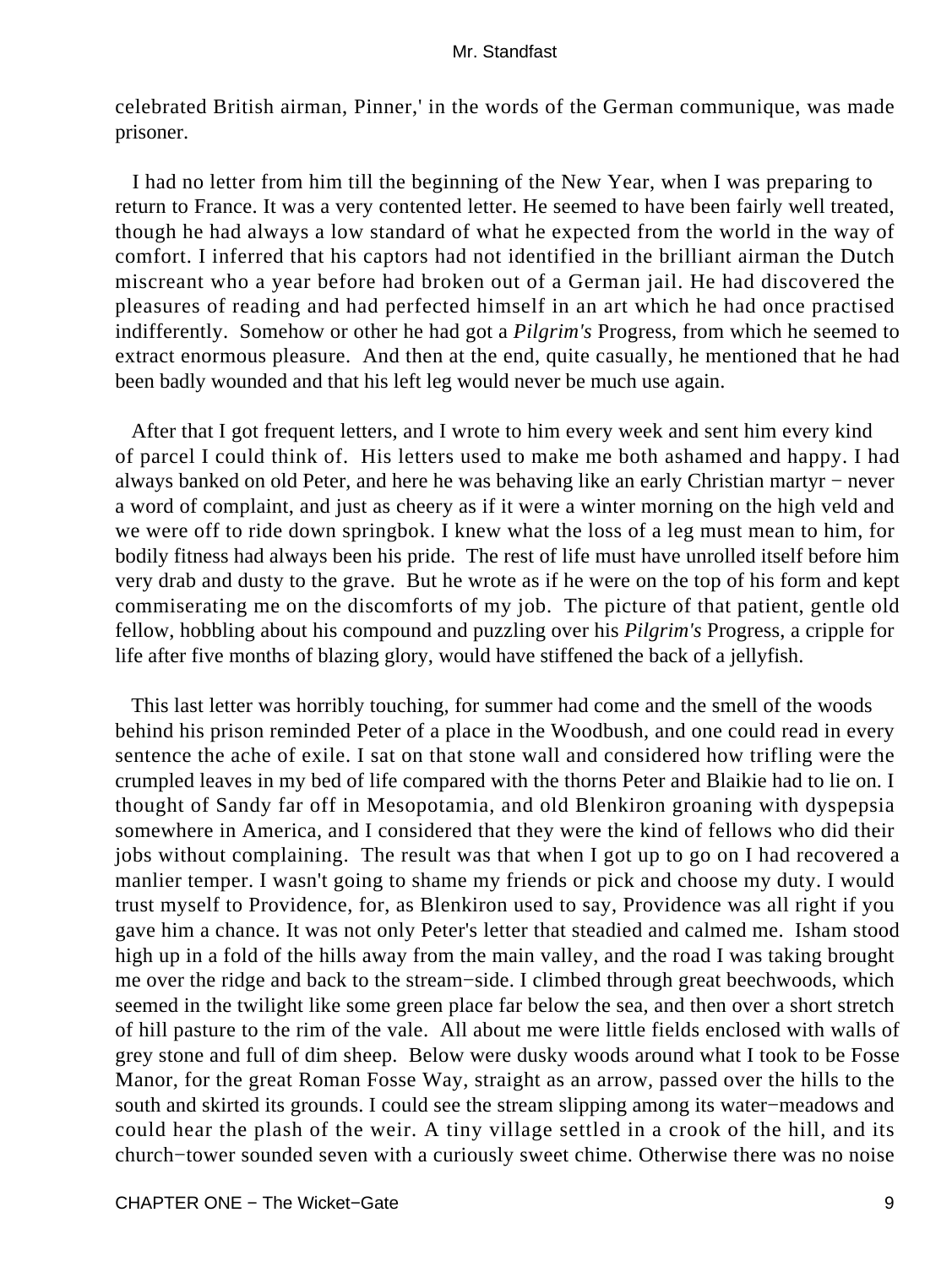but the twitter of small birds and the night wind in the tops of the beeches.

 In that moment I had a kind of revelation. I had a vision of what I had been fighting for, what we all were fighting for. It was peace, deep and holy and ancient, peace older than the oldest wars, peace which would endure when all our swords were hammered into ploughshares. It was more; for in that hour England first took hold of me. Before my country had been South Africa, and when I thought of home it had been the wide sun−steeped spaces of the veld or some scented glen of the Berg. But now I realized that I had a new home. I understood what a precious thing this little England was, how old and kindly and comforting, how wholly worth striving for. The freedom of an acre of her soil was cheaply bought by the blood of the best of us. I knew what it meant to be a poet, though for the life of me I could not have made a line of verse. For in that hour I had a prospect as if from a hilltop which made all the present troubles of the road seem of no account. I saw not only victory after war, but a new and happier world after victory, when I should inherit something of this English peace and wrap myself in it till the end of my days.

 Very humbly and quietly, like a man walking through a cathedral, I went down the hill to the Manor lodge, and came to a door in an old red−brick facade, smothered in magnolias which smelt like hot lemons in the June dusk. The car from the inn had brought on my baggage, and presently I was dressing in a room which looked out on a water−garden. For the first time for more than a year I put on a starched shirt and a dinner−jacket, and as I dressed I could have sung from pure lightheartedness. I was in for some arduous job, and sometime that evening in that place I should get my marching orders. Someone would arrive − perhaps Bullivant − and read me the riddle. But whatever it was, I was ready for it, for my whole being had found a new purpose. Living in the trenches, you are apt to get your horizon narrowed down to the front line of enemy barbed wire on one side and the nearest rest billets on the other. But now I seemed to see beyond the fog to a happy country.

 High−pitched voices greeted my ears as I came down the broad staircase, voices which scarcely accorded with the panelled walls and the austere family portraits; and when I found my hostesses in the hall I thought their looks still less in keeping with the house. Both ladies were on the wrong side of forty, but their dress was that of young girls. Miss Doria Wymondham was tall and thin with a mass of nondescript pale hair confined by a black velvet fillet. Miss Claire Wymondham was shorter and plumper and had done her best by ill−applied cosmetics to make herself look like a foreign demi−mondaine. They greeted me with the friendly casualness which I had long ago discovered was the right English manner towards your guests; as if they had just strolled in and billeted themselves, and you were quite glad to see them but mustn't be asked to trouble yourself further. The next second they were cooing like pigeons round a picture which a young man was holding up in the lamplight.

 He was a tallish, lean fellow of round about thirty years, wearing grey flannels and shoes dusty from the country roads. His thin face was sallow as if from living indoors, and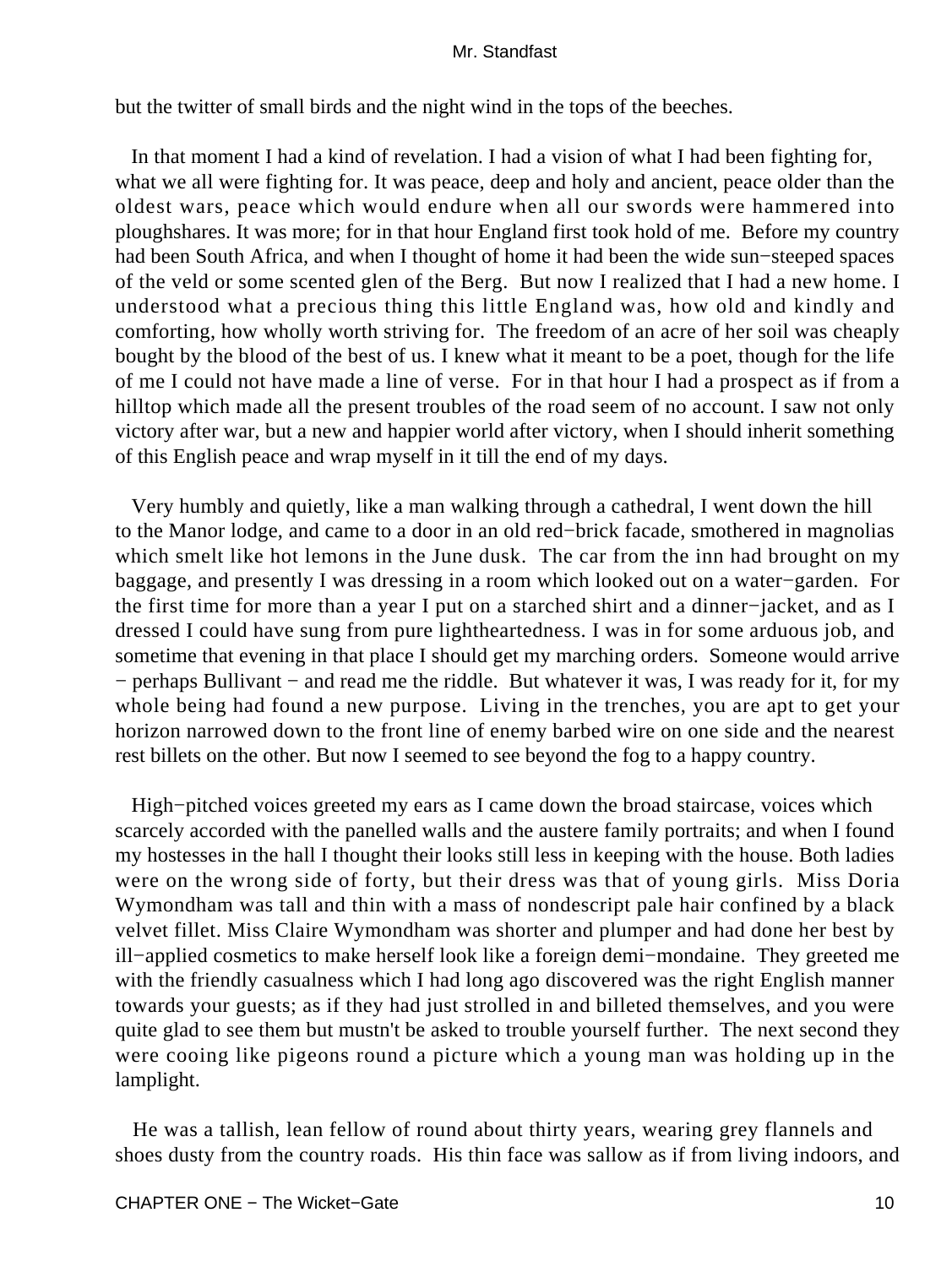he had rather more hair on his head than most of us. In the glow of the lamp his features were very clear, and I examined them with interest, for, remember, I was expecting a stranger to give me orders. He had a long, rather strong chin and an obstinate mouth with peevish lines about its corners. But the remarkable feature was his eyes. I can best describe them by saying that they looked hot − not fierce or angry, but so restless that they seemed to ache physically and to want sponging with cold water.

They finished their talk about the picture – which was couched in a jargon of which I did not understand one word − and Miss Doria turned to me and the young man.

'My cousin Launcelot Wake − Mr Brand.'

 We nodded stiffly and Mr Wake's hand went up to smooth his hair in a self−conscious gesture.

'Has Barnard announced dinner? By the way, where is Mary?'

 'She came in five minutes ago and I sent her to change,' said Miss Claire. 'I won't have her spoiling the evening with that horrid uniform. She may masquerade as she likes out−of−doors, but this house is for civilized people.'

 The butler appeared and mumbled something. 'Come along,' cried Miss Doria, 'for I'm sure you are starving, Mr Brand. And Launcelot has bicycled ten miles.'

 The dining−room was very unlike the hall. The panelling had been stripped off, and the walls and ceiling were covered with a dead− black satiny paper on which hung the most monstrous pictures in large dull−gold frames. I could only see them dimly, but they seemed to be a mere riot of ugly colour. The young man nodded towards them. 'I see you have got the Degousses hung at last,' he said.

 'How exquisite they are!' cried Miss Claire. 'How subtle and candid and brave! Doria and I warm our souls at their flame.'

 Some aromatic wood had been burned in the room, and there was a queer sickly scent about. Everything in that place was strained and uneasy and abnormal − the candle shades on the table, the mass of faked china fruit in the centre dish, the gaudy hangings and the nightmarish walls. But the food was magnificent. It was the best dinner I had eaten since 1914. 'Tell me, Mr Brand,' said Miss Doria, her long white face propped on a much−beringed hand. 'You are one of us? You are in revolt against this crazy war?'

 'Why, yes,' I said, remembering my part. 'I think a little common−sense would settle it right away.'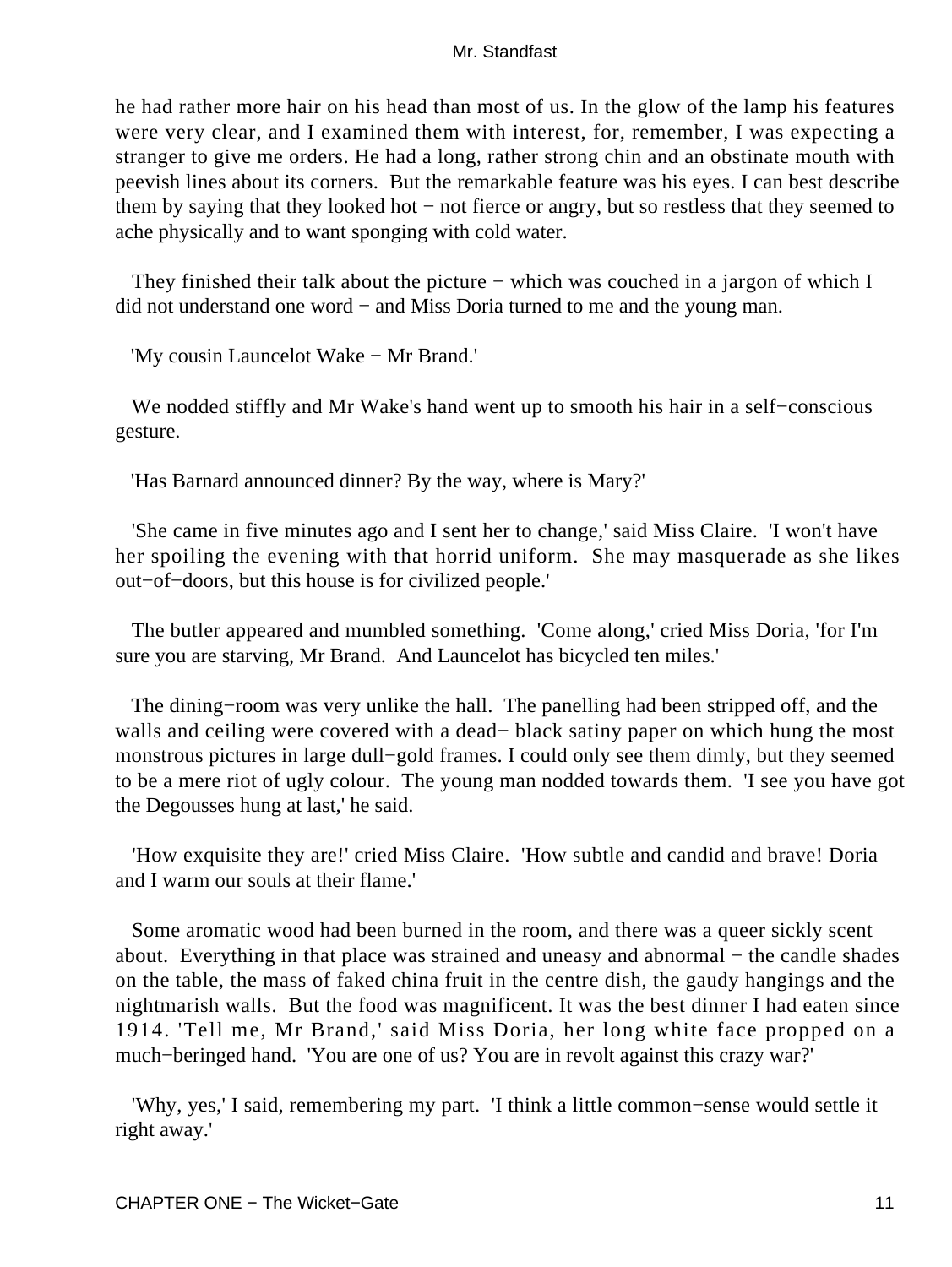'With a little common−sense it would never have started,' said Mr Wake.

'Launcelot's a C.O., you know,' said Miss Doria.

 I did not know, for he did not look any kind of soldier ... I was just about to ask him what he commanded, when I remembered that the letters stood also for 'Conscientious Objector,' and stopped in time.

 At that moment someone slipped into the vacant seat on my right hand. I turned and saw the V.A.D. girl who had brought tea to Blaikie that afternoon at the hospital.

 'He was exempted by his Department,' the lady went on, 'for he's a Civil Servant, and so he never had a chance of testifying in court, but no one has done better work for our cause. He is on the committee of the L.D.A., and questions have been asked about him in Parliament.'

 The man was not quite comfortable at this biography. He glanced nervously at me and was going to begin some kind of explanation, when Miss Doria cut him short. 'Remember our rule, Launcelot. No turgid war controversy within these walls.'

 I agreed with her. The war had seemed closely knit to the Summer landscape for all its peace, and to the noble old chambers of the Manor. But in that demented modish dining−room it was shriekingly incongruous.

 Then they spoke of other things. Mostly of pictures or common friends, and a little of books. They paid no heed to me, which was fortunate, for I know nothing about these matters and didn't understand half the language. But once Miss Doria tried to bring me in. They were talking about some Russian novel – a name like Leprous Souls – and she asked me if I had read it. By a curious chance I had. It had drifted somehow into our dug−out on the Scarpe, and after we had all stuck in the second chapter it had disappeared in the mud to which it naturally belonged. The lady praised its 'poignancy' and 'grave beauty'. I assented and congratulated myself on my second escape − for if the question had been put to me I should have described it as God−forgotten twaddle.

 I turned to the girl, who welcomed me with a smile. I had thought her pretty in her V.A.D. dress, but now, in a filmy black gown and with her hair no longer hidden by a cap, she was the most ravishing thing you ever saw. And I observed something else. There was more than good looks in her young face. Her broad, low brow and her laughing eyes were amazingly intelligent. She had an uncanny power of making her eyes go suddenly grave and deep, like a glittering river narrowing into a pool.

 'We shall never be introduced,' she said, 'so let me reveal myself. I'm Mary Lamington and these are my aunts ... Did you really like Leprous Souls?'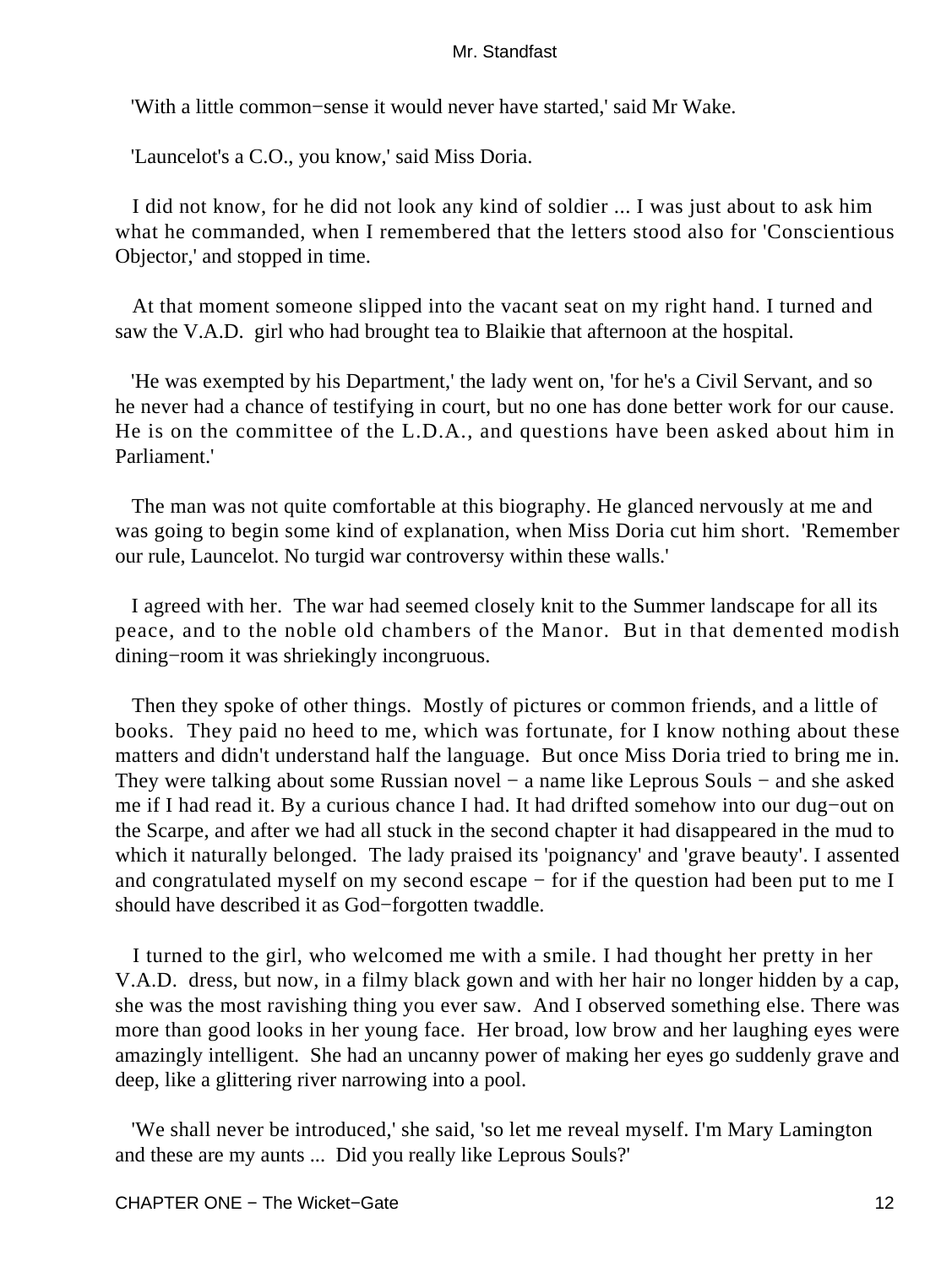it was easy enough to talk to her. And oddly enough her mere presence took away the oppression I had felt in that room. For she belonged to the out−of−doors and to the old house and to the world at large. She belonged to the war, and to that happier world beyond it − a world which must be won by going through the struggle and not by shirking it, like those two silly ladies.

 I could see Wake's eyes often on the girl, while he boomed and oraculated and the Misses Wymondham prattled. Presently the conversation seemed to leave the flowery paths of art and to verge perilously near forbidden topics. He began to abuse our generals in the field. I could not choose but listen. Miss Lamington's brows were slightly bent, as if in disapproval, and my own temper began to rise.

He had every kind of idiotic criticism – incompetence, faint– heartedness, corruption. Where he got the stuff I can't imagine, for the most grousing Tommy, with his leave stopped, never put together such balderdash. Worst of all he asked me to agree with him.

 It took all my sense of discipline. 'I don't know much about the subject,' I said, 'but out in South Africa I did hear that the British leading was the weak point. I expect there's a good deal in what you say.'

It may have been fancy, but the girl at my side seemed to whisper 'Well done!'

 Wake and I did not remain long behind before joining the ladies; I purposely cut it short, for I was in mortal fear lest I should lose my temper and spoil everything. I stood up with my back against the mantelpiece for as long as a man may smoke a cigarette, and I let him yarn to me, while I looked steadily at his face. By this time I was very clear that Wake was not the fellow to give me my instructions. He wasn't playing a game. He was a perfectly honest crank, but not a fanatic, for he wasn't sure of himself. He had somehow lost his self−respect and was trying to argue himself back into it. He had considerable brains, for the reasons he gave for differing from most of his countrymen were good so far as they went. I shouldn't have cared to take him on in public argument. If you had told me about such a fellow a week before I should have been sick at the thought of him. But now I didn't dislike him. I was bored by him and I was also tremendously sorry for him. You could see he was as restless as a hen.

 When we went back to the hall he announced that he must get on the road, and commandeered Miss Lamington to help him find his bicycle. It appeared he was staying at an inn a dozen miles off for a couple of days' fishing, and the news somehow made me like him better. Presently the ladies of the house departed to bed for their beauty sleep and I was left to my own devices.

 For some time I sat smoking in the hall wondering when the messenger would arrive. It was getting late and there seemed to be no preparation in the house to receive anybody. The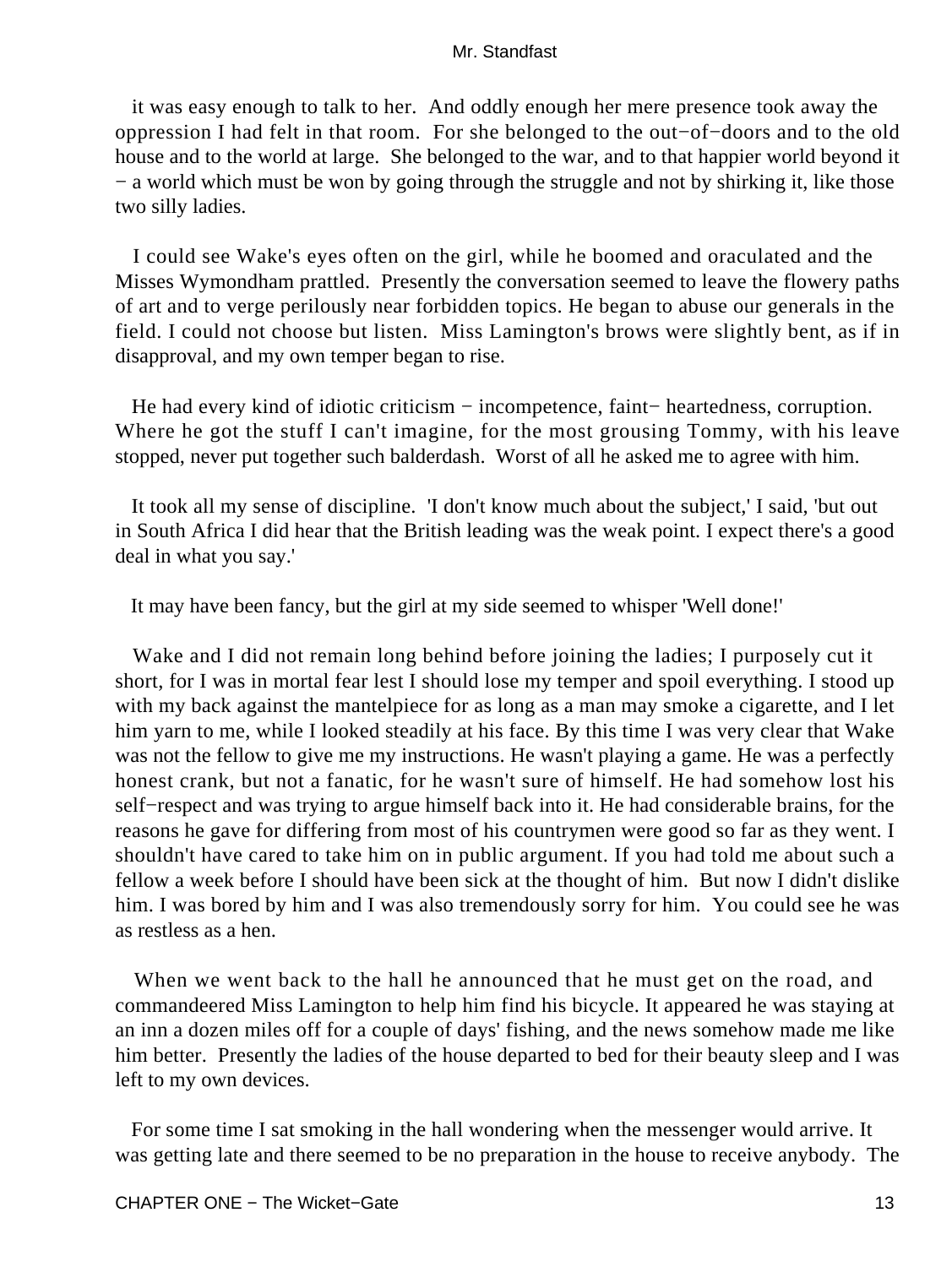butler came in with a tray of drinks and I asked him if he expected another guest that night.

 'I 'adn't 'eard of it, sir,' was his answer. 'There 'asn't been a telegram that I know of, and I 'ave received no instructions.'

 I lit my pipe and sat for twenty minutes reading a weekly paper. Then I got up and looked at the family portraits. The moon coming through the lattice invited me out−of−doors as a cure for my anxiety. It was after eleven o'clock, and I was still without any knowledge of my next step. It is a maddening business to be screwed up for an unpleasant job and to have the wheels of the confounded thing tarry.

 Outside the house beyond a flagged terrace the lawn fell away, white in the moonshine, to the edge of the stream, which here had expanded into a miniature lake. By the water's edge was a little formal garden with grey stone parapets which now gleamed like dusky marble. Great wafts of scent rose from it, for the lilacs were scarcely over and the may was in full blossom. Out from the shade of it came suddenly a voice like a nightingale.

 It was singing the old song 'Cherry Ripe', a common enough thing which I had chiefly known from barrel−organs. But heard in the scented moonlight it seemed to hold all the lingering magic of an elder England and of this hallowed countryside. I stepped inside the garden bounds and saw the head of the girl Mary.

She was conscious of my presence, for she turned towards me.

 'I was coming to look for you,' she said, 'now that the house is quiet. I have something to say to you, General Hannay.'

 She knew my name and must be somehow in the business. The thought entranced me. 'Thank God I can speak to you freely,' I cried. 'Who and what are you − living in that house in that kind of company?'

 'My good aunts!' She laughed softly. 'They talk a great deal about their souls, but they really mean their nerves. Why, they are what you call my camouflage, and a very good one too.'

'And that cadaverous young prig?'

 'Poor Launcelot! Yes − camouflage too − perhaps something a little more. You must not judge him too harshly.'

 'But ... but −' I did not know how to put it, and stammered in my eagerness. 'How can I tell that you are the right person for me to speak to? You see I am under orders, and I have got none about you.'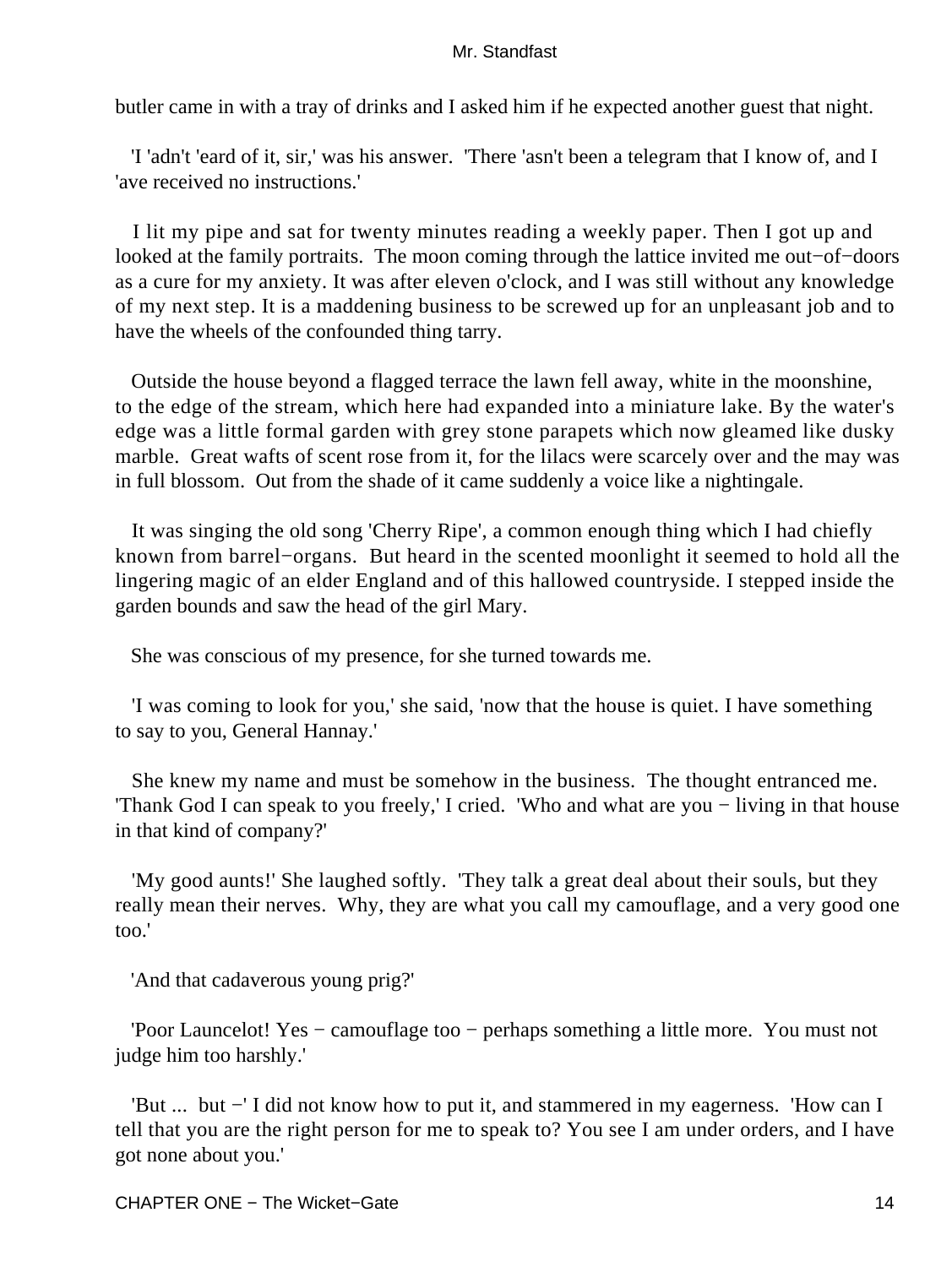'I will give You Proof,' she said. 'Three days ago Sir Walter Bullivant and Mr Macgillivray told you to come here tonight and to wait here for further instructions. You met them in the little smoking−room at the back of the Rota Club. You were bidden take the name of Cornelius Brand, and turn yourself from a successful general into a pacifist South African engineer. Is that correct?'

'Perfectly.'

 'You have been restless all evening looking for the messenger to give you these instructions. Set your mind at ease. No messenger is coming. You will get your orders from me.'

'I could not take them from a more welcome source,' I said.

 'Very prettily put. If you want further credentials I can tell you much about your own doings in the past three years. I can explain to you who don't need the explanation, every step in the business of the Black Stone. I think I could draw a pretty accurate map of your journey to Erzerum. You have a letter from Peter Pienaar in your pocket − I can tell you its contents. Are you willing to trust me?'

'With all my heart,' I said.

 'Good. Then my first order will try you pretty hard. For I have no orders to give you except to bid you go and steep yourself in a particular kind of life. Your first duty is to get «atmosphere», as your friend Peter used to say. Oh, I will tell you where to go and how to behave. But I can't bid you do anything, only live idly with open eyes and ears till you have got the «feel» of the situation.'

She stopped and laid a hand on my arm.

 'It won't be easy. It would madden me, and it will be a far heavier burden for a man like you. You have got to sink down deep into the life of the half−baked, the people whom this war hasn't touched or has touched in the wrong way, the people who split hairs all day and are engrossed in what you and I would call selfish little fads. Yes. People like my aunts and Launcelot, only for the most part in a different social grade. You won't live in an old manor like this, but among gimcrack little «arty» houses. You will hear everything you regard as sacred laughed at and condemned, and every kind of nauseous folly acclaimed, and you must hold your tongue and pretend to agree. You will have nothing in the world to do except to let the life soak into you, and, as I have said, keep your eyes and ears open.'

'But you must give me some clue as to what I should be looking for?'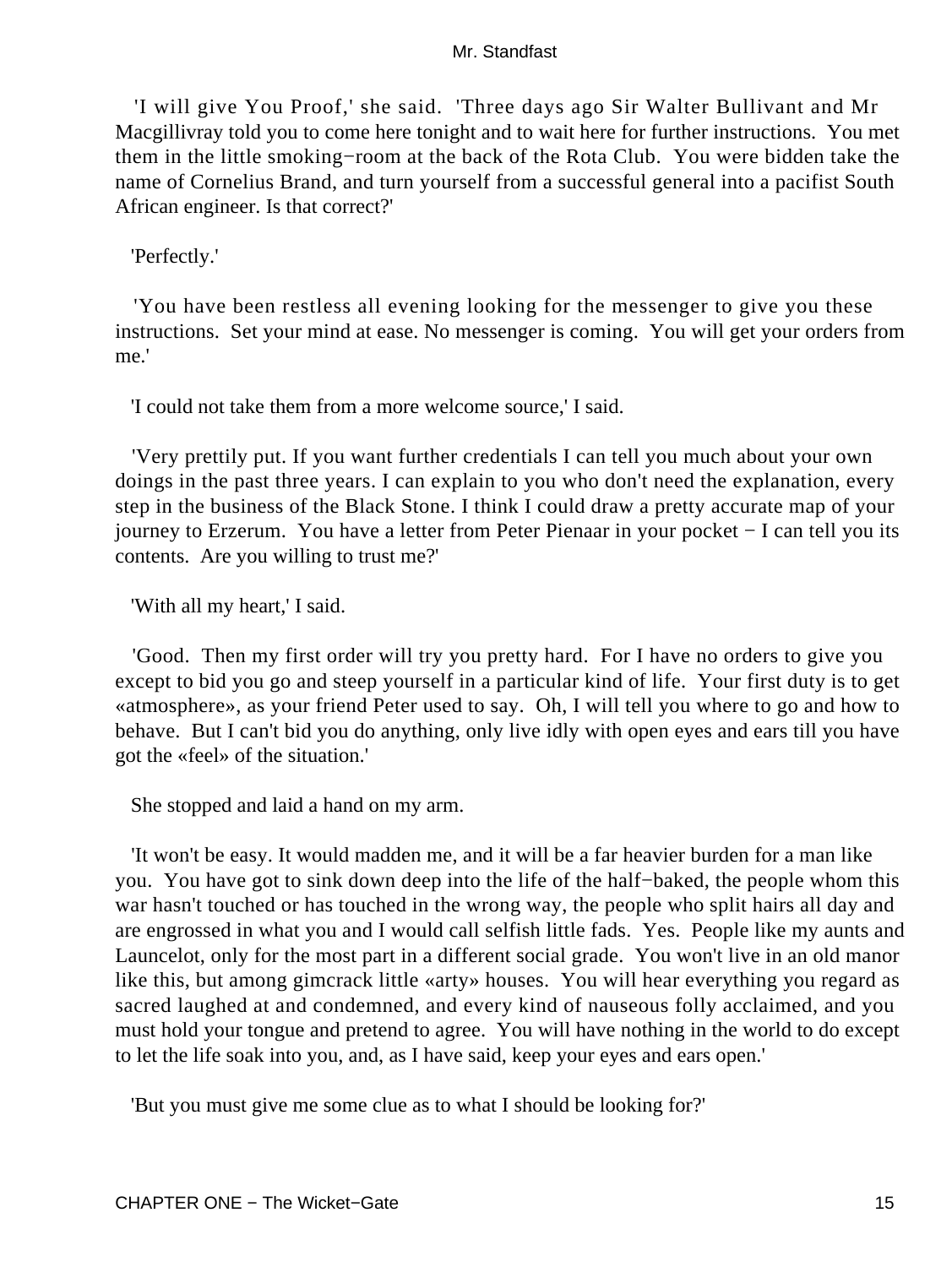'My orders are to give you none. Our chiefs − yours and mine − want you to go where you are going without any kind of *parti* pris. Remember we are still in the intelligence stage of the affair. The time hasn't yet come for a plan of campaign, and still less for action.'

'Tell me one thing,' I said. 'Is it a really big thing we're after?'

 'A − really − big − thing,' she said slowly and very gravely. 'You and I and some hundred others are hunting the most dangerous man in all the world. Till we succeed everything that Britain does is crippled. If we fail or succeed too late the Allies may never win the victory which is their right. I will tell you one thing to cheer you. It is in some sort a race against time, so your purgatory won't endure too long.'

I was bound to obey, and she knew it, for she took my willingness for granted.

 From a little gold satchel she selected a tiny box, and opening it extracted a thing like a purple wafer with a white St Andrew's Cross on it.

 'What kind of watch have you? Ah, a hunter. Paste that inside the lid. Some day you may be called on to show it ... One other thing. Buy tomorrow a copy of the *Pilgrim's* Progress and get it by heart. You will receive letters and messages some day and the style of our friends is apt to be reminiscent of John Bunyan ... The car will be at the door tomorrow to catch the ten−thirty, and I will give you the address of the rooms that have been taken for you ... Beyond that I have nothing to say, except to beg you to play the part well and keep your temper. You behaved very nicely at dinner.'

I asked one last question as we said good night in the hall. 'Shall I see you again?'

'Soon, and often,' was the answer. 'Remember we are colleagues.'

 I went upstairs feeling extraordinarily comforted. I had a perfectly beastly time ahead of me, but now it was all glorified and coloured with the thought of the girl who had sung 'Cherry Ripe' in the garden. I commended the wisdom of that old serpent Bullivant in the choice of his intermediary, for I'm hanged if I would have taken such orders from anyone else.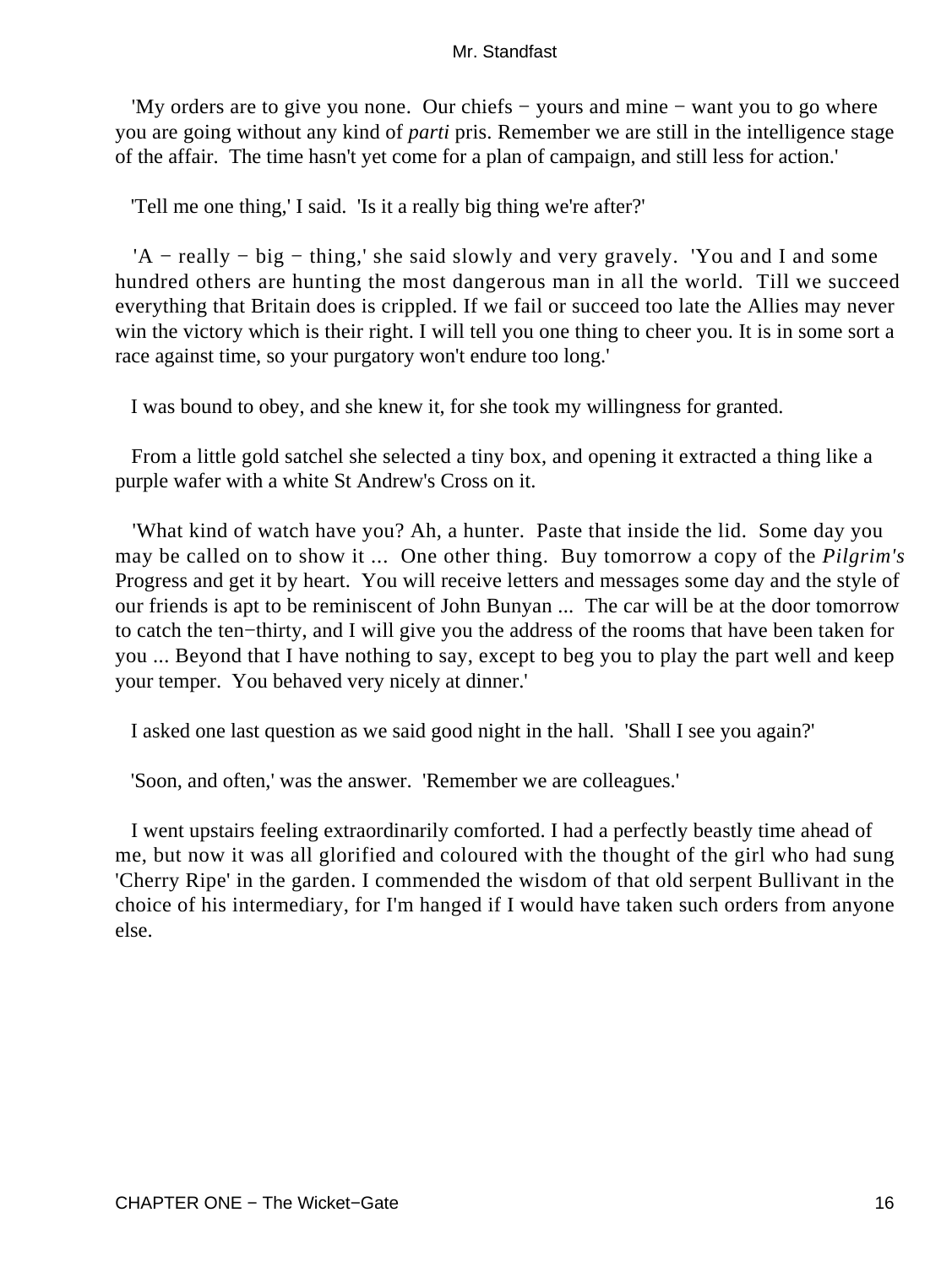# **[CHAPTER TWO − 'The Village Named Morality'](#page-255-0)**

*U*P on the high veld our rivers are apt to be strings of pools linked by muddy trickles − the most stagnant kind of watercourse you would look for in a day's journey. But presently they reach the edge of the plateau and are tossed down into the flats in noble ravines, and roll thereafter in full and sounding currents to the sea. So with the story I am telling. It began in smooth reaches, as idle as a mill−pond; yet the day soon came when I was in the grip of a torrent, flung breathless from rock to rock by a destiny which I could not control. But for the present I was in a backwater, no less than the Garden City of Biggleswick, where Mr Cornelius Brand, a South African gentleman visiting England on holiday, lodged in a pair of rooms in the cottage of Mr Tancred jimson.

 The house − or 'home' as they preferred to name it at Biggleswick − was one of some two hundred others which ringed a pleasant Midland common. It was badly built and oddly furnished; the bed was too short, the windows did not fit, the doors did not stay shut; but it was as clean as soap and water and scrubbing could make it. The three−quarters of an acre of garden were mainly devoted to the culture of potatoes, though under the parlour window Mrs jimson had a plot of sweet−smelling herbs, and lines of lank sunflowers fringed the path that led to the front door. It was Mrs jimson who received me as I descended from the station fly − a large red woman with hair bleached by constant exposure to weather, clad in a gown which, both in shape and material, seemed to have been modelled on a chintz curtain. She was a good kindly soul, and as proud as Punch of her house.

'We follow the simple life here, Mr Brand,' she said. 'You must take us as you find us.'

 I assured her that I asked for nothing better, and as I unpacked in my fresh little bedroom with a west wind blowing in at the window I considered that I had seen worse quarters.

 I had bought in London a considerable number of books, for I thought that, as I would have time on my hands, I might as well do something about my education. They were mostly English classics, whose names I knew but which I had never read, and they were all in a little flat−backed series at a shilling apiece. I arranged them on top of a chest of drawers, but I kept the *Pilgrim's* Progress beside my bed, for that was one of my working tools and I had got to get it by heart.

 Mrs jimson, who came in while I was unpacking to see if the room was to my liking, approved my taste. At our midday dinner she wanted to discuss books with me, and was so full of her own knowledge that I was able to conceal my ignorance.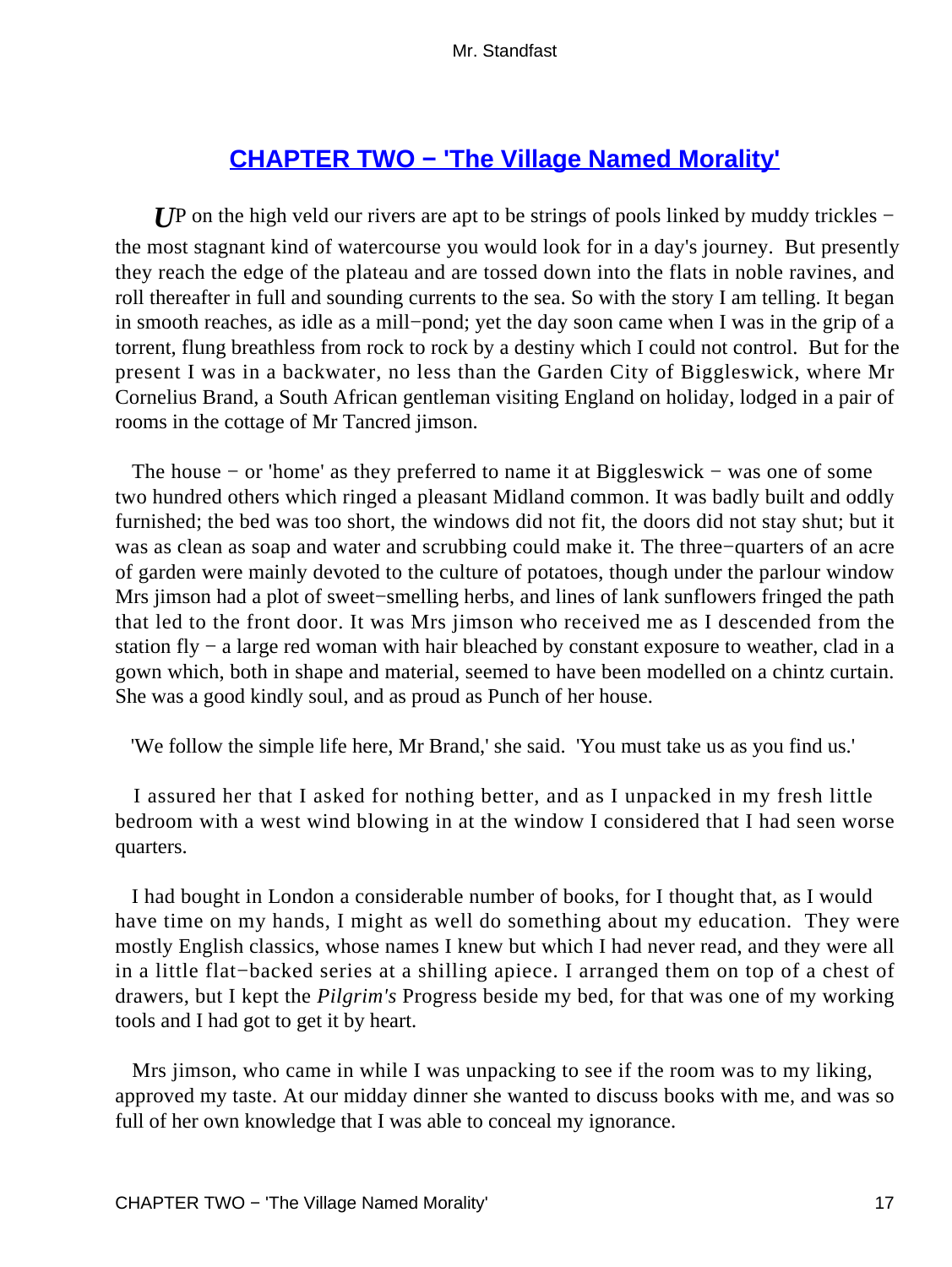'We are all labouring to express our personalities,' she informed me. 'Have you found your medium, Mr Brand? is it to be the pen or the pencil? Or perhaps it is music? You have the brow of an artist, the frontal «bar of Michelangelo», you remember!'

 I told her that I concluded I would try literature, but before writing anything I would read a bit more.

 It was a Saturday, so jimson came back from town in the early afternoon. He was a managing clerk in some shipping office, but you wouldn't have guessed it from his appearance. His city clothes were loose dark−grey flannels, a soft collar, an orange tie, and a soft black hat. His wife went down the road to meet him, and they returned hand−in−hand, swinging their arms like a couple of schoolchildren. He had a skimpy red beard streaked with grey, and mild blue eyes behind strong glasses. He was the most friendly creature in the world, full of rapid questions, and eager to make me feel one of the family. Presently he got into a tweed Norfolk jacket, and started to cultivate his garden. I took off my coat and lent him a hand, and when he stopped to rest from his labours – which was every five minutes, for he had no kind of physique − he would mop his brow and rub his spectacles and declaim about the good smell of the earth and the joy of getting close to Nature.

 Once he looked at my big brown hands and muscular arms with a kind of wistfulness. 'You are one of the doers, Mr Brand,' he said, 'and I could find it in my heart to envy you. You have seen Nature in wild forms in far countries. Some day I hope you will tell us about your life. I must be content with my little corner, but happily there are no territorial limits for the mind. This modest dwelling is a watch−tower from which I look over all the world.'

 After that he took me for a walk. We met parties of returning tennis−players and here and there a golfer. There seemed to be an abundance of young men, mostly rather weedy−looking, but with one or two well−grown ones who should have been fighting. The names of some of them jimson mentioned with awe. An unwholesome youth was Aronson, the great novelist; a sturdy, bristling fellow with a fierce moustache was Letchford, the celebrated leader−writer of the Critic. Several were pointed out to me as artists who had gone one better than anybody else, and a vast billowy creature was described as the leader of the new Orientalism in England. I noticed that these people, according to jimson, were all 'great', and that they all dabbled in something 'new'. There were quantities of young women, too, most of them rather badly dressed and inclining to untidy hair. And there were several decent couples taking the air like house−holders of an evening all the world Over. Most of these last were jimson's friends, to whom he introduced me. They were his own class − modest folk, who sought for a coloured background to their prosaic city lives and found it in this odd settlement.

At supper I was initiated into the peculiar merits of Biggleswick.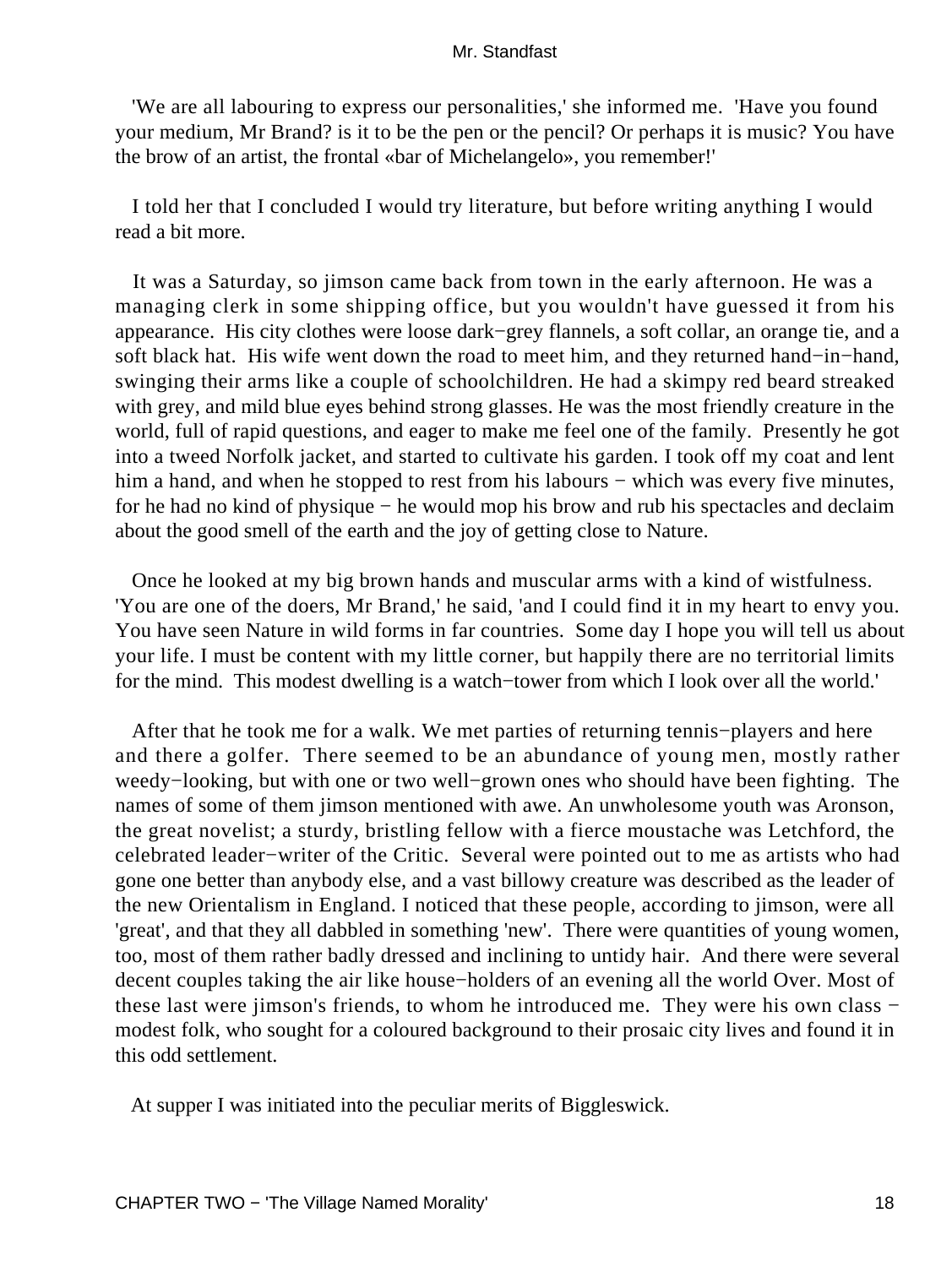'It is one great laboratory of thought,' said Mrs jimson. 'It is glorious to feel that you are living among the eager, vital people who are at the head of all the newest movements, and that the intellectual history of England is being made in our studies and gardens. The war to us seems a remote and secondary affair. As someone has said, the great fights of the world are all fought in the mind.'

 A spasm of pain crossed her husband's face. 'I wish I could feel it far away. After all, Ursula, it is the sacrifice of the young that gives people like us leisure and peace to think. Our duty is to do the best which is permitted to us, but that duty is a poor thing compared with what our young soldiers are giving! I may be quite wrong about the war ... I know I can't argue with Letchford. But I will not pretend to a superiority I do not feel.'

 I went to bed feeling that in jimson I had struck a pretty sound fellow. As I lit the candles on my dressing−table I observed that the stack of silver which I had taken out of my pockets when I washed before supper was top−heavy. It had two big coins at the top and sixpences and shillings beneath. Now it is one of my oddities that ever since I was a small boy I have arranged my loose coins symmetrically, with the smallest uppermost. That made me observant and led me to notice a second point. The English classics on the top of the chest of drawers were not in the order I had left them. Izaak Walton had got to the left of Sir Thomas Browne, and the poet Burns was wedged disconsolately between two volumes of Hazlitt. Moreover a receipted bill which I had stuck in the *Pilgrim's* Progress to mark my place had been moved. Someone had been going through my belongings.

 A moment's reflection convinced me that it couldn't have been Mrs jimson. She had no servant and did the housework herself, but my things had been untouched when I left the room before supper, for she had come to tidy up before I had gone downstairs. Someone had been here while we were at supper, and had examined elaborately everything I possessed. Happily I had little luggage, and no papers save the new books and a bill or two in the name of Cornelius Brand− The inquisitor, whoever he was, had found nothing ... The incident gave me a good deal of comfort. It had been hard to believe that any mystery could exist in this public place, where people lived brazenly in the open, and wore their hearts on their sleeves and proclaimed their opinions from the rooftops. Yet mystery there must be, or an inoffensive stranger with a kit−bag would not have received these strange attentions. I made a practice after that of sleeping with my watch below my pillow, for inside the case was Mary Lamington's label. Now began a period of pleasant idle receptiveness. Once a week it was my custom to go up to London for the day to receive letters and instructions, if any should come. I had moved from my chambers in Park Lane, which I leased under my proper name, to a small flat in Westminster taken in the name of Cornelius Brand. The letters addressed to Park Lane were forwarded to Sir Walter, who sent them round under cover to my new address. For the rest I used to spend my mornings reading in the garden, and I discovered for the first time what a pleasure was to be got from old books. They recalled and amplified that vision I had seen from the Cotswold ridge, the revelation of the priceless heritage which is England. I imbibed a mighty quantity of history, but especially I liked the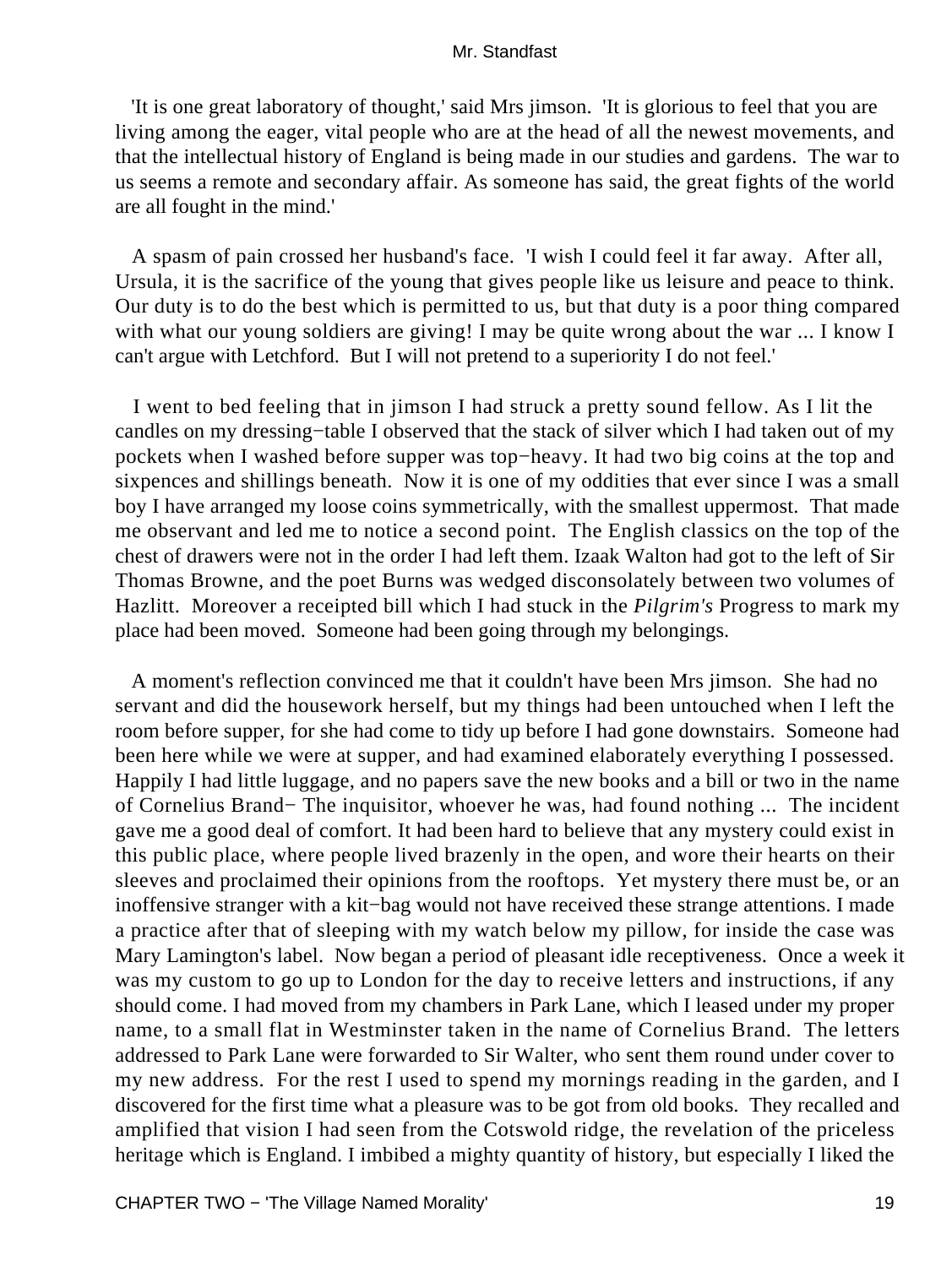writers, like Walton, who got at the very heart of the English countryside. Soon, too, I found the *Pilgrim's* Progress not a duty but a delight. I discovered new jewels daily in the honest old story, and my letters to Peter began to be as full of it as Peter's own epistles. I loved, also, the songs of the Elizabethans, for they reminded me of the girl who had sung to me in the June night.

 In the afternoons I took my exercise in long tramps along the good dusty English roads. The country fell away from Biggleswick into a plain of wood and pasture−land, with low hills on the horizon. The Place was sown with villages, each with its green and pond and ancient church. Most, too, had inns, and there I had many a draught of cool nutty ale, for the inn at Biggleswick was a reformed place which sold nothing but washy cider. Often, tramping home in the dusk, I was so much in love with the land that I could have sung with the pure joy of it. And in the evening, after a bath, there would be supper, when a rather fagged jimson struggled between sleep and hunger, and the lady, with an artistic mutch on her untidy head, talked ruthlessly of culture.

 Bit by bit I edged my way into local society. The Jimsons were a great help, for they were popular and had a nodding acquaintance with most of the inhabitants. They regarded me as a meritorious aspirant towards a higher life, and I was paraded before their friends with the suggestion of a vivid, if Philistine, past. If I had any gift for writing, I would make a book about the inhabitants of Biggleswick. About half were respectable citizens who came there for country air and low rates, but even these had a touch of queerness and had picked up the jargon of the place. The younger men were mostly Government clerks or writers or artists. There were a few widows with flocks of daughters, and on the outskirts were several bigger houses − mostly houses which had been there before the garden city was planted. One of them was brand−new, a staring villa with sham−antique timbering, stuck on the top of a hill among raw gardens. It belonged to a man called Moxon Ivery, who was a kind of academic pacificist and a great god in the place. Another, a quiet Georgian manor house, was owned by a London publisher, an ardent Liberal whose particular branch of business compelled him to keep in touch with the new movements. I used to see him hurrying to the station swinging a little black bag and returning at night with the fish for dinner.

 I soon got to know a surprising lot of people, and they were the rummiest birds you can imagine. For example, there were the Weekeses, three girls who lived with their mother in a house so artistic that you broke your head whichever way you turned in it. The son of the family was a conscientious objector who had refused to do any sort of work whatever, and had got quodded for his pains. They were immensely proud of him and used to relate his sufferings in Dartmoor with a gusto which I thought rather heartless. Art was their great subject, and I am afraid they found me pretty heavy going. It was their fashion never to admire anything that was obviously beautiful, like a sunset or a pretty woman, but to find surprising loveliness in things which I thought hideous. Also they talked a language that was beyond me. This kind of conversation used to happen. − miss **WEEKES:** 'Don't you admire Ursula jimson?' **SELF:** 'Rather!' miss w.: 'She is so John−esque in her lines.'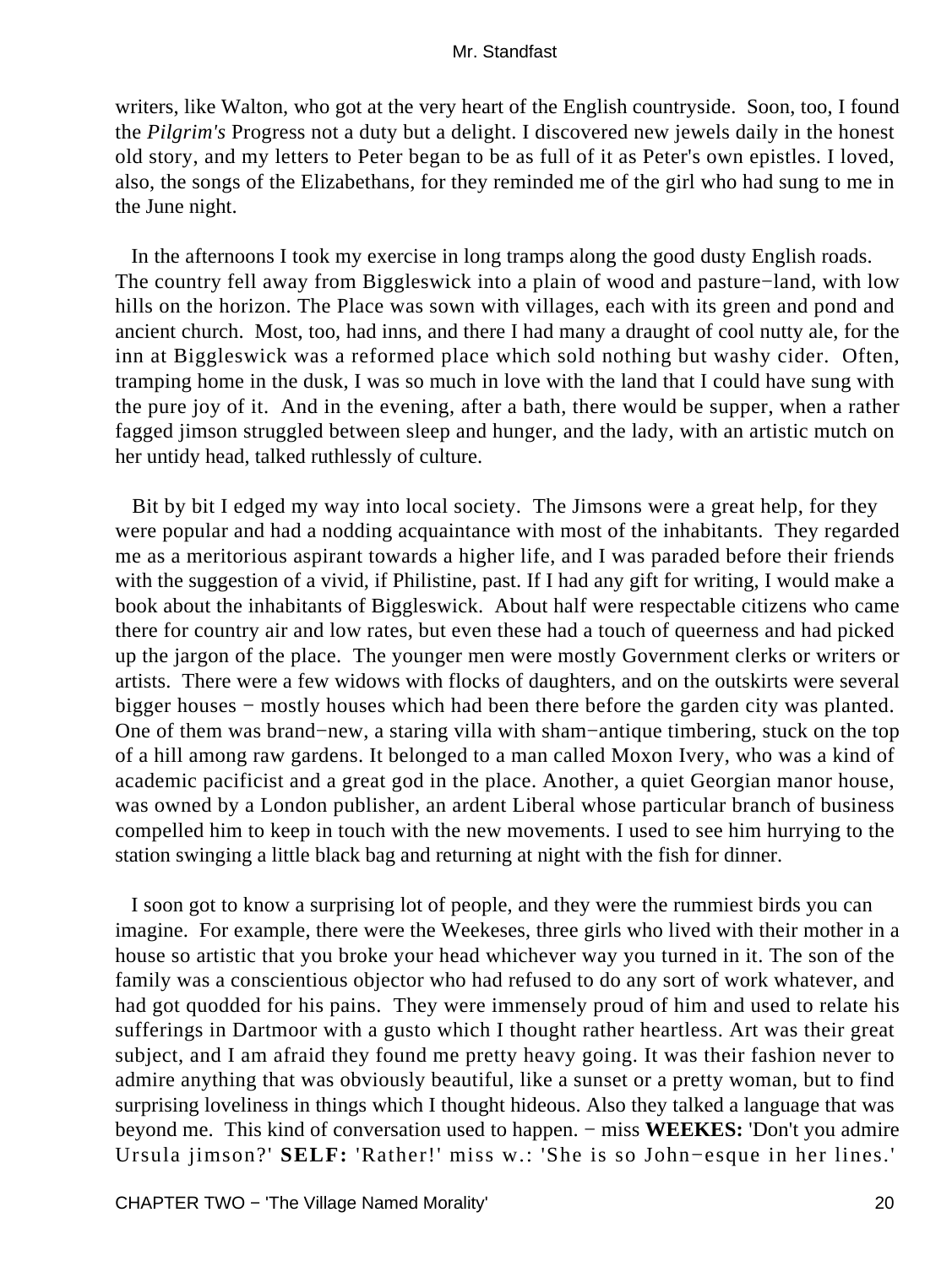**SELF:** 'Exactly!' miss w.: 'And Tancred, too − he is so full of nuances.' **SELF:** 'Rather!' miss w.: 'He suggests one of Degousse's countrymen.' **SELF:** 'Exactly!'

 They hadn't much use for books, except some Russian ones, and I acquired merit in their eyes for having read Leprous Souls. If you talked to them about that divine countryside, you found they didn't give a rap for it and had never been a mile beyond the village. But they admired greatly the sombre effect of a train going into Marylebone station on a rainy day.

 But it was the men who interested me most. Aronson, the novelist, proved on acquaintance the worst kind of blighter. He considered himself a genius whom it was the duty of the country to support, and he sponged on his wretched relatives and anyone who would lend him money. He was always babbling about his sins, and pretty squalid they were. I should like to have flung him among a few good old−fashioned full−blooded sinners of my acquaintance; they would have scared him considerably. He told me that he sought 'reality' and 'life' and 'truth', but it was hard to see how he could know much about them, for he spent half the day in bed smoking cheap cigarettes, and the rest sunning himself in the admiration of half−witted girls. The creature was tuberculous in mind and body, and the only novel of his I read, pretty well turned my stomach. Mr Aronson's strong point was jokes about the war. If he heard of any acquaintance who had joined up or was even doing war work his merriment knew no bounds. My fingers used to itch to box the little wretch's ears.

 Letchford was a different pair of shoes. He was some kind of a man, to begin with, and had an excellent brain and the worst manners conceivable. He contradicted everything you said, and looked out for an argument as other people look for their dinner. He was a double−engined, high−speed pacificist, because he was the kind of cantankerous fellow who must always be in a minority. if Britain had stood out of the war he would have been a raving militarist, but since she was in it he had got to find reasons why she was wrong. And jolly good reasons they were, too. I couldn't have met his arguments if I had wanted to, so I sat docilely at his feet. The world was all crooked for Letchford, and God had created him with two left hands. But the fellow had merits. He had a couple of jolly children whom he adored, and he would walk miles with me on a Sunday, and spout poetry about the beauty and greatness of England. He was forty−five; if he had been thirty and in my battalion I could have made a soldier out of him.

 There were dozens more whose names I have forgotten, but they had one common characteristic. They were puffed up with spiritual pride, and I used to amuse myself with finding their originals in the *Pilgrim's* Progress. When I tried to judge them by the standard of old Peter, they fell woefully short. They shut out the war from their lives, some out of funk, some out of pure levity of mind, and some because they were really convinced that the thing was all wrong. I think I grew rather popular in my role of the seeker after truth, the honest colonial who was against the war by instinct and was looking for instruction in the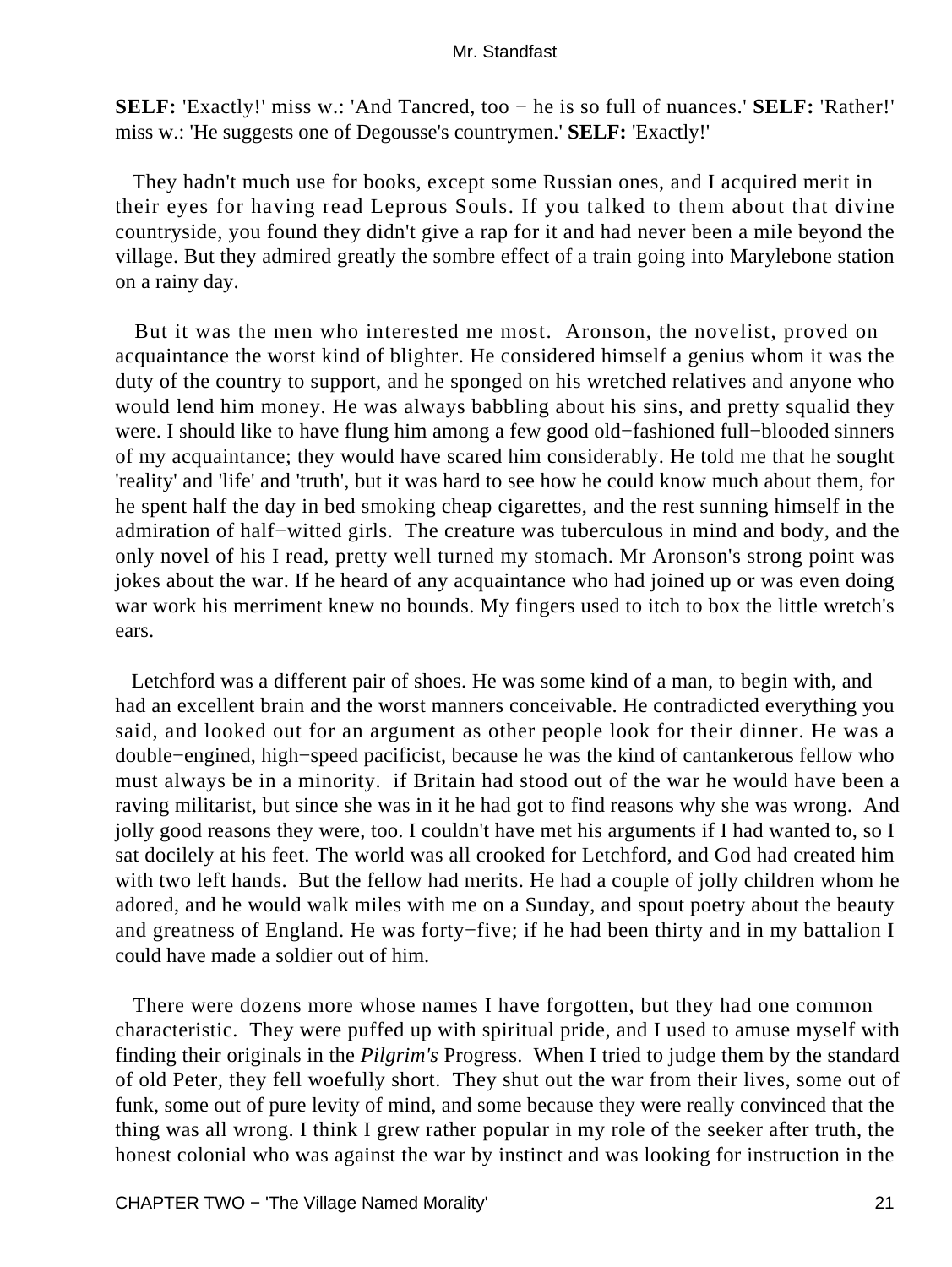matter. They regarded me as a convert from an alien world of action which they secretly dreaded, though they affected to despise it. Anyhow they talked to me very freely, and before long I had all the pacifist arguments by heart. I made out that there were three schools. One objected to war altogether, and this had few adherents except Aronson and Weekes, C.O., now languishing in Dartmoor. The second thought that the Allies' cause was tainted, and that Britain had contributed as much as Germany to the catastrophe. This included all the adherents of the L.D.A. – or League of Democrats against Aggression  $- a$ very proud body. The third and much the largest, which embraced everybody else, held that we had fought long enough and that the business could now be settled by negotiation, since Germany had learned her lesson. I was myself a modest member of the last school, but I was gradually working my way up to the second, and I hoped with luck to qualify for the first. My acquaintances approved my progress. Letchford said I had a core of fanaticism in my slow nature, and that I would end by waving the red flag.

 Spiritual pride and vanity, as I have said, were at the bottom of most of them, and, try as I might, I could find nothing very dangerous in it all. This vexed me, for I began to wonder if the mission which I had embarked on so solemnly were not going to be a fiasco. Sometimes they worried me beyond endurance. When the news of Messines came nobody took the slightest interest, while I was aching to tooth every detail of the great fight. And when they talked on military affairs, as Letchford and others did sometimes, it was difficult to keep from sending them all to the devil, for their amateur cocksureness would have riled job. One had got to batten down the recollection of our fellows out there who were sweating blood to keep these fools snug. Yet I found it impossible to be angry with them for long, they were so babyishly innocent. Indeed, I couldn't help liking them, and finding a sort of quality in them. I had spent three years among soldiers, and the British regular, great follow that he is, has his faults. His discipline makes him in a funk of red−tape and any kind of superior authority. Now these people were quite honest and in a perverted way courageous. Letchford was, at any rate. I could no more have done what he did and got hunted off platforms by the crowd and hooted at by women in the streets than I could have written his leading articles.

 All the same I was rather low about my job. Barring the episode of the ransacking of my effects the first night, I had not a suspicion of a clue or a hint of any mystery. The place and the people were as open and bright as a Y.M.C.A. hut. But one day I got a solid wad of comfort. In a corner of Letchford's paper, the \_Critic, I found a letter which was one of the steepest pieces of invective I had ever met with. The writer gave tongue like a beagle pup about the prostitution, as he called it, of American republicanism to the vices of European aristocracies. He declared that Senator La Follette was a much−misunderstood patriot, seeing that he alone spoke for the toiling millions who had no other friend. He was mad with President Wilson, and he prophesied a great awakening when Uncle Sam got up against John Bull in Europe and found out the kind of standpatter he was. The letter was signed 'John S. Blenkiron' and dated 'London, 3 July−'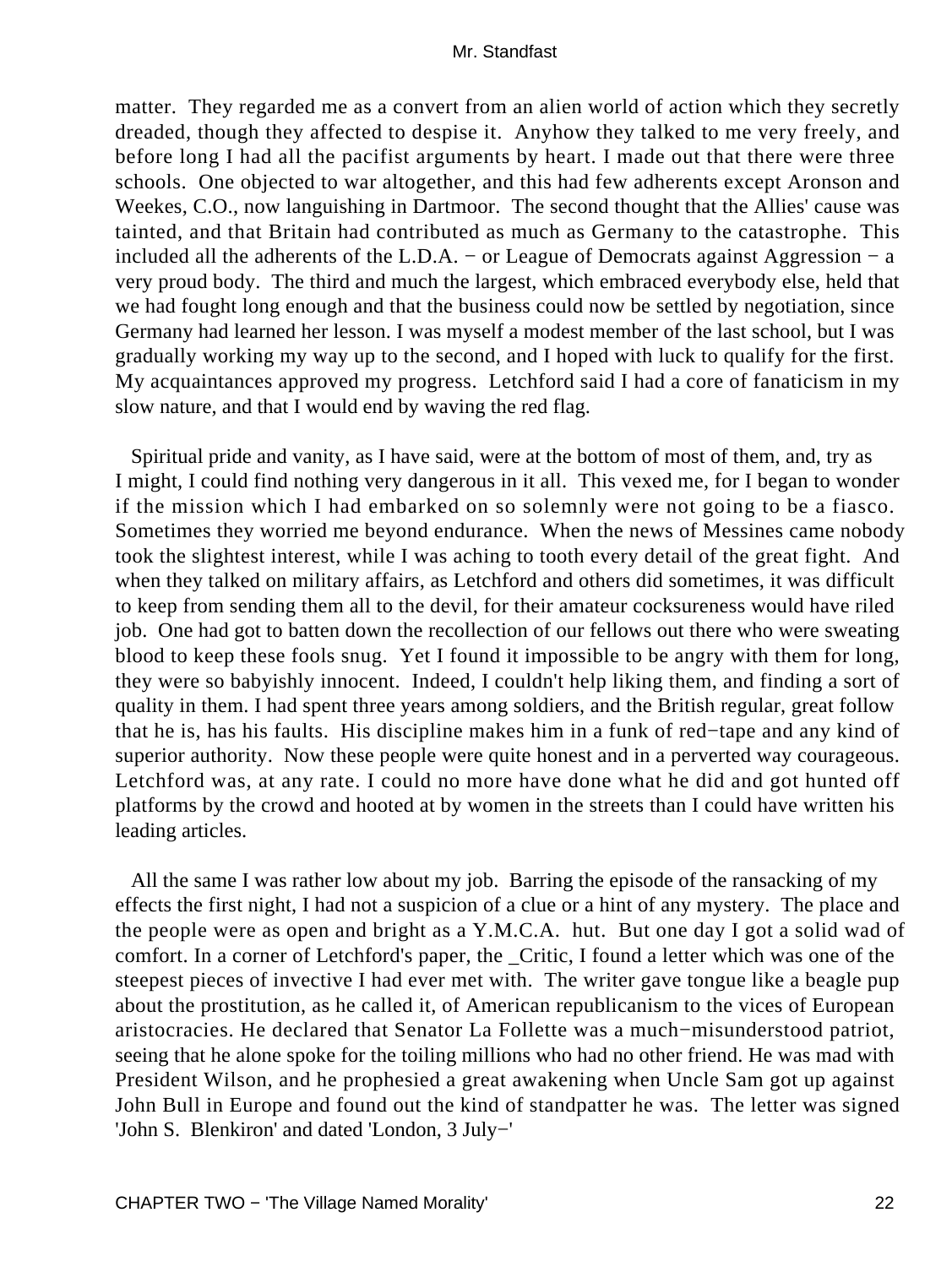The thought that Blenkiron was in England put a new complexion on my business. I reckoned I would see him soon, for he wasn't the man to stand still in his tracks. He had taken up the role he had played before he left in December 1915, and very right too, for not more than half a dozen people knew of the Erzerum affair, and to the British public he was only the man who had been fired out of the Savoy for talking treason. I had felt a bit lonely before, but now somewhere within the four corners of the island the best companion God ever made was writing nonsense with his tongue in his old cheek.

 There was an institution in Biggleswick which deserves mention. On the south of the common, near the station, stood a red−brick building called the Moot Hall, which was a kind of church for the very undevout population. Undevout in the ordinary sense, I mean, for I had already counted twenty−seven varieties of religious conviction, including three Buddhists, a Celestial Hierarch, five Latter− day Saints, and about ten varieties of Mystic whose names I could never remember. The hall had been the gift of the publisher I have spoken of, and twice a week it was used for lectures and debates. The place was managed by a committee and was surprisingly popular, for it gave all the bubbling intellects a chance of airing their views. When you asked where somebody was and were told he was 'at Moot,' the answer was spoken in the respectful tone in which you would mention a sacrament.

 I went there regularly and got my mind broadened to cracking point. We had all the stars of the New Movements. We had Doctor Chirk, who lectured on 'God', which, as far as I could make out, was a new name he had invented for himself. There was a woman, a terrible woman, who had come back from Russia with what she called a 'message of healing'. And to my joy, one night there was a great buck nigger who had a lot to say about 'Africa for the Africans'. I had a few words with him in Sesutu afterwards, and rather spoiled his visit. Some of the people were extraordinarily good, especially one jolly old fellow who talked about English folk songs and dances, and wanted us to set up a Maypole. In the debates which generally followed I began to join, very coyly at first, but presently with some confidence. If my time at Biggleswick did nothing else it taught me to argue on my feet.

 The first big effort I made was on a full−dress occasion, when Launcelot Wake came down to speak. Mr Ivery was in the chair − the first I had seen of him − a plump middle−aged man, with a colourless face and nondescript features. I was not interested in him till he began to talk, and then I sat bolt upright and took notice. For he was the genuine silver−tongue, the sentences flowing from his mouth as smooth as butter and as neatly dovetailed as a parquet floor. He had a sort of man−of−the−world manner, treating his opponents with condescending geniality, deprecating all passion and exaggeration and making you feel that his urbane statement must be right, for if he had wanted he could have put the case so much higher. I watched him, fascinated, studying his face carefully; and the thing that struck me was that there was nothing in it − nothing, that is to say, to lay hold on. It was simply nondescript, so almightily commonplace that that very fact made it rather remarkable.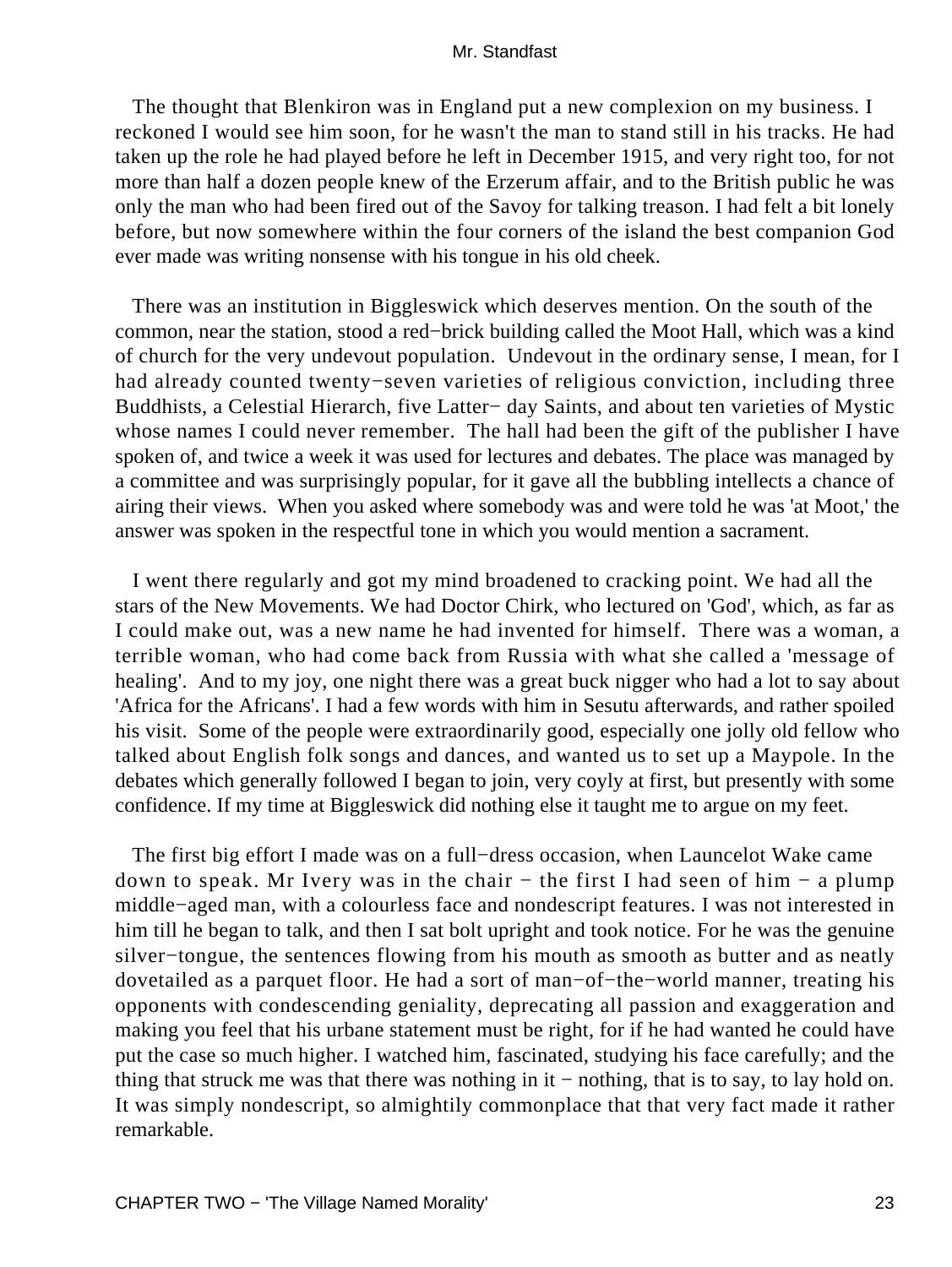Wake was speaking of the revelations of the Sukhomhnov trial in Russia, which showed that Germany had not been responsible for the war. He was jolly good at the job, and put as clear an argument as a first−class lawyer. I had been sweating away at the subject and had all the ordinary case at my fingers' ends, so when I got a chance of speaking I gave them a long harangue, with some good quotations I had cribbed out of the *Vossische* Zeitung, which Letchford lent me. I felt it was up to me to be extra violent, for I wanted to establish my character with Wake, seeing that he was a friend of Mary and Mary would know that I was playing the game. I got tremendously applauded, far more than the chief speaker, and after the meeting Wake came up to me with his hot eyes, and wrung my hand. 'You're coming on well, Brand,' he said, and then he introduced me to Mr Ivery. 'Here's a second and a better Smuts,' he said.

 Ivery made me walk a bit of the road home with him. 'I am struck by your grip on these difficult problems, Mr Brand,' he told me. 'There is much I can tell you, and you may be of great value to our cause.' He asked me a lot of questions about my past, which I answered with easy mendacity. Before we parted he made me promise to come one night to supper.

 Next day I got a glimpse of Mary, and to my vexation she cut me dead. She was walking with a flock of bare−headed girls, all chattering hard, and though she saw me quite plainly she turned away her eyes. I had been waiting for my cue, so I did not lift my hat, but passed on as if we were strangers. I reckoned it was part of the game, but that trifling thing annoyed me, and I spent a morose evening.

 The following day I saw her again, this time talking sedately with Mr Ivery, and dressed in a very pretty summer gown, and a broad−brimmed straw hat with flowers in it. This time she stopped with a bright smile and held out her hand. 'Mr Brand, isn't it?' she asked with a pretty hesitation. And then, turning to her companion − 'This is Mr Brand. He stayed with us last month in Gloucestershire.'

 Mr Ivery announced that he and I were already acquainted. Seen in broad daylight he was a very personable fellow, somewhere between forty−five and fifty, with a middle−aged figure and a curiously young face. I noticed that there were hardly any lines on it, and it was rather that of a very wise child than that of a man. He had a pleasant smile which made his jaw and cheeks expand like indiarubber. 'You are coming to sup with me, Mr Brand,' he cried after me. 'On Tuesday after Moot. I have already written.' He whisked Mary away from me, and I had to content myself with contemplating her figure till it disappeared round a bend of the road.

 Next day in London I found a letter from Peter. He had been very solemn of late, and very reminiscent of old days now that he concluded his active life was over. But this time he was in a different mood. '*I think,' he wrote, '*that you and I will meet again soon, my old friend. Do you remember when we went after the big black−maned lion in the Rooirand and couldn't get on his track, and then one morning we woke up and said we would get him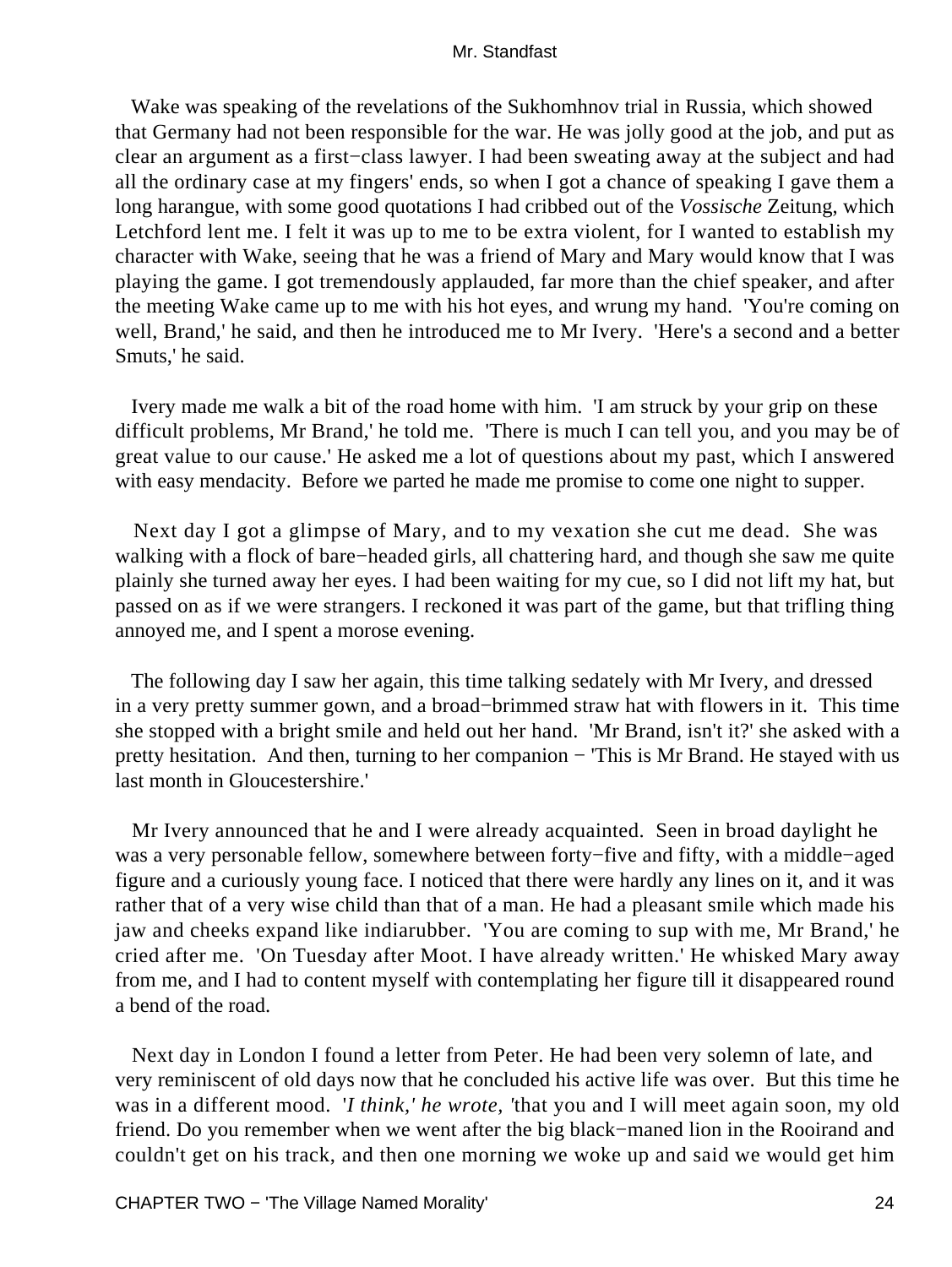today? − and we did, but he very near got you first. I've had a feel these last days that we're both going down into the Valley to meet with Apolyon, and that the devil will give us a bad time, but anyhow we'll be \_together.'

 I had the same kind of feel myself, though I didn't see how Peter and I were going to meet, unless I went out to the Front again and got put in the bag and sent to the same Boche prison. But I had an instinct that my time in Biggleswick was drawing to a close, and that presently I would be in rougher quarters. I felt quite affectionate towards the place, and took all my favourite walks, and drank my own health in the brew of the village inns, with a consciousness of saying goodbye. Also I made haste to finish my English classics, for I concluded I wouldn't have much time in the future for miscellaneous reading.

 The Tuesday came, and in the evening I set out rather late for the Moot Hall, for I had been getting into decent clothes after a long, hot stride. When I reached the place it was pretty well packed, and I could only find a seat on the back benches. There on the platform was Ivery, and beside him sat a figure that thrilled every inch of me with affection and a wild anticipation. 'I have now the privilege,' said the chairman, 'of introducing to you the speaker whom we so warmly welcome, our fearless and indefatigable American friend, Mr Blenkiron.'

 It was the old Blenkiron, but almightily changed. His stoutness had gone, and he was as lean as Abraham Lincoln. Instead of a puffy face, his cheek−bones and jaw stood out hard and sharp, and in place of his former pasty colour his complexion had the clear glow of health. I saw now that he was a splendid figure of a man, and when he got to his feet every movement had the suppleness of an athlete in training. In that moment I realized that my serious business had now begun. My senses suddenly seemed quicker, my nerves tenser, my brain more active. The big game had started, and he and I were playing it together.

 I watched him with strained attention. It was a funny speech, stuffed with extravagance and vehemence, not very well argued and terribly discursive. His main point was that Germany was now in a fine democratic mood and might well be admitted into a brotherly partnership – that indeed she had never been in any other mood, but had been forced into violence by the plots of her enemies. Much of it, I should have thought, was in stark defiance of the Defence of the Realm Acts, but if any wise Scotland Yard officer had listened to it he would probably have considered it harmless because of its contradictions. It was full of a fierce earnestness, and it was full of humour − long−drawn American metaphors at which that most critical audience roared with laughter. But it was not the kind of thing that they were accustomed to, and I could fancy what Wake would have said of it. The conviction grew upon me that Blenkiron was deliberately trying to prove himself an honest idiot. If so, it was a huge success. He produced on one the impression of the type of sentimental revolutionary who ruthlessly knifes his opponent and then weeps and prays over his tomb.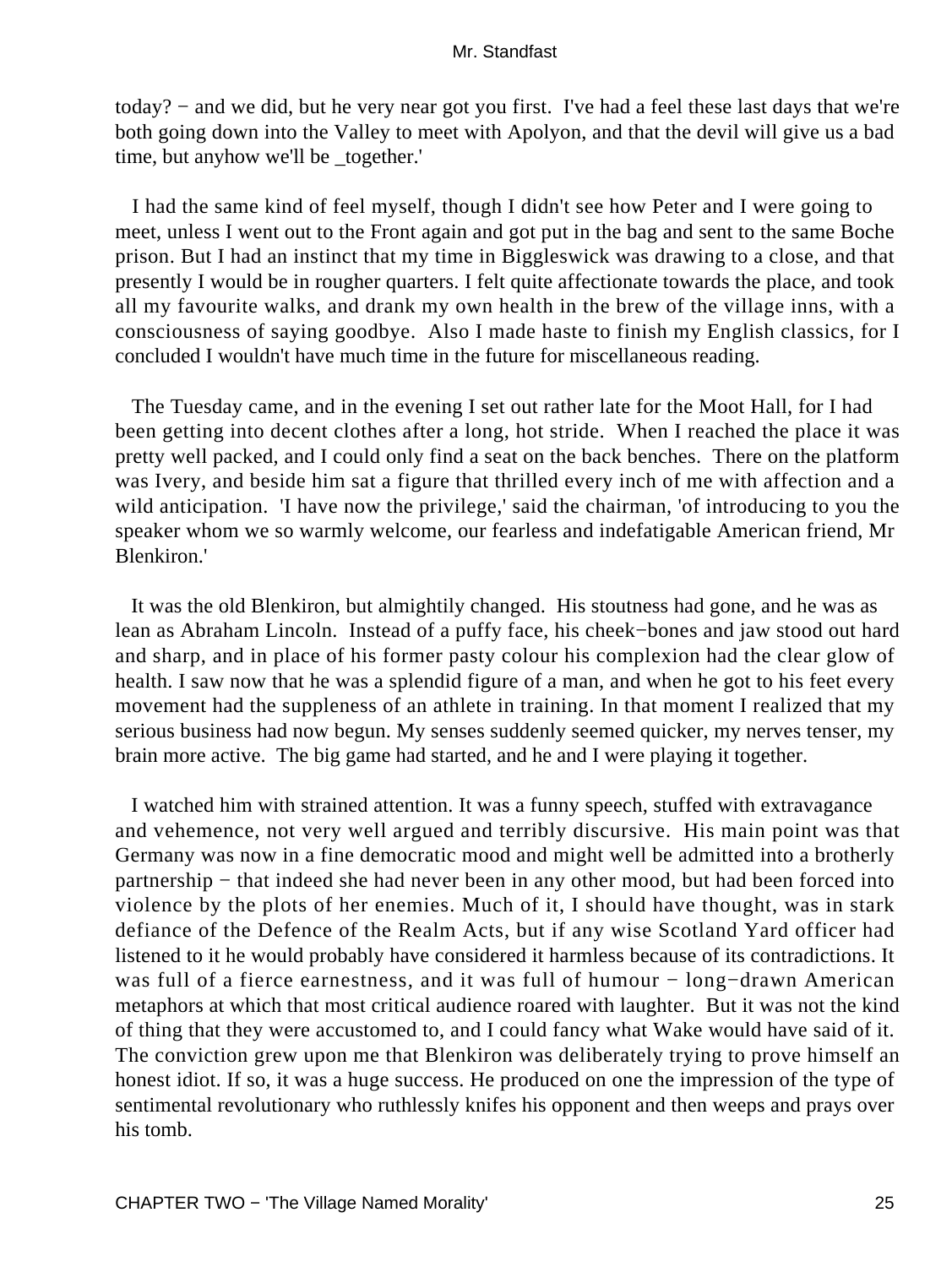just at the end he seemed to pull himself together and to try a little argument. He made a great point of the Austrian socialists going to Stockholm, going freely and with their Government's assent, from a country which its critics called an autocracy, while the democratic western peoples held back. 'I admit I haven't any real water−tight proof,' he said, 'but I will bet my bottom dollar that the influence which moved the Austrian Government to allow this embassy of freedom was the influence of Germany herself. And that is the land from which the Allied Pharisees draw in their skirts lest their garments be defiled!'

 He sat down amid a good deal of applause, for his audience had not been bored, though I could see that some of them thought his praise of Germany a bit steep. It was all right in Biggleswick to prove Britain in the wrong, but it was a slightly different thing to extol the enemy. I was puzzled about his last point, for it was not of a piece with the rest of his discourse, and I was trying to guess at his purpose. The chairman referred to it in his concluding remarks. 'I am in a position,' he said, 'to bear out all that the lecturer has said. I can go further. I can assure him on the best authority that his surmise is correct, and that Vienna's decision to send delegates to Stockholm was largely dictated by representations from Berlin. I am given to understand that the fact has in the last few days been admitted in the Austrian Press.'

 A vote of thanks was carried, and then I found myself shaking hands with Ivery while Blenkiron stood a yard off, talking to one of the Misses Weekes. The next moment I was being introduced.

 'Mr Brand, very pleased to meet you,' said the voice I knew so well. 'Mr Ivery has been telling me about you, and I guess we've got something to say to each other. We're both from noo countries, and we've got to teach the old nations a little horse−sense.'

Mr Ivery's car – the only one left in the neighbourhood – carried us to his villa, and presently we were seated in a brightly−lit dining− room. It was not a pretty house, but it had the luxury of an expensive hotel, and the supper we had was as good as any London restaurant. Gone were the old days of fish and toast and boiled milk. Blenkiron squared his shoulders and showed himself a noble trencherman.

 'A year ago,' he told our host, 'I was the meanest kind of dyspeptic. I had the love of righteousness in my heart, but I had the devil in my stomach. Then I heard stories about the Robson Brothers, the star surgeons way out west in White Springs, Nebraska. They were reckoned the neatest hands in the world at carving up a man and removing devilments from his intestines. Now, sir, I've always fought pretty shy of surgeons, for I considered that our Maker never intended His handiwork to be reconstructed like a bankrupt Dago railway. But by that time I was feeling so almighty wretched that I could have paid a man to put a bullet through my head. «There's no other way,» I said to myself. «Either you forget your religion and your miserable cowardice and get cut up, or it's you for the Golden Shore.» So I set my teeth and journeyed to White Springs, and the Brothers had a look at my duodenum. They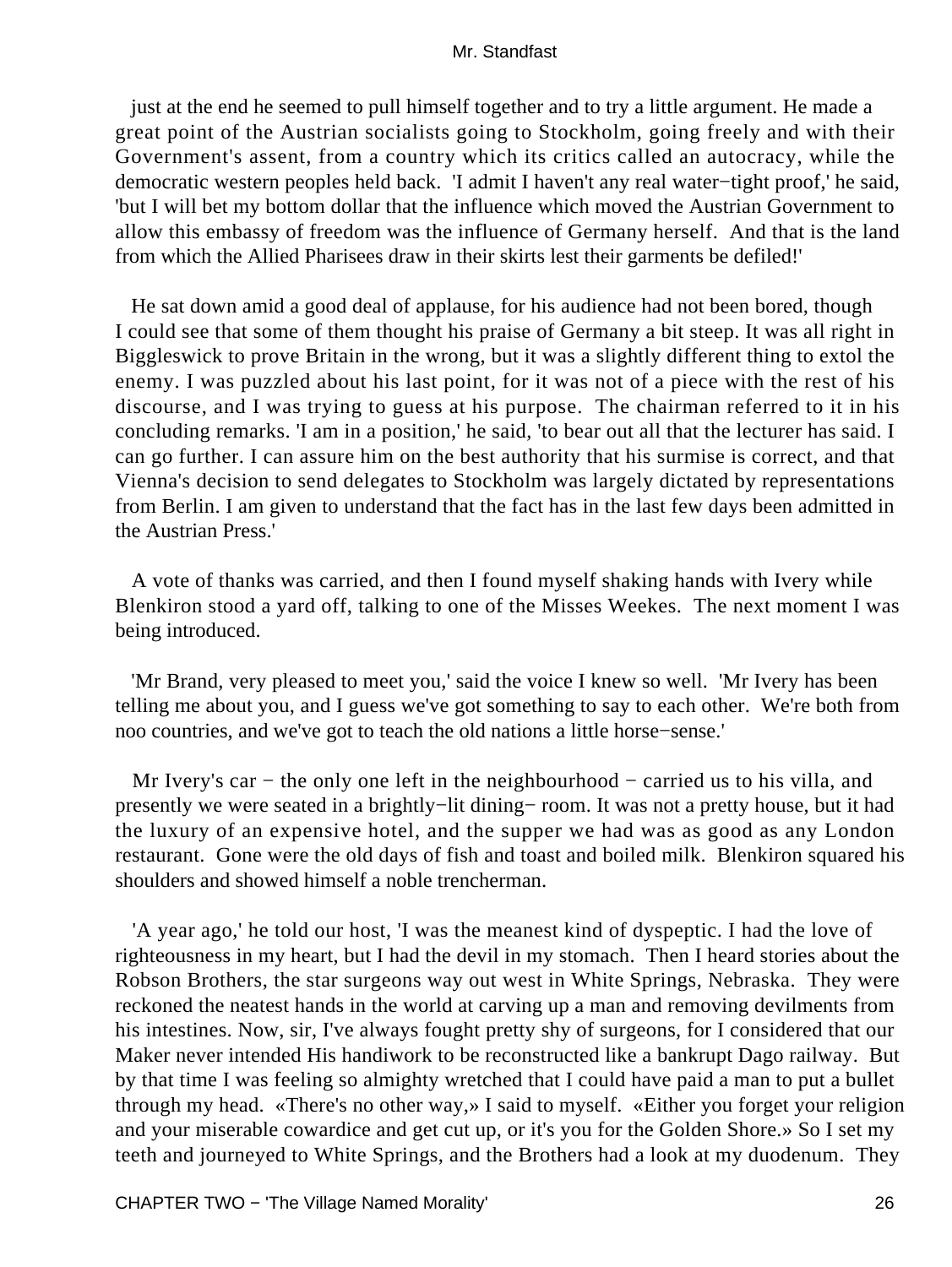saw that the darned thing wouldn't do, so they sidetracked it and made a noo route for my noo−trition traffic. It was the cunningest piece of surgery since the Lord took a rib out of the side of our First Parent. They've got a mighty fine way of charging, too, for they take five per cent of a man's income, and it's all one to them whether he's a Meat King or a clerk on twenty dollars a week. I can tell you I took some trouble to be a very rich man last year.'

 All through the meal I sat in a kind of stupor. I was trying to assimilate the new Blenkiron, and drinking in the comfort of his heavenly drawl, and I was puzzling my head about Ivery. I had a ridiculous notion that I had seen him before, but, delve as I might into my memory, I couldn't place him. He was the incarnation of the commonplace, a comfortable middle−class sentimentalist, who patronized pacificism out of vanity, but was very careful not to dip his hands too far. He was always damping down Blenkiron's volcanic utterances. 'Of course, as you know, the other side have an argument which I find rather hard to meet ...' 'I can sympathize with patriotism, and even with jingoism, in certain moods, but I always come back to this difficulty.' 'Our opponents are not ill−meaning so much as ill−judging,' − these were the sort of sentences he kept throwing in. And he was full of quotations from private conversations he had had with every sort of person − including members of the Government. I remember that he expressed great admiration for Mr Balfour.

 Of all that talk, I only recalled one thing clearly, and I recalled it because Blenkiron seemed to collect his wits and try to argue, just as he had done at the end of his lecture. He was speaking about a story he had heard from someone, who had heard it from someone else, that Austria in the last week of July 1914 had accepted Russia's proposal to hold her hand and negotiate, and that the Kaiser had sent a message to the Tsar saying he agreed. According to his story this telegram had been received in Petrograd, and had been re− written, like Bismarck's Ems telegram, before it reached the Emperor. He expressed his disbelief in the yarn. 'I reckon if it had been true,' he said, 'we'd have had the right text out long ago. They'd have kept a copy in Berlin. All the same I did hear a sort of rumour that some kind of message of that sort was published in a German paper.'

 Mr Ivery looked wise. 'You are right,' he said. 'I happen to know that it has been published. You will find it in the *Wieser* Zeitung.'

 'You don't say?' he said admiringly. 'I wish I could read the old tombstone language. But if I could they wouldn't let me have the papers.'

 'Oh yes they would.' Mr Ivery laughed pleasantly. 'England has still a good share of freedom. Any respectable person can get a permit to import the enemy press. I'm not considered quite respectable, for the authorities have a narrow definition of patriotism, but happily I have respectable friends.'

 Blenkiron was staying the night, and I took my leave as the clock struck twelve. They both came into the hall to see me off, and, as I was helping myself to a drink, and my host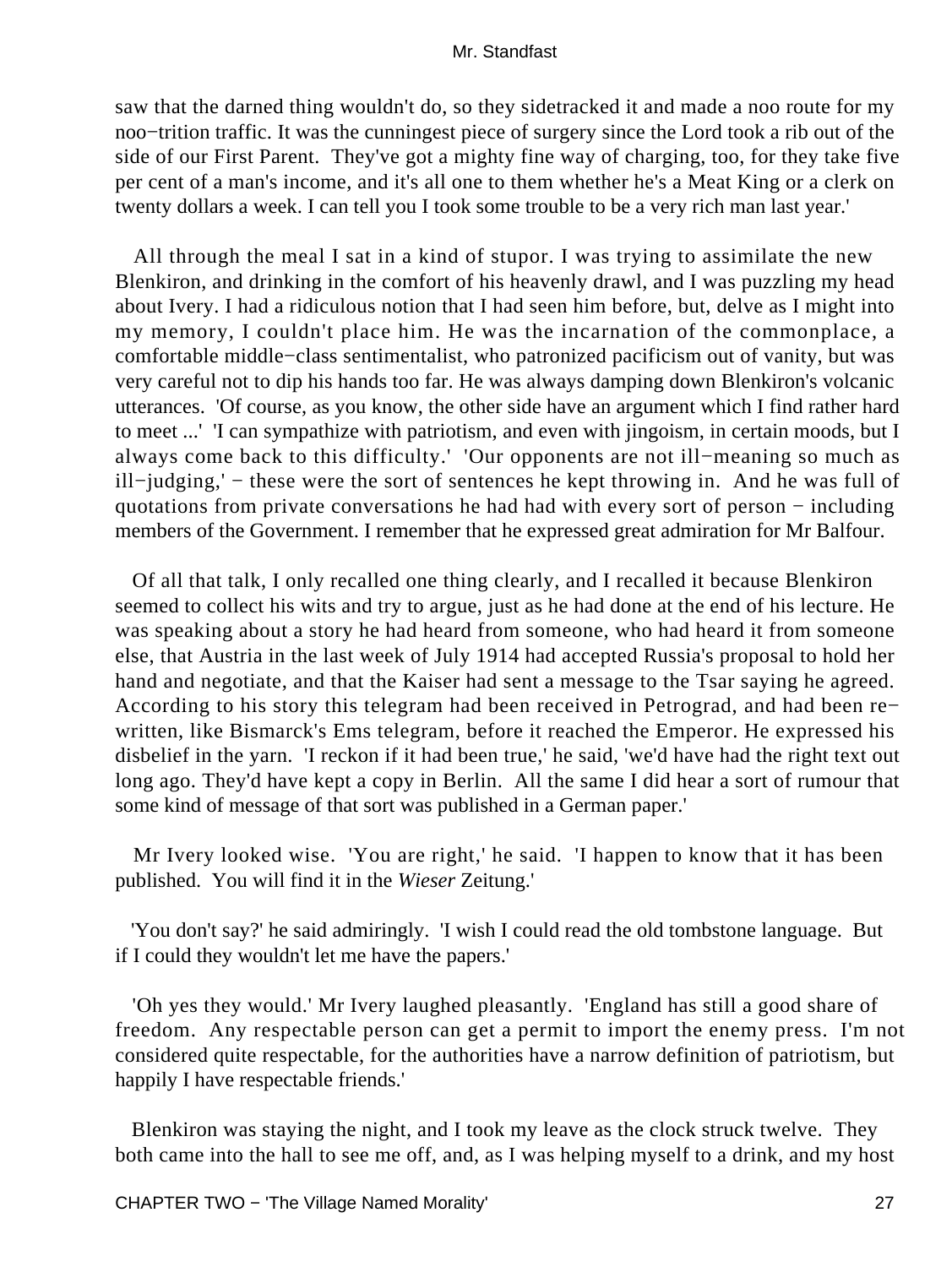was looking for my hat and stick, I suddenly heard Blenkiron's whisper in my ear. 'London ... the day after tomorrow,' he said. Then he took a formal farewell. 'Mr Brand, it's been an honour for me, as an American citizen, to make your acquaintance, sir. I will consider myself fortunate if we have an early reunion. I am stopping at Claridge's Ho−tel, and I hope to be privileged to receive you there.'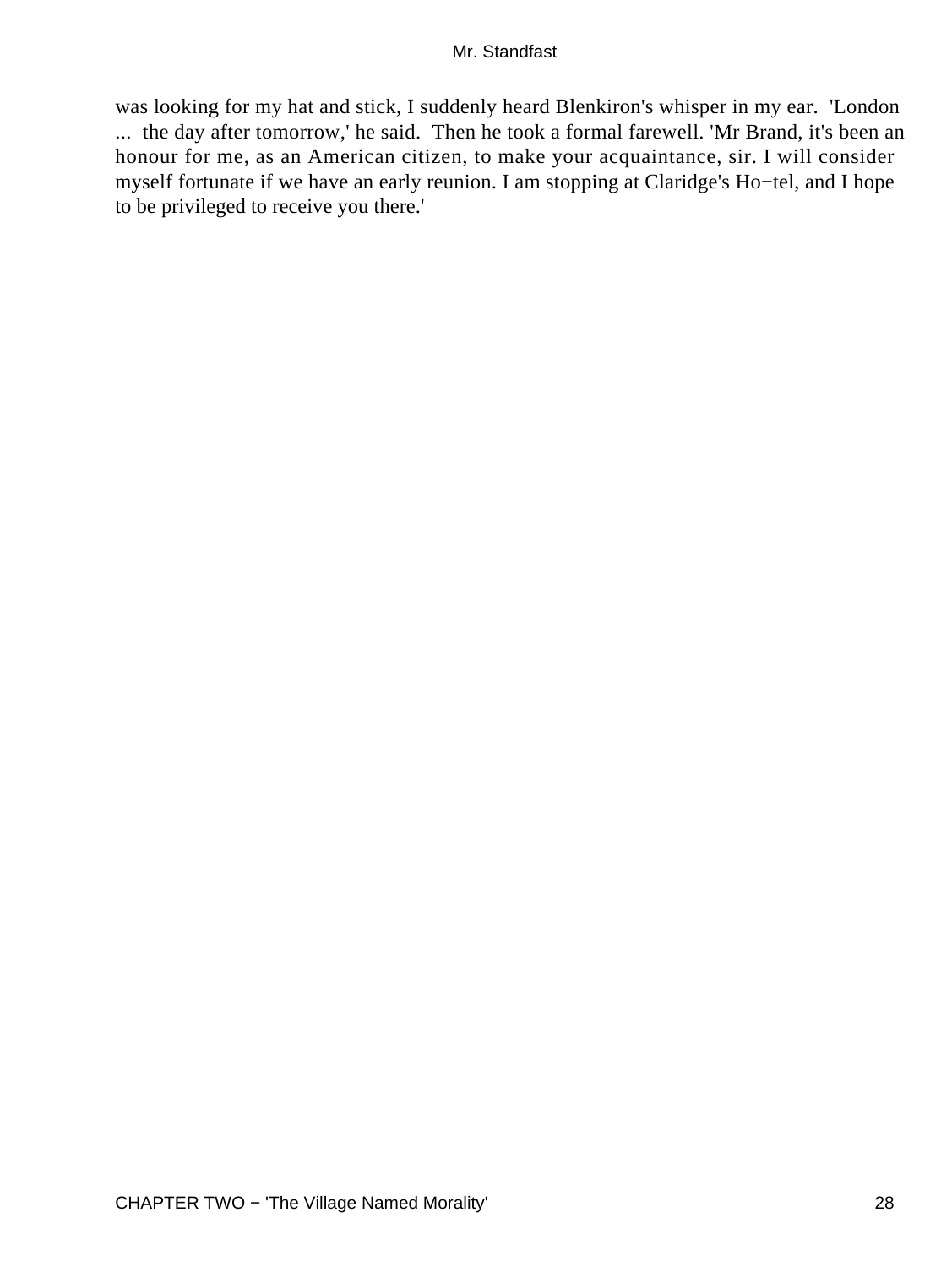# **[CHAPTER THREE − The Reflections of a Cured Dyspeptic](#page-255-0)**

*T*hirty−five hours later I found myself in my rooms in Westminster. I thought there might be a message for me there, for I didn't propose to go and call openly on Blenkiron at Claridge's till I had his instructions. But there was no message − only a line from Peter, saying he had hopes of being sent to Switzerland. That made me realize that he must be pretty badly broken up.

 Presently the telephone bell rang. It was Blenkiron who spoke. 'Go down and have a talk with your brokers about the War Loan. Arrive there about twelve o'clock and don't go upstairs till you have met a friend. You'd better have a quick luncheon at your club, and then come to Traill's bookshop in the Haymarket at two. You can get back to Biggleswick by the 5.16.'

 I did as I was bid, and twenty minutes later, having travelled by Underground, for I couldn't raise a taxi, I approached the block of chambers in Leadenhall Street where dwelt the respected firm who managed my investments. It was still a few minutes before noon, and as I slowed down a familiar figure came out of the bank next door.

 Ivery beamed recognition. 'Up for the day, Mr Brand?' he asked. 'I have to see my brokers,' I said, 'read the South African papers in my club, and get back by the 5.16. Any chance of your company?'

 'Why, yes − that's my train. *Au* revoir. We meet at the station.' He bustled off, looking very smart with his neat clothes and a rose in his button−hole.

 I lunched impatiently, and at two was turning over some new books in Traill's shop with an eye on the street−door behind me. It seemed a public place for an assignation. I had begun to dip into a big illustrated book on flower−gardens when an assistant came up. 'The manager's compliments, sir, and he thinks there are some old works of travel upstairs that might interest you.' I followed him obediently to an upper floor lined with every kind of volume and with tables littered with maps and engravings. 'This way, sir,' he said, and opened a door in the wall concealed by bogus book− backs. I found myself in a little study, and Blenkiron sitting in an armchair smoking.

 He got up and seized both my hands. 'Why, Dick, this is better than good noos. I've heard all about your exploits since we parted a year ago on the wharf at Liverpool. We've both been busy on our own jobs, and there was no way of keeping you wise about my doings, for after I thought I was cured I got worse than hell inside, and, as I told you, had to get the doctor−men to dig into me. After that I was playing a pretty dark game, and had to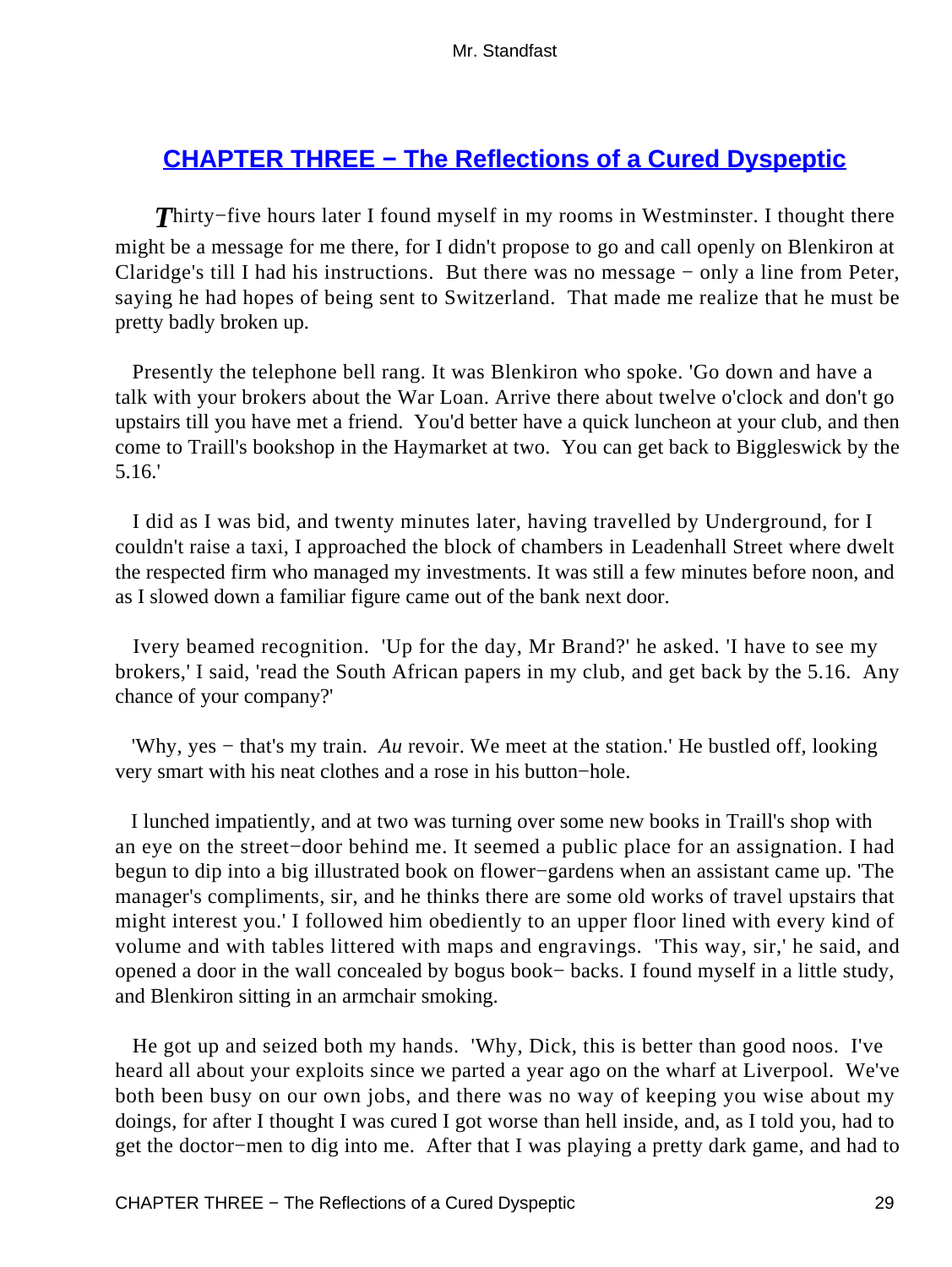get down and out of decent society. But, holy Mike! I'm a new man. I used to do my work with a sick heart and a taste in my mouth like a graveyard, and now I can eat and drink what I like and frolic round like a colt. I wake up every morning whistling and thank the good God that I'm alive, It was a bad day for Kaiser when I got on the cars for White Springs.'

'This is a rum place to meet,' I said, 'and you brought me by a roundabout road.'

He grinned and offered me a cigar.

 'There were reasons. It don't do for you and me to advertise our acquaintance in the street. As for the shop, I've owned it for five years. I've a taste for good reading, though you wouldn't think it, and it tickles me to hand it out across the counter ... First, I want to hear about Biggleswick.'

 'There isn't a great deal to it. A lot of ignorance, a large slice of vanity, and a pinch or two of wrong−headed honesty − these are the ingredients of the pie. Not much real harm in it. There's one or two dirty literary gents who should be in a navvies' battalion, but they're about as dangerous as yellow Kaffir dogs. I've learned a lot and got all the arguments by heart, but you might plant a Biggleswick in every shire and it wouldn't help the Boche. I can see where the danger lies all the same. These fellows talked academic anarchism, but the genuine article is somewhere about and to find it you've got to look in the big industrial districts. We had faint echoes of it in Biggleswick. I mean that the really dangerous fellows are those who want to close up the war at once and so get on with their blessed class war, which cuts across nationalities. As for being spies and that sort of thing, the Biggleswick lads are too callow.'

 'Yes,' said Blenkiron reflectively. 'They haven't got as much sense as God gave to geese. You're sure you didn't hit against any heavier metal?'

 'Yes. There's a man called Launcelot Wake, who came down to speak once. I had met him before. He has the makings of a fanatic, and he's the more dangerous because you can see his conscience is uneasy. I can fancy him bombing a Prime Minister merely to quiet his own doubts.'

'So,' he said. 'Nobody else?'

 I reflected. 'There's Mr Ivery, but you know him better than I. I shouldn't put much on him, but I'm not precisely certain, for I never had a chance of getting to know him.'

 'Ivery,' said Blenkiron in surprise. 'He has a hobby for half− baked youth, just as another rich man might fancy orchids or fast trotters. You sure can place him right enough.'

'I dare say. Only I don't know enough to be positive.'

CHAPTER THREE – The Reflections of a Cured Dyspeptic 30 30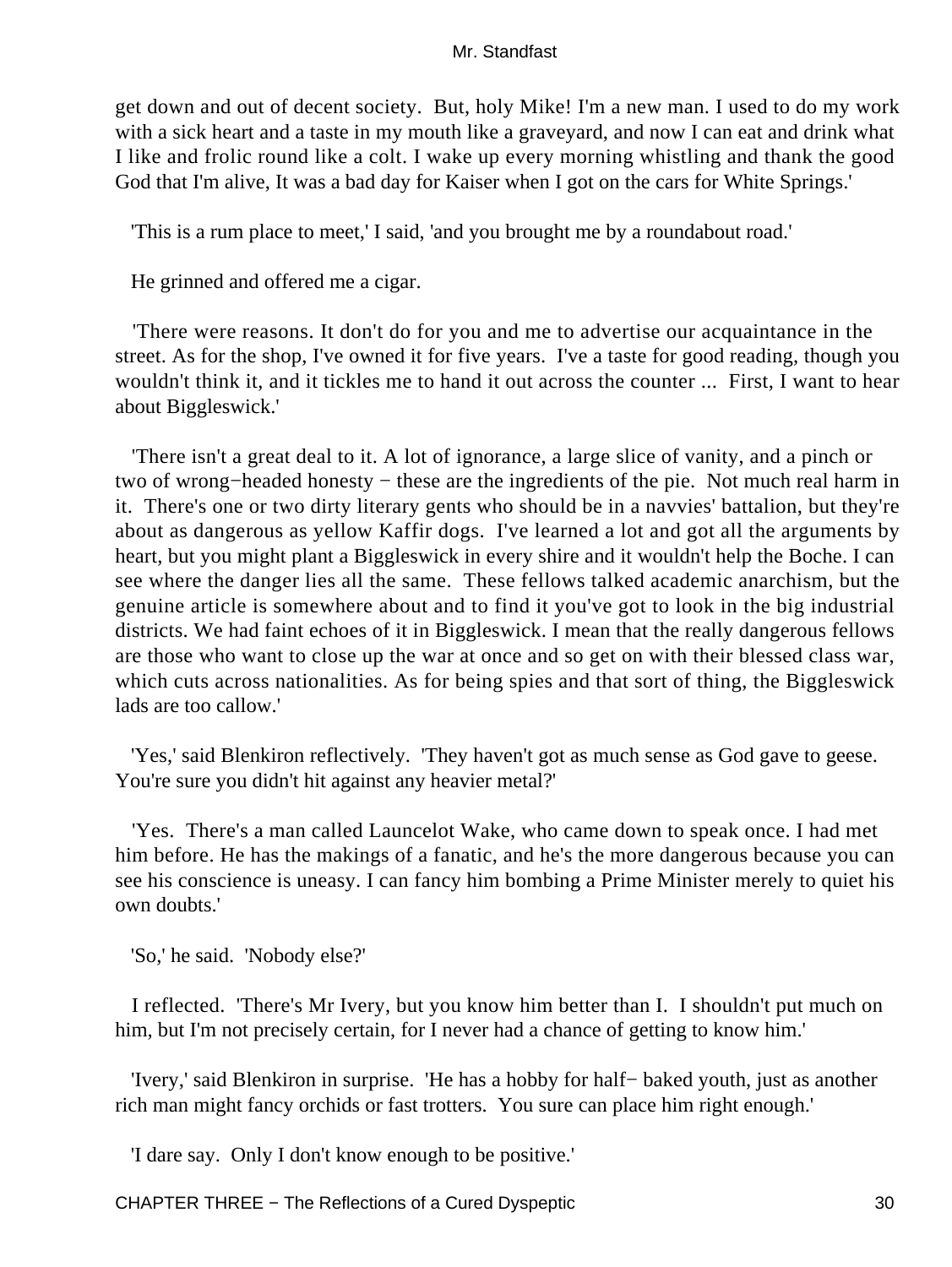He sucked at his cigar for a minute or so. 'I guess, Dick, if I told you all I've been doing since I reached these shores you would call me a ro−mancer. I've been way down among the toilers. I did a spell as unskilled dilooted labour in the Barrow shipyards. I was barman in a ho−tel on the Portsmouth Road, and I put in a black month driving a taxicab in the city of London. For a while I was the accredited correspondent of the Noo York Sentinel and used to go with the rest of the bunch to the pow−wows of under−secretaries of State and War Office generals. They censored my stuff so cruel that the paper fired me. Then I went on a walking−tour round England and sat for a fortnight in a little farm in Suffolk. By and by I came back to Claridge's and this bookshop, for I had learned most of what I wanted.

 'I had learned,' he went on, turning his curious, full, ruminating eyes on me, 'that the British working−man is about the soundest piece of humanity on God's earth. He grumbles a bit and jibs a bit when he thinks the Government are giving him a crooked deal, but he's gotten the patience of job and the sand of a gamecock. And he's gotten humour too, that tickles me to death. There's not much trouble in that quarter for it's he and his kind that's beating the Hun ... But I picked up a thing or two besides that.'

 He leaned forward and tapped me on the knee. 'I reverence the British Intelligence Service. Flies don't settle on it to any considerable extent. It's got a mighty fine mesh, but there's one hole in that mesh, and it's our job to mend it. There's a high−powered brain in the game against us. I struck it a couple of years ago when I was hunting Dumba and Albert, and I thought it was in Noo York, but it wasn't. I struck its working again at home last year and located its head office in Europe. So I tried Switzerland and Holland, but only bits of it were there. The centre of the web where the old spider sits is right here in England, and for six months I've been shadowing that spider. There's a gang to help, a big gang, and a clever gang, and partly an innocent gang. But there's only one brain, and it's to match that that the Robson Brothers settled my duodenum.'

I was listening with a quickened pulse, for now at last I was getting to business.

'What is he − international socialist, or anarchist, or what?' I asked.

 'Pure−blooded Boche agent, but the biggest−sized brand in the catalogue − bigger than Steinmeier or old Bismarck's Staubier. Thank God I've got him located ... I must put you wise about some things.'

 He lay back in his rubbed leather armchair and yarned for twenty minutes. He told me how at the beginning of the war Scotland Yard had had a pretty complete register of enemy spies, and without making any fuss had just tidied them away. After that, the covey having been broken up, it was a question of picking off stray birds. That had taken some doing. There had been all kinds of inflammatory stuff around, Red Masons and international anarchists, and, worst of all, international finance−touts, but they had mostly been ordinary cranks and rogues, the tools of the Boche agents rather than agents themselves. However, by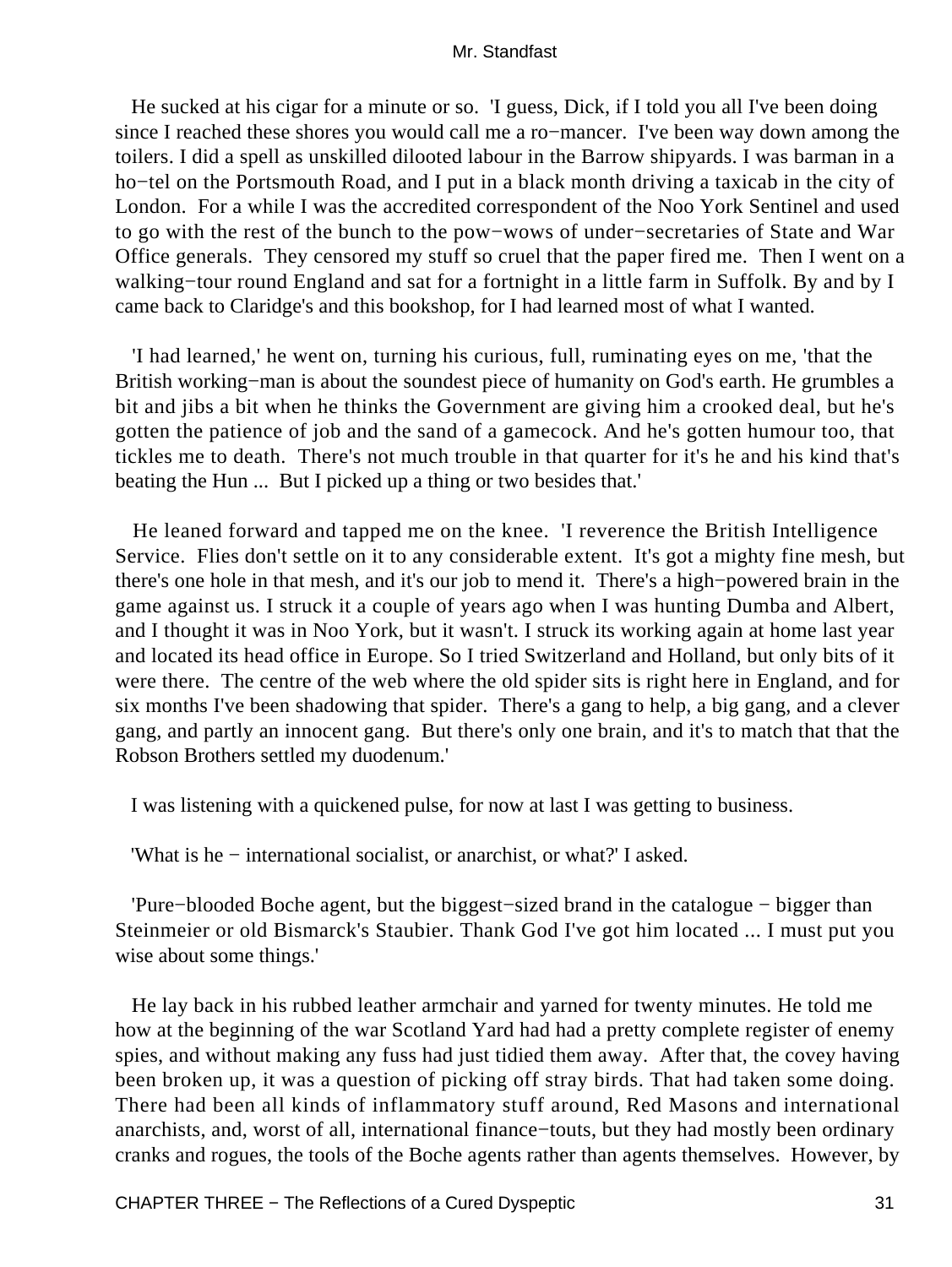the middle Of 1915 most of the stragglers had been gathered in. But there remained loose ends, and towards the close of last year somebody was very busy combining these ends into a net. Funny cases cropped up of the leakage of vital information. They began to be bad about October 1916, when the Hun submarines started on a special racket. The enemy suddenly appeared possessed of a knowledge which we thought to be shared only by half a dozen officers. Blenkiron said he was not surprised at the leakage, for there's always a lot of people who hear things they oughtn't to. What surprised him was that it got so quickly to the enemy.

 Then after last February, when the Hun submarines went in for frightfulness on a big scale, the thing grew desperate. Leakages occurred every week, and the business was managed by people who knew their way about, for they avoided all the traps set for them, and when bogus news was released on purpose, they never sent it. A convoy which had been kept a deadly secret would be attacked at the one place where it was helpless. A carefully prepared defensive plan would be checkmated before it could be tried. Blenkiron said that there was no evidence that a single brain was behind it all, for there was no similarity in the cases, but he had a strong impression all the time that it was the work of one man. We managed to close some of the bolt−holes, but we couldn't put our hands near the big ones. 'By this time,' said he, 'I reckoned I was about ready to change my methods. I had been working by what the highbrows call induction, trying to argue up from the deeds to the doer. Now I tried a new lay, which was to calculate down from the doer to the deeds. They call it deduction. I opined that somewhere in this island was a gentleman whom we will call Mr X, and that, pursuing the line of business he did, he must have certain characteristics. I considered very carefully just what sort of personage he must be. I had noticed that his device was apparently the Double Bluff. That is to say, when he had two courses open to him, A and B, he pretended he was going to take B, and so got us guessing that he would try A. Then he took B after all. So I reckoned that his camouflage must correspond to this little idiosyncrasy. Being a Boche agent, he wouldn't pretend to be a hearty patriot, an honest old blood−and− bones Tory. That would be only the Single Bluff. I considered that he would be a pacifist, cunning enough just to keep inside the law, but with the eyes of the police on him. He would write books which would not be allowed to be exported. He would get himself disliked in the popular papers, but all the mugwumps would admire his moral courage. I drew a mighty fine picture to myself of just the man I expected to find. Then I started out to look for him.'

 Blenkiron's face took on the air of a disappointed child. 'It was no good. I kept barking up the wrong tree and wore myself out playing the sleuth on white−souled innocents.'

'But you've found him all right,' I cried, a sudden suspicion leaping into my brain.

 'He's found,' he said sadly, 'but the credit does not belong to John S. Blenkiron. That child merely muddied the pond. The big fish was left for a young lady to hook.'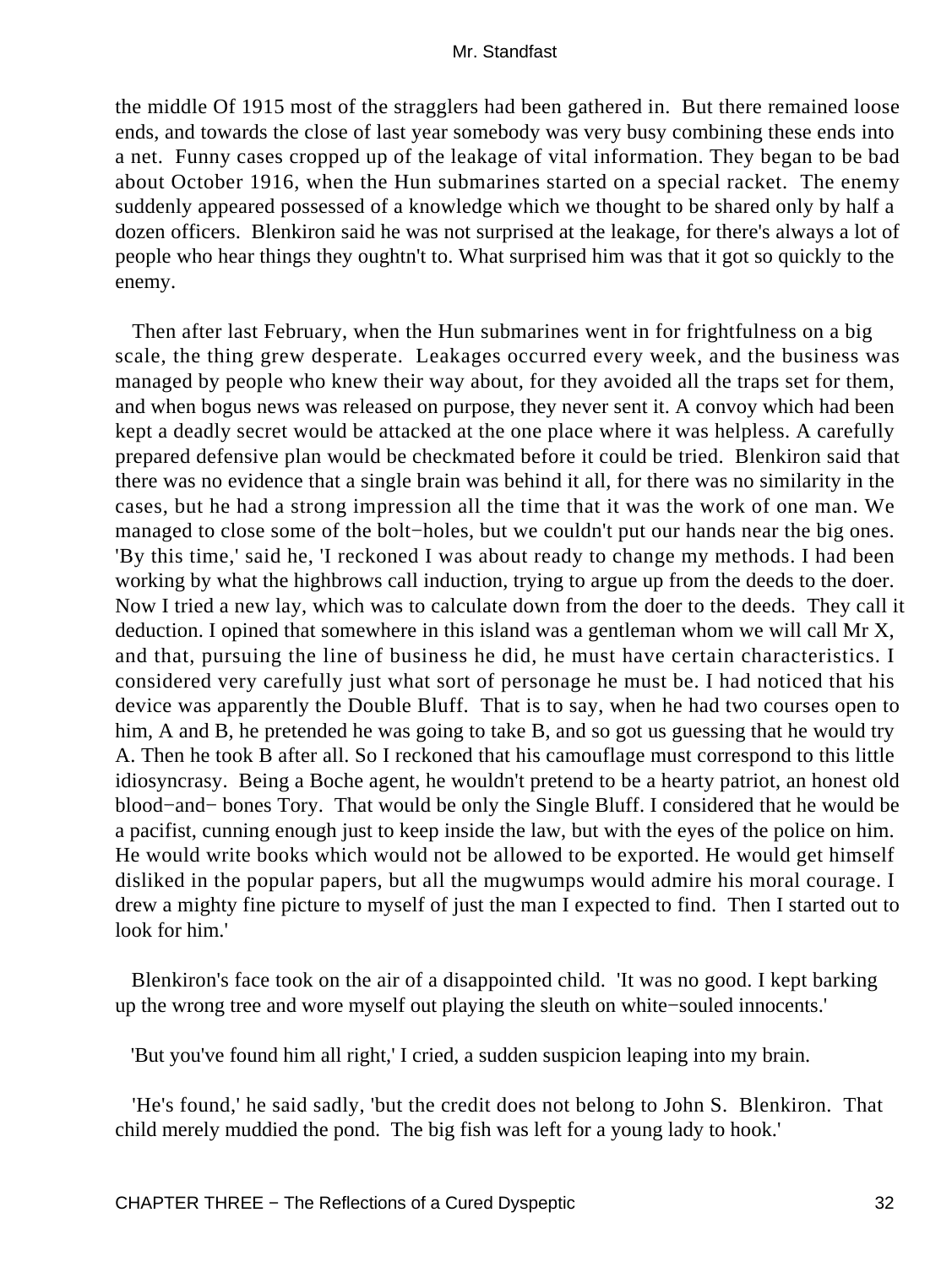'I know,' I cried excitedly. 'Her name is Miss Mary Lamington.'

 He shook a disapproving head. 'You've guessed right, my son, but you've forgotten your manners. This is a rough business and we won't bring in the name of a gently reared and pure−minded young girl. If we speak to her at all we call her by a pet name out of the *Pilgrim's* Progress ... Anyhow she hooked the fish, though he isn't landed. D'you see any light?'

'Ivery,' I gasped.

 'Yes. Ivery. Nothing much to look at, you say. A common, middle−aged, pie−faced, golf−playing high−brow, that you wouldn't keep out of a Sunday school. A touch of the drummer, too, to show he has no dealings with your effete aristocracy. A languishing silver−tongue that adores the sound of his own voice. As mild, you'd say, as curds and cream.'

 Blenkiron got out of his chair and stood above me. 'I tell you, Dick, that man makes my spine cold. He hasn't a drop of good red blood in him. The dirtiest apache is a Christian gentleman compared to Moxon Ivery. He's as cruel as a snake and as deep as hell. But, by God, he's got a brain below his hat. He's hooked and we're playing him, but Lord knows if he'll ever be landed!'

'Why on earth don't you put him away?' I asked.

 'We haven't the proof − legal proof, I mean; though there's buckets of the other kind. I could put up a morally certain case, but he'd beat me in a court of law. And half a hundred sheep would get up in Parliament and bleat about persecution. He has a graft with every collection of cranks in England, and with all the geese that cackle about the liberty of the individual when the Boche is ranging about to enslave the world. No, sir, that's too dangerous a game! Besides, I've a better in hand, Moxon Ivery is the best−accredited member of this State. His \_dossier is the completest thing outside the Recording Angel's little note−book. We've taken up his references in every corner of the globe and they're all as right as Morgan's balance sheet. From these it appears he's been a high− toned citizen ever since he was in short−clothes. He was raised in Norfolk, and there are people living who remember his father. He was educated at Melton School and his name's in the register. He was in business in Valparaiso, and there's enough evidence to write three volumes of his innocent life there. Then he came home with a modest competence two years before the war, and has been in the public eye ever since. He was Liberal candidate for a London constitooency and he has decorated the board of every institootion formed for the amelioration of mankind. He's got enough alibis to choke a boa constrictor, and they're water−tight and copper− bottomed, and they're mostly damned lies ... But you can't beat him at that stunt. The man's the superbest actor that ever walked the earth. You can see it in his face. It isn't a face, it's a mask. He could make himself look like Shakespeare or Julius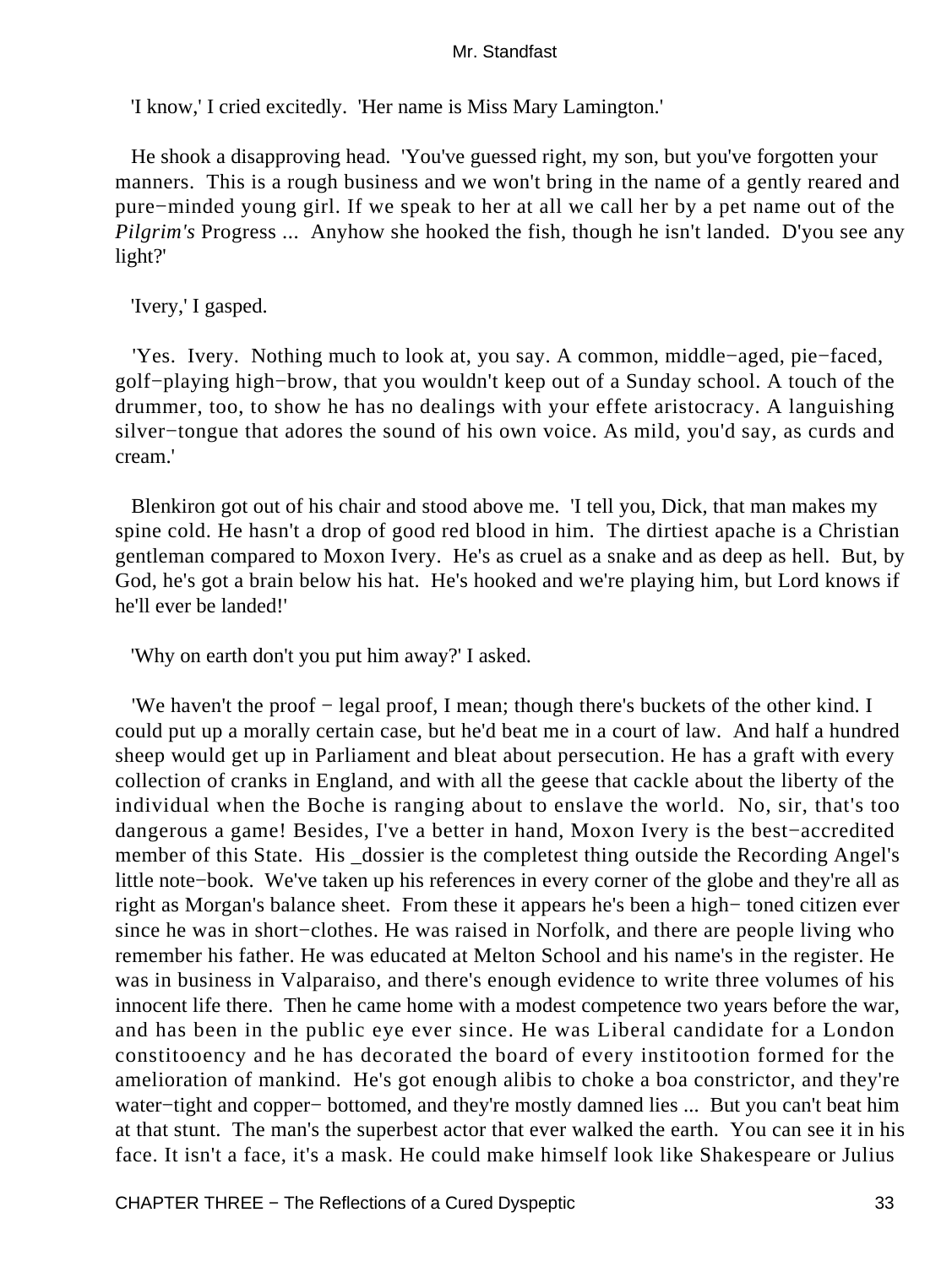Caesar or Billy Sunday or Brigadier−General Richard Hannay if he wanted to. He hasn't got any personality either − he's got fifty, and there's no one he could call his own. I reckon when the devil gets the handling of him at last he'll have to put sand on his claws to keep him from slipping through.'

Blenkiron was settled in his chair again, with one leg hoisted over the side.

 'We've closed a fair number of his channels in the last few months. No, he don't suspect me. The world knows nothing of its greatest men, and to him I'm only a Yankee peace−crank, who gives big subscriptions to loony societies and will travel a hundred miles to let off steam before any kind of audience. He's been to see me at Claridge's and I've arranged that he shall know all my record. A darned bad record it is too, for two years ago I was violent pro− British before I found salvation and was requested to leave England. When I was home last I was officially anti−war, when I wasn't stretched upon a bed of pain. Mr Moxon Ivery don't take any stock in John S. Blenkiron as a serious proposition. And while I've been here I've been so low down in the social scale and working in so many devious ways that he can't connect me up ... As I was saying, we've cut most of his wires, but the biggest we haven't got at. He's still sending stuff out, and mighty compromising stuff it is. Now listen close, Dick, for we're coming near your own business.'

 It appeared that Blenkiron had reason to suspect that the channel still open had something to do with the North. He couldn't get closer than that, till he heard from his people that a certain Abel Gresson had turned up in Glasgow from the States. This Gresson he discovered was the same as one Wrankester, who as a leader of the Industrial Workers of the World had been mixed up in some ugly cases of sabotage in Colorado. He kept his news to himself, for he didn't want the police to interfere, but he had his own lot get into touch with Gresson and shadow him closely. The man was very discreet but very mysterious, and he would disappear for a week at a time, leaving no trace. For some unknown reason – he couldn't explain why − Blenkiron had arrived at the conclusion that Gresson was in touch with Ivery, so he made experiments to prove it.

 'I wanted various cross−bearings to make certain, and I got them the night before last. My visit to Biggleswick was good business.'

 'I don't know what they meant,' I said, 'but I know where they came in. One was in your speech when you spoke of the Austrian socialists, and Ivery took you up about them. The other was after supper when he quoted the *Wieser* Zeitung.'

 'You're no fool, Dick,' he said, with his slow smile. 'You've hit the mark first shot. You know me and you could follow my process of thought in those remarks. Ivery, not knowing me so well, and having his head full of just that sort of argument, saw nothing unusual. Those bits of noos were pumped into Gresson that he might pass them on. And he did pass them on − to ivery. They completed my chain.'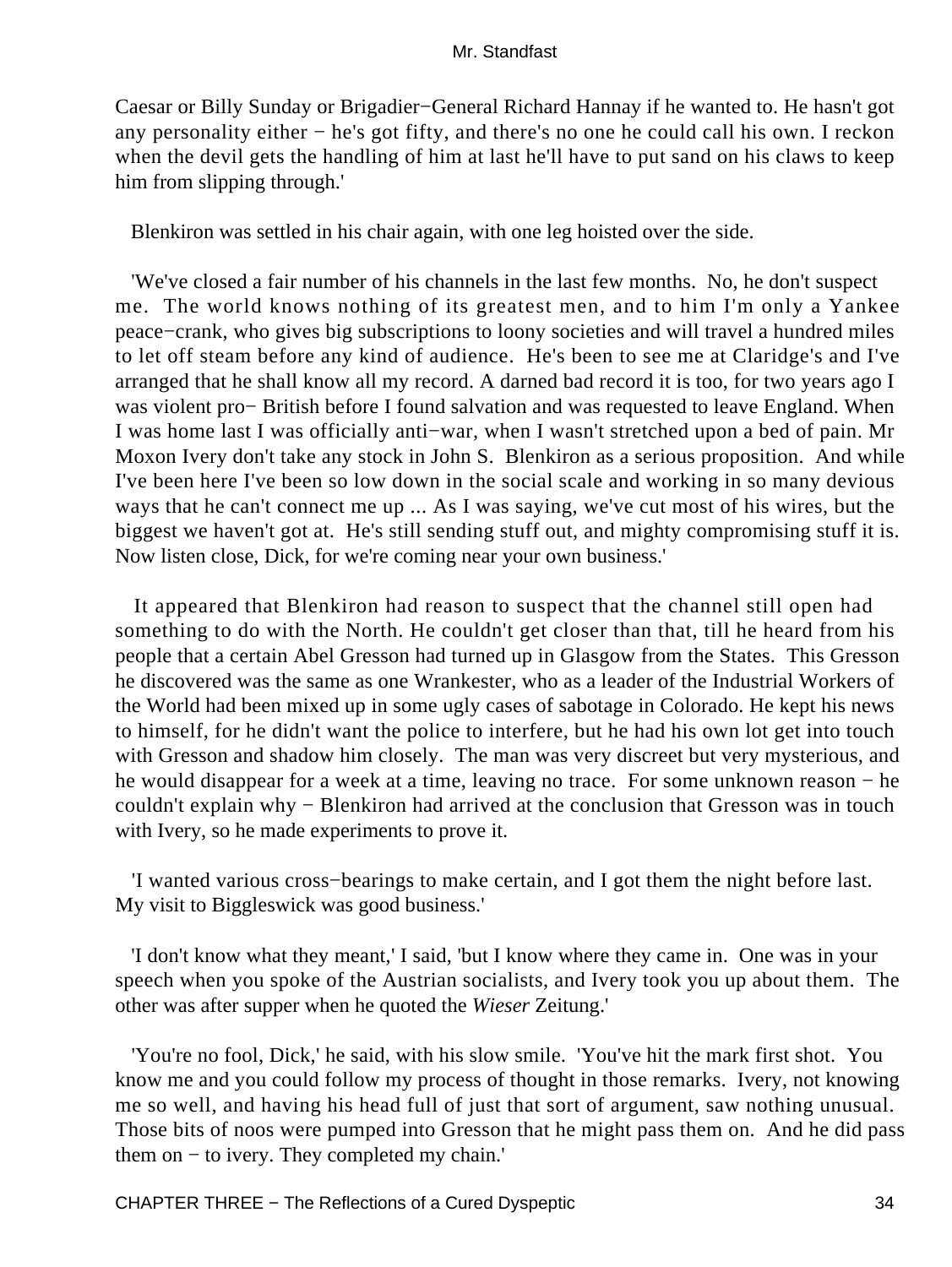'But they were commonplace enough things which he might have guessed for himself.'

 'No, they weren't. They were the nicest tit−bits of political noos which all the cranks have been reaching after.'

 'Anyhow, they were quotations from German papers. He might have had the papers themselves earlier than you thought.'

 'Wrong again. The paragraph never appeared in the *Wieser* Zeitung. But we faked up a torn bit of that noospaper, and a very pretty bit of forgery it was, and Gresson, who's a kind of a scholar, was allowed to have it. He passed it on. Ivery showed it me two nights ago. Nothing like it ever sullied the columns of Boche journalism. No, it was a perfectly final proof ... Now, Dick, it's up to you to get after Gresson.'

 'Right,' I said. 'I'm jolly glad I'm to start work again. I'm getting fat from lack of exercise. I suppose you want me to catch Gresson out in some piece of blackguardism and have him and Ivery snugly put away.'

 'I don't want anything of the kind,' he said very slowly and distinctly. 'You've got to attend very close to your instructions, I cherish these two beauties as if they were my own white−headed boys. I wouldn't for the world interfere with their comfort and liberty. I want them to go on corresponding with their friends. I want to give them every facility.'

He burst out laughing at my mystified face.

 'See here, Dick. How do we want to treat the Boche? Why, to fill him up with all the cunningest lies and get him to act on them. Now here is Moxon Ivery, who has always given them good information. They trust him absolutely, and we would be fools to spoil their confidence. Only, if we can find out Moxon's methods, we can arrange to use them ourselves and send noos in his name which isn't quite so genooine. Every word he dispatches goes straight to the Grand High Secret General Staff, and old Hindenburg and Ludendorff put towels round their heads and cipher it out. We want to encourage them to go on doing it. We'll arrange to send true stuff that don't matter, so as they'll continue to trust him, and a few selected falsehoods that'll matter like hell. It's a game you can't play for ever, but with luck I propose to play it long enough to confuse Fritz's little plans.'

 His face became serious and wore the air that our corps commander used to have at the big pow−wow before a push.

 'I'm not going to give you instructions, for you're man enough to make your own. But I can give you the general hang of the situation. You tell Ivery you're going North to inquire into industrial disputes at first hand. That will seem to him natural and in line with your recent behaviour. He'll tell his people that you're a guileless colonial who feels disgruntled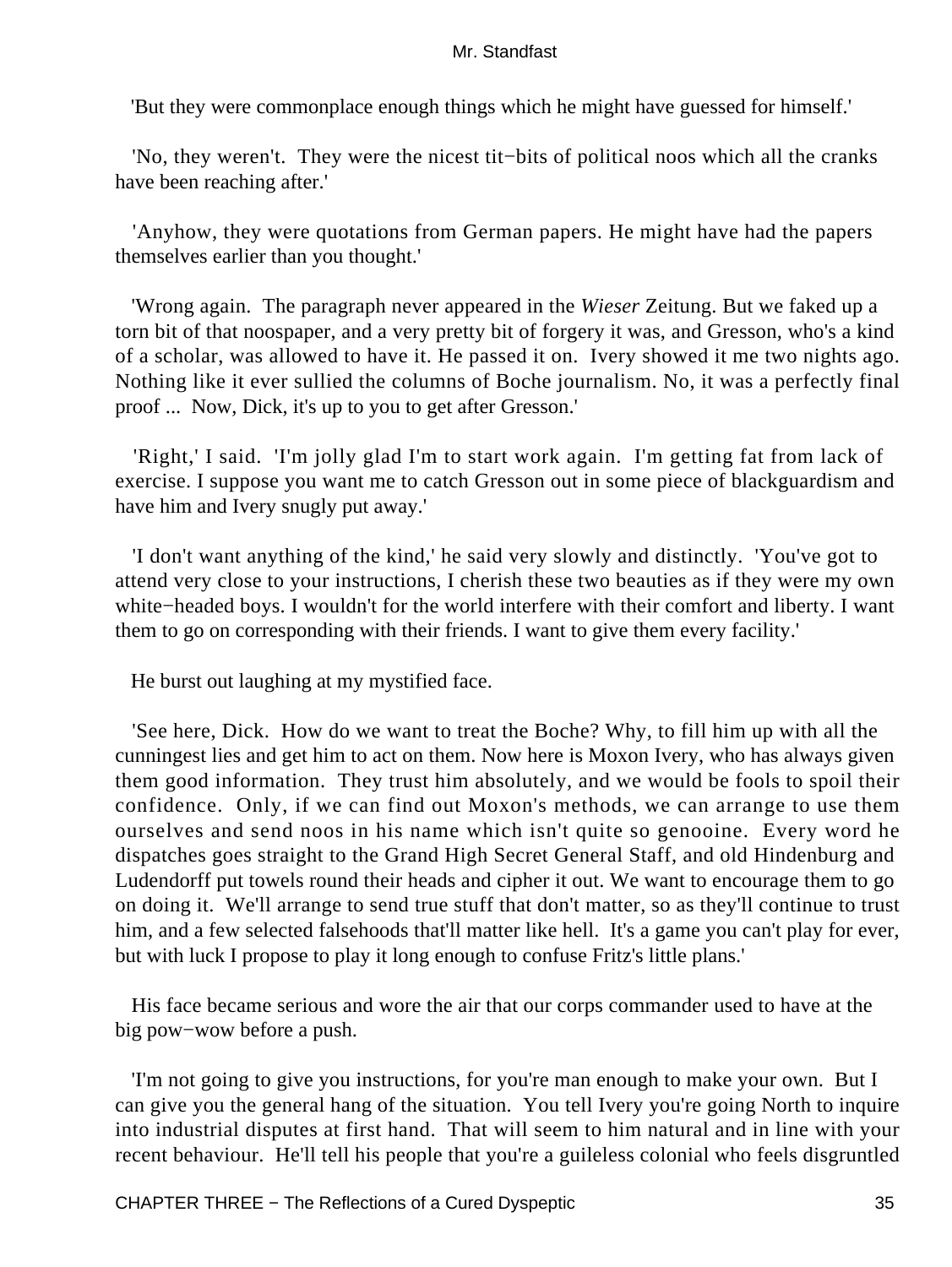with Britain, and may come in useful. You'll go to a man of mine in Glasgow, a red−hot agitator who chooses that way of doing his bit for his country. It's a darned hard way and darned dangerous. Through him you'll get in touch with Gresson, and you'll keep alongside that bright citizen. Find out what he is doing, and get a chance of following him. He must never suspect you, and for that purpose you must be very near the edge of the law yourself. You go up there as an unabashed pacifist and you'll live with folk that will turn your stomach. Maybe you'll have to break some of these two−cent rules the British Government have invented to defend the realm, and it's up to you not to get caught out ... Remember, you'll get no help from me. you've got to wise up about Gresson with the whole forces of the British State arrayed officially against you. I guess it's a steep proposition, but you're man enough to make good.'

 As we shook hands, he added a last word. 'You must take your own time, but it's not a case for slouching. Every day that passes ivery is sending out the worst kind of poison. The Boche is blowing up for a big campaign in the field, and a big effort to shake the nerve and confuse the judgement of our civilians. The whole earth's war−weary, and we've about reached the danger−point. There's pretty big stakes hang on you, Dick, for things are getting mighty delicate.'

 I purchased a new novel in the shop and reached St Pancras in time to have a cup of tea at the buffet. Ivery was at the bookstall buying an evening paper. When we got into the carriage he seized my \_Punch and kept laughing and calling my attention to the pictures. As I looked at him, I thought that he made a perfect picture of the citizen turned countryman, going back of an evening to his innocent home. Everything was right − his neat tweeds, his light spats, his spotted neckcloth, and his Aquascutum.

 Not that I dared look at him much. What I had learned made me eager to search his face, but I did not dare show any increased interest. I had always been a little off−hand with him, for I had never much liked him, so I had to keep on the same manner. He was as merry as a grig, full of chat and very friendly and amusing. I remember he picked up the book I had brought off that morning to read in the train – the second volume of Hazlitt's \_Essays, the last of my English classics − and discoursed so wisely about books that I wished I had spent more time in his company at Biggleswick.

 'Hazlitt was the academic Radical of his day,' he said. 'He is always lashing himself into a state of theoretical fury over abuses he has never encountered in person. Men who are up against the real thing save their breath for action.'

 That gave me my cue to tell him about my journey to the North. I said I had learned a lot in Biggleswick, but I wanted to see industrial life at close quarters. 'Otherwise I might become like Hazlitt,' I said.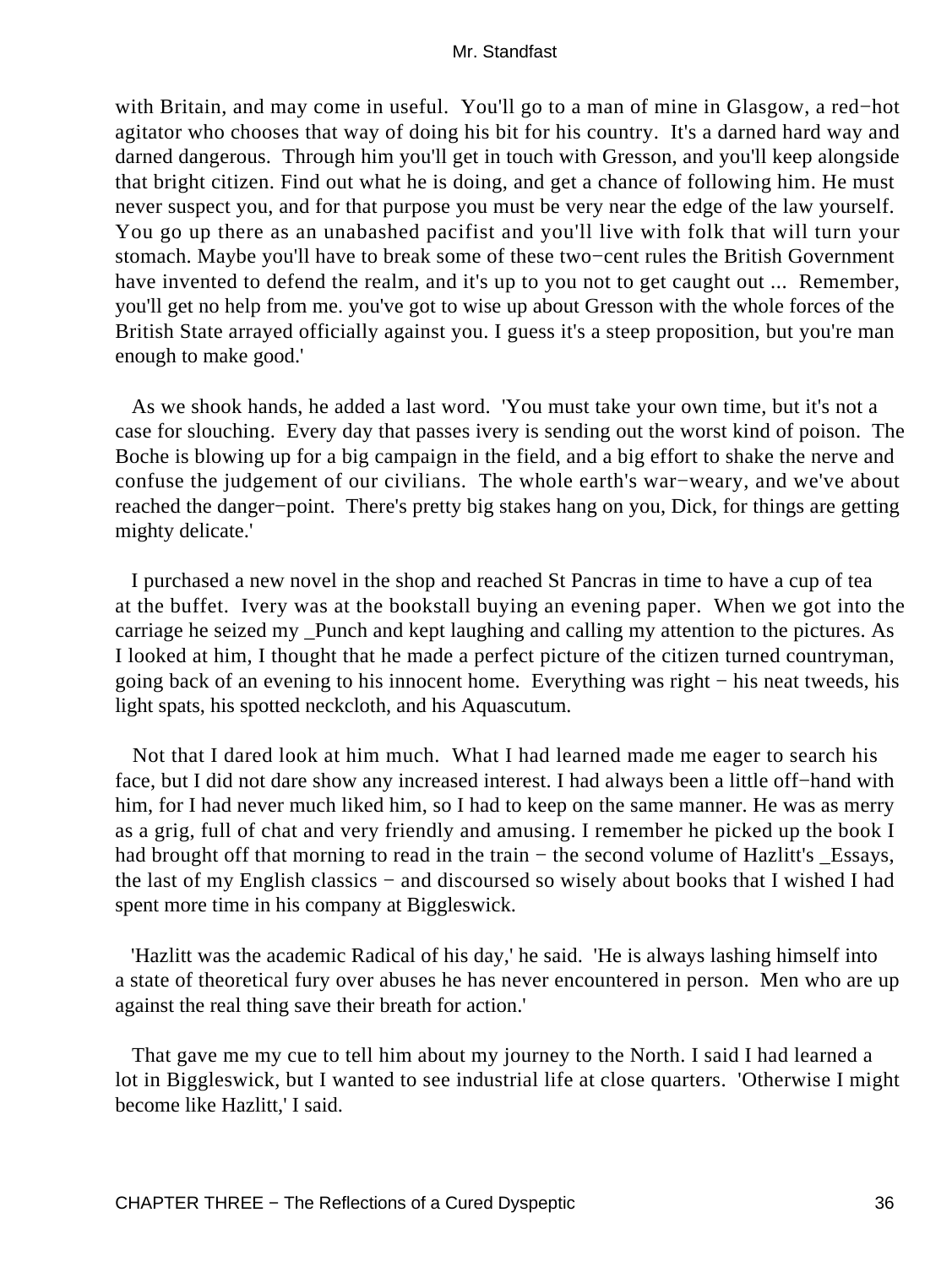He was very interested and encouraging. 'That's the right way to set about it,' he said. 'Where were you thinking of going?'

 I told him that I had half thought of Barrow, but decided to try Glasgow, since the Clyde seemed to be a warm corner.

 'Right,' he said. 'I only wish I was coming with you. It'll take you a little while to understand the language. You'll find a good deal of senseless bellicosity among the workmen, for they've got parrot−cries about the war as they used to have parrot−cries about their labour politics. But there's plenty of shrewd brains and sound hearts too. You must write and tell me your conclusions.'

 It was a warm evening and he dozed the last part of the journey. I looked at him and wished I could see into the mind at the back of that mask−like face. I counted for nothing in his eyes, not even enough for him to want to make me a tool, and I was setting out to try to make a tool of him. It sounded a forlorn enterprise. And all the while I was puzzled with a persistent sense of recognition. I told myself it was idiocy, for a man with a face like that must have hints of resemblance to a thousand people. But the idea kept nagging at me till we reached our destination.

 As we emerged from the station into the golden evening I saw Mary Lamington again. She was with one of the Weekes girls, and after the Biggleswick fashion was bareheaded, so that the sun glinted from her hair. Ivery swept his hat off and made her a pretty speech, while I faced her steady eyes with the expressionlessness of the stage conspirator.

 'A charming child,' he observed as we passed on. 'Not without a touch of seriousness, too, which may yet be touched to noble issues.'

 I considered, as I made my way to my final supper with the jimsons, that the said child was likely to prove a sufficiently serious business for Mr Moxon Ivery before the game was out.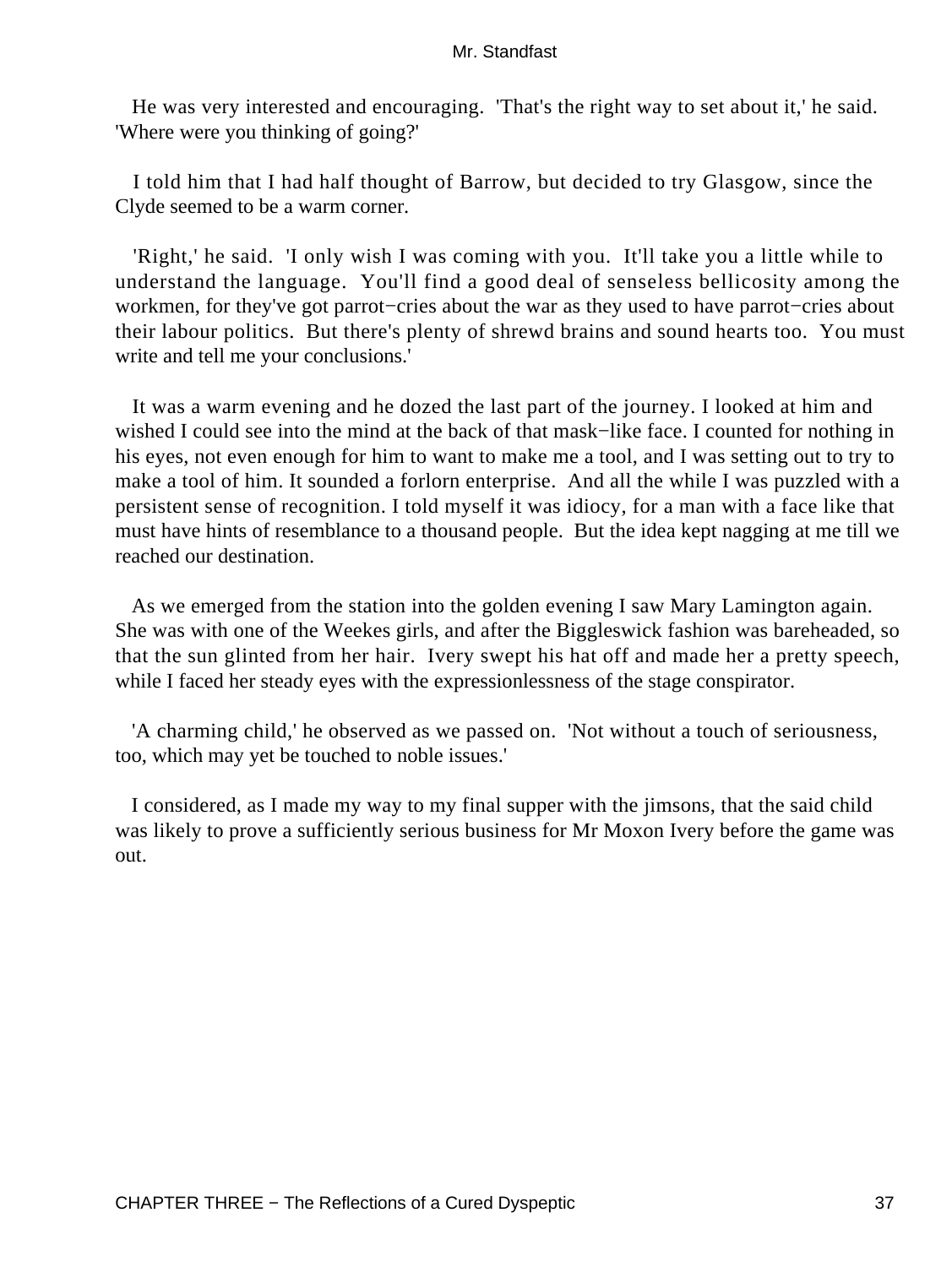# **[CHAPTER FOUR − Andrew Amos](#page-255-0)**

*I* took the train three days later from King's Cross to Edinburgh. I went to the Pentland Hotel in Princes Street and left there a suit−case containing some clean linen and a change of clothes. I had been thinking the thing out, and had come to the conclusion that I must have a base somewhere and a fresh outfit. Then in well−worn tweeds and with no more luggage than a small trench kit−bag, I descended upon the city of Glasgow.

 I walked from the station to the address which Blenkiron had given me. It was a hot summer evening, and the streets were filled with bareheaded women and weary−looking artisans. As I made my way down the Dumbarton Road i was amazed at the number of able−bodied fellows about, considering that you couldn't stir a mile on any British front without bumping up against a Glasgow battalion. Then I realized that there were such things as munitions and ships, and I wondered no more.

 A stout and dishevelled lady at a close−mouth directed me to Mr Amos's dwelling. 'Twa stairs up. Andra will be in noo, havin' his tea. He's no yin for overtime. He's generally hame on the chap of six.' I ascended the stairs with a sinking heart, for like all South Africans I have a horror of dirt. The place was pretty filthy, but at each landing there were two doors with well−polished handles and brass plates. On one I read the name of Andrew Amos.

 A man in his shirt−sleeves opened to me, a little man, without a collar, and with an unbuttoned waistcoat. That was all I saw of him in the dim light, but he held out a paw like a gorilla's and drew me in.

The sitting–room, which looked over many chimneys to a pale yellow sky against which two factory stalks stood out sharply, gave me light enough to observe him fully. He was about five feet four, broad−shouldered, and with a great towsy head of grizzled hair. He wore spectacles, and his face was like some old−fashioned Scots minister's, for he had heavy eyebrows and whiskers which joined each other under his jaw, while his chin and enormous upper lip were clean−shaven. His eyes were steely grey and very solemn, but full of smouldering energy. His voice was enormous and would have shaken the walls if he had not had the habit of speaking with half−closed lips. He had not a sound tooth in his head.

 A saucer full of tea and a plate which had once contained ham and eggs were on the table. He nodded towards them and asked me if I had fed.

 'Ye'll no eat onything? Well, some would offer ye a dram, but this house is staunch teetotal. I door ye'll have to try the nearest public if ye're thirsty.'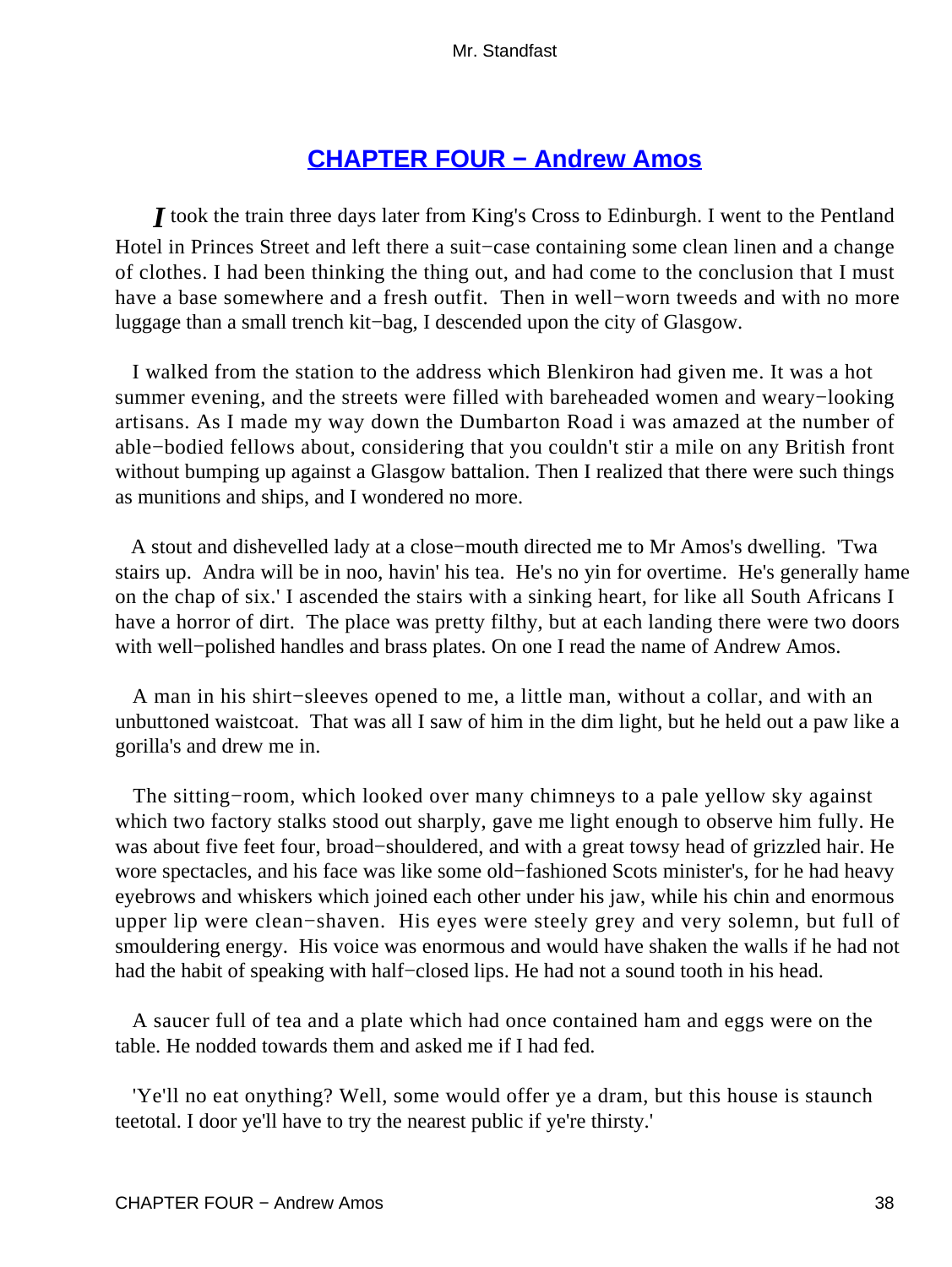I disclaimed any bodily wants, and produced my pipe, at which he started to fill an old clay. 'Mr Brand's your name?' he asked in his gusty voice. 'I was expectin' ye, but Dod! man ye're late!'

 He extricated from his trousers pocket an ancient silver watch, and regarded it with disfavour. 'The dashed thing has stoppit. What do ye make the time, Mr Brand?'

 He proceeded to prise open the lid of his watch with the knife he had used to cut his tobacco, and, as he examined the works, he turned the back of the case towards me. On the inside I saw pasted Mary Lamington's purple−and−white wafer.

 I held my watch so that he could see the same token. His keen eyes, raised for a second, noted it, and he shut his own with a snap and returned it to his pocket. His manner lost its wariness and became almost genial.

 'Ye've come up to see Glasgow, Mr Brand? Well, it's a steerin' bit, and there's honest folk bides in it, and some not so honest. They tell me ye're from South Africa. That's a long gait away, but I ken something aboot South Africa, for I had a cousin's son oot there for his lungs. He was in a shop in Main Street, Bloomfountain. They called him Peter Dobson. Ye would maybe mind of him.'

 Then he discoursed of the Clyde. He was an incomer, he told me, from the Borders, his native place being the town of Galashiels, or, as he called it, 'Gawly'. 'I began as a powerloom tuner in Stavert's mill. Then my father dee'd and I took up his trade of jiner. But it's no world nowadays for the sma' independent business, so I cam to the Clyde and learned a shipwright's job. I may say I've become a leader in the trade, for though I'm no an official of the Union, and not likely to be, there's no man's word carries more weight than mine. And the Goavernment kens that, for they've sent me on commissions up and down the land to look at wuds and report on the nature of the timber. Bribery, they think it is, but Andrew Amos is not to be bribit. He'll have his say about any Goavernment on earth, and tell them to their face what he thinks of them. Ay, and he'll fight the case of the workingman against his oppressor, should it be the Goavernment or the fatted calves they ca' Labour Members. Ye'll have heard tell o' the shop stewards, Mr Brand?'

 I admitted I had, for I had been well coached by Blenkiron in the current history of industrial disputes.

 'Well, I'm a shop steward. We represent the rank and file against office−bearers that have lost the confidence o' the workingman. But I'm no socialist, and I would have ye keep mind of that. I'm yin o' the old Border radicals, and I'm not like to change. I'm for individual liberty and equal rights and chances for all men. I'll no more bow down before a Dagon of a Goavernment official than before the Baal of a feckless Tweedside laird. I've to keep my views to mysel', for thae young lads are all drucken−daft with their wee books about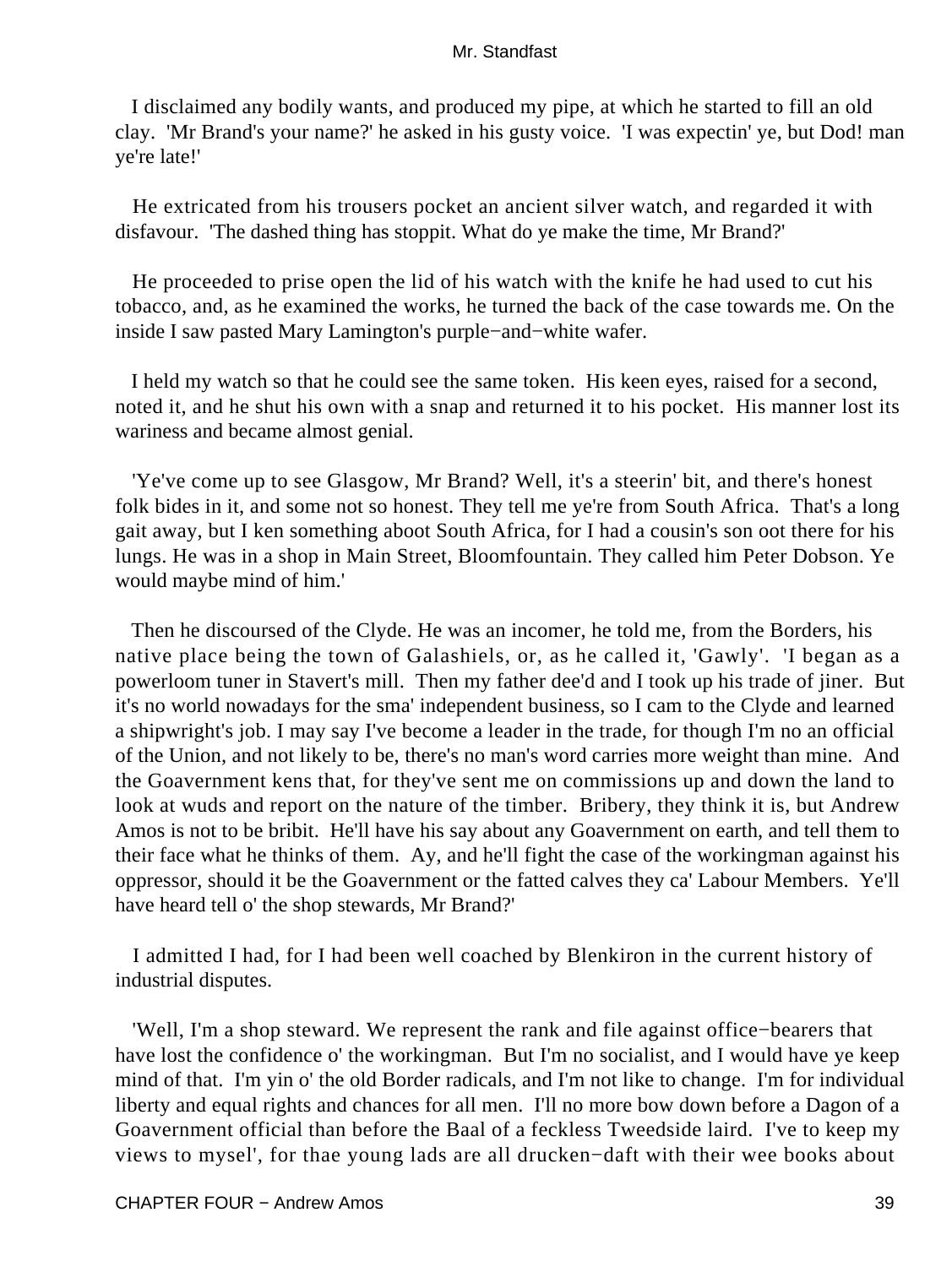Cawpital and Collectivism and a wheen long senseless words I wouldna fyle my tongue with. Them and their socialism! There's more gumption in a page of John Stuart Mill than in all that foreign trash. But, as I say, I've got to keep a quiet sough, for the world is gettin' socialism now like the measles. It all comes of a defective eddication.'

'And what does a Border radical say about the war?' I asked.

 He took off his spectacles and cocked his shaggy brows at me. 'I'll tell ye, Mr Brand. All that was bad in all that I've ever wrestled with since I cam to years o' discretion − Tories and lairds and manufacturers and publicans and the Auld Kirk − all that was bad, I say, for there were orra bits of decency, ye'll find in the Germans full measure pressed down and running over. When the war started, I considered the subject calmly for three days, and then I said: «Andra Amos, ye've found the enemy at last. The ones ye fought before were in a manner o' speakin' just misguided friends. It's either you or the Kaiser this time, my man!»'

 His eyes had lost their gravity and had taken on a sombre ferocity. 'Ay, and I've not wavered. I got a word early in the business as to the way I could serve my country best. It's not been an easy job, and there's plenty of honest folk the day will give me a bad name. They think I'm stirrin' up the men at home and desertin' the cause o' the lads at the front. Man, I'm keepin' them straight. If I didna fight their battles on a sound economic isshue, they would take the dorts and be at the mercy of the first blagyird that preached revolution. Me and my like are safety−valves, if ye follow me. And dinna you make ony mistake, Mr Brand. The men that are agitating for a rise in wages are not for peace. They're fighting for the lads overseas as much as for themselves. There's not yin in a thousand that wouldna sweat himself blind to beat the Germans. The Goavernment has made mistakes, and maun be made to pay for them. If it were not so, the men would feel like a moose in a trap, for they would have no way to make their grievance felt. What for should the big man double his profits and the small man be ill set to get his ham and egg on Sabbath mornin'? That's the meaning o' Labour unrest, as they call it, and it's a good thing, says I, for if Labour didna get its leg over the traces now and then, the spunk o' the land would be dead in it, and Hindenburg could squeeze it like a rotten aipple.'

I asked if he spoke for the bulk of the men.

 'For ninety per cent in ony ballot. I don't say that there's not plenty of riff−raff − the pint−and−a−dram gentry and the soft−heads that are aye reading bits of newspapers, and muddlin' their wits with foreign whigmaleeries. But the average man on the Clyde, like the average man in ither places, hates just three things, and that's the Germans, the profiteers, as they call them, and the Irish. But he hates the Germans first.'

'The Irish!' I exclaimed in astonishment.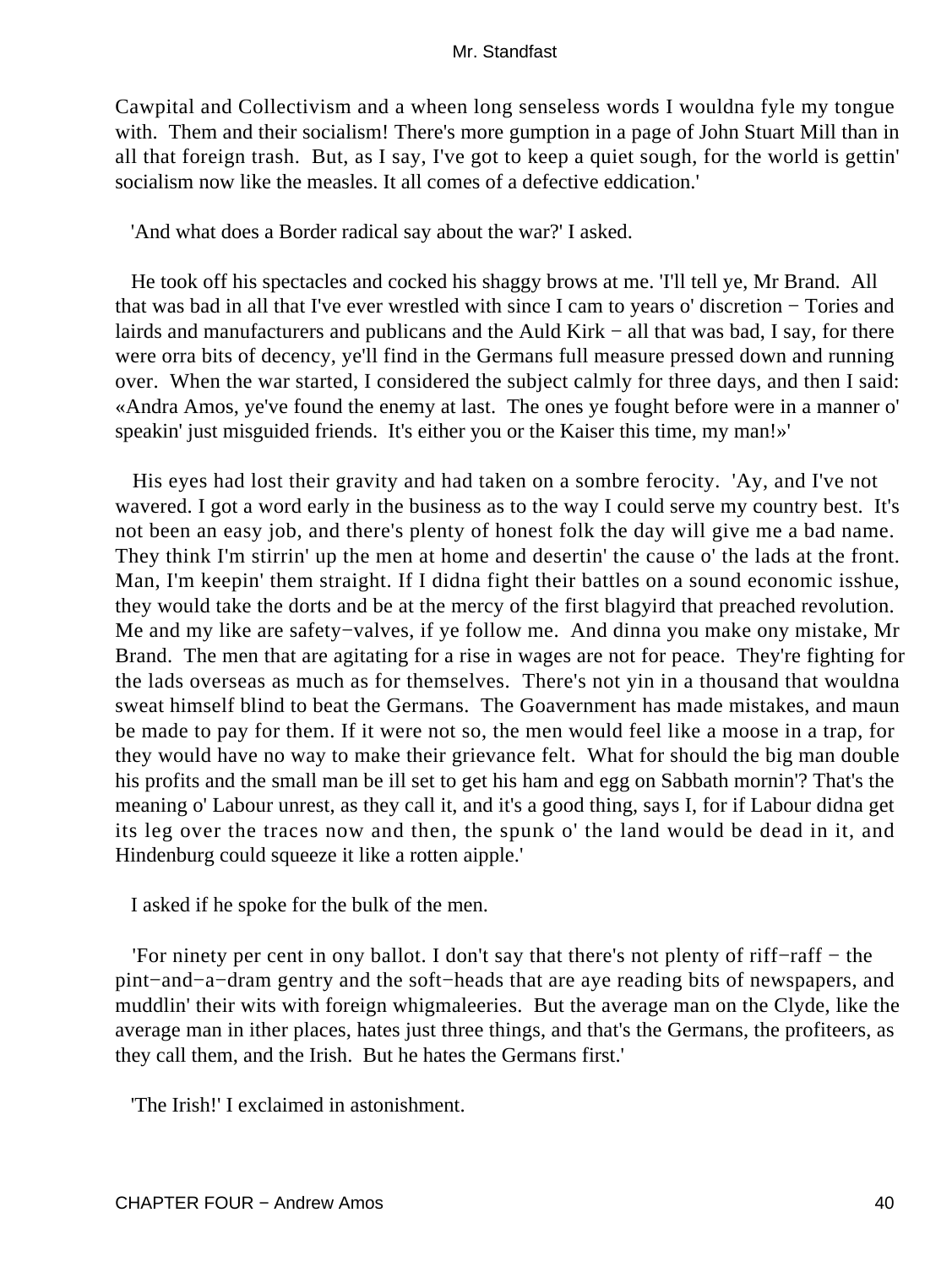'Ay, the Irish,' cried the last of the old Border radicals. 'Glasgow's stinkin' nowadays with two things, money and Irish. I mind the day when I followed Mr Gladstone's Home Rule policy, and used to threep about the noble, generous, warm−hearted sister nation held in a foreign bondage. My Goad! I'm not speakin' about Ulster, which is a dour, ill−natured den, but our own folk all the same. But the men that will not do a hand's turn to help the war and take the chance of our necessities to set up a bawbee rebellion are hateful to Goad and man. We treated them like pet lambs and that's the thanks we get. They're coming over here in thousands to tak the jobs of the lads that are doing their duty. I was speakin' last week to a widow woman that keeps a wee dairy down the Dalmarnock Road. She has two sons, and both in the airmy, one in the Cameronians and one a prisoner in Germany. She was telling me that she could not keep goin' any more, lacking the help of the boys, though she had worked her fingers to the bone. «Surely it's a crool job, Mr Amos,» she says, «that the Goavernment should tak baith my laddies, and I'll maybe never see them again, and let the Irish gang free and tak the bread frae our mouth. At the gasworks across the road they took on a hundred Irish last week, and every yin o' them as young and well set up as you would ask to see. And my wee Davie, him that's in Germany, had aye a weak chest, and Jimmy was troubled wi' a bowel complaint. That's surely no justice!». ...'

 He broke off and lit a match by drawing it across the seat of his trousers. 'It's time I got the gas lichtit. There's some men coming here at half−ten.'

 As the gas squealed and flickered in the lighting, he sketched for me the coming guests. 'There's Macnab and Niven, two o' my colleagues. And there's Gilkison of the Boiler−fitters, and a lad Wilkie − he's got consumption, and writes wee bits in the papers. And there's a queer chap o' the name o' Tombs – they tell me he comes frae Cambridge, and is a kind of a professor there − anyway he's more stuffed wi' havers than an egg wi' meat. He telled me he was here to get at the heart o' the workingman, and I said to him that he would hae to look a bit further than the sleeve o' the workin'−man's jaicket. There's no muckle in his head, poor soul. Then there'll be Tam Norie, him that edits our weekly paper − *Justice \_for* All. Tam's a humorist and great on Robert Burns, but he hasna the balance o' a dwinin' teetotum ... Ye'll understand, Mr Brand, that I keep my mouth shut in such company, and don't express my own views more than is absolutely necessary. I criticize whiles, and that gives me a name of whunstane common−sense, but I never let my tongue wag. The feck o' the lads comin' the night are not the real workingman – they're just the froth on the pot, but it's the froth that will be useful to you. Remember they've heard tell o' ye already, and ye've some sort o' reputation to keep up.'

'Will Mr Abel Gresson be here?' I asked.

 'No,' he said. 'Not yet. Him and me havena yet got to the point O' payin' visits. But the men that come will be Gresson's friends and they'll speak of ye to him. It's the best kind of introduction ye could seek.'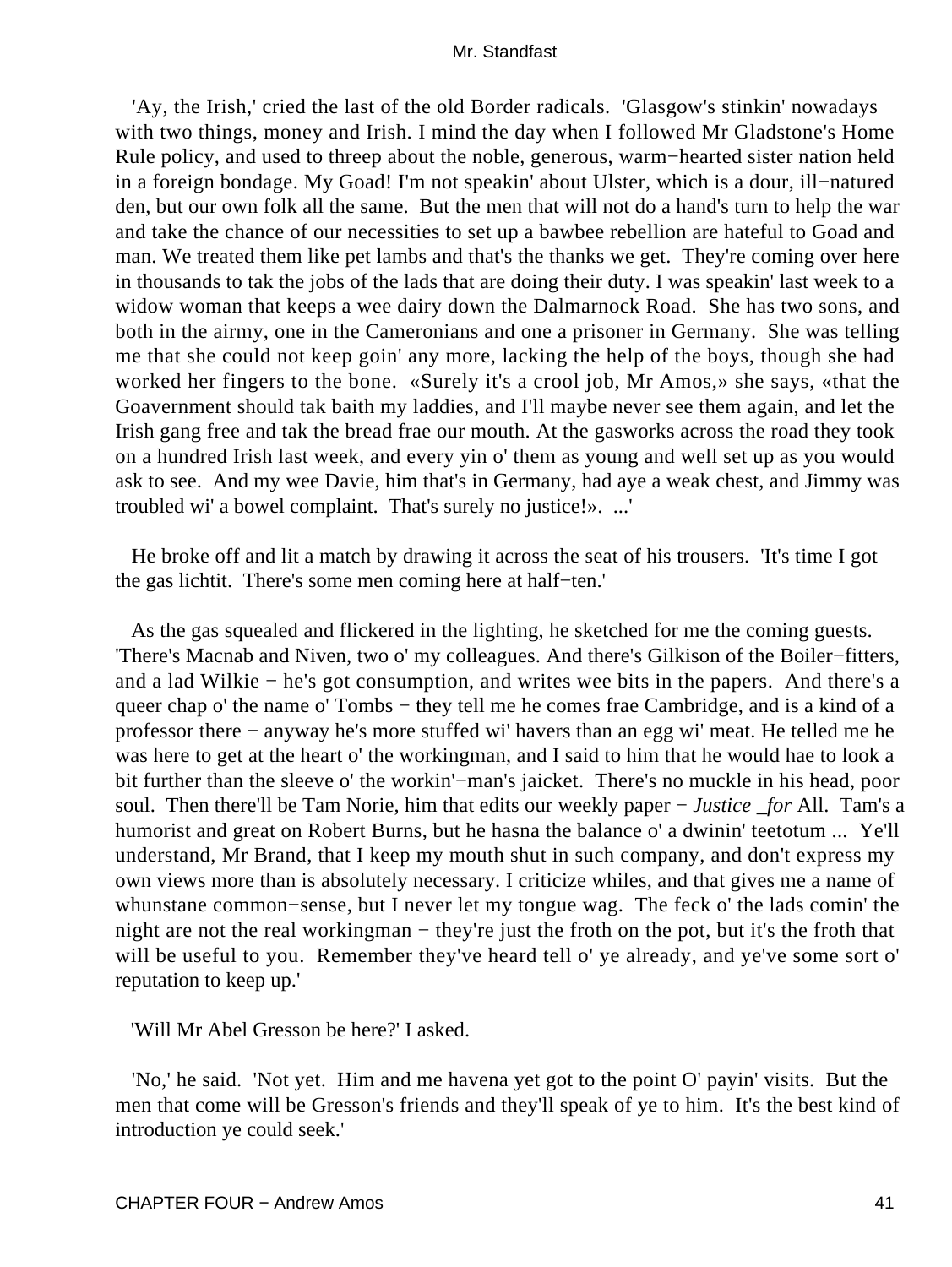The knocker sounded, and Mr Amos hastened to admit the first comers. These were Macnab and Wilkie: the one a decent middle− aged man with a fresh−washed face and a celluloid collar−, the other a round−shouldered youth, with lank hair and the large eyes and luminous skin which are the marks of phthisis. 'This is Mr Brand boys, from South Africa,' was Amos's presentation. Presently came Niven, a bearded giant, and Mr Norie, the editor, a fat dirty fellow smoking a rank cigar. Gilkison of the Boiler−fitters, when he arrived, proved to be a pleasant young man in spectacles who spoke with an educated voice and clearly belonged to a slightly different social scale. Last came Tombs, the Cambridge 'professor, a lean youth with a sour mouth and eyes that reminded me of Launcelot Wake.

 'Ye'll no be a mawgnate, Mr Brand, though ye come from South Africa,' said Mr Norie with a great guffaw.

 'Not me. I'm a working engineer,' I said. 'My father was from Scotland, and this is my first visit to my native country, as my friend Mr Amos was telling you.'

 The consumptive looked at me suspiciously. 'We've got two− three of the comrades here that the cawpitalist Government expelled from the Transvaal. If ye're our way of thinking, ye will maybe ken them.'

 I said I would be overjoyed to meet them, but that at the time of the outrage in question I had been working on a mine a thousand miles further north.

 Then ensued an hour of extraordinary talk. Tombs in his sing− song namby−pamby University voice was concerned to get information. He asked endless questions, chiefly of Gilkison, who was the only one who really understood his language. I thought I had never seen anyone quite so fluent and so futile, and yet there was a kind of feeble violence in him like a demented sheep. He was engaged in venting some private academic spite against society, and I thought that in a revolution he would be the class of lad I would personally conduct to the nearest lamp−post. And all the while Amos and Macnab and Niven carried on their own conversation about the affairs of their society, wholly impervious to the tornado raging around them.

It was Mr Norie, the editor, who brought me into the discussion.

 'Our South African friend is very blate,' he said in his boisterous way. 'Andra, if this place of yours wasn't so damned teetotal and we had a dram apiece, we might get his tongue loosened. I want to hear what he's got to say about the war. You told me this morning he was sound in the faith.'

 'I said no such thing,' said Mr Amos. 'As ye ken well, Tam Norie, I don't judge soundness on that matter as you judge it. I'm for the war myself, subject to certain conditions that I've often stated. I know nothing of Mr Brand's opinions, except that he's a good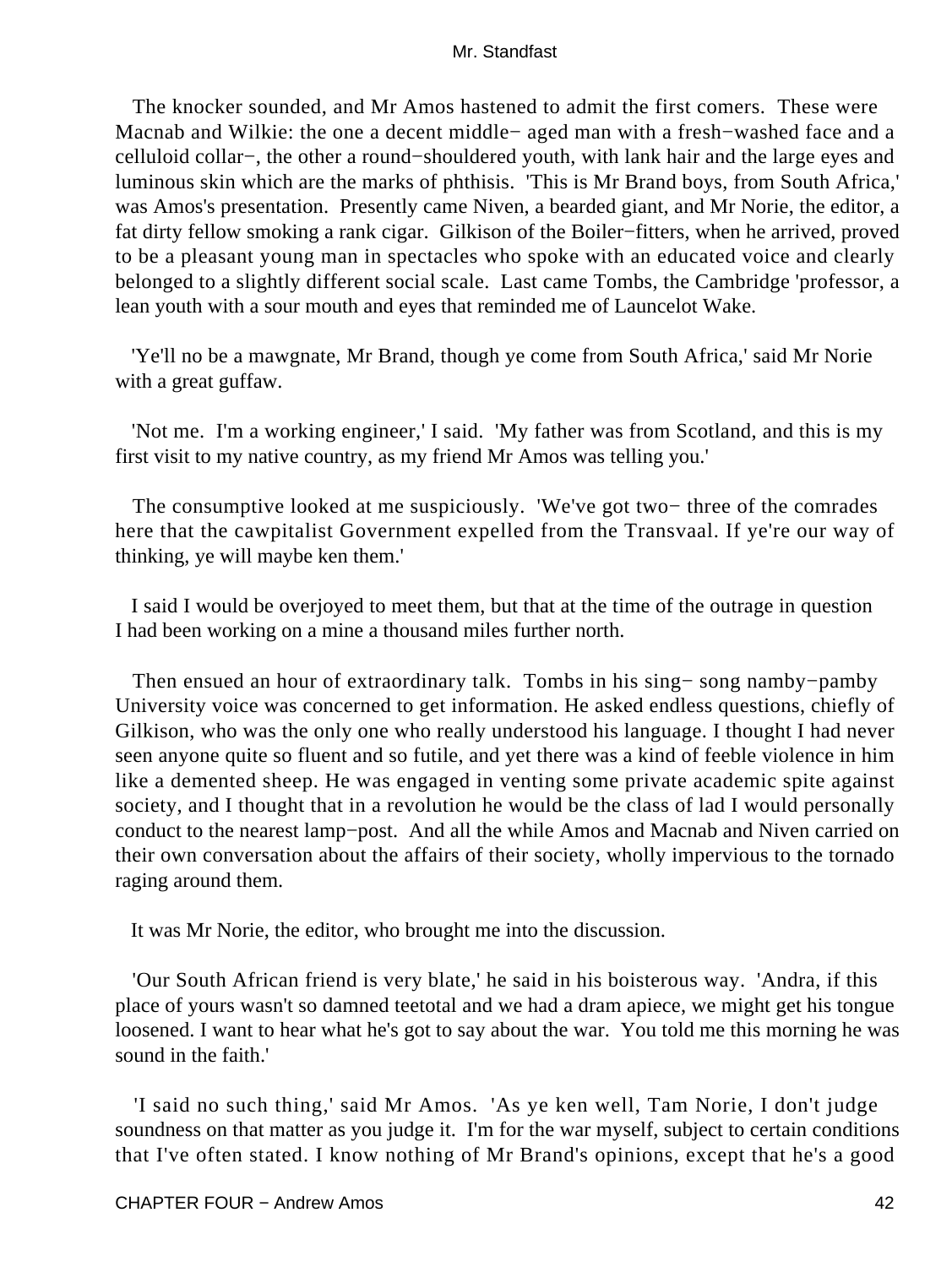democrat, which is more than I can say of some o' your friends.'

 'Hear to Andra,' laughed Mr Norie. 'He's thinkin' the inspector in the Socialist State would be a waur kind of awristocrat then the Duke of Buccleuch. Weel, there's maybe something in that. But about the war he's wrong. Ye ken my views, boys. This war was made by the cawpitalists, and it has been fought by the workers, and it's the workers that maun have the ending of it. That day's comin' very near. There are those that want to spin it out till Labour is that weak it can be pit in chains for the rest o' time. That's the manoeuvre we're out to prevent. We've got to beat the Germans, but it's the workers that has the right to judge when the enemy's beaten and not the cawpitalists. What do you say, Mr Brand?'

 Mr Norie had obviously pinned his colours to the fence, but he gave me the chance I had been looking for. I let them have my views with a vengeance, and these views were that for the sake of democracy the war must be ended. I flatter myself I put my case well, for I had got up every rotten argument and I borrowed largely from Launcelot Wake's armoury. But I didn't put it too well, for I had a very exact notion of the impression I wanted to produce. I must seem to be honest and in earnest, just a bit of a fanatic, but principally a hard−headed businessman who knew when the time had come to make a deal. Tombs kept interrupting me with imbecile questions, and I had to sit on him. At the end Mr Norie hammered with his pipe on the table.

 'That'll sort ye, Andra. Ye're entertain' an angel unawares. What do ye say to that, my man?'

 Mr Amos shook his head. 'I'll no deny there's something in it, but I'm not convinced that the Germans have got enough of a wheepin'.' Macnab agreed with him; the others were with me. Norie was for getting me to write an article for his paper, and the consumptive wanted me to address a meeting.

 'Wull ye say a' that over again the morn's night down at our hall in Newmilns Street? We've got a lodge meeting o' the I.W.B., and I'll make them pit ye in the programme.' He kept his luminous eyes, like a sick dog s, fixed on me, and I saw that I had made one ally. I told him I had come to Glasgow to learn and not to teach, but I would miss no chance of testifying to my faith.

 'Now, boys, I'm for my bed,' said Amos, shaking the dottle from his pipe. 'Mr Tombs, I'll conduct ye the morn over the Brigend works, but I've had enough clavers for one evening. I'm a man that wants his eight hours' sleep.'

 The old fellow saw them to the door, and came back to me with the ghost of a grin in his face.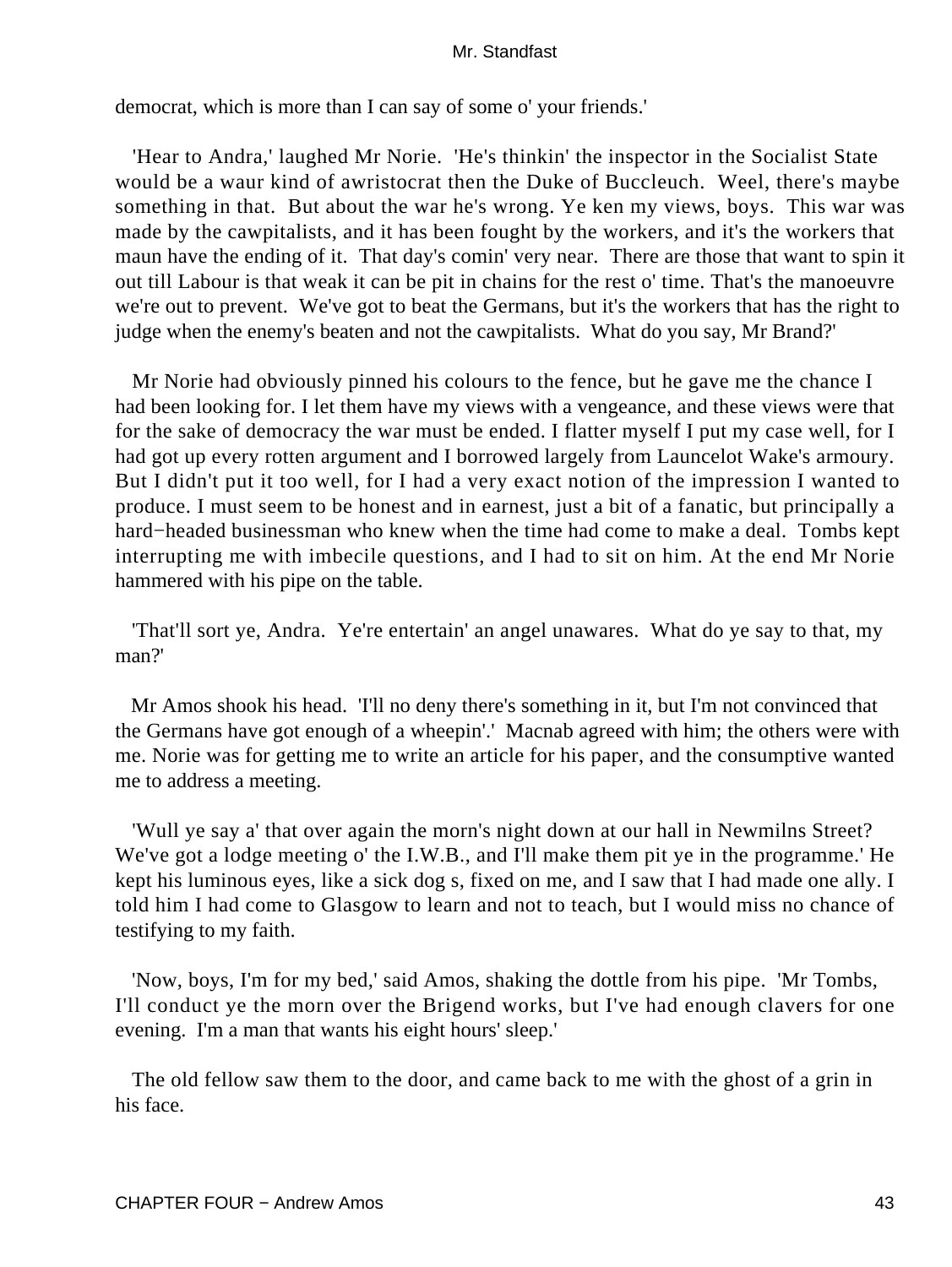'A queer crowd, Mr Brand! Macnab didna like what ye said. He had a laddie killed in Gallypoly, and he's no lookin' for peace this side the grave. He's my best friend in Glasgow. He's an elder in the Gaelic kirk in the Cowcaddens, and I'm what ye call a free−thinker, but we're wonderful agreed on the fundamentals. Ye spoke your bit verra well, I must admit. Gresson will hear tell of ye as a promising recruit.' 'It's a rotten job,' I said.

 'Ay, it's a rotten job. I often feel like vomiting over it mysel'. But it's no for us to complain. There's waur jobs oot in France for better men ... A word in your ear, Mr Brand. Could ye not look a bit more sheepish? Ye stare folk ower straight in the een, like a Hieland sergeant−major up at Maryhill Barracks.' And he winked slowly and grotesquely with his left eye.

 He marched to a cupboard and produced a black bottle and glass. 'I'm blue−ribbon myself, but ye'll be the better of something to tak the taste out of your mouth. There's Loch Katrine water at the pipe there ... As I was saying, there's not much ill in that lot. Tombs is a black offence, but a dominie's a dominie all the world over. They may crack about their Industrial Workers and the braw things they're going to do, but there's a wholesome dampness about the tinder on Clydeside. They should try Ireland.'

 Supposing,' I said, 'there was a really clever man who wanted to help the enemy. You think he could do little good by stirring up trouble in the shops here?'

'I'm positive.'

'And if he were a shrewd fellow, he'd soon tumble to that?'

 'Ay.' 'Then if he still stayed on here he would be after bigger game − something really dangerous and damnable?'

 Amos drew down his brows and looked me in the face. 'I see what ye're ettlin' at. Ay! That would be my conclusion. I came to it weeks syne about the man ye'll maybe meet the morn's night.'

 Then from below the bed he pulled a box from which he drew a handsome flute. 'Ye'll forgive me, Mr Brand, but I aye like a tune before I go to my bed. Macnab says his prayers, and I have a tune on the flute, and the principle is just the same.'

So that singular evening closed with music – very sweet and true renderings of old Border melodies like 'My Peggy is a young thing', and 'When the kye come hame'. I fell asleep with a vision of Amos, his face all puckered up at the mouth and a wandering sentiment in his eye, recapturing in his dingy world the emotions of a boy.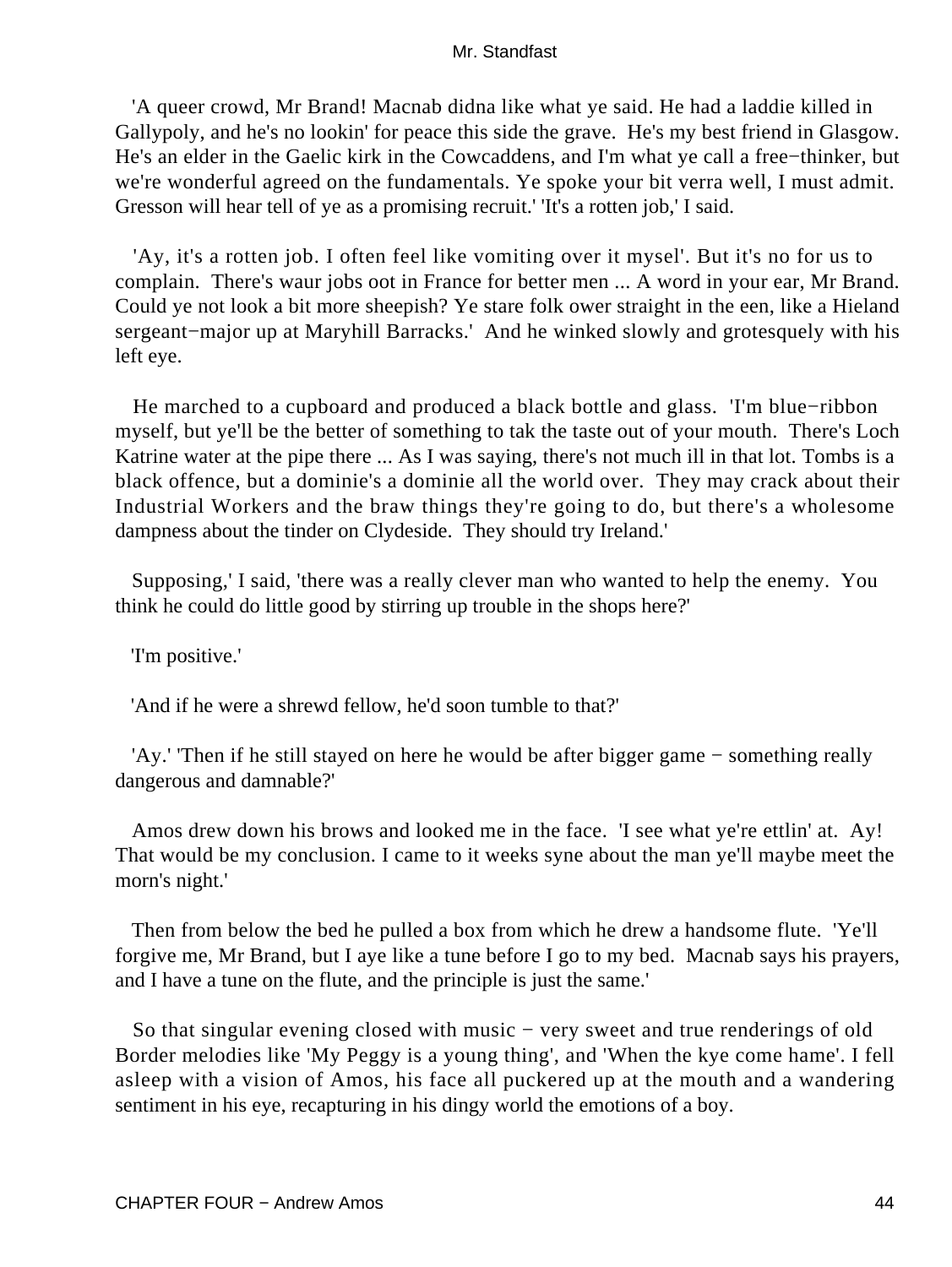The widow−woman from next door, who acted as house−keeper, cook, and general factotum to the establishment, brought me shaving water next morning, but I had to go without a bath. When I entered the kitchen I found no one there, but while I consumed the inevitable ham and egg, Amos arrived back for breakfast. He brought with him the morning's paper. 'The \_Herald says there's been a big battle at Eepers,' he announced.

 I tore open the sheet and read of the great attack Of 31 July which was spoiled by the weather. 'My God!' I cried. 'They've got St Julien and that dirty Frezenberg ridge ... and Hooge ... and Sanctuary Wood. I know every inch of the damned place. ...'

 'Mr Brand,' said a warning voice, 'that'll never do. If our friends last night heard ye talk like that ye might as well tak the train back to London ... They're speakin' about ye in the yards this morning. ye'll get a good turnout at your meeting the night, but they're SaYin' that the polis will interfere. That mightna be a bad thing, but I trust ye to show discretion, for ye'll not be muckle use to onybody if they jyle ye in Duke Street. I hear Gresson will be there with a fraternal message from his lunatics in America ... I've arranged that ye go down to Tam Norie this afternoon and give him a hand with his bit paper. Tam will tell ye the whole clash o' the West country, and I look to ye to keep him off the drink. He's aye arguin' that writin' and drinkin' gang thegither, and quotin' Robert Burns, but the creature has a wife and five bairns dependin' on him.'

 I spent a fantastic day. For two hours I sat in Norie's dirty den, while he smoked and orated, and, when he remembered his business, took down in shorthand my impressions of the Labour situation in South Africa for his rag. They were fine breezy impressions, based on the most whole−hearted ignorance, and if they ever reached the Rand I wonder what my friends there made of Cornelius Brand, their author. I stood him dinner in an indifferent eating−house in a street off the Broomielaw, and thereafter had a drink with him in a public−house, and was introduced to some of his less reputable friends.

 About tea−time I went back to Amos's lodgings, and spent an hour or so writing a long letter to Mr Ivery. I described to him everybody I had met, I gave highly coloured views of the explosive material on the Clyde, and I deplored the lack of clearheadedness in the progressive forces. I drew an elaborate picture of Amos, and deduced from it that the Radicals were likely to be a bar to true progress. 'They have switched their old militancy,' I wrote, 'on to another track, for with them it is a matter of conscience to be always militant.' I finished up with some very crude remarks on economics culled from the table−talk of the egregious Tombs. It was the kind of letter which I hoped would establish my character in his mind as an industrious innocent.

 Seven o'clock found me in Newmilns Street, where I was seized upon by Wilkie. He had put on a clean collar for the occasion and had partially washed his thin face. The poor fellow had a cough that shook him like the walls of a power−house when the dynamos are going.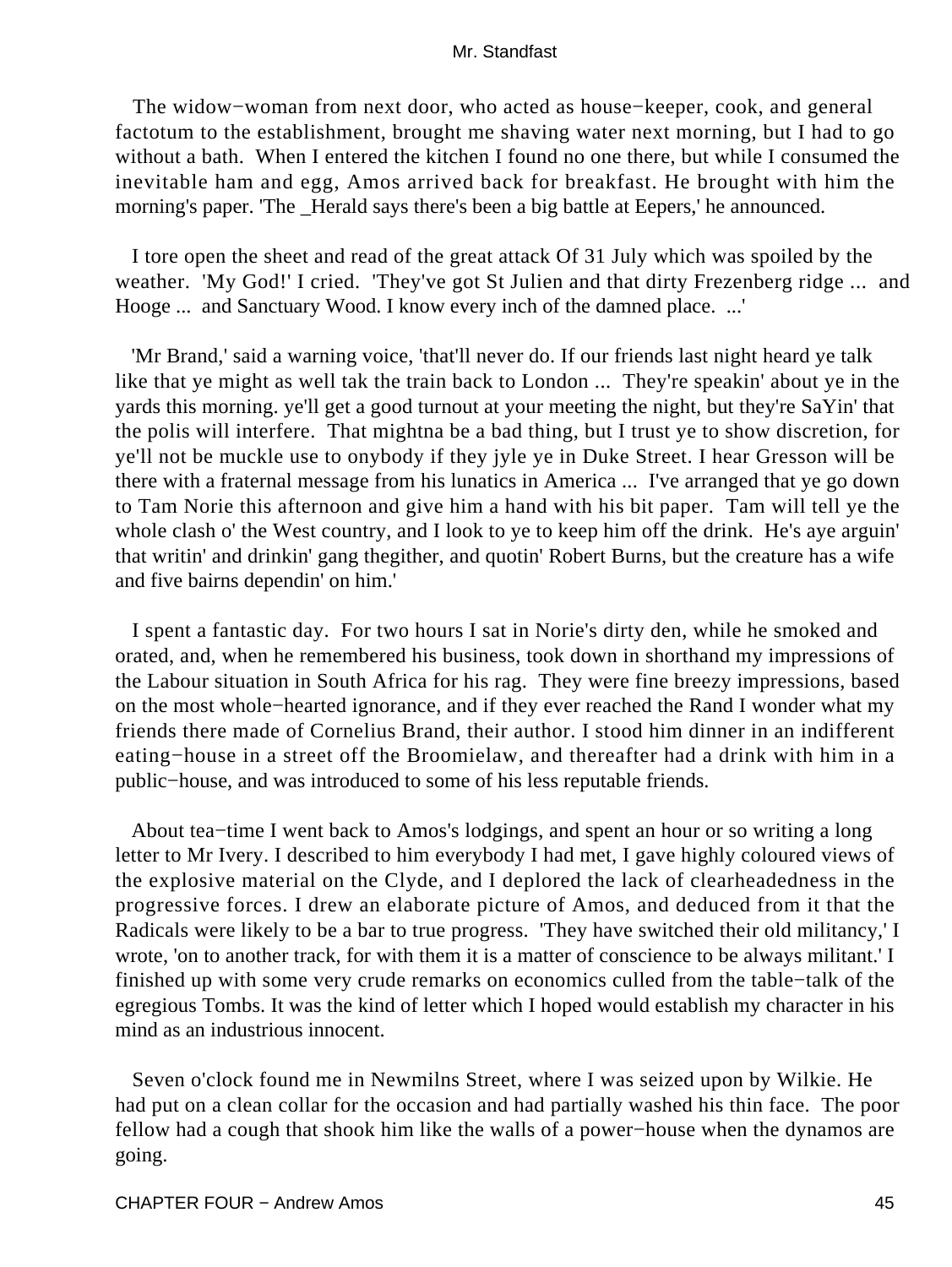He was very apologetic about Amos. 'Andra belongs to a past worrld,' he said. 'He has a big reputation in his society, and he's a fine fighter, but he has no kind of Vision, if ye understand me. He's an auld Gladstonian, and that's done and damned in Scotland. He's not a Modern, Mr Brand, like you and me. But tonight ye'll meet one or two chaps that'll be worth your while to ken. Ye'll maybe no go quite as far as them, but ye're on the same road. I'm hoping for the day when we'll have oor Councils of Workmen and Soldiers like the Russians all over the land and dictate our terms to the pawrasites in Pawrliament. They tell me, too, the boys in the trenches are comin' round to our side.'

 We entered the hall by a back door, and in a little waiting−room I was introduced to some of the speakers. They were a scratch lot as seen in that dingy place. The chairman was a shop−steward in one of the Societies, a fierce little rat of a man, who spoke with a cockney accent and addressed me as 'Comrade'. But one of them roused my liveliest interest. I heard the name of Gresson, and turned to find a fellow of about thirty−five, rather sprucely dressed, with a flower in his buttonhole. 'Mr Brand,' he said, in a rich American voice which recalled Blenkiron's. 'Very pleased to meet you, sir. We have Come from remote parts of the globe to be present at this gathering.' I noticed that he had reddish hair, and small bright eyes, and a nose with a droop like a Polish jew's.

 As soon as we reached the platform I saw that there was going to be trouble. The hall was packed to the door, and in all the front half there was the kind of audience I expected to see − working− men of the political type who before the war would have thronged to party meetings. But not all the crowd at the back had come to listen. Some were scallawags, some looked like better−class clerks out for a spree, and there was a fair quantity of khaki. There were also one or two gentlemen not strictly sober.

 The chairman began by putting his foot in it. He said we were there tonight to protest against the continuation of the war and to form a branch of the new British Council of Workmen and Soldiers. He told them with a fine mixture of metaphors that we had got to take the reins into our own hands, for the men who were running the war had their own axes to grind and were marching to oligarchy through the blood of the workers. He added that we had no quarrel with Germany half as bad as we had with our own capitalists. He looked forward to the day when British soldiers would leap from their trenches and extend the hand of friendship to their German comrades.

 'No me!' said a solemn voice. 'I'm not seekin' a bullet in my wame,' − at which there was laughter and cat−calls.

 Tombs followed and made a worse hash of it. He was determined to speak, as he would have put it, to democracy in its own language, so he said 'hell' several times, loudly but without conviction. Presently he slipped into the manner of the lecturer, and the audience grew restless. 'I propose to ask myself a question −' he began, and from the back of the hall came − 'And a damned sully answer ye'll get.' After that there was no more Tombs.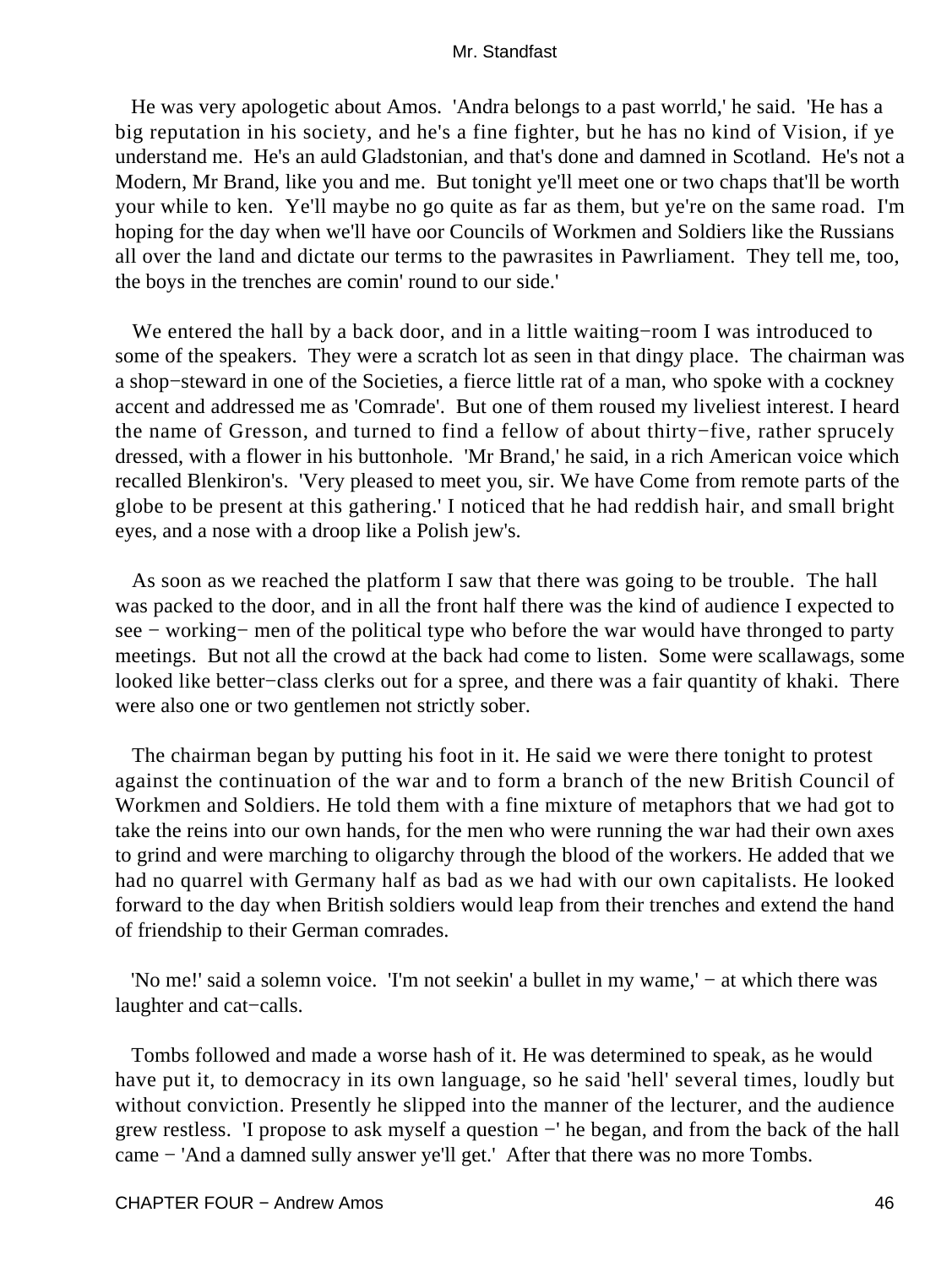I followed with extreme nervousness, and to my surprise got a fair hearing. I felt as mean as a mangy dog on a cold morning, for I hated to talk rot before soldiers − especially before a couple of Royal Scots Fusiliers, who, for all I knew, might have been in my own brigade. My line was the plain, practical, patriotic man, just come from the colonies, who looked at things with fresh eyes, and called for a new deal. I was very moderate, but to justify my appearance there I had to put in a wild patch or two, and I got these by impassioned attacks on the Ministry of Munitions. I mixed up a little mild praise of the Germans, whom I said I had known all over the world for decent fellows. I received little applause, but no marked dissent, and sat down with deep thankfulness.

 The next speaker put the lid on it. I believe he was a noted agitator, who had already been deported. Towards him there was no lukewarmness, for one half of the audience cheered wildly when he rose, and the other half hissed and groaned. He began with whirlwind abuse of the idle rich, then of the middle−classes (he called them the 'rich man's flunkeys'), and finally of the Government. All that was fairly well received, for it is the fashion of the Briton to run down every Government and yet to be very averse to parting from it. Then he started on the soldiers and slanged the officers ('gentry pups' was his name for them), and the generals, whom he accused of idleness, of cowardice, and of habitual intoxication. He told us that our own kith and kin were sacrificed in every battle by leaders who had not the guts to share their risks. The Scots Fusiliers looked perturbed, as if they were in doubt of his meaning. Then he put it more plainly. 'Will any soldier deny that the men are the barrage to keep the officers' skins whole?'

'That's a bloody lee,' said one of the Fusilier jocks.

 The man took no notice of the interruption, being carried away by the torrent of his own rhetoric, but he had not allowed for the persistence of the interrupter. The jock got slowly to his feet, and announced that he wanted satisfaction. 'If ye open your dirty gab to blagyird honest men, I'll come up on the platform and wring your neck.'

 At that there was a fine old row, some crying out 'Order', some 'Fair play', and some applauding. A Canadian at the back of the hall started a song, and there was an ugly press forward. The hall seemed to be moving up from the back, and already men were standing in all the passages and right to the edge of the platform. I did not like the look in the eyes of these new−comers, and among the crowd I saw several who were obviously plain−clothes policemen.

 The chairman whispered a word to the speaker, who continued when the noise had temporarily died down. He kept off the army and returned to the Government, and for a little sluiced out pure anarchism. But he got his foot in it again, for he pointed to the Sinn Feiners as examples of manly independence. At that, pandemonium broke loose, and he never had another look in. There were several fights going on in the hall between the public and courageous supporters of the orator.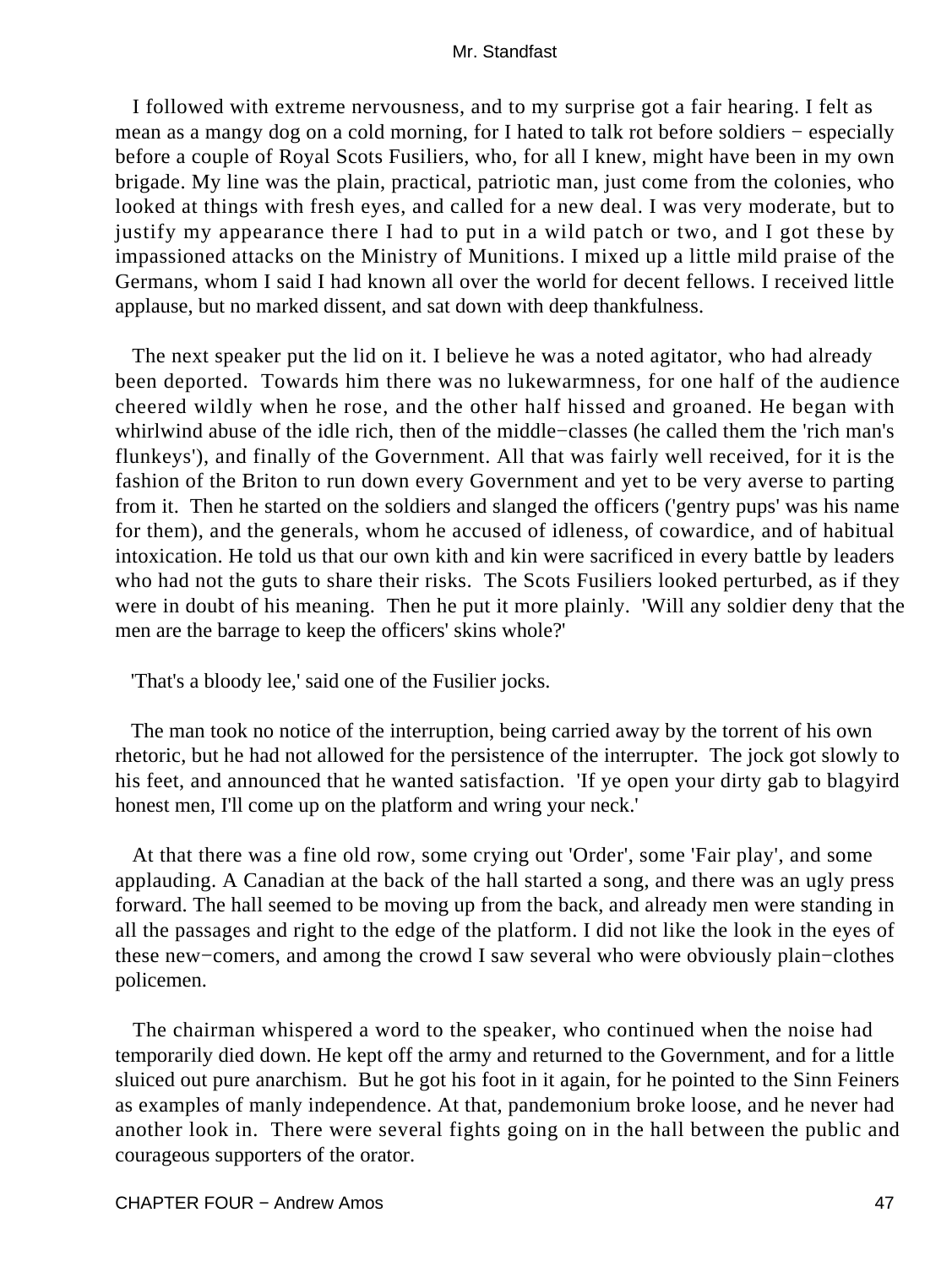Then Gresson advanced to the edge of the platform in a vain endeavour to retrieve the day. I must say he did it uncommonly well. He was clearly a practised speaker, and for a moment his appeal 'Now, boys, let's cool down a bit and talk sense,' had an effect. But the mischief had been done, and the crowd was surging round the lonely redoubt where we sat. Besides, I could see that for all his clever talk the meeting did not like the look of him. He was as mild as a turtle dove, but they wouldn't stand for it. A missile hurtled past my nose, and I saw a rotten cabbage envelop the baldish head of the ex−deportee. Someone reached out a long arm and grabbed a chair, and with it took the legs from Gresson. Then the lights suddenly went out, and we retreated in good order by the platform door with a yelling crowd at our heels.

 It was here that the plain−clothes men came in handy. They held the door while the ex−deportee was smuggled out by some side entrance. That class of lad would soon cease to exist but for the protection of the law which he would abolish. The rest of us, having less to fear, were suffered to leak into Newmilns Street. I found myself next to Gresson, and took his arm. There was something hard in his coat pocket.

 Unfortunately there was a big lamp at the point where we emerged, and there for our confusion were the Fusilier jocks. Both were strung to fighting pitch, and were determined to have someone's blood. Of me they took no notice, but Gresson had spoken after their ire had been roused, and was marked out as a victim. With a howl of joy they rushed for him.

I felt his hand steal to his side−pocket. 'Let that alone, you fool,' I growled in his ear.

'Sure, mister,' he said, and the next second we were in the thick of it.

 It was like so many street fights I have seen − an immense crowd which surged up around us, and yet left a clear ring. Gresson and I got against the wall on the side−walk, and faced the furious soldiery. My intention was to do as little as possible, but the first minute convinced me that my companion had no idea how to use his fists, and I was mortally afraid that he would get busy with the gun in his pocket. It was that fear that brought me into the scrap. The jocks were sportsmen every bit of them, and only one advanced to the combat. He hit Gresson a clip on the jaw with his left, and but for the wall would have laid him out. I saw in the lamplight the vicious gleam in the American's eye and the twitch of his hand to his pocket. That decided me to interfere and I got in front of him.

 This brought the second jock into the fray. He was a broad, thickset fellow, of the adorable bandy−legged stocky type that I had seen go through the Railway Triangle at Arras as though it were blotting−paper. He had some notion of fighting, too, and gave me a rough time, for I had to keep edging the other fellow off Gresson.

'Go home, you fool,' I shouted. 'Let this gentleman alone. I don't want to hurt you.'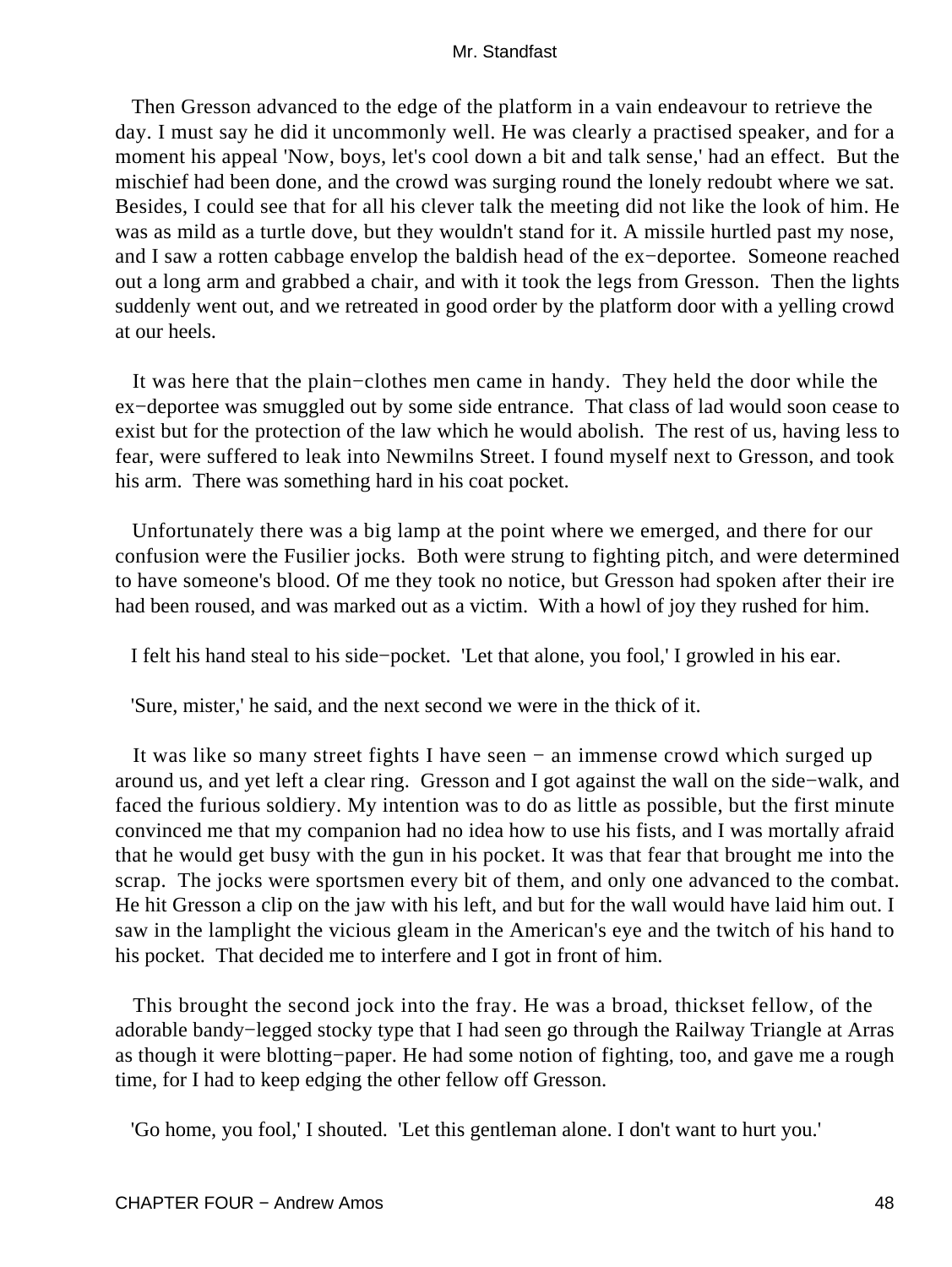The only answer was a hook−hit which I just managed to guard, followed by a mighty drive with his right which I dodged so that he barked his knuckles on the wall. I heard a yell of rage, and observed that Gresson seemed to have kicked his assailant on the shin. I began to long for the police.

 Then there was that swaying of the crowd which betokens the approach of the forces of law and order. But they were too late to prevent trouble. In self−defence I had to take my jock seriously, and got in my blow when he had overreached himself and lost his balance. I never hit anyone so unwillingly in my life. He went over like a poled ox, and measured his length on the causeway.

 I found myself explaining things politely to the constables. 'These men objected to this gentleman's speech at the meeting, and I had to interfere to protect him. No, no! I don't want to charge anybody. It was all a misunderstanding.' I helped the stricken jock to rise and offered him ten bob for consolation.

 He looked at me sullenly and spat on the ground. 'Keep your dirty money,' he said. 'I'll be even with ye yet, my man − you and that red−headed scab. I'll mind the looks of ye the next time I see ye.' Gresson was wiping the blood from his cheek with a silk handkerchief. 'I guess I'm in your debt, Mr Brand,' he said. 'You may bet I won't forget it.'

 I returned to an anxious Amos. He heard my story in silence and his only comment was −'Well done the Fusiliers!'

 'It might have been worse, I'll not deny,' he went on. 'Ye've established some kind of a claim upon Gresson, which may come in handy ... Speaking about Gresson, I've news for ye. He's sailing on Friday as purser in the *Tobermory. The* Tobermory's a boat that wanders every month up the West Highlands as far as Stornoway. I've arranged for ye to take a trip on that boat, Mr Brand.'

I nodded. 'How did you find out that?' I asked.

 'It took me some finding,' he said dryly, 'but I've ways and means. Now I'll not trouble ye with advice, for ye ken your job as well as me. But I'm going north myself the morn to look after some of the Ross−shire wuds, and I'll be in the way of getting telegrams at the Kyle. Ye'll keep that in mind. Keep in mind, too, that I'm a great reader of the*Pilgrim's* Progress and that I've a cousin of the name of Ochterlony.'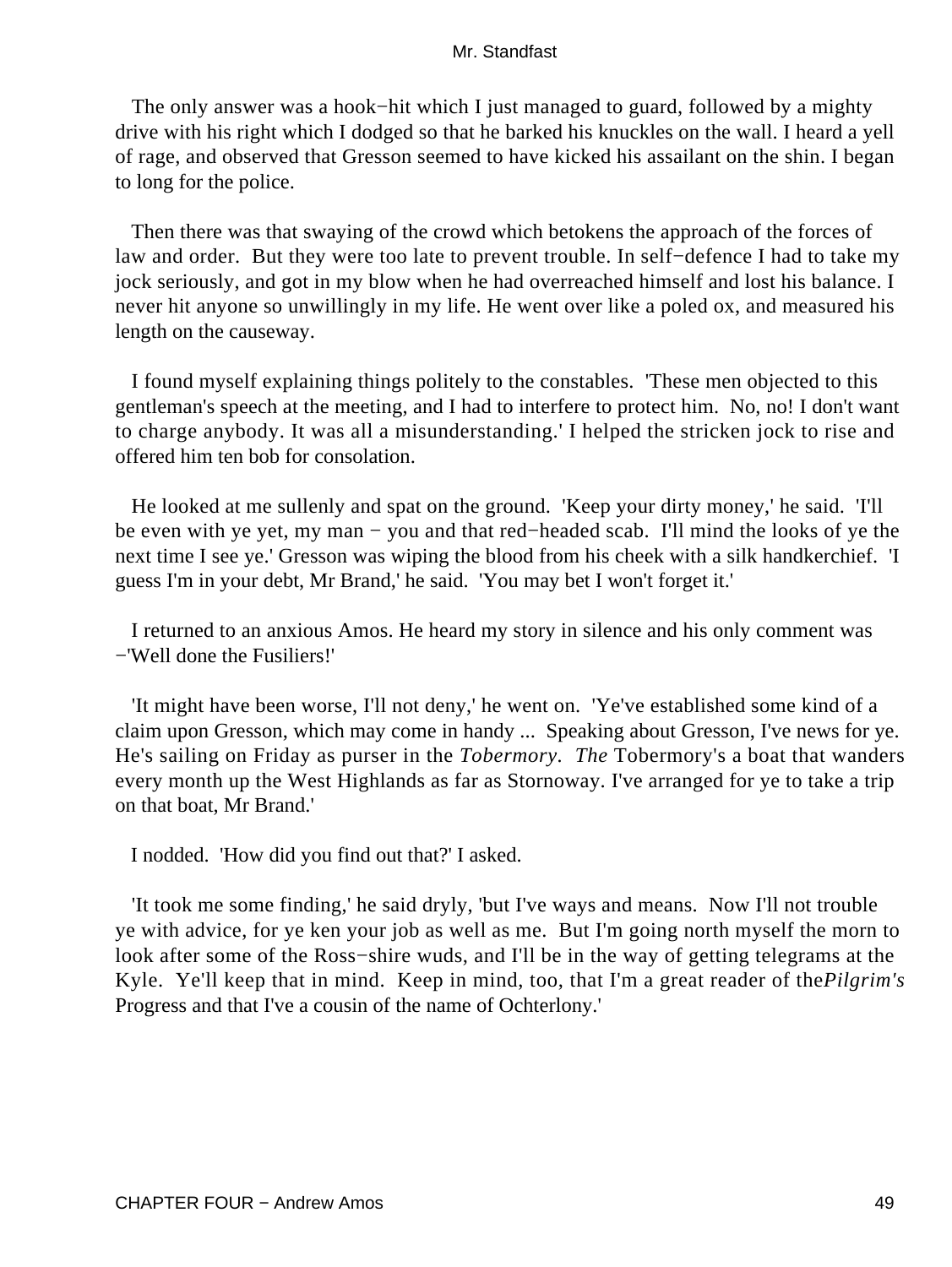# **[CHAPTER FIVE − Various Doings in the West](#page-255-0)**

**The Tobermory was no ship for passengers.** Its decks were littered with a hundred oddments, so that a man could barely walk a step without tacking, and my bunk was simply a shelf in the frowsty little saloon, where the odour of ham and eggs hung like a fog. I joined her at Greenock and took a turn on deck with the captain after tea, when he told me the names of the big blue hills to the north. He had a fine old copper−coloured face and side−whiskers like an archbishop, and, having spent all his days beating up the western seas, had as many yarns in his head as Peter himself.

 'On this boat,' he announced, 'we don't ken what a day may bring forth. I may put into Colonsay for twa hours and bide there three days. I get a telegram at Oban and the next thing I'm awa ayont Barra. Sheep's the difficult business. They maun be fetched for the sales, and they're dooms slow to lift. So ye see it's not what ye call a pleasure trip, Maister Brand.'

 Indeed it wasn't, for the confounded tub wallowed like a fat sow as soon as we rounded a headland and got the weight of the south− western wind. When asked my purpose, I explained that I was a colonial of Scots extraction, who was paying his first visit to his fatherland and wanted to explore the beauties of the West Highlands. I let him gather that I was not rich in this world's goods.

 ' Ye'll have a passport?' he asked. 'They'll no let ye go north o' Fort William without one.'

Amos had said nothing about passports, so I looked blank.

 'I could keep ye on board for the whole voyage,' he went on, 'but ye wouldna be permitted to land. if ye're seekin' enjoyment, it would be a poor job sittin' on this deck and admirin' the works O' God and no allowed to step on the pier−head. Ye should have applied to the military gentlemen in Glesca. But ye've plenty o' time to make up your mind afore we get to Oban. We've a heap o' calls to make Mull and Islay way.'

The purser came up to inquire about my ticket, and greeted me with a grin.

 ,Ye're acquaint with Mr Gresson, then?' said the captain. 'Weel, we're a cheery wee ship's company, and that's the great thing on this kind o' job.'

 I made but a poor supper, for the wind had risen to half a gale, and I saw hours of wretchedness approaching. The trouble with me is that I cannot be honestly sick and get it over. Queasiness and headache beset me and there is no refuge but bed. I turned into my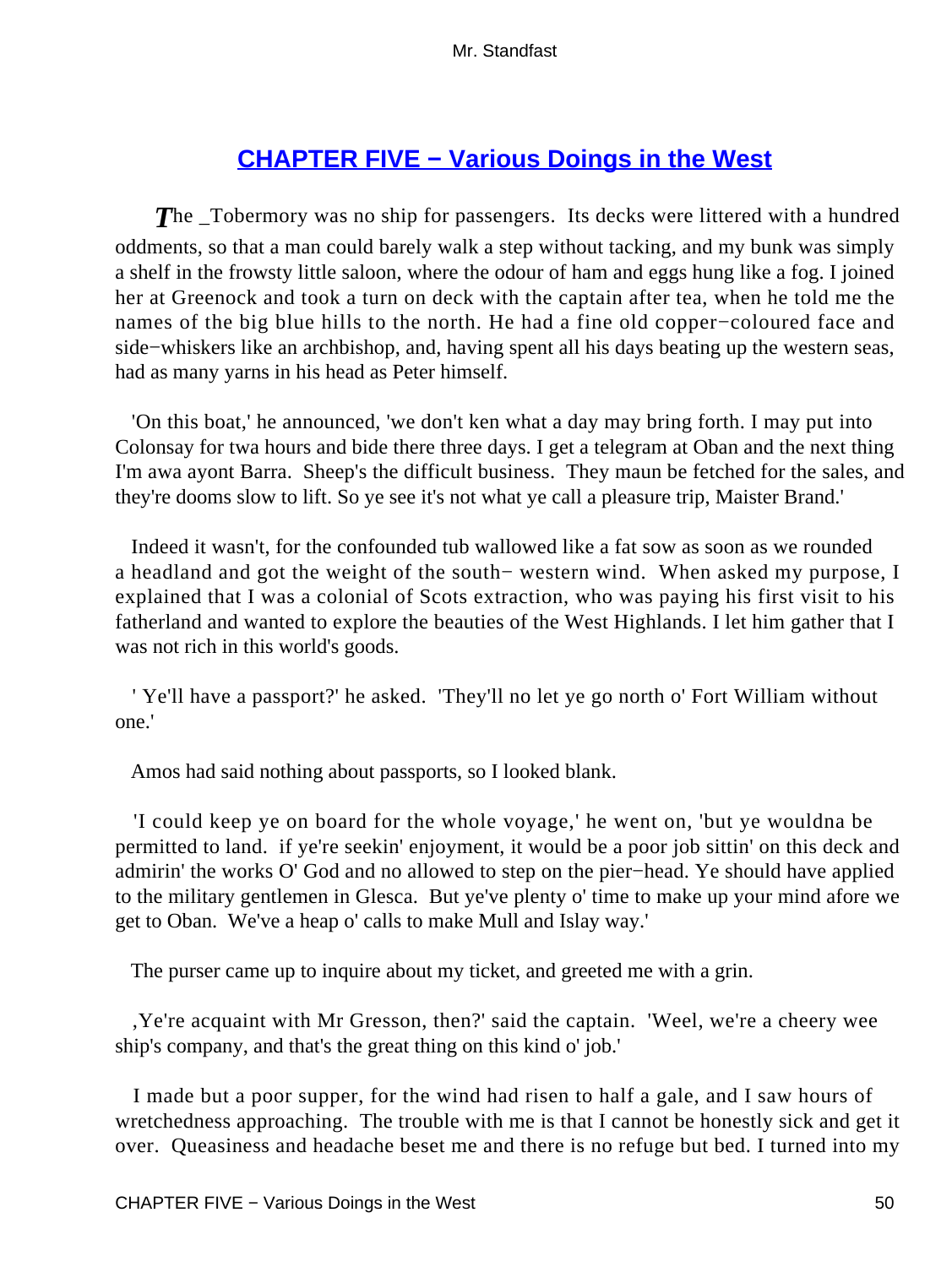bunk, leaving the captain and the mate smoking shag not six feet from my head, and fell into a restless sleep. When I woke the place was empty, and smelt vilely of stale tobacco and cheese. My throbbing brows made sleep impossible, and I tried to ease them by staggering upon deck. I saw a clear windy sky, with every star as bright as a live coal, and a heaving waste of dark waters running to ink−black hills. Then a douche of spray caught me and sent me down the companion to my bunk again, where I lay for hours trying to make a plan of campaign.

 I argued that if Amos had wanted me to have a passport he would have provided one, so I needn't bother my head about that. But it was my business to keep alongside Gresson, and if the boat stayed a week in some port and he went off ashore, I must follow him. Having no passport I would have to be always dodging trouble, which would handicap my movements and in all likelihood make me more conspicuous than I wanted. I guessed that Amos had denied me the passport for the very reason that he wanted Gresson to think me harmless. The area of danger would, therefore, be the passport country, somewhere north of Fort William.

 But to follow Gresson I must run risks and enter that country. His suspicions, if he had any, would be lulled if I left the boat at Oban, but it was up to me to follow overland to the north and hit the place where the *Tobermory made a long stay. The confounded tub had no plans; she wandered about the West Highlands looking for sheep and things; and the captain himself could give me no time−table of her voyage. It was incredible that Gresson should take all this trouble if he did not know that at some place − and the right place − he would have time to get a spell ashore. But I could scarcely ask Gresson for that information, though I determined to cast a wary fly over him. I knew roughly the Tobermory's course −* through the Sound of Islay to Colonsay; then up the east side of Mull to Oban; then through the Sound of Mull to the islands with names like cocktails, Rum and Eigg and Coll; then to Skye; and then for the Outer Hebrides. I thought the last would be the place, and it seemed madness to leave the boat, for the Lord knew how I should get across the Minch. This consideration upset all my plans again, and I fell into a troubled sleep without coming to any conclusion.

 Morning found us nosing between Jura and Islay, and about midday we touched at a little port, where we unloaded some cargo and took on a couple of shepherds who were going to Colonsay. The mellow afternoon and the good smell of salt and heather got rid of the dregs of my queasiness, and I spent a profitable hour on the pier−head with a guide−book called *Baddely's* Scotland, and one of Bartholomew's maps. I was beginning to think that Amos might be able to tell me something, for a talk with the captain had suggested that the \_Tobermory would not dally long in the neighbourhood of Rum and Eigg. The big droving season was scarcely on yet, and sheep for the Oban market would be lifted on the return journey. In that case Skye was the first place to watch, and if I could get wind of any big cargo waiting there I would be able to make a plan. Amos was somewhere near the Kyle, and that was across the narrows from Skye. Looking at the map, it seemed to me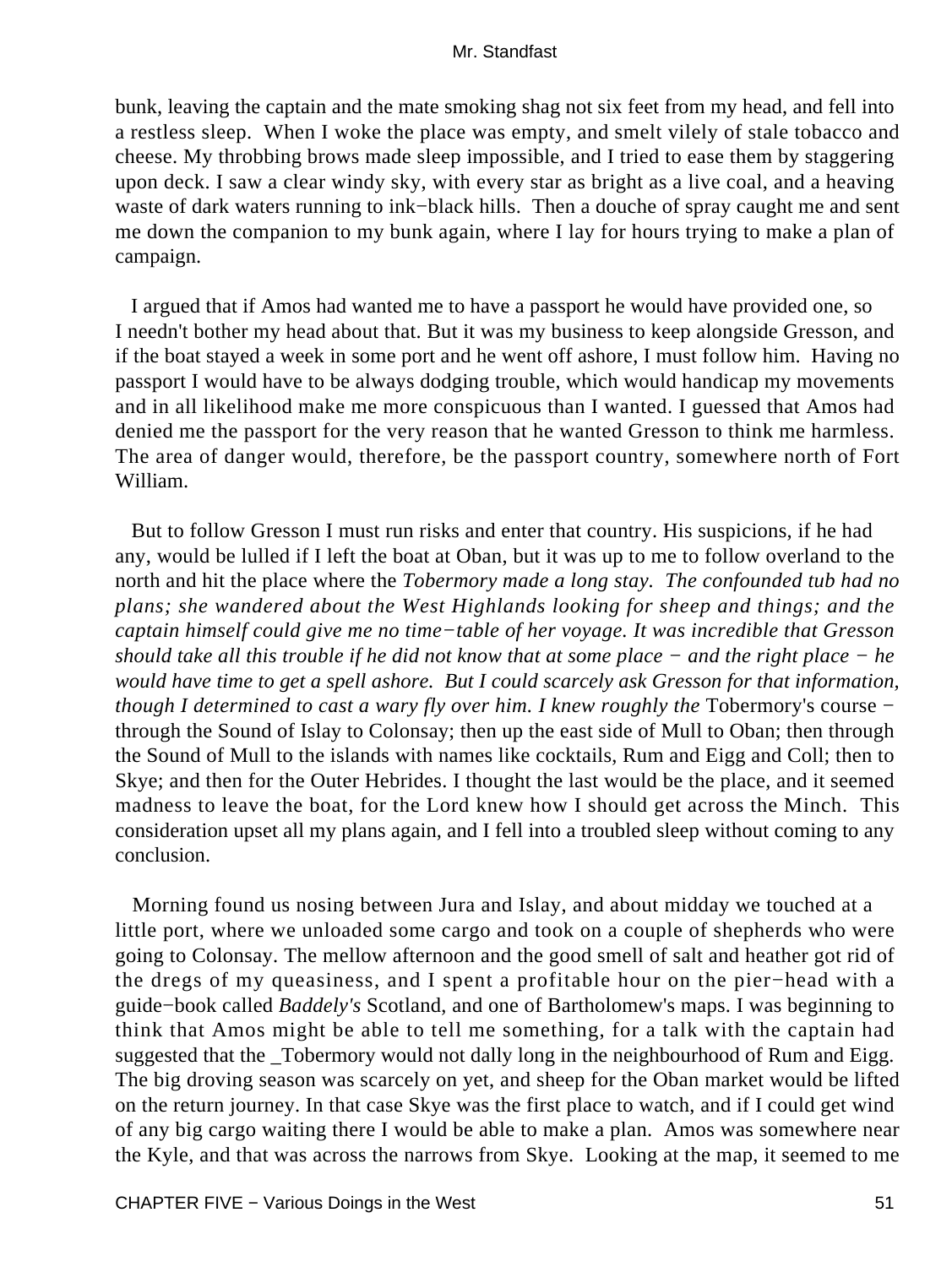that, in spite of being passportless, I might be able somehow to make my way up through Morvern and Arisaig to the latitude of Skye. The difficulty would be to get across the strip of sea, but there must be boats to beg, borrow or steal.

 I was poring over Baddely when Gresson sat down beside me. He was in a good temper, and disposed to talk, and to my surprise his talk was all about the beauties of the countryside. There was a kind of apple−green light over everything; the steep heather hills cut into the sky like purple amethysts, while beyond the straits the western ocean stretched its pale molten gold to the sunset. Gresson waxed lyrical over the scene. 'This just about puts me right inside, Mr Brand. I've got to get away from that little old town pretty frequent or I begin to moult like a canary. A man feels a man when he gets to a place that smells as good as this. Why in hell do we ever get messed up in those stone and lime cages? I reckon some day I'll pull my freight for a clean location and settle down there and make little poems. This place would about content me. And there's a spot out in California in the Coast ranges that I've been keeping my eye on,' The odd thing was that I believe he meant it. His ugly face was lit up with a serious delight.

 He told me he had taken this voyage before, so I got out Baddely and asked for advice. 'I can't spend too much time on holidaying,' I told him, 'and I want to see all the beauty spots. But the best of them seem to be in the area that this fool British Government won't let you into without a passport. I suppose I shall have to leave you at Oban.'

 'Too bad,' he said sympathetically. 'Well, they tell me there's some pretty sights round Oban.' And he thumbed the guide−book and began to read about Glencoe.

 I said that was not my purpose, and pitched him a yarn about Prince Charlie and how my mother's great−grandfather had played some kind of part in that show. I told him I wanted to see the place where the Prince landed and where he left for France. 'So far as I can make out that won't take me into the passport country, but I'll have to do a bit of footslogging. Well, I'm used to padding the hoof. I must get the captain to put me off in Morvern, and then I can foot it round the top of Lochiel and get back to Oban through Appin. How's that for a holiday trek?'

 He gave the scheme his approval. 'But if it was me, Mr Brand, I would have a shot at puzzling your gallant policemen. You and I don't take much stock in Governments and their two−cent laws, and it would be a good game to see just how far you could get into the forbidden land. A man like you could put up a good bluff on those hayseeds. I don't mind having a bet ...'

 'No,' I said. 'I'm out for a rest, and not for sport. If there was anything to be gained I'd undertake to bluff my way to the Orkney Islands. But it's a wearing job and I've better things to think about.' 'So? Well, enjoy yourself your own way. I'll be sorry when you leave us, for I owe you something for that rough−house, and beside there's darned little company in the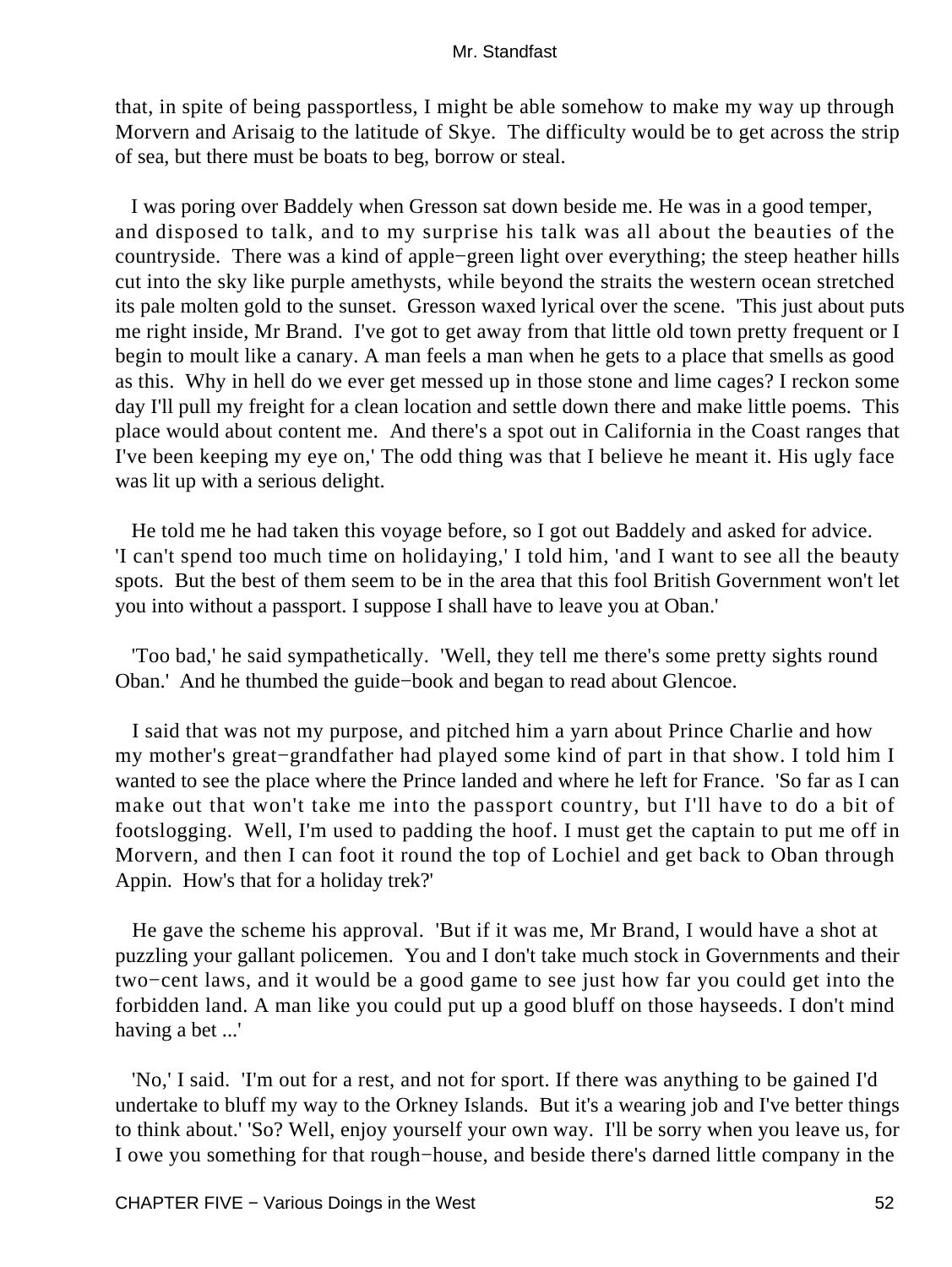old moss−back captain.'

 That evening Gresson and I swopped yarns after supper to the accompaniment of the 'Ma Goad!' and 'Is't possible?' of captain and mate. I went to bed after a glass or two of weak grog, and made up for the last night's vigil by falling sound asleep. I had very little kit with me, beyond what I stood up in and could carry in my waterproof pockets, but on Amos's advice I had brought my little nickel−plated revolver. This lived by day in my hip pocket, but at night I put it behind my pillow. But when I woke next morning to find us casting anchor in the bay below rough low hills, which I knew to be the island of Colonsay, I could find no trace of the revolver. I searched every inch of the bunk and only shook out feathers from the mouldy ticking. I remembered perfectly putting the thing behind my head before I went to sleep, and now it had vanished utterly. Of course I could not advertise my loss, and I didn't greatly mind it, for this was not a job where I could do much shooting. But it made me think a good deal about Mr Gresson. He simply could not suspect me; if he had bagged my gun, as I was pretty certain he had, it must be because he wanted it for himself and not that he might disarm me. Every way I argued it I reached the same conclusion. In Gresson's eyes I must seem as harmless as a child.

 We spent the better part of a day at Colonsay, and Gresson, so far as his duties allowed, stuck to me like a limpet. Before I went ashore I wrote out a telegram for Amos. I devoted a hectic hour to the *Pilgrim's* Progress, but I could not compose any kind of intelligible message with reference to its text. We had all the same edition − the one in the *Golden* Treasury series − so I could have made up a sort of cipher by referring to lines and pages, but that would have taken up a dozen telegraph forms and seemed to me too elaborate for the purpose. So I sent this message:

 Ochterlony, Post Office, Kyle, I hope to spend part of holiday near you and to see you if boat's programme permits. Are any good cargoes waiting in your neighbourhood? Reply Post Office, Oban.

 It was highly important that Gresson should not see this, but it was the deuce of a business to shake him off. I went for a walk in the afternoon along the shore and passed the telegraph office, but the confounded fellow was with me all the time. My only chance was just before we sailed, when he had to go on board to check some cargo. As the telegraph office stood full in view of the ship's deck I did not go near it. But in the back end of the clachan I found the schoolmaster, and got him to promise to send the wire. I also bought off him a couple of well−worn sevenpenny novels.

 The result was that I delayed our departure for ten minutes and when I came on board faced a wrathful Gresson. 'Where the hell have you been?' he asked. 'The weather's blowing up dirty and the old man's mad to get off. Didn't you get your legs stretched enough this afternoon?'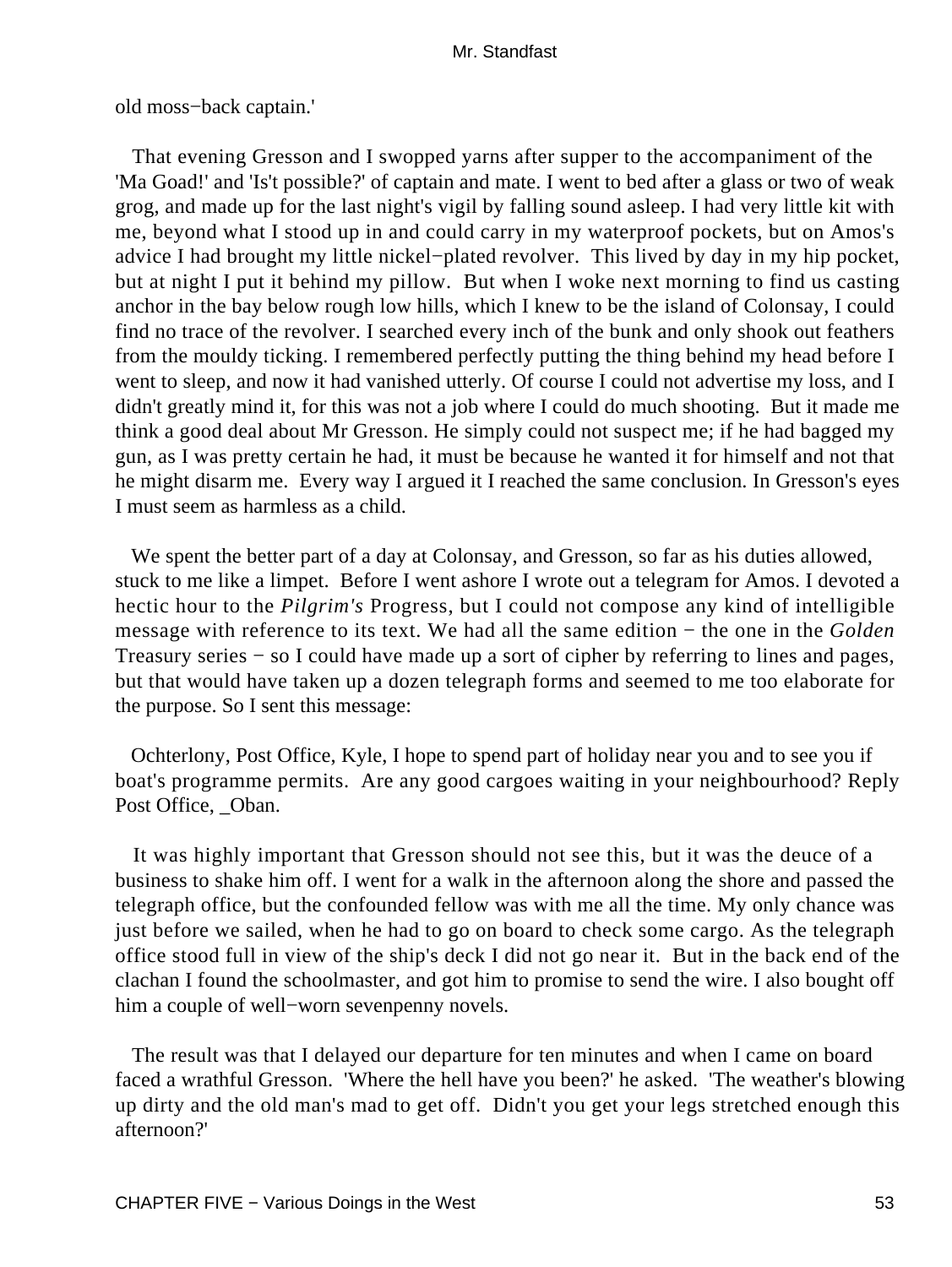I explained humbly that I had been to the schoolmaster to get something to read, and produced my dingy red volumes. At that his brow cleared. I could see that his suspicions were set at rest.

We left Colonsay about six in the evening with the sky behind us banking for a storm, and the hills of Jura to starboard an angry purple. Colonsay was too low an island to be any kind of breakwater against a western gale, so the weather was bad from the start. Our course was north by east, and when we had passed the butt−end of the island we nosed about in the trough of big seas, shipping tons of water and rolling like a buffalo. I know as much about boats as about Egyptian hieroglyphics, but even my landsman's eyes could tell that we were in for a rough night. I was determined not to get queasy again, but when I went below the smell of tripe and onions promised to be my undoing; so I dined off a slab of chocolate and a cabin biscuit, put on my waterproof, and resolved to stick it out on deck.

 I took up position near the bows, where I was out of reach of the oily steamer smells. It was as fresh as the top of a mountain, but mighty cold and wet, for a gusty drizzle had set in, and I got the spindrift of the big waves. There I balanced myself, as we lurched into the twilight, hanging on with one hand to a rope which descended from the stumpy mast. I noticed that there was only an indifferent rail between me and the edge, but that interested me and helped to keep off sickness. I swung to the movement of the vessel, and though I was mortally cold it was rather pleasant than otherwise. My notion was to get the nausea whipped out of me by the weather, and, when I was properly tired, to go down and turn in.

 I stood there till the dark had fallen. By that time I was an automaton, the way a man gets on sentry−go, and I could have easily hung on till morning. My thoughts ranged about the earth, beginning with the business I had set out on, and presently − by way of recollections of Blenkiron and Peter − reaching the German forest where, in the Christmas of 1915, I had been nearly done in by fever and old Stumm. I remembered the bitter cold of that wild race, and the way the snow seemed to burn like fire when I stumbled and got my face into it. I reflected that sea−sickness was kitten's play to a good bout of malaria.

 The weather was growing worse, and I was getting more than spindrift from the seas. I hooked my arm round the rope, for my fingers were numbing. Then I fell to dreaming again, principally about Fosse Manor and Mary Lamington. This so ravished me that I was as good as asleep. I was trying to reconstruct the picture as I had last seen her at Biggleswick station ...

 A heavy body collided with me and shook my arm from the rope. I slithered across the yard of deck, engulfed in a whirl of water. One foot caught a stanchion of the rail, and it gave with me, so that for an instant I was more than half overboard. But my fingers clawed wildly and caught in the links of what must have been the anchor chain. They held, though a ton's weight seemed to be tugging at my feet ... Then the old tub rolled back, the waters slipped off, and I was sprawling on a wet deck with no breath in me and a gallon of brine in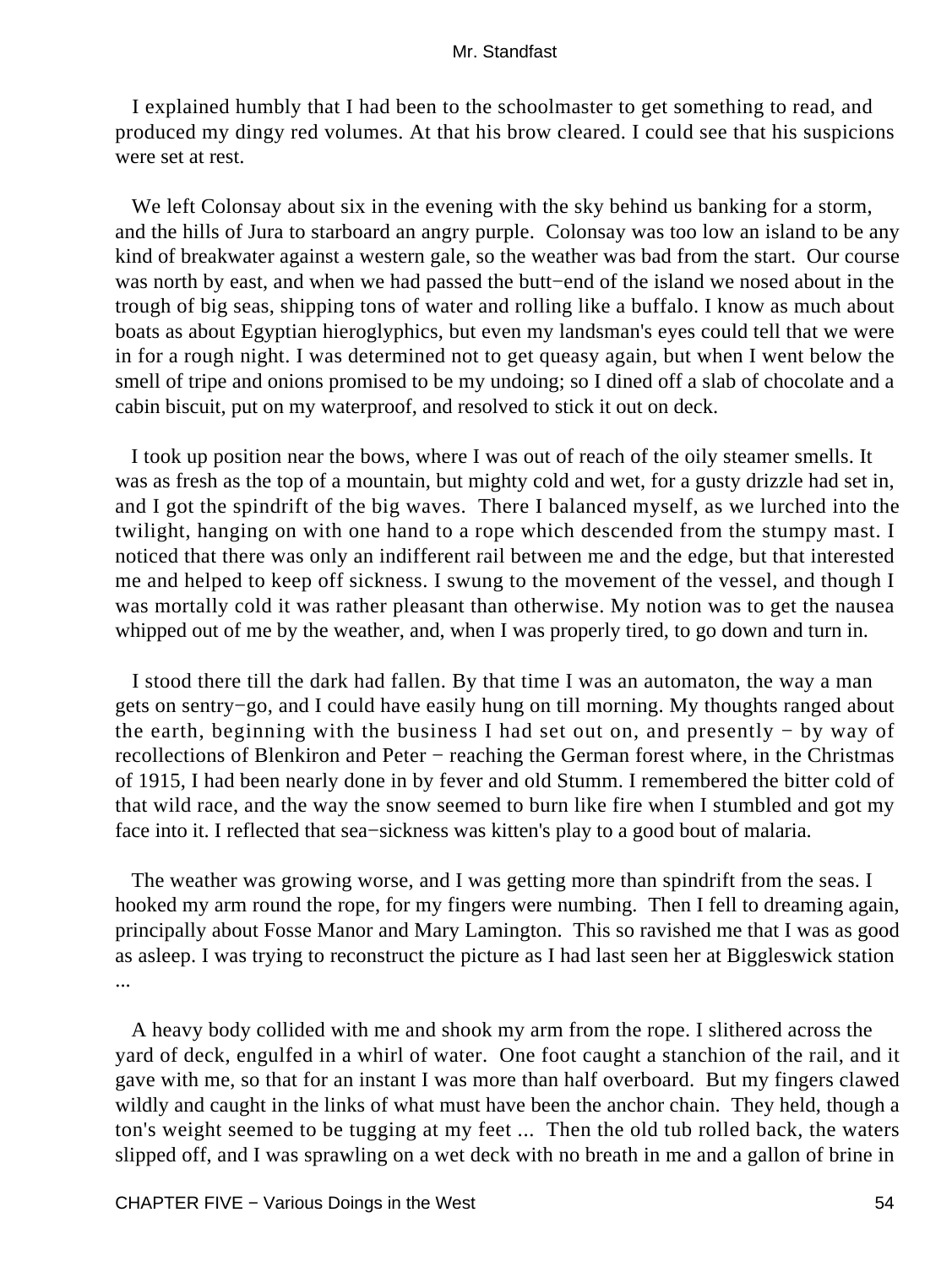my windpipe.

 I heard a voice cry out sharply, and a hand helped me to my feet. It was Gresson, and he seemed excited.

 'God, Mr Brand, that was a close call! I was coming up to find you, when this damned ship took to lying on her side. I guess I must have cannoned into you, and I was calling myself bad names when I saw you rolling into the Atlantic. If I hadn't got a grip on the rope I would have been down beside you. Say, you're not hurt? I reckon you'd better come below and get a glass of rum under your belt. You're about as wet as mother's dish−clouts.'

 There's one advantage about campaigning. You take your luck when it comes and don't worry about what might have been. I didn't think any more of the business, except that it had cured me of wanting to be sea−sick. I went down to the reeking cabin without one qualm in my stomach, and ate a good meal of welsh−rabbit and bottled Bass, with a tot of rum to follow up with. Then I shed my wet garments, and slept in my bunk till we anchored off a village in Mull in a clear blue morning.

 It took us four days to crawl up that coast and make Oban, for we seemed to be a floating general store for every hamlet in those parts. Gresson made himself very pleasant, as if he wanted to atone for nearly doing me in. We played some poker, and I read the little books I had got in Colonsay, and then rigged up a fishing−line, and caught saithe and lythe and an occasional big haddock. But I found the time pass slowly, and I was glad that about noon one day we came into a bay blocked with islands and saw a clean little town sitting on the hills and the smoke of a railway engine.

 I went ashore and purchased a better brand of hat in a tweed store. Then I made a bee−line for the post office, and asked for telegrams. One was given to me, and as I opened it I saw Gresson at my elbow.

It read thus:

*Brand, Post office, Oban. Page 117, paragraph 3.* Ochterlony.

I passed it to Gresson with a rueful face.

 'There's a piece of foolishness,' I said. 'I've got a cousin who's a Presbyterian minister up in Ross−shire, and before I knew about this passport humbug I wrote to him and offered to pay him a visit. I told him to wire me here if it was convenient, and the old idiot has sent me the wrong telegram. This was likely as not meant for some other brother parson, who's got my message instead.'

'What's the guy's name?' Gresson asked curiously, peering at the signature.

CHAPTER FIVE − Various Doings in the West 55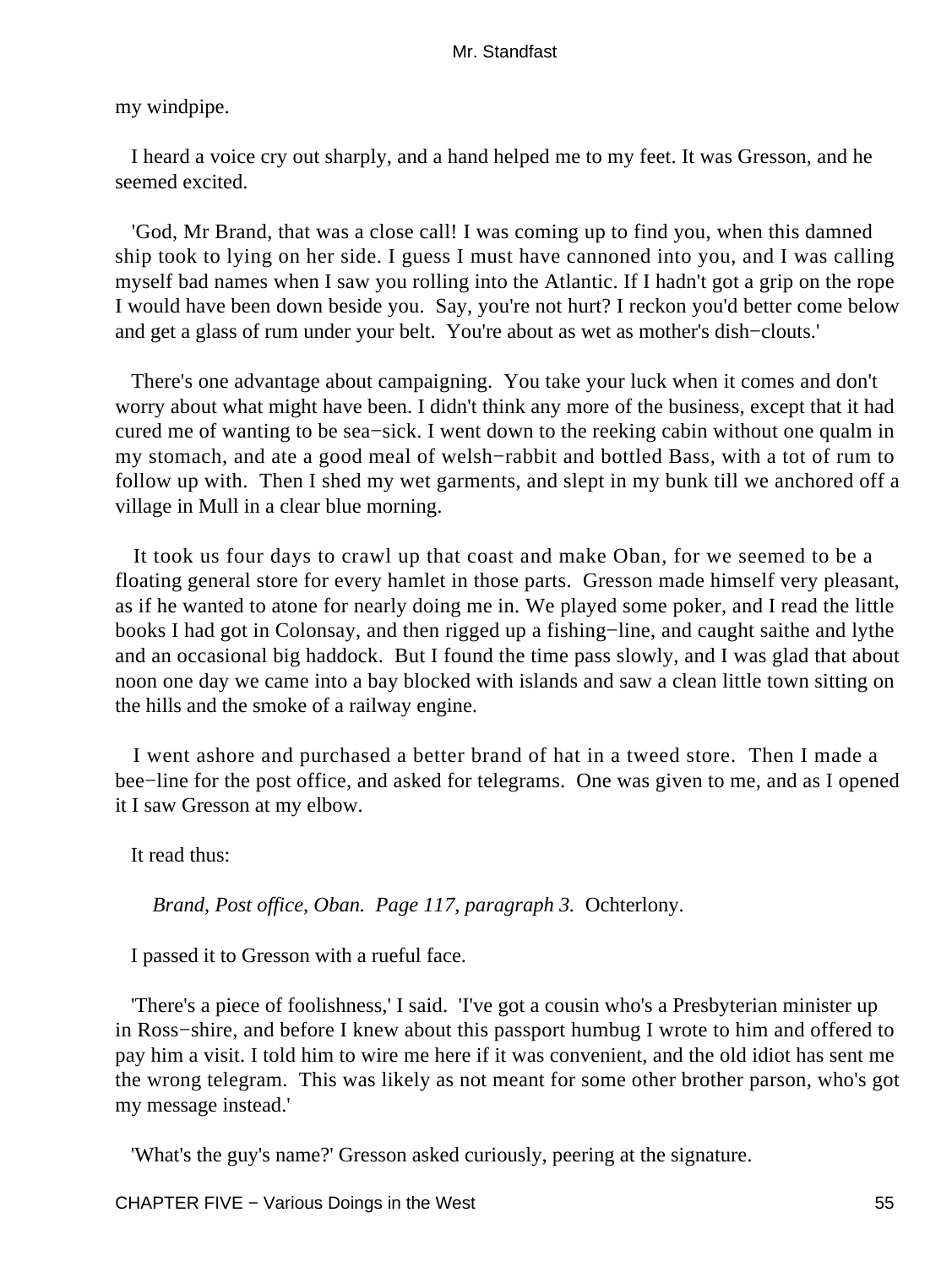'Ochterlony. David Ochterlony. He's a great swell at writing books, but he's no earthly use at handling the telegraph. However, it don't signify, seeing I'm not going near him.' I crumpled up the pink form and tossed it on the floor. Gresson and I walked to the \_Tobermory together.

 That afternoon, when I got a chance, I had out my *Pilgrim's* Progress. Page 117, paragraph 3, read:

 'Then I saw in my dream, that a little off the road, over against the Silver−mine, stood Demas (gentlemanlike) to call to passengers to come and see: who said to Christian and his fellow, Ho, turn aside hither and I will show you a \_thing.

 At tea I led the talk to my own past life. I yarned about my experiences as a mining engineer, and said I could never get out of the trick of looking at country with the eye of the prospector. 'For instance,' I said, 'if this had been Rhodesia, I would have said there was a good chance of copper in these little kopjes above the town. They're not unlike the hills round the Messina mine.' I told the captain that after the war I was thinking of turning my attention to the West Highlands and looking out for minerals.

 'Ye'll make nothing of it,' said the captain. 'The costs are ower big, even if ye found the minerals, for ye'd have to import a' your labour. The West Hielandman is no fond o' hard work. Ye ken the psalm o' the crofter?

 O that the peats would cut themselves, The fish chump on the shore, And that I in my bed might lie Henceforth for ever \_more!'

'Has it ever been tried?' I asked.

 'Often. There's marble and slate quarries, and there was word o' coal in Benbecula. And there's the iron mines at Ranna.'

'Where's that?' I asked.

 'Up forenent Skye. We call in there, and generally bide a bit. There's a heap of cargo for Ranna, and we usually get a good load back. But as I tell ye, there's few Hielanders working there. Mostly Irish and lads frae Fife and Falkirk way.'

 I didn't pursue the subject, for I had found Demas's silver−mine. If the \_Tobermory lay at Ranna for a week, Gresson would have time to do his own private business. Ranna would not be the spot, for the island was bare to the world in the middle of a much−frequented channel. But Skye was just across the way, and when I looked in my map at its big, wandering peninsulas I concluded that my guess had been right, and that Skye was the place to make for.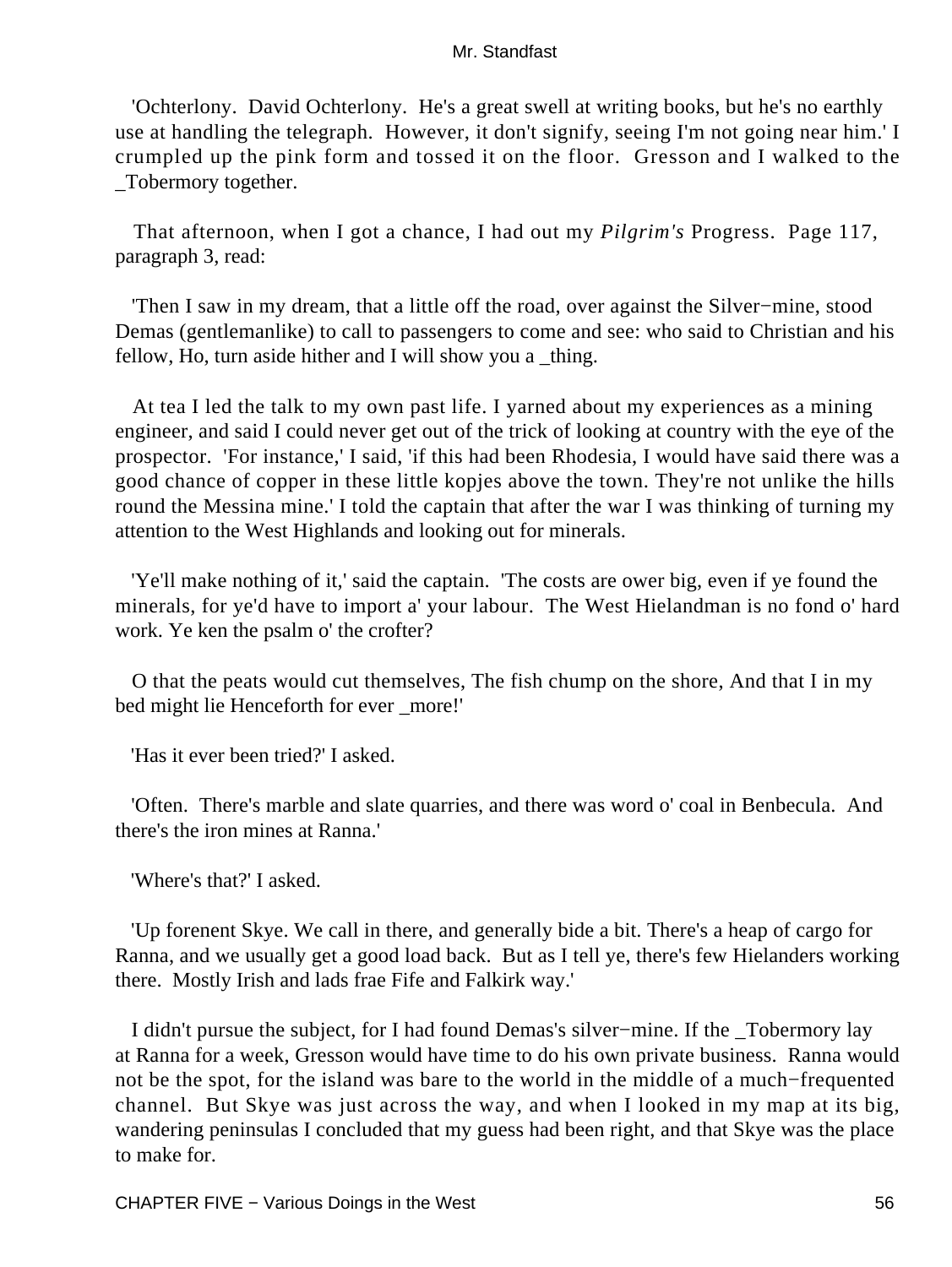That night I sat on deck with Gresson, and in a wonderful starry silence we watched the lights die out of the houses in the town, and talked of a thousand things. I noticed − what I had had a hint of before – that my companion was no common man. There were moments when he forgot himself and talked like an educated gentleman: then he would remember, and relapse into the lingo of Leadville, Colorado. In my character of the ingenuous inquirer I set him posers about politics and economics, the kind of thing I might have been supposed to pick up from unintelligent browsing among little books. Generally he answered with some slangy catchword, but occasionally he was interested beyond his discretion, and treated me to a harangue like an equal. I discovered another thing, that he had a craze for poetry, and a capacious memory for it. I forgot how we drifted into the subject, but I remember he quoted some queer haunting stuff which he said was Swinburne, and verses by people I had heard of from Letchford at Biggleswick. Then he saw by my silence that he had gone too far, and fell back into the jargon of the West. He wanted to know about my plans, and we went down into the cabin and had a look at the map. I explained my route, up Morvern and round the head of Lochiel, and back to Oban by the east side of Loch Linnhe.

 'Got you,' he said. 'You've a hell of a walk before you. That bug never bit me, and I guess I'm not envying you any. And after that, Mr Brand?'

 'Back to Glasgow to do some work for the cause,' I said lightly. 'Just so,' he said with a grin. 'It's a great life if you don't weaken.'

We steamed out of the bay next morning at dawn, and about nine o'clock I got on shore at a little place called Lochaline. My kit was all on my person, and my waterproof's pockets were stuffed with chocolates and biscuits I had bought in Oban. The captain was discouraging. 'Ye'll get your bellyful o' Hieland hills, Mr Brand, afore ye win round the loch head. Ye'll be wishin' yerself back on the \_Tobermory.' But Gresson speeded me joyfully on my way, and said he wished he were coming with me. He even accompanied me the first hundred yards, and waved his hat after me till I was round the turn of the road.

 The first stage in that journey was pure delight. I was thankful to be rid of the infernal boat, and the hot summer scents coming down the glen were comforting after the cold, salt smell of the sea. The road lay up the side of a small bay, at the top of which a big white house stood among gardens. Presently I had left the coast and was in a glen where a brown salmon−river swirled through acres of bog−myrtle. It had its source in a loch, from which the mountain rose steeply − a place so glassy in that August forenoon that every scar and wrinkle of the hillside were faithfully reflected. After that I crossed a low pass to the head of another sea−lock, and, following the map, struck over the shoulder of a great hill and ate my luncheon far up on its side, with a wonderful vista of wood and water below me.

 All that morning I was very happy, not thinking about Gresson or Ivery, but getting my mind clear in those wide spaces, and my lungs filled with the brisk hill air. But I noticed one curious thing. On my last visit to Scotland, when I covered more moorland miles a day than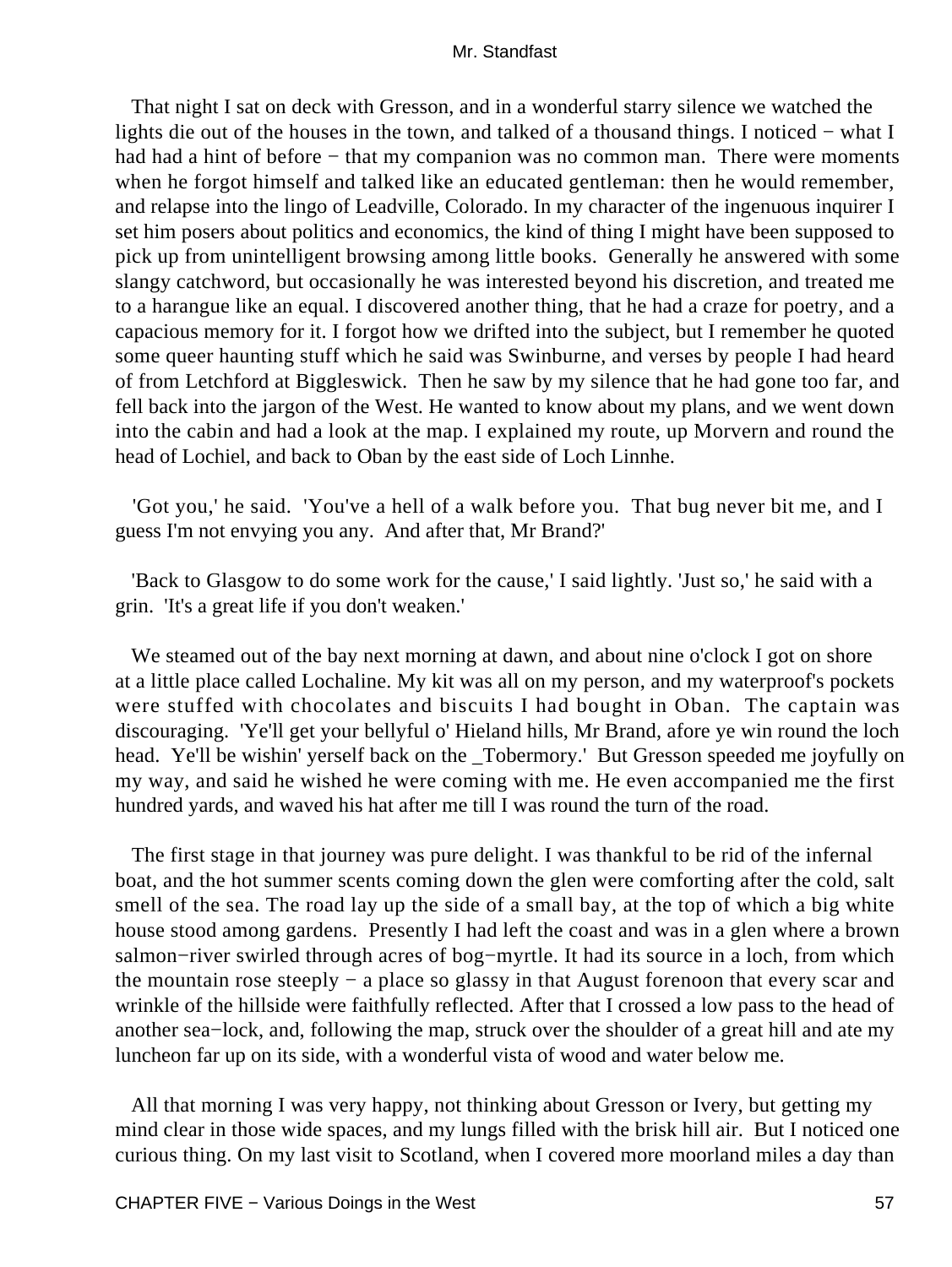any man since Claverhouse, I had been fascinated by the land, and had pleased myself with plans for settling down in it. But now, after three years of war and general rocketing, I felt less drawn to that kind of landscape. I wanted something more green and peaceful and habitable, and it was to the Cotswolds that my memory turned with longing.

 I puzzled over this till I realized that in all my Cotswold pictures a figure kept going and coming − a young girl with a cloud of gold hair and the strong, slim grace of a boy, who had sung 'Cherry Ripe' in a moonlit garden. Up on that hillside I understood very clearly that I, who had been as careless of women as any monk, had fallen wildly in love with a child of half my age. I was loath to admit it, though for weeks the conclusion had been forcing itself on me. Not that I didn't revel in my madness, but that it seemed too hopeless a business, and I had no use for barren philandering. But, seated on a rock munching chocolate and biscuits, I faced up to the fact and resolved to trust my luck. After all we were comrades in a big job, and it was up to me to be man enough to win her. The thought seemed to brace any courage that was in me. No task seemed too hard with her approval to gain and her companionship somewhere at the back of it. I sat for a long time in a happy dream, remembering all the glimpses I had had of her, and humming her song to an audience of one black−faced sheep.

 On the highroad half a mile below me, I saw a figure on a bicycle mounting the hill, and then getting off to mop its face at the summit. I turned my Ziess glasses on to it, and observed that it was a country policeman. It caught sight of me, stared for a bit, tucked its machine into the side of the road, and then very slowly began to climb the hillside. Once it stopped, waved its hand and shouted something which I could not hear. I sat finishing my luncheon, till the features were revealed to me of a fat oldish man, blowing like a grampus, his cap well on the back of a bald head, and his trousers tied about the shins with string.

There was a spring beside me and I had out my flask to round off my meal.

'Have a drink,' I said.

His eye brightened, and a smile overran his moist face.

'Thank you, sir. It will be very warrm coming up the brae.'

 'You oughtn't to,' I said. 'You really oughtn't, you know. Scorching up hills and then doubling up a mountain are not good for your time of life.'

 He raised the cap of my flask in solemn salutation. 'Your very good health.' Then he smacked his lips, and had several cupfuls of water from the spring.

 'You will haf come from Achranich way, maybe?' he said in his soft sing−song, having at last found his breath.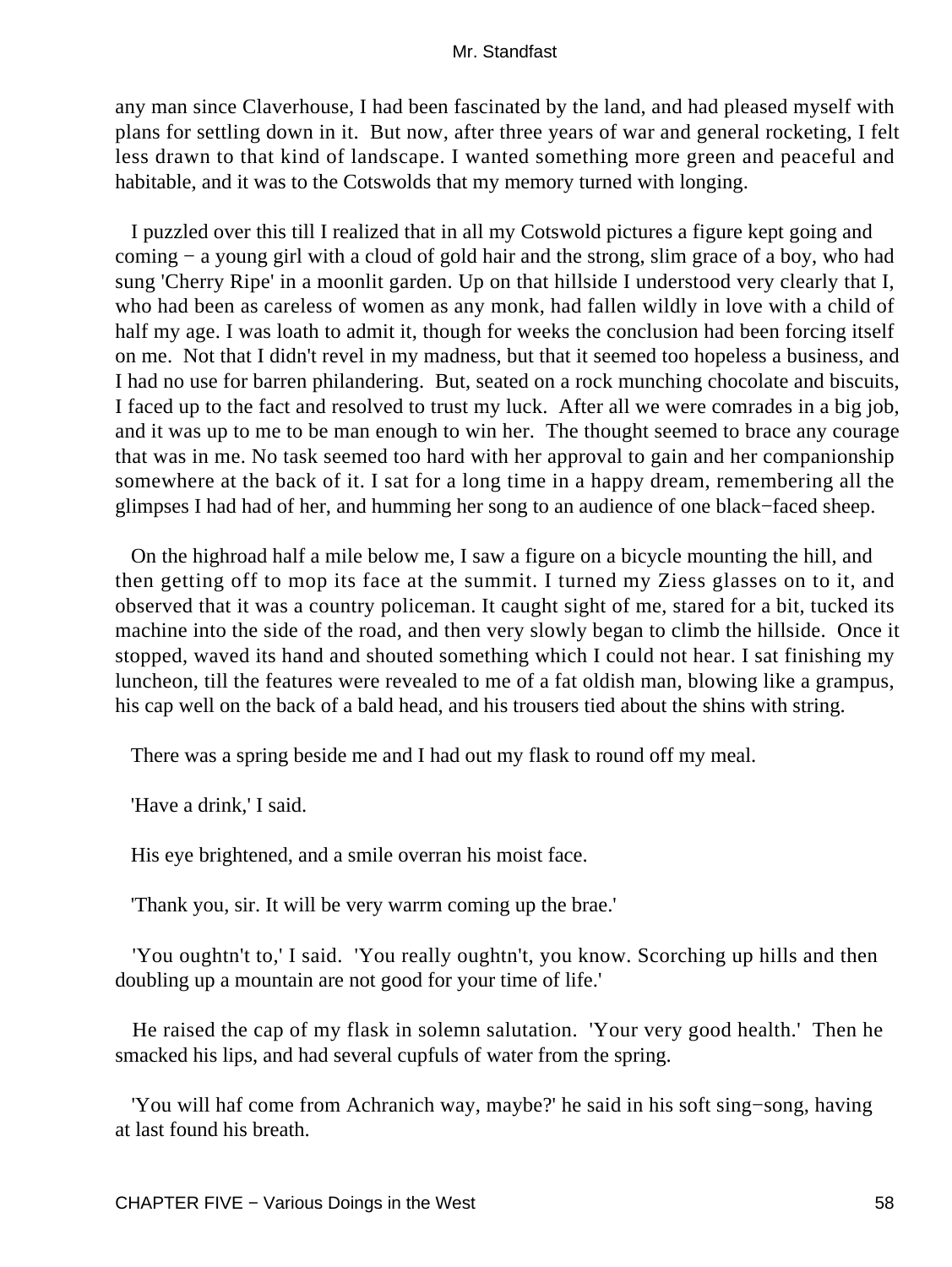'Just so. Fine weather for the birds, if there was anybody to shoot them.'

 'Ah, no. There will be few shots fired today, for there are no gentlemen left in Morvern. But I wass asking you, if you come from Achranich, if you haf seen anybody on the road.'

 From his pocket he extricated a brown envelope and a bulky telegraph form. 'Will you read it, sir, for I haf forgot my spectacles?'

 It contained a description of one Brand, a South African and a suspected character, whom the police were warned to stop and return to Oban. The description wasn't bad, but it lacked any one good distinctive detail. Clearly the policeman took me for an innocent pedestrian, probably the guest of some moorland shooting−box, with my brown face and rough tweeds and hobnailed shoes.

 I frowned and puzzled a little. 'I did see a fellow about three miles back on the hillside. There's a public−house just where the burn comes in, and I think he was making for it. Maybe that was your man. This wire says «South African»; and now I remember the fellow had the look of a colonial.'

 The policeman sighed. 'No doubt it will be the man. Perhaps he will haf a pistol and will shoot.'

 'Not him,' I laughed. 'He looked a mangy sort of chap, and he'll be scared out of his senses at the sight of you. But take my advice and get somebody with you before you tackle him. You're always the better of a witness.'

 'That is so,' he said, brightening. 'Ach, these are the bad times! in old days there wass nothing to do but watch the doors at the flower−shows and keep the yachts from poaching the sea−trout. But now it is spies, spies, and «Donald, get out of your bed, and go off twenty mile to find a German.» I wass wishing the war wass by, and the Germans all dead.'

'Hear, hear!' I cried, and on the strength of it gave him another dram.

 I accompanied him to the road, and saw him mount his bicycle and zig−zag like a snipe down the hill towards Achranich. Then I set off briskly northward. It was clear that the faster I moved the better. As I went I paid disgusted tribute to the efficiency of the Scottish police. I wondered how on earth they had marked me down. Perhaps it was the Glasgow meeting, or perhaps my association with Ivery at Biggleswick. Anyhow there was somebody somewhere mighty quick at compiling a \_dossier. Unless I wanted to be bundled back to Oban I must make good speed to the Arisaig coast.

 Presently the road fell to a gleaming sea−loch which lay like the blue blade of a sword among the purple of the hills. At the head there was a tiny clachan, nestled among birches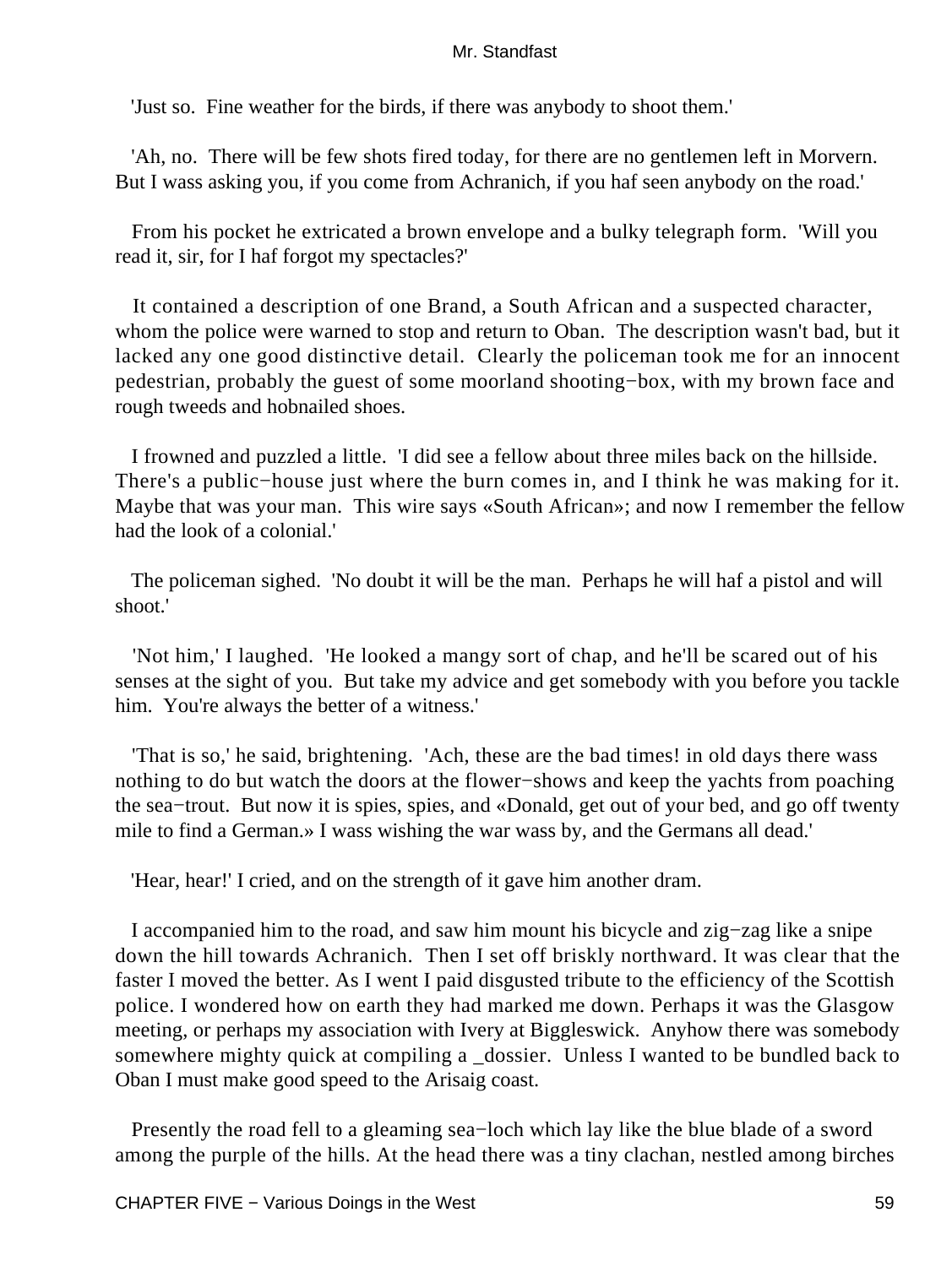and rowans, where a tawny burn wound to the sea. When I entered the place it was about four o'clock in the afternoon, and peace lay on it like a garment. In the wide, sunny street there was no sign of life, and no sound except of hens clucking and of bees busy among the roses. There was a little grey box of a kirk, and close to the bridge a thatched cottage which bore the sign of a post and telegraph office.

 For the past hour I had been considering that I had better prepare for mishaps. If the police of these parts had been warned they might prove too much for me, and Gresson would be allowed to make his journey unmatched. The only thing to do was to send a wire to Amos and leave the matter in his hands. Whether that was possible or not depended upon this remote postal authority.

 I entered the little shop, and passed from bright sunshine to a twilight smelling of paraffin and black−striped peppermint balls. An old woman with a mutch sat in an arm−chair behind the counter. She looked up at me over her spectacles and smiled, and I took to her on the instant. She had the kind of old wise face that God loves.

 Beside her I noticed a little pile of books, one of which was a Bible. Open on her lap was a paper, the *\_United Free Church* Monthly. I noticed these details greedily, for I had to make up my mind on the part to play.

 'It's a warm day, mistress,' I said, my voice falling into the broad Lowland speech, for I had an instinct that she was not of the Highlands.

 She laid aside her paper. 'It is that, sir. It is grand weather for the hairst, but here that's no till the hinner end o' September, and at the best it's a bit scart o' aits.'

'Ay. It's a different thing down Annandale way,' I said.

Her face lit up. 'Are ye from Dumfries, sir?'

'Not just from Dumfries, but I know the Borders fine.'

 'Ye'll no beat them,' she cried. 'Not that this is no a guid place and I've muckle to be thankfu' for since John Sanderson − that was ma man − brought me here forty−seeven year syne come Martinmas. But the aulder I get the mair I think o' the bit whaur I was born. It was twae miles from Wamphray on the Lockerbie road, but they tell me the place is noo just a rickle o' stanes.' 'I was wondering, mistress, if I could get a cup of tea in the village.'

 'Ye'll hae a cup wi' me,' she said. 'It's no often we see onybody frae the Borders hereaways. The kettle's just on the boil.'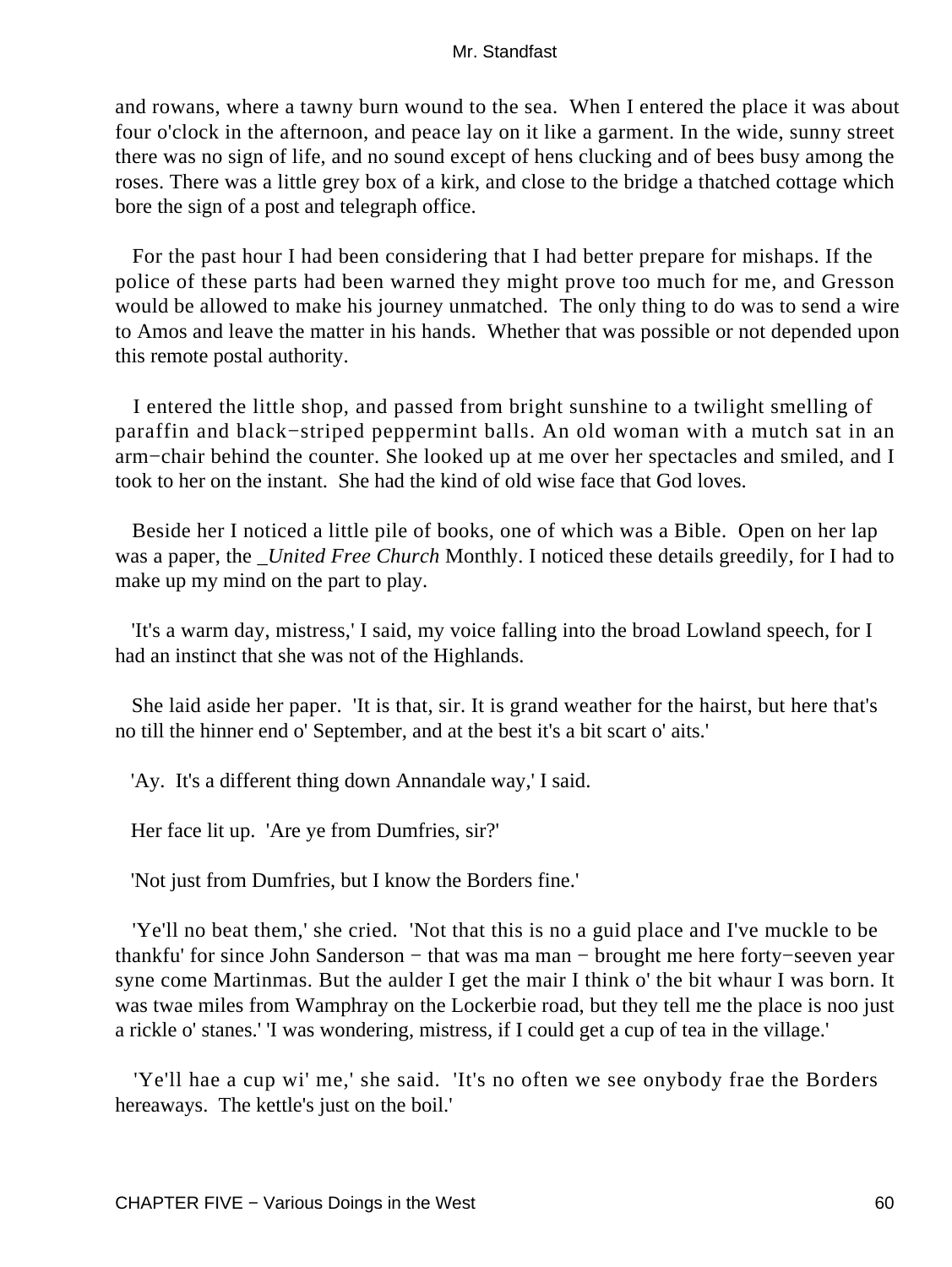She gave me tea and scones and butter, and black−currant jam, and treacle biscuits that melted in the mouth. And as we ate we talked of many things – chiefly of the war and of the wickedness of the world.

 'There's nae lads left here,' she said. 'They a' joined the Camerons, and the feck o' them fell at an awfu' place called Lowse. John and me never had no boys, jist the one lassie that's married on Donald Frew, the Strontian carrier. I used to vex mysel' about it, but now I thank the Lord that in His mercy He spared me sorrow. But I wad hae liked to have had one laddie fechtin' for his country. I whiles wish I was a Catholic and could pit up prayers for the sodgers that are deid. It maun be a great consolation.'

 I whipped out the *Pilgrim's* Progress from my pocket. 'That is the grand book for a time like this.'

'Fine I ken it,' she said. 'I got it for a prize in the Sabbath School when I was a lassie.'

 I turned the pages. I read out a passage or two, and then I seemed struck with a sudden memory.

 'This is a telegraph office, mistress. Could I trouble you to send a telegram? You see I've a cousin that's a minister in Ross−shire at the Kyle, and him and me are great correspondents. He was writing about something in the*Pilgrim's* Progress and I think I'll send him a telegram in answer.'

'A letter would be cheaper,' she said.

'Ay, but I'm on holiday and I've no time for writing.'

She gave me a form, and I wrote:

 ochterlony. Post Office, Kyle. − Demas will be at his mine within the week. Strive with him, lest I faint by the way.

'Ye're unco lavish wi' the words, sir,' was her only comment.

We parted with regret, and there was nearly a row when I tried to pay for the tea. I was bidden remember her to one David Tudhole, farmer in Nether Mirecleuch, the next time I passed by Wamphray.

 The village was as quiet when I left it as when I had entered. I took my way up the hill with an easier mind, for I had got off the telegram, and I hoped I had covered my tracks. My friend the postmistress would, if questioned, be unlikely to recognize any South African suspect in the frank and homely traveller who had spoken with her of Annandale and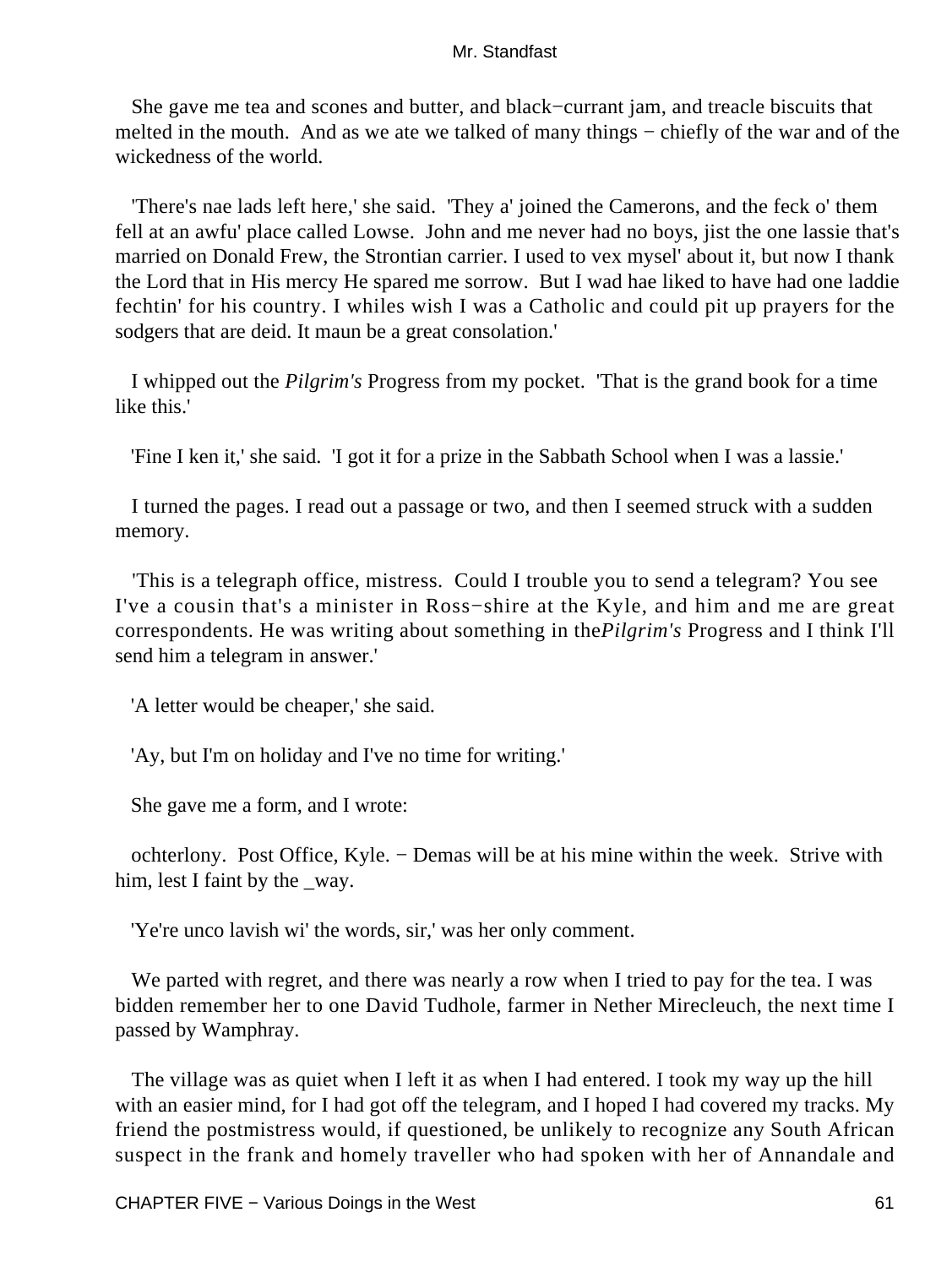the*Pilgrim's* Progress.

 The soft mulberry gloaming of the west coast was beginning to fall on the hills. I hoped to put in a dozen miles before dark to the next village on the map, where I might find quarters. But ere I had gone far I heard the sound of a motor behind me, and a car slipped past bearing three men. The driver favoured me with a sharp glance, and clapped on the brakes. I noted that the two men in the tonneau were carrying sporting rifles.

 ' Hi, you, sir,' he cried. 'Come here.' The two rifle−bearers − solemn gillies − brought their weapons to attention.

'By God,' he said, 'it's the man. What's your name? Keep him covered, Angus.'

 The gillies duly covered me, and I did not like the look of their wavering barrels. They were obviously as surprised as myself.

 I had about half a second to make my plans. I advanced with a very stiff air, and asked him what the devil he meant. No Lowland Scots for me now. My tone was that of an adjutant of a Guards' battalion.

 My inquisitor was a tall man in an ulster, with a green felt hat on his small head. He had a lean, well−bred face, and very choleric blue eyes. I set him down as a soldier, retired, Highland regiment or cavalry, old style.

He produced a telegraph form, like the policeman.

 'Middle height − strongly built − grey tweeds − brown hat − speaks with a colonial accent − much sunburnt. What's your name, sir?'

 I did not reply in a colonial accent, but with the hauteur of the British officer when stopped by a French sentry. I asked him again what the devil he had to do with my business. This made him angry and he began to stammer.

 'I'll teach you what I have to do with it. I'm a deputy−lieutenant of this county, and I have Admiralty instructions to watch the coast. Damn it, sir, I've a wire here from the Chief Constable describing you. You're Brand, a very dangerous fellow, and we want to know what the devil you're doing here.'

 As I looked at his wrathful eye and lean head, which could not have held much brains, I saw that I must change my tone. if I irritated him he would get nasty and refuse to listen and hang me up for hours. So my voice became respectful.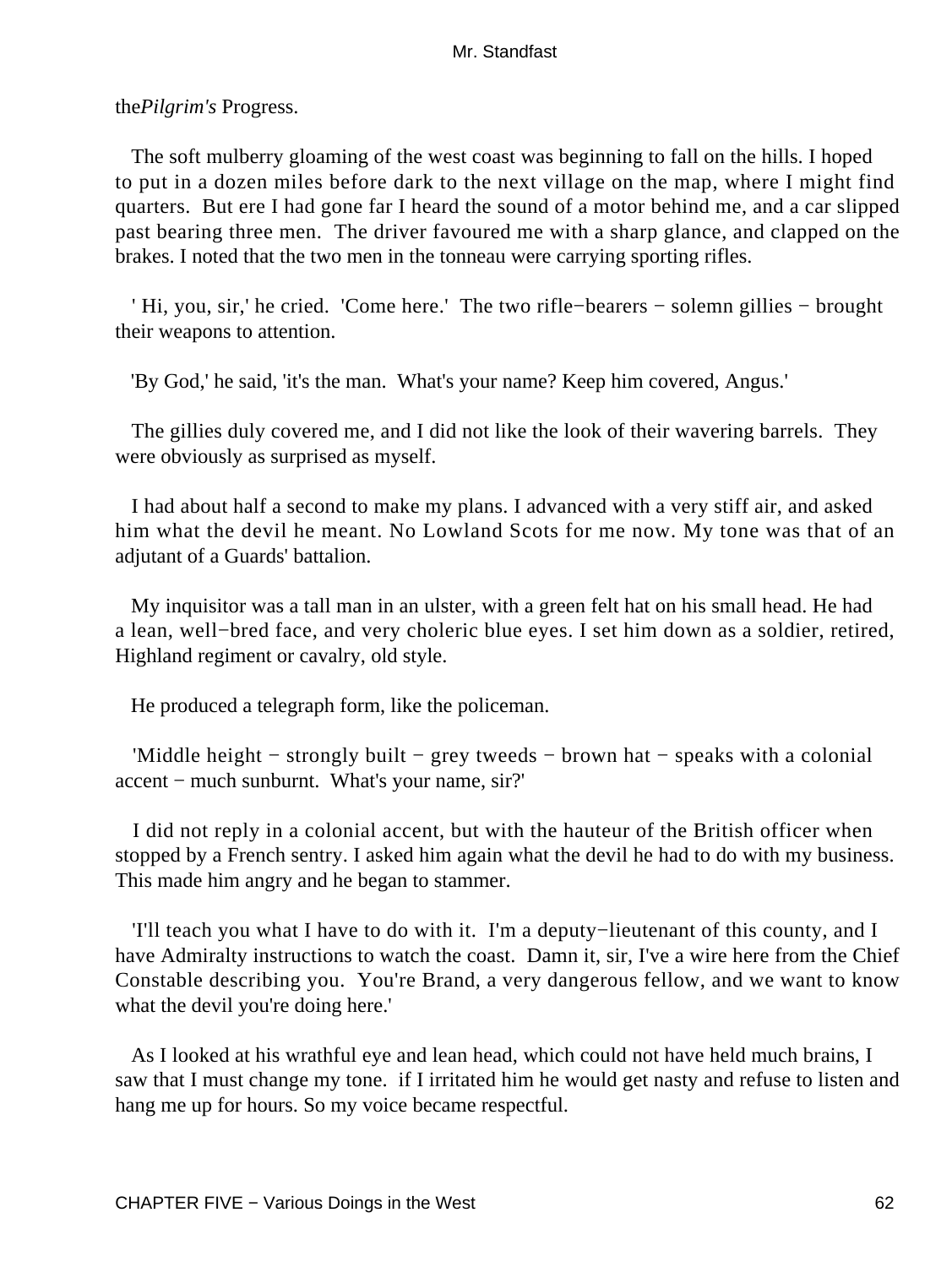'I beg your pardon, sir, but I've not been accustomed to be pulled up suddenly, and asked for my credentials. My name is Blaikie, Captain Robert Blaikie, of the Scots Fusiliers. I'm home on three weeks' leave, to get a little peace after Hooge. We were only hauled out five days ago.' I hoped my old friend in the shell−shock hospital at Isham would pardon my borrowing his identity.

 The man looked puzzled. 'How the devil am I to be satisfied about that? Have you any papers to prove it?'

 'Why, no. I don't carry passports about with me on a walking tour. But you can wire to the depot, or to my London address.'

 He pulled at his yellow moustache. 'I'm hanged if I know what to do. I want to get home for dinner. I tell you what, sir, I'll take you on with me and put you up for the night. My boy's at home, convalescing, and if he says you're pukka I'll ask your pardon and give you a dashed good bottle of port. I'll trust him and I warn you he's a keen hand.'

 There was nothing to do but consent, and I got in beside him with an uneasy conscience. Supposing the son knew the real Blaikie! I asked the name of the boy's battalion, and was told the 10th Seaforths. That wasn't pleasant hearing, for they had been brigaded with us on the Somme. But Colonel Broadbury − for he told me his name − volunteered another piece of news which set my mind at rest. The boy was not yet twenty, and had only been out seven months. At Arras he had got a bit of shrapnel in his thigh, which had played the deuce with the sciatic nerve, and he was still on crutches.

 We spun over ridges of moorland, always keeping northward, and brought up at a pleasant white−washed house close to the sea. Colonel Broadbury ushered me into a hall where a small fire of peats was burning, and on a couch beside it lay a slim, pale−faced young man. He had dropped his policeman's manner, and behaved like a gentleman. 'Ted,' he said, 'I've brought a friend home for the night. I went out to look for a suspect and found a British officer. This is Captain Blaikie, of the Scots Fusiliers.'

 The boy looked at me pleasantly. 'I'm very glad to meet you, sir. You'll excuse me not getting up, but I've got a game leg.' He was the copy of his father in features, but dark and sallow where the other was blond. He had just the same narrow head, and stubborn mouth, and honest, quick−tempered eyes. It is the type that makes dashing regimental officers, and earns V.C.s, and gets done in wholesale. I was never that kind. I belonged to the school of the cunning cowards.

 In the half−hour before dinner the last wisp of suspicion fled from my host's mind. For Ted Broadbury and I were immediately deep in 'shop'. I had met most of his senior officers, and I knew all about their doings at Arras, for his brigade had been across the river on my left. We fought the great fight over again, and yarned about technicalities and slanged the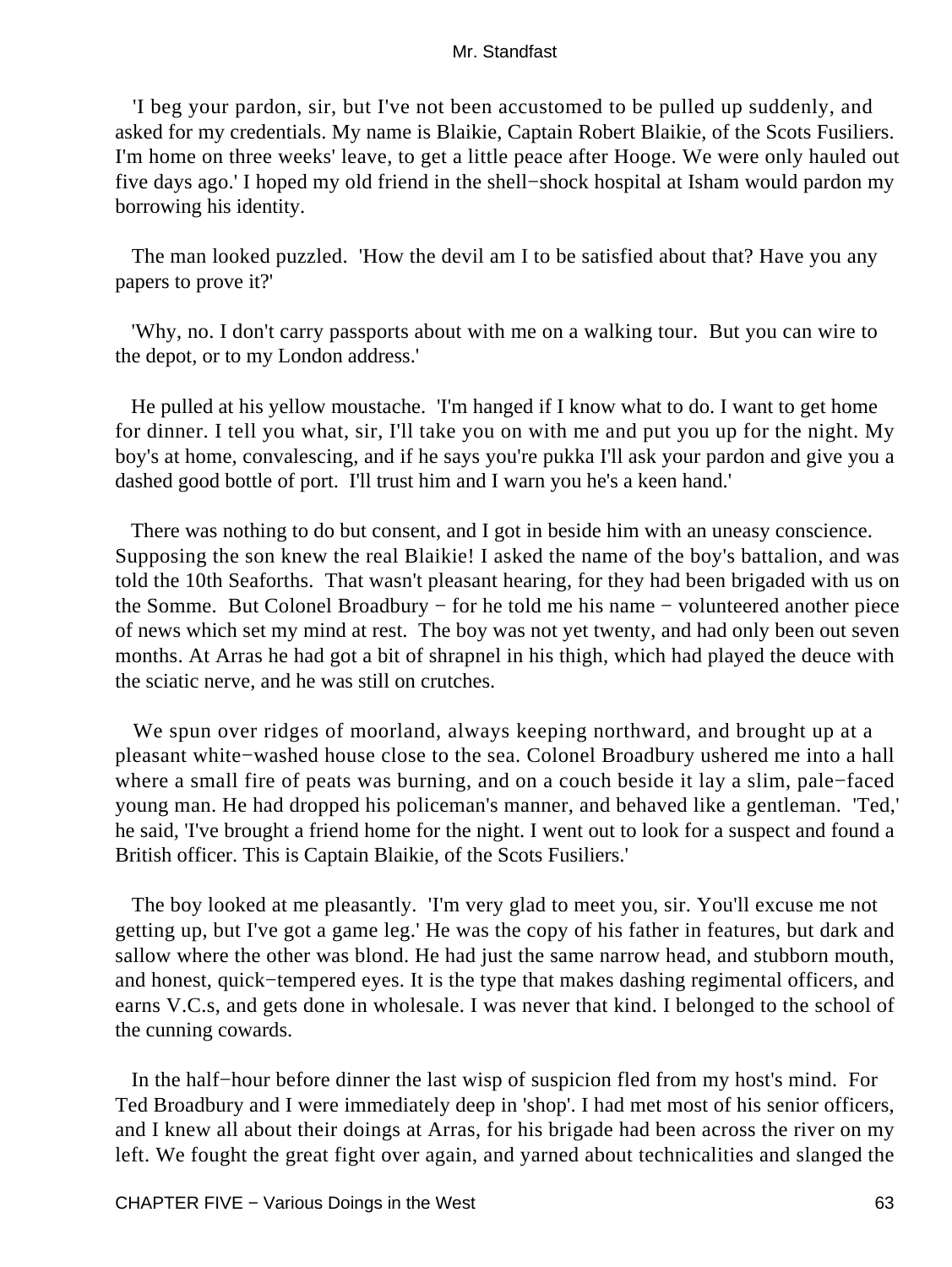Staff in the way young officers have, the father throwing in questions that showed how mighty proud he was of his son. I had a bath before dinner, and as he led me to the bathroom he apologized very handsomely for his bad manners. 'Your coming's been a godsend for Ted. He was moping a bit in this place. And, though I say it that shouldn't, he's a dashed good boy.'

 I had my promised bottle of port, and after dinner I took on the father at billiards. Then we settled in the smoking−room, and I laid myself out to entertain the pair. The result was that they would have me stay a week, but I spoke of the shortness of my leave, and said I must get on to the railway and then back to Fort William for my luggage.

 So I spent that night between clean sheets, and ate a Christian breakfast, and was given my host's car to set me a bit on the road. I dismissed it after half a dozen miles, and, following the map, struck over the hills to the west. About midday I topped a ridge, and beheld the Sound of Sleat shining beneath me. There were other things in the landscape. In the valley on the right a long goods train was crawling on the Mallaig railway. And across the strip of sea, like some fortress of the old gods, rose the dark bastions and turrets of the hills of Skye.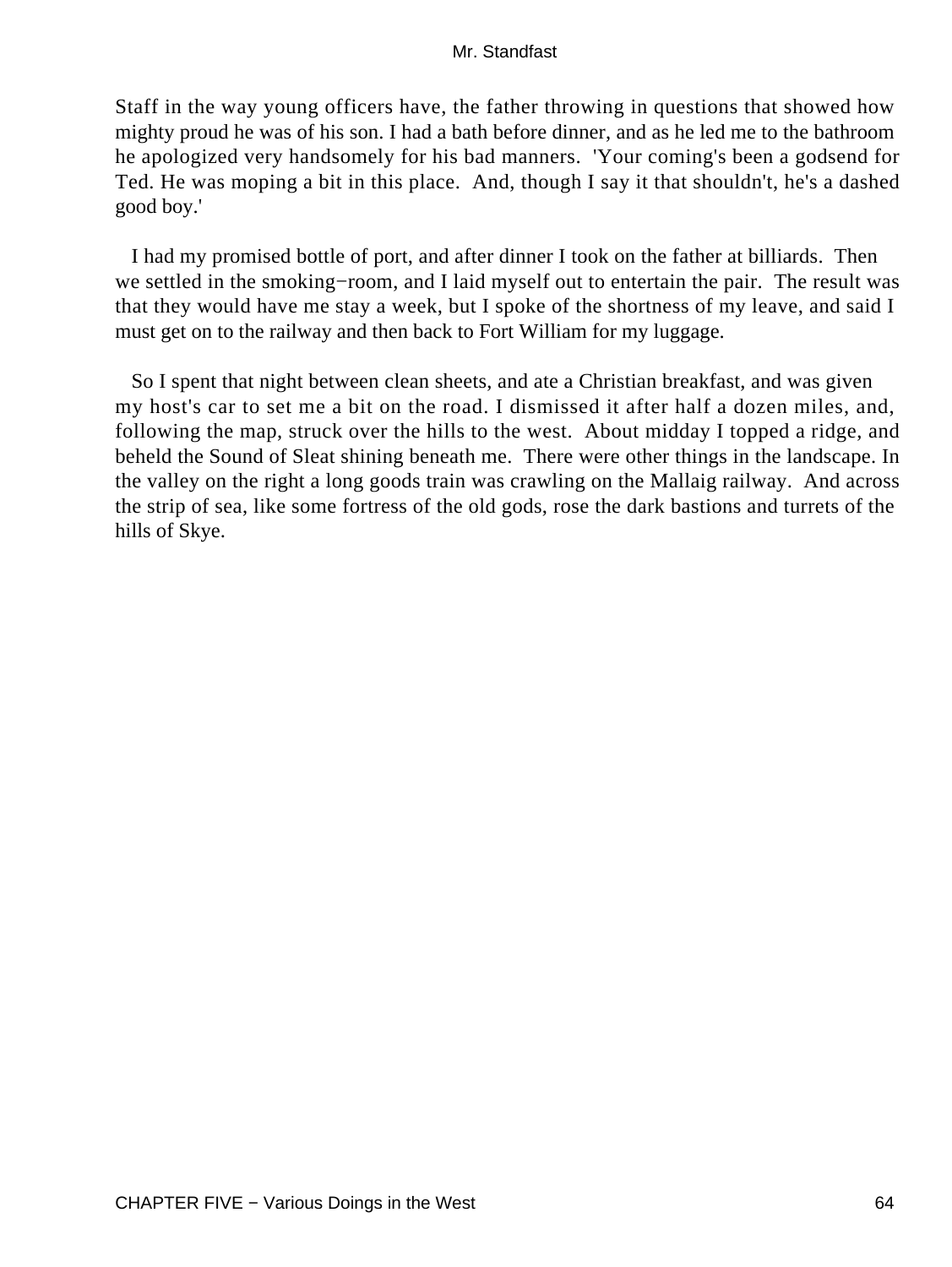# **[CHAPTER SIX − The Skirts of the Coolin](#page-255-0)**

*O*bviously I must keep away from the railway. If the police were after me in Morvern, that line would be warned, for it was a barrier I must cross if I were to go farther north. I observed from the map that it turned up the coast, and concluded that the place for me to make for was the shore south of that turn, where Heaven might send me some luck in the boat line. For I was pretty certain that every porter and station−master on that tin−pot outfit was anxious to make better acquaintance with my humble self.

 I lunched off the sandwiches the Broadburys had given me, and in the bright afternoon made my way down the hill, crossed at the foot of a small fresh−water lochan, and pursued the issuing stream through midge−infested woods of hazels to its junction with the sea. It was rough going, but very pleasant, and I fell into the same mood of idle contentment that I had enjoyed the previous morning. I never met a soul. Sometimes a roe deer broke out of the covert, or an old blackcock startled me with his scolding. The place was bright with heather, still in its first bloom, and smelt better than the myrrh of Arabia. It was a blessed glen, and I was as happy as a king, till I began to feel the coming of hunger, and reflected that the Lord alone knew when I might get a meal. I had still some chocolate and biscuits, but I wanted something substantial.

 The distance was greater than I thought, and it was already twilight when I reached the coast. The shore was open and desolate − great banks of pebbles to which straggled alders and hazels from the hillside scrub. But as I marched northward and turned a little point of land I saw before me in a crook of the bay a smoking cottage. And, plodding along by the water's edge, was the bent figure of a man, laden with nets and lobster pots. Also, beached on the shingle was a boat.

 I quickened my pace and overtook the fisherman. He was an old man with a ragged grey beard, and his rig was seaman's boots and a much−darned blue jersey. He was deaf, and did not hear me when I hailed him. When he caught sight of me he never stopped, though he very solemnly returned my good evening. I fell into step with him, and in his silent company reached the cottage.

 He halted before the door and unslung his burdens. The place was a two−roomed building with a roof of thatch, and the walls all grown over with a yellow−flowered creeper. When he had straightened his back, he looked seaward and at the sky, as if to prospect the weather. Then he turned on me his gentle, absorbed eyes. 'It will haf been a fine day, sir. Wass you seeking the road to anywhere?'

'I was seeking a night's lodging,' I said. 'I've had a long tramp on the hills, and I'd be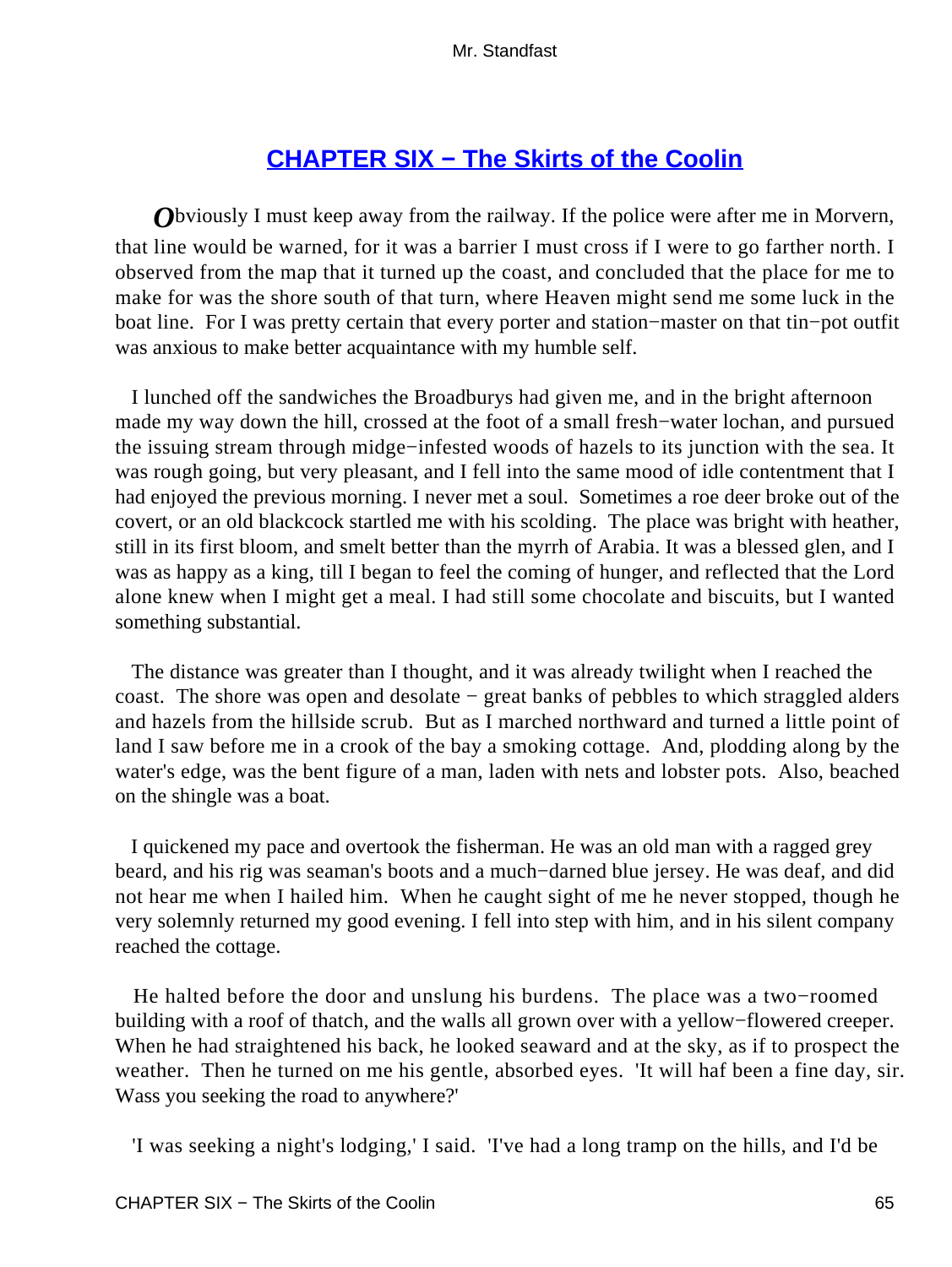glad of a chance of not going farther.'

'We will haf no accommodation for a gentleman,' he said gravely.

'I can sleep on the floor, if you can give me a blanket and a bite of supper.'

'Indeed you will not,' and he smiled slowly. 'But I will ask the wife. Mary, come here!'

 An old woman appeared in answer to his call, a woman whose face was so old that she seemed like his mother. In highland places one sex ages quicker than the other.

 'This gentleman would like to bide the night. I wass telling him that we had a poor small house, but he says he will not be minding it.'

She looked at me with the timid politeness that you find only in outland places.

 'We can do our best, indeed, sir. The gentleman can have Colin's bed in the loft, but he will haf to be doing with plain food. Supper is ready if you will come in now.'

 I had a scrub with a piece of yellow soap at an adjacent pool in the burn and then entered a kitchen blue with peat−reek. We had a meal of boiled fish, oatcakes and skim−milk cheese, with cups of strong tea to wash it down. The old folk had the manners of princes. They pressed food on me, and asked me no questions, till for very decency's sake I had to put up a story and give some account of myself.

 I found they had a son in the Argylls and a young boy in the Navy. But they seemed disinclined to talk of them or of the war. By a mere accident I hit on the old man's absorbing interest. He was passionate about the land. He had taken part in long−forgotten agitations, and had suffered eviction in some ancient landlords' quarrel farther north. Presently he was pouring out to me all the woes of the crofter − woes that seemed so antediluvian and forgotten that I listened as one would listen to an old song. 'You who come from a new country will not haf heard of these things,' he kept telling me, but by that peat fire I made up for my defective education. He told me of evictions in the year. One somewhere in Sutherland, and of harsh doings in the Outer Isles. It was far more than a political grievance. It was the lament of the conservative for vanished days and manners. 'Over in Skye wass the fine land for black cattle, and every man had his bit herd on the hillside. But the lairds said it wass better for sheep, and then they said it wass not good for sheep, so they put it under deer, and now there is no black cattle anywhere in Skye.' I tell you it was like sad music on the bagpipes hearing that old fellow. The war and all things modern meant nothing to him; he lived among the tragedies of his youth and his prime.

 I'm a Tory myself and a bit of a land−reformer, so we agreed well enough. So well, that I got what I wanted without asking for it. I told him I was going to Skye, and he offered to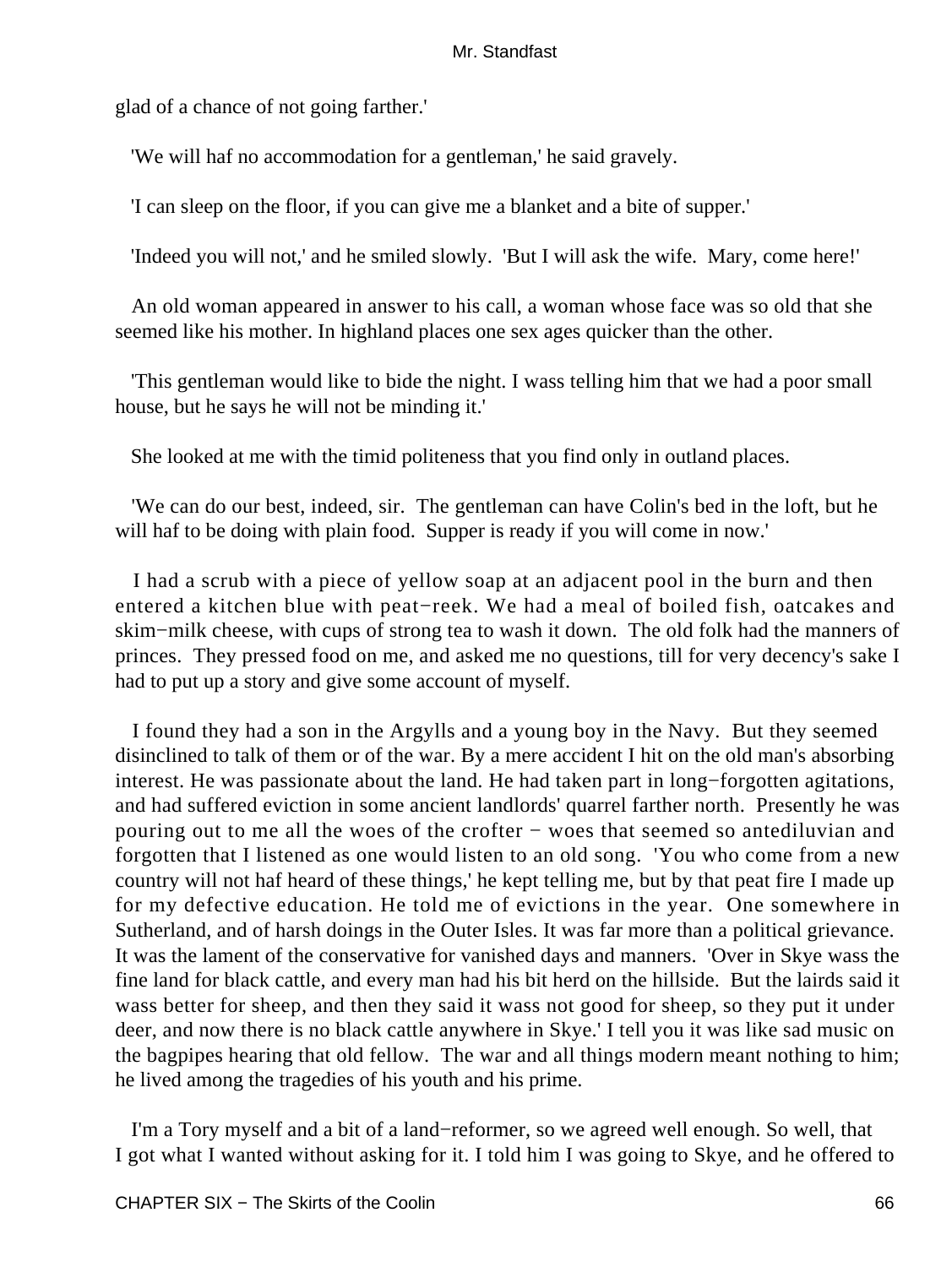take me over in his boat in the morning. 'It will be no trouble. Indeed no. I will be going that way myself to the fishing.'

 I told him that after the war, every acre of British soil would have to be used for the men that had earned the right to it. But that did not comfort him. He was not thinking about the land itself, but about the men who had been driven from it fifty years before. His desire was not for reform, but for restitution, and that was past the power of any Government. I went to bed in the loft in a sad, reflective mood, considering how in speeding our newfangled plough we must break down a multitude of molehills and how desirable and unreplaceable was the life of the moles.

 In brisk, shining weather, with a wind from the south−east, we put off next morning. In front was a brown line of low hills, and behind them, a little to the north, that black toothcomb of mountain range which I had seen the day before from the Arisaig ridge.

 'That is the Coolin,' said the fisherman. 'It is a bad place where even the deer cannot go. But all the rest of Skye wass the fine land for black cattle.'

 As we neared the coast, he pointed out many places. 'Look there, Sir, in that glen. I haf seen six cot houses smoking there, and now there is not any left. There were three men of my own name had crofts on the machars beyond the point, and if you go there you will only find the marks of their bit gardens. You will know the place by the gean trees.' When he put me ashore in a sandy bay between green ridges of bracken, he was still harping upon the past. I got him to take a pound − for the boat and not for the night's hospitality, for he would have beaten me with an oar if I had suggested that. The last I saw of him, as I turned round at the top of the hill, he had still his sail down, and was gazing at the lands which had once been full of human dwellings and now were desolate.

 I kept for a while along the ridge, with the Sound of Sleat on my right, and beyond it the high hills of Knoydart and Kintail. I was watching for the \_Tobermory, but saw no sign of her. A steamer put out from Mallaig, and there were several drifters crawling up the channel and once I saw the white ensign and a destroyer bustled northward, leaving a cloud of black smoke in her wake. Then, after consulting the map, I struck across country, still keeping the higher ground, but, except at odd minutes, being out of sight of the sea. I concluded that my business was to get to the latitude of Ranna without wasting time.

 So soon as I changed my course I had the Coolin for company. Mountains have always been a craze of mine, and the blackness and mystery of those grim peaks went to my head. I forgot all about Fosse Manor and the Cotswolds. I forgot, too, what had been my chief feeling since I left Glasgow, a sense of the absurdity of my mission. It had all seemed too far−fetched and whimsical. I was running apparently no great personal risk, and I had always the unpleasing fear that Blenkiron might have been too clever and that the whole thing might be a mare's nest. But that dark mountain mass changed my outlook. I began to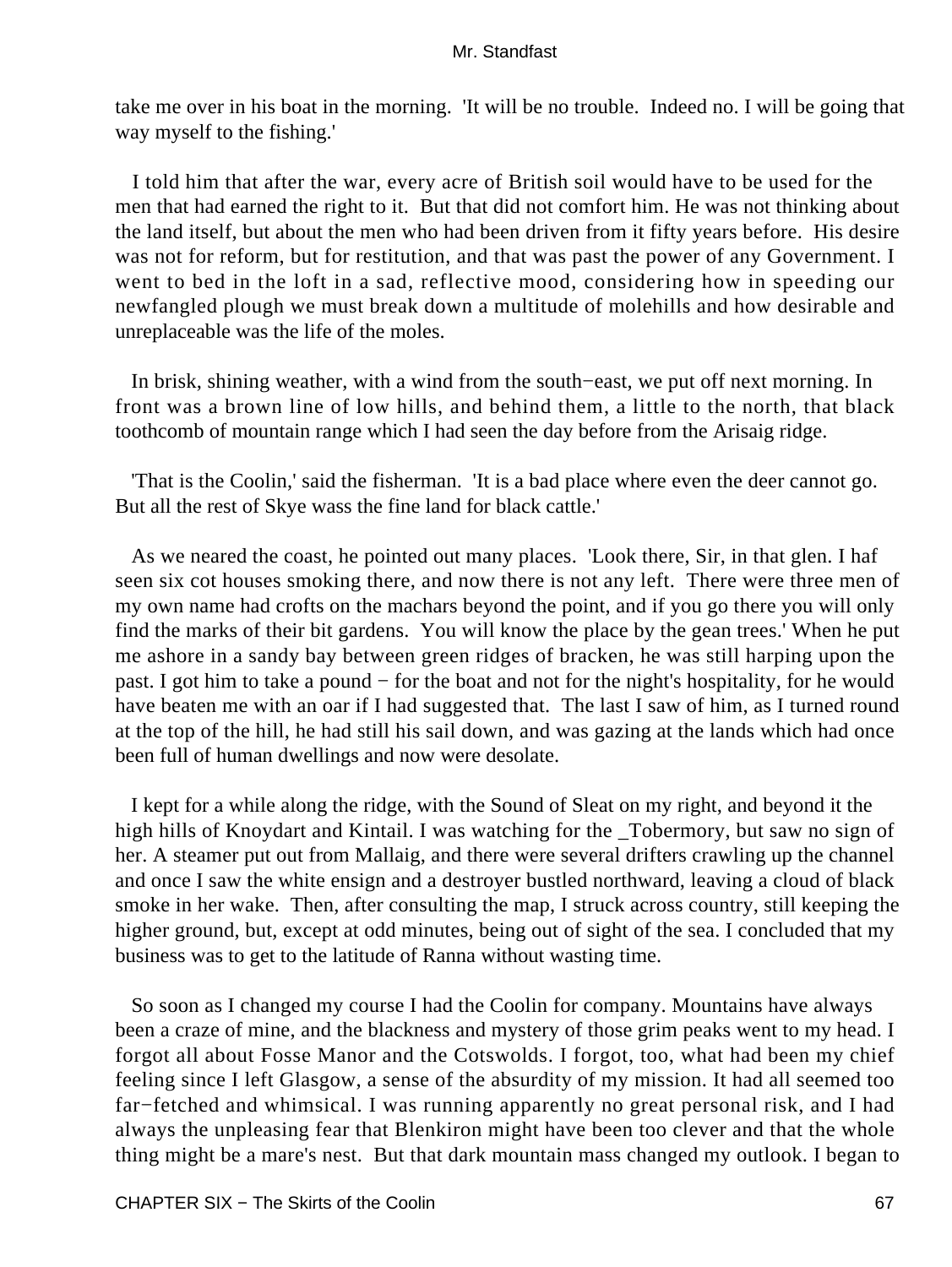have a queer instinct that that was the place, that something might be concealed there, something pretty damnable. I remember I sat on a top for half an hour raking the hills with my glasses. I made out ugly precipices, and glens which lost themselves in primeval blackness. When the sun caught them − for it was a gleamy day − it brought out no colours, only degrees of shade. No mountains I had ever seen − not the Drakensberg or the red kopjes of Damaraland or the cold, white peaks around Erzerum − ever looked so unearthly and uncanny.

 Oddly enough, too, the sight of them set me thinking about Ivery. There seemed no link between a smooth, sedentary being, dwelling in villas and lecture−rooms, and that shaggy tangle of precipices. But I felt there was, for I had begun to realize the bigness of my opponent. Blenkiron had said that he spun his web wide. That was intelligible enough among the half−baked youth of Biggleswick, and the pacifist societies, or even the toughs on the Clyde. I could fit him in all right to that picture. But that he should be playing his game among those mysterious black crags seemed to make him bigger and more desperate, altogether a different kind of proposition. I didn't exactly dislike the idea, for my objection to my past weeks had been that I was out of my proper job, and this was more my line of country. I always felt that I was a better bandit than a detective. But a sort of awe mingled with my satisfaction. I began to feel about Ivery as I had felt about the three devils of the Black Stone who had hunted me before the war, and as I never felt about any other Hun. The men we fought at the Front and the men I had run across in the Greenmantle business, even old Stumm himself, had been human miscreants. They were formidable enough, but you could gauge and calculate their capacities. But this Ivery was like a poison gas that hung in the air and got into unexpected crannies and that you couldn't fight in an upstanding way. Till then, in spite of Blenkiron's solemnity, I had regarded him simply as a problem. But now he seemed an intimate and omnipresent enemy, intangible, too, as the horror of a haunted house. Up on that sunny hillside, with the sea winds round me and the whaups calling, I got a chill in my spine when I thought of him.

 I am ashamed to confess it, but I was also horribly hungry. There was something about the war that made me ravenous, and the less chance of food the worse I felt. If I had been in London with twenty restaurants open to me, I should as likely as not have gone off my feed. That was the cussedness of my stomach. I had still a little chocolate left, and I ate the fisherman's buttered scones for luncheon, but long before the evening my thoughts were dwelling on my empty interior.

 I put up that night in a shepherd's cottage miles from anywhere. The man was called Macmorran, and he had come from Galloway when sheep were booming. He was a very good imitation of a savage, a little fellow with red hair and red eyes, who might have been a Pict. He lived with a daughter who had once been in service in Glasgow, a fat young woman with a face entirely covered with freckles and a pout of habitual discontent. No wonder, for that cottage was a pretty mean place. It was so thick with peat−reek that throat and eyes were always smarting. It was badly built, and must have leaked like a sieve in a storm. The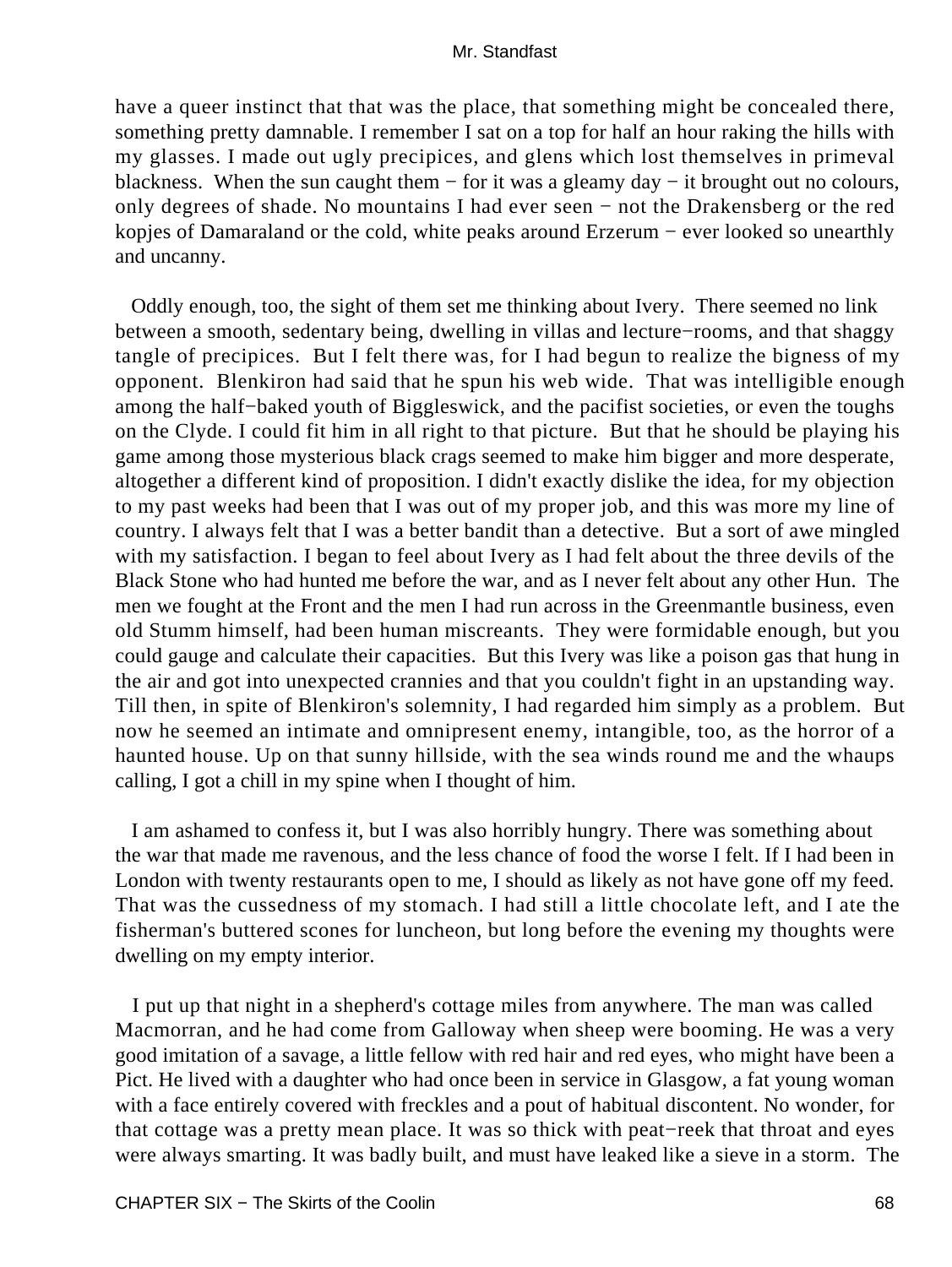father was a surly fellow, whose conversation was one long growl at the world, the high prices, the difficulty of moving his sheep, the meanness of his master, and the godforsaken character of Skye. 'Here's me no seen baker's bread for a month, and no company but a wheen ignorant Hielanders that yatter Gawlic. I wish I was back in the Glenkens. And I'd gang the morn if I could get paid what I'm awed.'

However, he gave me supper – a braxy ham and oatcake, and I bought the remnants off him for use next day. I did not trust his blankets, so I slept the night by the fire in the ruins of an arm− chair, and woke at dawn with a foul taste in my mouth. A dip in the burn refreshed me, and after a bowl of porridge I took the road again. For I was anxious to get to some hill−top that looked over to Ranna.

 Before midday I was close under the eastern side of the Coolin, on a road which was more a rockery than a path. Presently I saw a big house ahead of me that looked like an inn, so I gave it a miss and struck the highway that led to it a little farther north. Then I bore off to the east, and was just beginning to climb a hill which I judged stood between me and the sea, when I heard wheels on the road and looked back.

 It was a farmer's gig carrying one man. I was about half a mile off, and something in the cut of his jib seemed familiar. I got my glasses on him and made out a short, stout figure clad in a mackintosh, with a woollen comforter round its throat. As I watched, it made a movement as if to rub its nose on its sleeve. That was the pet trick of one man I knew. Inconspicuously I slipped through the long heather so as to reach the road ahead of the gig. When I rose like a wraith from the wayside the horse started, but not the driver.

 'So ye're there,' said Amos's voice. 'I've news for ye. The \_Tobermory will be in Ranna by now. She passed Broadford two hours syne. When I saw her I yoked this beast and came up on the chance of foregathering with ye.'

'How on earth did you know I would be here?' I asked in some surprise.

 'Oh, I saw the way your mind was workin' from your telegram. And says I to mysel' − that man Brand, says I, is not the chiel to be easy stoppit. But I was feared ye might be a day late, so I came up the road to hold the fort. Man, I'm glad to see ye. Ye're younger and soopler than me, and yon Gresson's a stirrin' lad.'

 'There's one thing you've got to do for me,' I said. 'I can't go into inns and shops, but I can't do without food. I see from the map there's a town about six miles on. Go there and buy me anything that's tinned − biscuits and tongue and sardines, and a couple of bottles of whisky if you can get them. This may be a long job, so buy plenty.'

'Whaur'll I put them?' was his only question.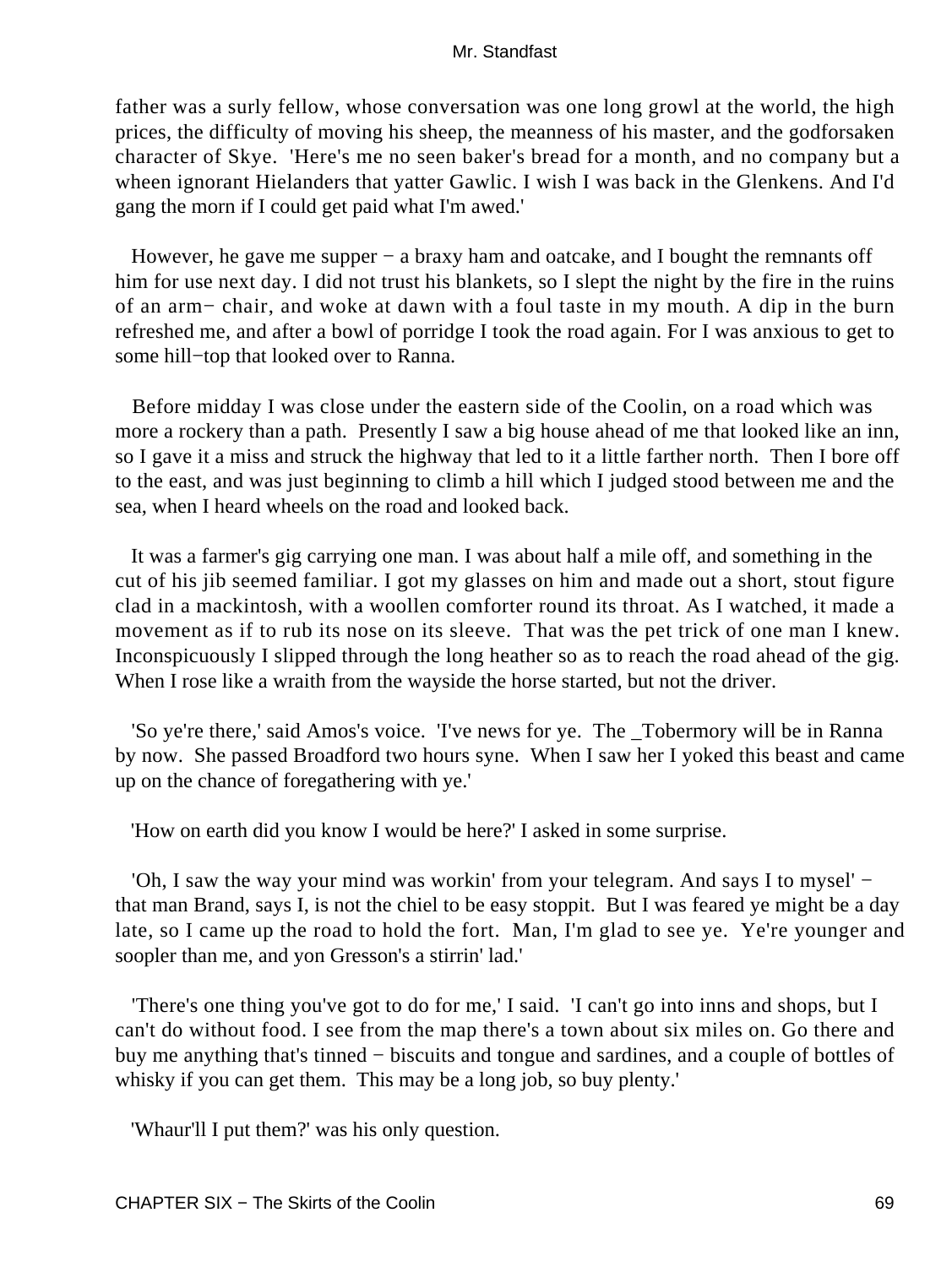We fixed on a cache, a hundred yards from the highway in a place where two ridges of hill enclosed the view so that only a short bit of road was visible.

 'I'll get back to the Kyle,' he told me, 'and a'body there kens Andra Amos, if ye should find a way of sendin' a message or comin' yourself. Oh, and I've got a word to ye from a lady that we ken of. She says, the sooner ye're back in Vawnity Fair the better she'll be pleased, always provided ye've got over the Hill Difficulty.'

 A smile screwed up his old face and he waved his whip in farewell. I interpreted Mary's message as an incitement to speed, but I could not make the pace. That was Gresson's business. I think I was a little nettled, till I cheered myself by another interpretation. She might be anxious for my safety, she might want to see me again, anyhow the mere sending of the message showed I was not forgotten. I was in a pleasant muse as I breasted the hill, keeping discreetly in the cover of the many gullies. At the top I looked down on Ranna and the sea.

 There lay the \_Tobermory busy unloading. It would be some time, no doubt, before Gresson could leave. There was no row−boat in the channel yet, and I might have to wait hours. I settled myself snugly between two rocks, where I could not be seen, and where I had a clear view of the sea and shore. But presently I found that I wanted some long heather to make a couch, and I emerged to get some. I had not raised my head for a second when I flopped down again. For I had a neighbour on the hill−top.

 He was about two hundred yards off, just reaching the crest, and, unlike me, walking quite openly. His eyes were on Ranna, so he did not notice me, but from my cover I scanned every line of him. He looked an ordinary countryman, wearing badly cut, baggy knickerbockers of the kind that gillies affect. He had a face like a Portuguese Jew, but I had seen that type before among people with Highland names; they might be Jews or not, but they could speak Gaelic. Presently he disappeared. He had followed my example and selected a hiding−place.

 It was a clear, hot day, but very pleasant in that airy place. Good scents came up from the sea, the heather was warm and fragrant, bees droned about, and stray seagulls swept the ridge with their wings. I took a look now and then towards my neighbour, but he was deep in his hidey−hole. Most of the time I kept my glasses on Ranna, and watched the doings of the *Tobermory. She was tied up at the jetty, but seemed in no hurry to unload. I watched the captain disembark and walk up to a house on the hillside. Then some idlers sauntered down towards her and stood talking and smoking close to her side. The captain returned and left again. A man with papers in his hand appeared, and a woman with what looked like a telegram. The mate went ashore in his best clothes. Then at last, after midday, Gresson appeared. He joined the captain at the piermaster's office, and presently emerged on the other side of the jetty where some small boats were beached. A man from the Tobermory* came in answer to his call, a boat was launched, and began to make its way into the channel.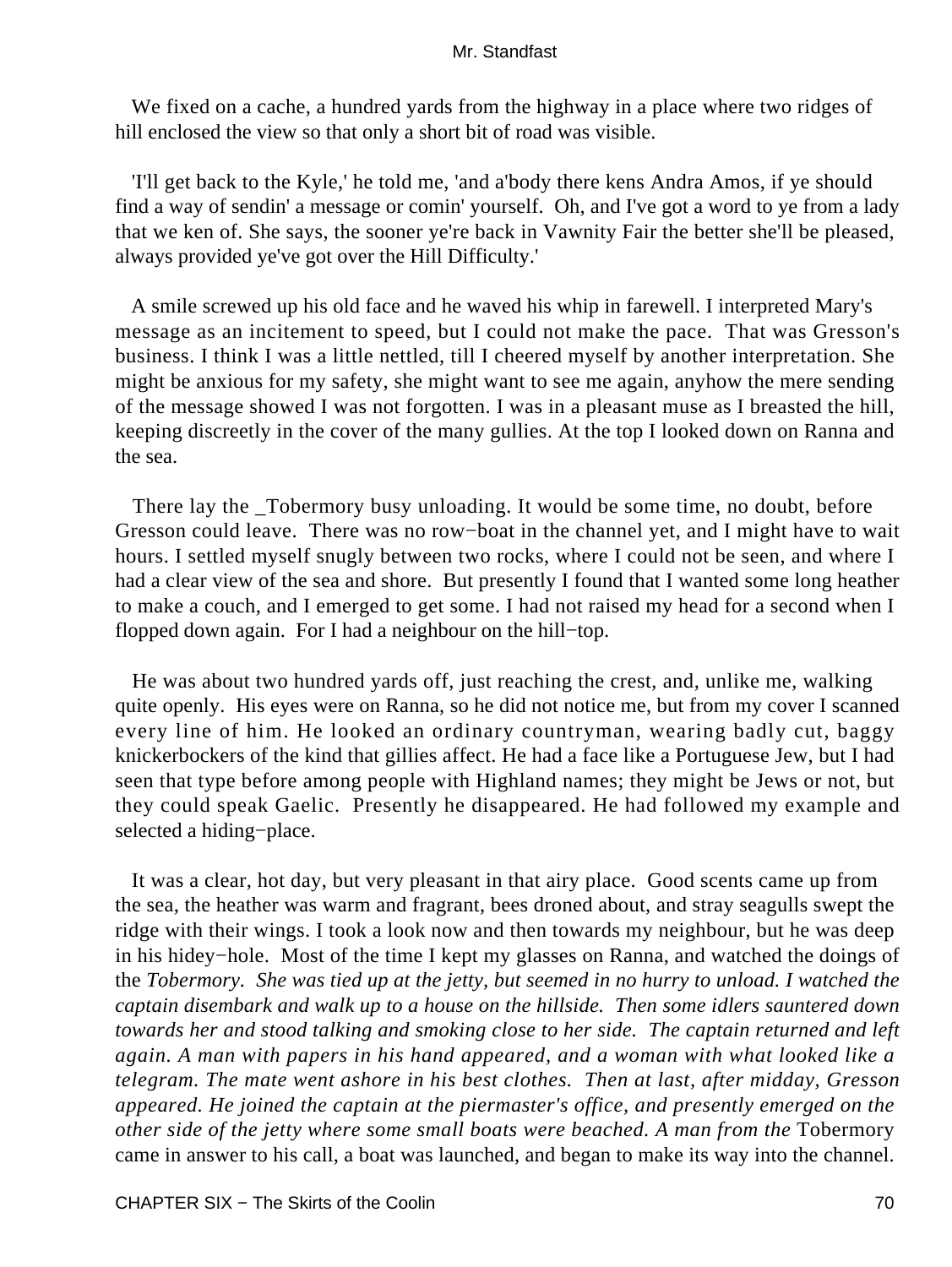Gresson sat in the stern, placidly eating his luncheon.

 I watched every detail of that crossing with some satisfaction that my forecast was turning out right. About half−way across, Gresson took the oars, but soon surrendered them to the \_Tobermory man, and lit a pipe. He got out a pair of binoculars and raked my hillside. I tried to see if my neighbour was making any signal, but all was quiet. Presently the boat was hid from me by the bulge of the hill, and I caught the sound of her scraping on the beach.

 Gresson was not a hill−walker like my neighbour. It took him the best part of an hour to get to the top, and he reached it at a point not two yards from my hiding−place. I could hear by his labouring breath that he was very blown. He walked straight over the crest till he was out of sight of Ranna, and flung himself on the ground. He was now about fifty yards from me, and I made shift to lessen the distance. There was a grassy trench skirting the north side of the hill, deep and thickly overgrown with heather. I wound my way along it till I was about twelve yards from him, where I stuck, owing to the trench dying away. When I peered out of the cover I saw that the other man had joined him and that the idiots were engaged in embracing each other.

 I dared not move an inch nearer, and as they talked in a low voice I could hear nothing of what they said. Nothing except one phrase, which the strange man repeated twice, very emphatically. 'Tomorrow night,' he said, and I noticed that his voice had not the Highland inflection which I looked for. Gresson nodded and glanced at his watch, and then the two began to move downhill towards the road I had travelled that morning.

 I followed as best I could, using a shallow dry watercourse of which sheep had made a track, and which kept me well below the level of the moor. It took me down the hill, but some distance from the line the pair were taking, and I had to reconnoitre frequently to watch their movements. They were still a quarter of a mile or so from the road, when they stopped and stared, and I stared with them. On that lonely highway travellers were about as rare as roadmenders, and what caught their eye was a farmer's gig driven by a thick−set elderly man with a woollen comforter round his neck.

 I had a bad moment, for I reckoned that if Gresson recognized Amos he might take fright. Perhaps the driver of the gig thought the same, for he appeared to be very drunk. He waved his whip, he jiggoted the reins, and he made an effort to sing. He looked towards the figures on the hillside, and cried out something. The gig narrowly missed the ditch, and then to my relief the horse bolted. Swaying like a ship in a gale, the whole outfit lurched out of sight round the corner of hill where lay my cache. If Amos could stop the beast and deliver the goods there, he had put up a masterly bit of buffoonery.

 The two men laughed at the performance, and then they parted. Gresson retraced his steps up the hill. The other man – I called him in my mind the Portuguese Jew – started off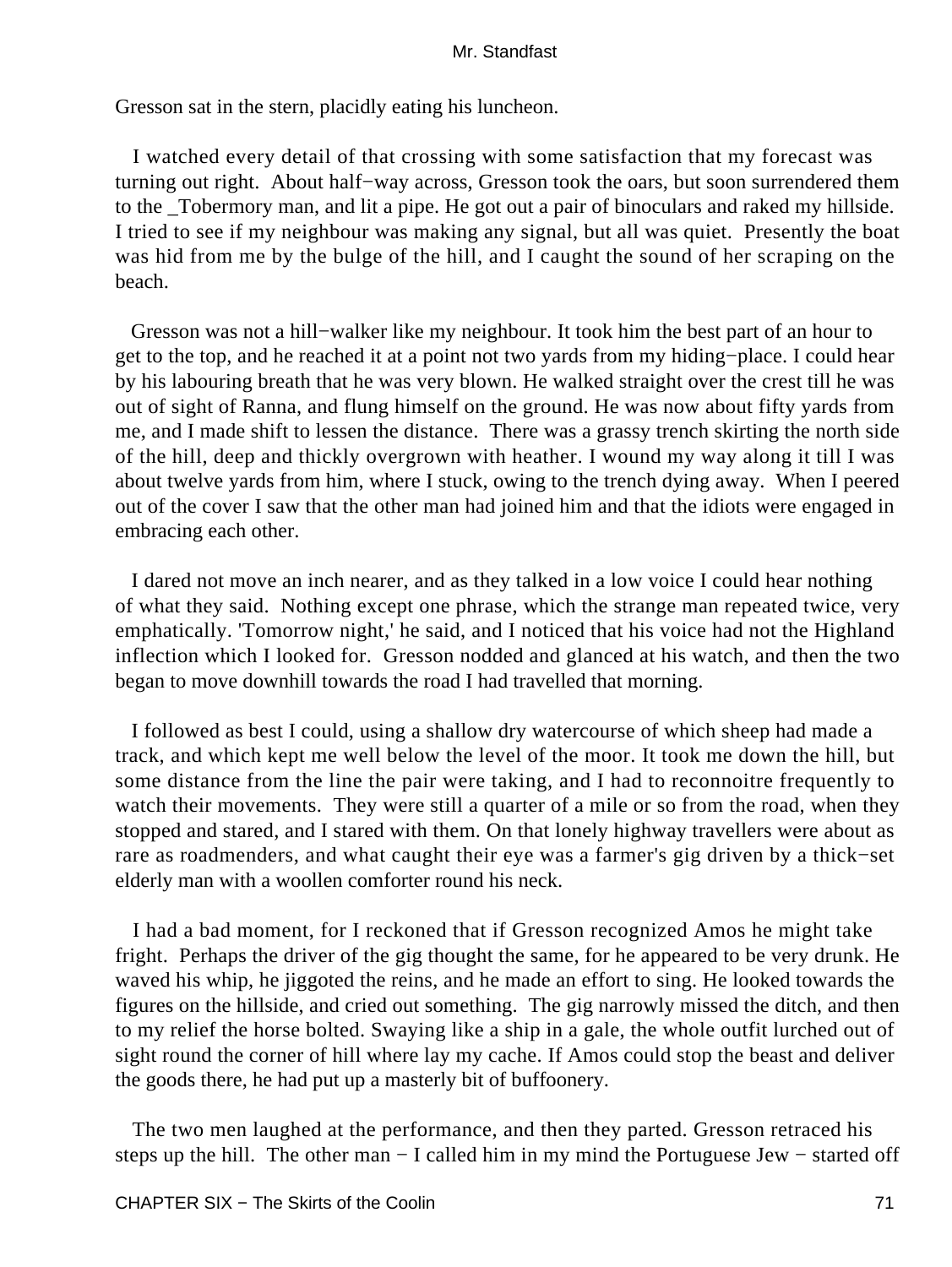at a great pace due west, across the road, and over a big patch of bog towards the northern butt of the Coolin. He had some errand, which Gresson knew about, and he was in a hurry to perform it. It was clearly my job to get after him.

 I had a rotten afternoon. The fellow covered the moorland miles like a deer, and under the hot August sun I toiled on his trail. I had to keep well behind, and as much as possible in cover, in case he looked back; and that meant that when he had passed over a ridge I had to double not to let him get too far ahead, and when we were in an open place I had to make wide circuits to keep hidden. We struck a road which crossed a low pass and skirted the flank of the mountains, and this we followed till we were on the western side and within sight of the sea. It was gorgeous weather, and out on the blue water I saw cool sails moving and little breezes ruffling the calm, while I was glowing like a furnace. Happily I was in fair training, and I needed it. The Portuguese Jew must have done a steady six miles an hour over abominable country.

 About five o'clock we came to a point where I dared not follow. The road ran flat by the edge of the sea, so that several miles of it were visible. Moreover, the man had begun to look round every few minutes. He was getting near something and wanted to be sure that no one was in his neighbourhood. I left the road accordingly, and took to the hillside, which to my undoing was one long cascade of screes and tumbled rocks. I saw him drop over a rise which seemed to mark the rim of a little bay into which descended one of the big corries of the mountains. It must have been a good half−hour later before I, at my greater altitude and with far worse going, reached the same rim. I looked into the glen and my man had disappeared.

 He could not have crossed it, for the place was wider than I had thought. A ring of black precipices came down to within half a mile of the shore, and between them was a big stream − long, shallow pools at the sea end and a chain of waterfalls above. He had gone to earth like a badger somewhere, and I dared not move in case he might be watching me from behind a boulder.

 But even as I hesitated he appeared again, fording the stream, his face set on the road we had come. Whatever his errand was he had finished it, and was posting back to his master. For a moment I thought I should follow him, but another instinct prevailed. He had not come to this wild place for the scenery. Somewhere down in the glen there was something or somebody that held the key of the mystery. It was my business to stay there till I had unlocked it. Besides, in two hours it would be dark, and I had had enough walking for one day.

 I made my way to the stream side and had a long drink. The corrie behind me was lit up with the westering sun, and the bald cliffs were flushed with pink and gold. On each side of the stream was turf like a lawn, perhaps a hundred yards wide, and then a tangle of long heather and boulders right up to the edge of the great rocks. I had never seen a more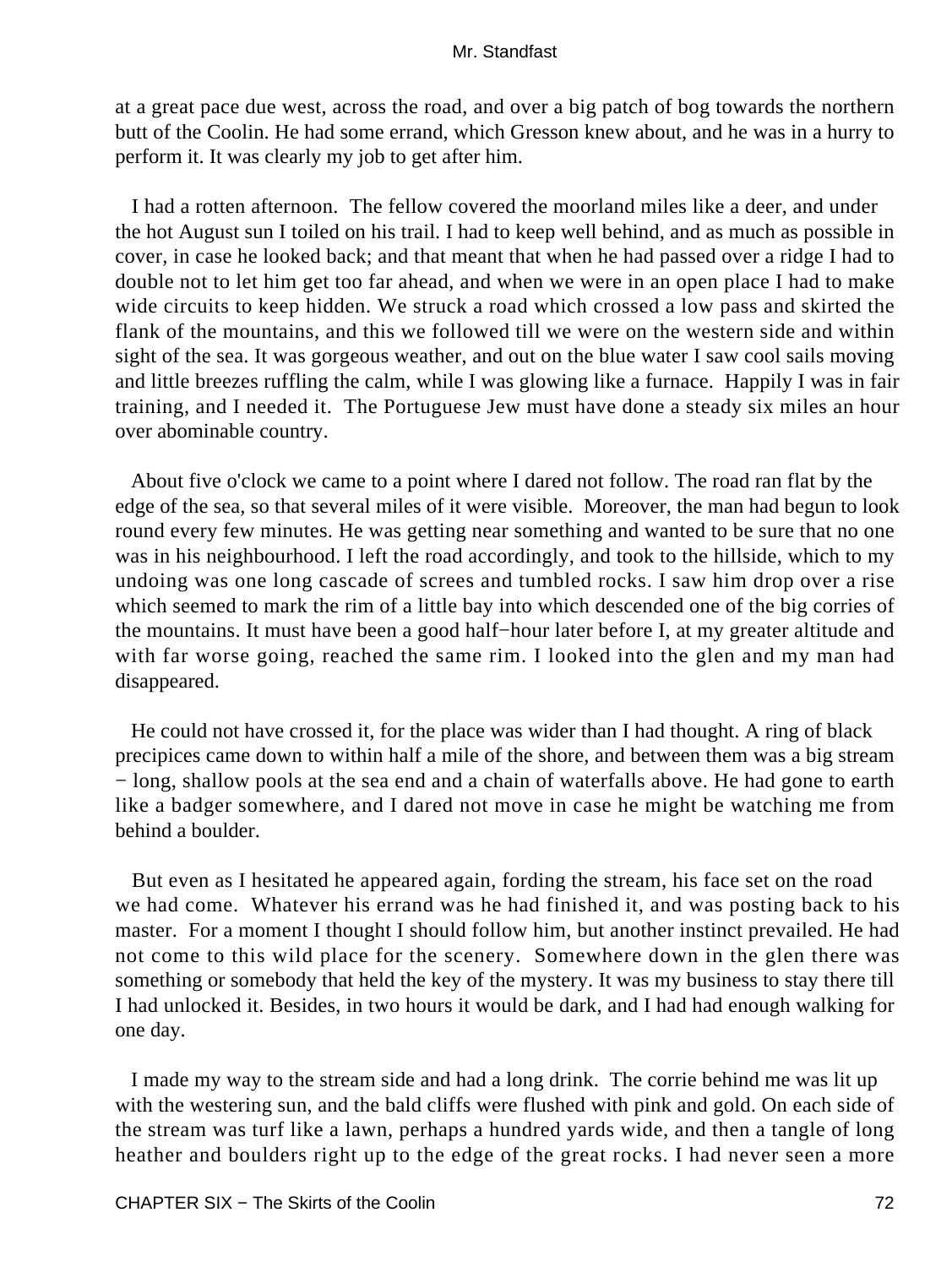delectable evening, but I could not enjoy its peace because of my anxiety about the Portuguese Jew. He had not been there more than half an hour, just about long enough for a man to travel to the first ridge across the burn and back. Yet he had found time to do his business. He might have left a letter in some prearranged place − in which case I would stay there till the man it was meant for turned up. Or he might have met someone, though I didn't think that possible. As I scanned the acres of rough moor and then looked at the sea lapping delicately on the grey sand I had the feeling that a knotty problem was before me. It was too dark to try to track his steps. That must be left for the morning, and I prayed that there would be no rain in the night.

 I ate for supper most of the braxy ham and oatcake I had brought from Macmorran's cottage. It took some self−denial, for I was ferociously hungry, to save a little for breakfast next morning. Then I pulled heather and bracken and made myself a bed in the shelter of a rock which stood on a knoll above the stream. My bed− chamber was well hidden, but at the same time, if anything should appear in the early dawn, it gave me a prospect. With my waterproof I was perfectly warm, and, after smoking two pipes, I fell asleep.

 My night's rest was broken. First it was a fox which came and barked at my ear and woke me to a pitch−black night, with scarcely a star showing. The next time it was nothing but a wandering hill− wind, but as I sat up and listened I thought I saw a spark of light near the edge of the sea. It was only for a second, but it disquieted me. I got out and climbed on the top of the rock, but all was still save for the gentle lap of the tide and the croak of some night bird among the crags. The third time I was suddenly quite wide awake, and without any reason, for I had not been dreaming. Now I have slept hundreds of times alone beside my horse on the veld, and I never knew any cause for such awakenings but the one, and that was the presence near me of some human being. A man who is accustomed to solitude gets this extra sense which announces like an alarm−clock the approach of one of his kind.

 But I could hear nothing. There was a scraping and rustling on the moor, but that was only the wind and the little wild things of the hills. A fox, perhaps, or a blue hare. I convinced my reason, but not my senses, and for long I lay awake with my ears at full cock and every nerve tense. Then I fell asleep, and woke to the first flush of dawn.

 The sun was behind the Coolin and the hills were black as ink, but far out in the western seas was a broad band of gold. I got up and went down to the shore. The mouth of the stream was shallow, but as I moved south I came to a place where two small capes enclosed an inlet. It must have been a fault in the volcanic rock, for its depth was portentous. I stripped and dived far into its cold abysses, but I did not reach the bottom. I came to the surface rather breathless, and struck out to sea, where I floated on my back and looked at the great rampart of crag. I saw that the place where I had spent the night was only a little oasis of green at the base of one of the grimmest corries the imagination could picture. It was as desert as Damaraland. I noticed, too, how sharply the cliffs rose from the level. There were chimneys and gullies by which a man might have made his way to the summit, but no one of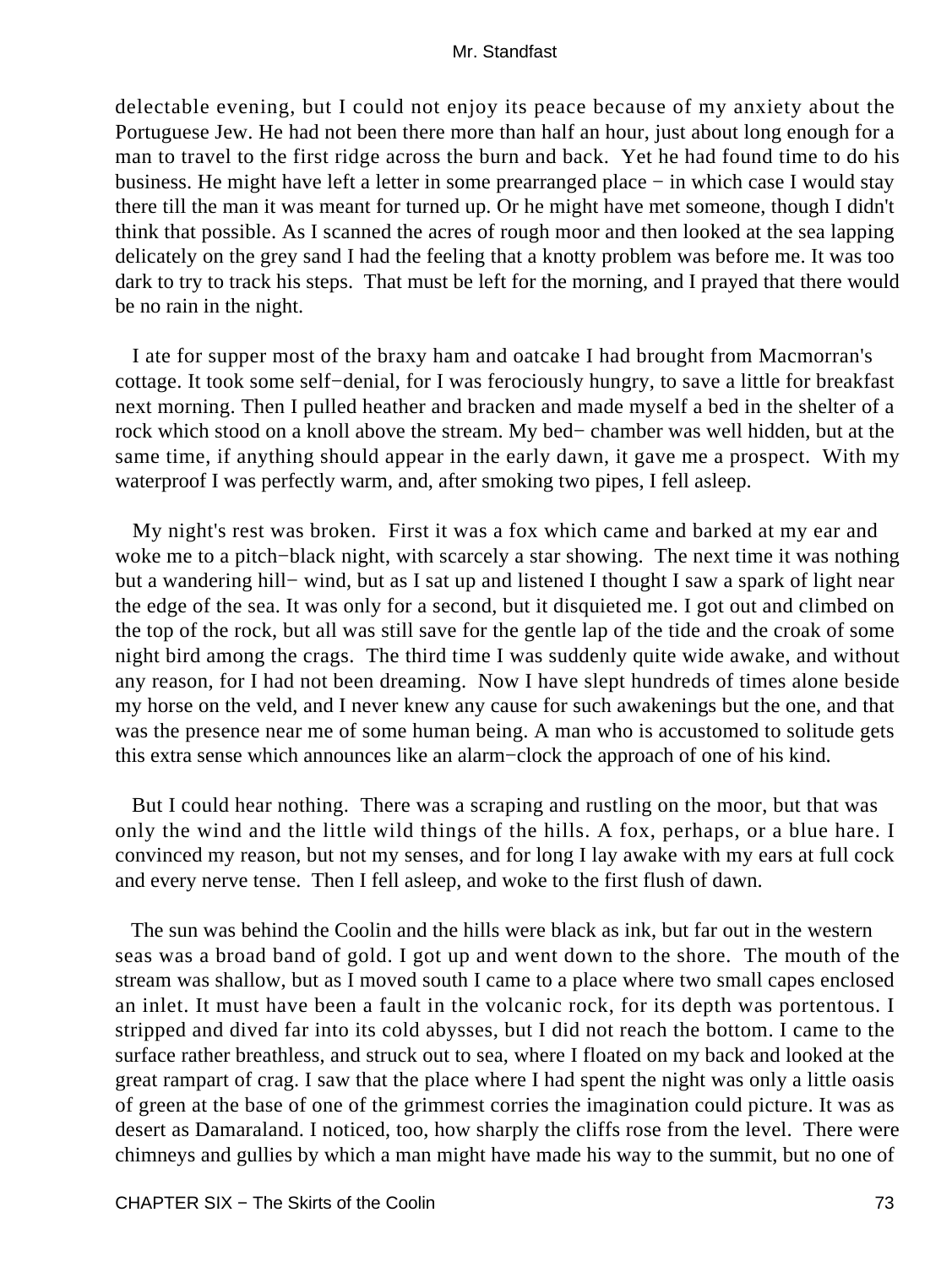them could have been scaled except by a mountaineer.

 I was feeling better now, with all the frowsiness washed out of me, and I dried myself by racing up and down the heather. Then I noticed something. There were marks of human feet at the top of the deep−water inlet − not mine, for they were on the other side. The short sea−turf was bruised and trampled in several places, and there were broken stems of bracken. I thought that some fisherman had probably landed there to stretch his legs.

 But that set me thinking of the Portuguese Jew. After breakfasting on my last morsels of food − a knuckle of braxy and a bit of oatcake − I set about tracking him from the place where he had first entered the glen. To get my bearings, I went back over the road I had come myself, and after a good deal of trouble I found his spoor. It was pretty clear as far as the stream, for he had been walking − or rather running − over ground with many patches of gravel on it. After that it was difficult, and I lost it entirely in the rough heather below the crags. All that I could make out for certain was that he had crossed the stream, and that his business, whatever it was, had been with the few acres of tumbled wilderness below the precipices.

 I spent a busy morning there, but found nothing except the skeleton of a sheep picked clean by the ravens. It was a thankless job, and I got very cross over it. I had an ugly feeling that I was on a false scent and wasting my time. I wished to Heaven I had old Peter with me. He could follow spoor like a Bushman, and would have riddled the Portuguese jew's track out of any jungle on earth. That was a game I had never learned, for in the old days I had always left it to my natives. I chucked the attempt, and lay disconsolately on a warm patch of grass and smoked and thought about Peter. But my chief reflections were that I had breakfasted at five, that it was now eleven, that I was intolerably hungry, that there was nothing here to feed a grasshopper, and that I should starve unless I got supplies.

 It was a long road to my cache, but there were no two ways of it. My only hope was to sit tight in the glen, and it might involve a wait of days. To wait I must have food, and, though it meant relinquishing guard for a matter of six hours, the risk had to be taken. I set off at a brisk pace with a very depressed mind.

 From the map it seemed that a short cut lay over a pass in the range. I resolved to take it, and that short cut, like most of its kind, was unblessed by Heaven. I will not dwell upon the discomforts of the journey. I found myself slithering among screes, climbing steep chimneys, and travelling precariously along razor−backs. The shoes were nearly rent from my feet by the infernal rocks,which were all pitted as if by some geological small−pox. When at last I crossed the divide, I had a horrible business getting down from one level to another in a gruesome corrie, where each step was composed of smooth boiler−plates. But at last I was among the bogs on the east side, and came to the place beside the road where I had fixed my cache.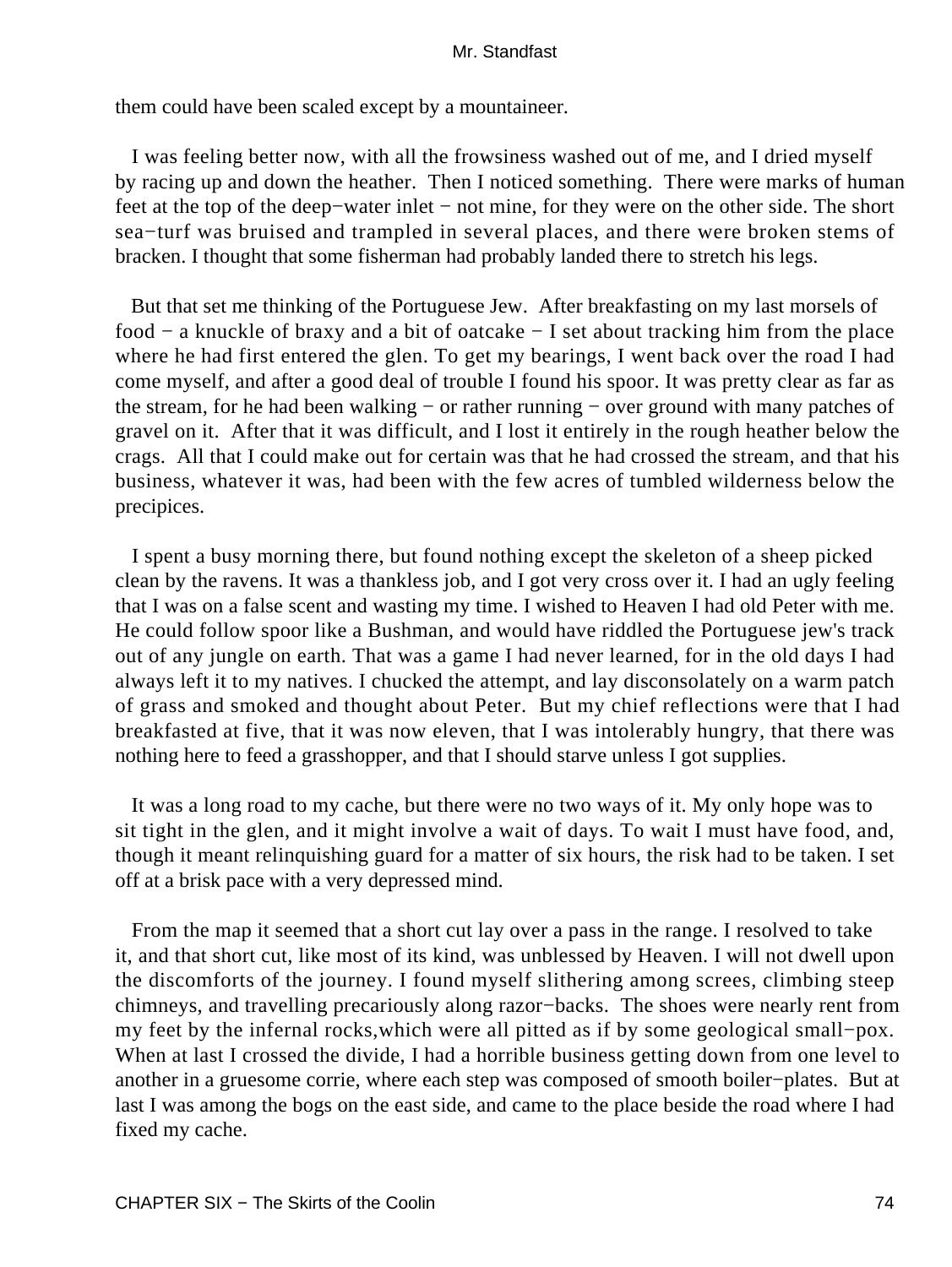The faithful Amos had not failed me. There were the provisions − a couple of small loaves, a dozen tins, and a bottle of whisky. I made the best pack I could of them in my waterproof, swung it on my stick, and started back, thinking that I must be very like the picture of Christian on the title−page of*Pilgrim's* Progress.

 I was liker Christian before I reached my destination − Christian after he had got up the Hill Difficulty. The morning's walk had been bad, but the afternoon's was worse, for I was in a fever to get back, and, having had enough of the hills, chose the longer route I had followed the previous day. I was mortally afraid of being seen, for I cut a queer figure, so I avoided every stretch of road where I had not a clear view ahead. Many weary detours I made among moss−hags and screes and the stony channels of burns. But I got there at last, and it was almost with a sense of comfort that I flung my pack down beside the stream where I had passed the night.

 I ate a good meal, lit my pipe, and fell into the equable mood which follows upon fatigue ended and hunger satisfied. The sun was westering, and its light fell upon the rock−wall above the place where I had abandoned my search for the spoor.

As I gazed at it idly I saw a curious thing.

 It seemed to be split in two and a shaft of sunlight came through between. There could be no doubt about it. I saw the end of the shaft on the moor beneath, while all the rest lay in shadow. I rubbed my eyes, and got out my glasses. Then I guessed the explanation. There was a rock tower close against the face of the main precipice and indistinguishable from it to anyone looking direct at the face. Only when the sun fell on it obliquely could it be discovered. And between the tower and the cliff there must be a substantial hollow.

 The discovery brought me to my feet, and set me running towards the end of the shaft of sunlight. I left the heather, scrambled up some yards of screes, and had a difficult time on some very smooth slabs, where only the friction of tweed and rough rock gave me a hold. Slowly I worked my way towards the speck of sunlight, till I found a handhold, and swung myself into the crack. On one side was the main wall of the hill, on the other a tower some ninety feet high, and between them a long crevice varying in width from three to six feet. Beyond it there showed a small bright patch of sea.

 There was more, for at the point where I entered it there was an overhang which made a fine cavern, low at the entrance but a dozen feet high inside, and as dry as tinder. Here, thought I, is the perfect hiding−place. Before going farther I resolved to return for food. It was not very easy descending, and I slipped the last twenty feet, landing on my head in a soft patch of screes. At the burnside I filled my flask from the whisky bottle, and put half a loaf, a tin of sardines, a tin of tongue, and a packet of chocolate in my waterproof pockets. Laden as I was, it took me some time to get up again, but I managed it, and stored my belongings in a corner of the cave. Then I set out to explore the rest of the crack.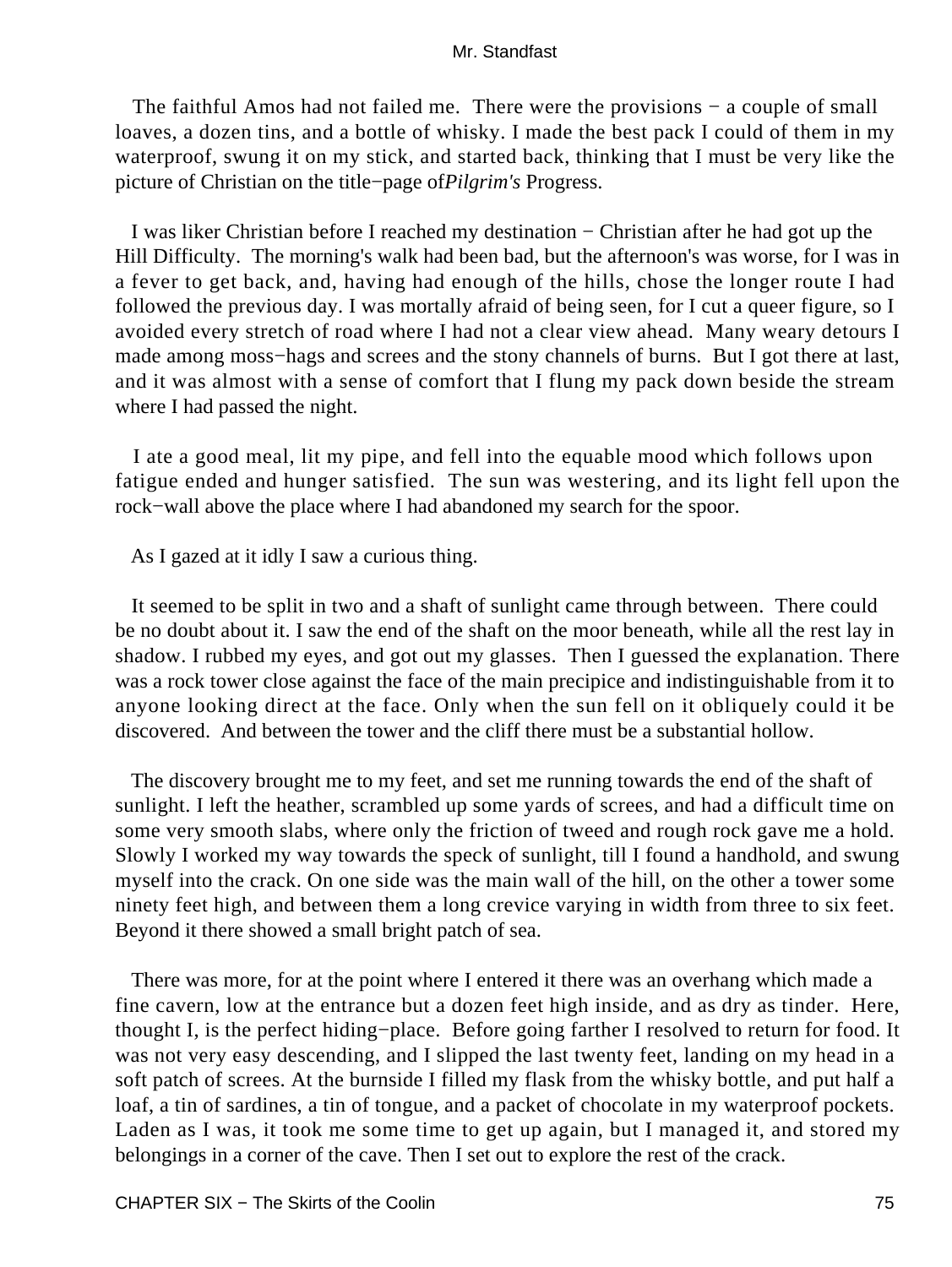It slanted down and then rose again to a small platform. After that it dropped in easy steps to the moor beyond the tower. If the Portuguese Jew had come here, that was the way by which he had reached it, for he would not have had the time to make my ascent. I went very cautiously, for I felt I was on the eve of a big discovery. The platform was partly hidden from my end by a bend in the crack, and it was more or less screened by an outlying bastion of the tower from the other side. Its surface was covered with fine powdery dust, as were the steps beyond it. In some excitement I knelt down and examined it.

 Beyond doubt there was spoor here. I knew the Portuguese jew's footmarks by this time, and I made them out clearly, especially in one corner. But there were other footsteps, quite different. The one showed the rackets of rough country boots, the others were from un−nailed soles. Again I longed for Peter to make certain, though I was pretty sure of my conclusions. The man I had followed had come here, and he had not stayed long. Someone else had been here, probably later, for the un−nailed shoes overlaid the rackets. The first man might have left a message for the second. Perhaps the second was that human presence of which I had been dimly conscious in the night−time.

 I carefully removed all traces of my own footmarks, and went back to my cave. My head was humming with my discovery. I remembered Gresson's word to his friend: 'Tomorrow night.' As I read it, the Portuguese Jew had taken a message from Gresson to someone, and that someone had come from somewhere and picked it up. The message contained an assignation for this very night. I had found a point of observation, for no one was likely to come near my cave, which was reached from the moor by such a toilsome climb. There I should bivouac and see what the darkness brought forth. I remember reflecting on the amazing luck which had so far attended me. As I looked from my refuge at the blue haze of twilight creeping over the waters, I felt my pulses quicken with a wild anticipation.

 Then I heard a sound below me, and craned my neck round the edge of the tower. A man was climbing up the rock by the way I had come.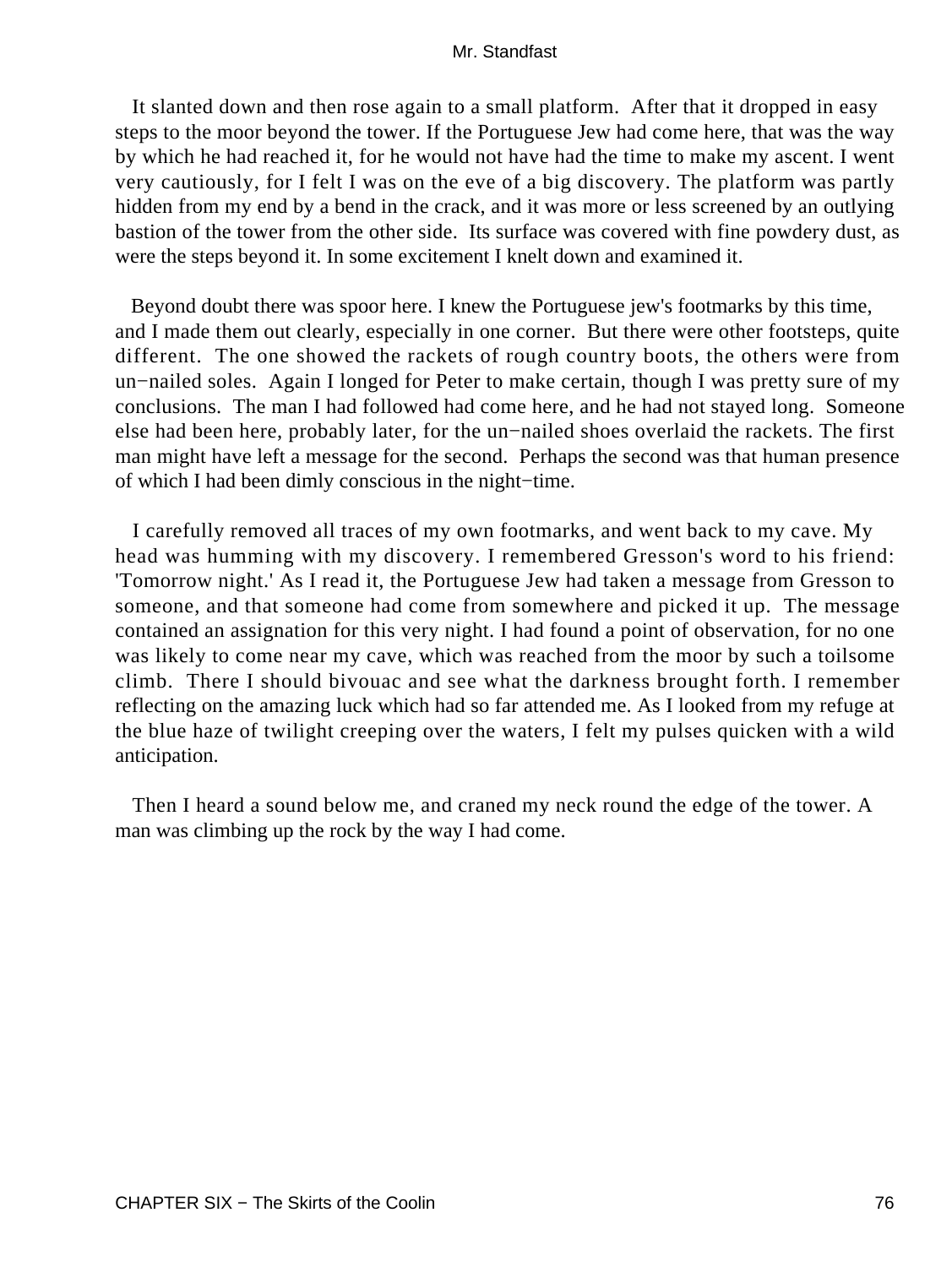# **[CHAPTER SEVEN − I Hear of the Wild Birds](#page-255-0)**

*I* saw an old green felt hat, and below it lean tweed−clad shoulders. Then I saw a knapsack with a stick slung through it, as the owner wriggled his way on to a shelf. Presently he turned his face upward to judge the remaining distance. It was the face of a young man, a face sallow and angular, but now a little flushed with the day's sun and the work of climbing. It was a face that I had first seen at Fosse Manor.

 I felt suddenly sick and heartsore. I don't know why, but I had never really associated the intellectuals of Biggleswick with a business like this. None of them but Ivery, and he was different. They had been silly and priggish, but no more − I would have taken my oath on it. Yet here was one of them engaged in black treason against his native land. Something began to beat in my temples when I remembered that Mary and this man had been friends, that he had held her hand, and called her by her Christian name. My first impulse was to wait till he got up and then pitch him down among the boulders and let his German accomplices puzzle over his broken neck.

With difficulty I kept down that tide of fury. I had my duty to do, and to keep on terms with this man was part of it. I had to convince him that I was an accomplice, and that might not be easy. I leaned over the edge, and, as he got to his feet on the ledge above the boiler−plates, I whistled so that he turned his face to me. 'Hullo, Wake,'I said.

 He started, stared for a second, and recognized me. He did not seem over−pleased to see me.

'Brand!' he cried. 'How did you get here?'

 He swung himself up beside me, straightened his back and unbuckled his knapsack. 'I thought this was my own private sanctuary, and that nobody knew it but me. Have you spotted the cave? It's the best bedroom in Skye.' His tone was, as usual, rather acid.

 That little hammer was beating in my head. I longed to get my hands on his throat and choke the smug treason in him. But I kept my mind fixed on one purpose − to persuade him that I shared his secret and was on his side. His off−hand self−possession seemed only the clever screen of the surprised conspirator who was hunting for a plan.

 We entered the cave, and he flung his pack into a corner. 'Last time I was here,' he said, 'I covered the floor with heather. We must get some more if we would sleep soft.' In the twilight he was a dim figure, but he seemed a new man from the one I had last seen in the Moot Hall at Biggleswick. There was a wiry vigour in his body and a purpose in his face.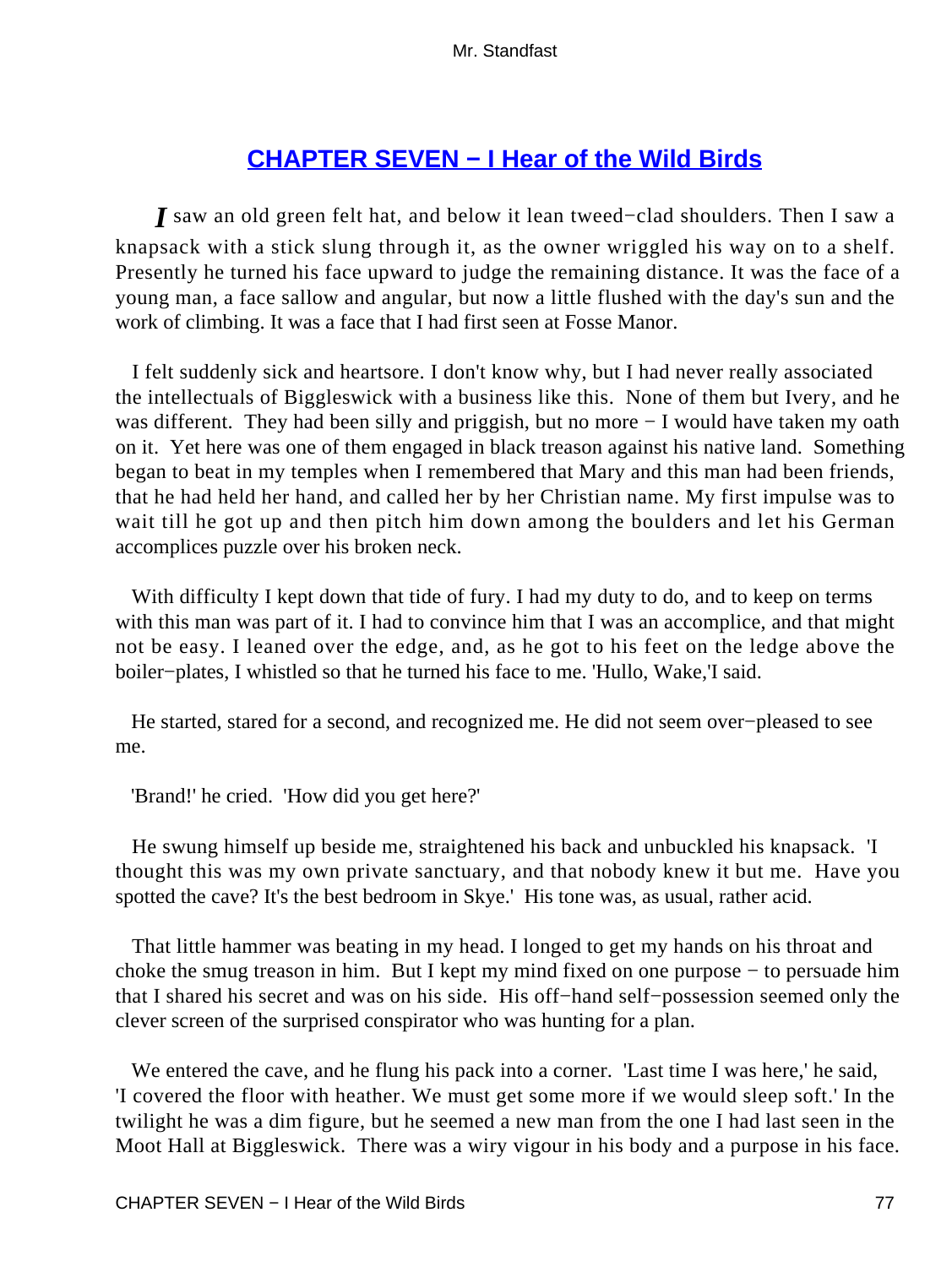What a fool I had been to set him down as no more than a conceited fidneur!

 He went out to the shelf again and sniffed the fresh evening. There was a wonderful red sky in the west, but in the crevice the shades had fallen, and only the bright patches at either end told of the sunset. 'Wake,' I said, 'you and I have to understand each other. I'm a friend of Ivery and I know the meaning of this place. I discovered it by accident, but I want you to know that I'm heart and soul with you. You may trust me in tonight's job as if I were Ivery himself.'

 He swung round and looked at me sharply. His eyes were hot again, as I remembered them at our first meeting.

'What do you mean? How much do you know?'

 The hammer was going hard in my forehead, and I had to pull myself together to answer.

 'I know that at the end of this crack a message was left last night, and that someone came out of the sea and picked it up. That someone is coming again when darkness falls, and there will be another message.'

 He had turned his head away. 'You are talking nonsense. No submarine could land on this coast.'

 I could see that he was trying me. 'This morning,' I said, 'I swam in the deep−water inlet below us. It is the most perfect submarine shelter in Britain.'

 He still kept his face from me, looking the way he had come. For a moment he was silent, and then he spoke in the bitter, drawling voice which had annoyed me at Fosse Manor.

 'How do you reconcile this business with your principles, Mr Brand? You were always a patriot, I remember, though you didn't see eye to eye with the Government.'

 It was not quite what I expected and I was unready. I stammered in my reply. 'It's because I am a patriot that I want peace. I think that ... I mean ...'

'Therefore you are willing to help the enemy to win?'

 'They have already won. I want that recognized and the end hurried on.' I was getting my mind clearer and continued fluently. 'The longer the war lasts, the worse this country is ruined. We must make the people realize the truth, and −'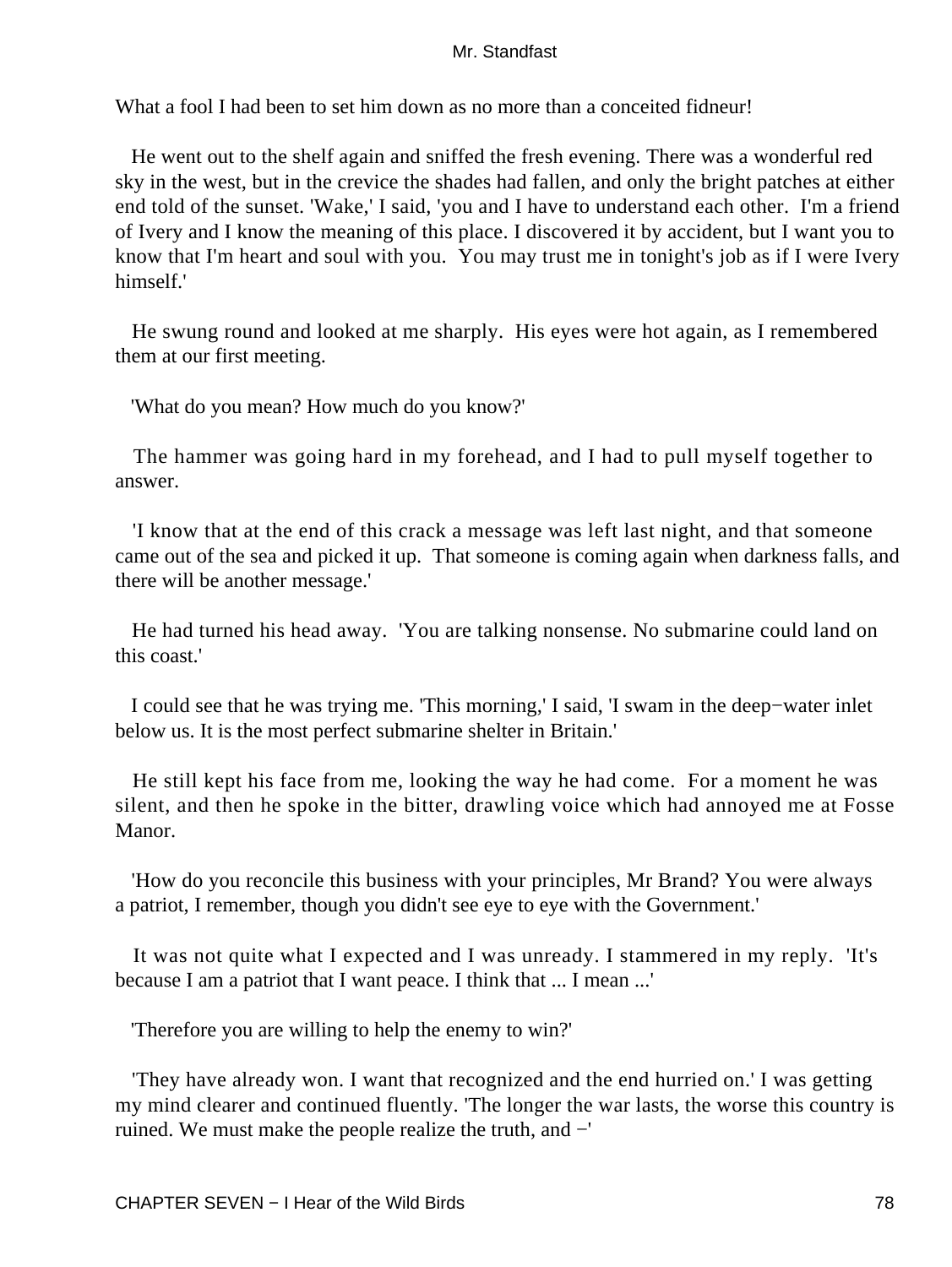But he swung round suddenly, his eyes blazing.

 'You blackguard!' he cried, 'you damnable blackguard!' And he flung himself on me like a wild−cat.

 I had got my answer. He did not believe me, he knew me for a spy, and he was determined to do me in. We were beyond finesse now, and back at the old barbaric game. It was his life or mine. The hammer beat furiously in my head as we closed, and a fierce satisfaction rose in my heart. He never had a chance, for though he was in good trim and had the light, wiry figure of the mountaineer, he hadn't a quarter of my muscular strength. Besides, he was wrongly placed, for he had the outside station. Had he been on the inside he might have toppled me over the edge by his sudden assault. As it was, I grappled him and forced him to the ground, squeezing the breath out of his body in the process. I must have hurt him considerably, but he never gave a cry. With a good deal of trouble I lashed his hands behind his back with the belt of my waterproof, carried him inside the cave and laid him in the dark end of it. Then I tied his feet with the strap of his own knapsack. I would have to gag him, but that could wait.

 I had still to contrive a plan of action for the night, for I did not know what part he had been meant to play in it. He might be the messenger instead of the Portuguese Jew, in which case he would have papers about his person. If he knew of the cave, others might have the same knowledge, and I had better shift him before they came. I looked at my wrist−watch, and the luminous dial showed that the hour was half past nine.

 Then I noticed that the bundle in the corner was sobbing. It was a horrid sound and it worried me. I had a little pocket electric torch and I flashed it on Wake's face. If he was crying, it was with dry eyes.

'What are you going to do with me?' he asked.

'That depends,' I said grimly.

 'Well, I'm ready. I may be a poor creature, but I'm damned if I'm afraid of you, or anything like you.' That was a brave thing to say, for it was a lie; his teeth were chattering.

'I'm ready for a deal,' I said.

 'You won't get it,' was his answer. 'Cut my throat if you mean to, but for God's sake don't insult me ... I choke when I think about you. You come to us and we welcome you, and receive you in our houses, and tell you our inmost thoughts, and all the time you're a bloody traitor. You want to sell us to Germany. You may win now, but by God! your time will come! That is my last word to you ... you swine!'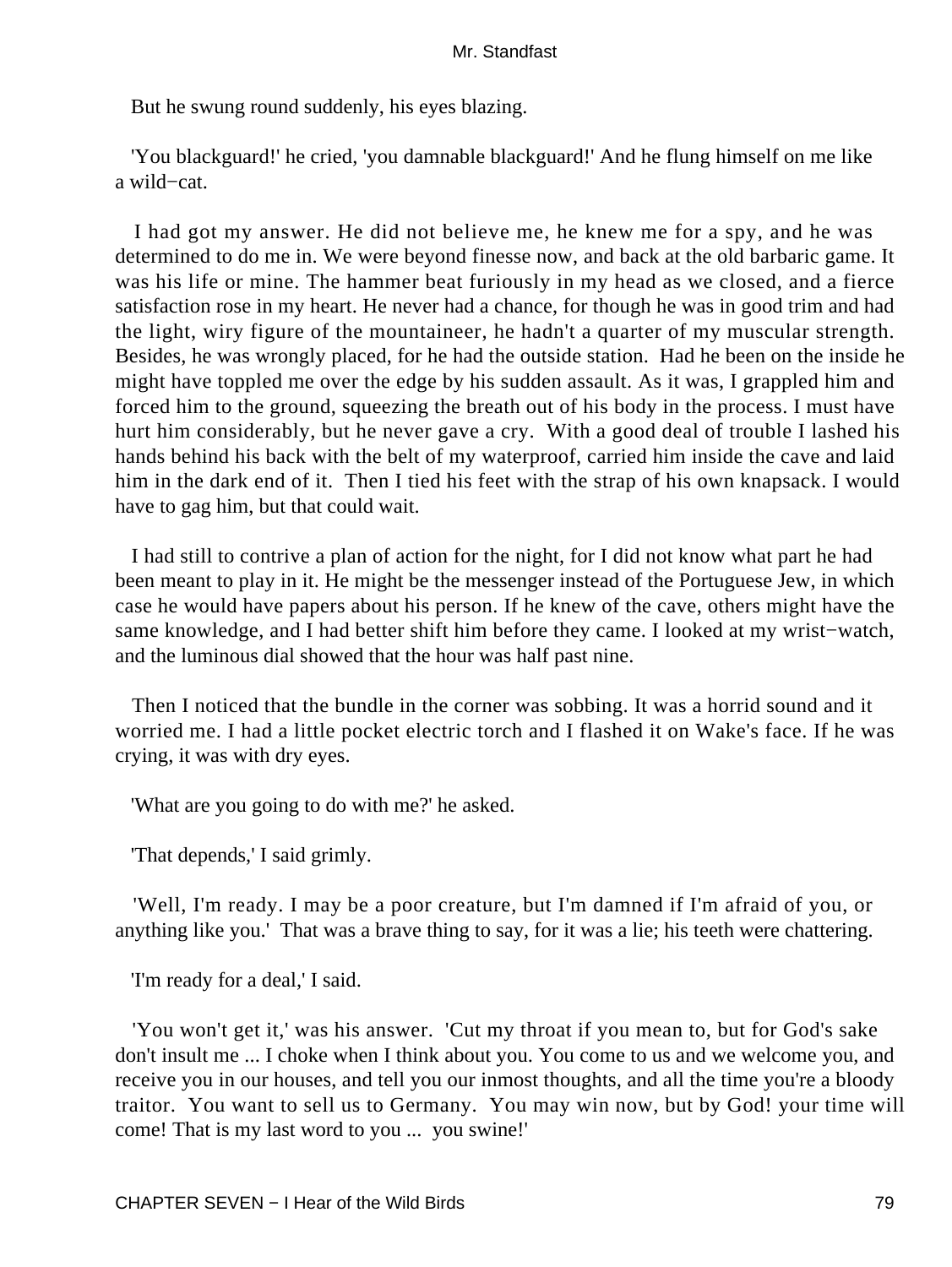The hammer stopped beating in my head. I saw myself suddenly as a blind, preposterous fool. I strode over to Wake, and he shut his eyes as if he expected a blow. Instead I unbuckled the straps which held his legs and arms.

 'Wake, old fellow,' I said, 'I'm the worst kind of idiot. I'll eat all the dirt you want. I'll give you leave to knock me black and blue, and I won't lift a hand. But not now. Now we've another job on hand. Man, we're on the same side and I never knew it. It's too bad a case for apologies, but if it's any consolation to you I feel the lowest dog in Europe at this moment.'

 He was sitting up rubbing his bruised shoulders. 'What do you mean?' he asked hoarsely.

 'I mean that you and I are allies. My name's not Brand. I'm a soldier − a general, if you want to know. I went to Biggleswick under orders, and I came chasing up here on the same job. Ivery's the biggest German agent in Britain and I'm after him. I've struck his communication lines, and this very night, please God, we'll get the last clue to the riddle. Do you hear? We're in this business together, and you've got to lend a hand.'

 I told him briefly the story of Gresson, and how I had tracked his man here. As I talked we ate our supper, and I wish I could have watched Wake's face. He asked questions, for he wasn't convinced in a hurry. I think it was my mention of Mary Lamington that did the trick. I don't know why, but that seemed to satisfy him. But he wasn't going to give himself away.

 'You may count on me,' he said, 'for this is black, blackguardly treason. But you know my politics, and I don't change them for this. I'm more against your accursed war than ever, now that I know what war involves.'

 'Right−o,' I said, 'I'm a pacifist myself. You won't get any heroics about war from me. I'm all for peace, but we've got to down those devils first.'

 It wasn't safe for either of us to stick in that cave, so we cleared away the marks of our occupation, and hid our packs in a deep crevice on the rock. Wake announced his intention of climbing the tower, while there was still a faint afterglow of light. 'It's broad on the top, and I can keep a watch out to sea if any light shows. I've been up it before. I found the way two years ago. No, I won't fall asleep and tumble off. I slept most of the afternoon on the top of Sgurr Vhiconnich, and I'm as wakeful as a bat now.'

 I watched him shin up the face of the tower, and admired greatly the speed and neatness with which he climbed. Then I followed the crevice southward to the hollow just below the platform where I had found the footmarks. There was a big boulder there, which partly shut off the view of it from the direction of our cave. The place was perfect for my purpose, for between the boulder and the wall of the tower was a narrow gap, through which I could hear all that passed on the platform. I found a stance where I could rest in comfort and keep an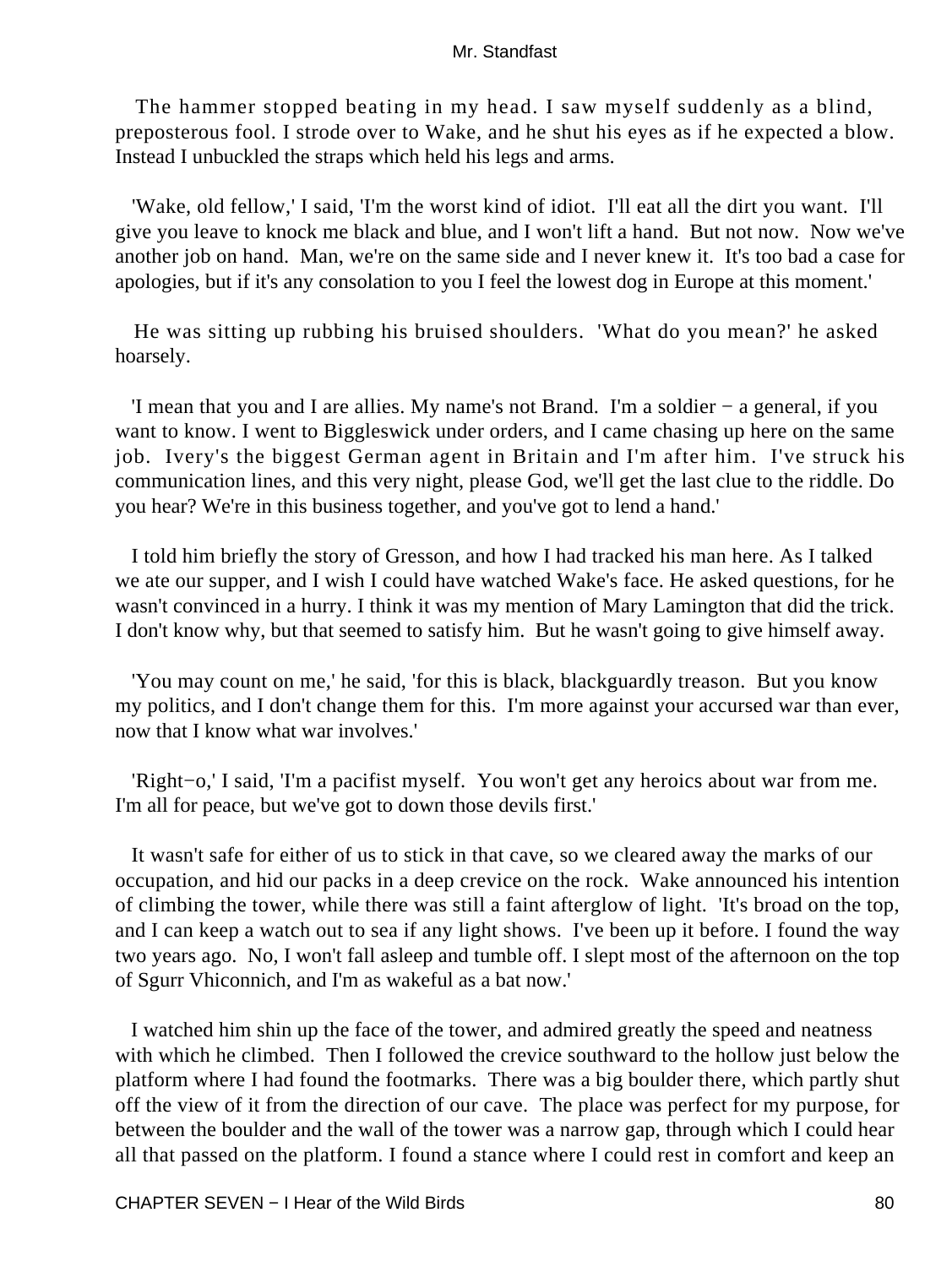eye through the crack on what happened beyond.

 There was still a faint light on the platform, but soon that disappeared and black darkness settled down on the hills. It was the dark of the moon, and, as had happened the night before, a thin wrack blew over the sky, hiding the stars. The place was very still, though now and then would come the cry of a bird from the crags that beetled above me, and from the shore the pipe of a tern or oyster−catcher. An owl hooted from somewhere up on the tower. That I reckoned was Wake, so I hooted back and was answered. I unbuckled my wrist−watch and pocketed it, lest its luminous dial should betray me; and I noticed that the hour was close on eleven. I had already removed my shoes, and my jacket was buttoned at the collar so as to show no shirt. I did not think that the coming visitor would trouble to explore the crevice beyond the platform, but I wanted to be prepared for emergencies.

 Then followed an hour of waiting. I felt wonderfully cheered and exhilarated, for Wake had restored my confidence in human nature. In that eerie place we were wrapped round with mystery like a fog. Some unknown figure was coming out of the sea, the emissary of that Power we had been at grips with for three years. It was as if the war had just made contact with our own shores, and never, not even when I was alone in the South German forest, had I felt so much the sport of a whimsical fate. I only wished Peter could have been with me. And so my thoughts fled to Peter in his prison camp, and I longed for another sight of my old friend as a girl longs for her lover.

 Then I heard the hoot of an owl, and presently the sound of careful steps fell on my ear. I could see nothing, but I guessed it was the Portuguese Jew, for I could hear the grinding of heavily nailed boots on the gritty rock.

 The figure was very quiet. It appeared to be sitting down, and then it rose and fumbled with the wall of the tower just beyond the boulder behind which I sheltered. It seemed to move a stone and to replace it. After that came silence, and then once more the hoot of an owl. There were steps on the rock staircase, the steps of a man who did not know the road well and stumbled a little. Also they were the steps of one without nails in his boots.

 They reached the platform and someone spoke. It was the Portuguese Jew and he spoke in good German.

'*\_Die vogelein schweigen im* Walde,' he said.

The answer came from a clear, authoritative voice.

'*\_Warte nur, balde ruhest du* auch.'

 Clearly some kind of password, for sane men don't talk about little birds in that kind of situation. It sounded to me like indifferent poetry.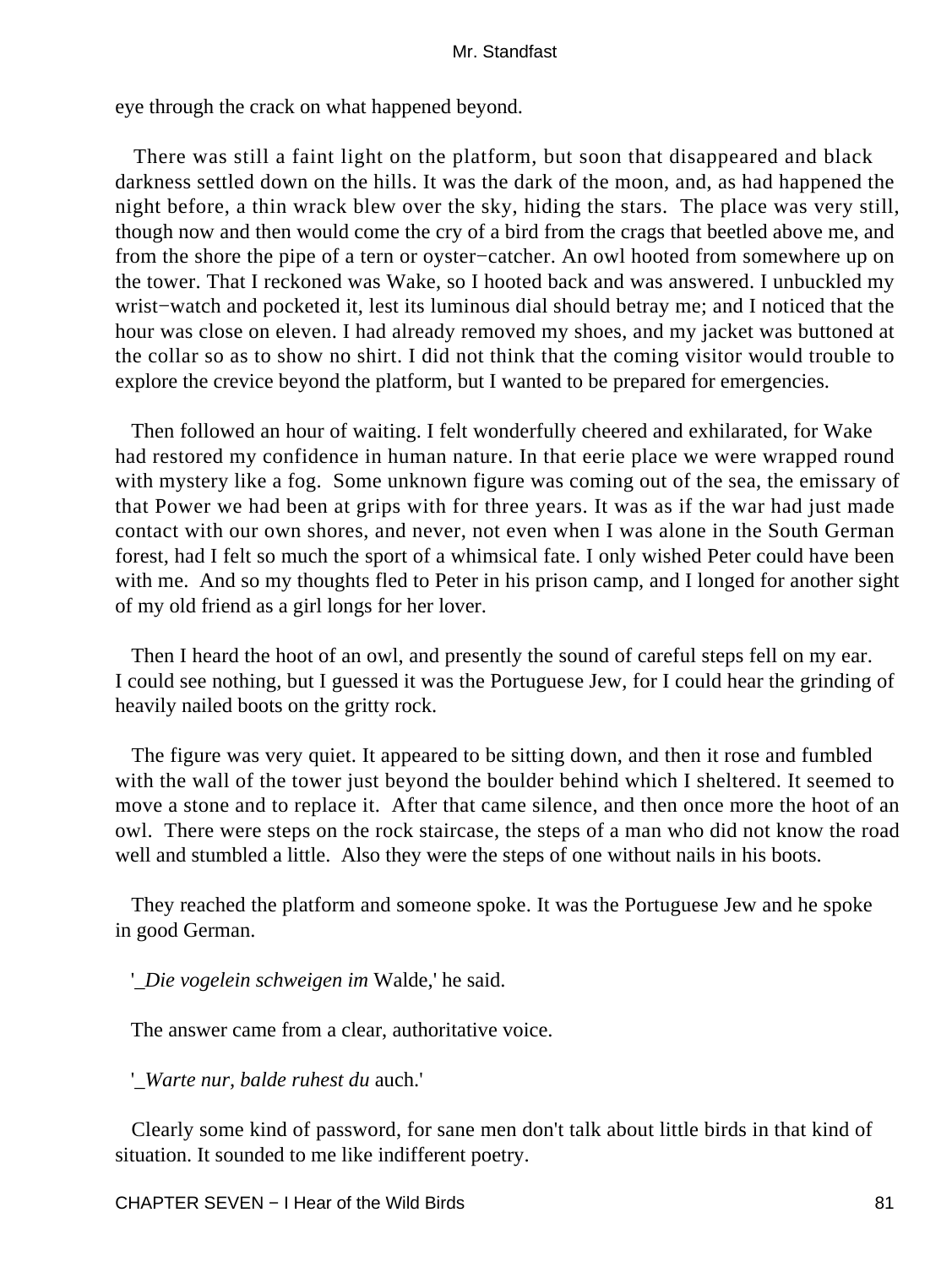Then followed a conversation in low tones, of which I only caught odd phrases. I heard two names − Chelius and what sounded like a Dutch word, Bommaerts. Then to my joy I caught *Effenbein, and when uttered it seemed to be followed by a laugh. I heard too a phrase several times repeated, which seemed to me to be pure gibberish − Die Stubenvogel* verstehn. It was spoken by the man from the sea. And then the word \_Wildvogel. The pair seemed demented about birds.

 For a second an electric torch was flashed in the shelter of the rock, and I could see a tanned, bearded face looking at some papers. The light disappeared, and again the Portuguese Jew was fumbling with the stones at the base of the tower. To my joy he was close to my crack, and I could hear every word. 'You cannot come here very often,' he said, 'and it may be hard to arrange a meeting. See, therefore, the place I have made to put the Viageffutter. When I get a chance I will come here, and you will come also when you are able. Often there will be nothing, but sometimes there will be much.'

 My luck was clearly in, and my exultation made me careless. A stone, on which a foot rested, slipped and though I checked myself at once, the confounded thing rolled down into the hollow, making a great clatter. I plastered myself in the embrasure of the rock and waited with a beating heart. The place was pitch dark, but they had an electric torch, and if they once flashed it on me I was gone. I heard them leave the platform and climb down into the hollow. There they stood listening, while I held my breath. Then I heard '*Nix, \_mein* freund,' and the two went back, the naval officer's boots slipping on the gravel. They did not leave the platform together. The man from the sea bade a short farewell to the Portuguese Jew, listening, I thought, impatiently to his final message as if eager to be gone. It was a good half−hour before the latter took himself off, and I heard the sound of his nailed boots die away as he reached the heather of the moor.

 I waited a little longer, and then crawled back to the cave. The owl hooted, and presently Wake descended lightly beside me; he must have known every foothold and handhold by heart to do the job in that inky blackness. I remember that he asked no question of me, but he used language rare on the lips of conscientious objectors about the men who had lately been in the crevice. We, who four hours earlier had been at death grips, now curled up on the hard floor like two tired dogs, and fell sound asleep.

 I woke to find Wake in a thundering bad temper. The thing he remembered most about the night before was our scrap and the gross way I had insulted him. I didn't blame him, for if any man had taken me for a German spy I would have been out for his blood, and it was no good explaining that he had given me grounds for suspicion. He was as touchy about his blessed principles as an old maid about her age. I was feeling rather extra buckish myself and that didn't improve matters. His face was like a gargoyle as we went down to the beach to bathe, so I held my tongue. He was chewing the cud of his wounded pride.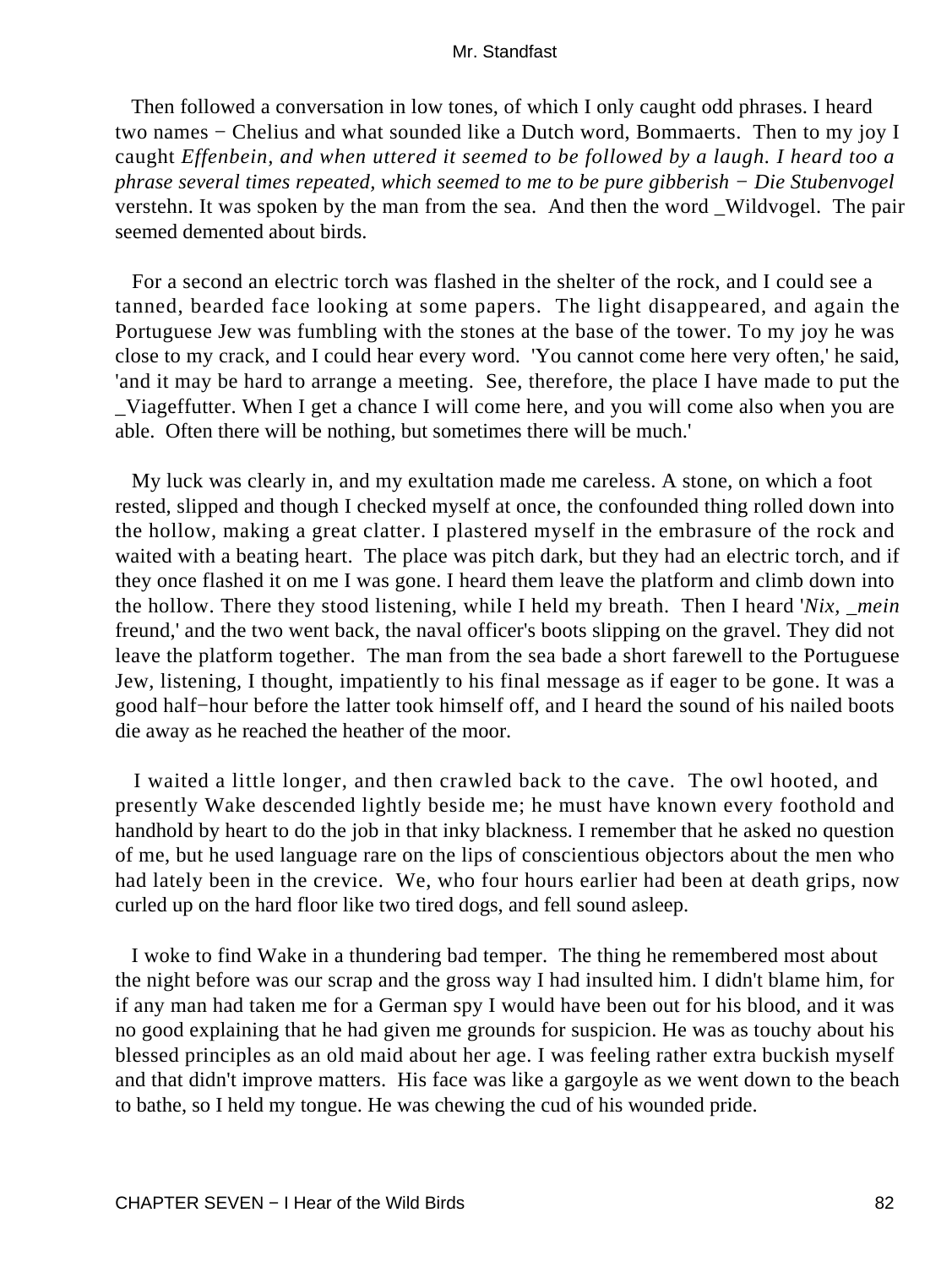But the salt water cleared out the dregs of his distemper. You couldn't be peevish swimming in that jolly, shining sea. We raced each other away beyond the inlet to the outer water, which a brisk morning breeze was curling. Then back to a promontory of heather, where the first beams of the sun coming over the Coolin dried our skins. He sat hunched up staring at the mountains while I prospected the rocks at the edge. Out in the Minch two destroyers were hurrying southward, and I wondered where in that waste of blue was the craft which had come here in the night watches.

 I found the spoor of the man from the sea quite fresh on a patch of gravel above the tide−mark.

'There's our friend of the night,' I said.

 'I believe the whole thing was a whimsy,' said Wake, his eyes on the chimneys of Sgurr Dearg. 'They were only two natives − poachers, perhaps, or tinkers.'

'They don't speak German in these parts.' 'It was Gaelic probably.'

 'What do you make of this, then?' and I quoted the stuff about birds with which they had greeted each other.

 Wake looked interested. 'That's *Uber \_allen* Gipfeln. Have you ever read Goethe?' 'Never a word. And what do you make of that?' I pointed to a flat rock below tide−mark covered with a tangle of seaweed. It was of a softer stone than the hard stuff in the hills and somebody had scraped off half the seaweed and a slice of the side. 'That wasn't done yesterday morning, for I had my bath here.'

 Wake got up and examined the place. He nosed about in the crannies of the rocks lining the inlet, and got into the water again to explore better. When he joined me he was smiling. 'I apologize for my scepticism,' he said. 'There's been some petrol−driven craft here in the night. I can smell it, for I've a nose like a retriever. I daresay you're on the right track. Anyhow, though you seem to know a bit about German, you could scarcely invent immortal poetry.'

 We took our belongings to a green crook of the burn, and made a very good breakfast. Wake had nothing in his pack but plasmon biscuits and raisins, for that, he said, was his mountaineering provender, but he was not averse to sampling my tinned stuff. He was a different−sized fellow out in the hills from the anaemic intellectual of Biggleswick. He had forgotten his beastly self−consciousness, and spoke of his hobby with a serious passion. It seemed he had scrambled about everywhere in Europe, from the Caucasus to the Pyrenees. I could see he must be good at the job, for he didn't brag of his exploits. It was the mountains that he loved, not wriggling his body up hard places. The Coolin, he said, were his favourites, for on some of them you could get two thousand feet of good rock. We got our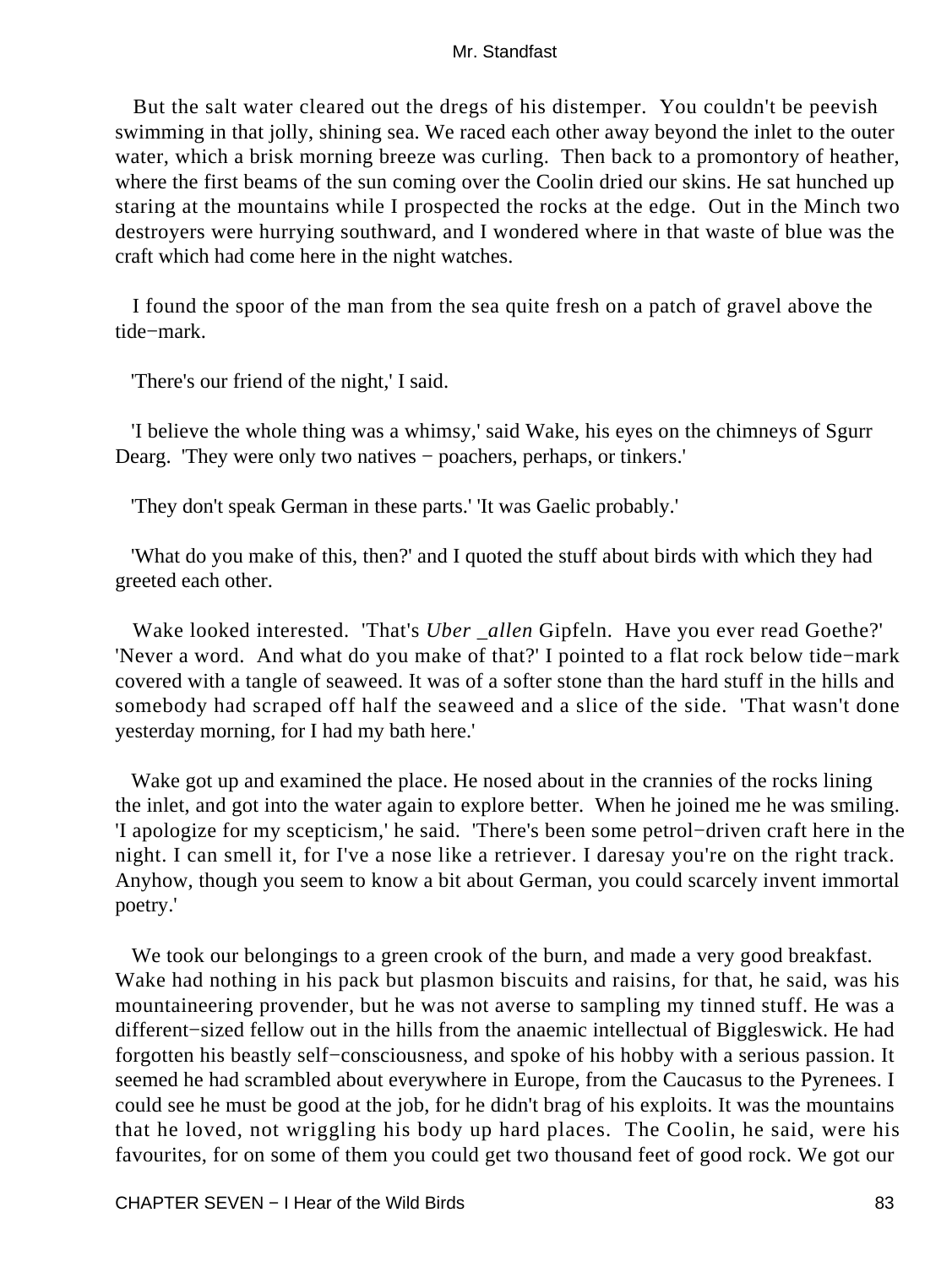glasses on the face of Sgurr Alasdair, and he sketched out for me various ways of getting to its grim summit. The Coolin and the Dolomites for him, for he had grown tired of the Chamonix aiguilles. I remember he described with tremendous gusto the joys of early dawn in Tyrol, when you ascended through acres of flowery meadows to a tooth of clean white limestone against a clean blue sky. He spoke, too, of the little wild hills in the Bavarian Wettersteingebirge, and of a guide he had picked up there and trained to the job.

 'They called him Sebastian Buchwieser. He was the jolliest boy you ever saw, and as clever on crags as a chamois. He is probably dead by now, dead in a filthy jaeger battalion. That's you and your accursed war.'

 'Well, we've got to get busy and end it in the right way,' I said. 'And you've got to help, my lad.'

 He was a good draughtsman, and with his assistance I drew a rough map of the crevice where we had roosted for the night, giving its bearings carefully in relation to the burn and the sea. Then I wrote down all the details about Gresson and the Portuguese Jew, and described the latter in minute detail. I described, too, most precisely the cache where it had been arranged that the messages should be placed. That finished my stock of paper, and I left the record of the oddments overheard of the conversation for a later time. I put the thing in an old leather cigarette−case I possessed, and handed it to Wake. 'You've got to go straight off to the Kyle and not waste any time on the way. Nobody suspects you, so you can travel any road you please. When you get there you ask for Mr Andrew Amos, who has some Government job in the neighbourhood. Give him that paper from me. He'll know what to do with it all right. Tell him I'll get somehow to the Kyle before midday the day after tomorrow. I must cover my tracks a bit, so I can't come with you, and I want that thing in his hands just as fast as your legs will take you. If anyone tries to steal it from you, for God's sake eat it. You can see for yourself that it's devilish important.'

'I shall be back in England in three days,' he said. 'Any message for your other friends?'

 'Forget all about me. You never saw me here. I'm still Brand, the amiable colonial studying social movements. If you meet Ivery, say you heard of me on the Clyde, deep in sedition. But if you see Miss Lamington you can tell her I'm past the Hill Difficulty. I'm coming back as soon as God will let me, and I'm going to drop right into the Biggleswick push. Only this time I'll be a little more advanced in my views ... You needn't get cross. I'm not saying anything against your principles. The main point is that we both hate dirty treason.'

 He put the case in his waistcoat pocket. 'I'll go round Garsbheinn,' he said, 'and over by Camasunary. I'll be at the Kyle long before evening. I meant anyhow to sleep at Broadford tonight ... Goodbye, Brand, for I've forgotten your proper name. You're not a bad fellow, but you've landed me in melodrama for the first time in my sober existence. I have a grudge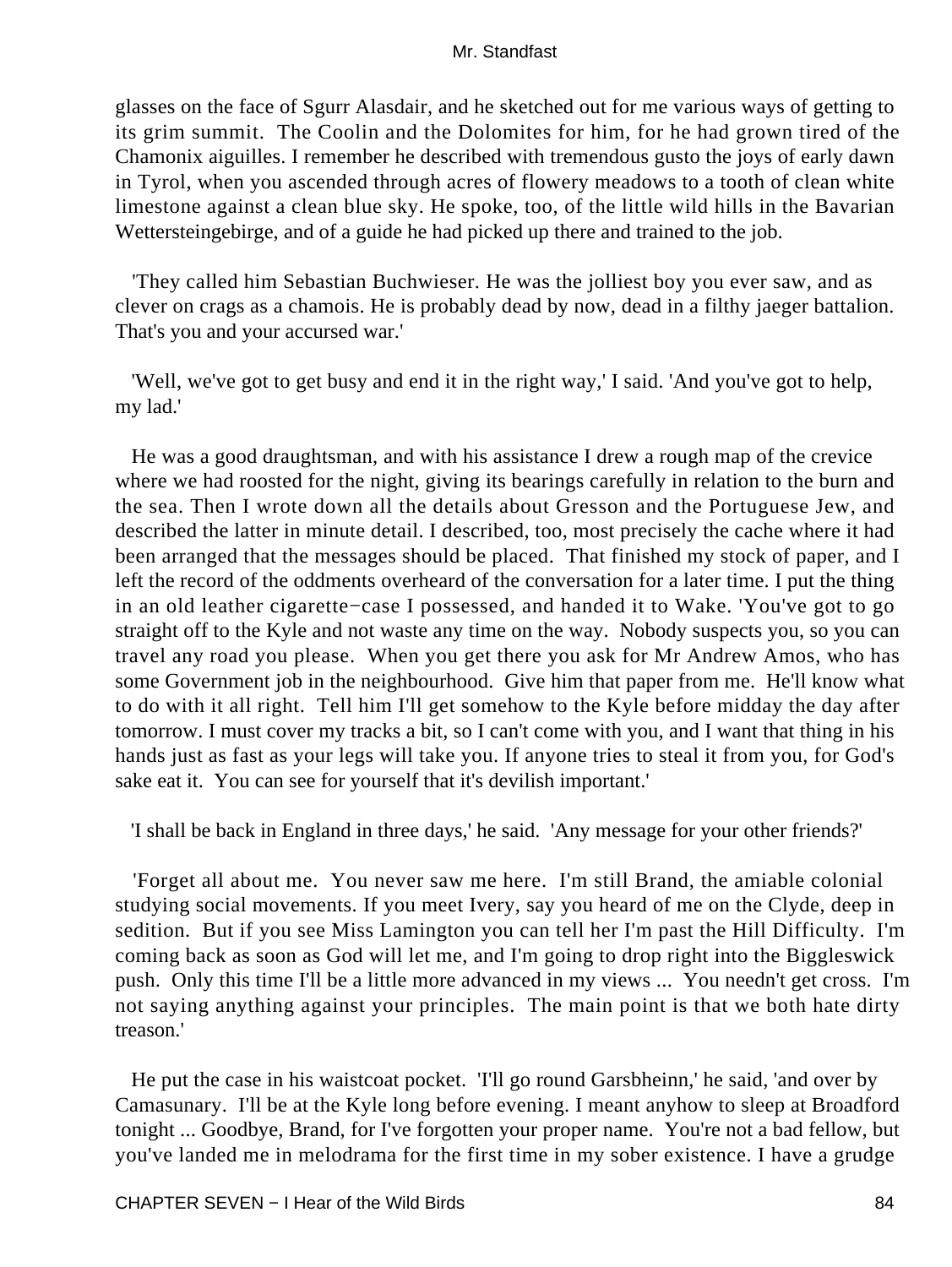against you for mixing up the Coolin with a shilling shocker. You've spoiled their sanctity.'

 'You've the wrong notion of romance,' I said. 'Why, man, last night for an hour you were in the front line − the place where the enemy forces touch our own. You were over the top − you were in No−man's−land.'

 He laughed. 'That is one way to look at it'; and then he stalked off and I watched his lean figure till it was round the turn of the hill.

 All that morning I smoked peacefully by the burn, and let my thoughts wander over the whole business. I had got precisely what Blenkiron wanted, a post office for the enemy. It would need careful handling, but I could see the juiciest lies passing that way to the *Grosses* Haupiquartier. Yet I had an ugly feeling at the back of my head that it had been all too easy, and that Ivery was not the man to be duped in this way for long. That set me thinking about the queer talk on the crevice. The poetry stuff I dismissed as the ordinary password, probably changed every time. But who were Chelius and Bommaerts, and what in the name of goodness were the Wild Birds and the Cage Birds? Twice in the past three years I had had two such riddles to solve − Scudder's scribble in his pocket− book, and Harry Bullivant's three words. I remembered how it had only been by constant chewing at them that I had got a sort of meaning, and I wondered if fate would some day expound this puzzle also.

 Meantime I had to get back to London as inconspicuously as I had come. It might take some doing, for the police who had been active in Morvern might be still on the track, and it was essential that I should keep out of trouble and give no hint to Gresson and his friends that I had been so far north. However, that was for Amos to advise me on, and about noon I picked up my waterproof with its bursting pockets and set off on a long detour up the coast. All that blessed day I scarcely met a soul. I passed a distillery which seemed to have quit business, and in the evening came to a little town on the sea where I had a bed and supper in a superior kind of public−house.

 Next day I struck southward along the coast, and had two experiences of interest. I had a good look at Ranna, and observed that the \_Tobermory was no longer there. Gresson had only waited to get his job finished; he could probably twist the old captain any way he wanted. The second was that at the door of a village smithy I saw the back of the Portuguese Jew. He was talking Gaelic this time − good Gaelic it sounded, and in that knot of idlers he would have passed for the ordinariest kind of gillie.

 He did not see me, and I had no desire to give him the chance, for I had an odd feeling that the day might come when it would be good for us to meet as strangers.

 That night I put up boldly in the inn at Broadford, where they fed me nobly on fresh sea−trout and I first tasted an excellent liqueur made of honey and whisky. Next morning I was early afoot, and well before midday was in sight of the narrows of the Kyle, and the two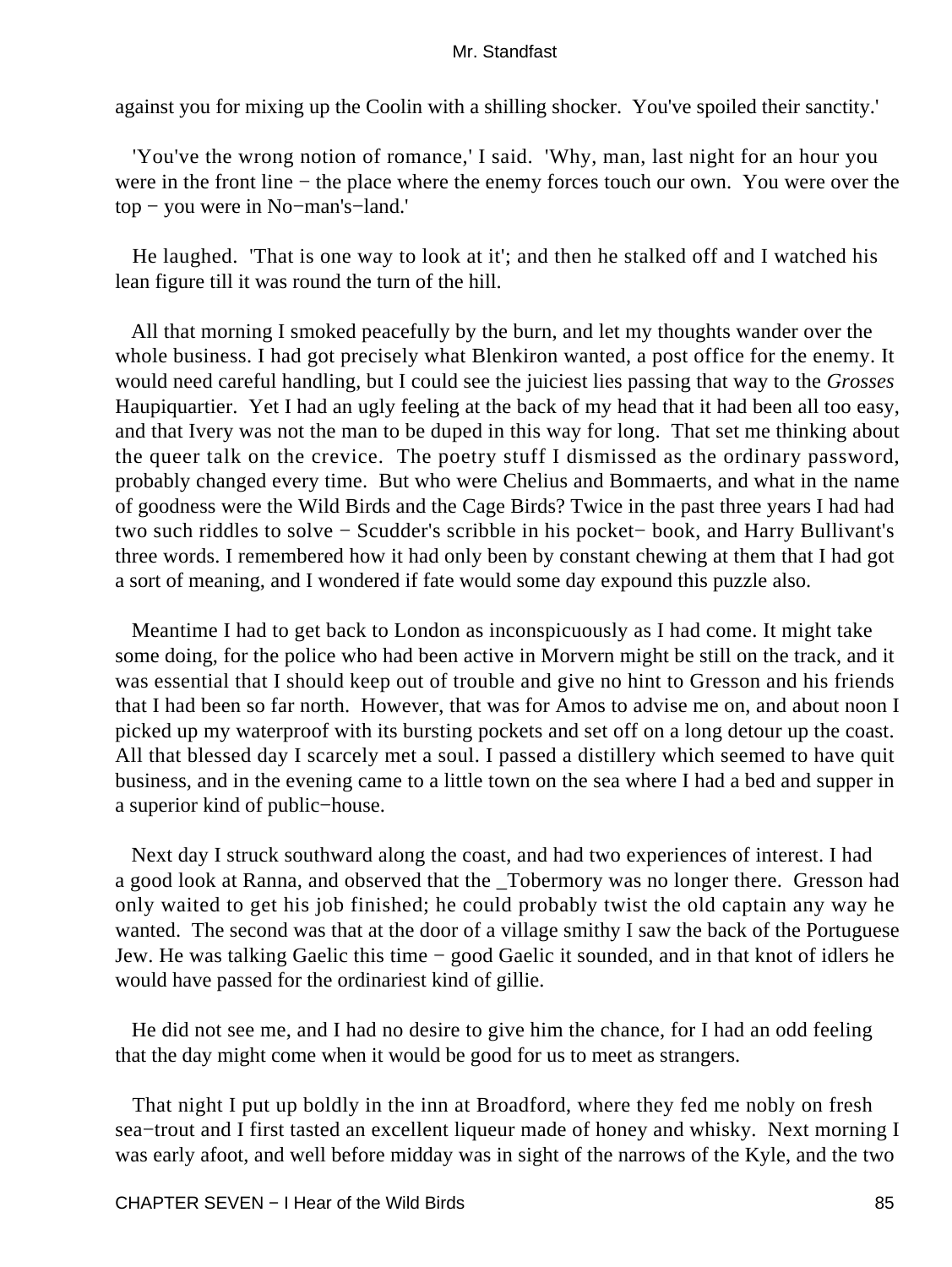little stone clachans which face each other across the strip of sea. About two miles from the place at a turn of the road I came upon a farmer's gig, drawn up by the wayside, with the horse cropping the moorland grass. A man sat on the bank smoking, with his left arm hooked in the reins. He was an oldish man, with a short, square figure, and a woollen comforter enveloped his throat.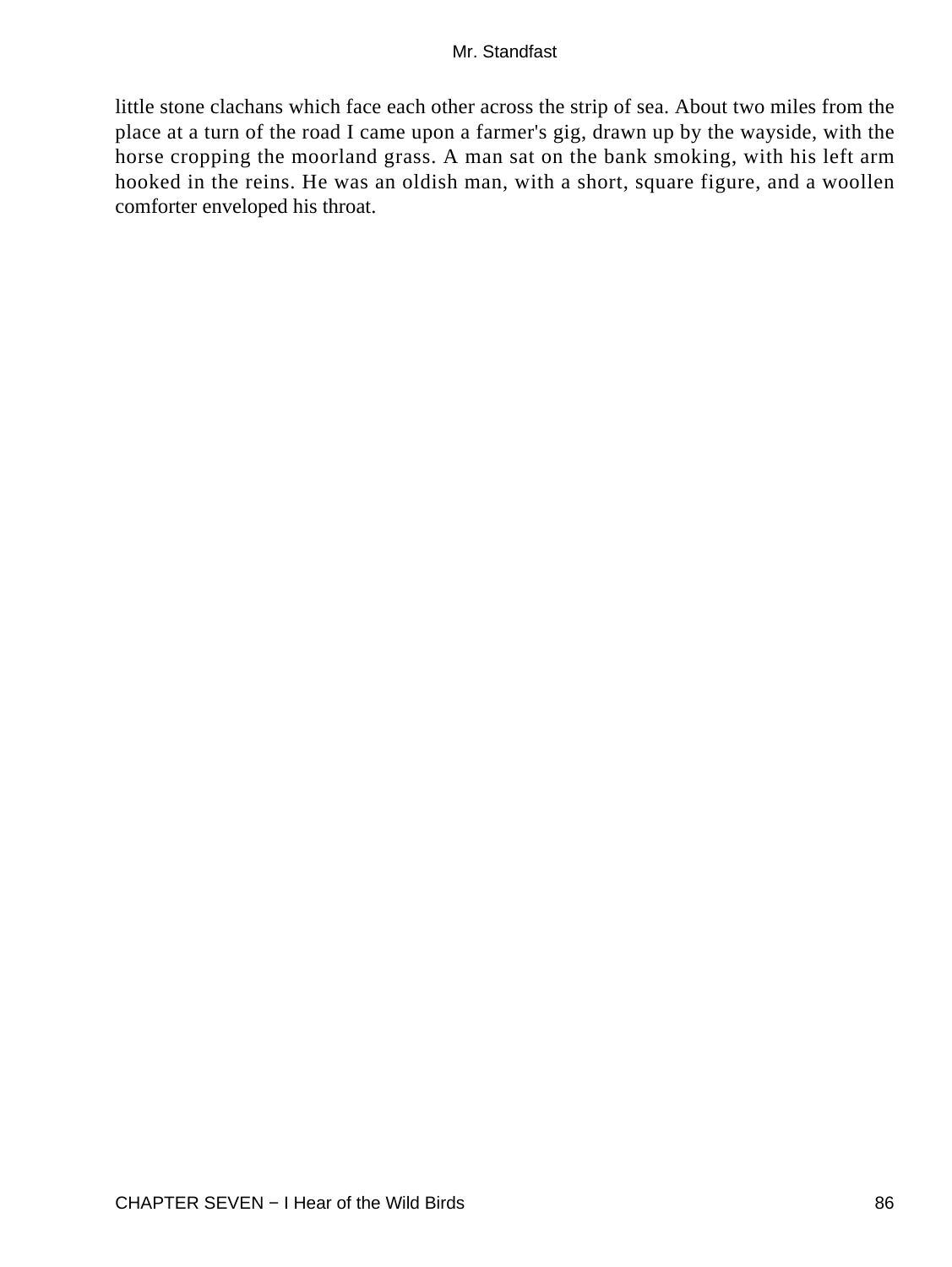# **[CHAPTER EIGHT − The Adventures of a Bagman](#page-255-0)**

*'Y*e're punctual to time, Mr Brand,' said the voice of Amos. 'But losh! man, what have ye done to your breeks! And your buits? Ye're no just very respectable in your appearance.'

 I wasn't. The confounded rocks of the Coolin had left their mark on my shoes, which moreover had not been cleaned for a week, and the same hills had rent my jacket at the shoulders, and torn my trousers above the right knee, and stained every part of my apparel with peat and lichen.

 I cast myself on the bank beside Amos and lit my pipe. 'Did you get my message?' I asked.

 'Ay. It's gone on by a sure hand to the destination we ken of. Ye've managed well, Mr Brand, but I wish ye were back in London.' He sucked at his pipe, and the shaggy brows were pulled so low as to hide the wary eyes. Then he proceeded to think aloud.

 'Ye canna go back by Mallaig. I don't just understand why, but they're lookin' for you down that line. It's a vexatious business when your friends, meanin' the polis, are doing their best to upset your plans and you no able to enlighten them. I could send word to the Chief Constable and get ye through to London without a stop like a load of fish from Aiberdeen, but that would be spoilin' the fine character ye've been at such pains to construct. Na, na! Ye maun take the risk and travel by Muirtown without ony creedentials.'

'It can't be a very big risk,' I interpolated.

 'I'm no so sure. Gresson's left the \_Tobermory. He went by here yesterday, on the Mallaig boat, and there was a wee blackavised man with him that got out at the Kyle. He's there still, stoppin' at the hotel. They ca' him Linklater and he travels in whisky. I don't like the looks of him.'

'But Gresson does not suspect me?'

 'Maybe no. But ye wouldna like him to see ye hereaways. Yon gentry don't leave muckle to chance. Be very certain that every man in Gresson's lot kens all about ye, and has your description down to the mole on your chin.'

 'Then they've got it wrong,' I replied. 'I was speakin' feeguratively,' said Amos. 'I was considerin' your case the feck of yesterday, and I've brought the best I could do for ye in the gig. I wish ye were more respectable clad, but a good topcoat will hide defeecencies.'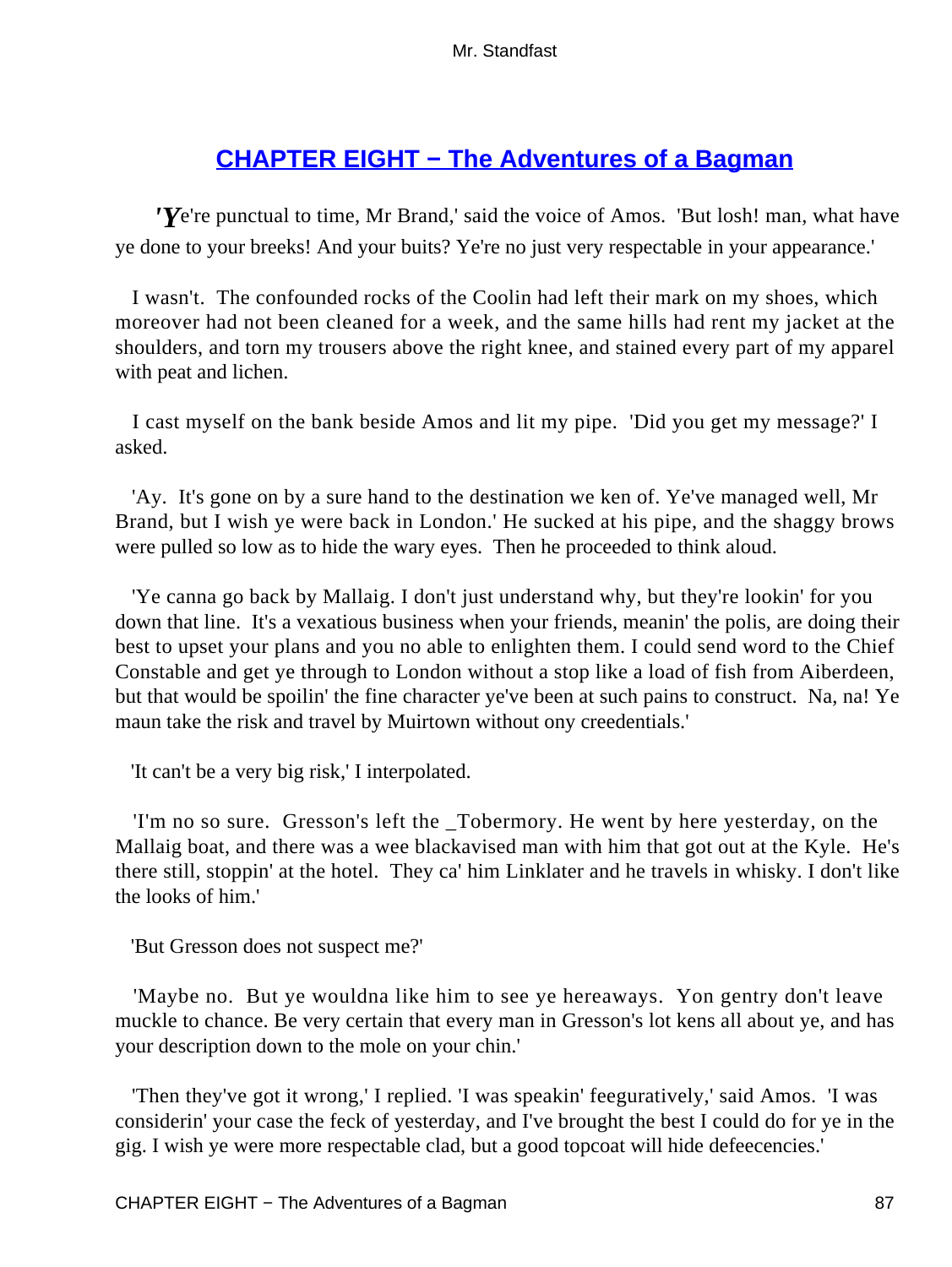From behind the gig's seat he pulled out an ancient Gladstone bag and revealed its contents. There was a bowler of a vulgar and antiquated style; there was a ready−made overcoat of some dark cloth, of the kind that a clerk wears on the road to the office; there was a pair of detachable celluloid cuffs, and there was a linen collar and dickie. Also there was a small handcase, such as bagmen carry on their rounds.

 'That's your luggage,' said Amos with pride. 'That wee bag's full of samples. Ye'll mind I took the precaution of measurin' ye in Glasgow, so the things'll fit. Ye've got a new name, Mr Brand, and I've taken a room for ye in the hotel on the strength of it. Ye're Archibald McCaskie, and ye're travellin' for the firm o' Todd, Sons Brothers, of Edinburgh. Ye ken the folk? They publish wee releegious books, that ye've bin trying to sell for Sabbath−school prizes to the Free Kirk ministers in Skye.'

 The notion amused Amos, and he relapsed into the sombre chuckle which with him did duty for a laugh.

 I put my hat and waterproof in the bag and donned the bowler and the top−coat. They fitted fairly well. Likewise the cuffs and collar, though here I struck a snag, for I had lost my scarf somewhere in the Coolin, and Amos, pelican–like, had to surrender the rusty black tie which adorned his own person. It was a queer rig, and I felt like nothing on earth in it, but Amos was satisfied.

 'Mr McCaskie, sir,' he said, 'ye're the very model of a publisher's traveller. Ye'd better learn a few biographical details, which ye've maybe forgotten. Ye're an Edinburgh man, but ye were some years in London, which explains the way ye speak. Ye bide at 6, Russell Street, off the Meadows, and ye're an elder in the Nethergate U.F. Kirk. Have ye ony special taste ye could lead the crack on to, if ye're engaged in conversation?'

I suggested the English classics.

 'And very suitable. Ye can try poalitics, too. Ye'd better be a Free−trader but convertit by Lloyd George. That's a common case, and ye'll need to be by−ordinar common ... If I was you, I would daunder about here for a bit, and no arrive at your hotel till after dark. Then ye can have your supper and gang to bed. The Muirtown train leaves at half−seven in the morning ... Na, ye can't come with me. It wouldna do for us to be seen thegither. If I meet ye in the street I'll never let on I know ye.'

 Amos climbed into the gig and jolted off home. I went down to the shore and sat among the rocks, finishing about tea−time the remains of my provisions. In the mellow gloaming I strolled into the clachan and got a boat to put me over to the inn. It proved to be a comfortable place, with a motherly old landlady who showed me to my room and promised ham and eggs and cold salmon for supper. After a good wash, which I needed, and an honest attempt to make my clothes presentable, I descended to the meal in a coffee− room lit by a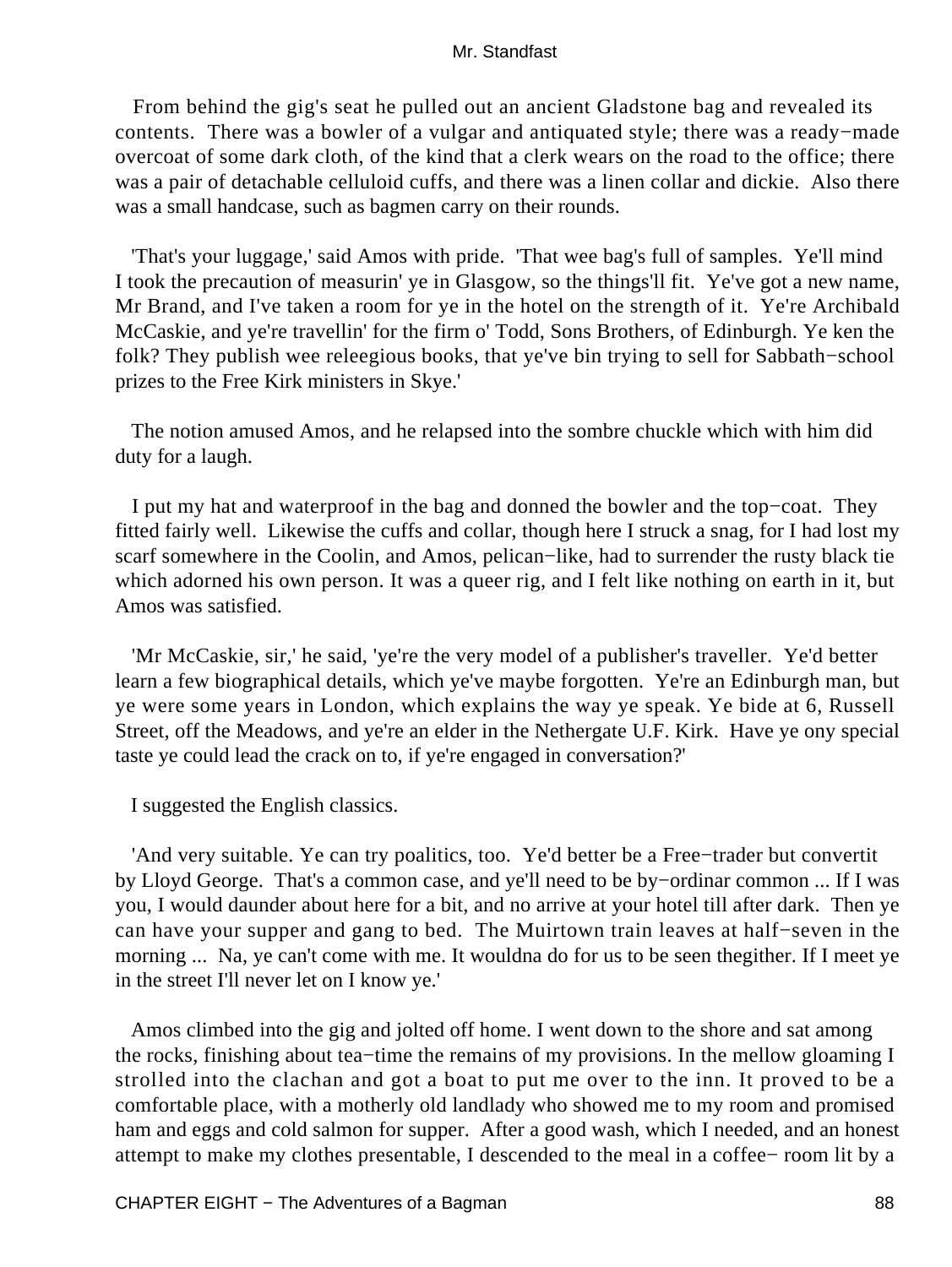single dim parafin lamp.

 The food was excellent, and, as I ate, my spirits rose. In two days I should be back in London beside Blenkiron and somewhere within a day's journey of Mary. I could picture no scene now without thinking how Mary fitted into it. For her sake I held Biggleswick delectable, because I had seen her there. I wasn't sure if this was love, but it was something I had never dreamed of before, something which I now hugged the thought of. It made the whole earth rosy and golden for me, and life so well worth living that I felt like a miser towards the days to come.

 I had about finished supper, when I was joined by another guest. Seen in the light of that infamous lamp, he seemed a small, alert fellow, with a bushy, black moustache, and black hair parted in the middle. He had fed already and appeared to be hungering for human society.

 In three minutes he had told me that he had come down from Portree and was on his way to Leith. A minute later he had whipped out a card on which I read 'J. J. Linklater', and in the corner the name of Hatherwick Bros. His accent betrayed that he hailed from the west.

 'I've been up among the distilleries,' he informed me. 'It's a poor business distillin' in these times, wi' the teetotallers yowlin' about the nation's shame and the way to lose the war. I'm a temperate man mysel', but I would think shame to spile decent folks' business. If the Government want to stop the drink, let them buy us out. They've permitted us to invest good money in the trade, and they must see that we get it back. The other way will wreck public credit. That's what I say. Supposin' some Labour Government takes the notion that soap's bad for the nation? Are they goin' to shut up Port Sunlight? Or good clothes? Or lum hats? There's no end to their daftness if they once start on that track. A lawfu' trade's a lawfu' trade, says I, and it's contrary to public policy to pit it at the mercy of wheen cranks. D'ye no agree, sir? By the way, I havena got your name?'

I told him and he rambled on.

 'We're blenders and do a very high−class business, mostly foreign. The war's hit us wi' our export trade, of course, but we're no as bad as some. What's your line, Mr McCaskie?'

When he heard he was keenly interested.

 'D'ye say so? Ye're from Todd's! Man, I was in the book business mysel', till I changed it for something a wee bit more lucrative. I was on the road for three years for Andrew Matheson. Ye ken the name – Paternoster Row – I've forgotten the number. I had a kind of ambition to start a book−sellin' shop of my own and to make Linklater o' Paisley a big name in the trade. But I got the offer from Hatherwick's, and I was wantin' to get married, so filthy lucre won the day. And I'm no sorry I changed. If it hadna been for this war, I would have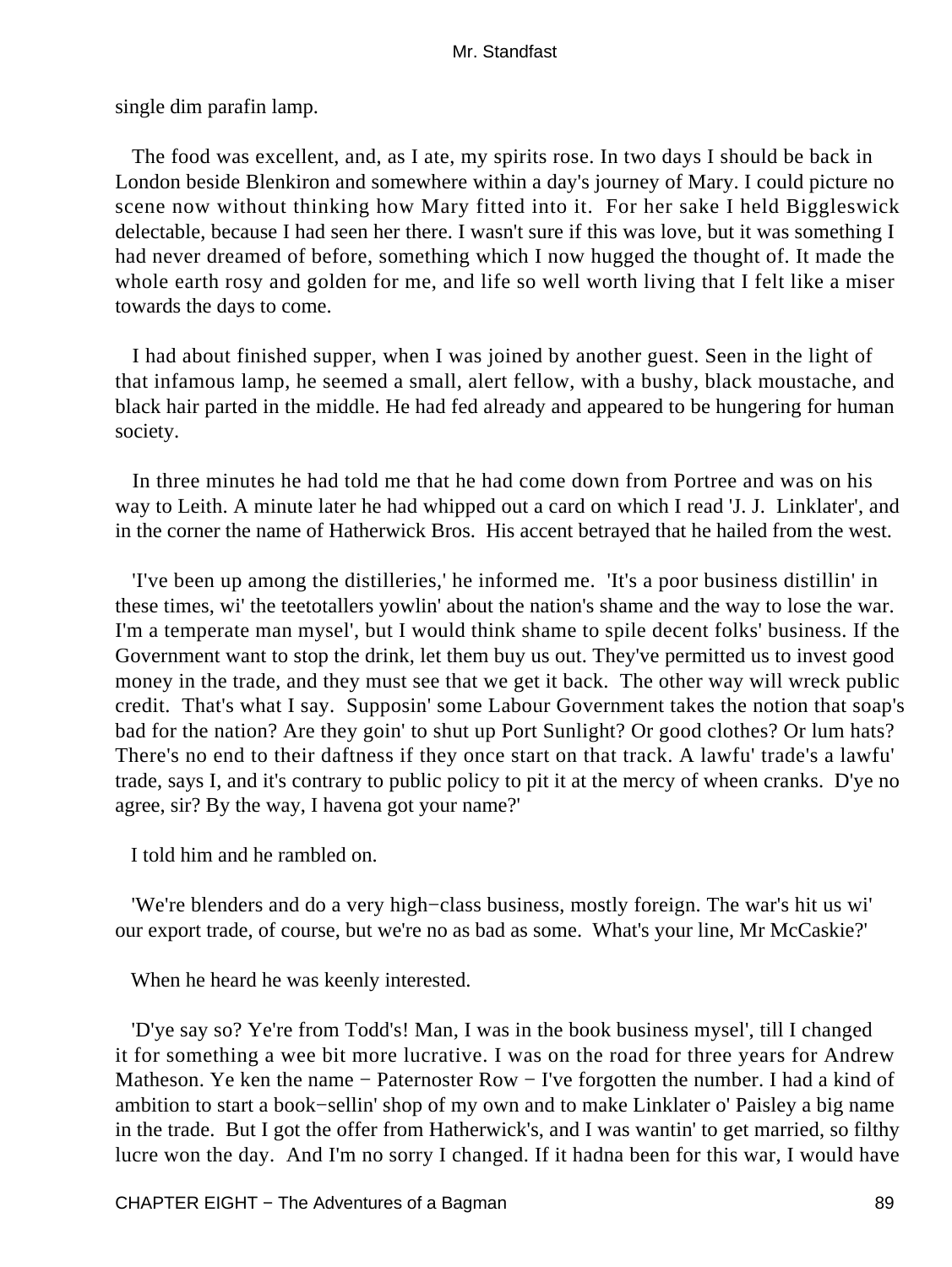been makin' four figures with my salary and commissions ... My pipe's out. Have you one of those rare and valuable curiosities called a spunk, Mr McCaskie?' He was a merry little grig of a man, and he babbled on, till I announced my intention of going to bed. If this was Amos's bagman, who had been seen in company with Gresson, I understood how idle may be the suspicions of a clever man. He had probably foregathered with Gresson on the Skye boat, and wearied that saturnine soul with his cackle.

 I was up betimes, paid my bill, ate a breakfast of porridge and fresh haddock, and walked the few hundred yards to the station. It was a warm, thick morning, with no sun visible, and the Skye hills misty to their base. The three coaches on the little train were nearly filled when I had bought my ticket, and I selected a third−class smoking carriage which held four soldiers returning from leave.

 The train was already moving when a late passenger hurried along the platform and clambered in beside me. A cheery 'Mornin', Mr McCaskie,' revealed my fellow guest at the hotel.

We jolted away from the coast up a broad glen and then on to a wide expanse of bog with big hills showing towards the north. It was a drowsy day, and in that atmosphere of shag and crowded humanity I felt my eyes closing. I had a short nap, and woke to find that Mr Linklater had changed his seat and was now beside me.

 'We'll no get a Scotsman till Muirtown,' he said. 'Have ye nothing in your samples ye could give me to read?'

 I had forgotten about the samples. I opened the case and found the oddest collection of little books, all in gay bindings. Some were religious, with names like *Dew of Hermon and Cool Siloam; some were innocent narratives, How Tommy saved his Pennies,* A Missionary Child in *China, and Little Susie and her Uncle. There was a* Life of David \_Livingstone, a child's book on sea−shells, and a richly gilt edition of the poems of one James Montgomery. I offered the selection to Mr Linklater, who grinned and chose the Missionary Child. 'It's not the reading I'm accustomed to,' he said. 'I like strong meat − Hall Caine and Jack London. By the way, how d'ye square this business of yours wi' the booksellers? When I was in Matheson's there would have been trouble if we had dealt direct wi' the public like you.'

 The confounded fellow started to talk about the details of the book trade, of which I knew nothing. He wanted to know on what terms we sold 'juveniles', and what discount we gave the big wholesalers, and what class of book we put out 'on sale'. I didn't understand a word of his jargon, and I must have given myself away badly, for he asked me questions about firms of which I had never heard, and I had to make some kind of answer. I told myself that the donkey was harmless, and that his opinion of me mattered nothing, but as soon as I decently could I pretended to be absorbed in the *Pilgrim's* Progress, a gaudy copy of which was among the samples. It opened at the episode of Christian and Hopeful in the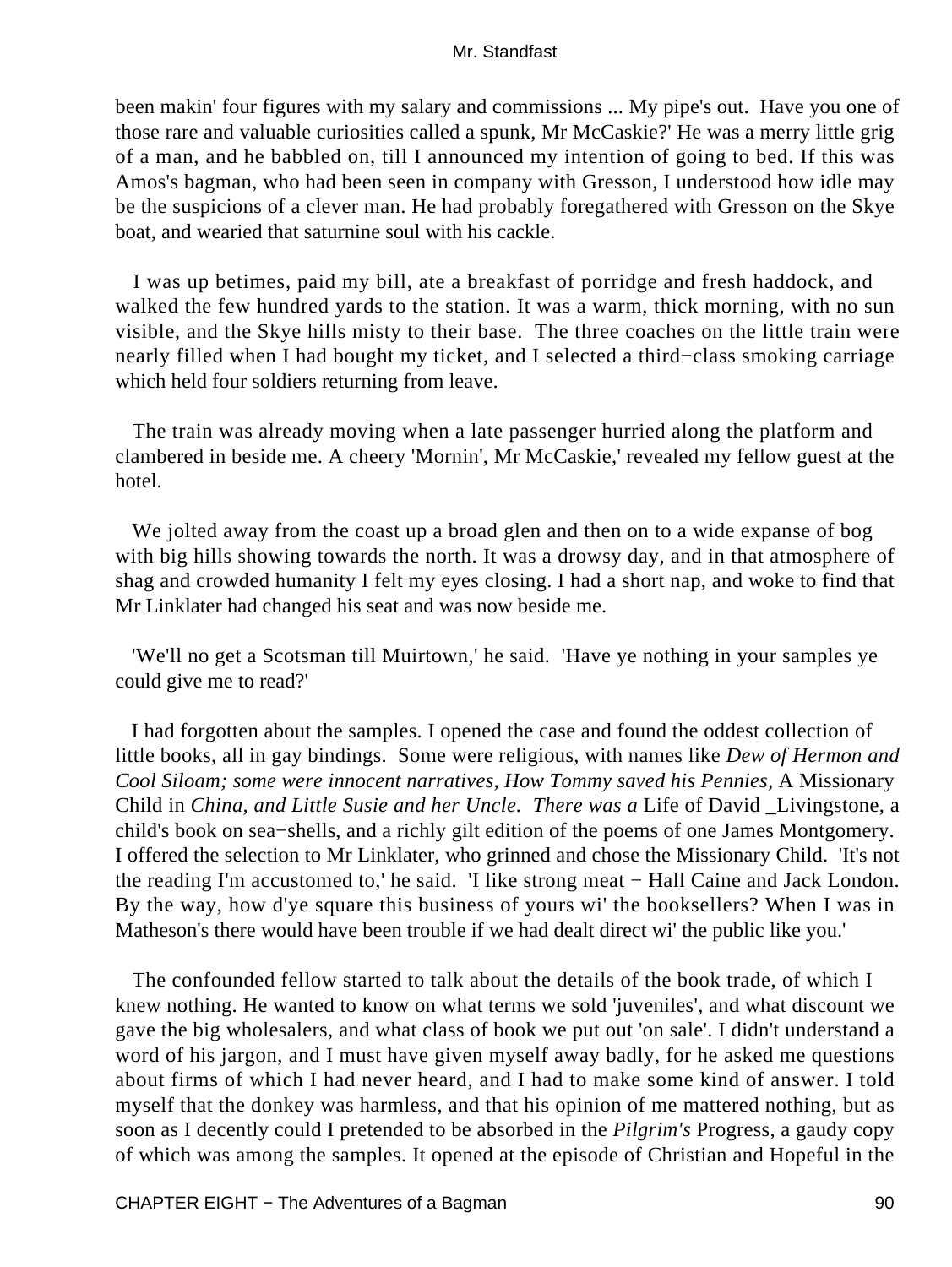Enchanted Ground, and in that stuffy carriage I presently followed the example of Heedless and Too−Bold and fell sound asleep. I was awakened by the train rumbling over the points of a little moorland junction. Sunk in a pleasing lethargy, I sat with my eyes closed, and then covertly took a glance at my companion. He had abandoned the Missionary Child and was reading a little dun− coloured book, and marking passages with a pencil. His face was absorbed, and it was a new face, not the vacant, good−humoured look of the garrulous bagman, but something shrewd, purposeful, and formidable. I remained hunched up as if still sleeping, and tried to see what the book was. But my eyes, good as they are, could make out nothing of the text or title, except that I had a very strong impression that that book was not written in the English tongue.

 I woke abruptly, and leaned over to him. Quick as lightning he slid his pencil up his sleeve and turned on me with a fatuous smile.

 'What d'ye make o' this, Mr McCaskie? It's a wee book I picked up at a roup along with fifty others. I paid five shillings for the lot. It looks like Gairman, but in my young days they didna teach us foreign languages.'

 I took the thing and turned over the pages, trying to keep any sign of intelligence out of my face. It was German right enough, a little manual of hydrography with no publisher's name on it. It had the look of the kind of textbook a Government department might issue to its officials.

 I handed it back. 'It's either German or Dutch. I'm not much of a scholar, barring a little French and the Latin I got at Heriot's Hospital ... This is an awful slow train, Mr Linklater.'

 The soldiers were playing nap, and the bagman proposed a game of cards. I remembered in time that I was an elder in the Nethergate U.F. Church and refused with some asperity. After that I shut my eyes again, for I wanted to think out this new phenomenon.

The fellow knew German – that was clear. He had also been seen in Gresson's company. I didn't believe he suspected me, though I suspected him profoundly. It was my business to keep strictly to my part and give him no cause to doubt me. He was clearly practising his own part on me, and I must appear to take him literally on his professions. So, presently, I woke up and engaged him in a disputatious conversation about the morality of selling strong liquors. He responded readily, and put the case for alcohol with much point and vehemence. The discussion interested the soldiers, and one of them, to show he was on Linklater's side, produced a flask and offered him a drink. I concluded by observing morosely that the bagman had been a better man when he peddled books for Alexander Matheson, and that put the closure on the business.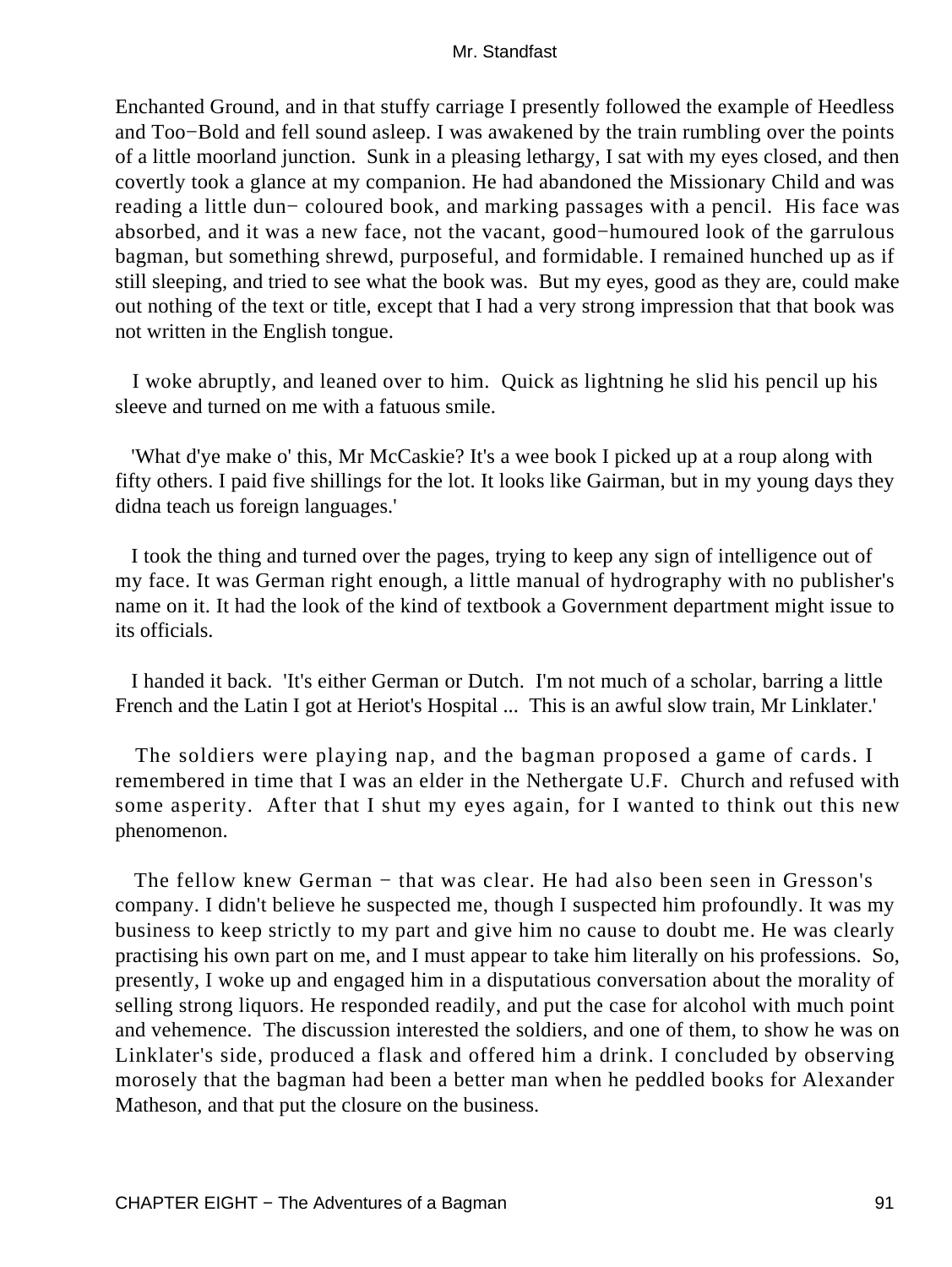That train was a record. It stopped at every station, and in the afternoon it simply got tired and sat down in the middle of a moor and reflected for an hour. I stuck my head out of the window now and then, and smelt the rooty fragrance of bogs, and when we halted on a bridge I watched the trout in the pools of the brown river. Then I slept and smoked alternately, and began to get furiously hungry.

 Once I woke to hear the soldiers discussing the war. There was an argument between a lance−corporal in the Camerons and a sapper private about some trivial incident on the Somme.

 'I tell ye I was there,' said the Cameron. 'We were relievin' the Black Watch, and Fritz was shelling the road, and we didna get up to the line till one o'clock in the mornin'. Frae Frickout Circus to the south end o' the High Wood is every bit o' five mile.'

'Not abune three,' said the sapper dogmatically.

'Man, I've trampit it.'

'Same here. I took up wire every nicht for a week.'

 The Cameron looked moodily round the company. 'I wish there was anither man here that kent the place. He wad bear me out. These boys are no good, for they didna join till later. I tell ye it's five mile.'

'Three,' said the sapper.

 Tempers were rising, for each of the disputants felt his veracity assailed. It was too hot for a quarrel and I was so drowsy that I was heedless.

'Shut up, you fools,' I said. 'The distance is six kilometres, so you're both wrong.'

 My tone was so familiar to the men that it stopped the wrangle, but it was not the tone of a publisher's traveller. Mr Linklater cocked his ears.

'What's a kilometre, Mr McCaskie?' he asked blandly.

'Multiply by five and divide by eight and you get the miles.'

 I was on my guard now, and told a long story of a nephew who had been killed on the Somme, and how I had corresponded with the War Office about his case. 'Besides,' I said, 'I'm a great student o' the newspapers, and I've read all the books about the war. It's a difficult time this for us all, and if you can take a serious interest in the campaign it helps a lot. I mean working out the places on the map and reading Haig's dispatches.'

CHAPTER EIGHT – The Adventures of a Bagman 6 metal and the state of the 92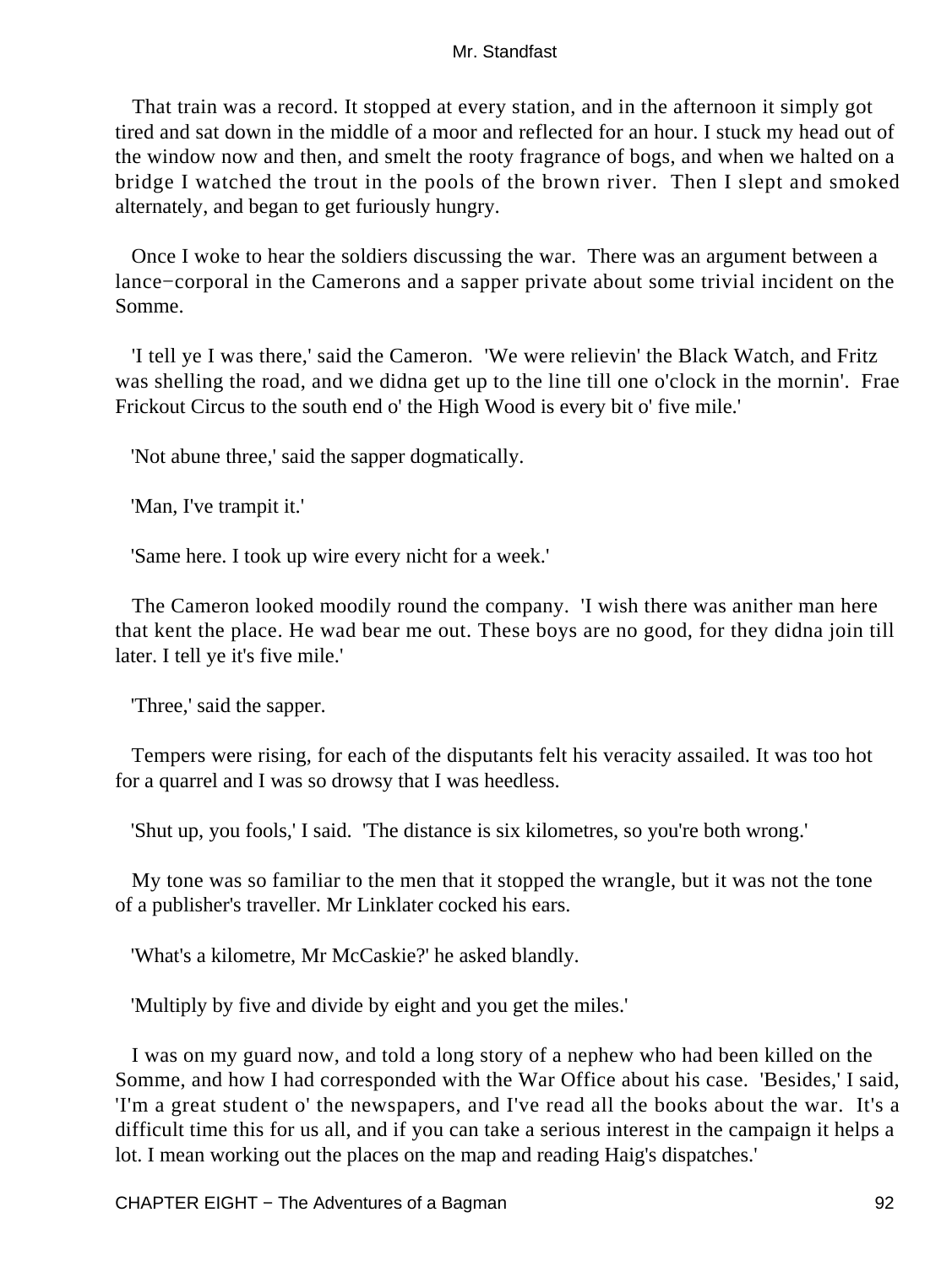'Just so,' he said dryly, and I thought he watched me with an odd look in his eyes.

 A fresh idea possessed me. This man had been in Gresson's company, he knew German, he was obviously something very different from what he professed to be. What if he were in the employ of our own Secret Service? I had appeared out of the void at the Kyle, and I had made but a poor appearance as a bagman, showing no knowledge of my own trade. I was in an area interdicted to the ordinary public; and he had good reason to keep an eye on my movements. He was going south, and so was I; clearly we must somehow part company.

 'We change at Muirtown, don't we?' I asked. 'When does the train for the south leave?' He consulted a pocket timetable. 'Ten−thirty−three. There's generally four hours to wait, for we're due in at six−fifteen. But this auld hearse will be lucky if it's in by nine.'

 His forecast was correct. We rumbled out of the hills into haughlands and caught a glimpse of the North Sea. Then we were hung up while a long goods train passed down the line. It was almost dark when at last we crawled into Muirtown station and disgorged our load of hot and weary soldiery.

 I bade an ostentatious farewell to Linklater. 'Very pleased to have met you. I'll see you later on the Edinburgh train. I'm for a walk to stretch my legs, and a bite o' supper.' I was very determined that the ten−thirty for the south should leave without me.

 My notion was to get a bed and a meal in some secluded inn, and walk out next morning and pick up a slow train down the line. Linklater had disappeared towards the guard's van to find his luggage, and the soldiers were sitting on their packs with that air of being utterly and finally lost and neglected which characterizes the British fighting−man on a journey. I gave up my ticket and, since I had come off a northern train, walked unhindered into the town.

 It was market night, and the streets were crowded. Blue−jackets from the Fleet, country−folk in to shop, and every kind of military detail thronged the pavements. Fish−hawkers were crying their wares, and there was a tatterdemalion piper making the night hideous at a corner. I took a tortuous route and finally fixed on a modest−looking public−house in a back street. When I inquired for a room I could find no one in authority, but a slatternly girl informed me that there was one vacant bed, and that I could have ham and eggs in the bar. So, after hitting my head violently against a cross− beam, I stumbled down some steps and entered a frowsty little place smelling of spilt beer and stale tobacco.

The promised ham and eggs proved impossible – there were no eggs to be had in Muirtown that night – but I was given cold mutton and a pint of indifferent ale. There was nobody in the place but two farmers drinking hot whisky and water and discussing with sombre interest the rise in the price of feeding−stuffs. I ate my supper, and was just preparing to find the whereabouts of my bedroom when through the street door there entered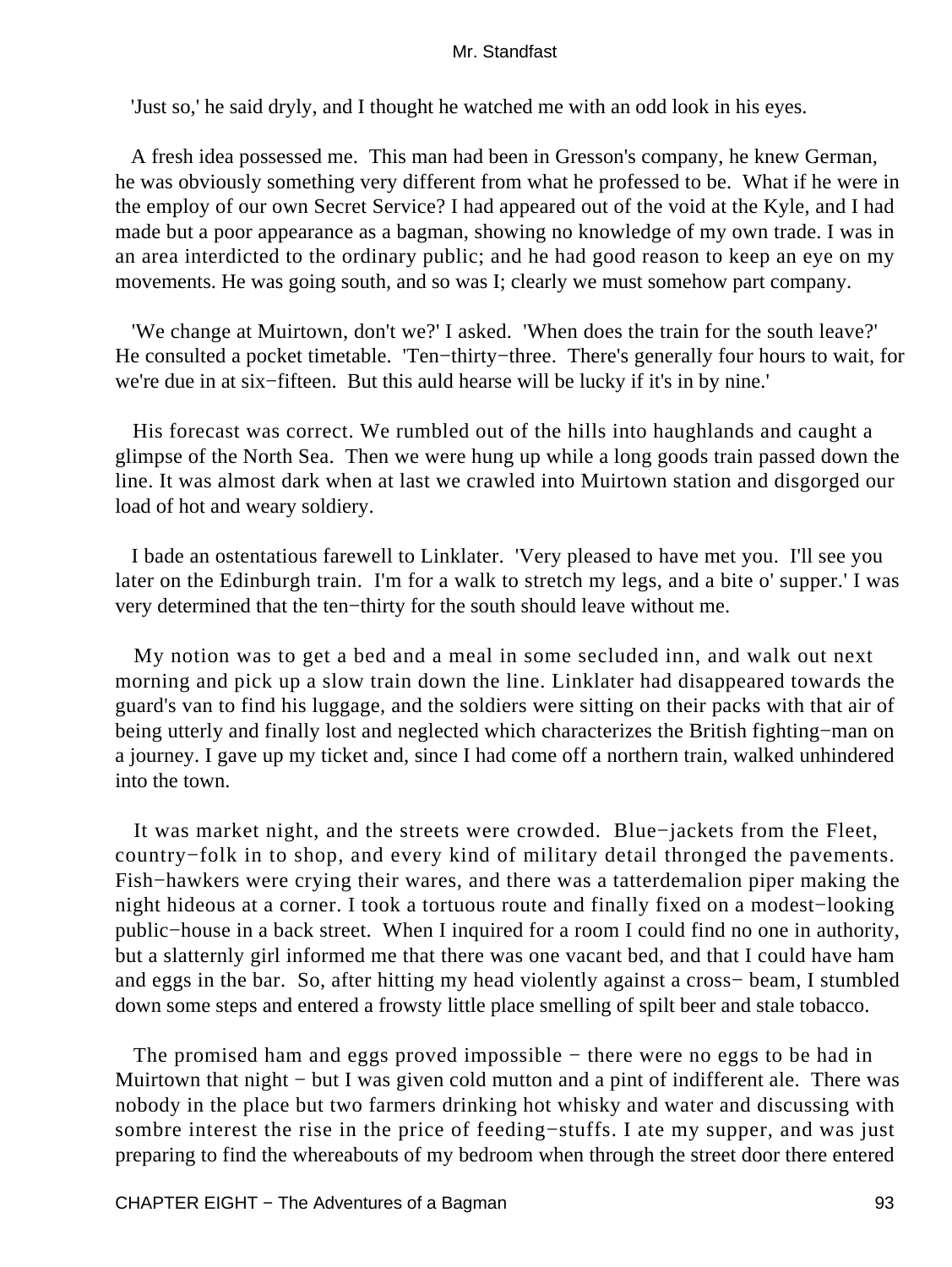a dozen soldiers.

 In a second the quiet place became a babel. The men were strictly sober; but they were in that temper of friendliness which demands a libation of some kind. One was prepared to stand treat; he was the leader of the lot, and it was to celebrate the end of his leave that he was entertaining his pals. From where I sat I could not see him, but his voice was dominant. 'What's your fancy, jock? Beer for you, Andra? A pint and a dram for me. This is better than vongblong and vongrooge, Davie. Man, when I'm sittin' in those estamints, as they ca' them, I often long for a guid Scots public.'

 The voice was familiar. I shifted my seat to get a view of the speaker, and then I hastily drew back. It was the Scots Fusilier I had clipped on the jaw in defending Gresson after the Glasgow meeting.

But by a strange fatality he had caught sight of me.

 'Whae's that i' the corner?' he cried, leaving the bar to stare at me. Now it is a queer thing, but if you have once fought with a man, though only for a few seconds, you remember his face, and the scrap in Glasgow had been under a lamp. The jock recognized me well enough.

 'By God!' he cried, 'if this is no a bit o' luck! Boys, here's the man I feucht wi' in Glesca. Ye mind I telled ye about it. He laid me oot, and it's my turn to do the same wi' him. I had a notion I was gaun to mak' a nicht o't. There's naebody can hit Geordie Hamilton without Geordie gettin' his ain back some day. Get up, man, for I'm gaun to knock the heid off ye.'

I duly got up, and with the best composure I could muster looked him in the face.

 'You're mistaken, my friend. I never clapped eyes on you before, and I never was in Glasgow in my life.'

 'That's a damned lee,' said the Fusilier. 'Ye're the man, and if ye're no, ye're like enough him to need a hidin'!'

 'Confound your nonsense!' I said. 'I've no quarrel with you, and I've better things to do than be scrapping with a stranger in a public−house.'

 'Have ye sae? Well, I'll learn ye better. I'm gaun to hit ye, and then ye'll hae to fecht whether ye want it or no. Tam, haud my jacket, and see that my drink's no skailed.'

 This was an infernal nuisance, for a row here would bring in the police, and my dubious position would be laid bare. I thought of putting up a fight, for I was certain I could lay out the jock a second time, but the worst of that was that I did not know where the thing would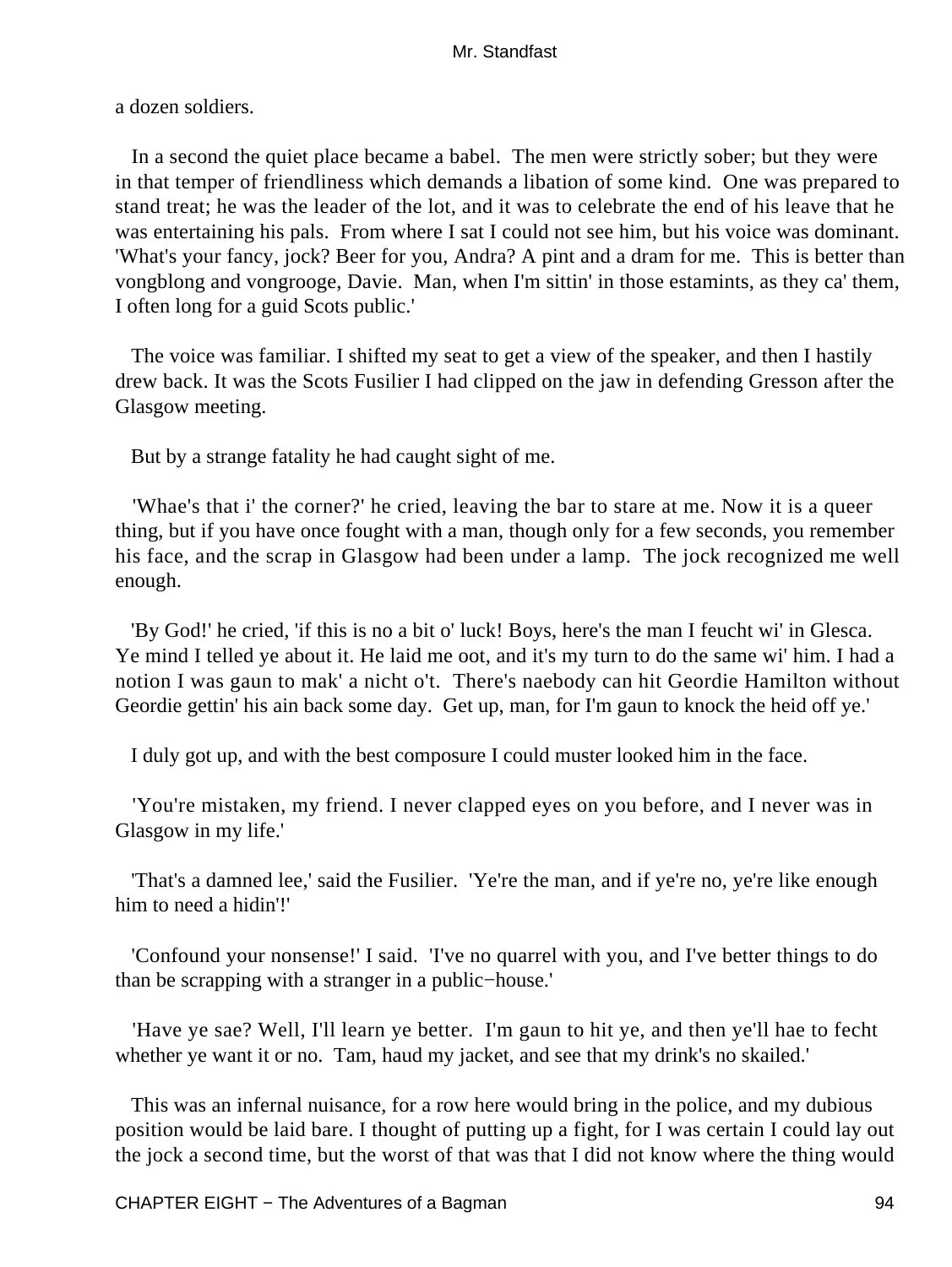end. I might have to fight the lot of them, and that meant a noble public shindy. I did my best to speak my opponent fair. I said we were all good friends and offered to stand drinks for the party. But the Fusilier's blood was up and he was spoiling for a row, ably abetted by his comrades. He had his tunic off now and was stamping in front of me with doubled fists. I did the best thing I could think of in the circumstances. My seat was close to the steps which led to the other part of the inn. I grabbed my hat, darted up them, and before they realized what I was doing had bolted the door behind me. I could hear pandemonium break loose in the bar.

 I slipped down a dark passage to another which ran at right angles to it, and which seemed to connect the street door of the inn itself with the back premises. I could hear voices in the little hall, and that stopped me short. One of them was Linklater's, but he was not talking as Linklater had talked. He was speaking educated English. I heard another with a Scots accent, which I took to be the landlord's, and a third which sounded like some superior sort of constable's, very prompt and official. I heard one phrase, too, from Linklater − 'He calls himself McCaskie.' Then they stopped, for the turmoil from the bar had reached the front door. The Fusilier and his friends were looking for me by the other entrance.

 The attention of the men in the hall was distracted, and that gave me a chance. There was nothing for it but the back door. I slipped through it into a courtyard and almost tumbled over a tub of water. I planted the thing so that anyone coming that way would fall over it. A door led me into an empty stable, and from that into a lane. It was all absurdly easy, but as I started down the lane I heard a mighty row and the sound of angry voices. Someone had gone into the tub and I hoped it was Linklater. I had taken a liking to the Fusilier jock.

 There was the beginning of a moon somewhere, but that lane was very dark. I ran to the left, for on the right it looked like a cul−de−sac. This brought me into a quiet road of two−storied cottages which showed at one end the lights of a street. So I took the other way, for I wasn't going to have the whole population of Muirtown on the hue−and−cry after me. I came into a country lane, and I also came into the van of the pursuit, which must have taken a short cut. They shouted when they saw me, but I had a small start, and legged it down that road in the belief that I was making for open country.

 That was where I was wrong. The road took me round to the other side of the town, and just when I was beginning to think I had a fair chance I saw before me the lights of a signal−box and a little to the left of it the lights of the station. In half an hour's time the Edinburgh train would be leaving, but I had made that impossible. Behind me I could hear the pursuers, giving tongue like hound puppies, for they had attracted some pretty drunken gentlemen to their party. I was badly puzzled where to turn, when I noticed outside the station a long line of blurred lights, which could only mean a train with the carriage blinds down. It had an engine attached and seemed to be waiting for the addition of a couple of trucks to start. It was a wild chance, but the only one I saw. I scrambled across a piece of waste ground, climbed an embankment and found myself on the metals. I ducked under the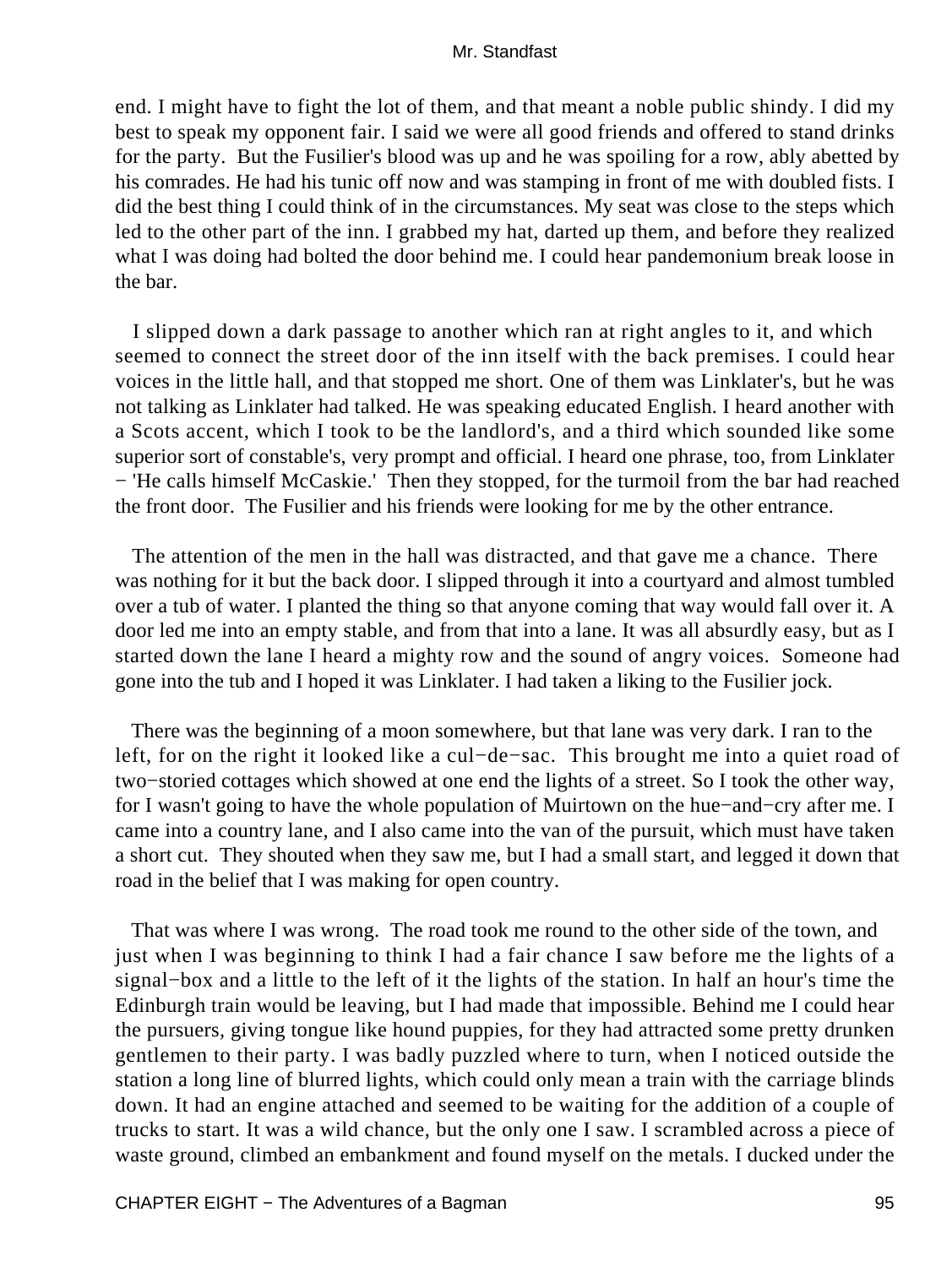couplings and got on the far side of the train, away from the enemy.

 Then simultaneously two things happened. I heard the yells of my pursuers a dozen yards off, and the train jolted into motion. I jumped on the footboard, and looked into an open window. The compartment was packed with troops, six a side and two men sitting on the floor, and the door was locked. I dived headforemost through the window and landed on the neck of a weary warrior who had just dropped off to sleep.

While I was falling I made up my mind on my conduct. I must be intoxicated, for I knew the infinite sympathy of the British soldier towards those thus overtaken. They pulled me to my feet, and the man I had descended on rubbed his skull and blasphemously demanded explanations.

 'Gen'lmen,' I hiccoughed, 'I 'pologize. I was late for this bl−blighted train and I mus' be in E'inburgh 'morrow or I'll get the sack. I 'pologize. If I've hurt my friend's head, I'll kiss it and make it well.'

 At this there was a great laugh. 'Ye'd better accept, Pete,' said one. 'It's the first time anybody ever offered to kiss your ugly heid.'

A man asked me who I was, and I appeared to be searching for a card−case.

 'Losht,' I groaned. 'Losht, and so's my wee bag and I've bashed my po' hat. I'm an awful sight, gen'lmen – an awful warning to be in time for trains. I'm John Johnstone, managing clerk to Messrs Watters, Brown Elph'stone, 923 Charl'tte Street, E'inburgh. I've been up north seein' my mamma.'

'Ye should be in France,' said one man.

 'Wish't I was, but they wouldn't let me. «Mr Johnstone,» they said, «ye're no dam good. Ye've varicose veins and a bad heart,» they said. So I says, «Good mornin', gen'lmen. Don't blame me if the country's ru'ned». That's what I said.'

 I had by this time occupied the only remaining space left on the floor. With the philosophy of their race the men had accepted my presence, and were turning again to their own talk. The train had got up speed, and as I judged it to be a special of some kind I looked for few stoppings. Moreover it was not a corridor carriage, but one of the old−fashioned kind, so I was safe for a time from the unwelcome attention of conductors. I stretched my legs below the seat, rested my head against the knees of a brawny gunner, and settled down to make the best of it.

 My reflections were not pleasant. I had got down too far below the surface, and had the naked feeling you get in a dream when you think you have gone to the theatre in your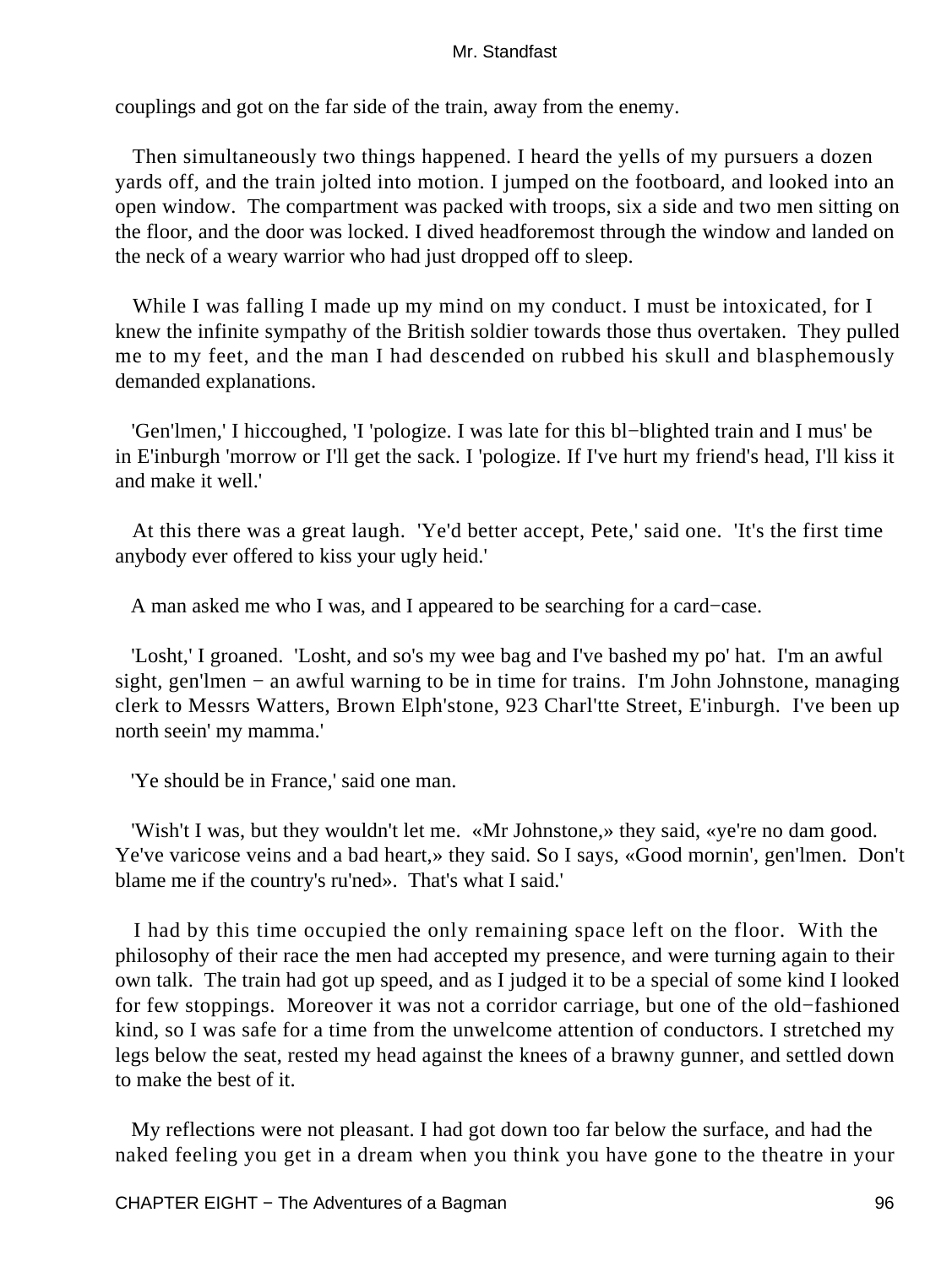nightgown. I had had three names in two days, and as many characters. I felt as if I had no home or position anywhere, and was only a stray dog with everybody's hand and foot against me. It was an ugly sensation, and it was not redeemed by any acute fear or any knowledge of being mixed up in some desperate drama. I knew I could easily go on to Edinburgh, and when the police made trouble, as they would, a wire to Scotland Yard would settle matters in a couple of hours. There wasn't a suspicion of bodily danger to restore my dignity. The worst that could happen would be that Ivery would hear of my being befriended by the authorities, and the part I had settled to play would be impossible. He would certainly hear. I had the greatest respect for his intelligence service.

 Yet that was bad enough. So far I had done well. I had put Gresson off the scent. I had found out what Bullivant wanted to know, and I had only to return unostentatiously to London to have won out on the game. I told myself all that, but it didn't cheer my spirits. I was feeling mean and hunted and very cold about the feet.

 But I have a tough knuckle of obstinacy in me which makes me unwilling to give up a thing till I am fairly choked off it. The chances were badly against me. The Scottish police were actively interested in my movements and would be ready to welcome me at my journey's end. I had ruined my hat, and my clothes, as Amos had observed, were not respectable. I had got rid of a four−days' beard the night before, but had cut myself in the process, and what with my weather−beaten face and tangled hair looked liker a tinker than a decent bagman. I thought with longing of my portmanteau in the Pentland Hotel, Edinburgh, and the neat blue serge suit and the clean linen that reposed in it. It was no case for a subtle game, for I held no cards. Still I was determined not to chuck in my hand till I was forced to. If the train stopped anywhere I would get out, and trust to my own wits and the standing luck of the British Army for the rest.

 The chance came just after dawn, when we halted at a little junction. I got up yawning and tried to open the door, till I remembered it was locked. Thereupon I stuck my legs out of the window on the side away from the platform, and was immediately seized upon by a sleepy Seaforth who thought I contemplated suicide.

'Let me go,' I said. 'I'll be back in a jiffy.'

 'Let him gang, jock,' said another voice. 'Ye ken what a man's like when he's been on the bash. The cauld air'll sober him.'

 I was released, and after some gymnastics dropped on the metals and made my way round the rear of the train. As I clambered on the platform it began to move, and a face looked out of one of the back carriages. It was Linklater and he recognized me. He tried to get out, but the door was promptly slammed by an indignant porter. I heard him protest, and he kept his head out till the train went round the curve. That cooked my goose all right. He would wire to the police from the next station. Meantime in that clean, bare, chilly place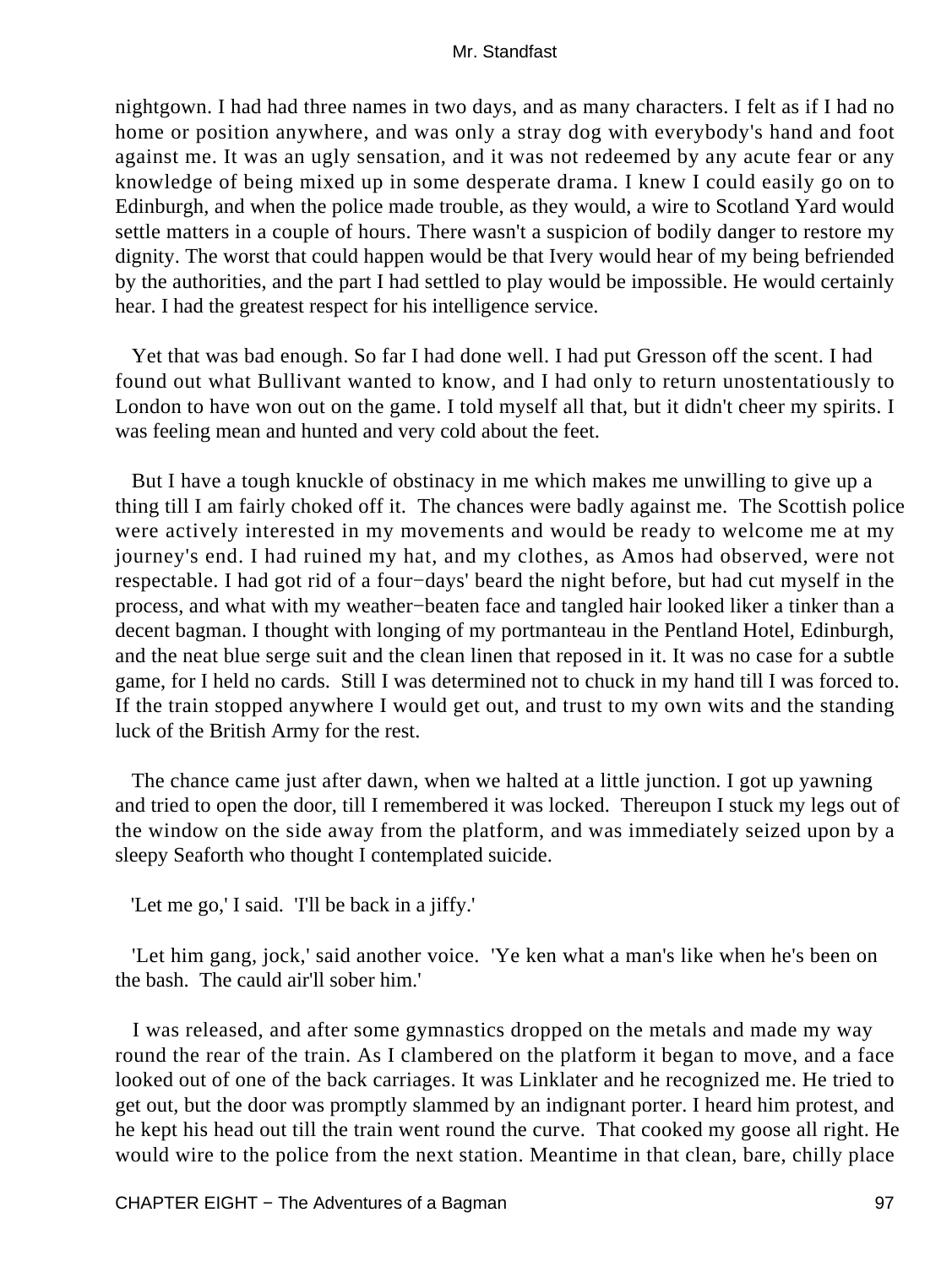there was only one traveller. He was a slim young man, with a kit−bag and a gun−case. His clothes were beautiful, a green Homburg hat, a smart green tweed overcoat, and boots as brightly polished as a horse chestnut. I caught his profile as he gave up his ticket and to my amazement I recognized it.

 The station−master looked askance at me as I presented myself, dilapidated and dishevelled, to the official gaze. I tried to speak in a tone of authority.

'Who is the man who has just gone out?'

'Whaur's your ticket?'

 'I had no time to get one at Muirtown, and as you see I have left my luggage behind me. Take it out of that pound and I'll come back for the change. I want to know if that was Sir Archibald Roylance.'

 He looked suspiciously at the note. 'I think that's the name. He's a captain up at the Fleein' School. What was ye wantin' with him?'

 I charged through the booking−office and found my man about to enter a big grey motor−car.

'Archie,' I cried and beat him on the shoulders.

 He turned round sharply. 'What the devil −! Who are you?' And then recognition crept into his face and he gave a joyous shout. 'My holy aunt! The General disguised as Charlie Chaplin! Can I drive you anywhere, sir?'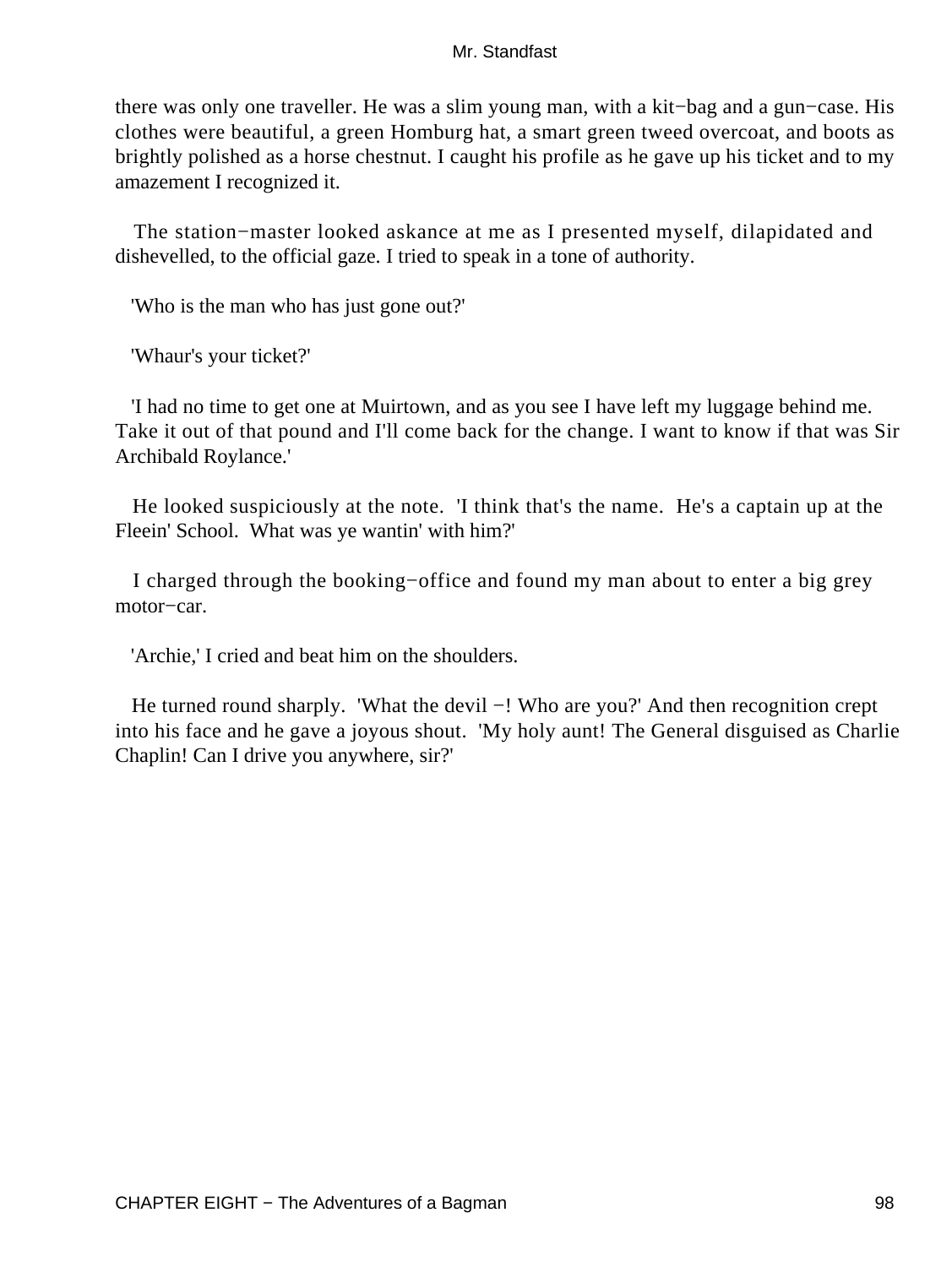# **[CHAPTER NINE − I Take the Wings of a Dove](#page-255-0)**

*'D*rive me somewhere to breakfast, Archie,' I said, 'for I'm perishing hungry.'

 He and I got into the tonneau, and the driver swung us out of the station road up a long incline of hill. Sir Archie had been one of my subalterns in the old Lennox Highlanders, and had left us before the Somme to join the Flying Corps. I had heard that he had got his wings and had done well before Arras, and was now training pilots at home. He had been a light−hearted youth, who had endured a good deal of rough−tonguing from me for his sins of omission. But it was the casual class of lad I was looking for now.

I saw him steal amused glances at my appearance.

'Been seein' a bit of life, sir?' he inquired respectfully.

'I'm being hunted by the police,' I said.

 'Dirty dogs! But don't worry, sir; we'll get you off all right. I've been in the same fix myself. You can lie snug in my little log hut, for that old image Gibbons won't blab. Or, tell you what, I've got an aunt who lives near here and she's a bit of a sportsman. You can hide in her moated grange till the bobbies get tired.'

 I think it was Archie's calm acceptance of my position as natural and becoming that restored my good temper. He was far too well bred to ask what crime I had committed, and I didn't propose to enlighten him much. But as we swung up the moorland road I let him know that I was serving the Government, but that it was necessary that I should appear to be unauthenticated and that therefore I must dodge the police. He whistled his appreciation.

 'Gad, that's a deep game. Sort of camouflage? Speaking from my experience it is easy to overdo that kind of stunt. When I was at Misieux the French started out to camouflage the caravans where they keep their pigeons, and they did it so damned well that the poor little birds couldn't hit 'em off, and spent the night out.'

 We entered the white gates of a big aerodrome, skirted a forest of tents and huts, and drew up at a shanty on the far confines of the place. The hour was half past four, and the world was still asleep. Archie nodded towards one of the hangars, from the mouth of which projected the propeller end of an aeroplane.

 'I'm by way of flyin' that bus down to Farnton tomorrow,' he remarked. 'It's the new Shark−Gladas. Got a mouth like a tree.'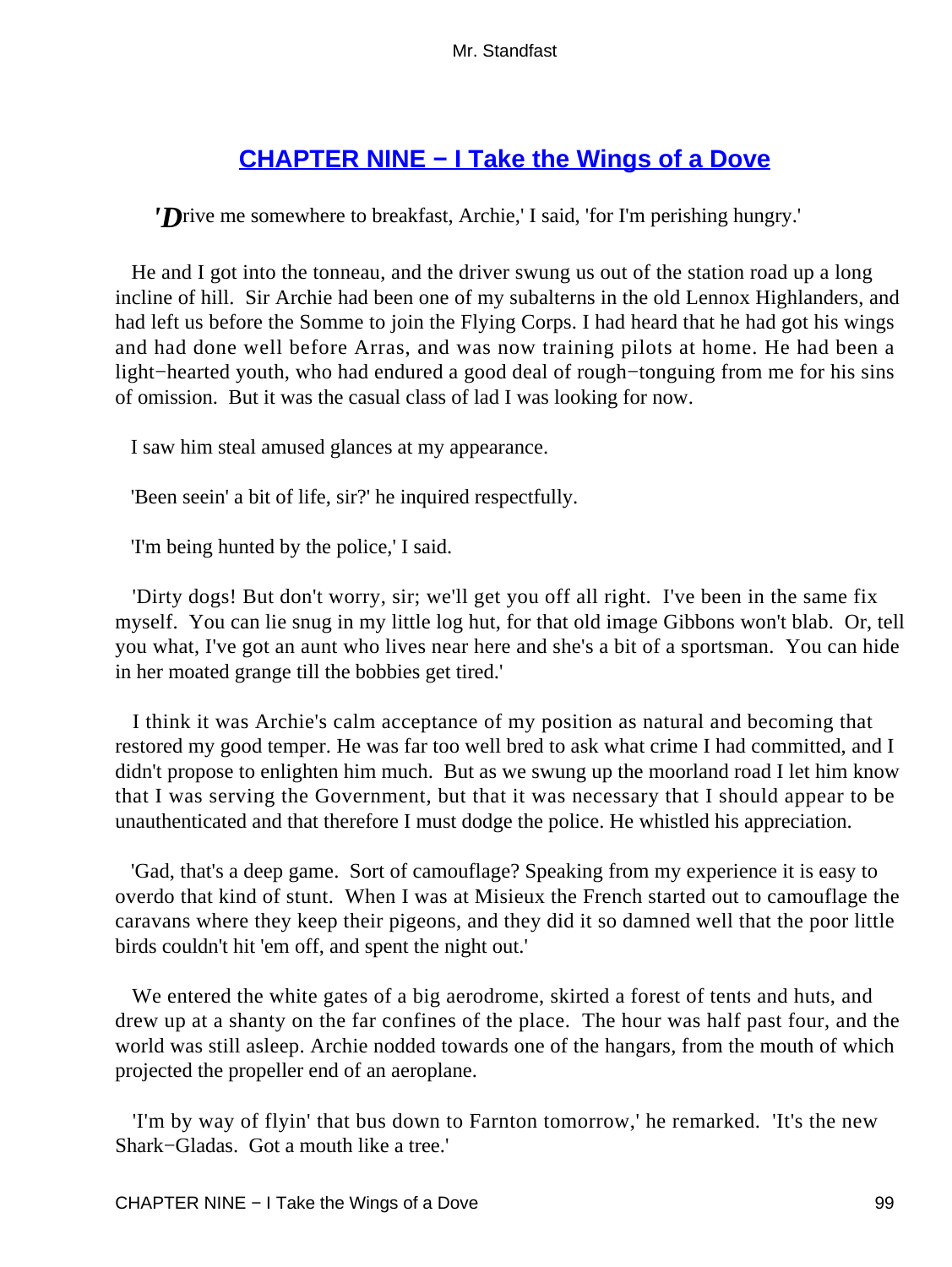An idea flashed into my mind.

'You're going this morning,' I said.

 'How did you know?' he exclaimed. 'I'm due to go today, but the grouse up in Caithness wanted shootin' so badly that I decided to wangle another day's leave. They can't expect a man to start for the south of England when he's just off a frowsy journey.'

 'All the same you're going to be a stout fellow and start in two hours' time. And you're going to take me with you.'

 He stared blankly, and then burst into a roar of laughter. 'You're the man to go tiger−shootin' with. But what price my commandant? He's not a bad chap, but a trifle shaggy about the fetlocks. He won't appreciate the joke.'

 'He needn't know. He mustn't know. This is an affair between you and me till it's finished. I promise you I'll make it all square with the Flying Corps. Get me down to Farnton before evening, and you'll have done a good piece of work for the country.'

 'Right−o! Let's have a tub and a bit of breakfast, and then I'm your man. I'll tell them to get the bus ready.'

 In Archie's bedroom I washed and shaved and borrowed a green tweed cap and a brand−new Aquascutum. The latter covered the deficiencies of my raiment, and when I commandeered a pair of gloves I felt almost respectable. Gibbons, who seemed to be a jack−of−all−trades, cooked us some bacon and an omelette, and as he ate Archie yarned. In the battalion his conversation had been mostly of race−meetings and the forsaken delights of town, but now he had forgotten all that, and, like every good airman I have ever known, wallowed enthusiastically in 'shop'. I have a deep respect for the Flying Corps, but it is apt to change its jargon every month, and its conversation is hard for the layman to follow. He was desperately keen about the war, which he saw wholly from the viewpoint of the air. Arras to him was over before the infantry crossed the top, and the tough bit of the Somme was October, not September. He calculated that the big air−fighting had not come along yet, and all he hoped for was to be allowed out to France to have his share in it. Like all good airmen, too, he was very modest about himself. 'I've done a bit of steeple−chasin' and huntin' and I've good hands for a horse, so I can handle a bus fairly well. It's all a matter of hands, you know. There ain't half the risk of the infantry down below you, and a million times the fun. jolly glad I changed, sir.'

 We talked of Peter, and he put him about top. Voss, he thought, was the only Boche that could compare with him, for he hadn't made up his mind about Lensch. The Frenchman Guynemer he ranked high, but in a different way. I remember he had no respect for Richthofen and his celebrated circus.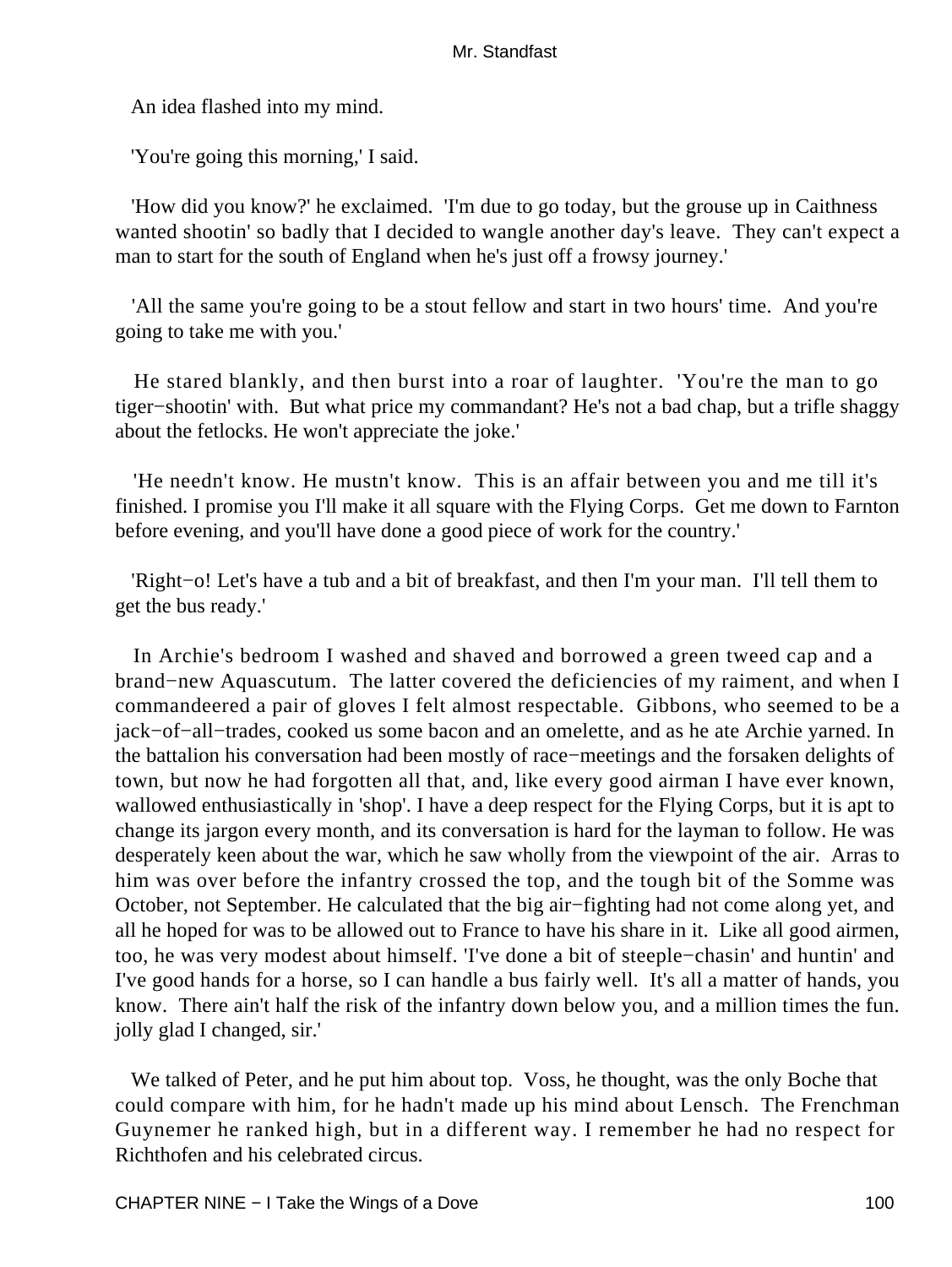At six sharp we were ready to go. A couple of mechanics had got out the machine, and Archie put on his coat and gloves and climbed into the pilot's seat, while I squeezed in behind in the observer's place. The aerodrome was waking up, but I saw no officers about. We were scarcely seated when Gibbons called our attention to a motor−car on the road, and presently we heard a shout and saw men waving in our direction.

'Better get off, my lad,' I said. 'These look like my friends.'

 The engine started and the mechanics stood clear. As we taxied over the turf I looked back and saw several figures running in our direction. The next second we had left the bumpy earth for the smooth highroad of the air.

 I had flown several dozen times before, generally over the enemy lines when I wanted to see for myself how the land lay. Then we had flown low, and been nicely dusted by the Hun Archies, not to speak of an occasional machine−gun. But never till that hour had I realized the joy of a straight flight in a swift plane in perfect weather. Archie didn't lose time. Soon the hangars behind looked like a child's toys, and the world ran away from us till it seemed like a great golden bowl spilling over with the quintessence of light. The air was cold and my hands numbed, but I never felt them. As we throbbed and tore southward, sometimes bumping in eddies, sometimes swimming evenly in a stream of motionless ether, my head and heart grew as light as a boy's. I forgot all about the vexations of my job and saw only its joyful comedy. I didn't think that anything on earth could worry me again. Far to the left was a wedge of silver and beside it a cluster of toy houses. That must be Edinburgh, where reposed my portmanteau, and where a most efficient police force was now inquiring for me. At the thought I laughed so loud that Archie must have heard me. He turned round, saw my grinning face, and grinned back. Then he signalled to me to strap myself in. I obeyed, and he proceeded to practise 'stunts' − the loop, the spinning nose−dive, and others I didn't know the names of. It was glorious fun, and he handled his machine as a good rider coaxes a nervous horse over a stiff hurdle. He had that extra something in his blood that makes the great pilot.

 Presently the chessboard of green and brown had changed to a deep purple with faint silvery lines like veins in a rock. We were crossing the Border hills, the place where I had legged it for weary days when I was mixed up in the Black Stone business. What a marvellous element was this air, which took one far above the fatigues of humanity! Archie had done well to change. Peter had been the wise man. I felt a tremendous pity for my old friend hobbling about a German prison−yard, when he had once flown a hawk. I reflected that I had wasted my life hitherto. And then I remembered that all this glory had only one use in war and that was to help the muddy British infantryman to down his Hun opponent. He was the fellow, after all, that decided battles, and the thought comforted me.

 A great exhilaration is often the precursor of disaster, and mine was to have a sudden downfall. It was getting on for noon and we were well into England − I guessed from the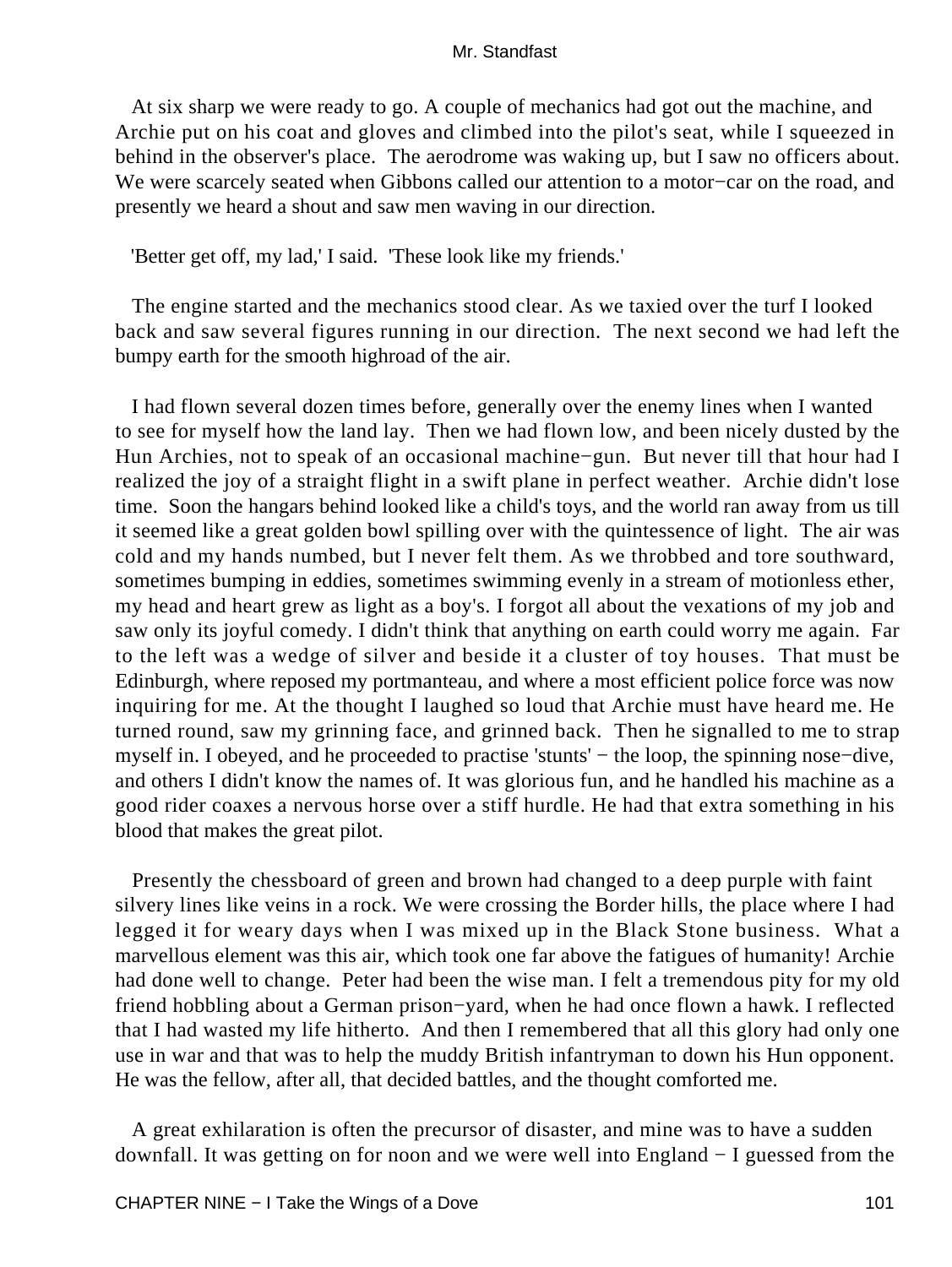rivers we had passed that we were somewhere in the north of Yorkshire − when the machine began to make odd sounds, and we bumped in perfectly calm patches of air. We dived and then climbed, but the confounded thing kept sputtering. Archie passed back a slip of paper on which he had scribbled: 'Engine conked. Must land at Micklegill. Very sorry.' So we dropped to a lower elevation where we could see clearly the houses and roads and the long swelling ridges of a moorland country. I could never have found my way about, but Archie's practised eye knew every landmark. We were trundling along very slowly now, and even I was soon able to pick up the hangars of a big aerodrome.

 We made Micklegill, but only by the skin of our teeth. We were so low that the smoky chimneys of the city of Bradfield seven miles to the east were half hidden by a ridge of down. Archie achieved a clever descent in the lee of a belt of firs, and got out full of imprecations against the Gladas engine. 'I'll go up to the camp and report,' he said, 'and send mechanics down to tinker this darned gramophone. You'd better go for a walk, sir. I don't want to answer questions about you till we're ready to start. I reckon it'll be an hour's job.' The cheerfulness I had acquired in the upper air still filled me. I sat down in a ditch, as merry as a sand−boy, and lit a pipe. I was possessed by a boyish spirit of casual adventure, and waited on the next turn of fortune's wheel with only a pleasant amusement.

That turn was not long in coming. Archie appeared very breathless.

 'Look here, sir, there's the deuce of a row up there. They've been wirin' about you all over the country, and they know you're with me. They've got the police, and they'll have you in five minutes if you don't leg it. I lied like billy−o and said I had never heard of you, but they're comin' to see for themselves. For God's sake get off ... You'd better keep in cover down that hollow and round the back of these trees. I'll stay here and try to brazen it out. I'll get strafed to blazes anyhow ... I hope you'll get me out of the scrape, sir.'

 'Don't you worry, my lad,' I said. 'I'll make it all square when I get back to town. I'll make for Bradfield, for this place is a bit conspicuous. Goodbye, Archie. You're a good chap and I'll see you don't suffer.'

 I started off down the hollow of the moor, trying to make speed atone for lack of strategy, for it was hard to know how much my pursuers commanded from that higher ground. They must have seen me, for I heard whistles blown and men's cries. I struck a road, crossed it, and passed a ridge from which I had a view of Bradfield six miles off. And as I ran I began to reflect that this kind of chase could not last long. They were bound to round me up in the next half−hour unless I could puzzle them. But in that bare green place there was no cover, and it looked as if my chances were pretty much those of a hare coursed by a good greyhound on a naked moor.

 Suddenly from just in front of me came a familiar sound. It was the roar of guns − the slam of field−batteries and the boom of small howitzers. I wondered if I had gone off my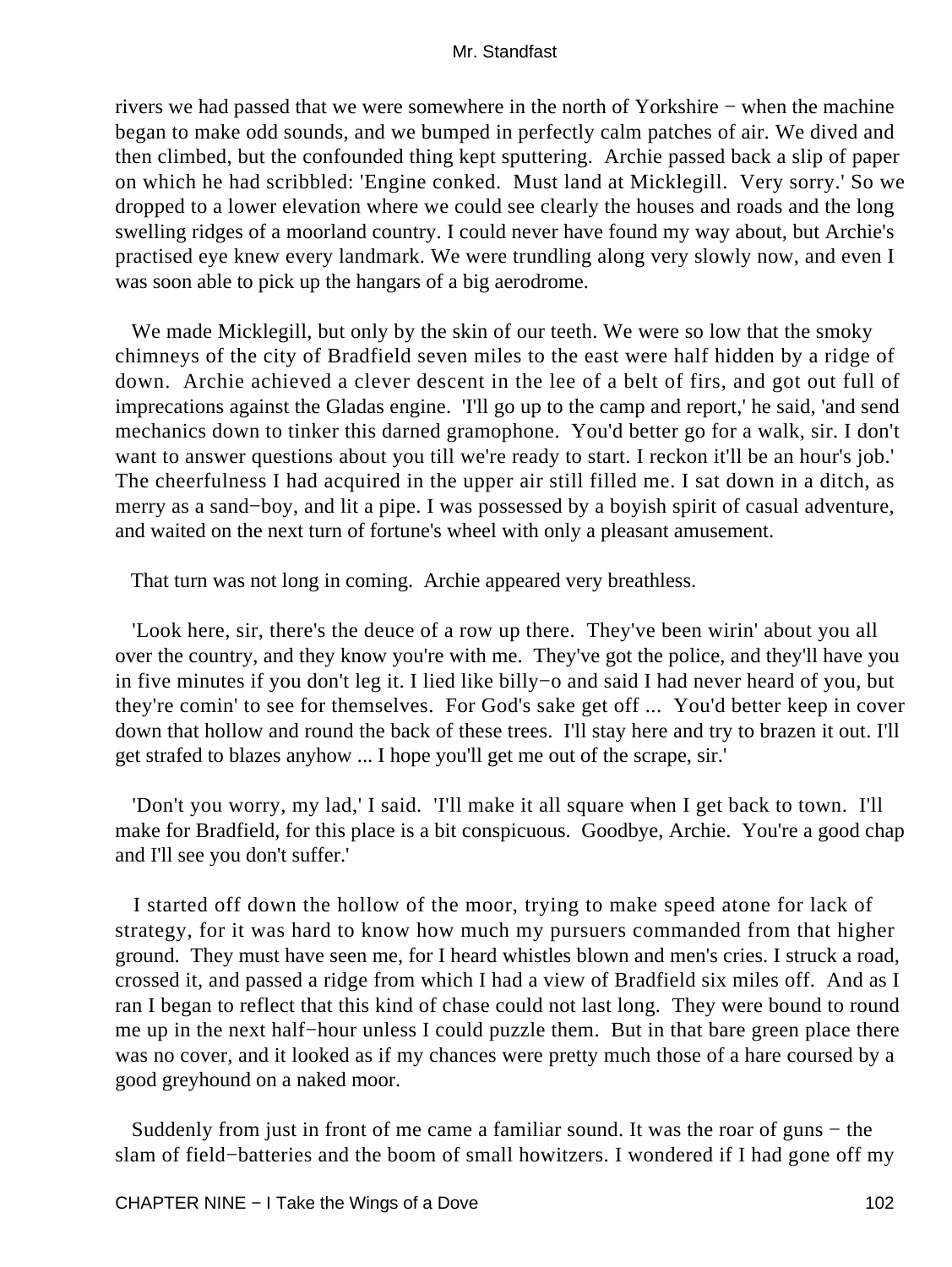head. As I plodded on the rattle of machine−guns was added, and over the ridge before me I saw the dust and fumes of bursting shells. I concluded that I was not mad, and that therefore the Germans must have landed. I crawled up the last slope, quite forgetting the pursuit behind me.

And then I'm blessed if I did not look down on a veritable battle.

 There were two sets of trenches with barbed wire and all the fixings, one set filled with troops and the other empty. On these latter shells were bursting, but there was no sign of life in them. In the other lines there seemed the better part of two brigades, and the first trench was stiff with bayonets. My first thought was that Home Forces had gone dotty, for this kind of show could have no sort of training value. And then I saw other things − cameras and camera−men on platforms on the flanks, and men with megaphones behind them on wooden scaffoldings. One of the megaphones was going full blast all the time. I saw the meaning of the performance at last. Some movie− merchant had got a graft with the Government, and troops had been turned out to make a war film. It occurred to me that if I were mixed up in that push I might get the cover I was looking for. I scurried down the hill to the nearest camera−man.

 As I ran, the first wave of troops went over the top. They did it uncommon well, for they entered into the spirit of the thing, and went over with grim faces and that slow, purposeful lope that I had seen in my own fellows at Arras. Smoke grenades burst among them, and now and then some resourceful mountebank would roll over. Altogether it was about the best show I have ever seen. The cameras clicked, the guns banged, a background of boy scouts applauded, and the dust rose in billows to the sky.

 But all the same something was wrong. I could imagine that this kind of business took a good deal of planning from the point of view of the movie−merchant, for his purpose was not the same as that of the officer in command. You know how a photographer finicks about and is dissatisfied with a pose that seems all right to his sitter. I should have thought the spectacle enough to get any cinema audience off their feet, but the man on the scaffolding near me judged differently. He made his megaphone boom like the swan−song of a dying buffalo. He wanted to change something and didn't know how to do it. He hopped on one leg; he took the megaphone from his mouth to curse; he waved it like a banner and yelled at some opposite number on the other flank. And then his patience forsook him and he skipped down the ladder, dropping his megaphone, past the camera−men, on to the battlefield.

 That was his undoing. He got in the way of the second wave and was swallowed up like a leaf in a torrent. For a moment I saw a red face and a loud−checked suit, and the rest was silence. He was carried on over the hill, or rolled into an enemy trench, but anyhow he was lost to my ken.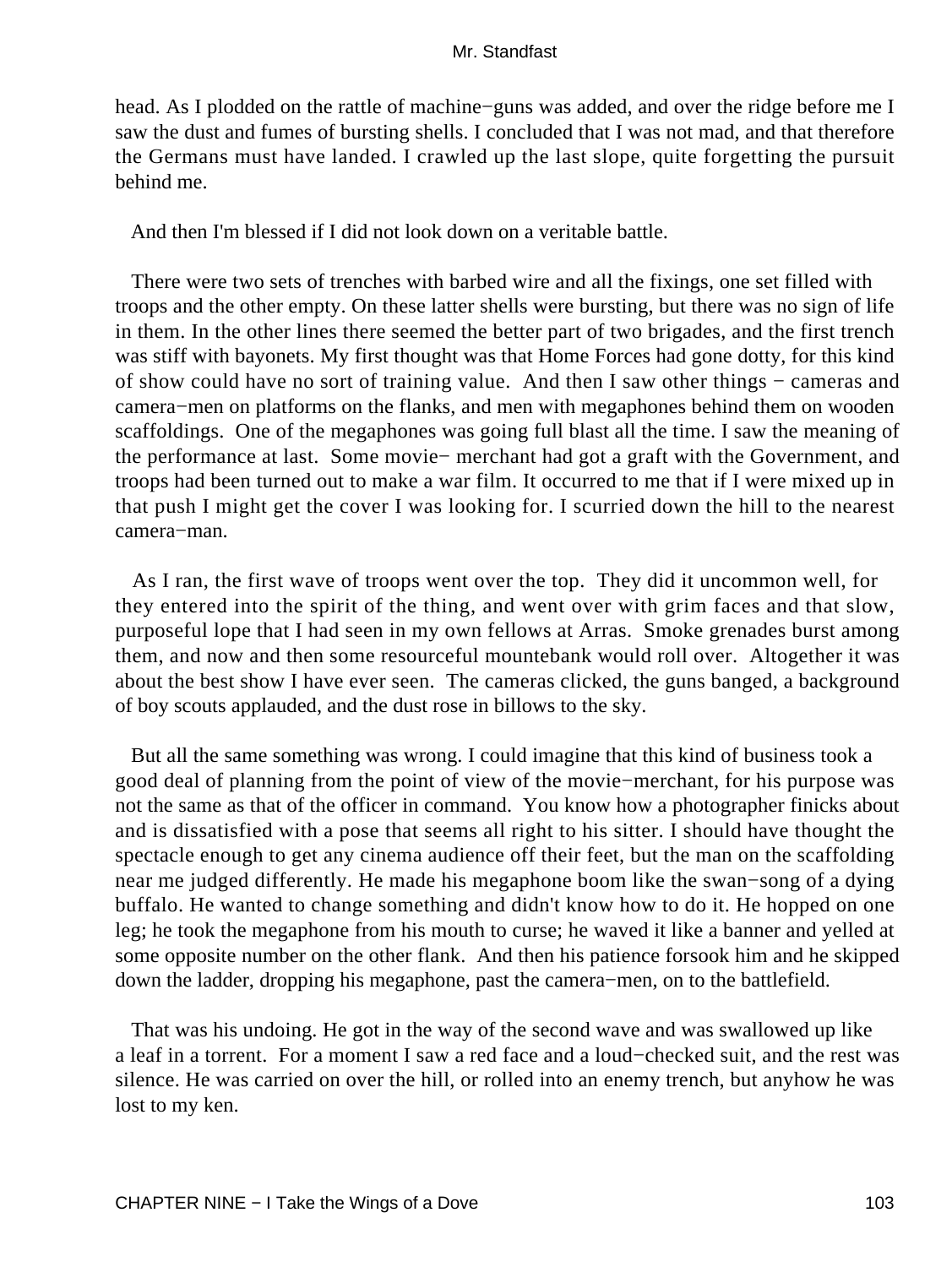I bagged his megaphone and hopped up the steps to the platform. At last I saw a chance of first−class cover, for with Archie's coat and cap I made a very good appearance as a movie−merchant. Two waves had gone over the top, and the cinema−men, working like beavers, had filmed the lot. But there was still a fair amount of troops to play with, and I determined to tangle up that outfit so that the fellows who were after me would have better things to think about.

 My advantage was that I knew how to command men. I could see that my opposite number with the megaphone was helpless, for the mistake which had swept my man into a shell−hole had reduced him to impotence. The troops seemed to be mainly in charge of N.C.O.s (I could imagine that the officers would try to shirk this business), and an N.C.O. is the most literal creature on earth. So with my megaphone I proceeded to change the battle order.

 I brought up the third wave to the front trenches. In about three minutes the men had recognized the professional touch and were moving smartly to my orders. They thought it was part of the show, and the obedient cameras clicked at everything that came into their orbit. My aim was to deploy the troops on too narrow a front so that they were bound to fan outward, and I had to be quick about it, for I didn't know when the hapless movie−merchant might be retrieved from the battle−field and dispute my authority.

 It takes a long time to straighten a thing out, but it does not take long to tangle it, especially when the thing is so delicate a machine as disciplined troops. In about eight minutes I had produced chaos. The flanks spread out, in spite of all the shepherding of the N.C.O.s, and the fringe engulfed the photographers. The cameras on their little platforms went down like ninepins. It was solemn to see the startled face of a photographer, taken unawares, supplicating the purposeful infantry, before he was swept off his feet into speechlessness.

 It was no place for me to linger in, so I chucked away the megaphone and got mixed up with the tail of the third wave. I was swept on and came to anchor in the enemy trenches, where I found, as I expected, my profane and breathless predecessor, the movie− merchant. I had nothing to say to him, so I stuck to the trench till it ended against the slope of the hill.

 On that flank, delirious with excitement, stood a knot of boy scouts. My business was to get to Bradfield as quick as my legs would take me, and as inconspicuously as the gods would permit. Unhappily I was far too great an object of interest to that nursery of heroes. Every boy scout is an amateur detective and hungry for knowledge. I was followed by several, who plied me with questions, and were told that I was off to Bradfield to hurry up part of the cinema outfit. It sounded lame enough, for that cinema outfit was already past praying for.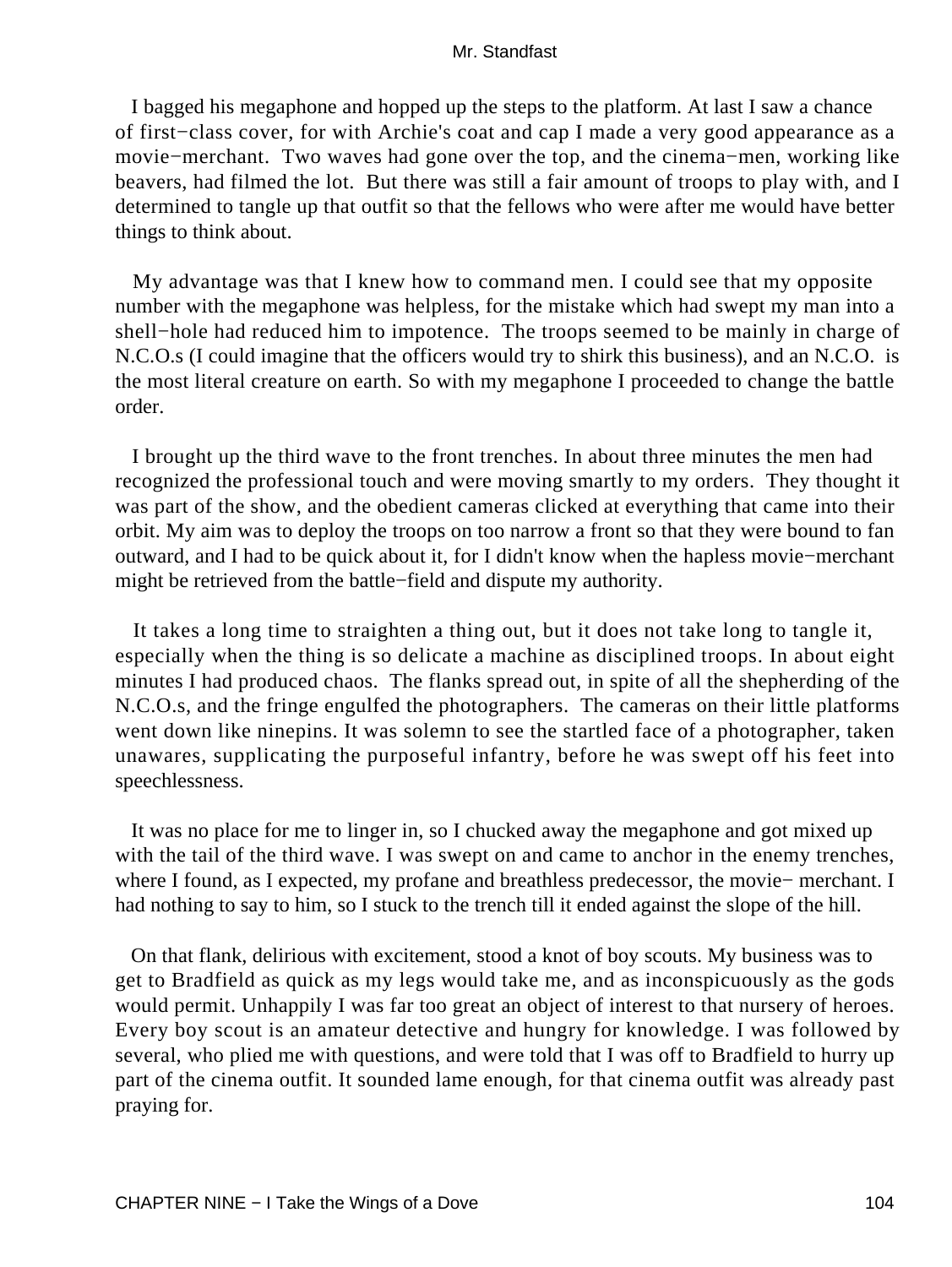We reached the road and against a stone wall stood several bicycles. I selected one and prepared to mount.

'That's Mr Emmott's machine,' said one boy sharply. 'He told me to keep an eye on it.'

'I must borrow it, sonny,' I said. 'Mr Emmott's my very good friend and won't object.'

 From the place where we stood I overlooked the back of the battle−field and could see an anxious congress of officers. I could see others, too, whose appearance I did not like. They had not been there when I operated on the megaphone. They must have come downhill from the aerodrome and in all likelihood were the pursuers I had avoided. The exhilaration which I had won in the air and which had carried me into the tomfoolery of the past half−hour was ebbing. I had the hunted feeling once more, and grew middle−aged and cautious. I had a baddish record for the day, what with getting Archie into a scrape and busting up an official cinema show − neither consistent with the duties of a brigadier−general. Besides, I had still to get to London.

 I had not gone two hundred yards down the road when a boy scout, pedalling furiously, came up abreast me.

'Colonel Edgeworth wants to see you,' he panted. 'You're to come back at once.'

'Tell him I can't wait now,' I said. 'I'll pay my respects to him in an hour.'

 'He said you were to come at once,' said the faithful messenger. 'He's in an awful temper with you, and he's got bobbies with him.'

 I put on pace and left the boy behind. I reckoned I had the better part of two miles' start and could beat anything except petrol. But my enemies were bound to have cars, so I had better get off the road as soon as possible. I coasted down a long hill to a bridge which spanned a small discoloured stream that flowed in a wooded glen. There was nobody for the moment on the hill behind me, so I slipped into the covert, shoved the bicycle under the bridge, and hid Archie's aquascutum in a bramble thicket. I was now in my own disreputable tweeds and I hoped that the shedding of my most conspicuous garment would puzzle my pursuers if they should catch up with me.

 But this I was determined they should not do. I made good going down that stream and out into a lane which led from the downs to the market−gardens round the city. I thanked Heaven I had got rid of the aquascutum, for the August afternoon was warm and my pace was not leisurely. When I was in secluded ground I ran, and when anyone was in sight I walked smartly.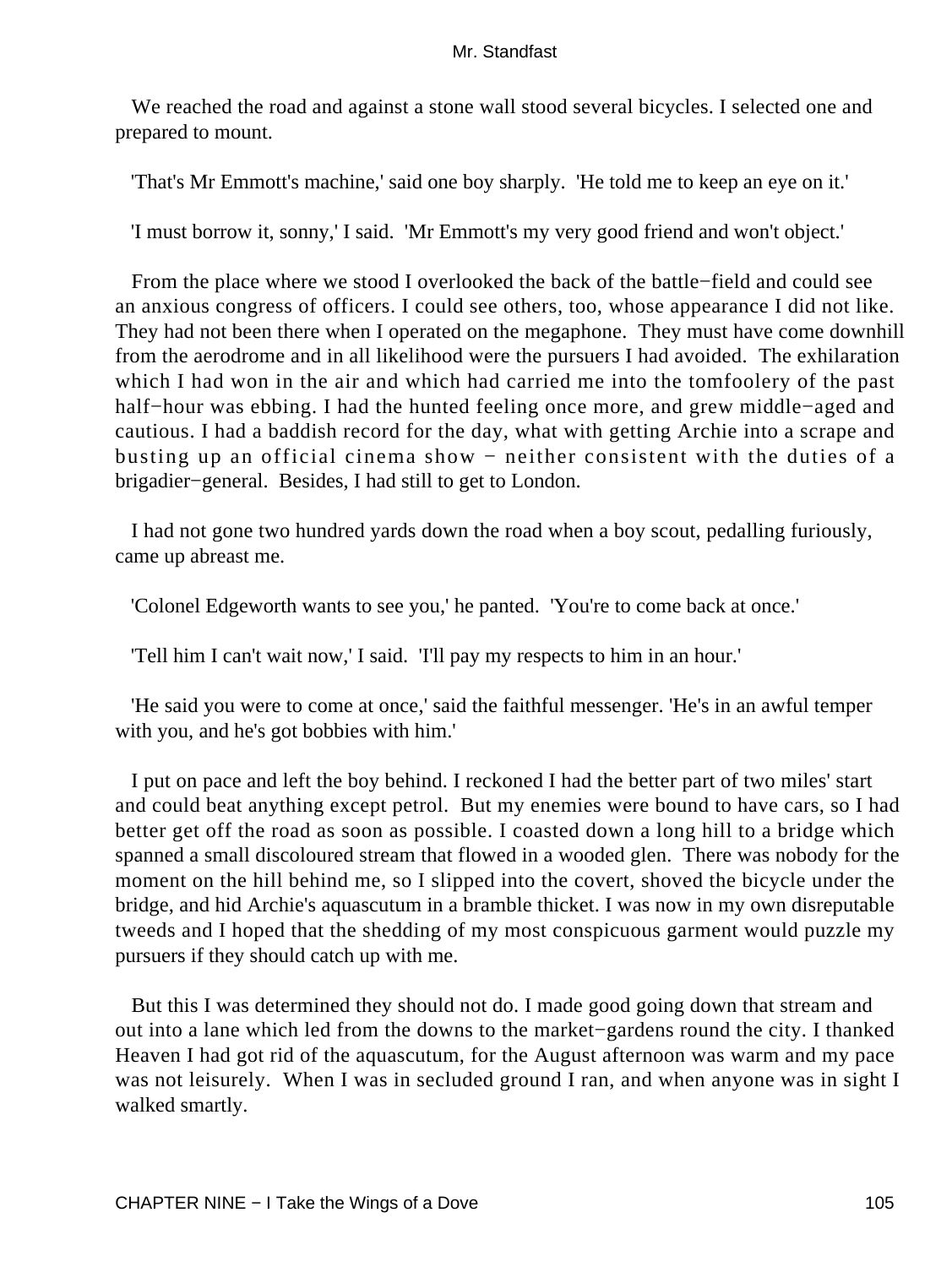As I went I reflected that Bradfield would see the end of my adventures. The police knew that I was there and would watch the stations and hunt me down if I lingered in the place. I knew no one there and had no chance of getting an effective disguise. Indeed I very soon began to wonder if I should get even as far as the streets. For at the moment when I had got a lift on the back of a fishmonger's cart and was screened by its flapping canvas, two figures passed on motor−bicycles, and one of them was the inquisitive boy scout. The main road from the aerodrome was probably now being patrolled by motor−cars. It looked as if there would be a degrading arrest in one of the suburbs.

 The fish−cart, helped by half a crown to the driver, took me past the outlying small–villadom, between long lines of workmen's houses, to narrow cobbled lanes and the purlieus of great factories. As soon as I saw the streets well crowded I got out and walked. In my old clothes I must have appeared like some second−class bookie or seedy horse−coper. The only respectable thing I had about me was my gold watch. I looked at the time and found it half past five.

 I wanted food and was casting about for an eating−house when I heard the purr of a motor−cycle and across the road saw the intelligent boy scout. He saw me, too, and put on the brake with a sharpness which caused him to skid and all but come to grief under the wheels of a wool−wagon. That gave me time to efface myself by darting up a side street. I had an unpleasant sense that I was about to be trapped, for in a place I knew nothing of I had not a chance to use my wits.

 I remember trying feverishly to think, and I suppose that my preoccupation made me careless. I was now in a veritable slum, and when I put my hand to my vest pocket I found that my watch had gone. That put the top stone on my depression. The reaction from the wild burnout of the forenoon had left me very cold about the feet. I was getting into the under−world again and there was no chance of a second Archie Roylance turning up to rescue me. I remember yet the sour smell of the factories and the mist of smoke in the evening air. It is a smell I have never met since without a sort of dulling of spirit.

 Presently I came out into a market−place. Whistles were blowing, and there was a great hurrying of people back from the mills. The crowd gave me a momentary sense of security, and I was just about to inquire my way to the railway station when someone jostled my arm.

A rough−looking fellow in mechanic's clothes was beside me.

 'Mate,' he whispered. 'I've got summat o' yours here.' And to my amazement he slipped my watch into my hand.

 'It was took by mistake. We're friends o' yours. You're right enough if you do what I tell you. There's a peeler over there got his eye on you. Follow me and I'll get you off.'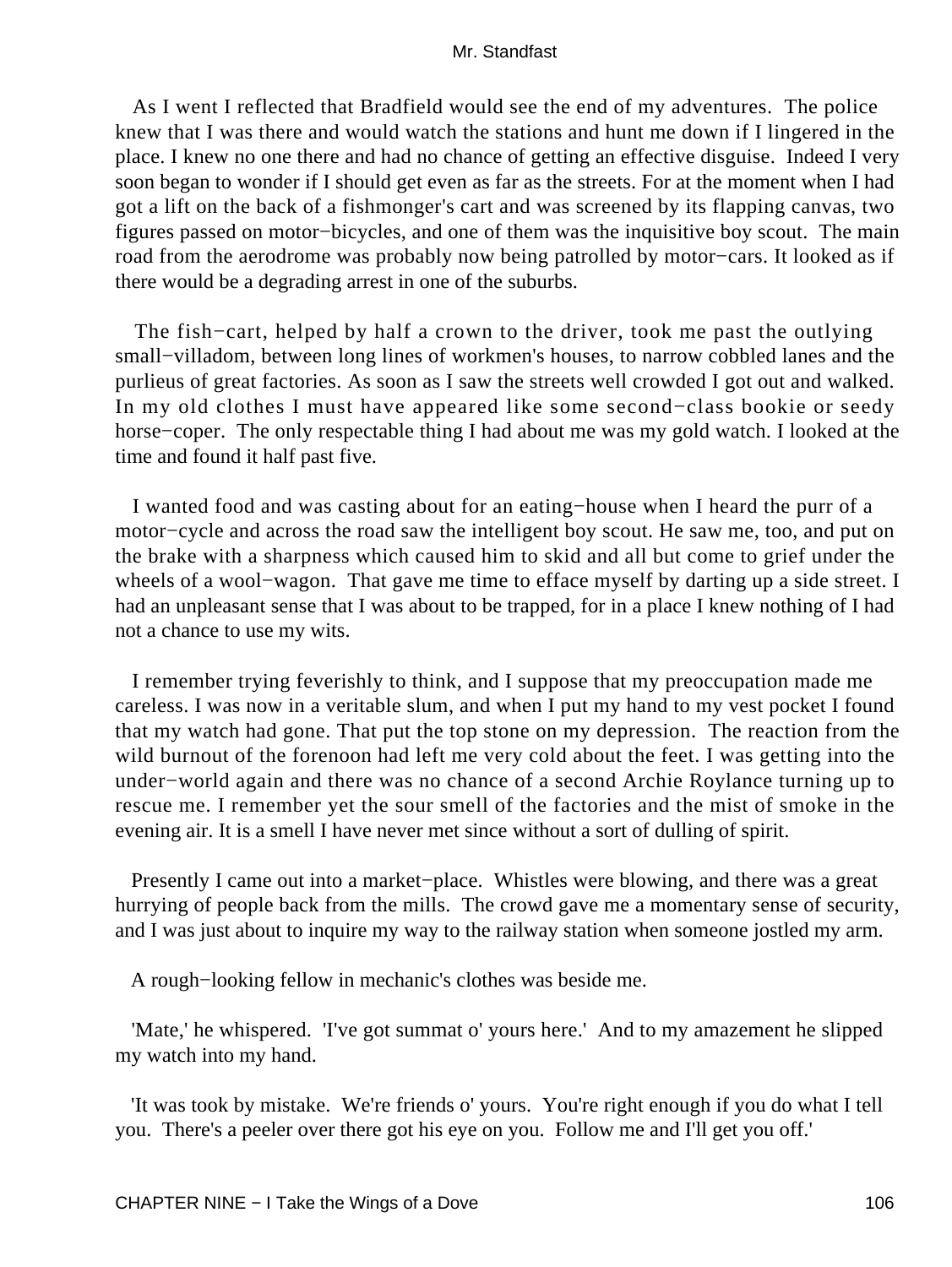I didn't much like the man's looks, but I had no choice, and anyhow he had given me back my watch. He sidled into an alley between tall houses and I sidled after him. Then he took to his heels, and led me a twisting course through smelly courts into a tanyard and then by a narrow lane to the back−quarters of a factory. Twice we doubled back, and once we climbed a wall and followed the bank of a blue−black stream with a filthy scum on it. Then we got into a very mean quarter of the town, and emerged in a dingy garden, strewn with tin cans and broken flowerpots. By a back door we entered one of the cottages and my guide very carefully locked it behind him.

 He lit the gas and drew the blinds in a small parlour and looked at me long and quizzically. He spoke now in an educated voice.

 'I ask no questions,' he said, 'but it's my business to put my services at your disposal. You carry the passport.'

 I stared at him, and he pulled out his watch and showed a white− and−purple cross inside the lid.

 'I don't defend all the people we employ,' he said, grinning. 'Men's morals are not always as good as their patriotism. One of them pinched your watch, and when he saw what was inside it he reported to me. We soon picked up your trail, and observed you were in a bit of trouble. As I say, I ask no questions. What can we do for you?'

 'I want to get to London without any questions asked. They're looking for me in my present rig, so I've got to change it.'

 'That's easy enough,' he said. 'Make yourself comfortable for a little and I'll fix you up. The night train goes at eleven–thirty. ... You'll find cigars in the cupboard and there's this week's \_Critic on that table. It's got a good article on Conrad, if you care for such things.'

 I helped myself to a cigar and spent a profitable half−hour reading about the vices of the British Government. Then my host returned and bade me ascend to his bedroom. 'You're Private Henry Tomkins of the 12th Gloucesters, and you'll find your clothes ready for you. I'll send on your present togs if you give me an address.'

 I did as I was bid, and presently emerged in the uniform of a British private, complete down to the shapeless boots and the dropsical puttees. Then my friend took me in hand and finished the transformation. He started on my hair with scissors and arranged a lock which, when well oiled, curled over my forehead. My hands were hard and rough and only needed some grubbiness and hacking about the nails to pass muster. With my cap on the side of my head, a pack on my back, a service rifle in my hands, and my pockets bursting with penny picture papers, I was the very model of the British soldier returning from leave. I had also a packet of Woodbine cigarettes and a hunch of bread−and−cheese for the journey. And I had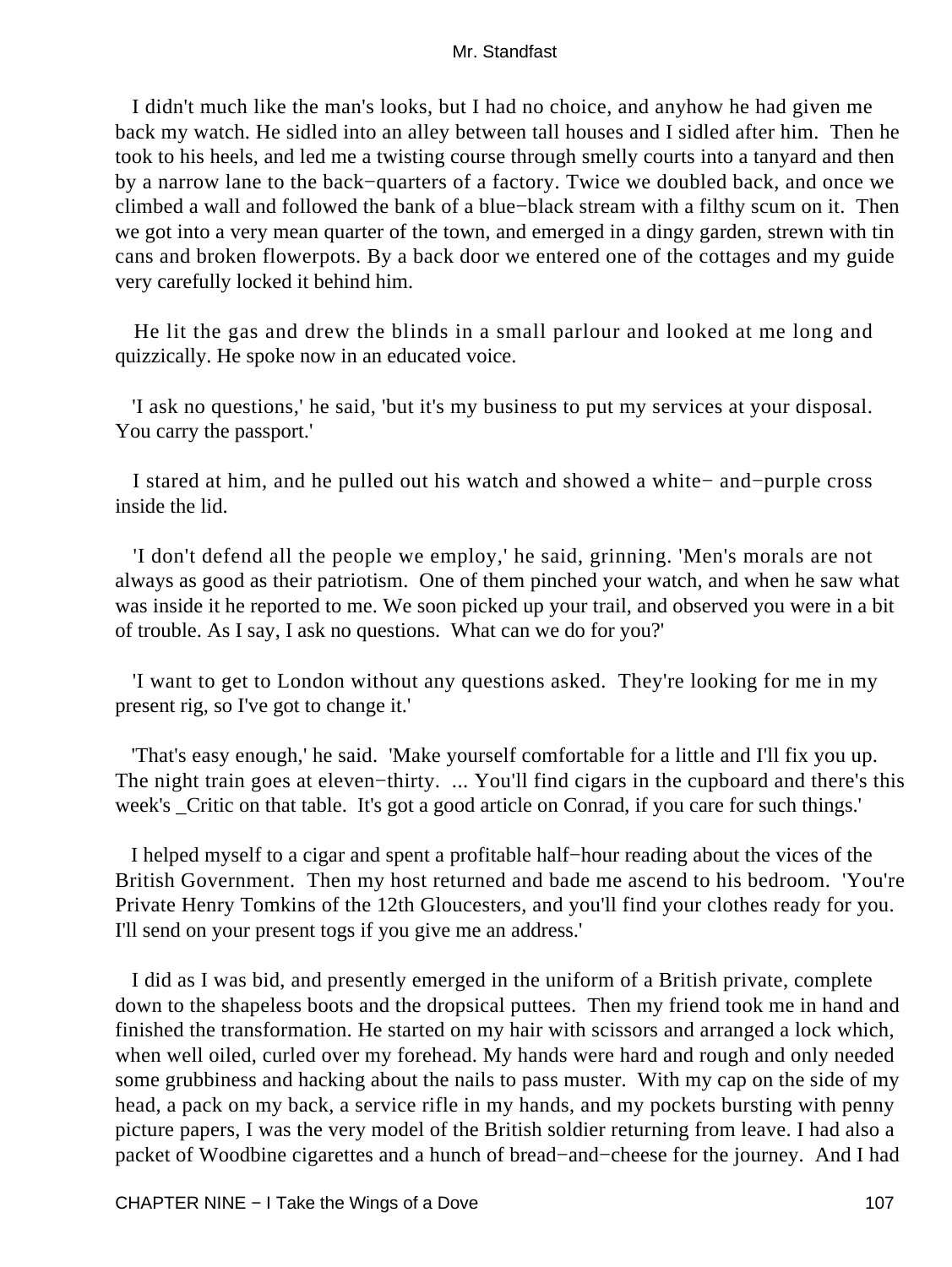a railway warrant made out in my name for London.

Then my friend gave me supper – bread and cold meat and a bottle of Bass, which I wolfed savagely, for I had had nothing since breakfast. He was a curious fellow, as discreet as a tombstone, very ready to speak about general subjects, but never once coming near the intimate business which had linked him and me and Heaven knew how many others by means of a little purple−and−white cross in a watch−case. I remember we talked about the topics that used to be popular at Biggleswick − the big political things that begin with capital letters. He took Amos's view of the soundness of the British working−man, but he said something which made me think. He was convinced that there was a tremendous lot of German spy work about, and that most of the practitioners were innocent. 'The ordinary Briton doesn't run to treason, but he's not very bright. A clever man in that kind of game can make better use of a fool than a rogue.'

 As he saw me off he gave me a piece of advice. 'Get out of these clothes as soon as you reach London. Private Tomkins will frank you out of Bradfield, but it mightn't be a healthy alias in the metropolis.'

 At eleven−thirty I was safe in the train, talking the jargon of the returning soldier with half a dozen of my own type in a smoky third−class carriage. I had been lucky in my escape, for at the station entrance and on the platform I had noticed several men with the unmistakable look of plainclothes police. Also – though this may have been my fancy – I thought I caught in the crowd a glimpse of the bagman who had called himself Linklater.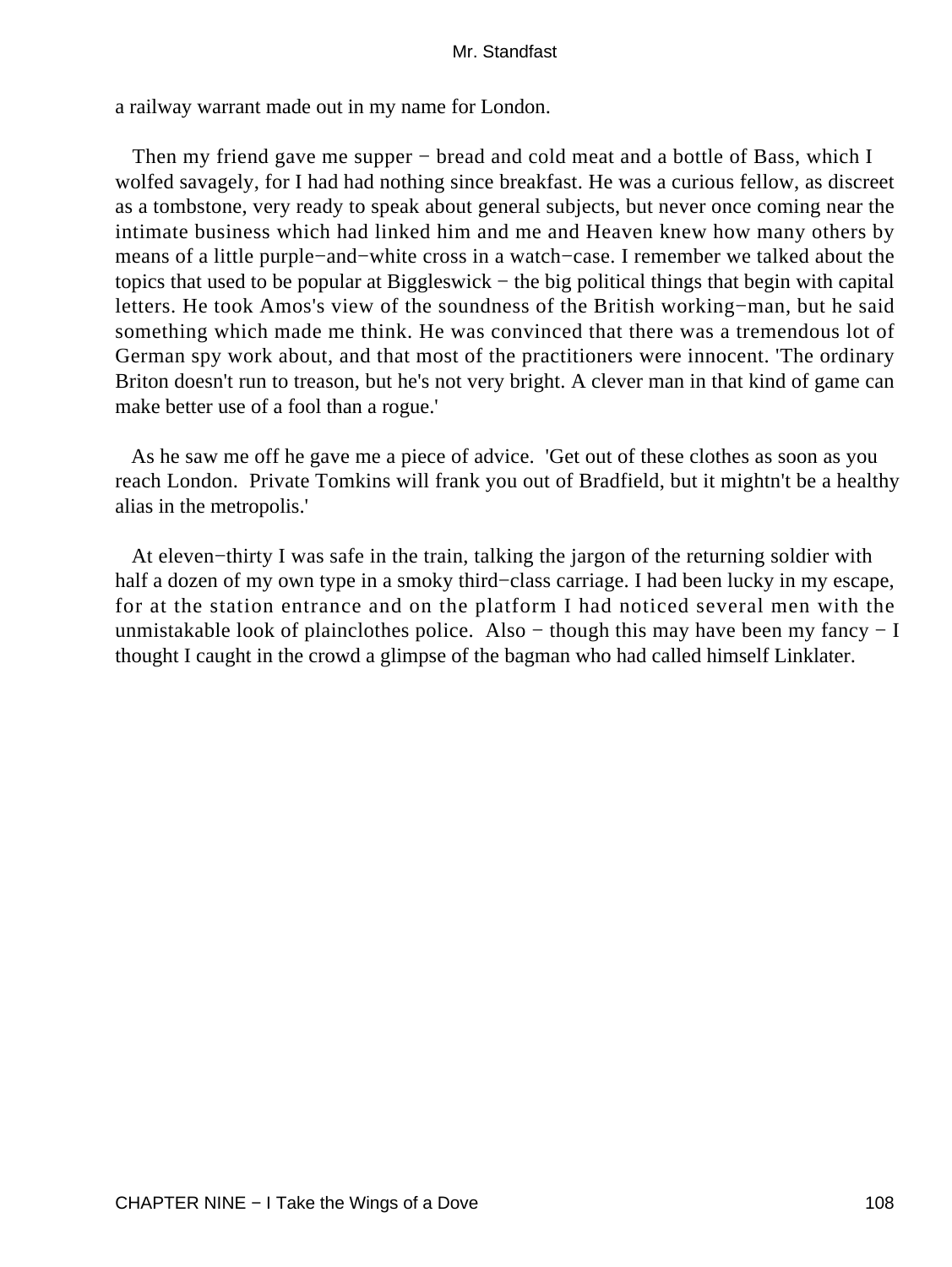# **[CHAPTER TEN − The Advantages of an Air Raid](#page-255-0)**

*T*he train was abominably late. It was due at eight−twenty−seven, but it was nearly ten when we reached St Pancras. I had resolved to go straight to my rooms in Westminster, buying on the way a cap and waterproof to conceal my uniform should anyone be near my door on my arrival. Then I would ring up Blenkiron and tell him all my adventures. I breakfasted at a coffee−stall, left my pack and rifle in the cloak−room, and walked out into the clear sunny morning.

 I was feeling very pleased with myself. Looking back on my madcap journey, I seemed to have had an amazing run of luck and to be entitled to a little credit too. I told myself that persistence always pays and that nobody is beaten till he is dead. All Blenkiron's instructions had been faithfully carried out. I had found Ivery's post office. I had laid the lines of our own special communications with the enemy, and so far as I could see I had left no clue behind me. Ivery and Gresson took me for a well−meaning nincompoop. It was true that I had aroused profound suspicion in the breasts of the Scottish police. But that mattered nothing, for Cornelius Brand, the suspect, would presently disappear, and there was nothing against that rising soldier, Brigadier−General Richard Hannay, who would soon be on his way to France. After all this piece of service had not been so very unpleasant. I laughed when I remembered my grim forebodings in Gloucestershire. Bullivant had said it would be damnably risky in the long run, but here was the end and I had never been in danger of anything worse than making a fool of myself.

 I remember that, as I made my way through Bloomsbury, I was not thinking so much of my triumphant report to Blenkiron as of my speedy return to the Front. Soon I would be with my beloved brigade again. I had missed Messines and the first part of Third Ypres, but the battle was still going on, and I had yet a chance. I might get a division, for there had been talk of that before I left. I knew the Army Commander thought a lot of me. But on the whole I hoped I would be left with the brigade. After all I was an amateur soldier, and I wasn't certain of my powers with a bigger command.

 In Charing Cross Road I thought of Mary, and the brigade seemed suddenly less attractive. I hoped the war wouldn't last much longer, though with Russia heading straight for the devil I didn't know how it was going to stop very soon. I was determined to see Mary before I left, and I had a good excuse, for I had taken my orders from her. The prospect entranced me, and I was mooning along in a happy dream, when I collided violently with in agitated citizen.

Then I realized that something very odd was happening.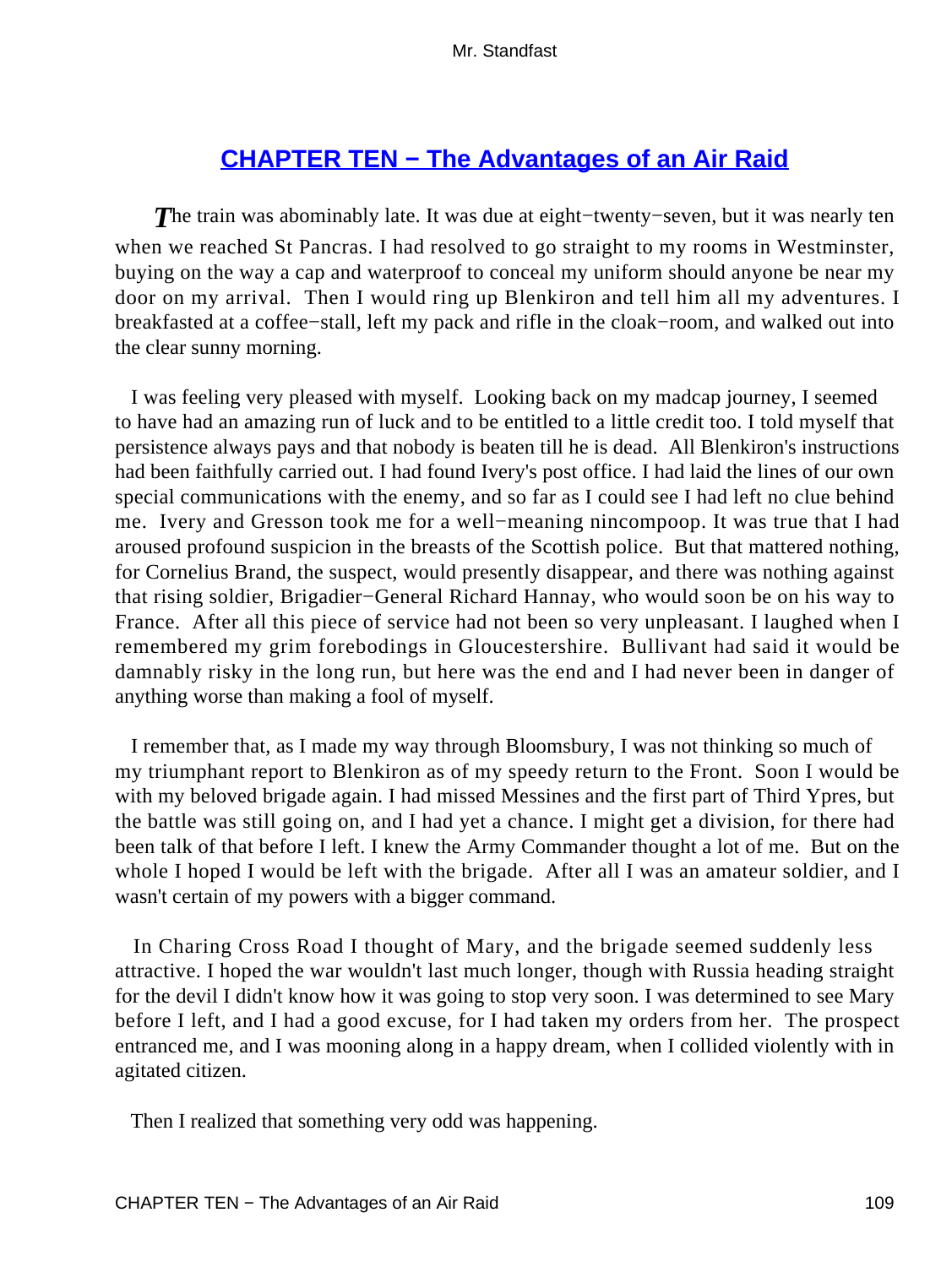There was a dull sound like the popping of the corks of flat soda−water bottles. There was a humming, too, from very far up in the skies. People in the street were either staring at the heavens or running wildly for shelter. A motor−bus in front of me emptied its contents in a twinkling; a taxi pulled up with a jar and the driver and fare dived into a second−hand bookshop. It took me a moment or two to realize the meaning of it all, and I had scarcely done this when I got a very practical proof. A hundred yards away a bomb fell on a street island, shivering every window−pane in a wide radius, and sending splinters of stone flying about my head. I did what I had done a hundred times before at the Front, and dropped flat on my face.

 The man who says he doesn't mind being bombed or shelled is either a liar or a maniac. This London air raid seemed to me a singularly unpleasant business. I think it was the sight of the decent civilized life around one and the orderly streets, for what was perfectly natural in a rubble−heap like Ypres or Arras seemed an outrage here. I remember once being in billets in a Flanders village where I had the Maire's house and sat in a room upholstered in cut velvet, with wax flowers on the mantelpiece and oil paintings of three generations on the walls. The Boche took it into his head to shell the place with a long−range naval gun, and I simply loathed it. It was horrible to have dust and splinters blown into that snug, homely room, whereas if I had been in a ruined barn I wouldn't have given the thing two thoughts. In the same way bombs dropping in central London seemed a grotesque indecency. I hated to see plump citizens with wild eyes, and nursemaids with scared children, and miserable women scuttling like rabbits in a warren.

 The drone grew louder, and, looking up, I could see the enemy planes flying in a beautiful formation, very leisurely as it seemed, with all London at their mercy. Another bomb fell to the right, and presently bits of our own shrapnel were clattering viciously around me. I thought it about time to take cover, and ran shamelessly for the best place I could see, which was a Tube station. Five minutes before the street had been crowded; now I left behind me a desert dotted with one bus and three empty taxicabs.

 I found the Tube entrance filled with excited humanity. One stout lady had fainted, and a nurse had become hysterical, but on the whole people were behaving well. Oddly enough they did not seem inclined to go down the stairs to the complete security of underground; but preferred rather to collect where they could still get a glimpse of the upper world, as if they were torn between fear of their lives and interest in the spectacle. That crowd gave me a good deal of respect for my countrymen. But several were badly rattled, and one man a little way off, whose back was turned, kept twitching his shoulders as if he had the colic.

 I watched him curiously, and a movement of the crowd brought his face into profile. Then I gasped with amazement, for I saw that it was Ivery.

 And yet it was not Ivery. There were the familiar nondescript features, the blandness, the plumpness, but all, so to speak, in ruins. The man was in a blind funk. His features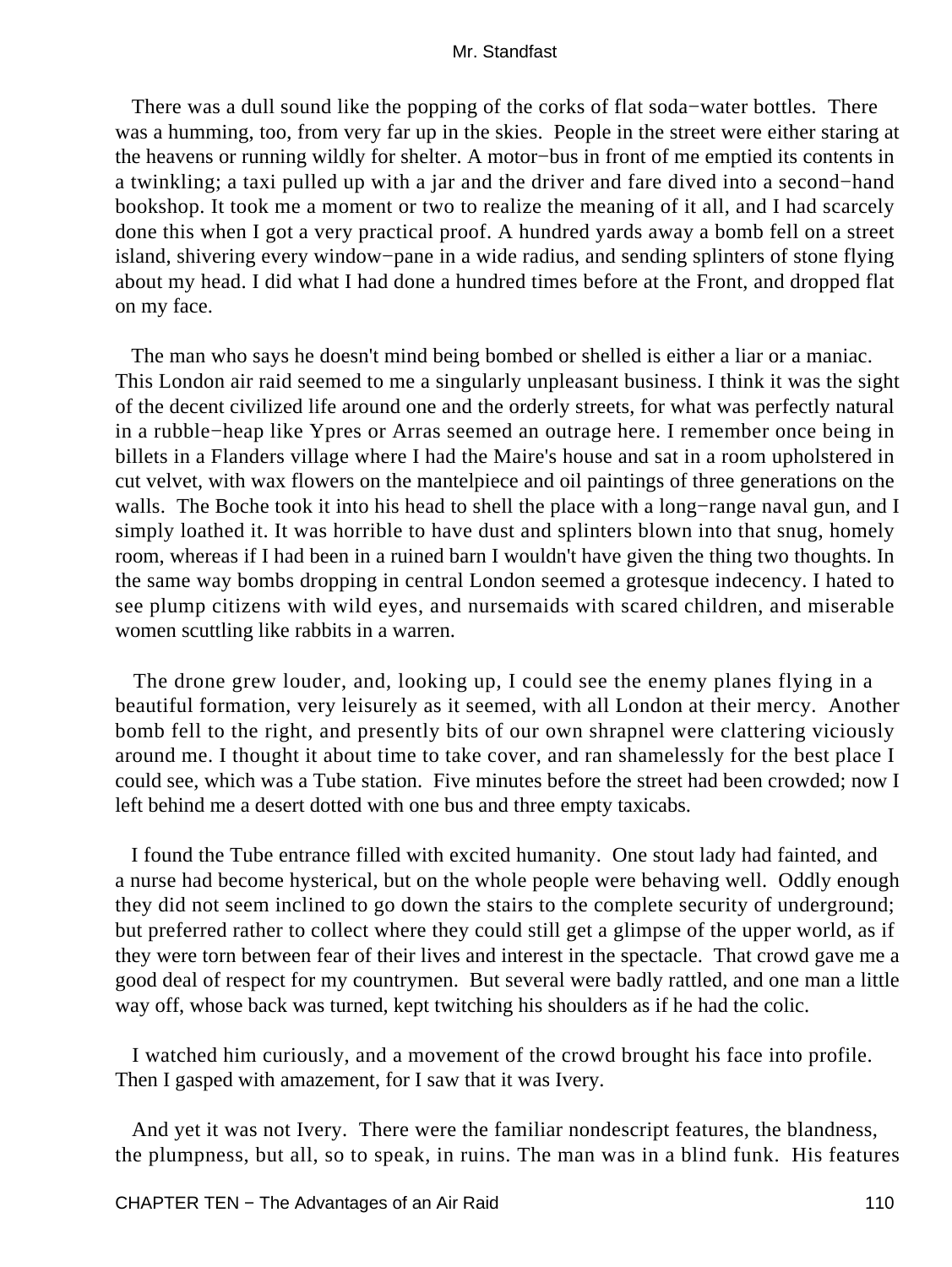seemed to be dislimning before my eyes. He was growing sharper, finer, in a way younger, a man without grip on himself, a shapeless creature in process of transformation. He was being reduced to his rudiments. Under the spell of panic he was becoming a new man.

And the crazy thing was that I knew the new man better than the old.

 My hands were jammed close to my sides by the crowd; I could scarcely turn my head, and it was not the occasion for one's neighbours to observe one's expression. If it had been, mine must have been a study. My mind was far away from air raids, back in the hot summer weather Of 1914. I saw a row of villas perched on a headland above the sea. In the garden of one of them two men were playing tennis, while I was crouching behind an adjacent bush. One of these was a plump young man who wore a coloured scarf round his waist and babbled of golf handicaps ... I saw him again in the villa dining−room, wearing a dinner−jacket, and lisping a little. ... I sat opposite him at bridge, I beheld him collared by two of Macgillivray's men, when his comrade had rushed for the thirty−nine steps that led to the sea ... I saw, too, the sitting−room of my old flat in Portland Place and heard little Scudder's quick, anxious voice talking about the three men he feared most on earth, one of whom lisped in his speech. I had thought that all three had long ago been laid under the turf ...

 He was not looking my way, and I could devour his face in safety. There was no shadow of doubt. I had always put him down as the most amazing actor on earth, for had he not played the part of the First Sea Lord and deluded that officer's daily colleagues? But he could do far more than any human actor, for he could take on a new personality and with it a new appearance, and live steadily in the character as if he had been born in it ... My mind was a blank, and I could only make blind gropings at conclusions ... How had he escaped the death of a spy and a murderer, for I had last seen him in the hands of justice? ... Of course he had known me from the first day in Biggleswick ... I had thought to play with him, and he had played most cunningly and damnably with me. In that sweating sardine−tin of refugees I shivered in the bitterness of my chagrin.

 And then I found his face turned to mine, and I knew that he recognized me. more, I knew that he knew that I had recognized him  $-$  not as Ivery, but as that other man. There came into his eyes a curious look of comprehension, which for a moment overcame his funk.

 I had sense enough to see that that put the final lid on it. There was still something doing if he believed that I was blind, but if he once thought that I knew the truth he would be through our meshes and disappear like a fog.

 My first thought was to get at him and collar him and summon everybody to help me by denouncing him for what he was. Then I saw that that was impossible. I was a private soldier in a borrowed uniform, and he could easily turn the story against me. I must use surer weapons. I must get to Bullivant and Macgillivray and set their big machine to work. Above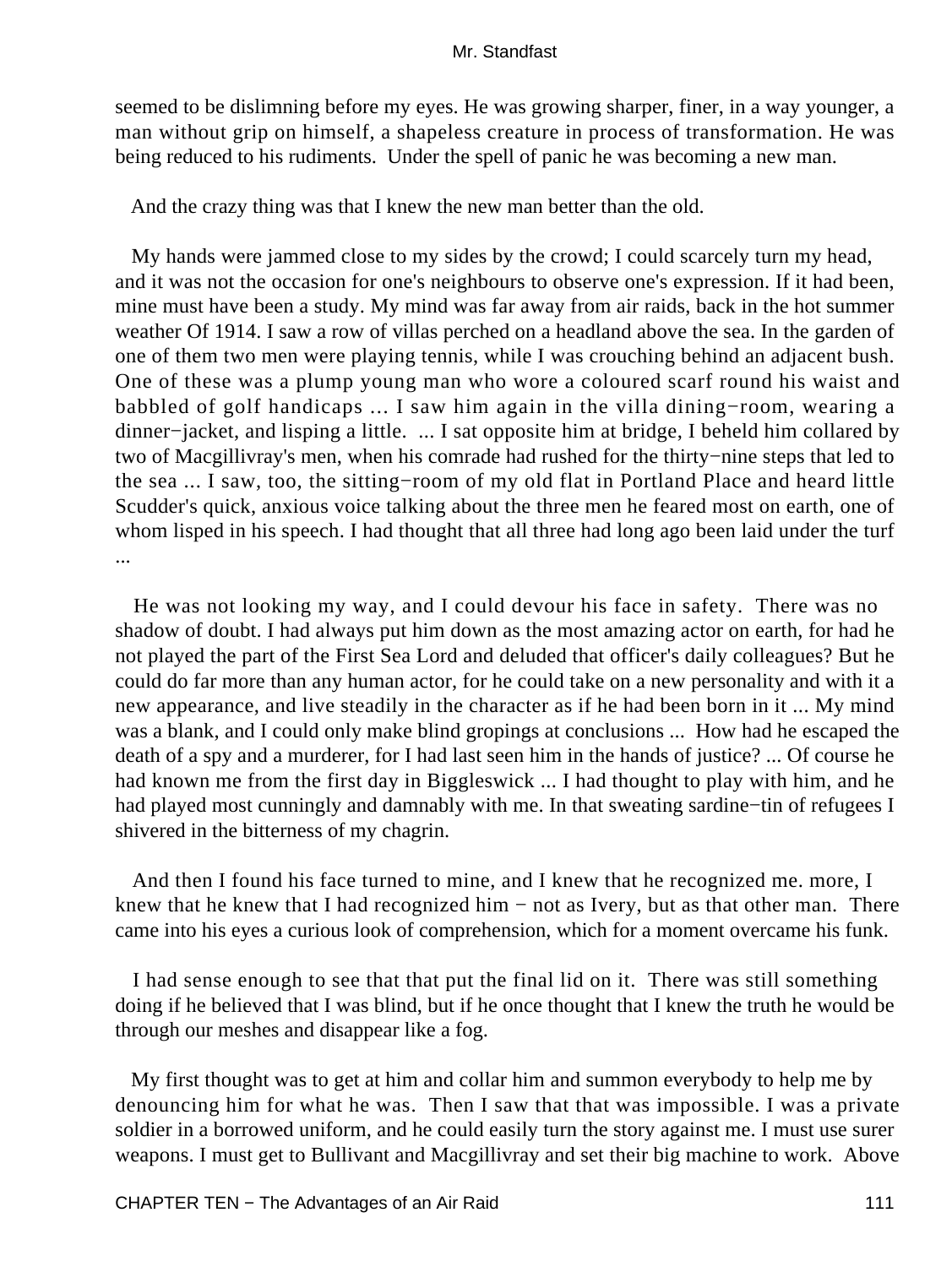all I must get to Blenkiron.

 I started to squeeze out of that push, for air raids now seemed far too trivial to give a thought to. Moreover the guns had stopped, but so sheeplike is human nature that the crowd still hung together, and it took me a good fifteen minutes to edge my way to the open air. I found that the trouble was over, and the street had resumed its usual appearance. Buses and taxis were running, and voluble knots of people were recounting their experiences. I started off for Blenkiron's bookshop, as the nearest harbour of refuge.

 But in Piccadilly Circus I was stopped by a military policeman. He asked my name and battalion, and I gave him them, while his suspicious eye ran over my figure. I had no pack or rifle, and the crush in the Tube station had not improved my appearance. I explained that I was going back to France that evening, and he asked for my warrant. I fancy my preoccupation made me nervous and I lied badly. I said I had left it with my kit in the house of my married sister, but I fumbled in giving the address. I could see that the fellow did not believe a word of it.

 just then up came an A.P.M. He was a pompous dug−out, very splendid in his red tabs and probably bucked up at having just been under fire. Anyhow he was out to walk in the strict path of duty.

 'Tomkins!' he said. 'Tomkins! We've got some fellow of that name on our records. Bring him along, Wilson.'

 'But, sir,' I said, 'I must − I simply must meet my friend. It's urgent business, and I assure you I'm all right. If you don't believe me, I'll take a taxi and we'll go down to Scotland Yard and I'll stand by what they say.'

 His brow grew dark with wrath. 'What infernal nonsense is this? Scotland Yard! What the devil has Scotland Yard to do with it? You're an imposter. I can see it in your face. I'll have your depot rung up, and you'll be in jail in a couple of hours. I know a deserter when I see him. Bring him along, Wilson. You know what to do if he tries to bolt.'

 I had a momentary thought of breaking away, but decided that the odds were too much against me. Fuming with impatience, I followed the A.P.M. to his office on the first floor in a side street. The precious minutes were slipping past; Ivery, now thoroughly warned, was making good his escape; and I, the sole repository of a deadly secret, was tramping in this absurd procession.

 The A.P.M. issued his orders. He gave instructions that my depot should be rung up, and he bade Wilson remove me to what he called the guard−room. He sat down at his desk, and busied himself with a mass of buff dockets.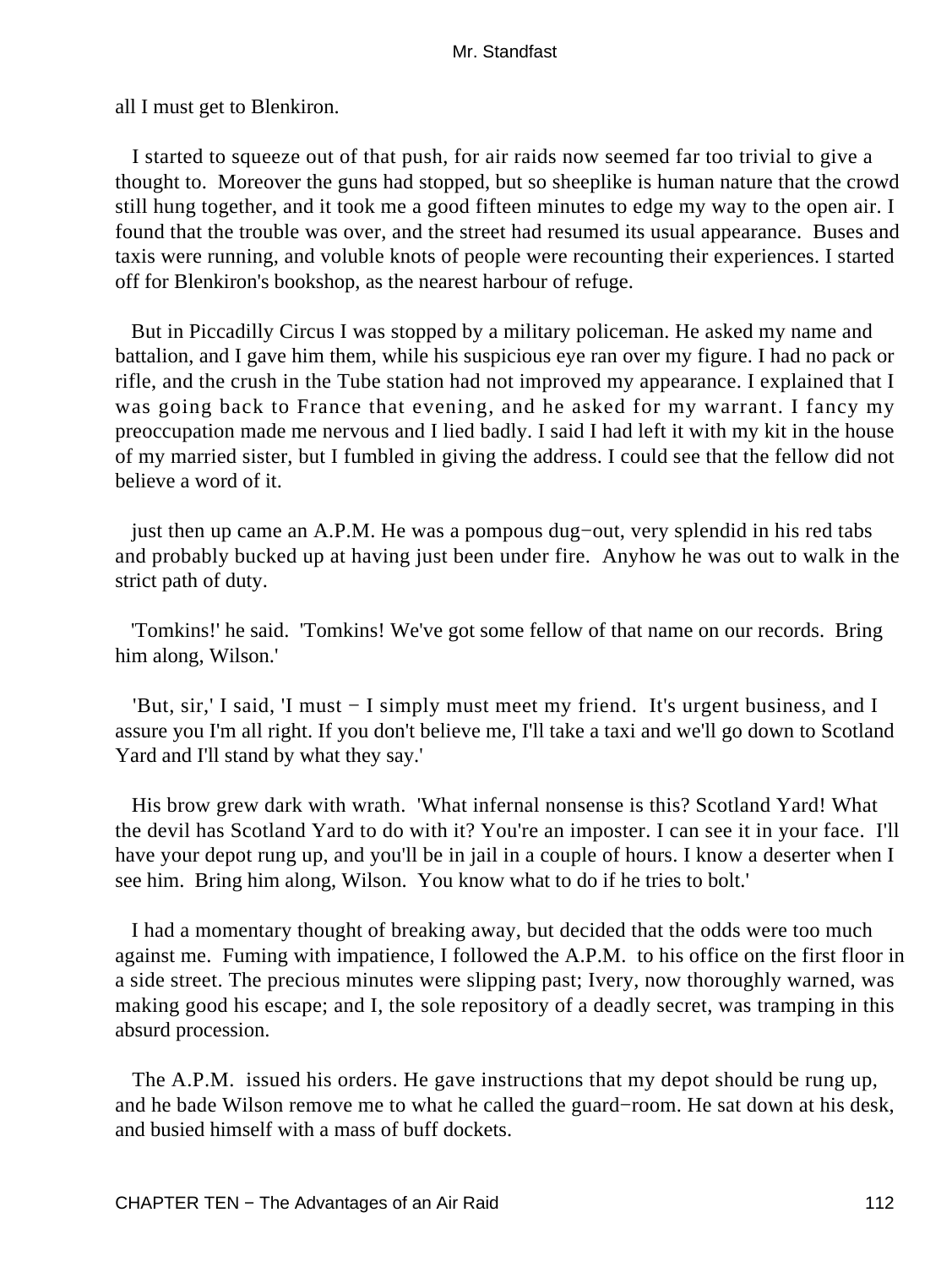in desperation I renewed my appeal. 'I implore you to telephone to Mr Macgillivray at Scotland Yard. It's a matter of life and death, Sir. You're taking a very big responsibility if you don't.'

 I had hopelessly offended his brittle dignity. 'Any more of your insolence and I'll have you put in irons. I'll attend to you soon enough for your comfort. Get out of this till I send for you.'

 As I looked at his foolish, irritable face I realized that I was fairly UP against it. Short of assault and battery on everybody I was bound to submit. I saluted respectfully and was marched away.

 The hours I spent in that bare anteroom are like a nightmare in my recollection. A sergeant was busy at a desk with more buff dockets and an orderly waited on a stool by a telephone. I looked at my watch and observed that it was one o'clock. Soon the slamming of a door announced that the A.P.M. had gone to lunch. I tried conversation with the fat sergeant, but he very soon shut me up. So I sat hunched up on the wooden form and chewed the cud of my vexation.

 I thought with bitterness of the satisfaction which had filled me in the morning. I had fancied myself the devil of a fine fellow, and I had been no more than a mountebank. The adventures of the past days seemed merely childish. I had been telling lies and cutting capers over half Britain, thinking I was playing a deep game, and I had only been behaving like a schoolboy. On such occasions a man is rarely just to himself, and the intensity of my self−abasement would have satisfied my worst enemy. It didn't console me that the futility of it all was not my blame. I was looking for excuses. It was the facts that cried out against me, and on the facts I had been an idiotic failure.

 For of course Ivery had played with me, played with me since the first day at Biggleswick. He had applauded my speeches and flattered me, and advised me to go to the Clyde, laughing at me all the time. Gresson, too, had known. Now I saw it all. He had tried to drown me between Colonsay and Mull. It was Gresson who had set the police on me in Morvern. The bagman Linklater had been one of Gresson's creatures. The only meagre consolation was that the gang had thought me dangerous enough to attempt to murder me, and that they knew nothing about my doings in Skye. Of that I was positive. They had marked me down, but for several days I had slipped clean out of their ken.

 As I went over all the incidents, I asked if everything was yet lost. I had failed to hoodwink Ivery, but I had found out his post office, and if he only believed I hadn't recognized him for the miscreant of the Black Stone he would go on in his old ways and play into Blenkiron's hands. Yes, but I had seen him in undress, so to speak, and he knew that I had so seen him. The only thing now was to collar him before he left the country, for there was ample evidence to hang him on. The law must stretch out its long arm and collect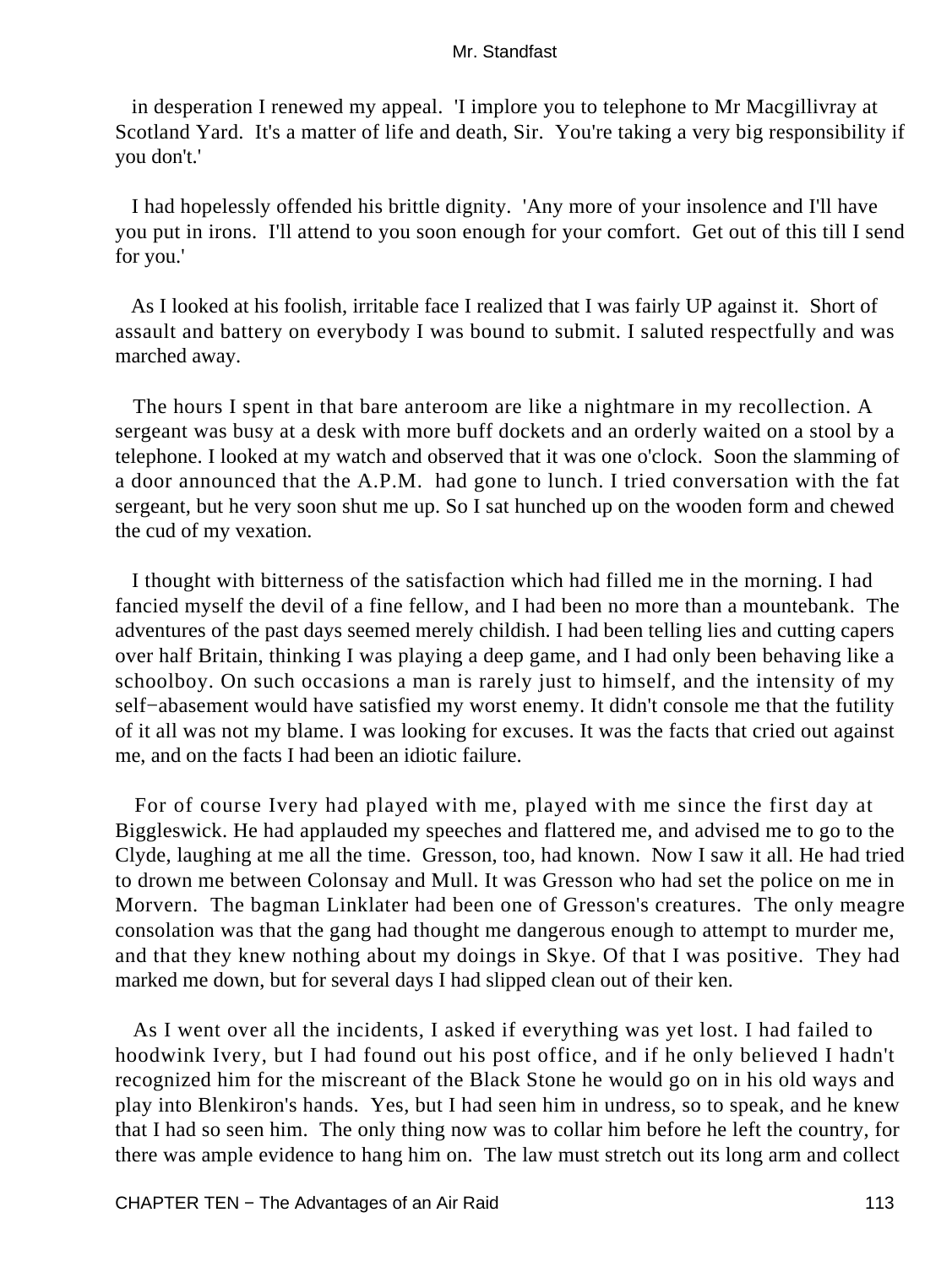him and Gresson and the Portuguese Jew, try them by court martial, and put them decently underground. But he had now had more than an hour's warning, and I was entangled with red−tape in this damned A.P.M.'s office. The thought drove me frantic, and I got up and paced the floor. I saw the orderly with rather a scared face making ready to press the bell, and I noticed that the fat sergeant had gone to lunch.

 'Say, mate,' I said, 'don't you feel inclined to do a poor fellow a good turn? I know I'm for it all right, and I'll take my medicine like a lamb. But I want badly to put a telephone call through.'

'It ain't allowed,' was the answer. 'I'd get 'ell from the old man.'

 'But he's gone out,' I urged. 'I don't want you to do anything wrong, mate, I leave you to do the talkin' if you'll only send my message. I'm flush of money, and I don't mind handin' you a quid for the job.'

He was a pinched little man with a weak chin, and he obviously wavered.

''Oo d'ye want to talk to?' he asked.

 'Scotland Yard,' I said, 'the home of the police. Lord bless you, there can't be no harm in that. Ye've only got to ring up Scotland Yard − I'll give you the number − and give the message to Mr Macgillivray. He's the head bummer of all the bobbies.'

 'That sounds a bit of all right,' he said. 'The old man 'e won't be back for 'alf an hour, nor the sergeant neither. Let's see your quid though.'

 I laid a pound note on the form beside me. 'It's yours, mate, if you get through to Scotland Yard and speak the piece I'm goin' to give you.'

 He went over to the instrument. 'What d'you want to say to the bloke with the long name?' 'Say that Richard Hannay is detained at the A.P.M.'s office in Claxton Street. Say he's got important news – say urgent and secret news – and ask Mr Macgillivray to do something about it at once.' 'But 'Annay ain't the name you gave.'

 'Lord bless you, no. Did you never hear of a man borrowin' another name? Anyhow that's the one I want you to give.'

 'But if this Mac man comes round 'ere, they'll know 'e's bin rung up, and I'll 'ave the old man down on me.'

 It took ten minutes and a second pound note to get him past this hurdle. By and by he screwed up courage and rang up the number. I listened with some nervousness while he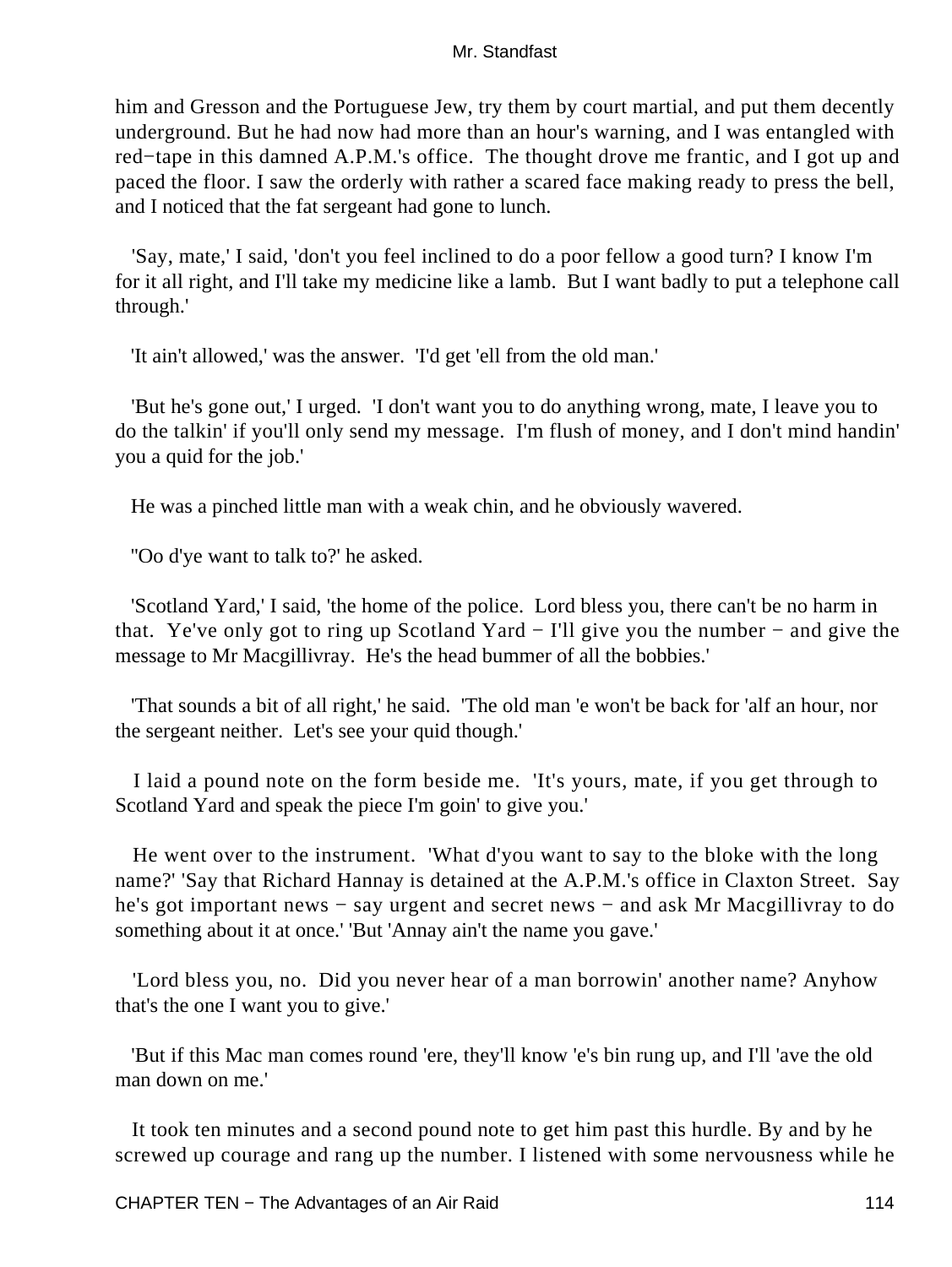gave my message − he had to repeat it twice − and waited eagerly on the next words.

 'No, sir,' I heard him say, "e don't want you to come round 'ere. E thinks as 'ow − I mean to say, 'e wants −'

I took a long stride and twitched the receiver from him.

 'Macgillivray,' I said, 'is that you? Richard Hannay! For the love of God come round here this instant and deliver me from the clutches of a tomfool A.P.M. I've got the most deadly news. There's not a second to waste. For God's sake come quick!' Then I added: 'Just tell your fellows to gather Ivery in at once. You know his lairs.'

 I hung up the receiver and faced a pale and indignant orderly. 'It's all right,' I said. 'I promise you that you won't get into any trouble on my account. And there's your two quid.'

The door in the next room opened and shut. The A.P.M. had returned from lunch ...

 Ten minutes later the door opened again. I heard Macgillivray's voice, and it was not pitched in dulcet tones. He had run up against minor officialdom and was making hay with it.

 I was my own master once more, so I forsook the company of the orderly. I found a most rattled officer trying to save a few rags of his dignity and the formidable figure of Macgillivray instructing him in manners.

 'Glad to see you, Dick,' he said. 'This is General Hannay, sir. It may comfort you to know that your folly may have made just the difference between your country's victory and defeat. I shall have a word to say to your superiors.'

 It was hardly fair. I had to put in a word for the old fellow, whose red tabs seemed suddenly to have grown dingy.

 'It was my blame wearing this kit. We'll call it a misunderstanding and forget it. But I would suggest that civility is not wasted even on a poor devil of a defaulting private soldier.'

 Once in Macgillivray's car, I poured out my tale. 'Tell me it's a nightmare,' I cried. 'Tell me that the three men we collected on the Ruff were shot long ago.'

 'Two,' he replied, 'but one escaped. Heaven knows how he managed it, but he disappeared clean out of the world.'

'The plump one who lisped in his speech?'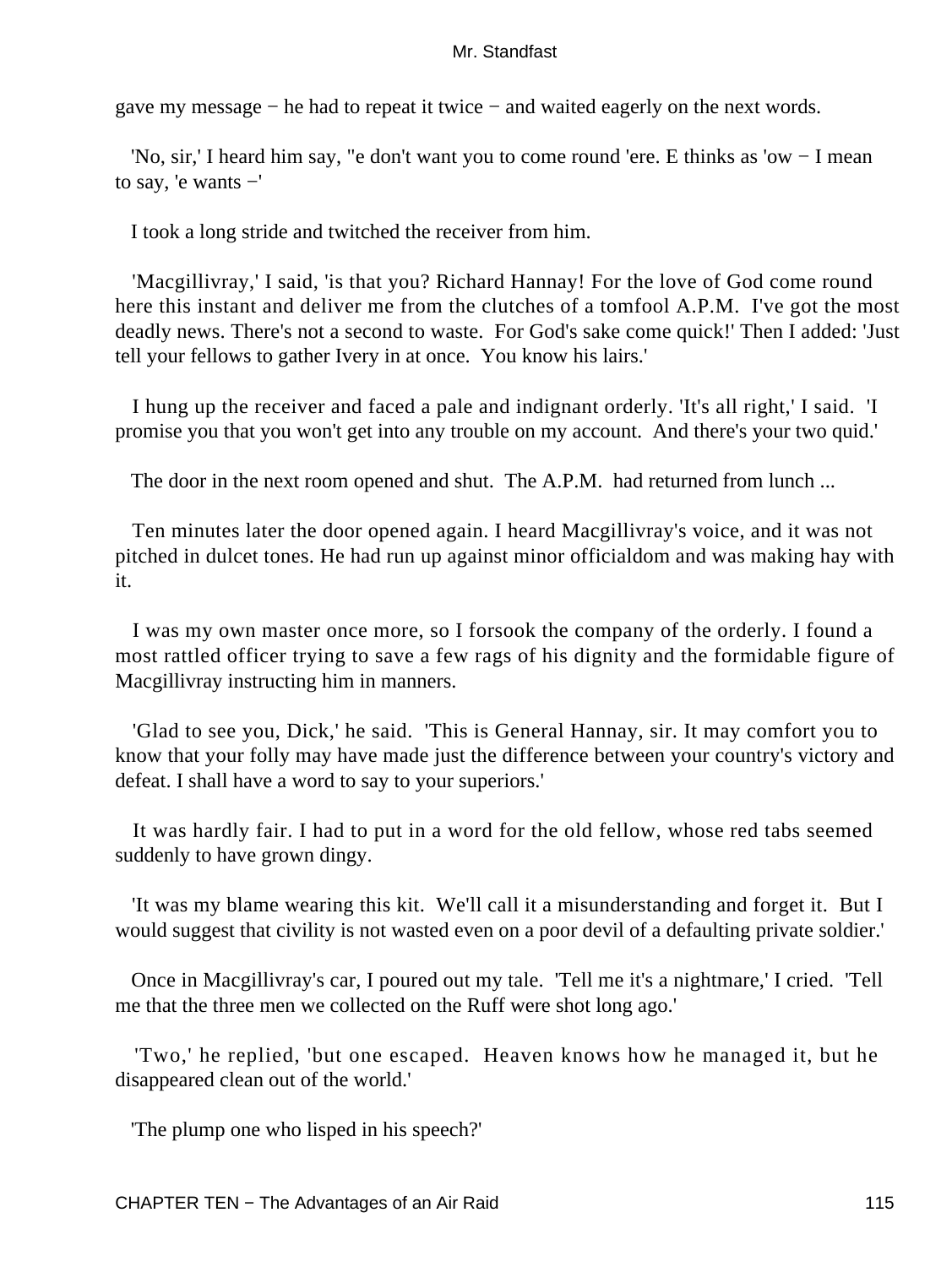Macgillivray nodded.

'Well, we're in for it this time. Have you issued instructions?'

 'Yes. With luck we shall have our hands on him within an hour. We've our net round all his haunts.'

'But two hours' start! It's a big handicap, for you're dealing with a genius.'

'Yet I think we can manage it. Where are you bound for?'

 I told him my rooms in Westminster and then to my old flat in Park Lane. 'The day of disguises is past. In half an hour I'll be Richard Hannay. It'll be a comfort to get into uniform again. Then I'll look up Blenkiron.'

 He grinned. 'I gather you've had a riotous time. We've had a good many anxious messages from the north about a certain Mr Brand. I couldn't discourage our men, for I fancied it might have spoiled your game. I heard that last night they had lost touch with you in Bradfield, so I rather expected to see you here today. Efficient body of men the Scottish police.'

'Especially when they have various enthusiastic amateur helpers.'

 'So?' he said. 'Yes, of course. They would have. But I hope presently to congratulate you on the success of your mission.'

'I'll bet you a pony you don't,' I said.

'I never bet on a professional subject. Why this pessimism?'

 'Only that I know our gentleman better than you. I've been twice up against him. He's the kind of wicked that don't cease from troubling till they're stone−dead. And even then I'd want to see the body cremated and take the ashes into mid−ocean and scatter them. I've got a feeling that he's the biggest thing you or I will ever tackle.'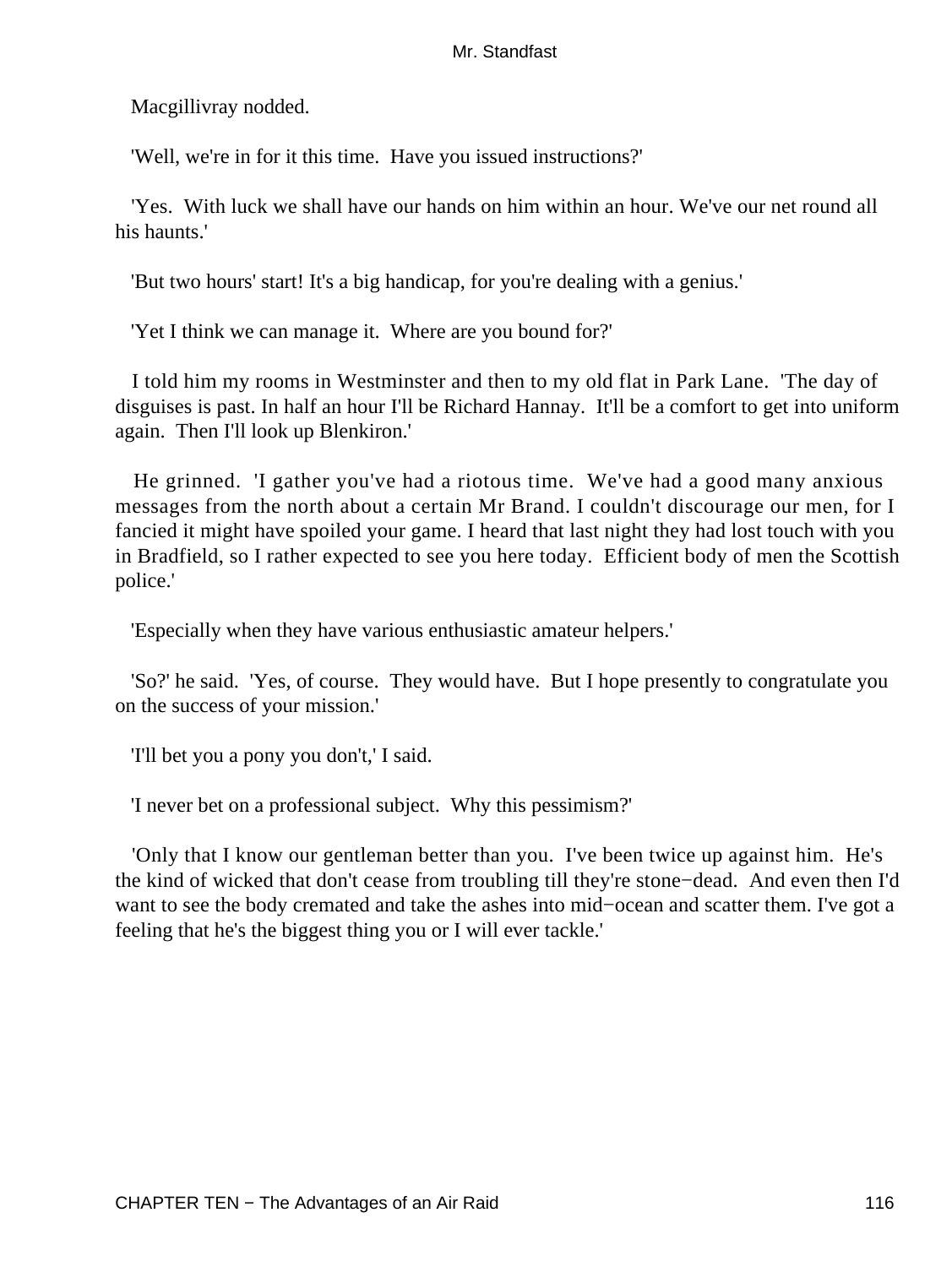# **[CHAPTER ELEVEN − The Valley of Humiliation](#page-255-0)**

*I* collected some baggage and a pile of newly arrived letters from my rooms in Westminster and took a taxi to my Park Lane flat. Usually I had gone back to that old place with a great feeling of comfort, like a boy from school who ranges about his room at home and examines his treasures. I used to like to see my hunting trophies on the wall and to sink into my own armchairs But now I had no pleasure in the thing. I had a bath, and changed into uniform, and that made me feel in better fighting trim. But I suffered from a heavy conviction of abject failure, and had no share in Macgillivray's optimism. The awe with which the Black Stone gang had filled me three years before had revived a thousandfold. Personal humiliation was the least part of my trouble. What worried me was the sense of being up against something inhumanly formidable and wise and strong. I believed I was willing to own defeat and chuck up the game.

 Among the unopened letters was one from Peter, a very bulky one which I sat down to read at leisure. It was a curious epistle, far the longest he had ever written me, and its size made me understand his loneliness. He was still at his German prison−camp, but expecting every day to go to Switzerland. He said he could get back to England or South Africa, if he wanted, for they were clear that he could never be a combatant again; but he thought he had better stay in Switzerland, for he would be unhappy in England with all his friends fighting. As usual he made no complaints, and seemed to be very grateful for his small mercies. There was a doctor who was kind to him, and some good fellows among the prisoners.

 But Peter's letter was made up chiefly of reflection. He had always been a bit of a philosopher, and now, in his isolation, he had taken to thinkin hard, and poured out the results to me on pages of thin paper in his clumsy handwriting. I could read between the lines that he was having a stiff fight with himself. He was trying to keep his courage going in face of the bitterest trial he could be called on to face − a crippled old age. He had always known a good deal about the Bible, and that and the*Pilgrim's* Progress were his chief aids in reflection. Both he took quite literally, as if they were newspaper reports of actual recent events.

 He mentioned that after much consideration he had reached the conclusion that the three greatest men he had ever heard of or met were Mr Valiant−for−Truth, the Apostle Paul, and a certain Billy Strang who had been with him in Mashonaland in '92. Billy I knew all about; he had been Peter's hero and leader till a lion got him in the Blaauwberg. Peter preferred Valiant−for−Truth to Mr Greatheart, I think, because of his superior truculence, for, being very gentle himself, he loved a bold speaker. After that he dropped into a vein of self−examination. He regretted that he fell far short of any of the three. He thought that he might with luck resemble Mr Standfast, for like him he had not much trouble in keeping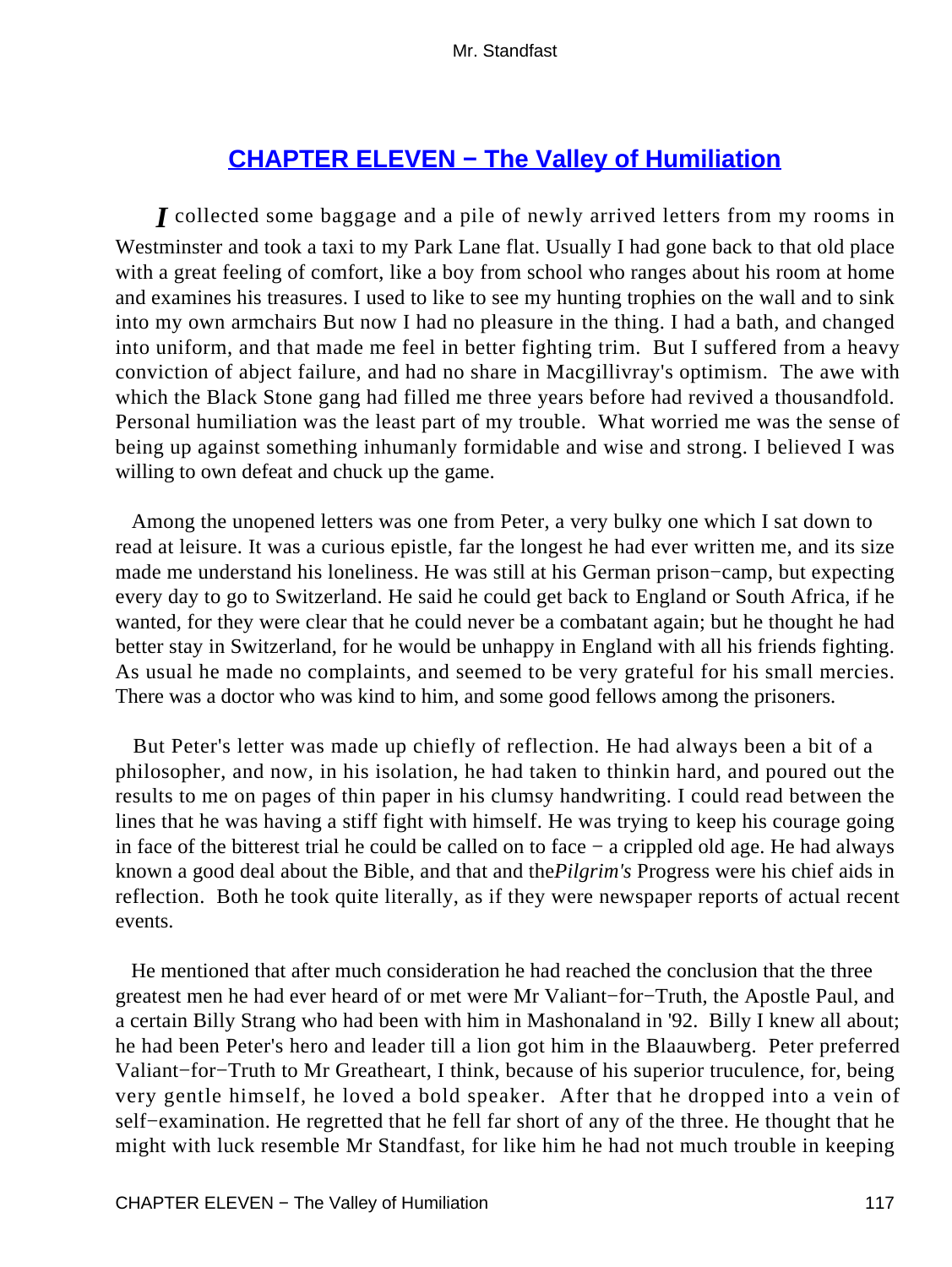wakeful, and was also as 'poor as a howler', and didn't care for women. He only hoped that he could imitate him in making a good end.

 Then followed some remarks of Peter's on courage, which came to me in that London room as if spoken by his living voice. I have never known anyone so brave, so brave by instinct, or anyone who hated so much to be told so. It was almost the only thing that could make him angry. All his life he had been facing death, and to take risks seemed to him as natural as to get up in the morning and eat his breakfast. But he had started out to consider the very thing which before he had taken for granted, and here is an extract from his conclusions. I paraphrase him, for he was not grammatical.

 It's easy enough to be brave if you're feeling well and have food inside you. And it's not so difficult even if you're short of a meal and seedy, for that makes you inclined to gamble. I mean by being brave playing the game by the right rules without letting it worry you that you may very likely get knocked on the head. It's the wisest way to save your skin. It doesn't do to think about death if you're facing a charging lion or trying to bluff a lot of savages. If you think about it you'll get it; if you don't, the odds are you won't. That kind of courage is only good nerves and experience ... Most courage is experience. Most people are a little scared at new things ...

 You want a bigger heart to face danger which you go out to look for, and which doesn't come to you in the ordinary way of business. Still, that's Pretty much the same thing − good nerves and good health, and a natural liking for rows. You see, Dick, in all that game there's a lot Of fun. There's excitement and the fun of using your wits and skill, and you know that the bad bits can't last long. When Arcoll sent me to Makapan's kraal I didn't altogether fancy the job, but at the worst it was three parts sport, and I got so excited that I never thought of the risk till it was over ...

 But the big courage is the cold−blooded kind, the kind that never lets go even when you're feeling empty inside, and your blood's thin, and there's no kind of fun or profit to be had, and the trouble's not over in an hour or two but lasts for months and years. One of the men here was speaking about that kind, and he called it 'Fortitude'. I reckon fortitude's the biggest thing a man can have − just to go on enduring when there's no guts or heart left in you. Billy had it when he trekked solitary from Garungoze to the Limpopo with fever and a broken arm just to show the Portugooses that he wouldn't be downed by them. But the head man at the job was the Apostle \_Paul ...

 Peter was writing for his own comfort, for fortitude was all that was left to him now. But his words came pretty straight to me, and I read them again and again, for I needed the lesson. Here was I losing heart just because I had failed in the first round and my pride had taken a knock. I felt honestly ashamed of myself, and that made me a far happier man. There could be no question of dropping the business, whatever its difficulties. I had a queer religious feeling that Ivery and I had our fortunes intertwined, and that no will of mine could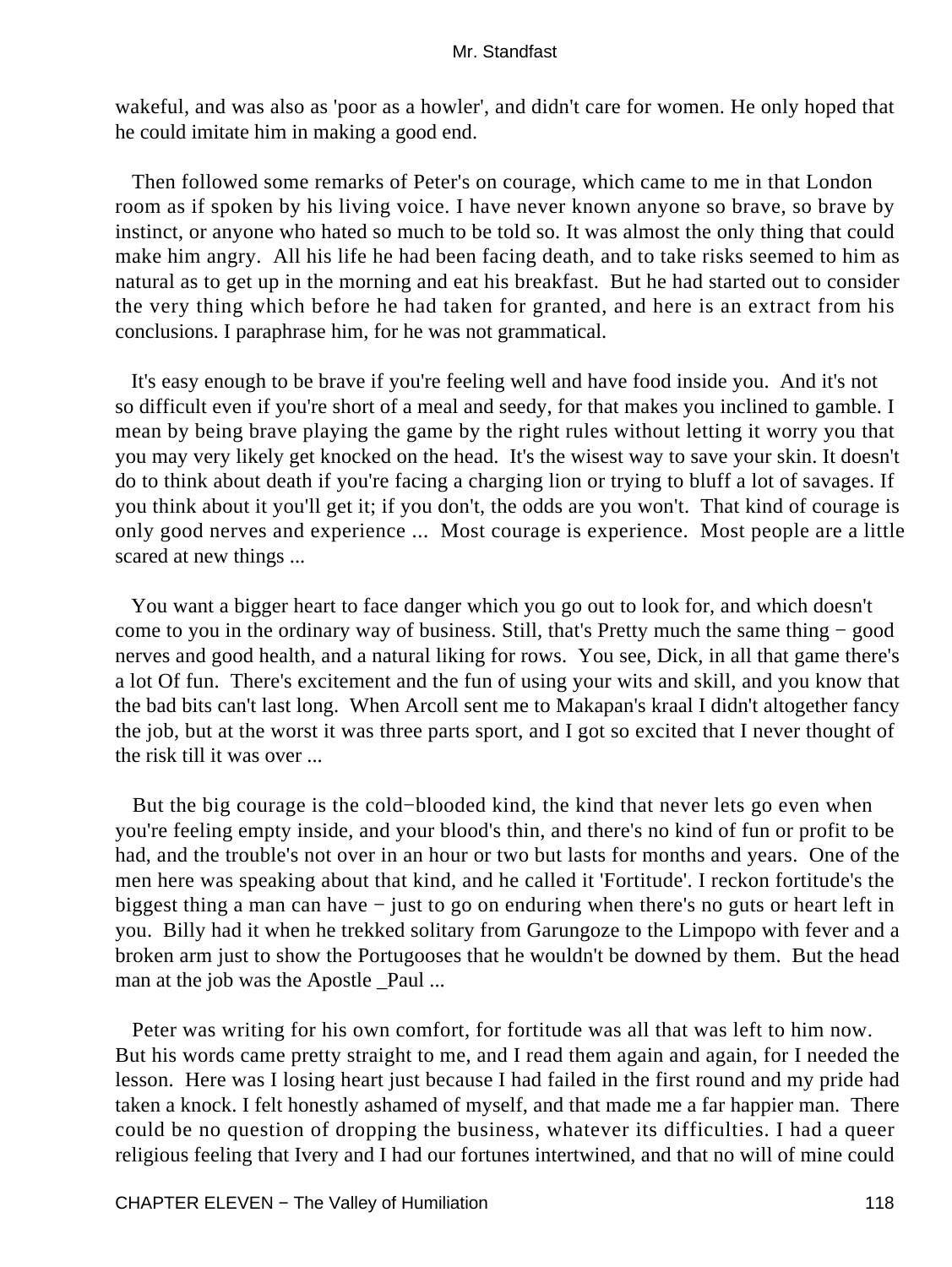keep us apart. I had faced him before the war and won; I had faced him again and lost; the third time or the twentieth time we would reach a final decision. The whole business had hitherto appeared to me a trifle unreal, at any rate my own connection with it. I had been docilely obeying orders, but my real self had been standing aside and watching my doings with a certain aloofness. But that hour in the Tube station had brought me into the serum, and I saw the affair not as Bullivant's or even Blenkiron's, but as my own. Before I had been itching to get back to the Front; now I wanted to get on to Ivery's trail, though it should take me through the nether pit. Peter was right; fortitude was the thing a man must possess if he would save his soul.

 The hours passed, and, as I expected, there came no word from Macgillivray. I had some dinner sent up to me at seven o'clock, and about eight I was thinking of looking up Blenkiron. just then came a telephone call asking me to go round to Sir Walter Bullivant's house in Queen Anne's Gate.

 Ten minutes later I was ringing the bell, and the door was opened to me by the same impassive butler who had admitted me on that famous night three years before. Nothing had changed in the pleasant green−panelled hall; the alcove was the same as when I had watched from it the departure of the man who now called himself Ivery; the telephone book lay in the very place from which I had snatched it in order to ring up the First Sea Lord. And in the back room, where that night five anxious officials had conferred, I found Sir Walter and Blenkiron.

 Both looked worried, the American feverishly so. He walked up and down the hearthrug, sucking an unlit black cigar.

 'Say, Dick,' he said, this is a bad business. It wasn't no fault of yours. You did fine. It was us – me and Sir Walter and Mr Macgillivray that were the quitters.'

'Any news?' I asked.

 'So far the cover's drawn blank,' Sir Walter replied. 'It was the devil's own work that our friend looked your way today. You're pretty certain he saw that you recognized him?'

 'Absolutely. As sure as that he knew I recognized him in your hall three years ago when he was swaggering as Lord Alloa.'

 'No,' said Blenkiron dolefully, that little flicker of recognition is just the one thing you can't be wrong about. Land alive! I wish Mr Macgillivray would come.'

 The bell rang, and the door opened, but it was not Macgillivray. It was a young girl in a white ball−gown, with a cluster of blue cornflowers at her breast. The sight of her fetched Sir Walter out of his chair so suddenly that he upset his coffee cup. 'Mary, my dear, how did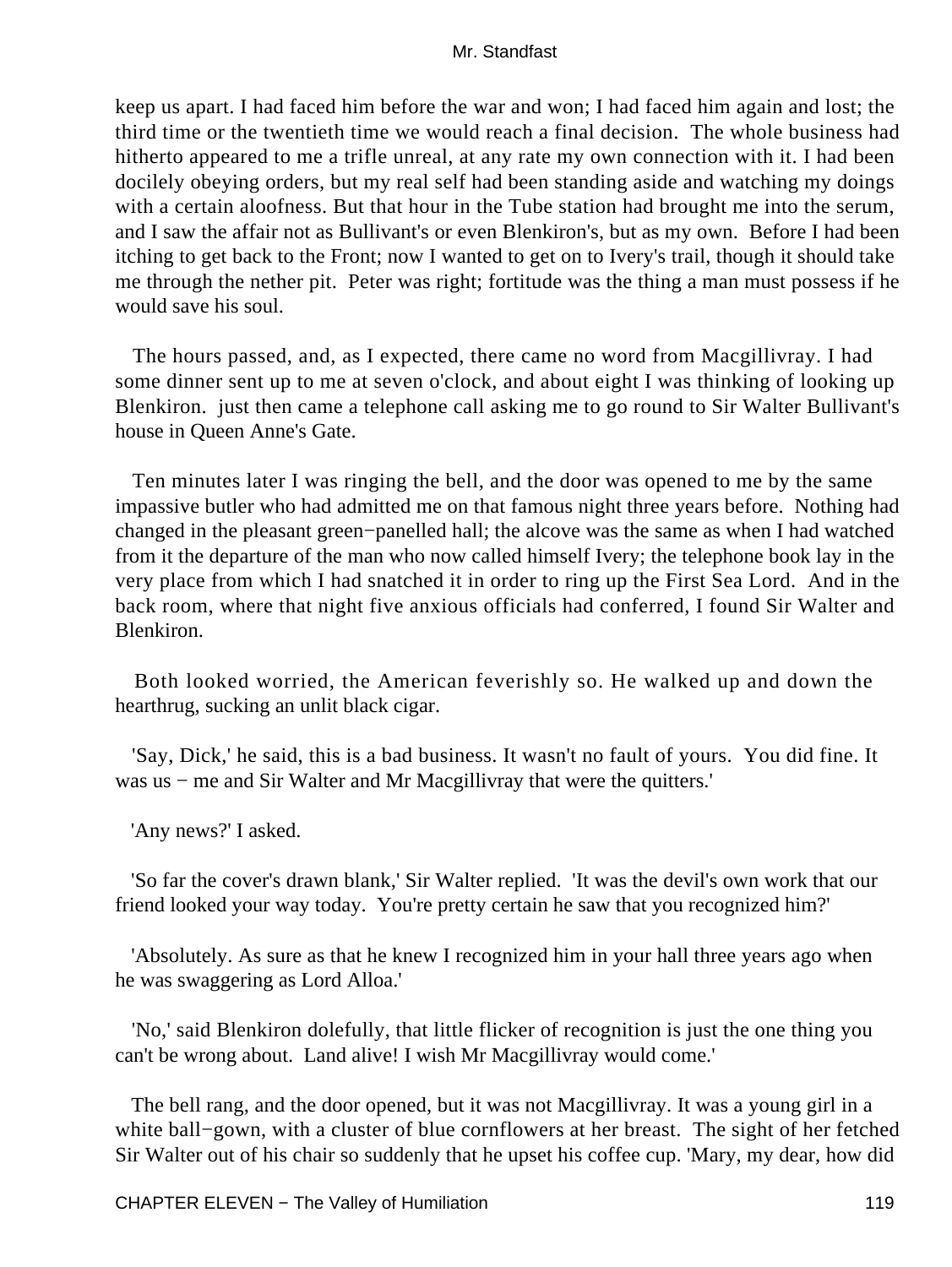you manage it? I didn't expect you till the late train.' 'I was in London, you see, and they telephoned on your telegram. I'm staying with Aunt Doria, and I cut her theatre party. She thinks I'm at the Shandwick's dance, so I needn't go home till morning ... Good evening, General Hannay. You got over the Hill Difficulty.'

'The next stage is the Valley of Humiliation,' I answered.

 'So it would appear,' she said gravely, and sat very quietly on the edge of Sir Walter's chair with her small, cool hand upon his.

 I had been picturing her in my recollection as very young and glimmering, a dancing, exquisite child. But now I revised that picture. The crystal freshness of morning was still there, but I saw how deep the waters were. It was the clean fineness and strength of her that entranced me. I didn't even think of her as pretty, any more than a man thinks of the good looks of the friend he worships.

 We waited, hardly speaking a word, till Macgillivray came. The first sight of his face told his story.

 'Gone?' asked Blenkiron sharply. The man's lethargic calm seemed to have wholly deserted him.

 'Gone,' repeated the newcomer. 'We have just tracked him down. Oh, he managed it cleverly. Never a sign of disturbance in any of his lairs. His dinner ordered at Biggleswick and several people invited to stay with him for the weekend − one a member of the Government. Two meetings at which he was to speak arranged for next week. Early this afternoon he flew over to France as a passenger in one of the new planes. He had been mixed up with the Air Board people for months − of course as another man with another face. Miss Lamington discovered that just too late. The bus went out of its course and came down in Normandy. By this time our man's in Paris or beyond it.'

Sir Walter took off his big tortoiseshell spectacles and laid them carefully on the table.

 'Roll up the map of Europe,' he said. 'This is our Austerlitz. Mary, my dear, I am feeling very old.'

 Macgillivray had the sharpened face of a bitterly disappointed man. Blenkiron had got very red, and I could see that he was blaspheming violently under his breath. Mary's eyes were quiet and solemn. She kept on patting Sir Walter's hand. The sense of some great impending disaster hung heavily on me, and to break the spell I asked for details.

 'Tell me just the extent of the damage,' I asked. 'Our neat plan for deceiving the Boche has failed. That is bad. A dangerous spy has got beyond our power. That's worse. Tell me, is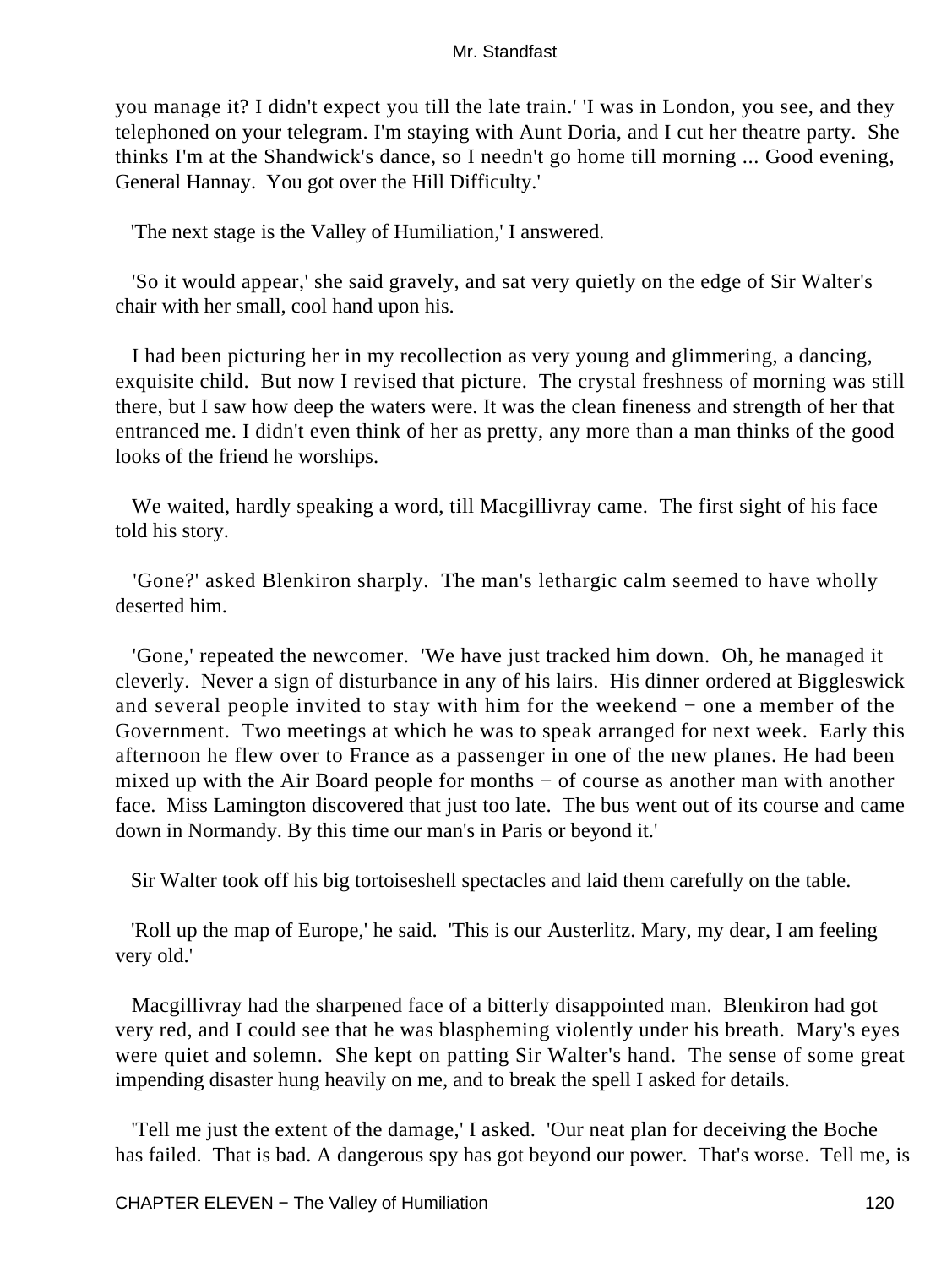there still a worst? What's the limit of mischief he can do?' Sir Walter had risen and joined Blenkiron on the hearthrug. His brows were furrowed and his mouth hard as if he were suffering Pain.

 'There is no limit,' he said. 'None that I can see, except the long− suffering of God. You know the man as Ivery, and you knew him as that other whom you believed to have been shot one summer morning and decently buried. You feared the second − at least if you didn't, I did − most mortally. You realized that we feared Ivery, and you knew enough about him to see his fiendish cleverness. Well, you have the two men combined in one man. Ivery was the best brain Macgillivray and I ever encountered, the most cunning and patient and long−sighted. Combine him with the other, the chameleon who can blend himself with his environment, and has as many personalities as there are types and traits on the earth. What kind of enemy is that to have to fight?'

 'I admit it's a steep proposition. But after all how much ill can he do? There are pretty strict limits to the activity of even the cleverest spy.'

 'I agree. But this man is not a spy who buys a few wretched subordinates and steals a dozen private letters. He's a genius who has been living as part of our English life. There's nothing he hasn't seen. He's been on terms of intimacy with all kinds of politicians. We know that. He did it as Ivery. They rather liked him, for he was clever and flattered them, and they told him things. But God knows what he saw and heard in his other personalities. For all I know he may have breakfasted at Downing Street with letters of introduction from President Wilson, or visited the Grand Fleet as a distinguished neutral. Then think of the women; how they talk. We're the leakiest society on earth, and we safeguard ourselves by keeping dangerous people out of it. We trust to our outer barrage. But anyone who has really slipped inside has a million chances. And this, remember, is one man in ten millions, a man whose brain never sleeps for a moment, who is quick to seize the slightest hint, who can piece a plan together out of a dozen bits of gossip. It's like − it's as if the Chief of the Intelligence Department were suddenly to desert to the enemy ... The ordinary spy knows only bits of unconnected facts. This man knows our life and our way of thinking and everything about us.'

'Well, but a treatise on English life in time of war won't do much good to the Boche.'

 Sir Walter shook his head. 'Don't you realize the explosive stuff that is lying about? Ivery knows enough to make the next German peace offensive really deadly − not the blundering thing which it has been up to now, but something which gets our weak spots on the raw. He knows enough to wreck our campaign in the field. And the awful thing is that we don't know just what he knows or what he is aiming for. This war's a packet of surprises. Both sides are struggling for the margin, the little fraction of advantage, and between evenly matched enemies it's just the extra atom of foreknowledge that tells.' 'Then we've got to push off and get after him,' I said cheerfully.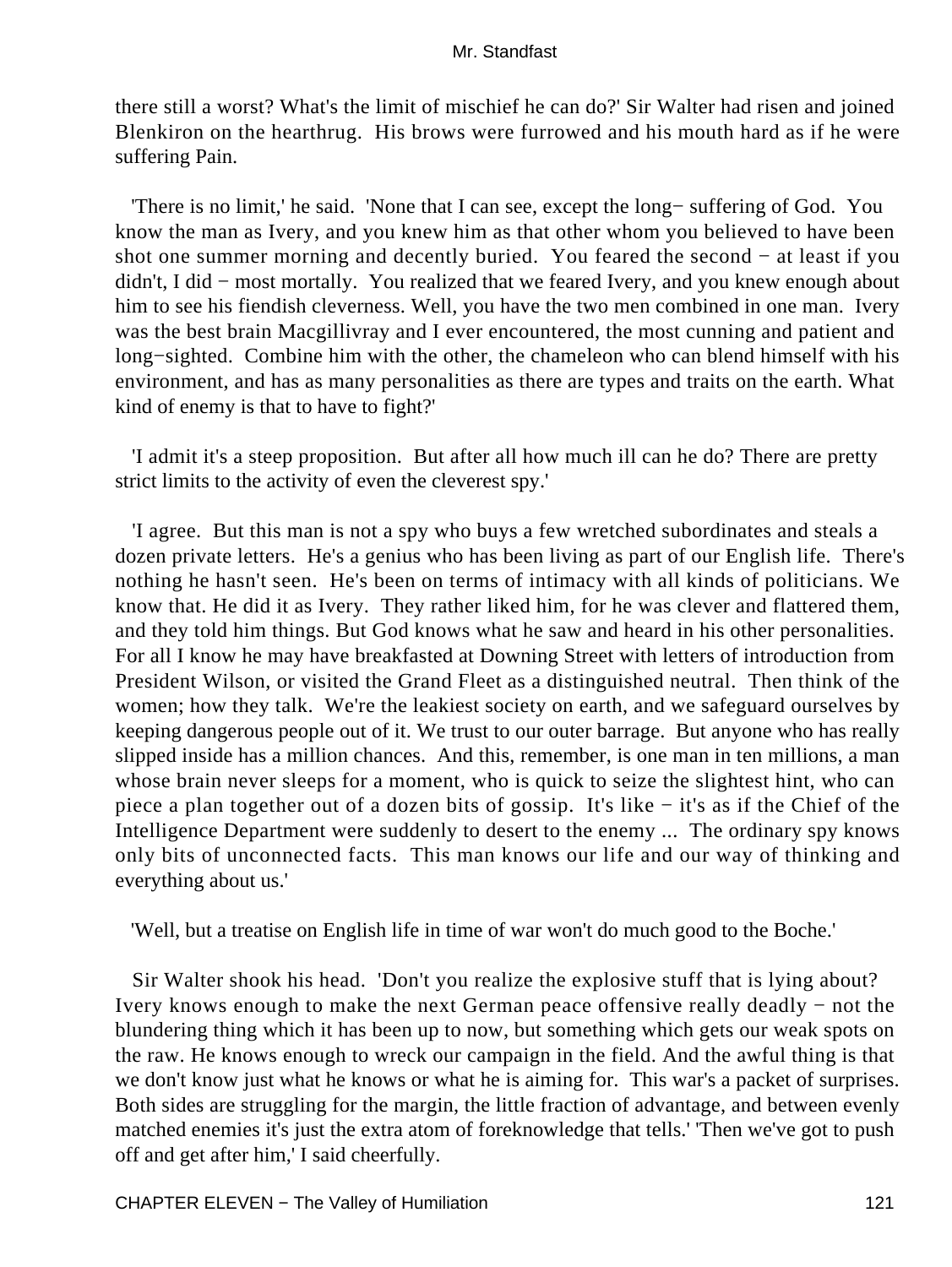'But what are you going to do?' asked Macgillivray. 'If it were merely a question of destroying an organization it might be managed, for an organization presents a big front. But it's a question of destroying this one man, and his front is a razor edge. How are you going to find him? It's like looking for a needle in a haystack, and such a needle! A needle which can become a piece of straw or a tin−tack when it chooses!'

 'All the same we've got to do it,' I said, remembering old Peter's lesson on fortitude, though I can't say I was feeling very stout−hearted.

 Sir Walter flung himself wearily into an arm−chair. 'I wish I could be an optimist,' he said, 'but it looks as if we must own defeat. I've been at this work for twenty years, and, though I've been often beaten, I've always held certain cards in the game. Now I'm hanged if I've any. It looks like a knock−out, Hannay. It's no good deluding ourselves. We're men enough to look facts in the face and tell ourselves the truth. I don't see any ray of light in the business. We've missed our shot by a hairsbreadth and that's the same as missing by miles.'

 I remember he looked at Mary as if for confirmation, but she did not smile or nod. Her face was very grave and her eyes looked steadily at him. Then they moved and met mine, and they seemed to give me my marching orders.

 'Sir Walter,' I said, 'three years ago you and I sat in this very room. We thought we were done to the world, as we think now. We had just that one miserable little clue to hang on to − a dozen words scribbled in a notebook by a dead man. You thought I was mad when I asked for Scudder's book, but we put our backs into the job and in twenty−four hours we had won out. Remember that then we were fighting against time. Now we have a reasonable amount of leisure. Then we had nothing but a sentence of gibberish. Now we have a great body of knowledge, for Blenkiron has been brooding over Ivery like an old hen, and he knows his ways of working and his breed of confederate. You've got something to work on now. Do you mean to tell me that, when the stakes are so big, you're going to chuck in your hand?'

 Macgillivray raised his head. 'We know a good deal about Ivery, but Ivery's dead. We know nothing of the man who was gloriously resurrected this evening in Normandy.'

 'Oh, yes we do. There are many faces to the man, but only one mind, and you know plenty about that mind.'

 'I wonder,' said Sir Walter. 'How can you know a mind which has no characteristics except that it is wholly and supremely competent? Mere mental powers won't give us a clue. We want to know the character which is behind all the personalities. Above all we want to know its foibles. If we had only a hint of some weakness we might make a plan.'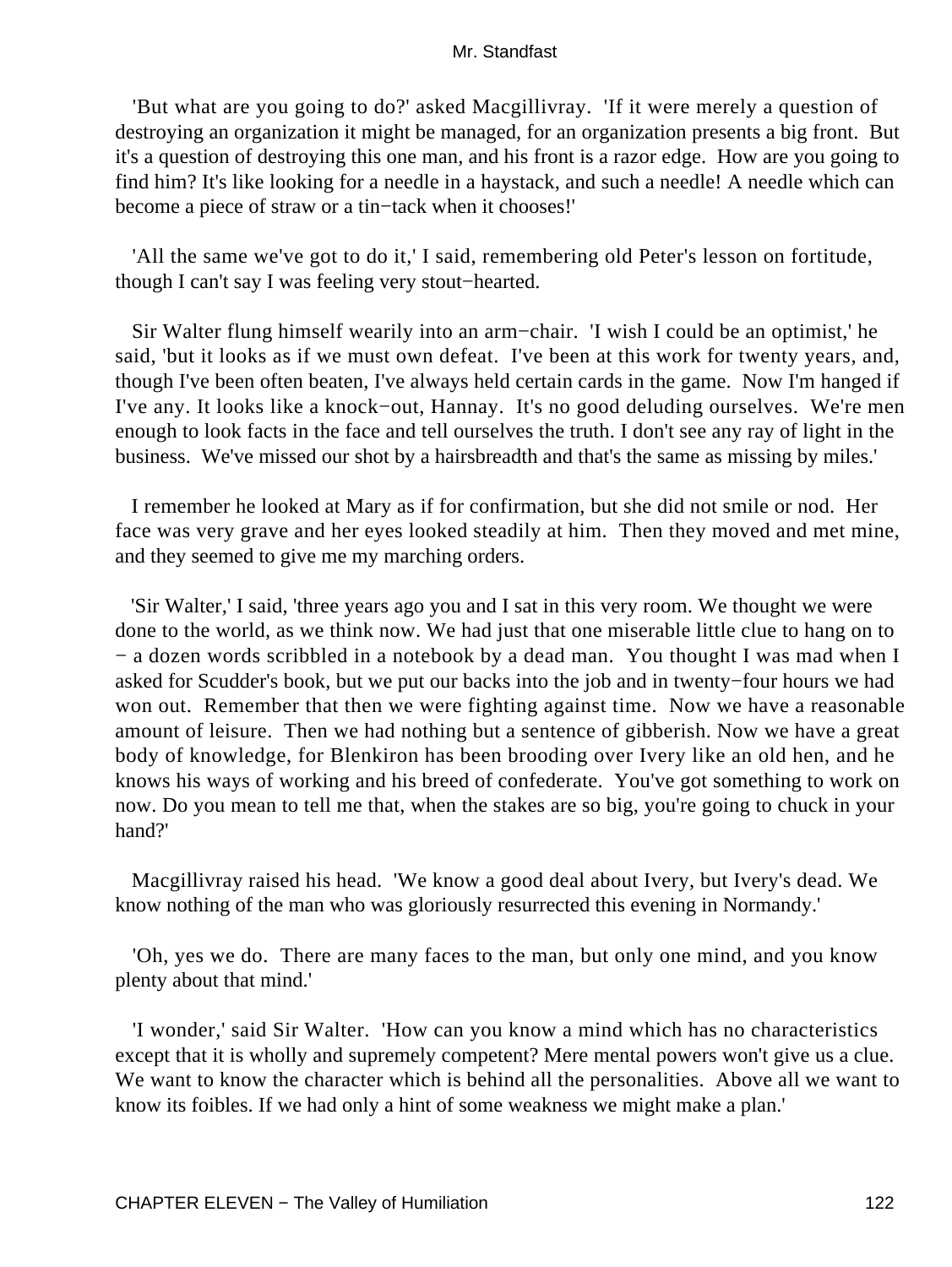'Well, let's set down all we know,' I cried, for the more I argued the keener I grew. I told them in some detail the story of the night in the Coolin and what I had heard there.

 'There's the two names Chelius and Bommaerts. The man spoke them in the same breath as Effenbein, so they must be associated with Ivery's gang. You've got to get the whole Secret Service of the Allies busy to fit a meaning to these two words. Surely to goodness you'll find something! Remember those names don't belong to the Ivery part, but to the big game behind all the different disguises ... Then there's the talk about the Wild Birds and the Cage Birds. I haven't a guess at what it means. But it refers to some infernal gang, and among your piles of records there must be some clue. You set the intelligence of two hemispheres busy on the job. You've got all the machinery, and it's my experience that if even one solitary man keeps chewing on at a problem he discovers something.'

 My enthusiasm was beginning to strike sparks from Macgillivray. He was looking thoughtful now, instead of despondent.

'There might be something in that,' he said, 'but it's a far−out chance.'

 'Of course it's a far−out chance, and that's all we're ever going to get from Ivery. But we've taken a bad chance before and won ... Then you've all that you know about Ivery here. Go through his \_dossier with a small–tooth comb and I'll bet you find something to work on. Blenkiron, you're a man with a cool head. You admit we've a sporting chance.'

 'Sure, Dick. He's fixed things so that the lines are across the track, but we'll clear somehow. So far as John S. Blenkiron is concerned he's got just one thing to do in this world, and that's to follow the yellow dog and have him neatly and cleanly tidied up. I've got a stack of personal affronts to settle. I was easy fruit and he hasn't been very respectful. You can count me in, Dick.'

 'Then we're agreed,' I cried. 'Well, gentlemen, it's up to you to arrange the first stage. You've some pretty solid staff work to put in before you get on the trail.'

'And you?' Sir Walter asked.

 'I'm going back to my brigade. I want a rest and a change. Besides, the first stage is office work, and I'm no use for that. But I'll be waiting to be summoned, and I'll come like a shot as soon as you hoick me out. I've got a presentiment about this thing. I know there'll be a finish and that I'll be in at it, and I think it will be a desperate, bloody business too.'

 I found Mary's eyes fixed upon me, and in them I read the same thought. She had not spoken a word, but had sat on the edge of a chair, swinging a foot idly, one hand playing with an ivory fan. She had given me my old orders and I looked to her for confirmation of the new.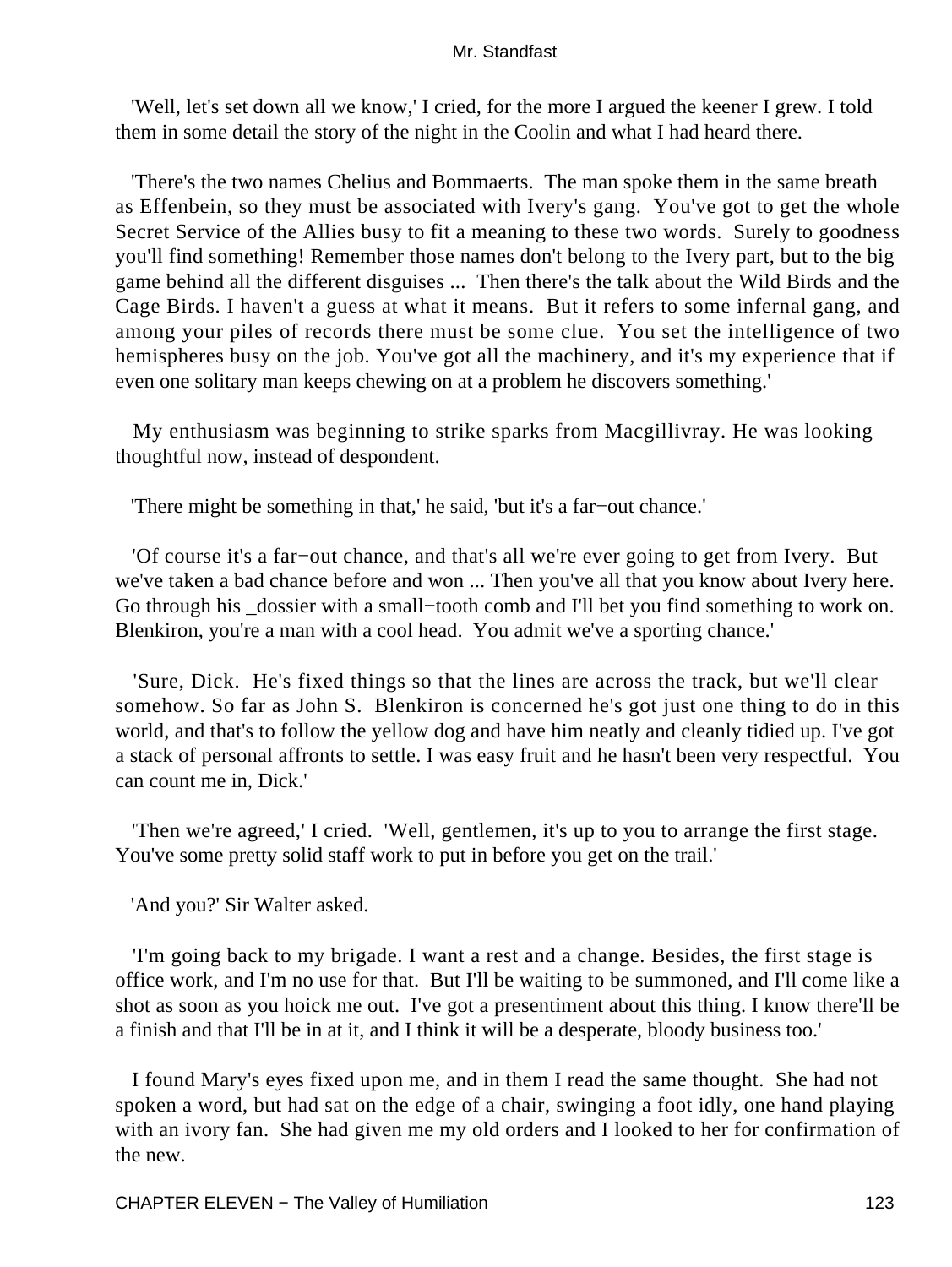'Miss Lamington, you are the wisest of the lot of us. What do you say?'

 She smiled − that shy, companionable smile which I had been picturing to myself through all the wanderings of the past month.

 'I think you are right. We've a long way to go yet, for the Valley of Humiliation comes only half−way in the*Pilgrim's* Progress. The next stage was Vanity Fair. I might be of some use there, don't you think?'

I remember the way she laughed and flung back her head like a gallant boy.

 'The mistake we've all been making,' she said, 'is that our methods are too terre−a−terre. We've a poet to deal with, a great poet, and we must fling our imaginations forward to catch up with him. His strength is his unexpectedness, you know, and we won't beat him by plodding only. I believe the wildest course is the wisest, for it's the most likely to intersect his ... Who's the poet among us?'

 'Peter,' I said. 'But he's pinned down with a game leg in Germany. All the same we must rope him in.'

 By this time we had all cheered up, for it is wonderful what a tonic there is in a prospect of action. The butler brought in tea, which it was Bullivant's habit to drink after dinner. To me it seemed fantastic to watch a slip of a girl pouring it out for two grizzled and distinguished servants of the State and one battered soldier − as decorous a family party as you would ask to see − and to reflect that all four were engaged in an enterprise where men's lives must be reckoned at less than thistledown.

 After that we went upstairs to a noble Georgian drawing−room and Mary played to us. I don't care two straws for music from an instrument − unless it be the pipes or a regimental band − but I dearly love the human voice. But she would not sing, for singing to her, I fancy, was something that did not come at will, but flowed only like a bird's note when the mood favoured. I did not want it either. I was content to let 'Cherry Ripe' be the one song linked with her in my memory.

It was Macgillivray who brought us back to business.

 'I wish to Heaven there was one habit of mind we could definitely attach to him and to no one else.' (At this moment 'He' had only one meaning for us.)

 'You can't do nothing with his mind,' Blenkiron drawled. 'You can't loose the bands of Orion, as the Bible says, or hold Leviathan with a hook. I reckoned I could and made a mighty close study of his de−vices. But the darned cuss wouldn't stay put. I thought I had tied him down to the double bluff, and he went and played the triple bluff on me. There's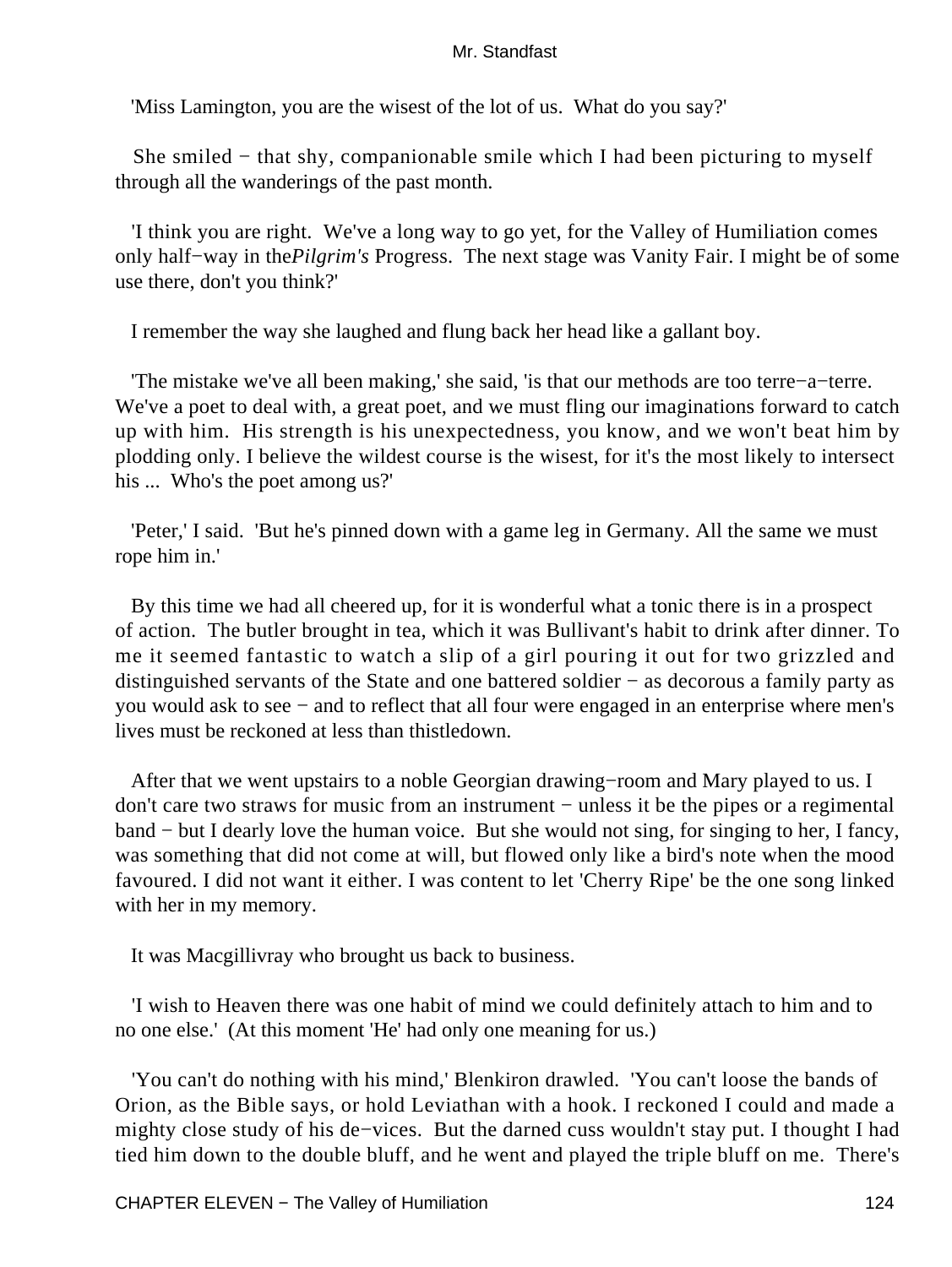nothing doing that line.'

A memory of Peter recurred to me.

 'What about the «blind spot»?' I asked, and I told them old Peter's pet theory. 'Every man that God made has his weak spot somewhere, some flaw in his character which leaves a dull patch in his brain. We've got to find that out, and I think I've made a beginning.' Macgillivray in a sharp voice asked my meaning.

 'He's in a funk ... of something. Oh, I don't mean he's a coward. A man in his trade wants the nerve of a buffalo. He could give us all points in courage. What I mean is that he's not clean white all through. There are yellow streaks somewhere in him ... I've given a good deal of thought to this courage business, for I haven't got a great deal of it myself. Not like Peter, I mean. I've got heaps of soft places in me. I'm afraid of being drowned for one thing, or of getting my eyes shot out. Ivery's afraid of bombs − at any rate he's afraid of bombs in a big city. I once read a book which talked about a thing called agoraphobia. Perhaps it's that ... Now if we know that weak spot it helps us in our work. There are some places he won't go to, and there are some things he can't do − not well, anyway. I reckon that's useful.'

 'Ye−es,' said Macgillivray. 'Perhaps it's not what you'd call a burning and a shining light.'

 'There's another chink in his armour,' I went on. 'There's one person in the world he can never practise his transformations on, and that's me. I shall always know him again, though he appeared as Sir Douglas Haig. I can't explain why, but I've got a feel in my bones about it. I didn't recognize him before, for I thought he was dead, and the nerve in my brain which should have been looking for him wasn't working. But I'm on my guard now, and that nerve's functioning at full power. Whenever and wherever and howsoever we meet again on the face of the earth, it will be «Dr Livingstone, I presume» between him and me.'

 'That is better,' said Macgillivray. 'If we have any luck, Hannay, it won't be long till we pull you out of His Majesty's Forces.'

Mary got up from the piano and resumed her old perch on the arm of Sir Walter's chair.

 'There's another blind spot which you haven't mentioned.' It was a cool evening, but I noticed that her cheeks had suddenly flushed.

'Last week Mr Ivery asked me to marry him,' she said.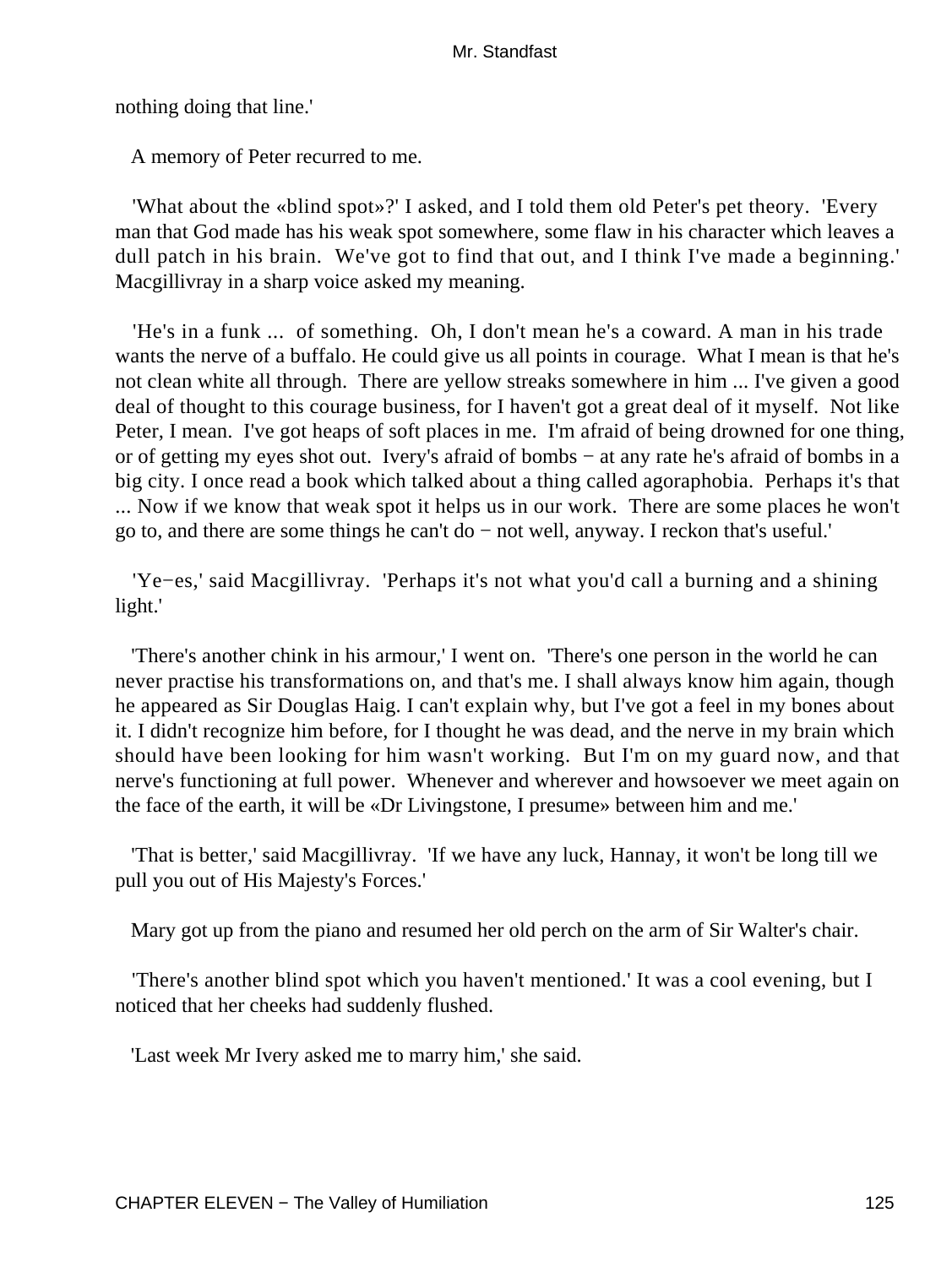# **[PART II](#page-255-0)**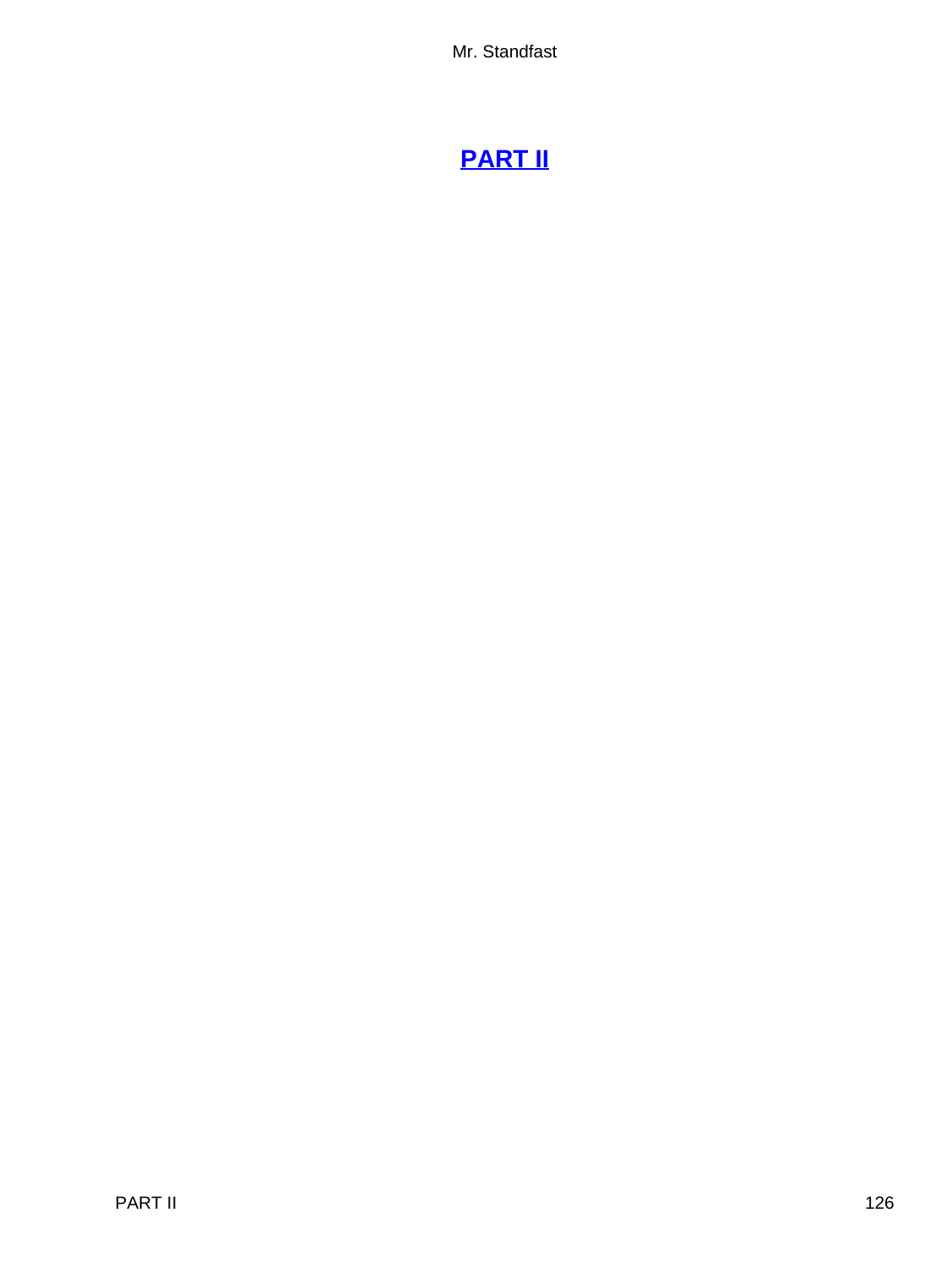# **[CHAPTER TWELVE − I Become a Combatant Once More](#page-255-0)**

*I* returned to France on 13 September, and took over my old brigade on the 19th of the same month. We were shoved in at the Polygon Wood on the 26th, and after four days got so badly mauled that we were brought out to refit. On 7 October, very much to my surprise, I was given command of a division and was on the fringes of the Ypres fighting during the first days of November. From that front we were hurried down to Cambrai in support, but came in only for the last backwash of that singular battle. We held a bit of the St Quentin sector till just before Christmas, when we had a spell of rest in billets, which endured, so far as I was concerned, till the beginning of January, when I was sent off on the errand which I shall presently relate.

 That is a brief summary of my military record in the latter part Of 1917. I am not going to enlarge on the fighting. Except for the days of the Polygon Wood it was neither very severe nor very distinguished, and you will find it in the history books. What I have to tell of here is my own personal quest, for all the time I was living with my mind turned two ways. In the morasses of the Haanebeek flats, in the slimy support lines at Zonnebeke, in the tortured uplands about Flesquieres, and in many other odd places I kept worrying at my private conundrum. At night I would lie awake thinking of it, and many a toss I took into shell−holes and many a time I stepped off the duckboards, because my eyes were on a different landscape. Nobody ever chewed a few wretched clues into such a pulp as I did during those bleak months in Flanders and Picardy.

 For I had an instinct that the thing was desperately grave, graver even than the battle before me. Russia had gone headlong to the devil, Italy had taken it between the eyes and was still dizzy, and our own prospects were none too bright. The Boche was getting uppish and with some cause, and I foresaw a rocky time ahead till America could line up with us in the field. It was the chance for the Wild Birds, and I used to wake in a sweat to think what devilry Ivery might be engineering. I believe I did my proper job reasonably well, but I put in my most savage thinking over the other. I remember how I used to go over every hour of every day from that June night in the Cotswolds till my last meeting with Bullivant in London, trying to find a new bearing. I should probably have got brain−fever, if I hadn't had to spend most of my days and nights fighting a stiffish battle with a very watchful Hun. That kept my mind balanced, and I dare say it gave an edge to it; for during those months I was lucky enough to hit on a better scent than Bullivant and Macgillivray and Blenkiron, pulling a thousand wires in their London offices.

 I will set down in order of time the various incidents in this private quest of mine. The first was my meeting with Geordie Hamilton. It happened just after I rejoined the brigade, when I went down to have a look at our Scots Fusilier battalion. The old brigade had been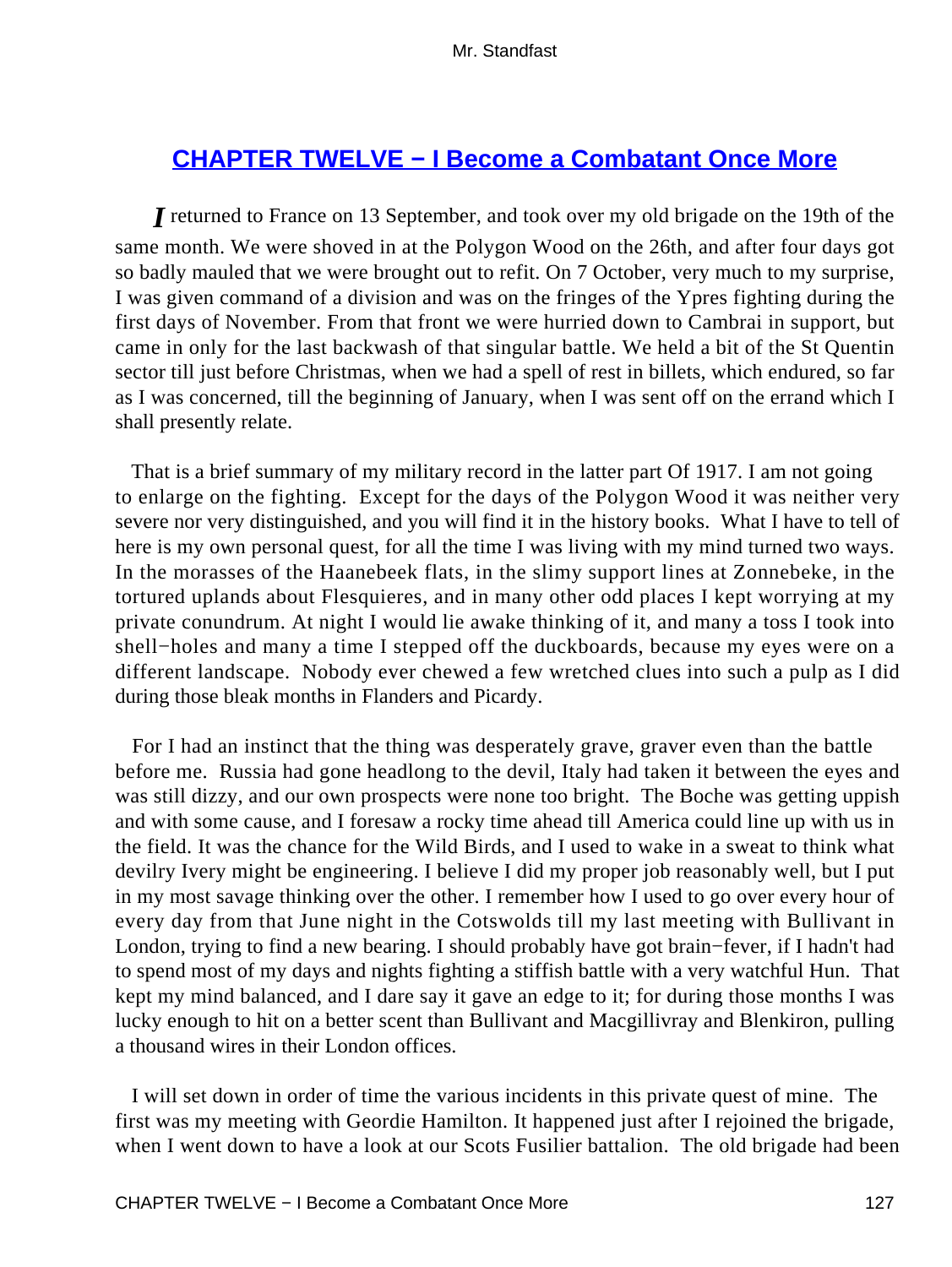roughly handled on 31st July, and had had to get heavy drafts to come anywhere near strength. The Fusiliers especially were almost a new lot, formed by joining our remnants to the remains of a battalion in another division and bringing about a dozen officers from the training unit at home. I inspected the men and my eyes caught sight of a familiar face. I asked his name and the colonel got it from the sergeant−major. It was Lance−Corporal George Hamilton.

 Now I wanted a new batman, and I resolved then and there to have my old antagonist. That afternoon he reported to me at brigade headquarters. As I looked at that solid bandy−legged figure, standing as stiff to attention as a tobacconist's sign, his ugly face hewn out of brown oak, his honest, sullen mouth, and his blue eyes staring into vacancy, I knew I had got the man I wanted.

'Hamilton,' I said, 'you and I have met before.'

'Sirr?' came the mystified answer.

'Look at me, man, and tell me if you don't recognize me.'

He moved his eyes a fraction, in a respectful glance.

'Sirr, I don't mind of you.'

 'Well, I'll refresh your memory. Do you remember the hall in Newmilns Street and the meeting there? You had a fight with a man outside, and got knocked down.'

He made no answer, but his colour deepened.

 'And a fortnight later in a public−house in Muirtown you saw the same man, and gave him the chase of his life.'

 I could see his mouth set, for visions of the penalties laid down by the King's Regulations for striking an officer must have crossed his mind. But he never budged.

'Look me in the face, man,' I said. 'Do you remember me now?'

He did as he was bid.

'Sirr, I mind of you.' 'Have you nothing more to say?'

 He cleared his throat. 'Sirr, I did not ken I was hittin' an officer.' 'Of course you didn't. You did perfectly right, and if the war was over and we were both free men, I would give you a chance of knocking me down here and now. That's got to wait. When you saw me last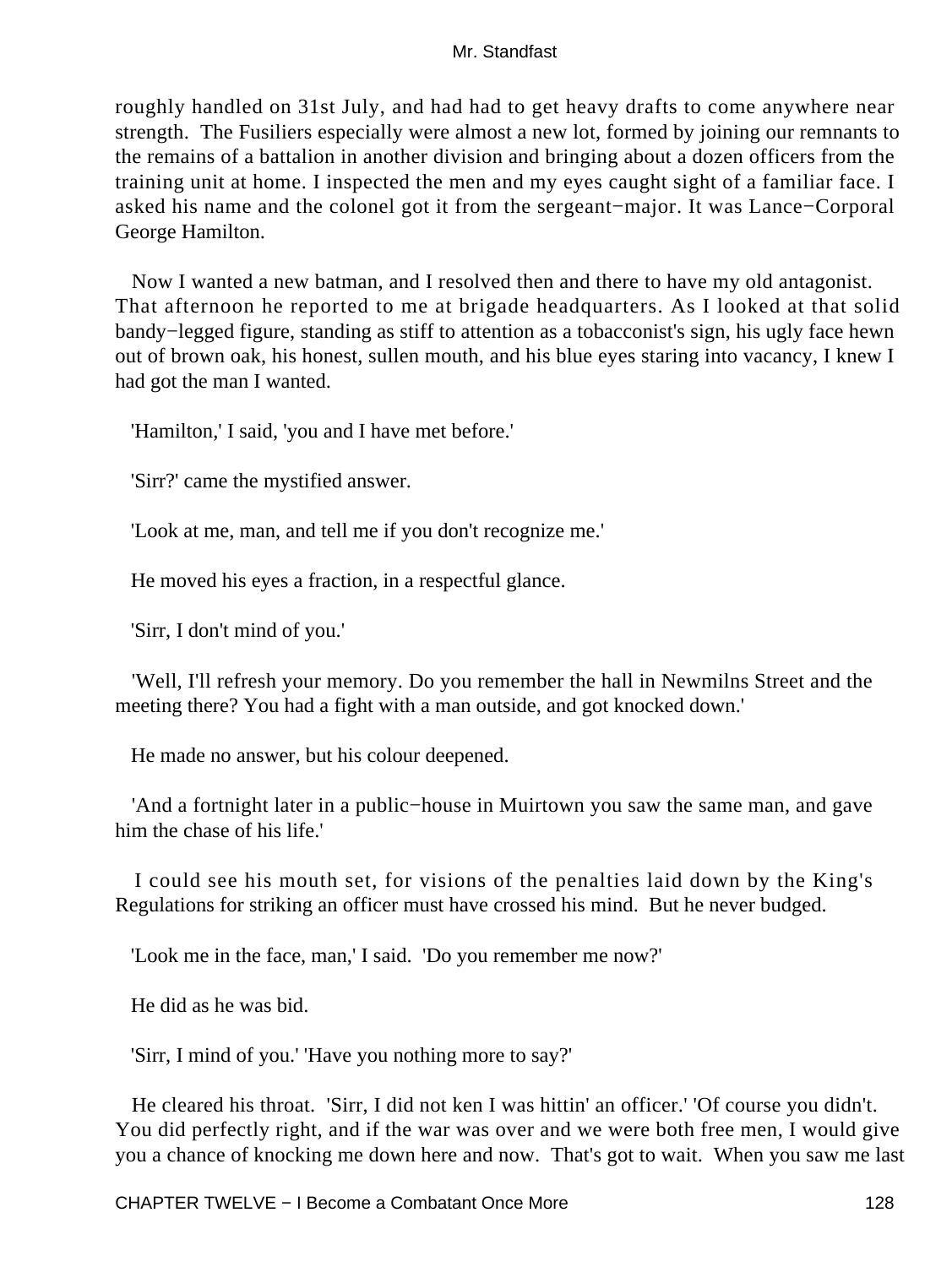I was serving my country, though you didn't know it. We're serving together now, and you must get your revenge out of the Boche. I'm going to make you my servant, for you and I have a pretty close bond between us. What do you say to that?'

 This time he looked me full in the face. His troubled eye appraised me and was satisfied. 'I'm proud to be servant to ye, sirr,' he said. Then out of his chest came a strangled chuckle, and he forgot his discipline. 'Losh, but ye're the great lad!' He recovered himself promptly, saluted, and marched off.

 The second episode befell during our brief rest after the Polygon Wood, when I had ridden down the line one afternoon to see a friend in the Heavy Artillery. I was returning in the drizzle of evening, clanking along the greasy path between the sad poplars, when I struck a Labour company repairing the ravages of a Boche strafe that morning. I wasn't very certain of my road and asked one of the workers. He straightened himself and saluted, and I saw beneath a disreputable cap the features of the man who had been with me in the Coolin crevice.

 I spoke a word to his sergeant, who fell him out, and he walked a bit of the way with me.

'Great Scot, Wake, what brought you here?' I asked.

'Same thing as brought you. This rotten war.'

 I had dismounted and was walking beside him, and I noticed that his lean face had lost its pallor and that his eyes were less hot than they used to be.

 'You seem to thrive on it,' I said, for I did not know what to say. A sudden shyness possessed me. Wake must have gone through some violent cyclones of feeling before it came to this. He saw what I was thinking and laughed in his sharp, ironical way.

 'Don't flatter yourself you've made a convert. I think as I always thought. But I came to the conclusion that since the fates had made me a Government servant I might as well do my work somewhere less cushioned than a chair in the Home Office ... Oh, no, it wasn't a matter of principle. One kind of work's as good as another, and I'm a better clerk than a navvy. With me it was self−indulgence: I wanted fresh air and exercise.'

 I looked at him − mud to the waist, and his hands all blistered and cut with unaccustomed labour. I could realize what his associates must mean to him, and how he would relish the rough tonguing of non−coms.

 'You're a confounded humbug,' I said. 'Why on earth didn't you go into an O.T.C. and come out with a commission? They're easy enough to get.'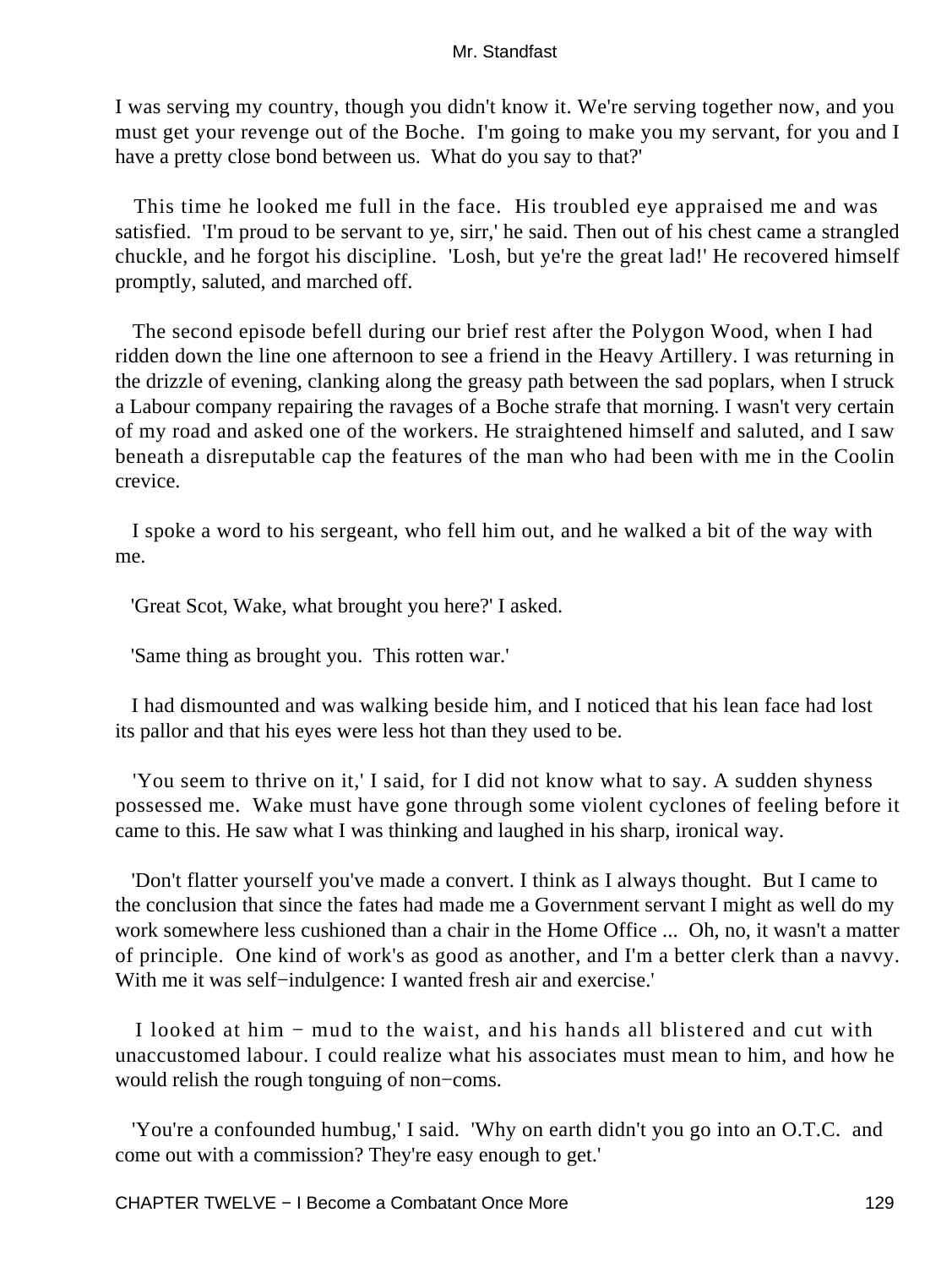'You mistake my case,' he said bitterly. 'I experienced no sudden conviction about the justice of the war. I stand where I always stood. I'm a non−combatant, and I wanted a change of civilian work ... No, it wasn't any idiotic tribunal sent me here. I came of my own free will, and I'm really rather enjoying myself.'

 'It's a rough job for a man like you,' I said. 'Not so rough as the fellows get in the trenches. I watched a battalion marching back today and they looked like ghosts who had been years in muddy graves. White faces and dazed eyes and leaden feet. Mine's a cushy job. I like it best when the weather's foul. It cheats me into thinking I'm doing my duty.'

I nodded towards a recent shell−hole. 'Much of that sort of thing?'

 'Now and then. We had a good dusting this morning. I can't say I liked it at the time, but I like to look back on it. A sort of moral anodyne.'

'I wonder what on earth the rest of your lot make of you?'

 'They don't make anything. I'm not remarkable for my \_bonhomie. They think I'm a prig − which I am. It doesn't amuse me to talk about beer and women or listen to a gramophone or grouse about my last meal. But I'm quite content, thank you. Sometimes I get a seat in a corner of a Y.M.C.A. hut, and I've a book or two. My chief affliction is the padre. He was up at Keble in my time, and, as one of my colleagues puts it, wants to be «too bloody helpful». ... What are you doing, Hannay? I see you're some kind of general. They're pretty thick on the ground here.'

 'I'm a sort of general. Soldiering in the Salient isn't the softest of jobs, but I don't believe it's as tough as yours is for you. D'you know, Wake, I wish I had you in my brigade. Trained or untrained, you're a dashed stout−hearted fellow.'

 He laughed with a trifle less acidity than usual. 'Almost thou persuadest me to be combatant. No, thank you. I haven't the courage, and besides there's my jolly old principles. All the same I'd like to be near you. You're a good chap, and I've had the honour to assist in your education ... I must be getting back, or the sergeant will think I've bolted.'

 We shook hands, and the last I saw of him was a figure saluting stiffly in the wet twilight.

 The third incident was trivial enough, though momentous in its results. just before I got the division I had a bout of malaria. We were in support in the Salient, in very uncomfortable trenches behind Wieltje, and I spent three days on my back in a dug−out. Outside was a blizzard of rain, and the water now and then came down the stairs through the gas curtain and stood in pools at my bed foot. It wasn't the merriest place to convalesce in, but I was as hard as nails at the time and by the third day I was beginning to sit up and be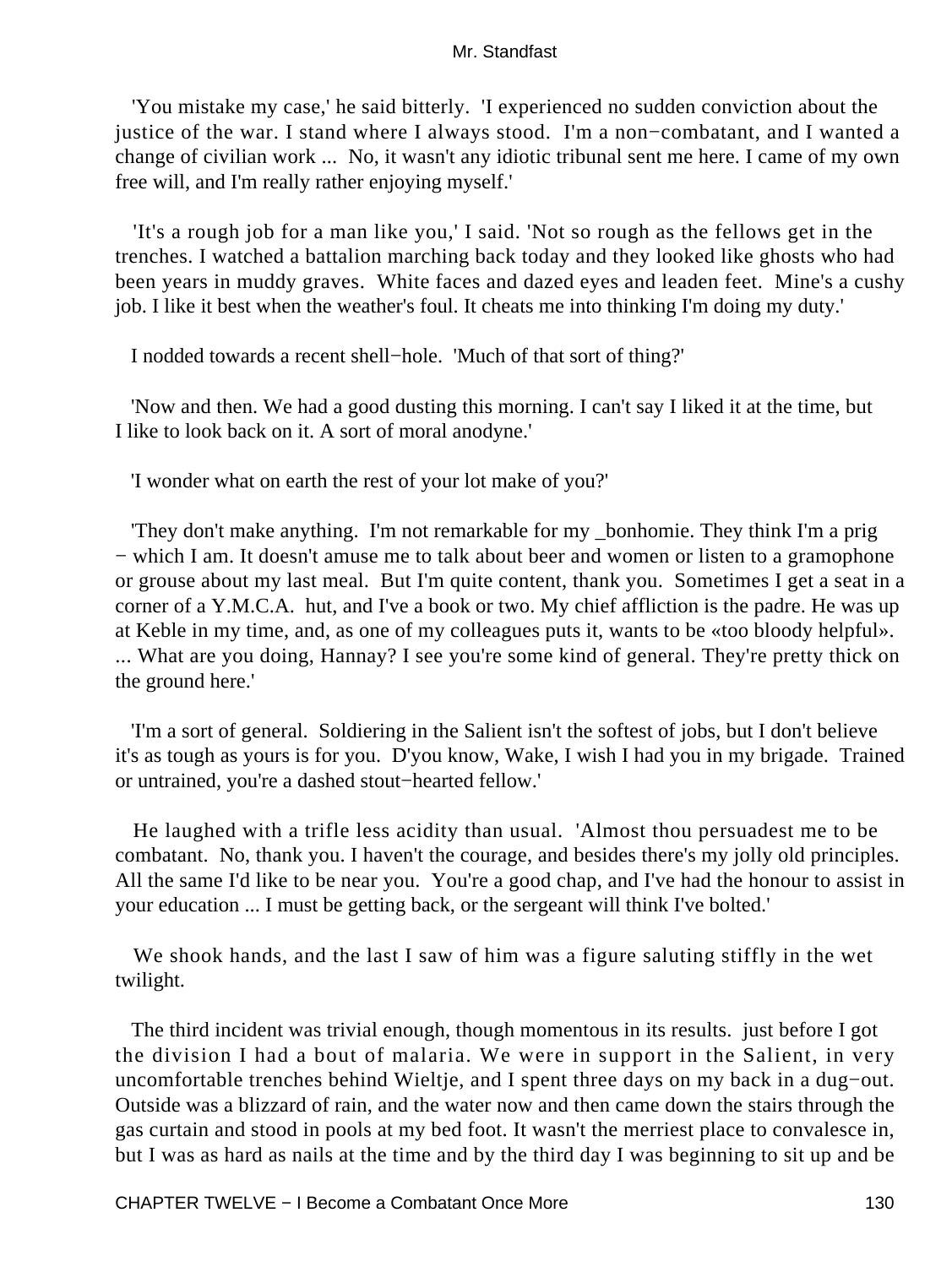# bored.

 I read all my English papers twice and a big stack of German ones which I used to have sent up by a friend in the G.H.Q. Intelligence, who knew I liked to follow what the Boche was saying. As I dozed and ruminated in the way a man does after fever, I was struck by the tremendous display of one advertisement in the English press. It was a thing called 'Gussiter's Deep−breathing System,' which, according to its promoter, was a cure for every ill, mental, moral, or physical, that man can suffer. Politicians, generals, admirals, and music−hall artists all testified to the new life it had opened up for them. I remember wondering what these sportsmen got for their testimonies, and thinking I would write a spoof letter myself to old Gussiter.

 Then I picked up the German papers, and suddenly my eye caught an advertisement of the same kind in the *Frankfurter* Zeitung. It was not Gussiter this time, but one Weissmann, but his game was identical − 'deep breathing'. The Hun style was different from the English − all about the Goddess of Health, and the Nymphs of the Mountains, and two quotations from Schiller. But the principle was the same.

 That made me ponder a little, and I went carefully through the whole batch. I found the advertisement in the *Frankfurter and in one or two rather obscure Volkstimmes and Volkszeitungs. I found it too in Der Grosse* Krieg, the official German propagandist picture− paper. They were the same all but one, and that one had a bold variation, for it contained four of the sentences used in the ordinary English advertisement.

 This struck me as fishy, and I started to write a letter to Macgillivray pointing out what seemed to be a case of trading with the enemy, and advising him to get on to Mr Gussiter's financial backing. I thought he might find a Hun syndicate behind him. And then I had another notion, which made me rewrite my letter.

 I went through the papers again. The English ones which contained the advertisement were all good, solid, bellicose organs; the kind of thing no censorship would object to leaving the country. I had before me a small sheaf of pacifist prints, and they had not the advertisement. That might be for reasons of circulation, or it might not. The German papers were either Radical or Socialist publications, just the opposite of the English lot, except the *Grosse* Krieg. Now we have a free press, and Germany has, strictly speaking, none. All her journalistic indiscretions are calculated. Therefore the Boche has no objection to his rags getting to enemy countries. He wants it. He likes to see them quoted in columns headed 'Through German Glasses', and made the text of articles showing what a good democrat he is becoming.

 As I puzzled over the subject, certain conclusions began to form in my mind. The four identical sentences seemed to hint that 'Deep Breathing' had Boche affiliations. Here was a chance of communicating with the enemy which would defy the argus−eyed gentlemen who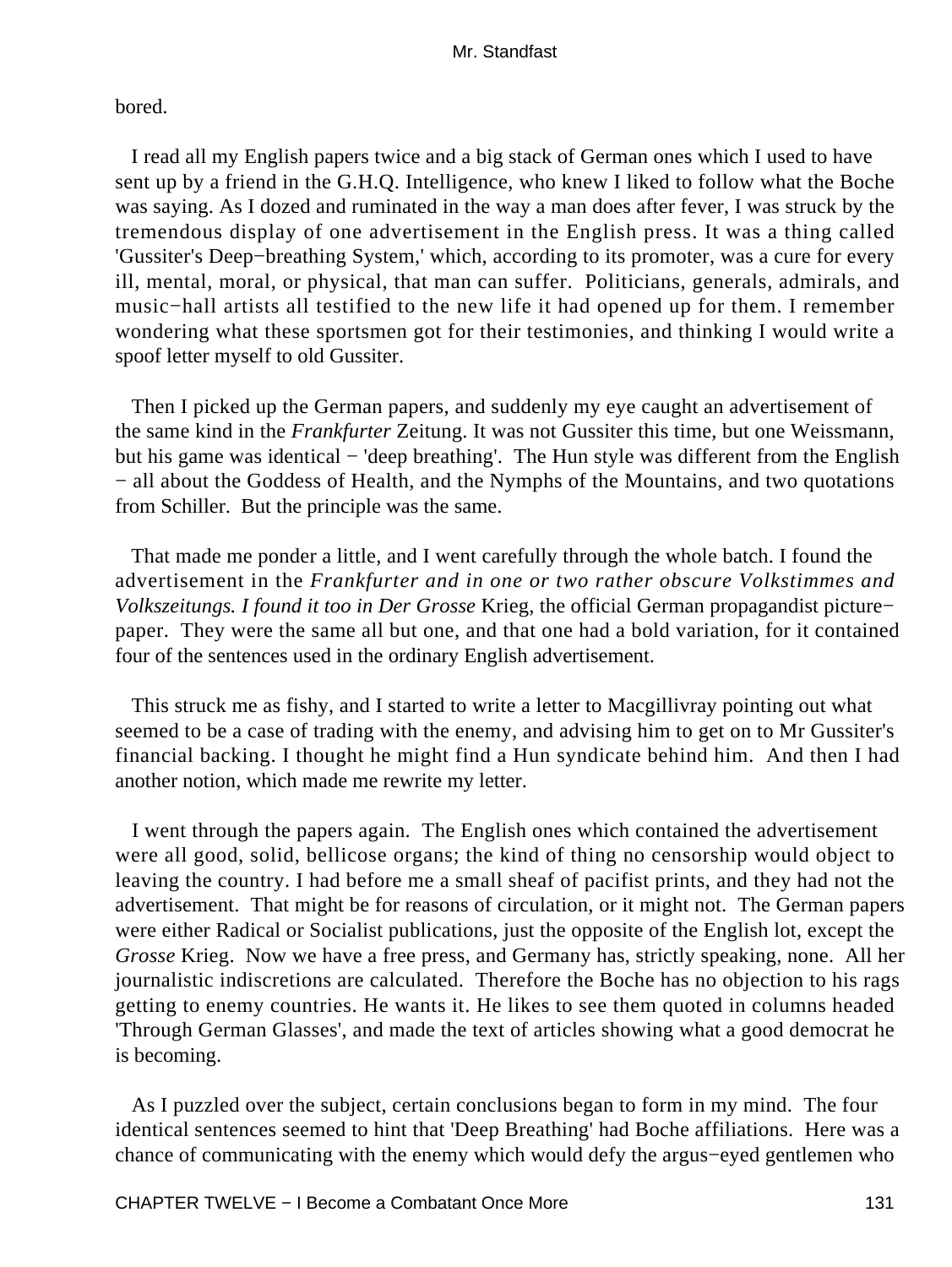examine the mails. What was to hinder Mr A at one end writing an advertisement with a good cipher in it, and the paper containing it getting into Germany by Holland in three days? Herr B at the other end replied in the Frankfurter, and a few days later shrewd editors and acute Intelligence officers − and Mr A − were reading it in London, though only Mr A knew what it really meant.

 It struck me as a bright idea, the sort of simple thing that doesn't occur to clever people, and very rarely to the Boche. I wished I was not in the middle of a battle, for I would have had a try at investigating the cipher myself. I wrote a long letter to Macgillivray putting my case, and then went to sleep. When I awoke I reflected that it was a pretty thin argument, and would have stopped the letter, if it hadn't gone off early by a ration party.

 After that things began very slowly to happen. The first was when Hamilton, having gone to Boulogne to fetch some mess− stores, returned with the startling news that he had seen Gresson. He had not heard his name, but described him dramatically to me as the wee red−headed devil that kicked Ecky Brockie's knee yon time in Glesca, sirr,' I recognized the description.

 Gresson, it appeared, was joy−riding. He was with a party of Labour delegates who had been met by two officers and carried off in chars−a−bancs. Hamilton reported from inquiries among his friends that this kind of visitor came weekly. I thought it a very sensible notion on the Government's part, but I wondered how Gresson had been selected. I had hoped that Macgillivray had weeks ago made a long arm and quodded him. Perhaps they had too little evidence to hang him, but he was the blackest sort of suspect and should have been interned.

 A week later I had occasion to be at G.H.Q. on business connected with my new division. My friends in the Intelligence allowed me to use the direct line to London, and I called up Macgillivray. For ten minutes I had an exciting talk, for I had had no news from that quarter since I left England. I heard that the Portuguese Jew had escaped − had vanished from his native heather when they went to get him. They had identified him as a German professor of Celtic languages, who had held a chair in a Welsh college − a dangerous fellow, for he was an upright, high−minded, raging fanatic. Against Gresson they had no evidence at all, but he was kept under strict observation. When I asked about his crossing to France, Macgillivray replied that that was part of their scheme. I inquired if the visit had given them any clues, but I never got an answer, for the line had to be cleared at that moment for the War Office. I hunted up the man who had charge of these Labour visits, and made friends with him. Gresson, he said, had been a quiet, well− mannered, and most appreciative guest. He had wept tears on Vimy Ridge, and – strictly against orders – had made a speech to some troops he met on the Arras road about how British Labour was remembering the Army in its prayers and sweating blood to make guns. On the last day he had had a misadventure, for he got very sick on the road − some kidney trouble that couldn't stand the jolting of the car − and had to be left at a village and picked up by the party on its way back. They found him better, but still shaky. I cross−examined the particular officer in charge about that halt, and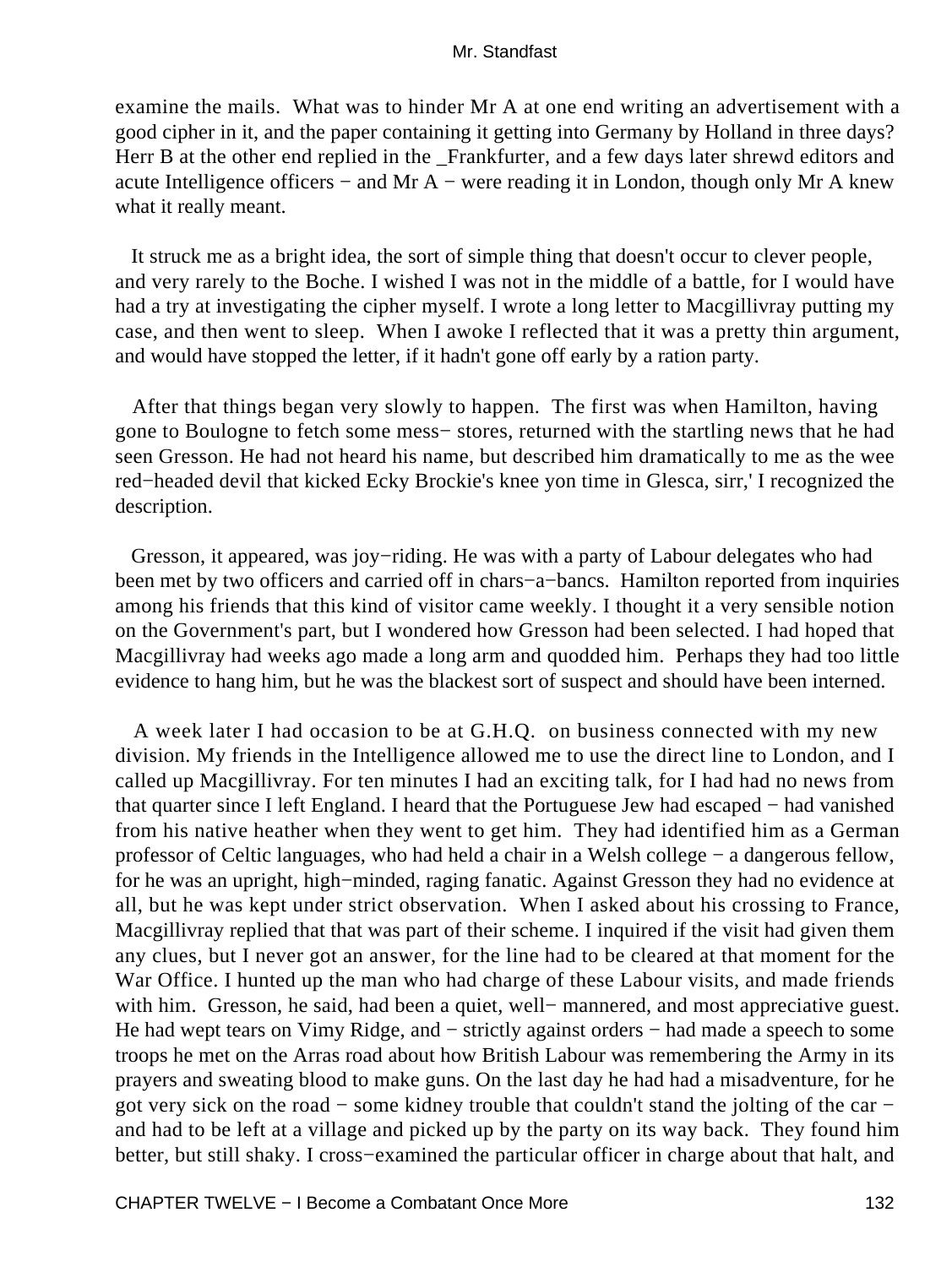learned that Gresson had been left alone in a peasant's cottage, for he said he only needed to lie down. The place was the hamlet of Eaucourt Sainte−Anne.

 For several weeks that name stuck in my head. It had a pleasant, quaint sound, and I wondered how Gresson had spent his hours there. I hunted it up on the map, and promised myself to have a look at it the next time we came out to rest. And then I forgot about it till I heard the name mentioned again.

 On 23rd October I had the bad luck, during a tour of my first− line trenches, to stop a small shell–fragment with my head. It was a close, misty day and I had taken off my tin hat to wipe my brow when the thing happened. I got a long, shallow scalp wound which meant nothing but bled a lot, and, as we were not in for any big move, the M.O. sent me back to a clearing station to have it seen to. I was three days in the place and, being perfectly well, had leisure to look about me and reflect, so that I recall that time as a queer, restful interlude in the infernal racket of war. I remember yet how on my last night there a gale made the lamps swing and flicker, and turned the grey−green canvas walls into a mass of mottled shadows. The floor canvas was muddy from the tramping of many feet bringing in the constant dribble of casualties from the line. In my tent there was no one very bad at the time, except a boy with his shoulder half−blown off by a whizz−bang, who lay in a drugged sleep at the far end. The majority were influenza, bronchitis, and trench–fever – waiting to be moved to the base, or convalescent and about to return to their units.

 A small group of us dined off tinned chicken, stewed fruit, and radon cheese round the smoky stove, where two screens manufactured from packing cases gave some protection against the draughts which swept like young tornadoes down the tent. One man had been reading a book called the *\_Ghost Stories of an* Antiquary, and the talk turned on the unexplainable things that happen to everybody once or twice in a lifetime. I contributed a yarn about the men who went to look for Kruger's treasure in the bushveld and got scared by a green wildebeeste. It is a good yarn and I'll write it down some day. A tall Highlander, who kept his slippered feet on the top of the stove, and whose costume consisted of a kilt, a British warm, a grey hospital dressing−gown, and four pairs of socks, told the story of the Camerons at First Ypres, and of the Lowland subaltern who knew no Gaelic and suddenly found himself encouraging his men with some ancient Highland rigmarole. The poor chap had a racking bronchial cough, which suggested that his country might well use him on some warmer battle−ground than Flanders. He seemed a bit of a scholar and explained the Cameron business in a lot of long words.

 I remember how the talk meandered on as talk does when men are idle and thinking about the next day. I didn't pay much attention, for I was reflecting on a change I meant to make in one of my battalion commands, when a fresh voice broke in. It belonged to a Canadian captain from Winnipeg, a very silent fellow who smoked shag tobacco.

'There's a lot of ghosts in this darned country,' he said.

CHAPTER TWELVE − I Become a Combatant Once More 133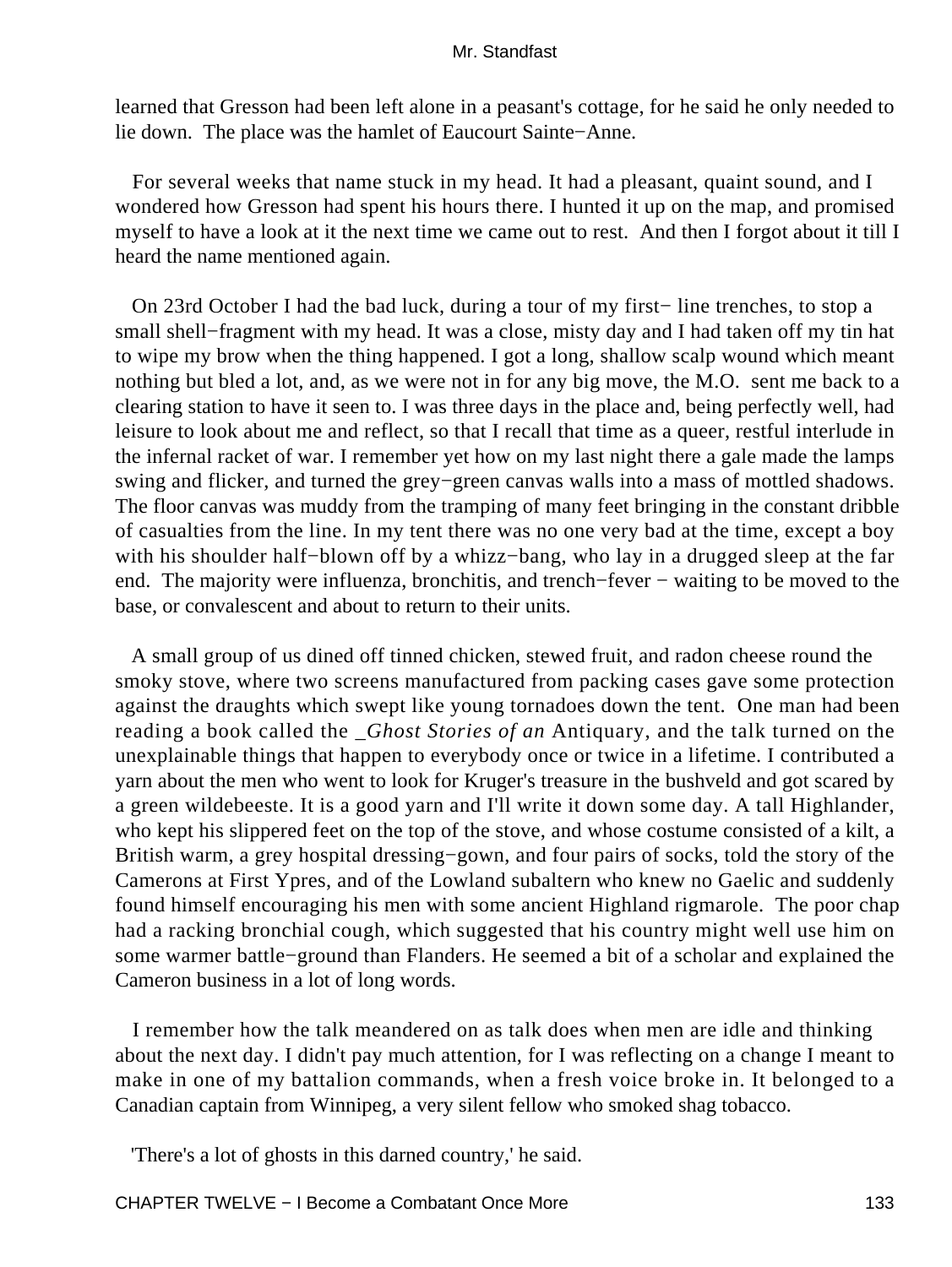Then he started to tell about what happened to him when his division was last back in rest billets. He had a staff job and put up with the divisional command at an old French chateau. They had only a little bit of the house; the rest was shut up, but the passages were so tortuous that it was difficult to keep from wandering into the unoccupied part. One night, he said, he woke with a mighty thirst, and, since he wasn't going to get cholera by drinking the local water in his bedroom, he started out for the room they messed in to try to pick up a whisky−and−soda. He couldn't find it, though he knew the road like his own name. He admitted he might have taken a wrong turning, but he didn't think so. Anyway he landed in a passage which he had never seen before, and, since he had no candle, he tried to retrace his steps. Again he went wrong, and groped on till he saw a faint light which he thought must be the room of the G.S.O., a good fellow and a friend of his. So he barged in, and found a big, dim salon with two figures in it and a lamp burning between them, and a queer, unpleasant smell about. He took a step forward, and then he saw that the figures had no faces. That fairly loosened his joints with fear, and he gave a cry. One of the two ran towards him, the lamp went out, and the sickly scent caught suddenly at his throat. After that he knew nothing till he awoke in his own bed next morning with a splitting headache. He said he got the General's permission and went over all the unoccupied part of the house, but he couldn't find the room. Dust lay thick on everything, and there was no sign of recent human presence.

 I give the story as he told it in his drawling voice. 'I reckon that was the genuine article in ghosts. You don't believe me and conclude I was drunk? I wasn't. There isn't any drink concocted yet that could lay me out like that. I just struck a crack in the old universe and pushed my head outside. It may happen to you boys any day.'

 The Highlander began to argue with him, and I lost interest in the talk. But one phrase brought me to attention. 'I'll give you the name of the darned place, and next time you're around you can do a bit of prospecting for yourself. It's called the Chateau of Eaucourt Sainte−Anne, about seven kilometres from Douvecourt. If I was purchasing real estate in this country I guess I'd give that location a miss.'

 After that I had a grim month, what with the finish of Third Ypres and the hustles to Cambrai. By the middle of December we had shaken down a bit, but the line my division held was not of our choosing, and we had to keep a wary eye on the Boche doings. It was a weary job, and I had no time to think of anything but the military kind of intelligence − fixing the units against us from prisoners' stories, organizing small raids, and keeping the Royal Flying Corps busy. I was keen about the last, and I made several trips myself over the lines with Archie Roylance, who had got his heart's desire and by good luck belonged to the squadron just behind me. I said as little as possible about this, for G.H.Q. did not encourage divisional generals to practise such methods, though there was one famous army commander who made a hobby of them. It was on one of these trips that an incident occurred which brought my spell of waiting on the bigger game to an end.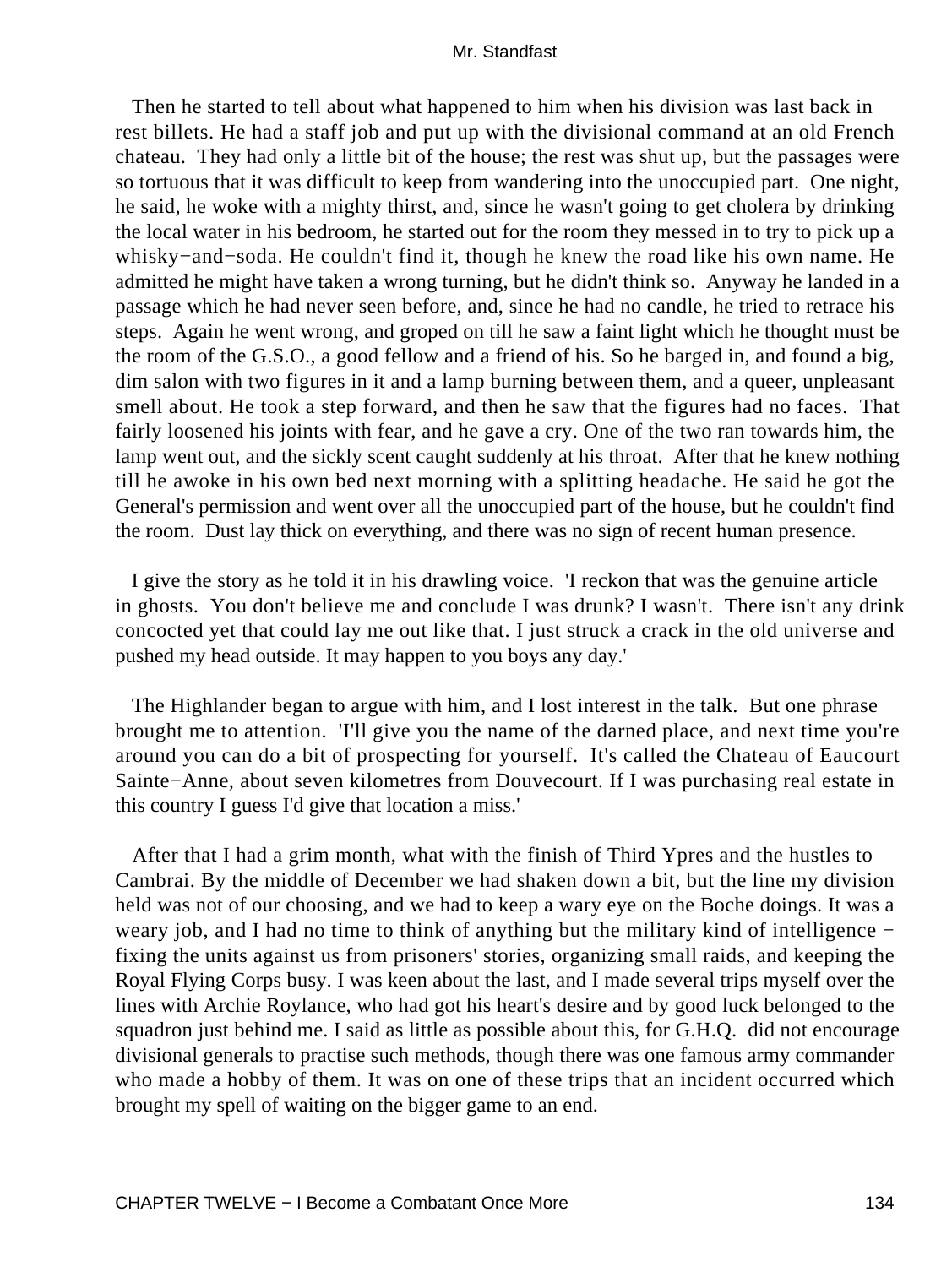One dull December day, just after luncheon, Archie and I set out to reconnoitre. You know the way that fogs in Picardy seem suddenly to reek out of the ground and envelop the slopes like a shawl. That was our luck this time. We had crossed the lines, flying very high, and received the usual salute of Hun Archies. After a mile or two the ground seemed to climb up to us, though we hadn't descended, and presently we were in the heart of a cold, clinging mist. We dived for several thousand feet, but the confounded thing grew thicker and no sort of landmark could be found anywhere. I thought if we went on at this rate we should hit a tree or a church steeple and be easy fruit for the enemy.

 The same thought must have been in Archie's mind, for he climbed again. We got into a mortally cold zone, but the air was no clearer. Thereupon he decided to head for home, and passed me word to work out a compass course on the map. That was easier said than done, but I had a rough notion of the rate we had travelled since we had crossed the lines and I knew our original direction, so I did the best I could. On we went for a bit, and then I began to get doubtful. So did Archie. We dropped low down, but we could hear none of the row that's always going on for a mile on each side of the lines. The world was very eerie and deadly still, so still that Archie and I could talk through the speaking−tube.

'We've mislaid this blamed battle,'he shouted.

'I think your rotten old compass has soured on us,' I replied.

We decided that it wouldn't do to change direction, so we held on the same course. I was getting as nervous as a kitten, chiefly owing to the silence. It's not what you expect in the middle of a battle−field ... I looked at the compass carefully and saw that it was really crocked. Archie must have damaged it on a former flight and forgotten to have it changed.

He had a very scared face when I pointed this out.

 'Great God!' he croaked − for he had a fearsome cold − 'we're either about Calais or near Paris or miles the wrong side of the Boche line. What the devil are we to do?'

 And then to put the lid on it his engine went wrong. It was the same performance as on the Yorkshire moors, and seemed to be a speciality of the Shark−Gladas type. But this time the end came quick. We dived steeply, and I could see by Archie's grip on the stick that he was going to have his work cut out to save our necks. Save them he did, but not by much for we jolted down on the edge of a ploughed field with a series of bumps that shook the teeth in my head. It was the same dense, dripping fog, and we crawled out of the old bus and bolted for cover like two ferreted rabbits.

Our refuge was the lee of a small copse.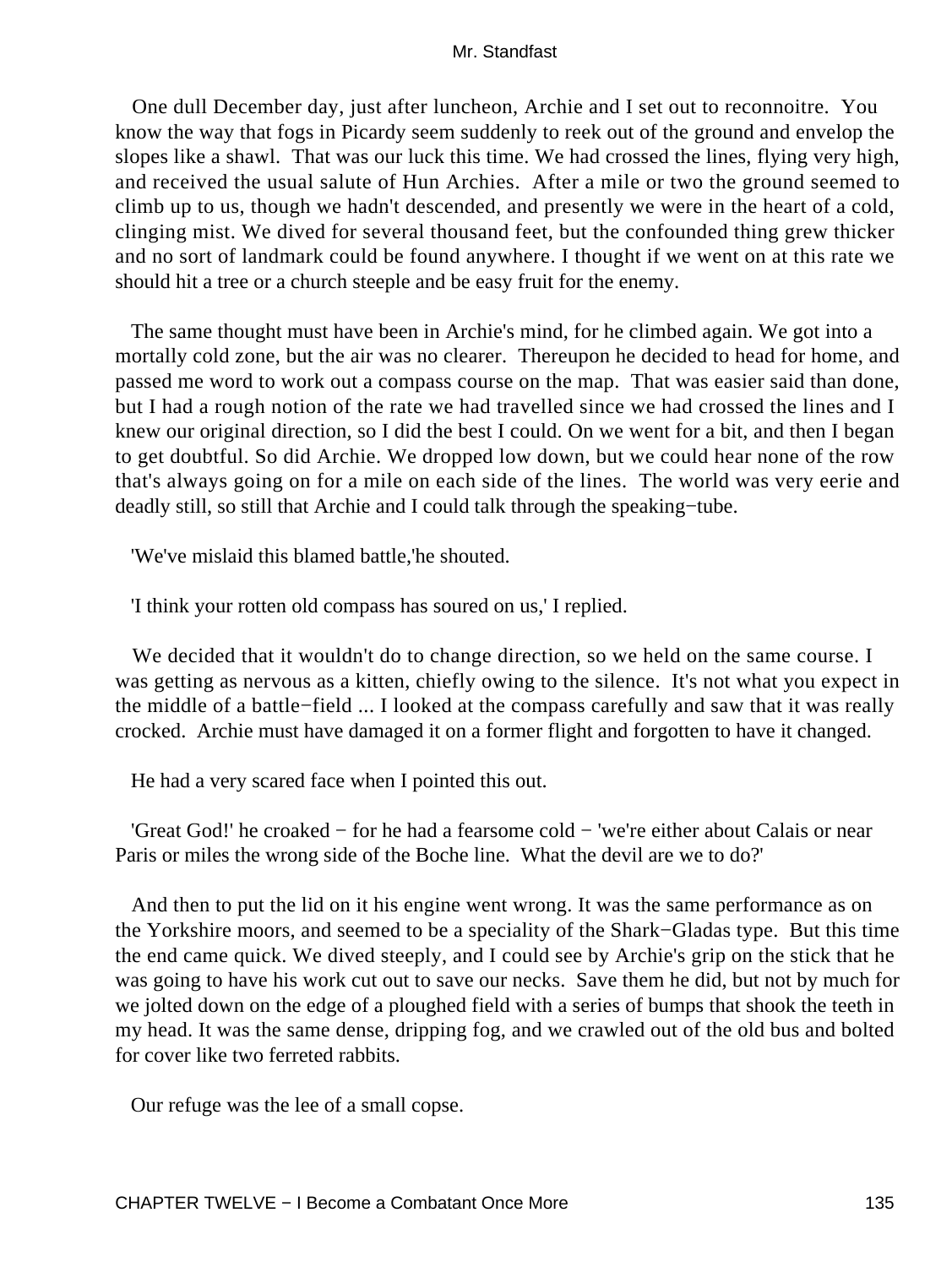'It's my opinion,' said Archie solemnly, 'that we're somewhere about La Cateau. Tim Wilbraham got left there in the Retreat, and it took him nine months to make the Dutch frontier. It's a giddy prospect, sir.'

 I sallied out to reconnoitre. At the other side of the wood was a highway, and the fog so blanketed sound that I could not hear a man on it till I saw his face. The first one I saw made me lie flat in the covert ... For he was a German soldier, field−grey, forage cap, red band and all, and he had a pick on his shoulder.

 A second's reflection showed me that this was not final proof. He might be one of our prisoners. But it was no place to take chances. I went back to Archie, and the pair of us crossed the ploughed field and struck the road farther on. There we saw a farmer's cart with a woman and child in it. They looked French, but melancholy, just what you would expect from the inhabitants of a countryside in enemy occupation.

 Then we came to the park wall of a great house, and saw dimly the outlines of a cottage. Here sooner or later we would get proof of our whereabouts, so we lay and shivered among the poplars of the roadside. No one seemed abroad that afternoon. For a quarter of an hour it was as quiet as the grave. Then came a sound of whistling, and muffled steps.

 'That's an Englishman,' said Archie joyfully. 'No Boche could make such a beastly noise.'

 He was right. The form of an Army Service Corps private emerged from the mist, his cap on the back of his head, his hands in his pockets, and his walk the walk of a free man. I never saw a welcomer sight than that jam−merchant.

We stood up and greeted him. 'What's this place?' I shouted.

 He raised a grubby hand to his forelock. 'Ockott Saint Anny, sir,' he said. 'Beg pardon, sir, but you ain't hurt, sir?'

 Ten minutes later I was having tea in the mess of an M.T. workshop while Archie had gone to the nearest Signals to telephone for a car and give instructions about his precious bus. It was almost dark, but I gulped my tea and hastened out into the thick dusk. For I wanted to have a look at the Chateau.

 I found a big entrance with high stone pillars, but the iron gates were locked and looked as if they had not been opened in the memory of man. Knowing the way of such places, I hunted for the side entrance and found a muddy road which led to the back of the house. The front was evidently towards a kind of park; at the back was a nest of outbuildings and a section of moat which looked very deep and black in the winter twilight. This was crossed by a stone bridge with a door at the end of it.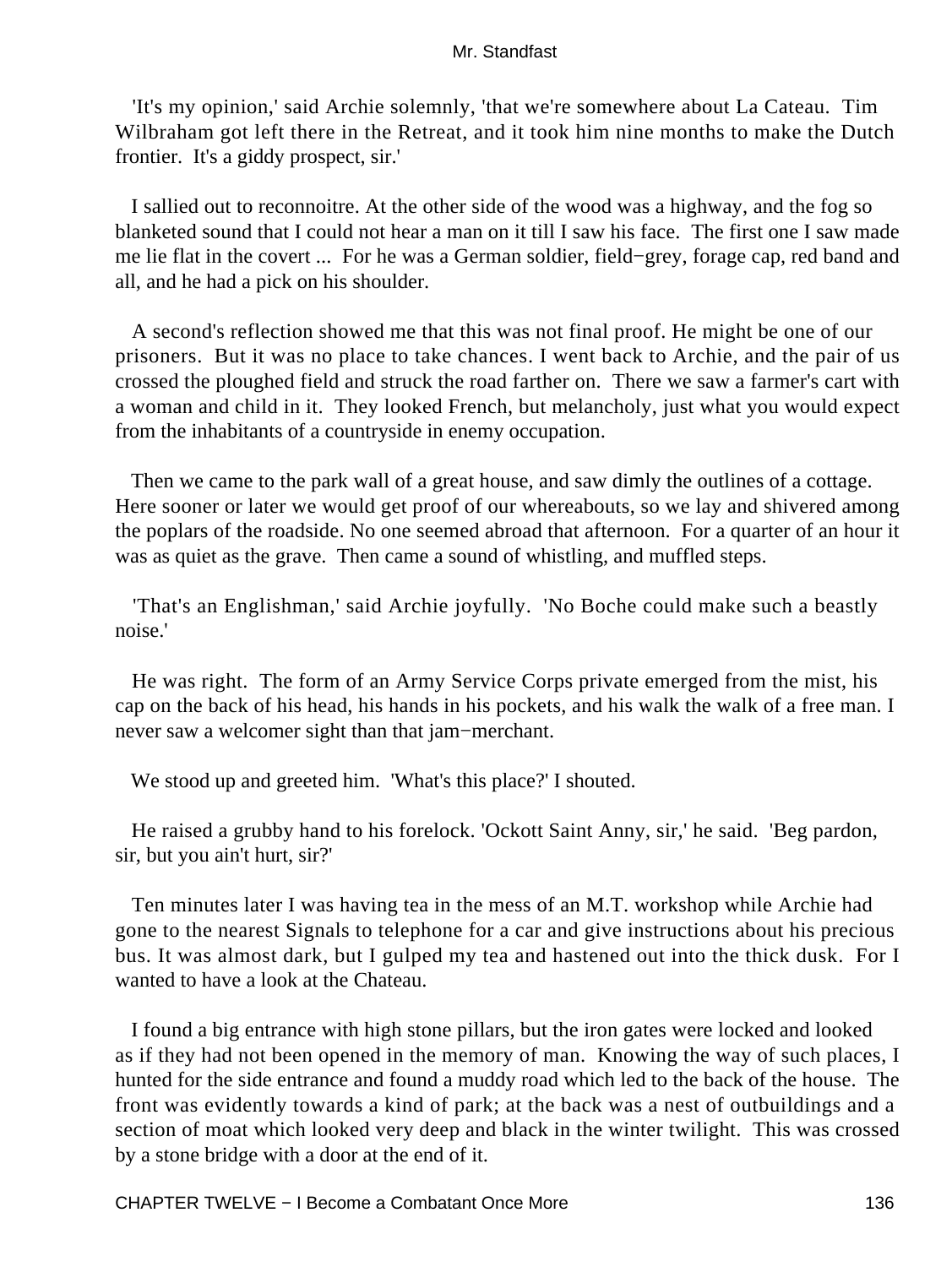Clearly the Chateau was not being used for billets. There was no sign of the British soldier; there was no sign of anything human. I crept through the fog as noiselessly as if I trod on velvet, and I hadn't even the company of my own footsteps. I remembered the Canadian's ghost story, and concluded I would be imagining the same sort of thing if I lived in such a place.

 The door was bolted and padlocked. I turned along the side of the moat, hoping to reach the house front, which was probably modern and boasted a civilized entrance. There must be somebody in the place, for one chimney was smoking. Presently the moat petered out, and gave place to a cobbled causeway, but a wall, running at right angles with the house, blocked my way. I had half a mind to go back and hammer at the door, but I reflected that major−generals don't pay visits to deserted chateaux at night without a reasonable errand. I should look a fool in the eyes of some old concierge. The daylight was almost gone, and I didn't wish to go groping about the house with a candle.

 But I wanted to see what was beyond the wall − one of those whims that beset the soberest men. I rolled a dissolute water−butt to the foot of it, and gingerly balanced myself on its rotten staves. This gave me a grip on the flat brick top, and I pulled myself up.

 I looked down on a little courtyard with another wall beyond it, which shut off any view of the park. On the right was the Chateau, on the left more outbuildings; the whole place was not more than twenty yards each way. I was just about to retire by the road I had come, for in spite of my fur coat it was uncommon chilly on that perch, when I heard a key turn in the door in the Chateau wall beneath me.

 A lantern made a blur of light in the misty darkness. I saw that the bearer was a woman, an oldish woman, round−shouldered like most French peasants. In one hand she carried a leather bag, and she moved so silently that she must have worn rubber boots. The light was held level with her head and illumined her face. It was the evillest thing I have ever beheld, for a horrible scar had puckered the skin of the forehead and drawn up the eyebrows so that it looked like some diabolical Chinese mask.

 Slowly she padded across the yard, carrying the bag as gingerly as if it had been an infant. She stopped at the door of one of the outhouses and set down the lantern and her burden on the ground. From her apron she drew something which looked like a gas−mask, and put it over her head. She also put on a pair of long gauntlets. Then she unlocked the door, picked up the lantern and went in. I heard the key turn behind her.

 Crouching on that wall, I felt a very ugly tremor run down my spine. I had a glimpse of what the Canadian's ghost might have been. That hag, hooded like some venomous snake, was too much for my stomach. I dropped off the wall and ran − yes, ran till I reached the highroad and saw the cheery headlights of a transport wagon, and heard the honest speech of the British soldier. That restored me to my senses, and made me feel every kind of a fool.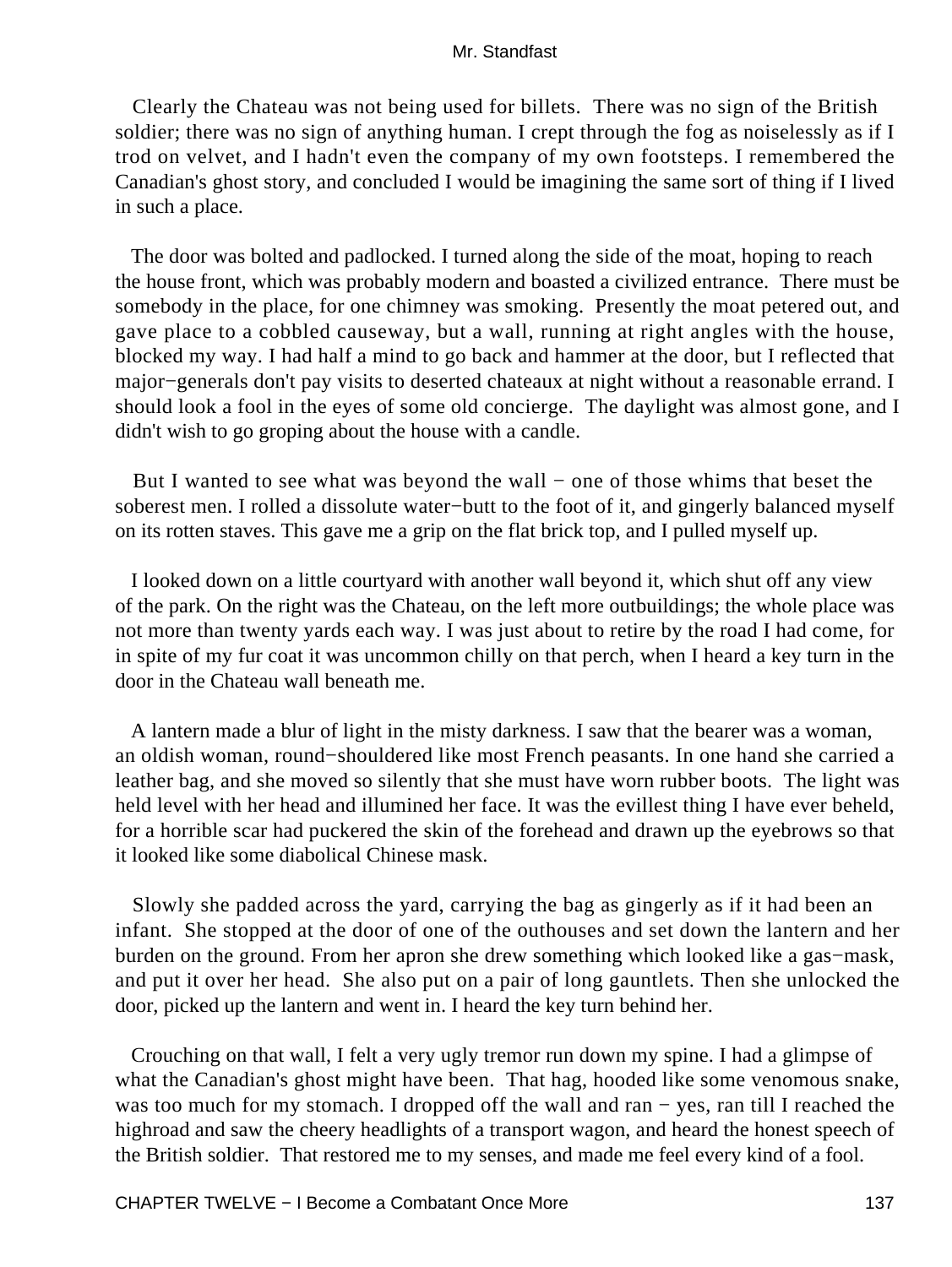As I drove back to the line with Archie, I was black ashamed of my funk. I told myself that I had seen only an old countrywoman going to feed her hens. I convinced my reason, but I did not convince the whole of me. An insensate dread of the place hung around me, and I could only retrieve my self−respect by resolving to return and explore every nook of it.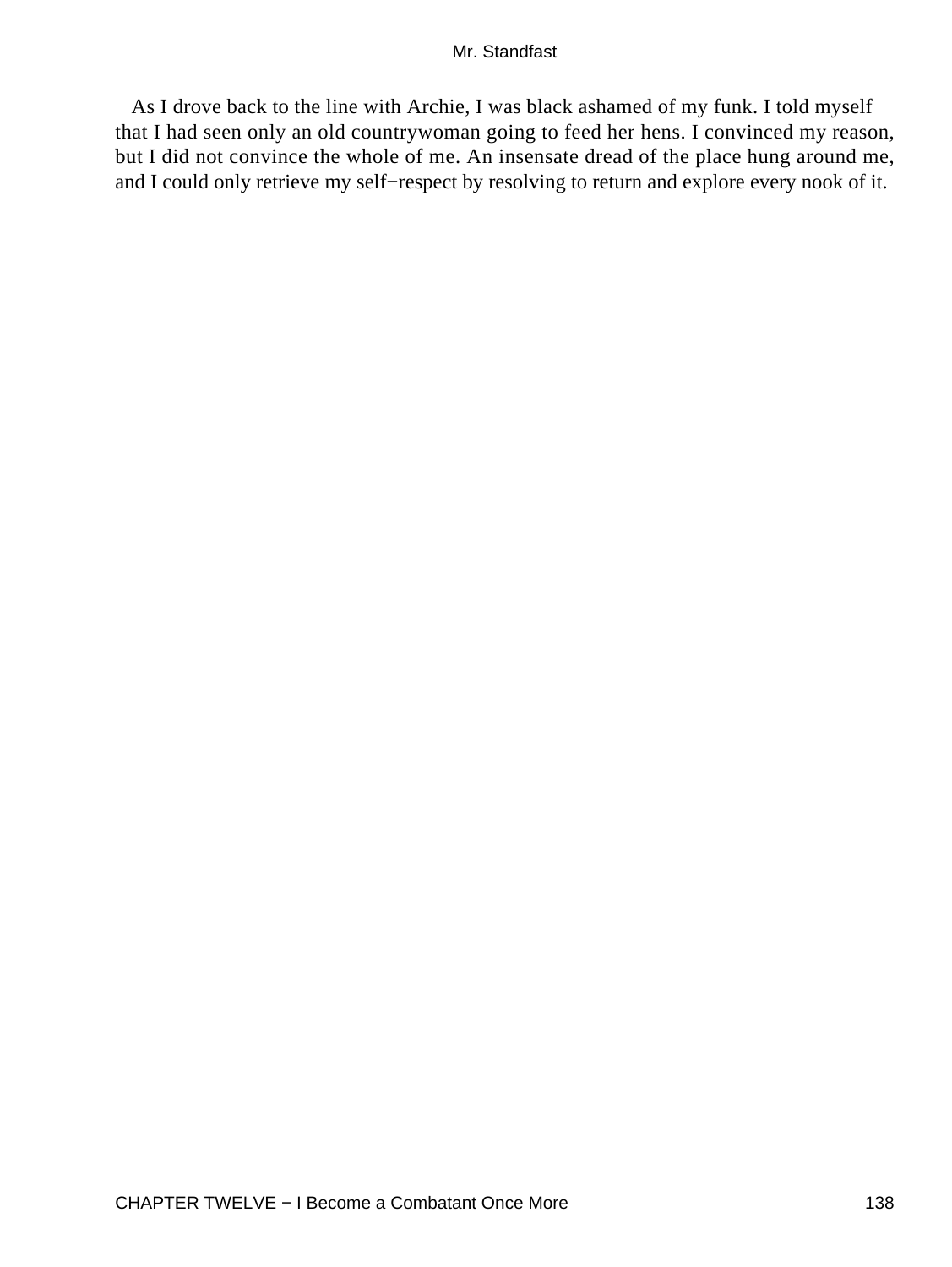# **CHAPTER THIRTEEN - The Adventure of the Picardy Chateau**

*I* looked up Eaucourt Sainte−Anne on the map, and the more I studied its position the less I liked it. It was the knot from which sprang all the main routes to our Picardy front. If the Boche ever broke us, it was the place for which old Hindenburg would make. At all hours troops and transport trains were moving through that insignificant hamlet. Eminent generals and their staffs passed daily within sight of the Chateau. It was a convenient halting−place for battalions coming back to rest. Supposing, I argued, our enemies wanted a key−spot for some assault upon the morale or the discipline or health of the British Army, they couldn't find a better than Eaucourt Sainte−Anne. It was the ideal centre of espionage. But when I guardedly sounded my friends of the Intelligence they didn't seem to be worrying about it. From them I got a chit to the local French authorities, and, as soon as we came out of the line, towards the end of December, I made straight for the country town of Douvecourt. By a bit of luck our divisional quarters were almost next door. I interviewed a tremendous swell in a black uniform and black kid gloves, who received me affably and put his archives and registers at my disposal. By this time I talked French fairly well, having a natural turn for languages, but half the rapid speech of the sous−prifet was lost on me. By and by he left me with the papers and a clerk, and I proceeded to grub up the history of the Chateau.

 It had belonged since long before Agincourt to the noble house of the D'Eaucourts, now represented by an ancient Marquise who dwelt at Biarritz. She had never lived in the place, which a dozen years before had been falling to ruins, when a rich American leased it and partially restored it. He had soon got sick of it − his daughter had married a blackguard French cavalry officer with whom he quarrelled, said the clerk − and since then there had been several tenants. I wondered why a house so unattractive should have let so readily, but the clerk explained that the cause was the partridge−shooting. It was about the best in France, and in 1912 had shown the record bag.

 The list of the tenants was before me. There was a second American, an Englishman called Halford, a Paris Jew−banker, and an Egyptian prince. But the space for 1913 was blank, and I asked the clerk about it. He told me that it had been taken by a woollen manufacturer from Lille, but he had never shot the partridges, though he had spent occasional nights in the house. He had a five years' lease, and was still paying rent to the Marquise. I asked the name, but the clerk had forgotten. 'It will be written there,' he said.

 'But, no,' I said. 'Somebody must have been asleep over this register. There's nothing after 1912.'

He examined the page and blinked his eyes. 'Someone indeed must have slept. No doubt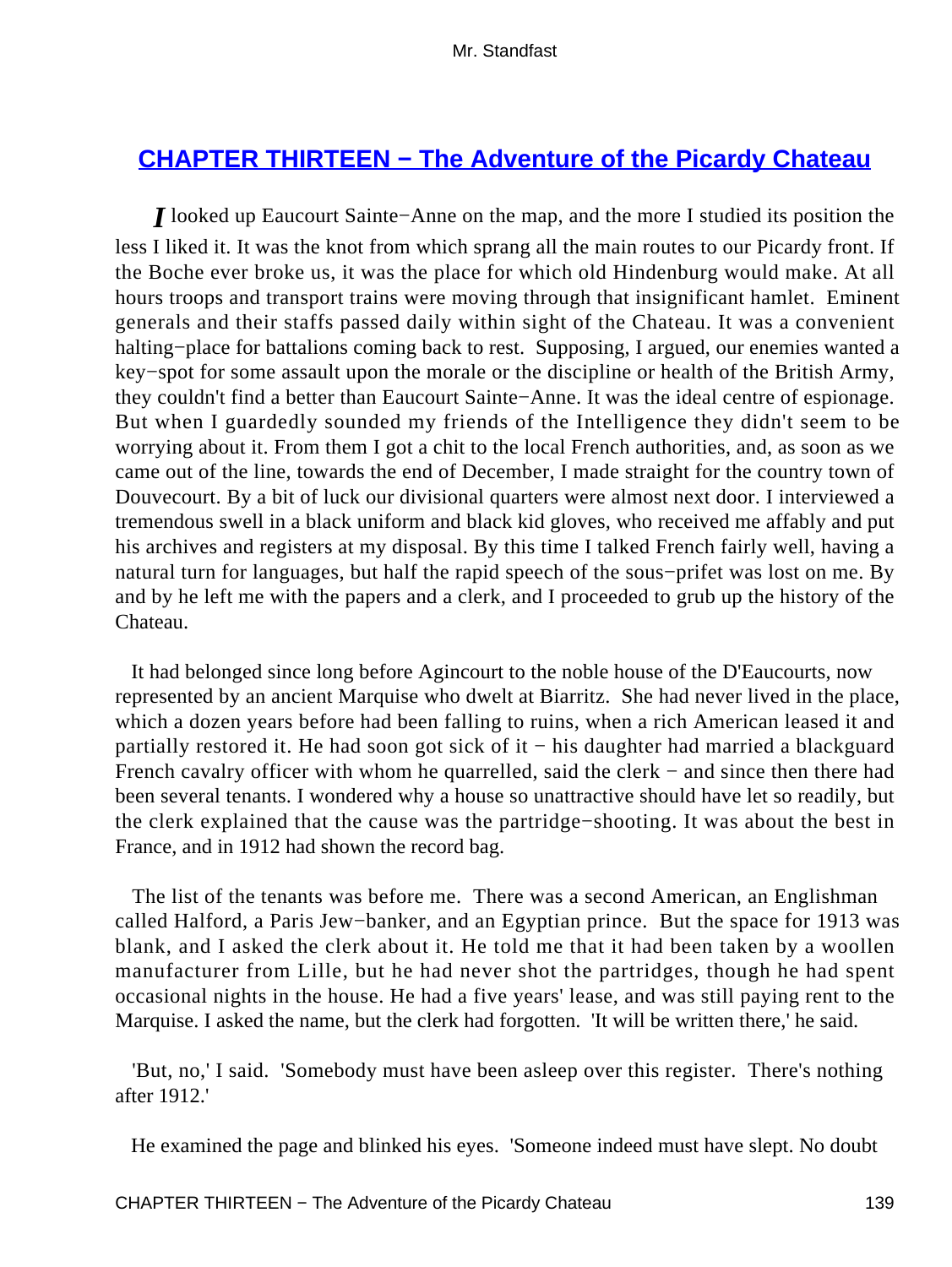it was young Louis who is now with the guns in Champagne. But the name will be on the Commissary's list. It is, as I remember, a sort of Flemish.'

He hobbled off and returned in five minutes.

 'Bommaerts,' he said, 'Jacques Bommaerts. A young man with no wife but with money − Dieu de Dieu, what oceans of it!'

 That clerk got twenty−five francs, and he was cheap at the price. I went back to my division with a sense of awe on me. It was a marvellous fate that had brought me by odd routes to this out−of−the−way corner. First, the accident of Hamilton's seeing Gresson; then the night in the Clearing Station; last the mishap of Archie's plane getting lost in the fog. I had three grounds of suspicion − Gresson's sudden illness, the Canadian's ghost, and that horrid old woman in the dusk. And now I had one tremendous fact. The place was leased by a man called Bommaerts, and that was one of the two names I had heard whispered in that far−away cleft in the Coolin by the stranger from the sea.

 A sensible man would have gone off to the contre−espionage people and told them his story. I couldn't do this; I felt that it was my own private find and I was going to do the prospecting myself. Every moment of leisure I had I was puzzling over the thing. I rode round by the Chateau one frosty morning and examined all the entrances. The main one was the grand avenue with the locked gates. That led straight to the front of the house where the terrace was − or you might call it the back, for the main door was on the other side. Anyhow the drive came up to the edge of the terrace and then split into two, one branch going to the stables by way of the outbuildings where I had seen the old woman, the other circling round the house, skirting the moat, and joining the back road just before the bridge. If I had gone to the right instead of the left that first evening with Archie, I should have circumnavigated the place without any trouble.

 Seen in the fresh morning light the house looked commonplace enough. Part of it was as old as Noah, but most was newish and jerry−built, the kind of flat−chested, thin French Chateau, all front and no depth, and full of draughts and smoky chimneys. I might have gone in and ransacked the place, but I knew I should find nothing. It was borne in on me that it was only when evening fell that that house was interesting and that I must come, like Nicodemus, by night. Besides I had a private account to settle with my conscience. I had funked the place in the foggy twilight, and it does not do to let a matter like that slide. A man's courage is like a horse that refuses a fence; you have got to take him by the head and cram him at it again. If you don't, he will funk worse next time. I hadn't enough courage to be able to take chances with it, though I was afraid of many things, the thing I feared most mortally was being afraid.

 I did not get a chance till Christmas Eve. The day before there had been a fall of snow, but the frost set in and the afternoon ended in a green sunset with the earth crisp and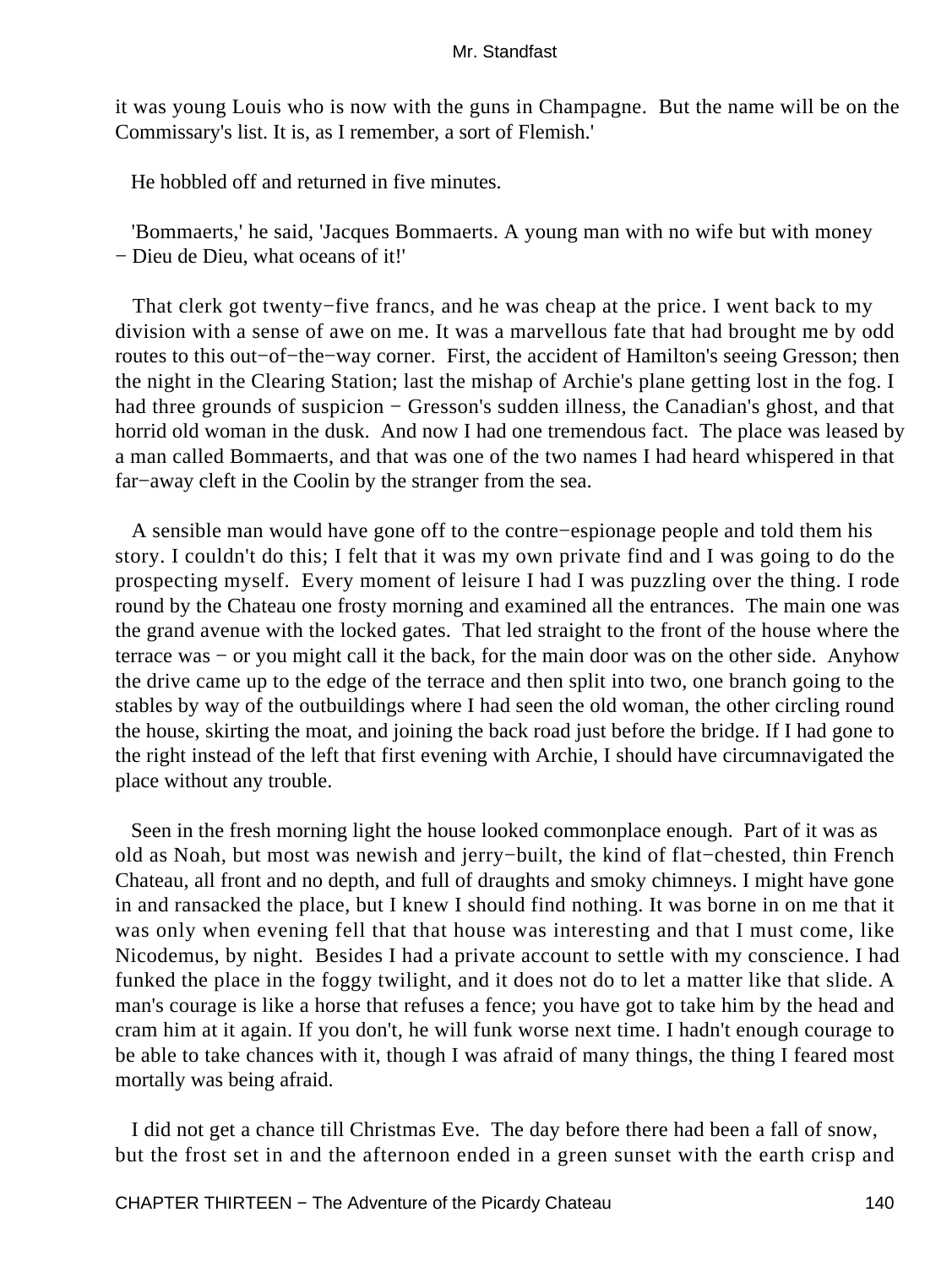crackling like a shark's skin. I dined early, and took with me Geordie Hamilton, who added to his many accomplishments that of driving a car. He was the only man in the B.E.F. who guessed anything of the game I was after, and I knew that he was as discreet as a tombstone. I put on my oldest trench cap, slacks, and a pair of scaife−soled boots, that I used to change into in the evening. I had a useful little electric torch, which lived in my pocket, and from which a cord led to a small bulb of light that worked with a switch and could be hung on my belt. That left my arms free in case of emergencies. Likewise I strapped on my pistol.

 There was little traffic in the hamlet of Eaucourt Sainte−Anne that night. Few cars were on the road, and the M.T. detachment, judging from the din, seemed to be busy on a private spree. It was about nine o'clock when we turned into the side road, and at the entrance to it I saw a solid figure in khaki mounting guard beside two bicycles. Something in the man's gesture, as he saluted, struck me as familiar, but I had no time to hunt for casual memories. I left the car just short of the bridge, and took the road which would bring me to the terraced front of the house.

 Once I turned the corner of the Chateau and saw the long ghostly facade white in the moonlight, I felt less confident. The eeriness of the place smote me. In that still, snowy world it loomed up immense and mysterious with its rows of shuttered windows, each with that air which empty houses have of concealing some wild story. I longed to have old Peter with me, for he was the man for this kind of escapade. I had heard that he had been removed to Switzerland and I pictured him now in some mountain village where the snow lay deep. I would have given anything to have had Peter with a whole leg by my side.

 I stepped on the terrace and listened. There was not a sound in the world, not even the distant rumble of a cart. The pile towered above me like a mausoleum, and I reflected that it must take some nerve to burgle an empty house. It would be good enough fun to break into a bustling dwelling and pinch the plate when the folk were at dinner, but to burgle emptiness and silence meant a fight with the terrors in a man's soul. It was worse in my case, for I wasn't cheered with prospects of loot. I wanted to get inside chiefly to soothe my conscience.

 I hadn't much doubt I would find a way, for three years of war and the frequent presence of untidy headquarters' staffs have loosened the joints of most Picardy houses. There's generally a window that doesn't latch or a door that doesn't bar. But I tried window after window on the terrace without result. The heavy green sun−shutters were down over each, and when I broke the hinges of one there was a long bar within to hold it firm. I was beginning to think of shinning up a rain−pipe and trying the second floor, when a shutter I had laid hold on swung back in my hand. It had been left unfastened, and, kicking the snow from my boots, I entered a room.

 A gleam of moonlight followed me and I saw I was in a big salon with a polished wood floor and dark lumps of furniture swathed in sheets. I clicked the bulb at my belt, and the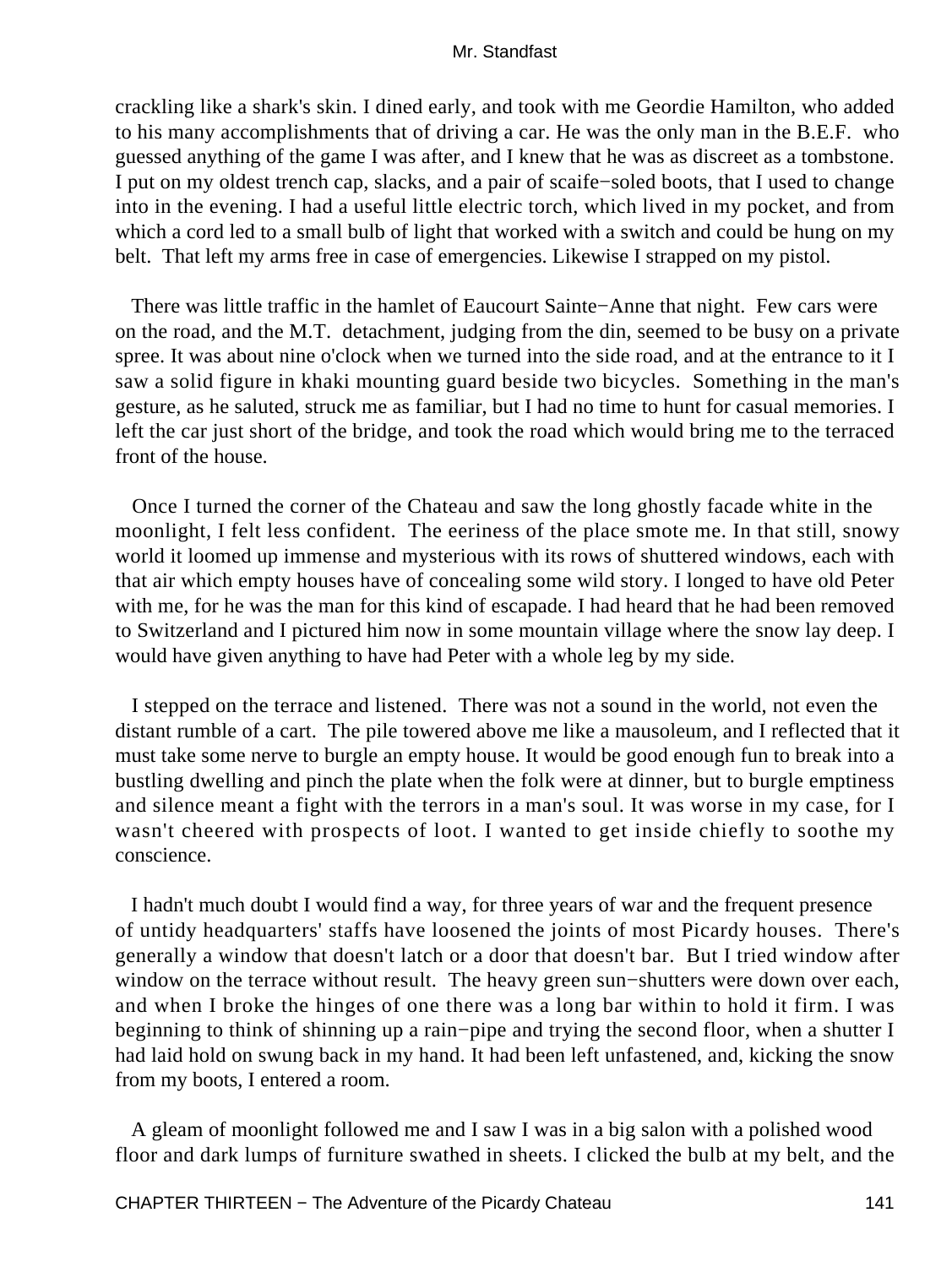little circle of light showed a place which had not been dwelt in for years. At the far end was another door, and as I tiptoed towards it something caught my eye on the parquet. It was a piece of fresh snow like that which clumps on the heel of a boot. I had not brought it there. Some other visitor had passed this way, and not long before me.

 Very gently I opened the door and slipped in. In front of me was a pile of furniture which made a kind of screen, and behind that I halted and listened. There was somebody in the room. I heard the sound of human breathing and soft movements; the man, whoever he was, was at the far end from me, and though there was a dim glow of Moon through a broken shutter I could see nothing of what he was after. I was beginning to enjoy myself now. I knew of his presence and he did not know of mine, and that is the sport of stalking.

 An unwary movement of my hand caused the screen to creak. Instantly the movements ceased and there was utter silence. I held my breath, and after a second or two the tiny sounds began again. I had a feeling, though my eyes could not assure me, that the man before me was at work, and was using a very small shaded torch. There was just the faintest moving shimmer on the wall beyond, though that might come from the crack of moonlight. Apparently he was reassured, for his movements became more distinct. There was a jar as if a table had been pushed back. Once more there was silence, and I heard only the intake of breath. I have very quick ears, and to me it sounded as if the man was rattled. The breathing was quick and anxious.

 Suddenly it changed and became the ghost of a whistle − the kind of sound one makes with the lips and teeth without ever letting the tune break out clear. We all do it when we are preoccupied with something − shaving, or writing letters, or reading the newspaper. But I did not think my man was preoccupied. He was whistling to quiet fluttering nerves.

Then I caught the air. It was 'Cherry Ripe'.

 In a moment, from being hugely at my ease, I became the nervous one. I had been playing peep−bo with the unseen, and the tables were turned. My heart beat against my ribs like a hammer. I shuffled my feet, and again there fell the tense silence.

 'Mary,' I said − and the word seemed to explode like a bomb in the stillness −'Mary! It's me − Dick Hannay.'

There was no answer but a sob and the sound of a timid step.

I took four paces into the darkness and caught in my arms a trembling girl ...

 Often in the last months I had pictured the kind of scene which would be the culminating point of my life. When our work was over and war had been forgotten, somewhere − perhaps in a green Cotswold meadow or in a room of an old manor − I would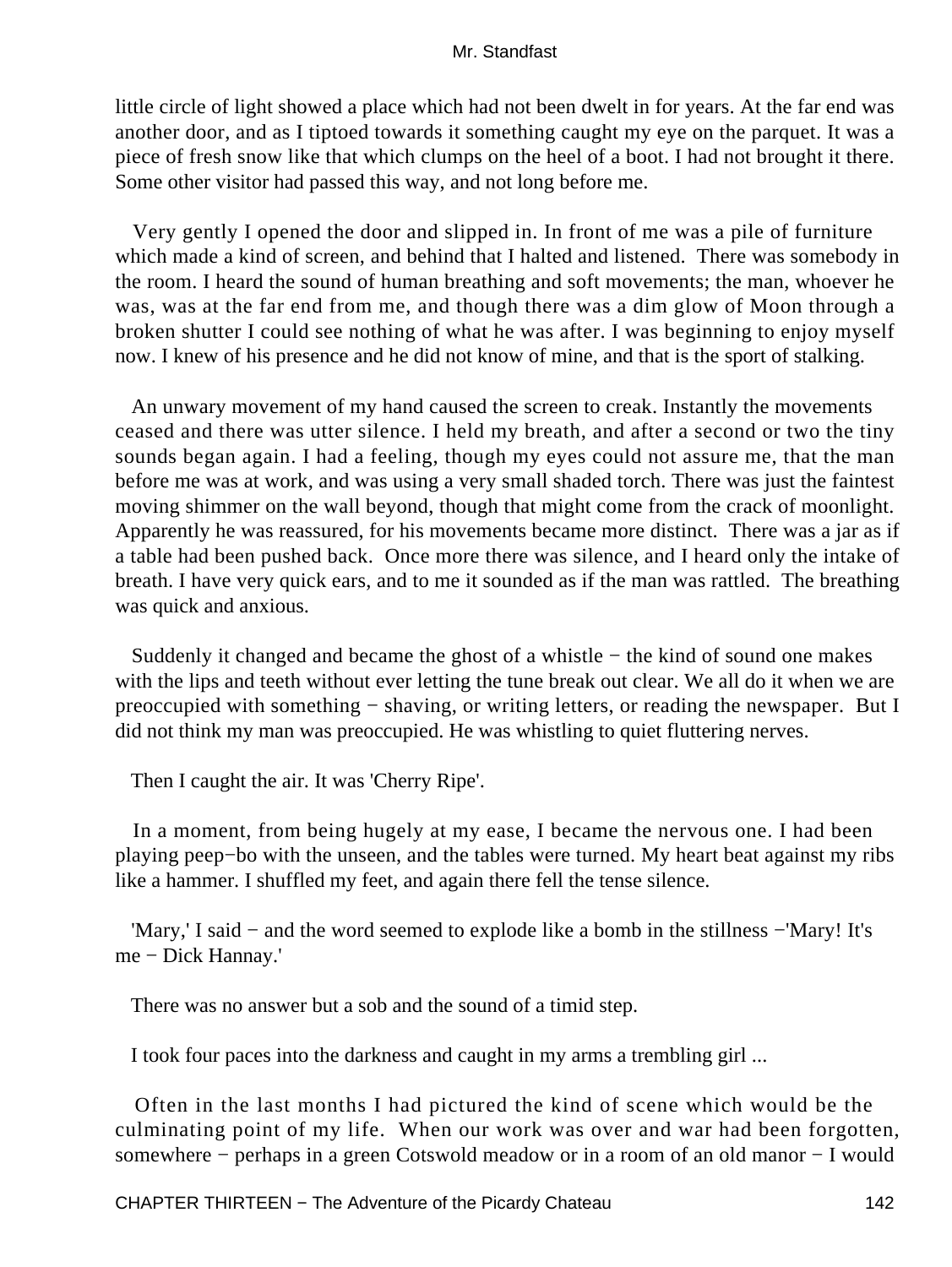talk with Mary. By that time we should know each other well and I would have lost my shyness. I would try to tell her that I loved her, but whenever I thought of what I should say my heart sank, for I knew I would make a fool of myself. You can't live my kind of life for forty years wholly among men and be of any use at pretty speeches to women. I knew I should stutter and blunder, and I used despairingly to invent impossible situations where I might make my love plain to her without words by some piece of melodramatic sacrifice.

 But the kind Fates had saved me the trouble. Without a syllable save Christian names stammered in that eerie darkness we had come to complete understanding. The fairies had been at work unseen, and the thoughts of each of us had been moving towards the other, till love had germinated like a seed in the dark. As I held her in my arms I stroked her hair and murmured things which seemed to spring out of some ancestral memory. Certainly my tongue had never used them before, nor my mind imagined them ... By and by she slipped her arms round my neck and with a half sob strained towards me. She was still trembling.

 'Dick,' she said, and to hear that name on her lips was the sweetest thing I had ever known. 'Dick, is it really you? Tell me I'm not dreaming.'

 'It's me, sure enough, Mary dear. And now I have found you I will never let you go again. But, my precious child, how on earth did you get here?'

 She disengaged herself and let her little electric torch wander over my rough habiliments.

 'You look a tremendous warrior, Dick. I have never seen you like this before. I was in Doubting Castle and very much afraid of Giant Despair, till you came.'

'I think I call it the Interpreter's House,' I said.

 'It's the house of somebody we both know,' she went on. 'He calls himself Bommaerts here. That was one of the two names, you remember. I have seen him since in Paris. Oh, it is a long story and you shall hear it all soon. I knew he came here sometimes, so I came here too. I have been nursing for the last fortnight at the Douvecourt Hospital only four miles away.'

'But what brought you alone at night?'

 'Madness, I think. Vanity, too. You see I had found out a good deal, and I wanted to find out the one vital thing which had puzzled Mr Blenkiron. I told myself it was foolish, but I couldn't keep away. And then my courage broke down, and before you came I would have screamed at the sound of a mouse. If I hadn't whistled I would have cried.'

'But why alone and at this hour?'

CHAPTER THIRTEEN − The Adventure of the Picardy Chateau 143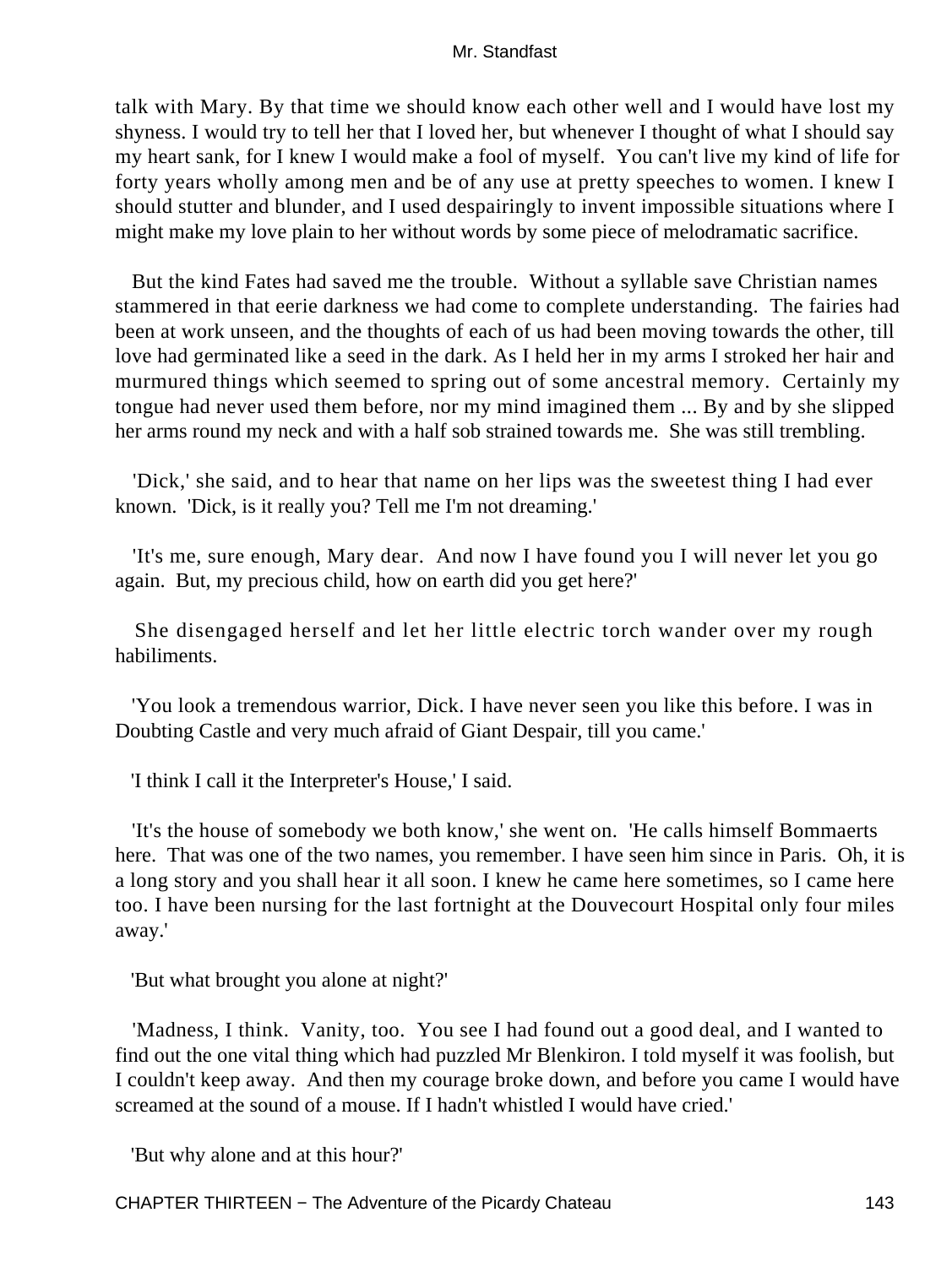'I couldn't get off in the day. And it was safest to come alone. You see he is in love with me, and when he heard I was coming to Douvecourt forgot his caution and proposed to meet me here. He said he was going on a long journey and wanted to say goodbye. If he had found me alone − well, he would have said goodbye. If there had been anyone with me, he would have suspected, and he mustn't suspect me. Mr Blenkiron says that would be fatal to his great plan. He believes I am like my aunts, and that I think him an apostle of peace working by his own methods against the stupidity and wickedness of all the Governments. He talks more bitterly about Germany than about England. He had told me how he had to disguise himself and play many parts on his mission, and of course I have applauded him. Oh, I have had a difficult autumn.'

'Mary,' I cried, 'tell me you hate him.'

 'No,' she said quietly. 'I do not hate him. I am keeping that for later. I fear him desperately. Some day when we have broken him utterly I will hate him, and drive all likeness of him out of my memory like an unclean thing. But till then I won't waste energy on hate. We want to hoard every atom of our strength for the work of beating him.'

 She had won back her composure, and I turned on my light to look at her. She was in nurses' outdoor uniform, and I thought her eyes seemed tired. The priceless gift that had suddenly come to me had driven out all recollection of my own errand. I thought of Ivery only as a would−be lover of Mary, and forgot the manufacturer from Lille who had rented his house for the partridge−shooting. 'And you, Dick,' she asked; 'is it part of a general's duties to pay visits at night to empty houses?'

 'I came to look for traces of M. Bommaerts. I, too, got on his track from another angle, but that story must wait.'

'You observe that he has been here today?'

 She pointed to some cigarette ash spilled on the table edge, and a space on its surface cleared from dust. 'In a place like this the dust would settle again in a few hours, and that is quite clean. I should say he has been here just after luncheon.'

 'Great Scott!' I cried, 'what a close shave! I'm in the mood at this moment to shoot him at sight. You say you saw him in Paris and knew his lair. Surely you had a good enough case to have him collared.'

 She shook her head. 'Mr Blenkiron − he's in Paris too − wouldn't hear of it. He hasn't just figured the thing out yet, he says. We've identified one of your names, but we're still in doubt about Chelius.'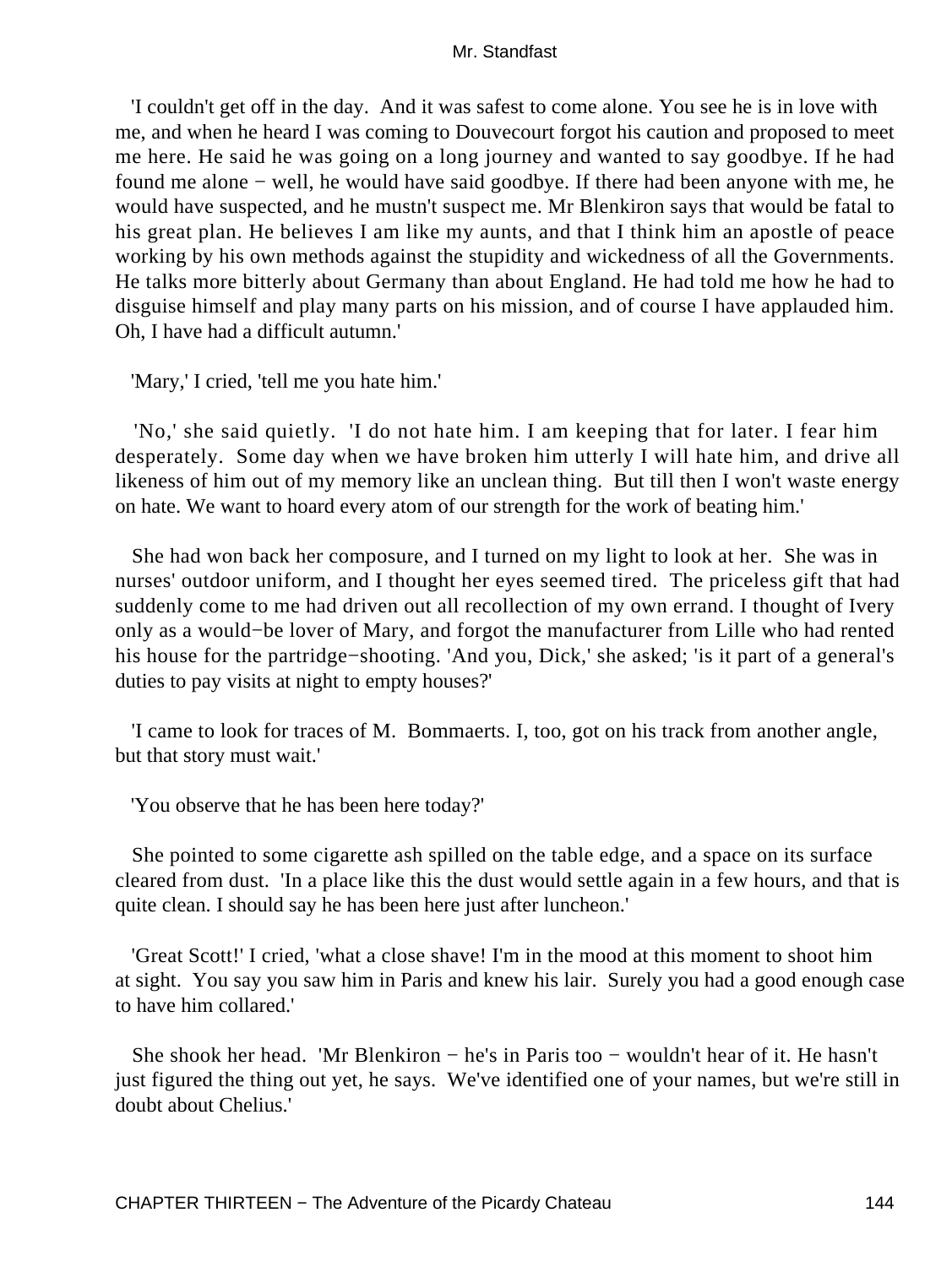'Ah, Chelius! Yes, I see. We must get the whole business complete before we strike. Has old Blenkiron had any luck?'

 'Your guess about the «Deep−breathing» advertisement was very clever, Dick. It was true, and it may give us Chelius. I must leave Mr Blenkiron to tell you how. But the trouble is this. We know something of the doings of someone who may be Chelius, but we can't link them with Ivery. We know that Ivery is Bommaerts, and our hope is to link Bommaerts with Chelius. That's why I came here. I was trying to burgle this escritoire in an amateur way. It's a bad piece of fake Empire and deserves smashing.'

 I could see that Mary was eager to get my mind back to business, and with some difficulty I clambered down from the exultant heights. The intoxication of the thing was on me − the winter night, the circle of light in that dreary room, the sudden coming together of two souls from the ends of the earth, the realization of my wildest hopes, the gilding and glorifying of all the future. But she had always twice as much wisdom as me, and we were in the midst of a campaign which had no use for day−dreaming. I turned my attention to the desk.

 It was a flat table with drawers, and at the back a half−circle of more drawers with a central cupboard. I tilted it up and most of the drawers slid out, empty of anything but dust. I forced two open with my knife and they held empty cigar boxes. Only the cupboard remained, and that appeared to be locked. I wedged a key from my pocket into its keyhole, but the thing would not budge.

 'It's no good,' I said. 'He wouldn't leave anything he valued in a place like this. That sort of fellow doesn't take risks. If he wanted to hide something there are a hundred holes in this Chateau which would puzzle the best detective.'

 'Can't you open it?' she asked. 'I've a fancy about that table. He was sitting here this afternoon and he may be coming back.'

 I solved the problem by turning up the escritoire and putting my knee through the cupboard door. Out of it tumbled a little dark− green attache case.

'This is getting solemn,' said Mary. 'Is it locked?'

 It was, but I took my knife and cut the lock out and spilled the contents on the table. There were some papers, a newspaper or two, and a small bag tied with black cord. The last I opened, while Mary looked over my shoulder. It contained a fine yellowish powder.

'Stand back,' I said harshly. 'For God's sake, stand back and don't breathe.'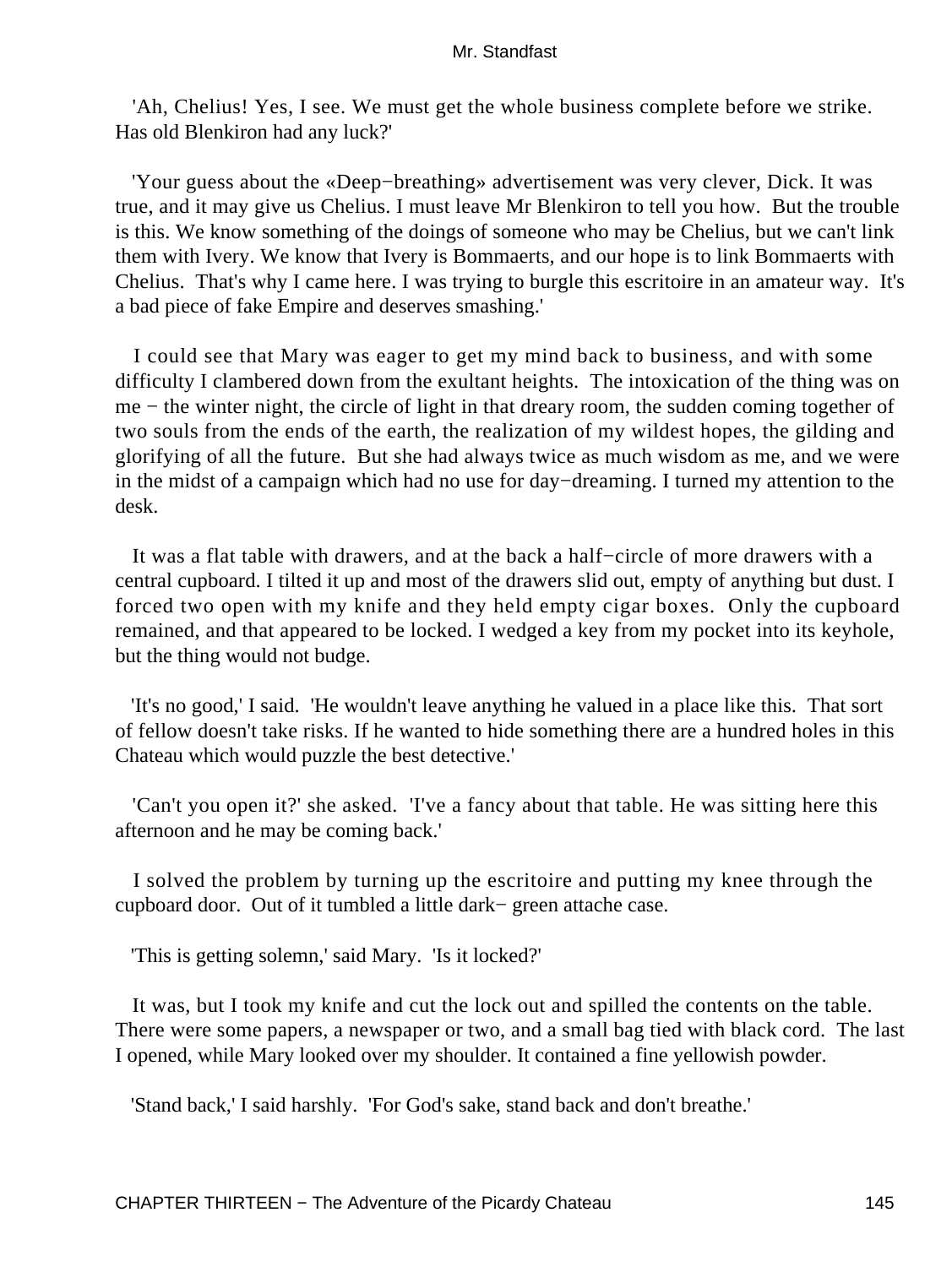With trembling hands I tied up the bag again, rolled it in a newspaper, and stuffed it into my pocket. For I remembered a day near Peronne when a Boche plane had come over in the night and had dropped little bags like this. Happily they were all collected, and the men who found them were wise and took them off to the nearest laboratory. They proved to be full of anthrax germs ...

 I remembered how Eaucourt Sainte−Anne stood at the junction of a dozen roads where all day long troops passed to and from the lines. From such a vantage ground an enemy could wreck the health of an army ...

 I remembered the woman I had seen in the courtyard of this house in the foggy dusk, and I knew now why she had worn a gas−mask.

 This discovery gave me a horrid shock. I was brought down with a crash from my high sentiment to something earthly and devilish. I was fairly well used to Boche filthiness, but this seemed too grim a piece of the utterly damnable. I wanted to have Ivery by the throat and force the stuff into his body, and watch him decay slowly into the horror he had contrived for honest men.

'Let's get out of this infernal place,' I said.

 But Mary was not listening. She had picked up one of the newspapers and was gloating over it. I looked and saw that it was open at an advertisement of Weissmann's 'Deep−breathing' system.

'Oh, look, Dick,' she cried breathlessly.

The column of type had little dots made by a red pencil below certain words.

'It's it,' she whispered, 'it's the cipher − I'm almost sure it's the cipher!'

'Well, he'd be likely to know it if anyone did.'

 'But don't you see it's the cipher which Chelius uses − the man in Switzerland? Oh, I can't explain now, for it's very long, but I think − I think − I have found out what we have all been wanting. Chelius ...'

'Whisht!' I said. 'What's that?'

 There was a queer sound from the out−of−doors as if a sudden wind had risen in the still night.

'It's only a car on the main road,' said Mary.

CHAPTER THIRTEEN − The Adventure of the Picardy Chateau 146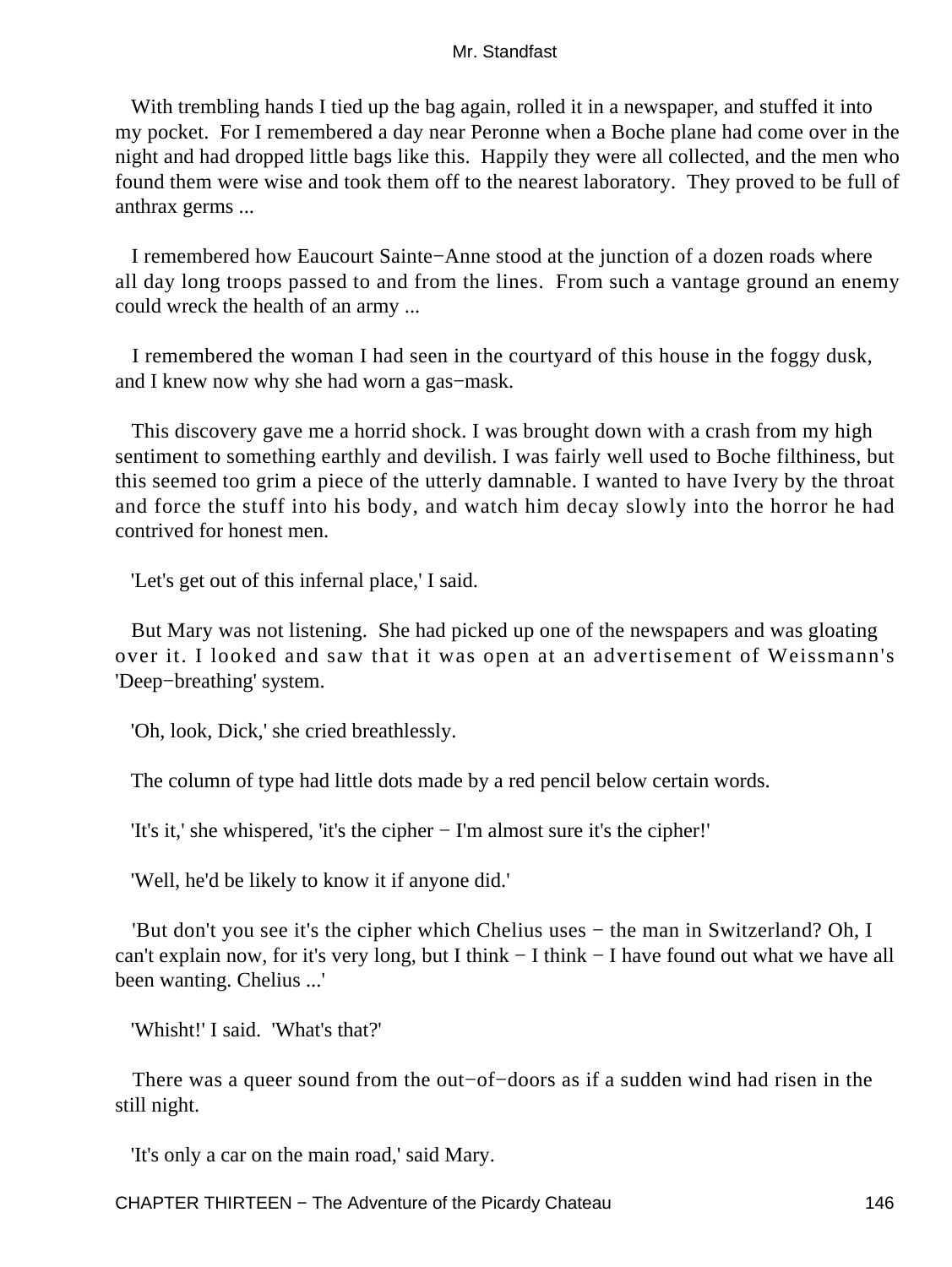'How did you get in?' I asked.

 'By the broken window in the next room. I cycled out here one morning, and walked round the place and found the broken catch.'

 'Perhaps it is left open on purpose. That may be the way M. Bommaerts visits his country home ... Let's get off, Mary, for this place has a curse on it. It deserves fire from heaven.'

 I slipped the contents of the attache case into my pockets. 'I'm going to drive you back,' I said. 'I've got a car out there.'

 'Then you must take my bicycle and my servant too. He's an old friend of yours − one Andrew Amos.'

'Now how on earth did Andrew get over here?'

 'He's one of us,' said Mary, laughing at my surprise. 'A most useful member of our party, at present disguised as an \_infirmier in Lady Manorwater's Hospital at Douvecourt. He is learning French, and ...'

'Hush!' I whispered. 'There's someone in the next room.'

 I swept her behind a stack of furniture, with my eyes glued on a crack of light below the door. The handle turned and the shadows raced before a big electric lamp of the kind they have in stables. I could not see the bearer, but I guessed it was the old woman.

 There was a man behind her. A brisk step sounded on the parquet, and a figure brushed past her. It wore the horizon−blue of a French officer, very smart, with those French riding−boots that show the shape of the leg, and a handsome fur−lined pelisse. I would have called him a young man, not more than thirty−five. The face was brown and clean−shaven, the eyes bright and masterful ... Yet he did not deceive me. I had not boasted idly to Sir Walter when I said that there was one man alive who could never again be mistaken by me.

 I had my hand on my pistol, as I motioned Mary farther back into the shadows. For a second I was about to shoot. I had a perfect mark and could have put a bullet through his brain with utter certitude. I think if I had been alone I might have fired. Perhaps not. Anyhow now I could not do it. It seemed like potting at a sitting rabbit. I was obliged, though he was my worst enemy, to give him a chance, while all the while my sober senses kept calling me a fool.

I stepped into the light.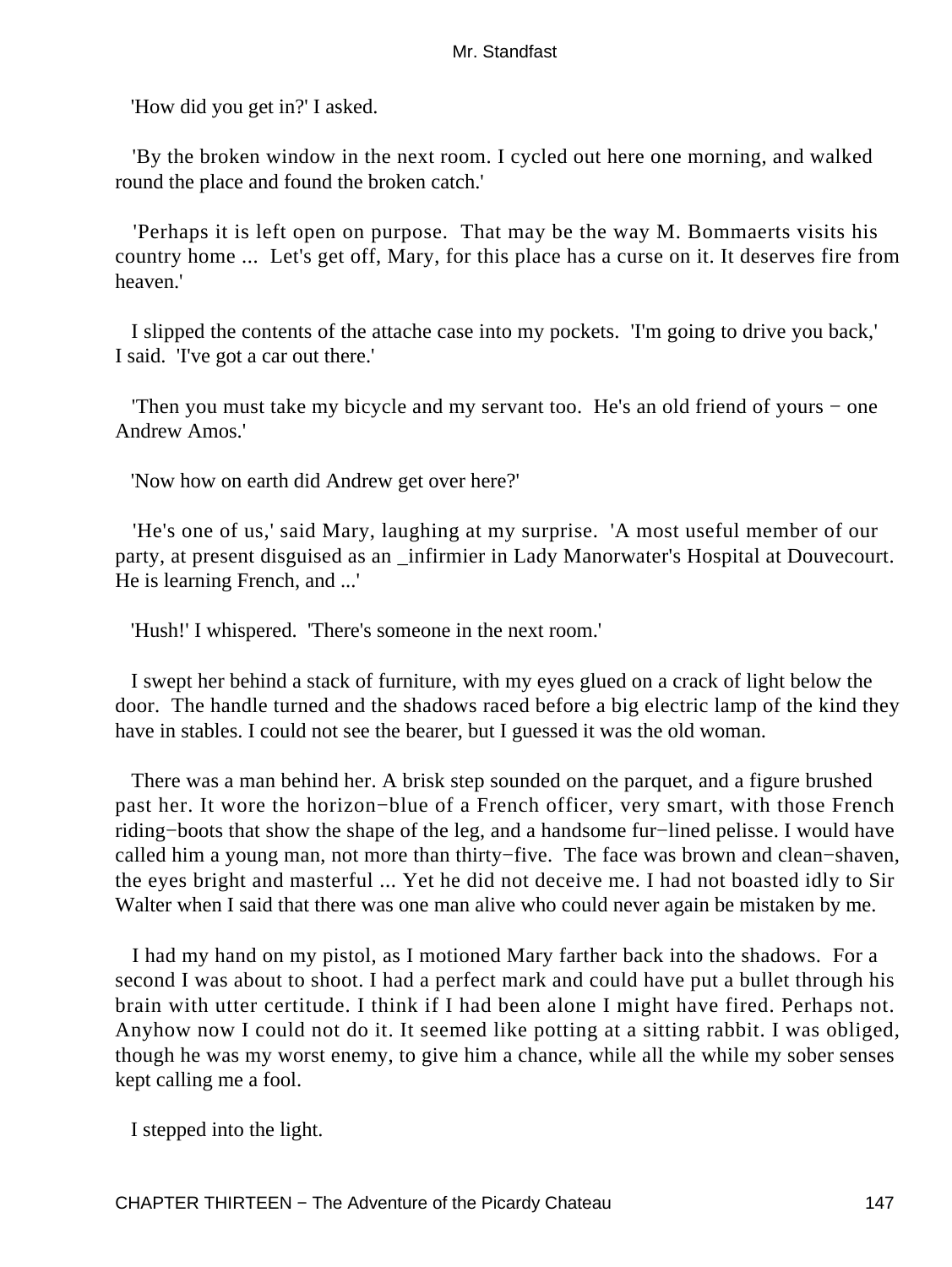'Hullo, Mr Ivery,' I said. 'This is an odd place to meet again!'

 In his amazement he fell back a step, while his hungry eyes took in my face. There was no mistake about the recognition. I saw something I had seen once before in him, and that was fear. Out went the light and he sprang for the door.

 I fired in the dark, but the shot must have been too high. In the same instant I heard him slip on the smooth parquet and the tinkle of glass as the broken window swung open. Hastily I reflected that his car must be at the moat end of the terrace, and that therefore to reach it he must pass outside this very room. Seizing the damaged escritoire, I used it as a ram, and charged the window nearest me. The panes and shutters went with a crash, for I had driven the thing out of its rotten frame. The next second I was on the moonlit snow.

 I got a shot at him as he went over the terrace, and again I went wide. I never was at my best with a pistol. Still I reckoned I had got him, for the car which was waiting below must come back by the moat to reach the highroad. But I had forgotten the great closed park gates. Somehow or other they must have been opened, for as soon as the car started it headed straight for the grand avenue. I tried a couple of long−range shots after it, and one must have damaged either Ivery or his chauffeur, for there came back a cry of pain.

I turned in deep chagrin to find Mary beside me. She was bubbling with laughter.

 'Were you ever a cinema actor, Dick? The last two minutes have been a really high−class performance. «Featuring Mary Lamington.» How does the jargon go?'

'I could have got him when he first entered,' I said ruefully.

 'I know,' she said in a graver tone. 'Only of course you couldn't ... Besides, Mr Blenkiron doesn't want it − yet.'

 She put her hand on my arm. 'Don't worry about it. It wasn't written it should happen that way. It would have been too easy. We have a long road to travel yet before we clip the wings of the Wild Birds.'

'Look,' I cried. 'The fire from heaven!'

 Red tongues of flame were shooting up from the out−buildings at the farther end, the place where I had first seen the woman. Some agreed plan must have been acted on, and Ivery was destroying all traces of his infamous yellow powder. Even now the concierge with her odds and ends of belongings would be slipping out to some refuge in the village.

 In the still dry night the flames rose, for the place must have been made ready for a rapid burning. As I hurried Mary round the moat I could see that part of the main building

CHAPTER THIRTEEN − The Adventure of the Picardy Chateau 148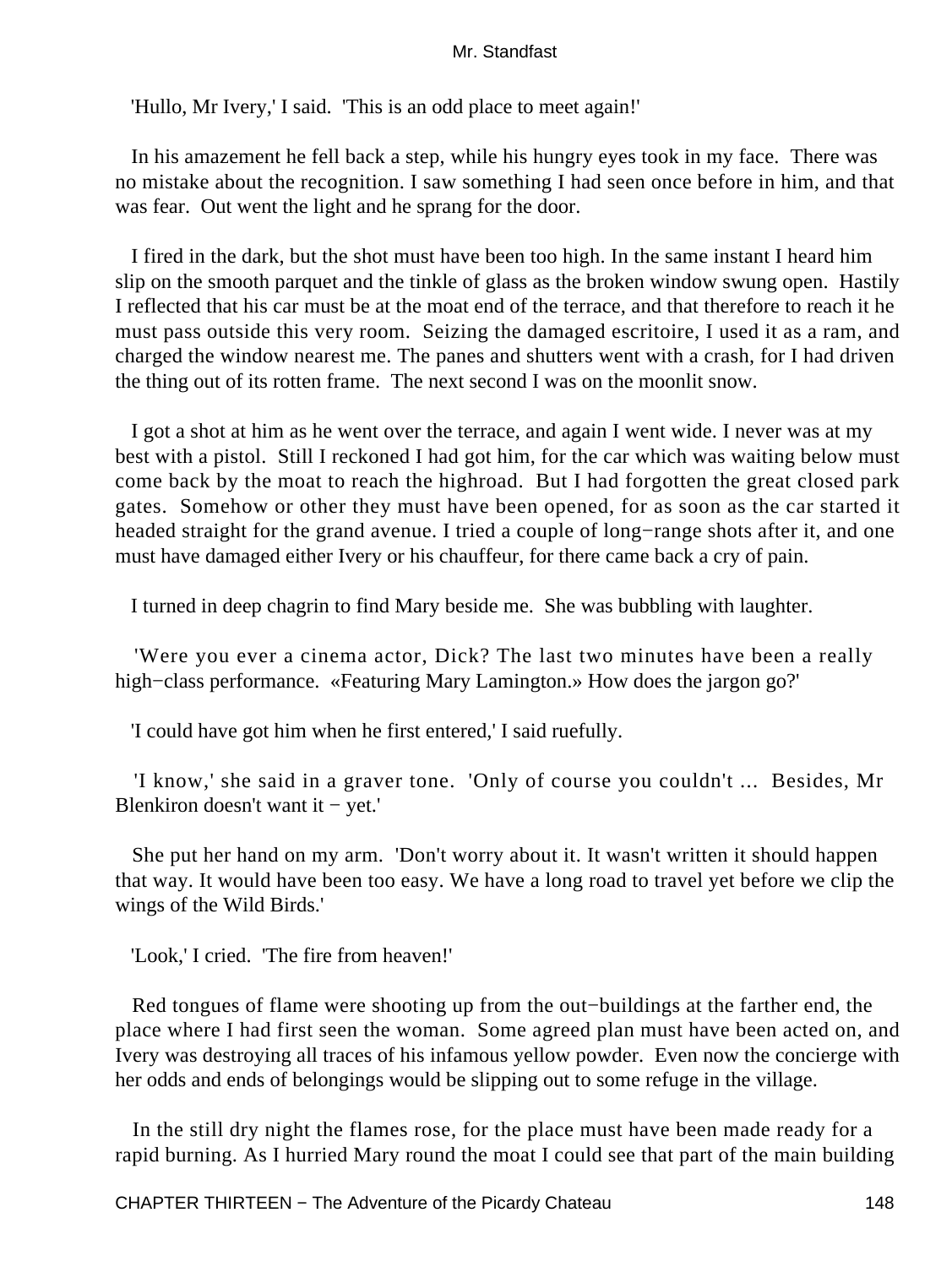had caught fire. The hamlet was awakened, and before we reached the corner of the highroad sleepy British soldiers were hurrying towards the scene, and the Town Major was mustering the fire brigade. I knew that Ivery had laid his plans well, and that they hadn't a chance − that long before dawn the Chateau of Eaucourt Sainte−Anne would be a heap of ashes and that in a day or two the lawyers of the aged Marquise at Biarritz would be wrangling with the insurance company.

 At the corner stood Amos beside two bicycles, solid as a graven image. He recognized me with a gap−toothed grin.

 'It's a cauld night, General, but the home fires keep burnin'. I havena seen such a cheery lowe since Dickson's mill at Gawly.'

 We packed, bicycles and all, into my car with Amos wedged in the narrow seat beside Hamilton. Recognizing a fellow countryman, he gave thanks for the lift in the broadest Doric. 'For,' said he, 'I'm not what you would call a practised hand wi' a velocipede, and my feet are dinnled wi' standin' in the snaw.'

 As for me, the miles to Douvecourt passed as in a blissful moment of time. I wrapped Mary in a fur rug, and after that we did not speak a word. I had come suddenly into a great possession and was dazed with the joy of it.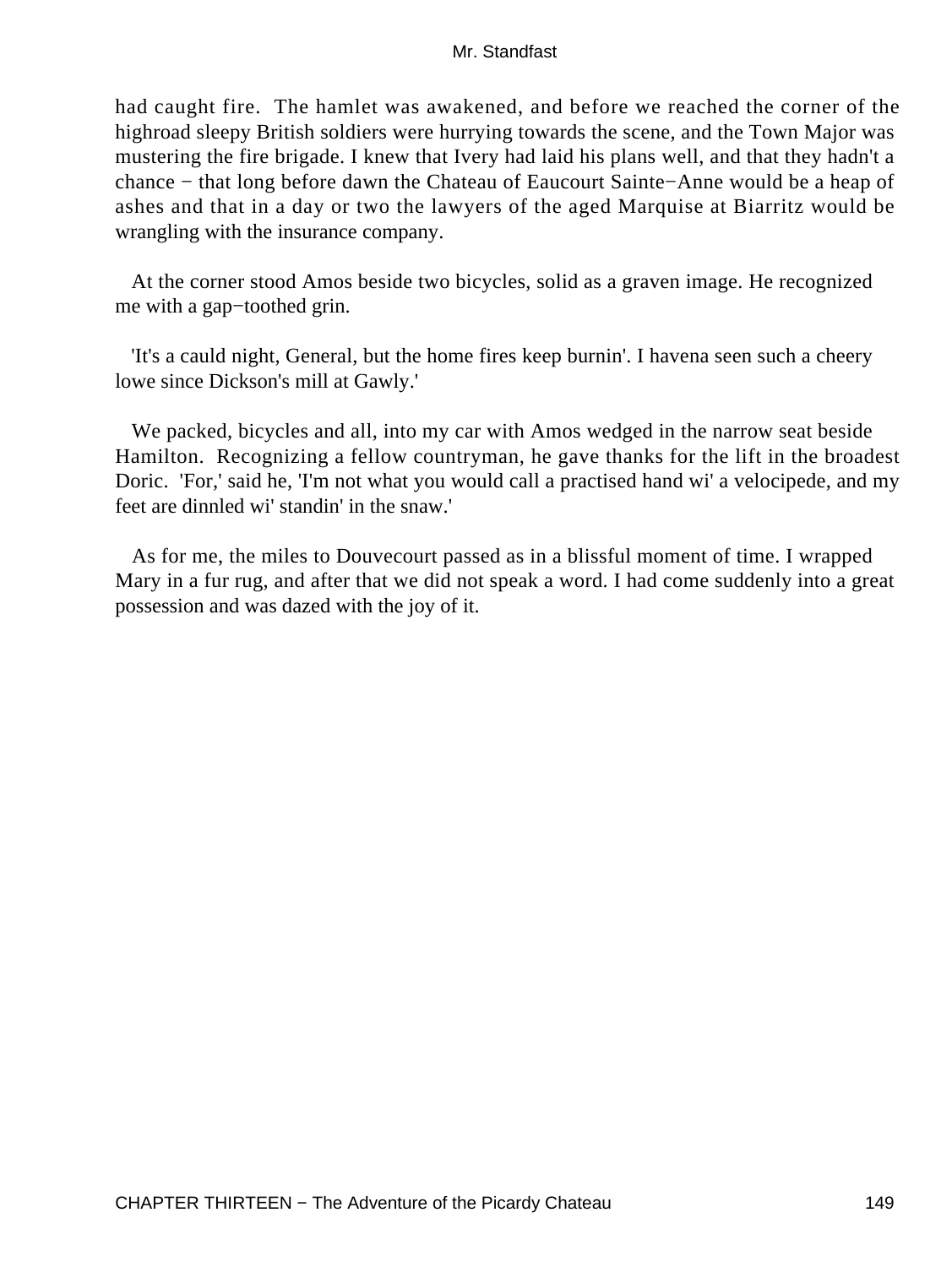## **[CHAPTER FOURTEEN − Mr Blenkiron Discourses on Love and](#page-255-0) [War](#page-255-0)**

**Three days later I got my orders to report at Paris for special service. They came none** too soon, for I chafed at each hour's delay. Every thought in my head was directed to the game which we were playing against Ivery. He was the big enemy, compared to whom the ordinary Boche in the trenches was innocent and friendly. I had almost lost interest in my division, for I knew that for me the real battle−front was not in Picardy, and that my job was not so easy as holding a length of line. Also I longed to be at the same work as Mary.

 I remember waking up in billets the morning after the night at the Chateau with the feeling that I had become extraordinarily rich. I felt very humble, too, and very kindly towards all the world − even to the Boche, though I can't say I had ever hated him very wildly. You find hate more among journalists and politicians at home than among fighting men. I wanted to be quiet and alone to think, and since that was impossible I went about my work in a happy abstraction. I tried not to look ahead, but only to live in the present, remembering that a war was on, and that there was desperate and dangerous business before me, and that my hopes hung on a slender thread. Yet for all that I had sometimes to let my fancies go free, and revel in delicious dreams.

 But there was one thought that always brought me back to hard ground, and that was Ivery. I do not think I hated anybody in the world but him. It was his relation to Mary that stung me. He had the insolence with all his toad−like past to make love to that clean and radiant girl. I felt that he and I stood as mortal antagonists, and the thought pleased me, for it helped me to put some honest detestation into my job. Also I was going to win. Twice I had failed, but the third time I should succeed. It had been like ranging shots for a gun − first short, second over, and I vowed that the third should be dead on the mark.

 I was summoned to G.H.Q., where I had half an hour's talk with the greatest British commander. I can see yet his patient, kindly face and that steady eye which no vicissitude of fortune could perturb. He took the biggest view, for he was statesman as well as soldier, and knew that the whole world was one battle−field and every man and woman among the combatant nations was in the battle−line. So contradictory is human nature, that talk made me wish for a moment to stay where I was. I wanted to go on serving under that man. I realized suddenly how much I loved my work, and when I got back to my quarters that night and saw my men swinging in from a route march I could have howled like a dog at leaving them. Though I say it who shouldn't, there wasn't a better division in the Army.

 One morning a few days later I picked up Mary in Amiens. I always liked the place, for after the dirt of the Somme it was a comfort to go there for a bath and a square meal, and it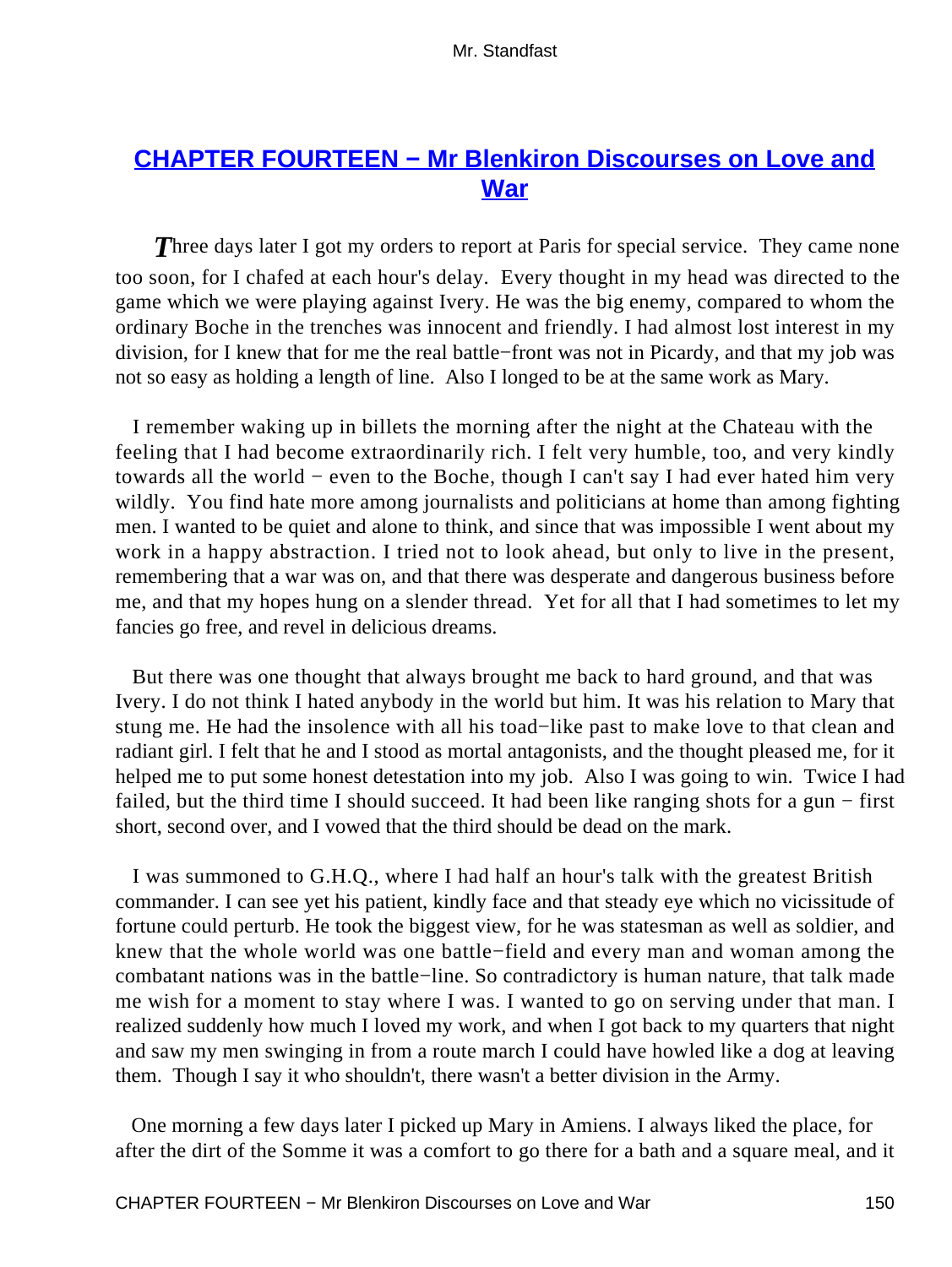had the noblest church that the hand of man ever built for God. It was a clear morning when we started from the boulevard beside the railway station; and the air smelt of washed streets and fresh coffee, and women were going marketing and the little trams ran clanking by, just as in any other city far from the sound of guns. There was very little khaki or horizon−blue about, and I remember thinking how completely Amiens had got out of the war−zone. Two months later it was a different story.

 To the end I shall count that day as one of the happiest in my life. Spring was in the air, though the trees and fields had still their winter colouring. A thousand good fresh scents came out of the earth, and the larks were busy over the new furrows. I remember that we ran up a little glen, where a stream spread into pools among sallows, and the roadside trees were heavy with mistletoe. On the tableland beyond the Somme valley the sun shone like April. At Beauvais we lunched badly in an inn − badly as to food, but there was an excellent Burgundy at two francs a bottle. Then we slipped down through little flat−chested townships to the Seine, and in the late afternoon passed through St Germains forest. The wide green spaces among the trees set my fancy dwelling on that divine English countryside where Mary and I would one day make our home. She had been in high spirits all the journey, but when I spoke of the Cotswolds her face grew grave.

 'Don't let us speak of it, Dick,' she said. 'It's too happy a thing and I feel as if it would wither if we touched it. I don't let myself think of peace and home, for it makes me too homesick ... I think we shall get there some day, you and I ... but it's a long road to the Delectable Mountains, and Faithful, you know, has to die first ... There is a price to be paid.'

The words sobered me.

'Who is our Faithful?' I asked.

'I don't know. But he was the best of the Pilgrims.'

 Then, as if a veil had lifted, her mood changed, and when we came through the suburbs of Paris and swung down the Champs Elysees she was in a holiday humour. The lights were twinkling in the blue January dusk, and the warm breath of the city came to greet us. I knew little of the place, for I had visited it once only on a four days' Paris leave, but it had seemed to me then the most habitable of cities, and now, coming from the battle−field with Mary by my side, it was like the happy ending of a dream.

 I left her at her cousin's house near the Rue St Honore, and deposited myself, according to instructions, at the Hotel Louis Quinze. There I wallowed in a hot bath, and got into the civilian clothes which had been sent on from London. They made me feel that I had taken leave of my division for good and all this time. Blenkiron had a private room, where we were to dine; and a more wonderful litter of books and cigar boxes I have never seen, for he hadn't a notion of tidiness. I could hear him grunting at his toilet in the adjacent bedroom,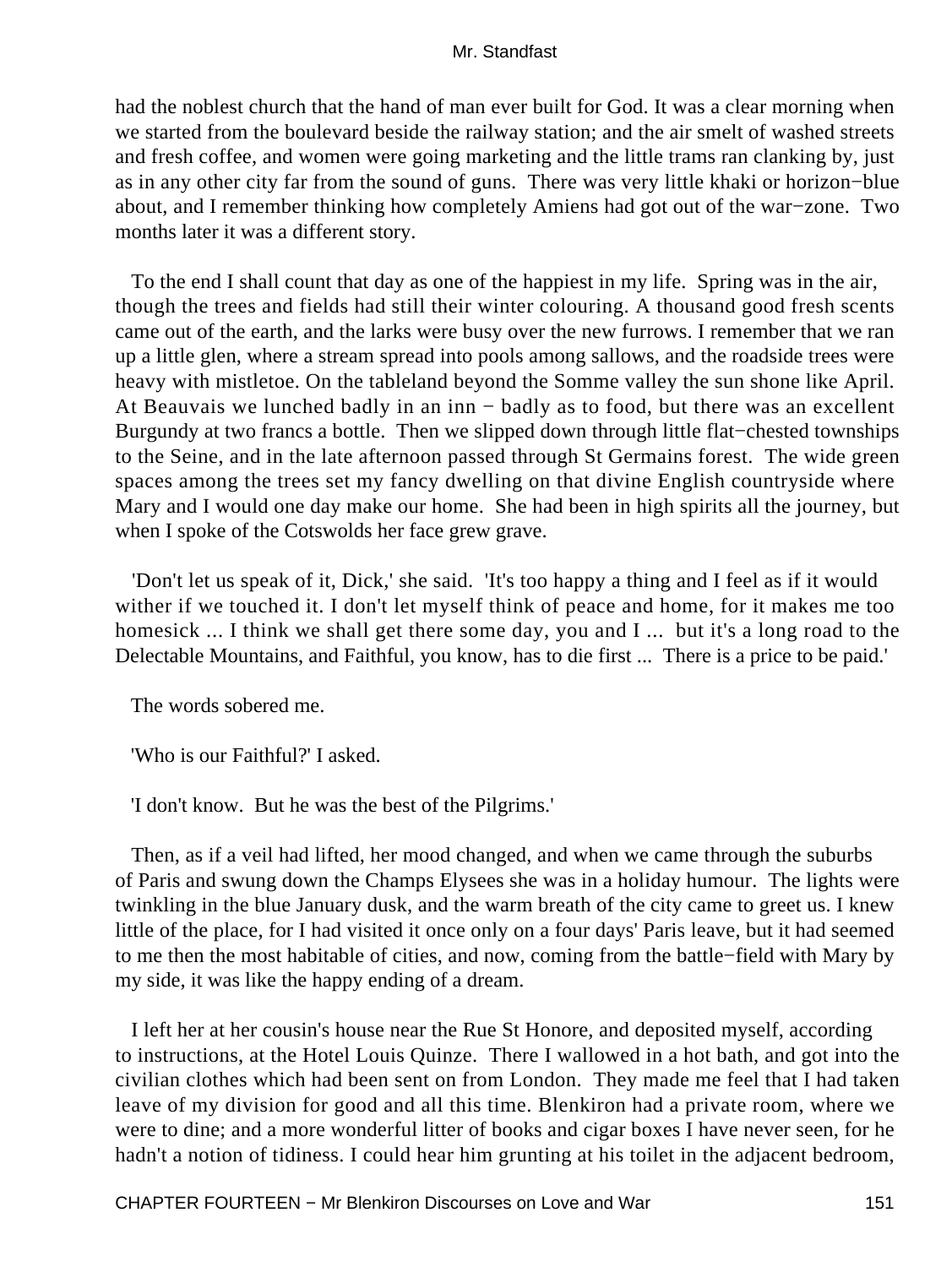and I noticed that the table was laid for three. I went downstairs to get a paper, and on the way ran into Launcelot Wake.

 He was no longer a private in a Labour Battalion. Evening clothes showed beneath his overcoat. 'Hullo, Wake, are you in this push too?'

 'I suppose so,' he said, and his manner was not cordial. 'Anyhow I was ordered down here. My business is to do as I am told.'

'Coming to dine?' I asked.

'No. I'm dining with some friends at the Crillon.'

 Then he looked me in the face, and his eyes were hot as I first remembered them. 'I hear I've to congratulate you, Hannay,' and he held out a limp hand.

I never felt more antagonism in a human being.

'You don't like it?' I said, for I guessed what he meant.

 'How on earth can I like it?' he cried angrily. 'Good Lord, man, you'll murder her soul. You an ordinary, stupid, successful fellow and she − she's the most precious thing God ever made. You can never understand a fraction of her preciousness, but you'll clip her wings all right. She can never fly now ...'

 He poured out this hysterical stuff to me at the foot of the staircase within hearing of an elderly French widow with a poodle. I had no impulse to be angry, for I was far too happy.

 'Don't, Wake,' I said. 'We're all too close together to quarrel. I'm not fit to black Mary's shoes. You can't put me too low or her too high. But I've at least the sense to know it. You couldn't want me to be humbler than I felt.'

 He shrugged his shoulders, as he went out to the street. 'Your infernal magnanimity would break any man's temper.'

 I went upstairs to find Blenkiron, washed and shaven, admiring a pair of bright patent−leather shoes.

 'Why, Dick, I've been wearying bad to see you. I was nervous you would be blown to glory, for I've been reading awful things about your battles in the noospapers. The war correspondents worry me so I can't take breakfast.'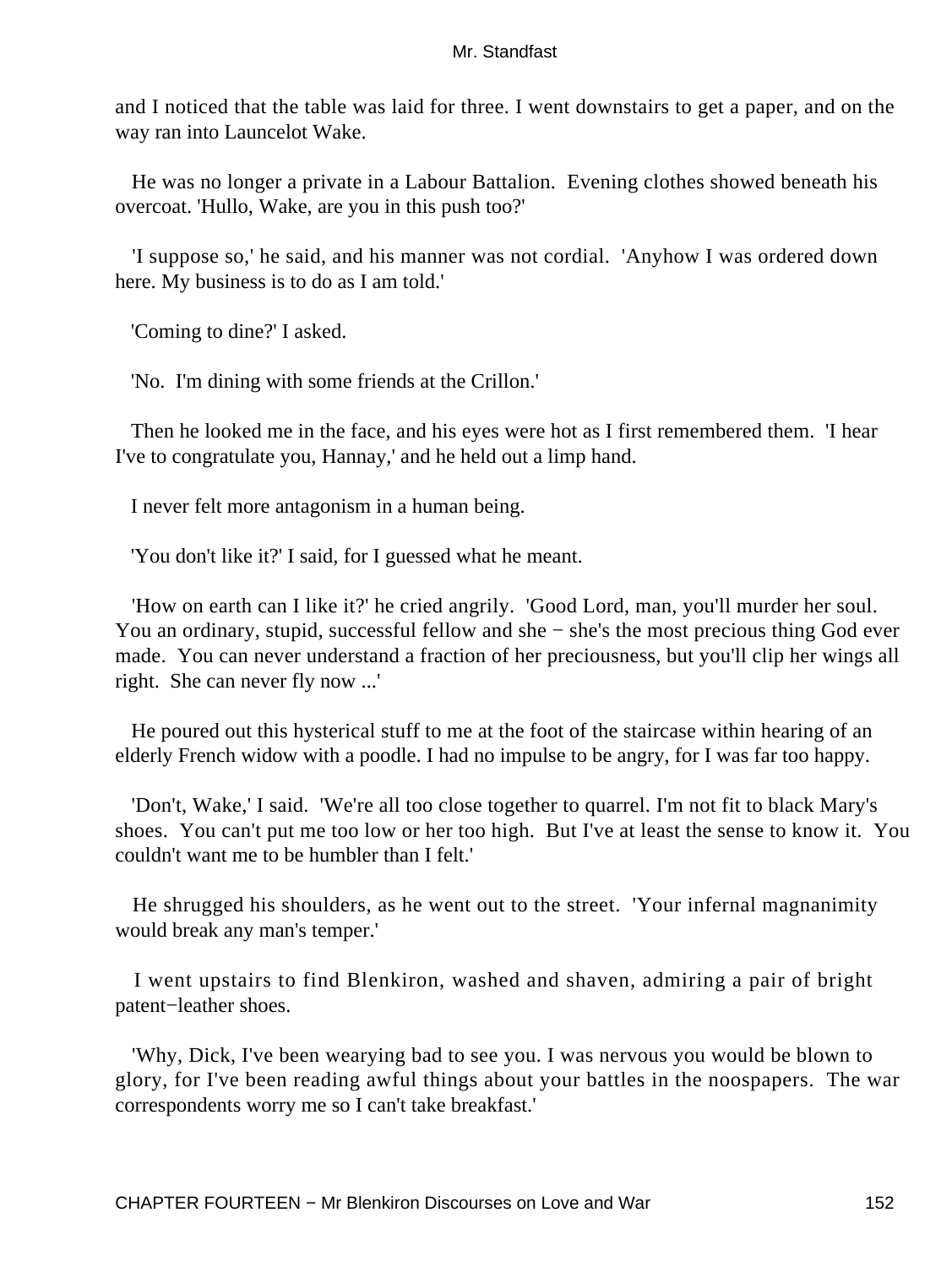He mixed cocktails and clinked his glass on mine. 'Here's to the young lady. I was trying to write her a pretty little sonnet, but the darned rhymes wouldn't fit. I've gotten a heap of things to say to you when we've finished dinner.'

 Mary came in, her cheeks bright from the weather, and Blenkiron promptly fell abashed. But she had a way to meet his shyness, for, when he began an embarrassed speech of good wishes, she put her arms round his neck and kissed him. Oddly enough, that set him completely at his ease.

 It was pleasant to eat off linen and china again, pleasant to see old Blenkiron's benignant face and the way he tucked into his food, but it was delicious for me to sit at a meal with Mary across the table. It made me feel that she was really mine, and not a pixie that would vanish at a word. To Blenkiron she bore herself like an affectionate but mischievous daughter, while the desperately refined manners that afflicted him whenever women were concerned mellowed into something like his everyday self. They did most of the talking, and I remember he fetched from some mysterious hiding−place a great box of chocolates, which you could no longer buy in Paris, and the two ate them like spoiled children. I didn't want to talk, for it was pure happiness for me to look on. I loved to watch her, when the servants had gone, with her elbows on the table like a schoolboy, her crisp gold hair a little rumpled, cracking walnuts with gusto, like some child who has been allowed down from the nursery for dessert and means to make the most of it.

With his first cigar Blenkiron got to business.

 'You want to know about the staff−work we've been busy on at home. Well, it's finished now, thanks to you, Dick. We weren't getting on very fast till you took to peroosing the press on your sick−bed and dropped us that hint about the «Deep−breathing» ads.'

'Then there was something in it?' I asked.

 'There was black hell in it. There wasn't any Gussiter, but there was a mighty fine little syndicate of crooks with old man Gresson at the back of them. First thing, I started out to get the cipher. It took some looking for, but there's no cipher on earth can't be got hold of somehow if you know it's there, and in this case we were helped a lot by the return messages in the German papers. It was bad stuff when we read it, and explained the darned leakages in important noos we've been up against. At first I figured to keep the thing going and turn Gussiter into a corporation with John S. Blenkiron as president. But it wouldn't do, for at the first hint Of tampering with their communications the whole bunch got skeery and sent out SOS signals. So we tenderly plucked the flowers.'

'Gresson, too?' I asked.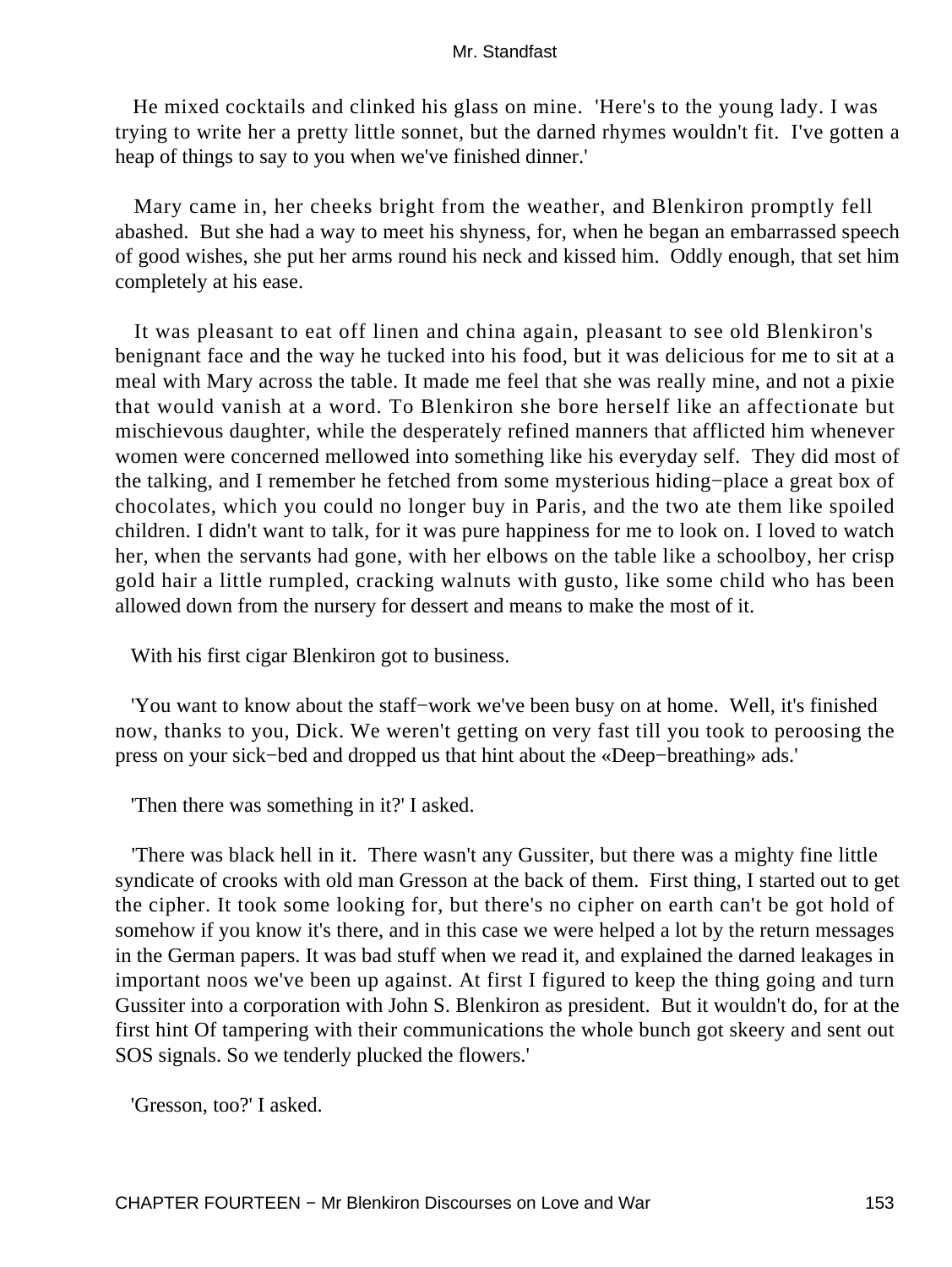He nodded. 'I guess your seafaring companion's now under the sod. We had collected enough evidence to hang him ten times over ... But that was the least of it. For your little old cipher, Dick, gave us a line on Ivery.'

 I asked how, and Blenkiron told me the story. He had about a dozen cross−bearings proving that the organization of the 'Deep− breathing' game had its headquarters in Switzerland. He suspected Ivery from the first, but the man had vanished out of his ken, so he started working from the other end, and instead of trying to deduce the Swiss business from Ivery he tried to deduce Ivery from the Swiss business. He went to Berne and made a conspicuous public fool of himself for several weeks. He called himself an agent of the American propaganda there, and took some advertising space in the press and put in spread−eagle announcements of his mission, with the result that the Swiss Government threatened to turn him out of the country if he tampered that amount with their neutrality. He also wrote a lot of rot in the Geneva newspapers, which he paid to have printed, explaining how he was a pacifist, and was going to convert Germany to peace by 'inspirational advertisement of pure− minded war aims'. All this was in keeping with his English reputation, and he wanted to make himself a bait for Ivery.

 But Ivery did not rise to the fly, and though he had a dozen agents working for him on the quiet he could never hear of the name Chelius. That was, he reckoned, a very private and particular name among the Wild Birds. However, he got to know a good deal about the Swiss end of the 'Deep−breathing' business. That took some doing and cost a lot of money. His best people were a girl who posed as a mannequin in a milliner's shop in Lyons and a concierge in a big hotel at St Moritz. His most important discovery was that there was a second cipher in the return messages sent from Switzerland, different from the one that the Gussiter lot used in England. He got this cipher, but though he could read it he couldn't make anything out of it. He concluded that it was a very secret means of communication between the inner circle of the Wild Birds, and that Ivery must be at the back of it ... But he was still a long way from finding out anything that mattered.

 Then the whole situation changed, for Mary got in touch with Ivery. I must say she behaved like a shameless minx, for she kept on writing to him to an address he had once given her in Paris, and suddenly she got an answer. She was in Paris herself, helping to run one of the railway canteens, and staying with her French cousins, the de Mezieres. One day he came to see her. That showed the boldness of the man, and his cleverness, for the whole secret police of France were after him and they never got within sight or sound. Yet here he was coming openly in the afternoon to have tea with an English girl. It showed another thing, which made me blaspheme. A man so resolute and single−hearted in his job must have been pretty badly in love to take a risk like that.

 He came, and he called himself the Capitaine Bommaerts, with a transport job on the staff of the French G.Q.G. He was on the staff right enough too. Mary said that when she heard that name she nearly fell down. He was quite frank with her, and she with him. They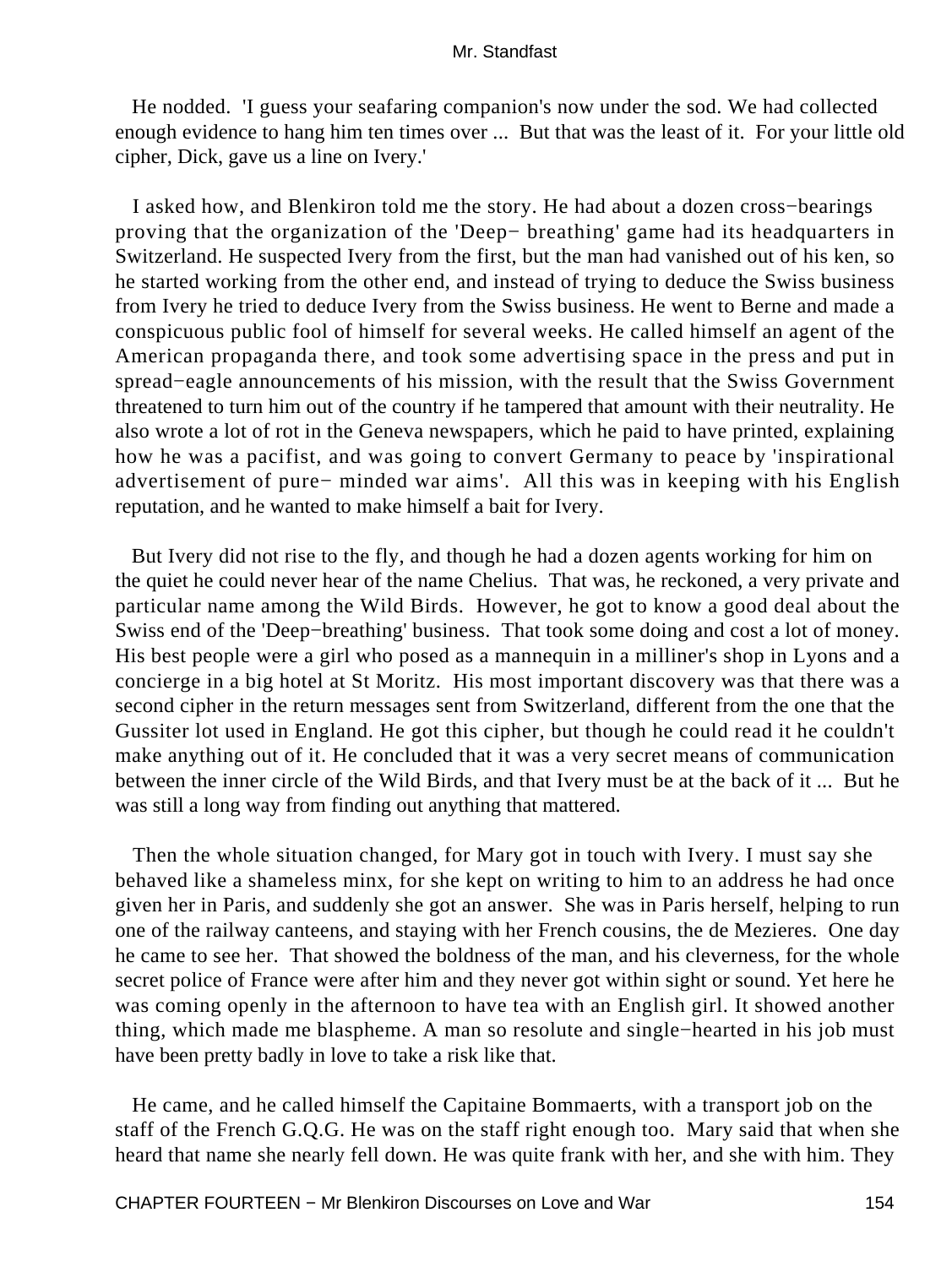are both peacemakers, ready to break the laws of any land for the sake of a great ideal. Goodness knows what stuff they talked together. Mary said she would blush to think of it till her dying day, and I gathered that on her side it was a mixture of Launcelot Wake at his most pedantic and schoolgirl silliness.

 He came again, and they met often, unbeknown to the decorous Madame de Mezieres. They walked together in the Bois de Boulogne, and once, with a beating heart, she motored with him to Auteuil for luncheon. He spoke of his house in Picardy, and there were moments, I gathered, when he became the declared lover, to be rebuffed with a hoydenish shyness. Presently the pace became too hot, and after some anguished arguments with Bullivant on the long−distance telephone she went off to Douvecourt to Lady Manorwater's hospital. She went there to escape from him, but mainly, I think, to have a look − trembling in every limb, mind you − at the Chateau of Eaucourt Sainte−Anne.

 I had only to think of Mary to know just what Joan of Arc was. No man ever born could have done that kind of thing. It wasn't recklessness. It was sheer calculating courage.

 Then Blenkiron took up the tale. The newspaper we found that Christmas Eve in the Chateau was of tremendous importance, for Bommaerts had pricked out in the advertisement the very special second cipher of the Wild Birds. That proved that Ivery was at the back of the Swiss business. But Blenkiron made doubly sure.

 'I considered the time had come,' he said, 'to pay high for valuable noos, so I sold the enemy a very pretty de−vice. If you ever gave your mind to ciphers and illicit correspondence, Dick, you would know that the one kind of document you can't write on in invisible ink is a coated paper, the kind they use in the weeklies to print photographs of leading actresses and the stately homes of England. Anything wet that touches it corrugates the surface a little, and you can tell with a microscope if someone's been playing at it. Well, we had the good fortune to discover just how to get over that little difficulty – how to write on glazed paper with a quill so as the cutest analyst couldn't spot it, and likewise how to detect the writing. I decided to sacrifice that invention, casting my bread upon the waters and looking for a good−sized bakery in return ... I had it sold to the enemy. The job wanted delicate handling, but the tenth man from me − he was an Austrian Jew − did the deal and scooped fifty thousand dollars out of it. Then I lay low to watch how my friend would use the de−vice, and I didn't wait long.'

 He took from his pocket a folded sheet of \_L'Illustration. Over a photogravure plate ran some words in a large sprawling hand, as if written with a brush.

 'That page when I got it yesterday,' he said, 'was an unassuming picture of General Petain presenting military medals. There wasn't a scratch or a ripple on its surface. But I got busy with it, and see there!' He pointed out two names. The writing was a set of key−words we did not know, but two names stood out which I knew too well. They were 'Bommaerts'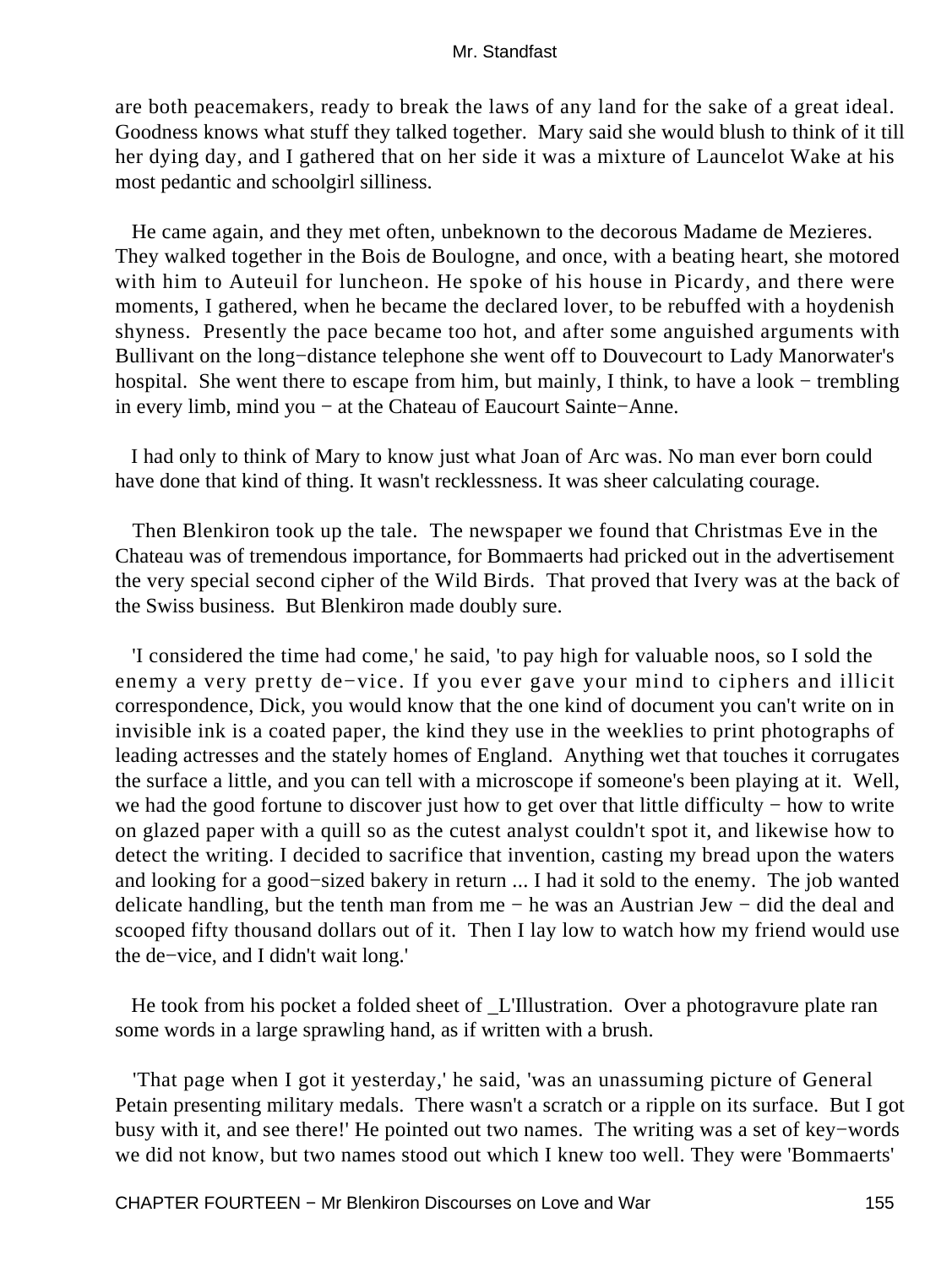and 'Chelius'.

'My God!' I cried, 'that's uncanny. It only shows that if you chew long enough − − .'

 'Dick,' said Mary, 'you mustn't say that again. At the best it's an ugly metaphor, and you're making it a platitude.'

 'Who is Ivery anyhow?' I asked. 'Do you know more about him than we knew in the summer? Mary, what did Bommaerts pretend to be?'

 'An Englishman.' Mary spoke in the most matter−of−fact tone, as if it were a perfectly usual thing to be made love to by a spy, and that rather soothed my annoyance. 'When he asked me to marry him he proposed to take me to a country−house in Devonshire. I rather think, too, he had a place in Scotland. But of course he's a German.'

 'Ye−es,' said Blenkiron slowly, 'I've got on to his record, and it isn't a pretty story. It's taken some working out, but I've got all the links tested now ... He's a Boche and a large−sized nobleman in his own state. Did you ever hear of the Graf von Schwabing?'

I shook my head.

 'I think I have heard Uncle Charlie speak of him,' said Mary, wrinkling her brows. 'He used to hunt with the Pytchley.'

 'That's the man. But he hasn't troubled the Pytchley for the last eight years. There was a time when he was the last thing in smartness in the German court – officer in the Guards, ancient family, rich, darned clever − all the fixings. Kaiser liked him, and it's easy to see why. I guess a man who had as many personalities as the Graf was amusing after−dinner company. Specially among the Germans, who in my experience don't excel in the lighter vein. Anyway, he was William's white−headed boy, and there wasn't a mother with a daughter who wasn't out gunning for Otto von Schwabing. He was about as popular in London and Noo York − and in Paris, too. Ask Sir Walter about him, Dick. He says he had twice the brains of Kuhlmann, and better manners than the Austrian fellow he used to yarn about ... Well, one day there came an almighty court scandal, and the bottom dropped out of the Graf's World. It was a pretty beastly story, and I don't gather that SchwabIng was as deep in it as some others. But the trouble was that those others had to be shielded at all costs, and Schwabing was made the scapegoat. His name came out in the papers and he had to go .'

'What was the case called?' I asked.

 Blenkiron mentioned a name, and I knew why the word SchwabIng was familiar. I had read the story long ago in Rhodesia.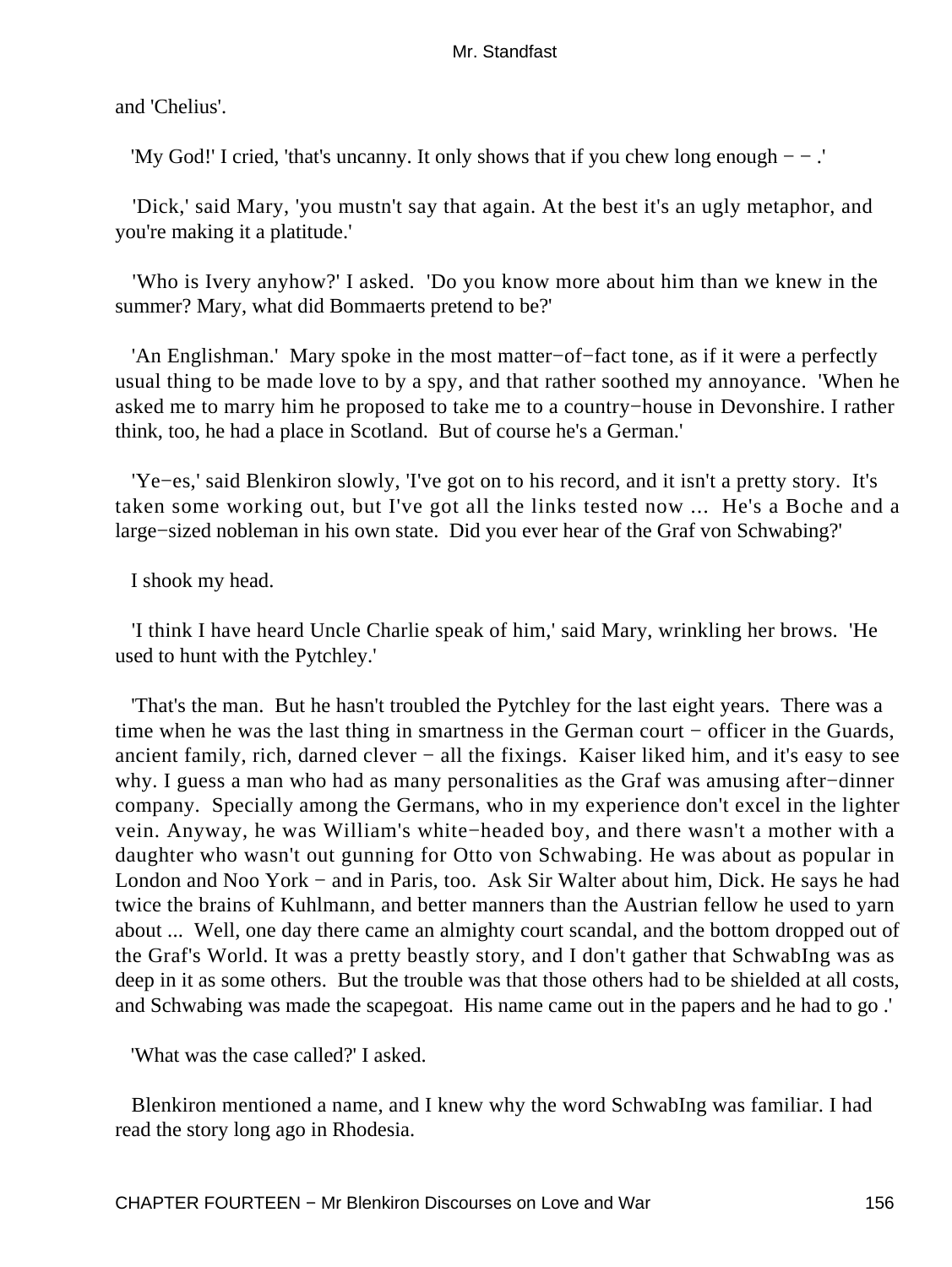'It was some smash,' Blenkiron went on. 'He was drummed out of the Guards, out of the clubs, out of the country ... Now, how would you have felt, Dick, if you had been the Graf? Your life and work and happiness crossed out, and all to save a mangy princeling. «Bitter as hell,» you say. Hungering for a chance to put it across the lot that had outed you? You wouldn't rest till you had William sobbing on his knees asking your pardon, and you not thinking of granting it? That's the way you'd feel, but that wasn't the Graf's way, and what's more it isn't the German way. He went into exile hating humanity, and with a heart all poison and snakes, but itching to get back. And I'll tell you why. It's because his kind of German hasn't got any other home on this earth. Oh, yes, I know there's stacks of good old Teutons come and squat in our little country and turn into fine Americans. You can do a lot with them if you catch them young and teach them the Declaration of Independence and make them study our Sunday papers. But you can't deny there's something comic in the rough about all Germans, before you've civilized them. They're a pecooliar people, a darned pecooliar people, else they wouldn't staff all the menial and indecent occupations on the globe. But that pecooliarity, which is only skin−deep in the working Boche, is in the bone of the grandee. Your German aristocracy can't consort on terms of equality with any other Upper Ten Thousand. They swagger and bluff about the world, but they know very well that the world's sniggering at them. They're like a boss from Salt Creek Gully who's made his pile and bought a dress suit and dropped into a Newport evening party. They don't know where to put their hands or how to keep their feet still ... Your copper−bottomed English nobleman has got to keep jogging himself to treat them as equals instead of sending them down to the servants' hall. Their fine fixings are just the high light that reveals the everlasting jay. They can't be gentlemen, because they aren't sure of themselves. The world laughs at them, and they know it and it riles them like hell ... That's why when a Graf is booted out of the Fatherland, he's got to creep back somehow or be a wandering Jew for the rest of time.'

Blenkiron lit another cigar and fixed me with his steady, ruminating eye.

 'For eight years the man has slaved, body and soul, for the men who degraded him. He's earned his restoration and I daresay he's got it in his pocket. If merit was rewarded he should be covered with Iron Crosses and Red Eagles ... He had a pretty good hand to start out with. He knew other countries and he was a dandy at languages. More, he had an uncommon gift for living a part. That is real genius, Dick, however much it gets up against us. Best of all he had a first−class outfit of brains. I can't say I ever struck a better, and I've come across some bright citizens in my time ... And now he's going to win out, unless we get mighty busy.'

There was a knock at the door and the solid figure of Andrew Amos revealed itself.

 'It's time ye was home, Miss Mary. It chappit half−eleven as I came up the stairs. It's comin' on to rain, so I've brought an umbrelly.'

'One word,' I said. 'How old is the man?'

CHAPTER FOURTEEN – Mr Blenkiron Discourses on Love and War 157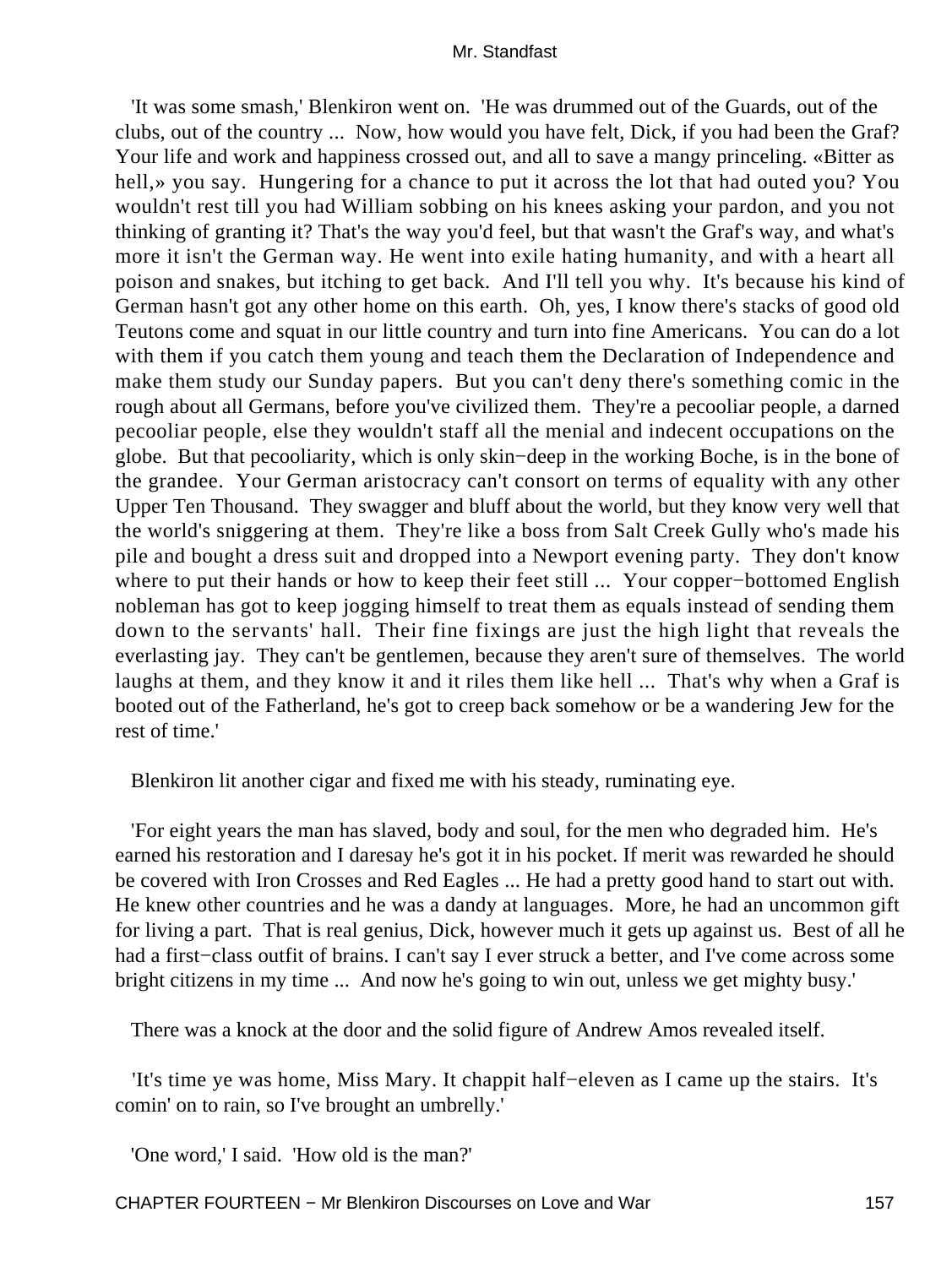'Just gone thirty−six,' Blenkiron replied.

 I turned to Mary, who nodded. 'Younger than you, Dick,' she said wickedly as she got into her big Jaeger coat.

 'I'm going to see you home,' I said. 'Not allowed. You've had quite enough of my society for one day. Andrew's on escort duty tonight.'

Blenkiron looked after her as the door closed.

 'I reckon you've got the best girl in the world.' 'Ivery thinks the same,' I said grimly, for my detestation of the man who had made love to Mary fairly choked me.

 'You can see why. Here's this degenerate coming out of his rotten class, all pampered and petted and satiated with the easy pleasures of life. He has seen nothing of women except the bad kind and the overfed specimens of his own country. I hate being impolite about females, but I've always considered the German variety uncommon like cows. He has had desperate years of intrigue and danger, and consorting with every kind of scallawag. Remember, he's a big man and a poet, with a brain and an imagination that takes every grade without changing gears. Suddenly he meets something that is as fresh and lovely as a spring flower, and has wits too, and the steeliest courage, and yet is all youth and gaiety. It's a new experience for him, a kind of revelation, and he's big enough to value her as she should be valued ... No, Dick, I can understand you getting cross, but I reckon it an item to the man's credit.'

'It's his blind spot all the same,' I said.

 'His blind spot,' Blenkiron repeated solemnly, 'and, please God, we're going to remember that.'

 Next morning in miserable sloppy weather Blenkiron carted me about Paris. We climbed five sets of stairs to a flat away up in Montmartre, where I was talked to by a fat man with spectacles and a slow voice and told various things that deeply concerned me. Then I went to a room in the Boulevard St Germain, with a little cabinet opening off it, where I was shown papers and maps and some figures on a sheet of paper that made me open my eyes. We lunched in a modest cafe tucked away behind the Palais Royal, and our companions were two Alsatians who spoke German better than a Boche and had no names − only numbers. In the afternoon I went to a low building beside the Invalides and saw many generals, including more than one whose features were familiar in two hemispheres. I told them everything about myself, and I was examined like a convict, and all particulars about my appearance and manner of speech written down in a book. That was to prepare the way for me, in case of need, among the vast army of those who work underground and know their chief but do not know each other.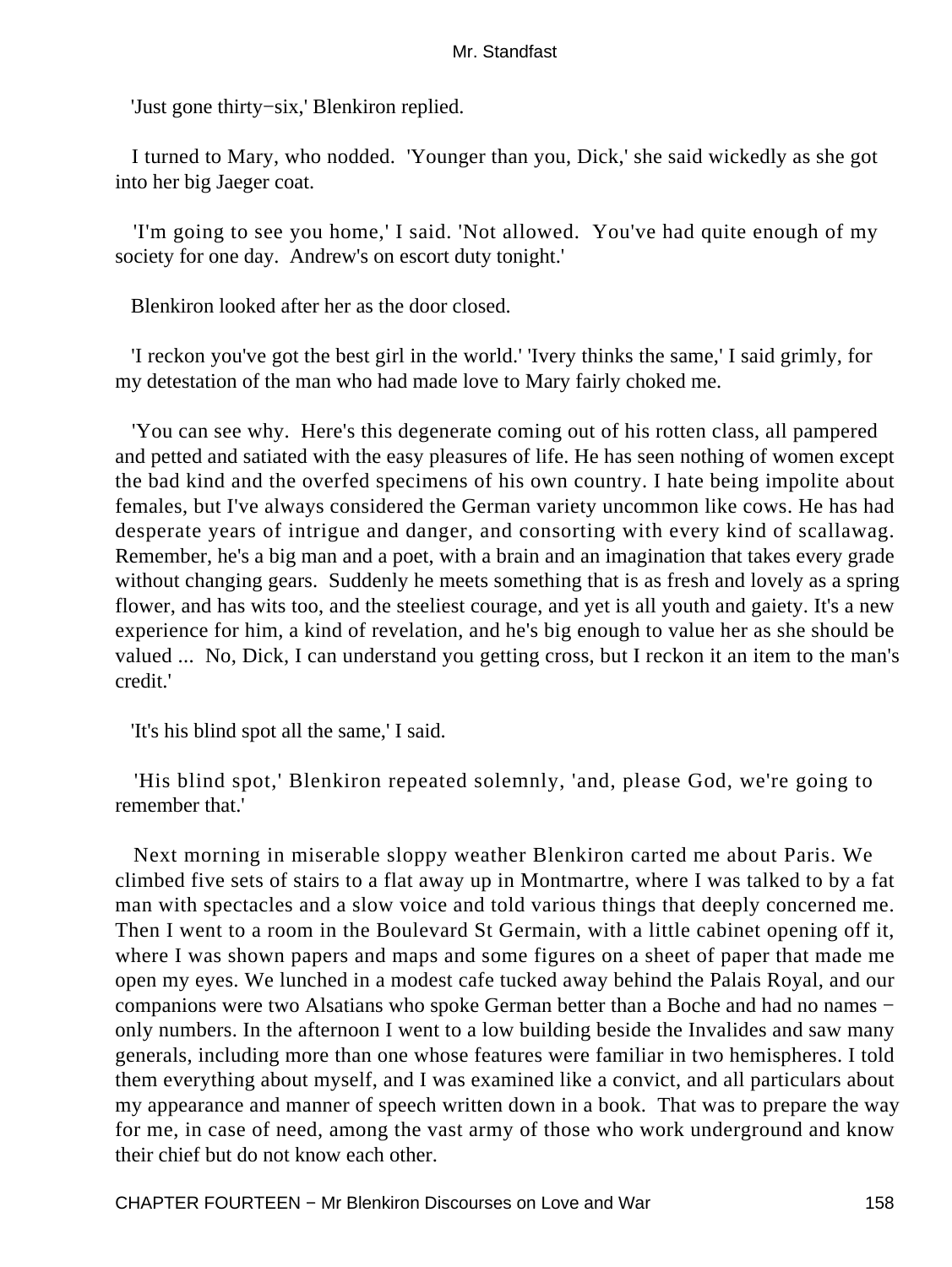The rain cleared before night, and Blenkiron and I walked back to the hotel through that lemon−coloured dusk that you get in a French winter. We passed a company of American soldiers, and Blenkiron had to stop and stare. I could see that he was stiff with pride, though he wouldn't show it.

'What d'you think of that bunch?' he asked.

'First−rate stuff,' I said.

 'The men are all right,' he drawled critically. 'But some of the officer−boys are a bit puffy. They want fining down.' 'They'll get it soon enough, honest fellows. You don't keep your weight long in this war.'

 'Say, Dick,' he said shyly, 'what do you truly think of our Americans? You've seen a lot of them, and I'd value your views.' His tone was that of a bashful author asking for an opinion on his first book.

 'I'll tell you what I think. You're constructing a great middle− class army, and that's the most formidable fighting machine on earth. This kind of war doesn't want the Berserker so much as the quiet fellow with a trained mind and a lot to fight for. The American ranks are filled with all sorts, from cow−punchers to college boys, but mostly with decent lads that have good prospects in life before them and are fighting because they feel they're bound to, not because they like it. It was the same stock that pulled through your Civil War. We have a middle−class division, too − Scottish Territorials, mostly clerks and shopmen and engineers and farmers' sons. When I first struck them my only crab was that the officers weren't much better than the men. It's still true, but the men are super−excellent, and consequently so are the officers. That division gets top marks in the Boche calendar for sheer fighting devilment ... And, please God, that's what your American army's going to be. You can wash out the old idea of a regiment of scallawags commanded by dukes. That was right enough, maybe, in the days when you hurrooshed into battle waving a banner, but it don't do with high explosives and a couple of million men on each side and a battle front of five hundred miles. The hero of this war is the plain man out of the middle class, who wants to get back to his home and is going to use all the brains and grit he possesses to finish the job soon.'

 'That sounds about right,' said Blenkiron reflectively. 'It pleases me some, for you've maybe guessed that I respect the British Army quite a little. Which part of it do you put top?' 'All of it's good. The French are keen judges and they give front place to the Scots and the Australians. For myself I think the backbone of the Army is the old−fashioned English county regiments that hardly ever get into the papers Though I don't know, if I had to pick, but I'd take the South Africans. There's only a brigade of them, but they're hell's delight in a battle. But then you'll say I'm prejudiced.'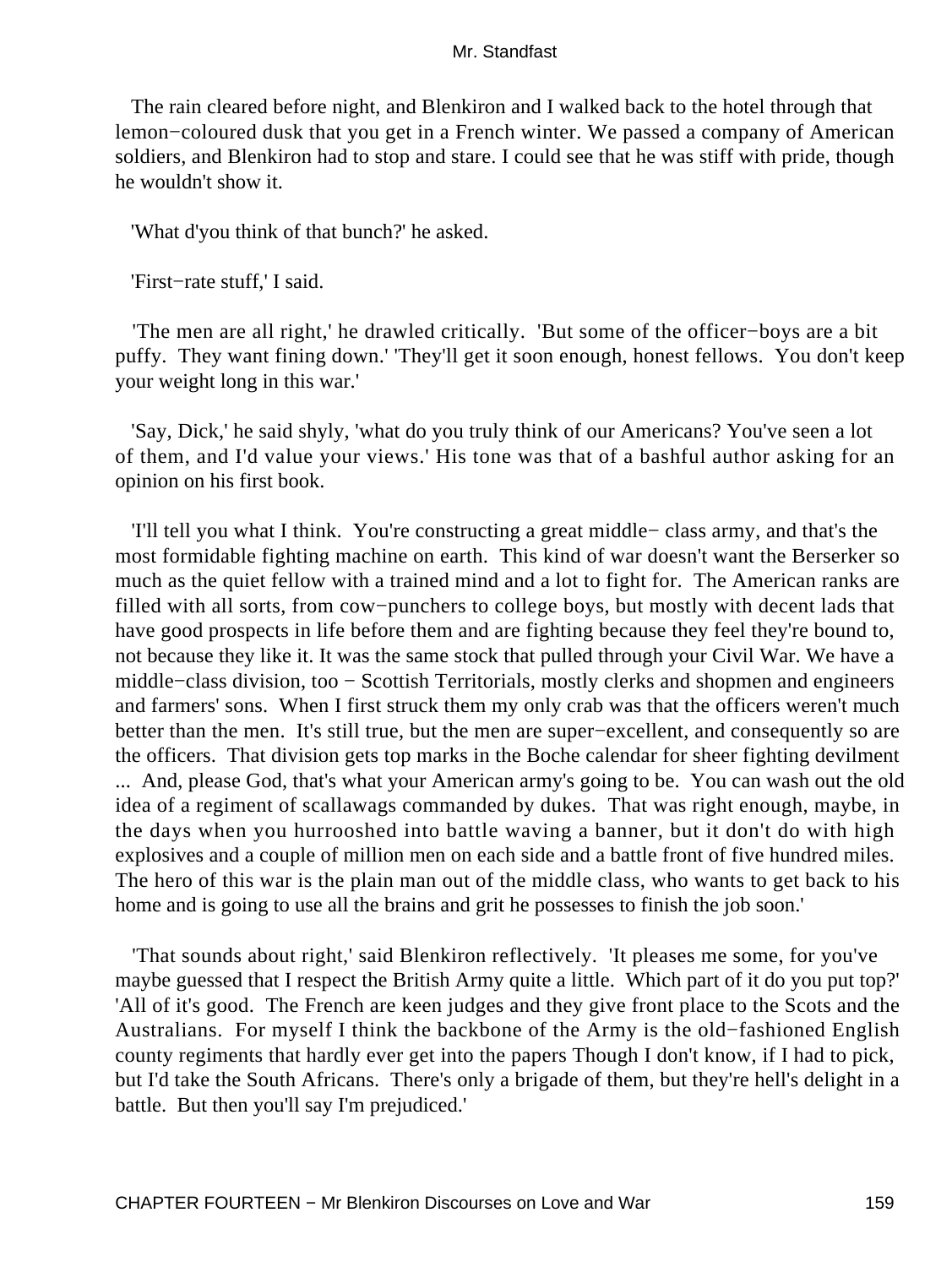'Well,' drawled Blenkiron, you're a mighty Empire anyhow. I've sojourned up and down it and I can't guess how the old−time highbrows in your little island came to put it together. But I'll let you into a secret, Dick. I read this morning in a noospaper that there was a natural affinity between Americans and the men of the British Dominions. Take it from me, there isn't − at least not with this American. I don't understand them one little bit. When I see your lean, tall Australians with the sun at the back of their eyes, I'm looking at men from another planet. Outside you and Peter, I never got to fathom a South African. The Canadians live over the fence from us, but you mix up a Canuck with a Yank in your remarks and you'll get a bat in the eye ... But most of us Americans have gotten a grip on your Old Country. You'll find us mighty respectful to other parts of your Empire, but we say anything we damn well please about England. You see, we know her that well and like her that well, we can be free with her.

 'It's like,' he concluded as we reached the hotel, 'it's like a lot of boys that are getting on in the world and are a bit jealous and stand−offish with each other. But they're all at home with the old man who used to warm them up with a hickory cane, even though sometimes in their haste they call him a stand−patter.'

 That night at dinner we talked solid business − Blenkiron and I and a young French Colonel from the IIIeme Section at G.Q.G. Blenkiron, I remember, got very hurt about being called a business man by the Frenchman, who thought he was paying him a compliment.

 'Cut it out,' he said. 'It is a word that's gone bad with me. There's just two kind of men, those who've gotten sense and those who haven't. A big percentage of us Americans make our living by trading, but we don't think because a man's in business or even because he's made big money that he's any natural good at every job. We've made a college professor our President, and do what he tells us like little boys, though he don't earn more than some of us pay our works' manager. You English have gotten business on the brain, and think a fellow's a dandy at handling your Government if he happens to have made a pile by some flat−catching ramp on your Stock Exchange. It makes me tired. You're about the best business nation on earth, but for God's sake don't begin to talk about it or you'll lose your power. And don't go confusing real business with the ordinary gift of raking in the dollars. Any man with sense could make money if he wanted to, but he mayn't want. He may prefer the fun of the job and let other people do the looting. I reckon the biggest business on the globe today is the work behind your lines and the way you feed and supply and transport your army. It beats the Steel Corporation and the Standard Oil to a frazzle. But the man at the head of it all don't earn more than a thousand dollars a month ... Your nation's getting to worship Mammon, Dick. Cut it out. There's just the one difference in humanity − sense or no sense, and most likely you won't find any more sense in the man that makes a billion selling bonds than in his brother Tim that lives in a shack and sells corn−cobs. I'm not speaking out of sinful jealousy, for there was a day when I was reckoned a railroad king, and I quit with a bigger pile than kings usually retire on. But I haven't the sense of old Peter, who never even had a bank account ... And it's sense that wins in this war.'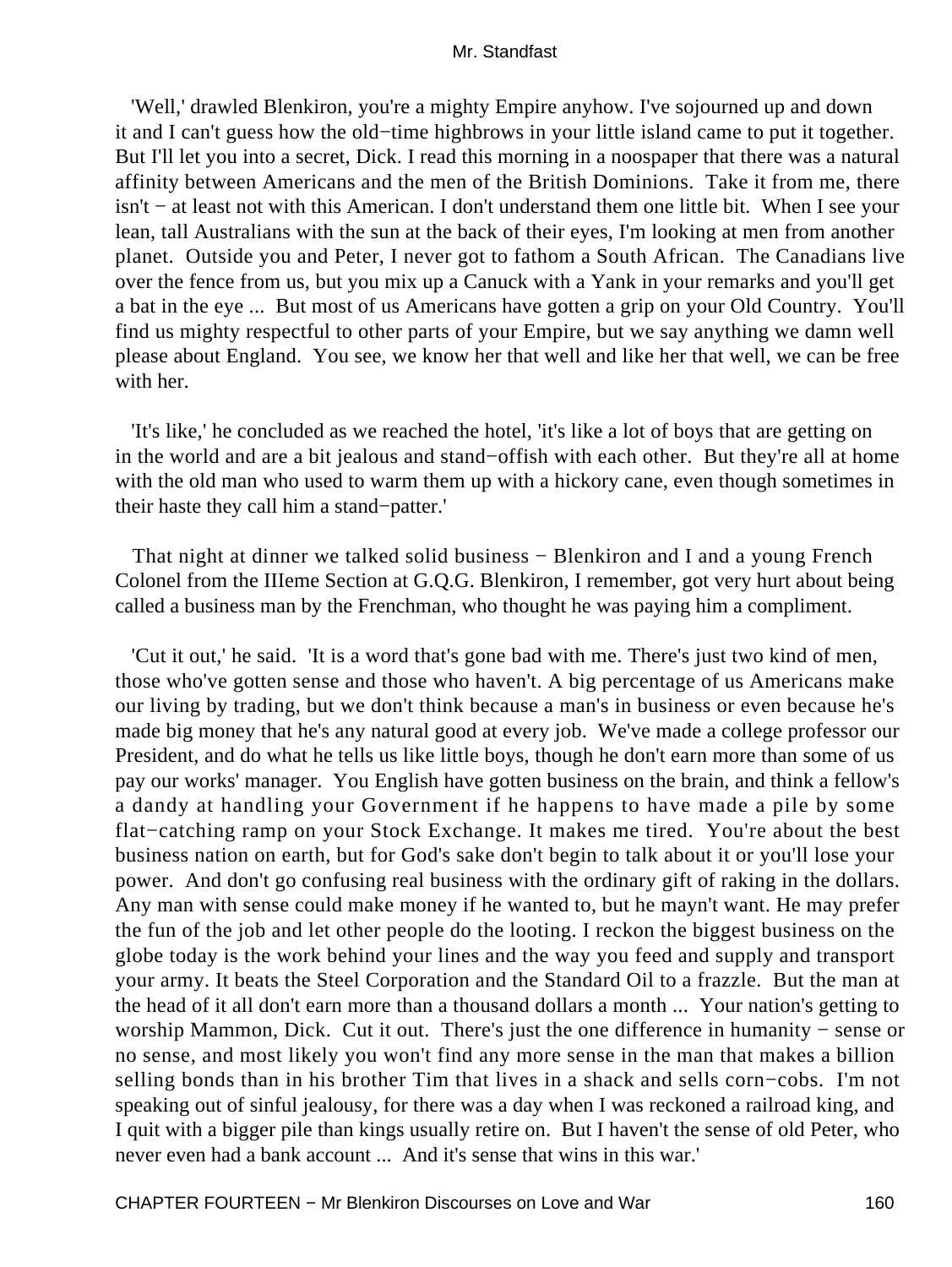The Colonel, who spoke good English, asked a question about a speech which some politician had made.

 'There isn't all the sense I'd like to see at the top,' said Blenkiron. 'They're fine at smooth words. That wouldn't matter, but they're thinking smooth thoughts. What d'you make of the situation, Dick?' 'I think it's the worst since First Ypres,' I said. 'Everybody's cock−a−whoop, but God knows why.'

 'God knows why,' Blenkiron repeated. 'I reckon it's a simple calculation, and you can't deny it any more than a mathematical law. Russia is counted out. The Boche won't get food from her for a good many months, but he can get more men, and he's got them. He's fighting only on one foot, and he's been able to bring troops and guns west so he's as strong as the Allies now on paper. And he's stronger in reality. He's got better railways behind him, and he's fighting on inside lines and can concentrate fast against any bit of our front. I'm no soldier, but that's so, Dick?'

 The Frenchman smiled and shook his head. 'All the same they will not pass. They could not when they were two to one in 1914, and they will not now. If we Allies could not break through in the last year when we had many more men, how will the Germans succeed now with only equal numbers?'

 Blenkiron did not look convinced. 'That's what they all say. I talked to a general last week about the coming offensive, and he said he was praying for it to hurry up, for he reckoned Fritz would get the fright of his life. It's a good spirit, maybe, but I don't think it's sound on the facts. We've got two mighty great armies of fine fighting−men, but, because we've two commands, we're bound to move ragged like a peal of bells. The Hun's got one army and forty years of stiff tradition, and, what's more, he's going all out this time. He's going to smash our front before America lines up, or perish in the attempt ... Why do you suppose all the peace racket in Germany has died down, and the very men that were talking democracy in the summer are now hot for fighting to a finish? I'll tell you. It's because old Ludendorff has promised them complete victory this spring if they spend enough men, and the Boche is a good gambler and is out to risk it. We're not up against a local attack this time. We're standing up to a great nation going bald− headed for victory or destruction. If we're broken, then America's got to fight a new campaign by herself when she's ready, and the Boche has time to make Russia his feeding−ground and diddle our blockade. That puts another five years on to the war, maybe another ten. Are we free and independent peoples going to endure that much? ... I tell you we're tossing to quit before Easter.'

He turned towards me, and I nodded assent.

 'That's more or less my view,' I said. 'We ought to hold, but it'll be by our teeth and nails. For the next six months we'll be fighting without any margin.'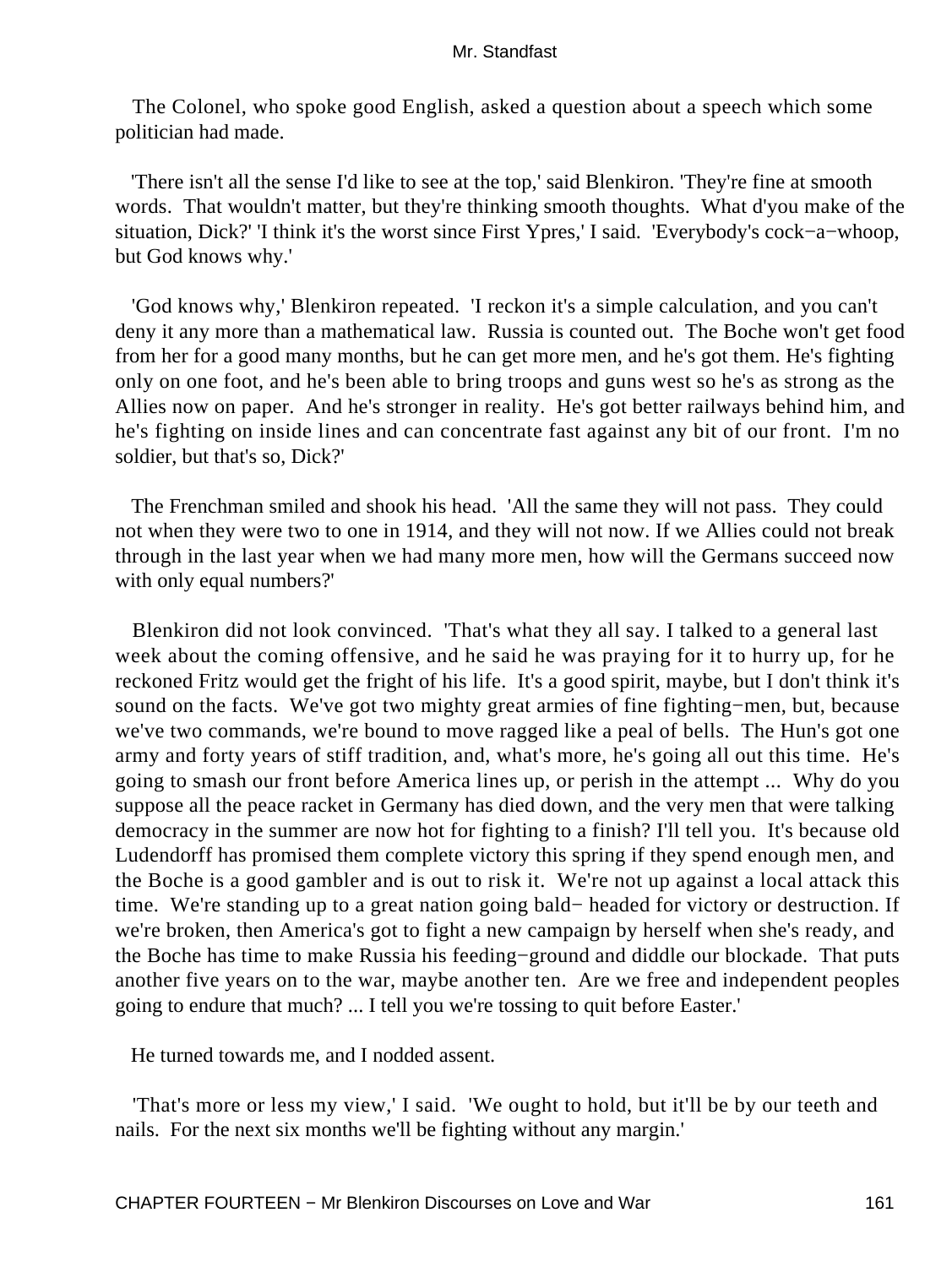'But, my friends, you put it too gravely,' cried the Frenchman. 'We may lose a mile or two of ground − yes. But serious danger is not possible. They had better chances at Verdun and they failed. Why should they succeed now?'

 'Because they are staking everything,' Blenkiron replied. 'It is the last desperate struggle of a wounded beast, and in these struggles sometimes the hunter perishes. Dick's right. We've got a wasting margin and every extra ounce of weight's going to tell. The battle's in the field, and it's also in every corner of every Allied land. That's why within the next two months we've got to get even with the Wild Birds.'

The French Colonel – his name was de Valliere – smiled at the name, and Blenkiron answered my unspoken question.

 'I'm going to satisfy some of your curiosity, Dick, for I've put together considerable noos of the menagerie. Germany has a good army of spies outside her borders. We shoot a batch now and then, but the others go on working like beavers and they do a mighty deal of harm. They're beautifully organized, but they don't draw on such good human material as we, and I reckon they don't pay in results more than ten cents on a dollar of trouble. But there they are. They're the intelligence officers and their business is just to forward noos. They're the birds in the cage, the − what is it your friend called them?'

## '*Die* Stubenvogel,' I said.

 'Yes, but all the birds aren't caged. There's a few outside the bars and they don't collect noos. They do things. If there's anything desperate they're put on the job, and they've got power to act without waiting on instructions from home. I've investigated till my brain's tired and I haven't made out more than half a dozen whom I can say for certain are in the business. There's your pal, the Portuguese Jew, Dick. Another's a woman in Genoa, a princess of some sort married to a Greek financier. One's the editor of a pro−Ally up−country paper in the Argentine. One passes as a Baptist minister in Colorado. One was a police spy in the Tzar's Government and is now a red−hot revolutionary in the Caucasus. And the biggest, of course, is Moxon Ivery, who in happier times was the Graf von Schwabing. There aren't above a hundred people in the world know of their existence, and these hundred call them the Wild Birds.'

'Do they work together?' I asked.

 'Yes. They each get their own jobs to do, but they're apt to flock together for a big piece of devilment. There were four of them in France a year ago before the battle of the Aisne, and they pretty near rotted the French Army. That's so, Colonel?'

 The soldier nodded grimly. 'They seduced our weary troops and they bought many politicians. Almost they succeeded, but not quite. The nation is sane again, and is judging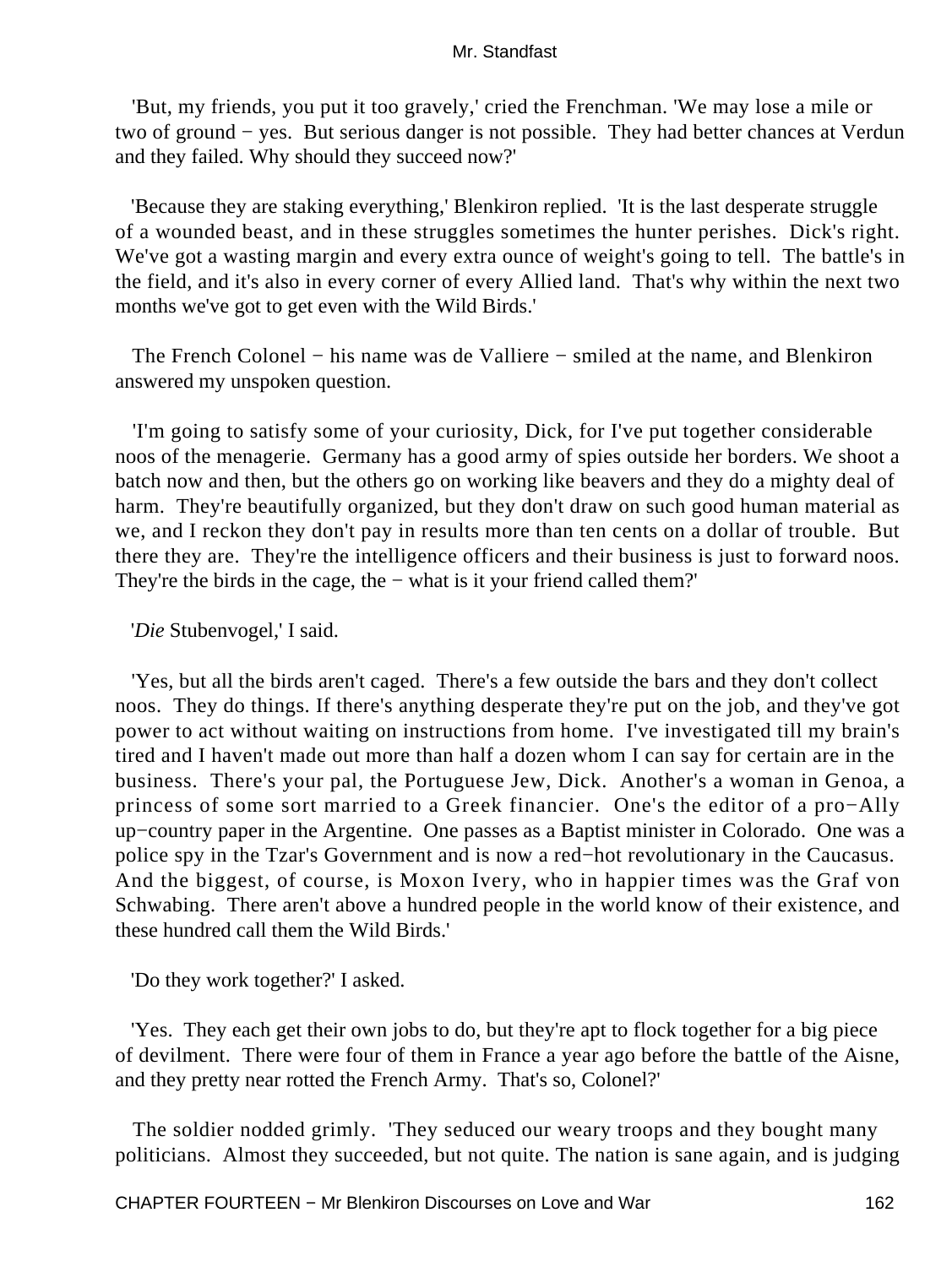and shooting the accomplices at its leisure. But the principals we have never caught.'

 'You hear that, Dick,, said Blenkiron. 'You're satisfied this isn't a whimsy of a melodramatic old Yank? I'll tell you more. You know how Ivery worked the submarine business from England. Also, it was the Wild Birds that wrecked Russia. It was Ivery that paid the Bolshevists to sedooce the Army, and the Bolshevists took his money for their own purpose, thinking they were playing a deep game, when all the time he was grinning like Satan, for they were playing his. It was Ivery or some other of the bunch that doped the brigades that broke at Caporetto. If I started in to tell you the history of their doings you wouldn't go to bed, and if you did you wouldn't sleep ... There's just this to it. Every finished subtle devilry that the Boche has wrought among the Allies since August 1914 has been the work of the Wild Birds and more or less organized by Ivery. They're worth half a dozen army corps to Ludendorff. They're the mightiest poison merchants the world ever saw, and they've the nerve of hell ...'

'I don't know,' I interrupted. 'Ivery's got his soft spot. I saw him in the Tube station.'

 'Maybe, but he's got the kind of nerve that's wanted. And now I rather fancy he's whistling in his flock,'

 Blenkiron consulted a notebook. 'Pavia − that's the Argentine man − started last month for Europe. He transhipped from a coasting steamer in the West Indies and we've temporarily lost track of him, but he's left his hunting−ground. What do you reckon that means?'

 'It means,' Blenkiron continued solemnly, 'that Ivery thinks the game's nearly over. The play's working up for the big climax ... And that climax is going to be damnation for the Allies, unless we get a move on.'

'Right,' I said. 'That's what I'm here for. What's the move?'

 'The Wild Birds mustn't ever go home, and the man they call Ivery or Bommaerts or Chelius has to decease. It's a cold−blooded proposition, but it's him or the world that's got to break. But before he quits this earth we're bound to get wise about some of his plans, and that means that we can't just shoot a pistol at his face. Also we've got to find him first. We reckon he's in Switzerland, but that is a state with quite a lot of diversified scenery to lose a man in ... Still I guess we'll find him. But it's the kind of business to plan out as carefully as a battle. I'm going back to Berne on my old stunt to boss the show, and I'm giving the orders. You're an obedient child, Dick, so I don't reckon on any trouble that way.'

 Then Blenkiron did an ominous thing. He pulled up a little table and started to lay out Patience cards. Since his duodenum was cured he seemed to have dropped that habit, and from his resuming it I gathered that his mind was uneasy. I can see that scene as if it were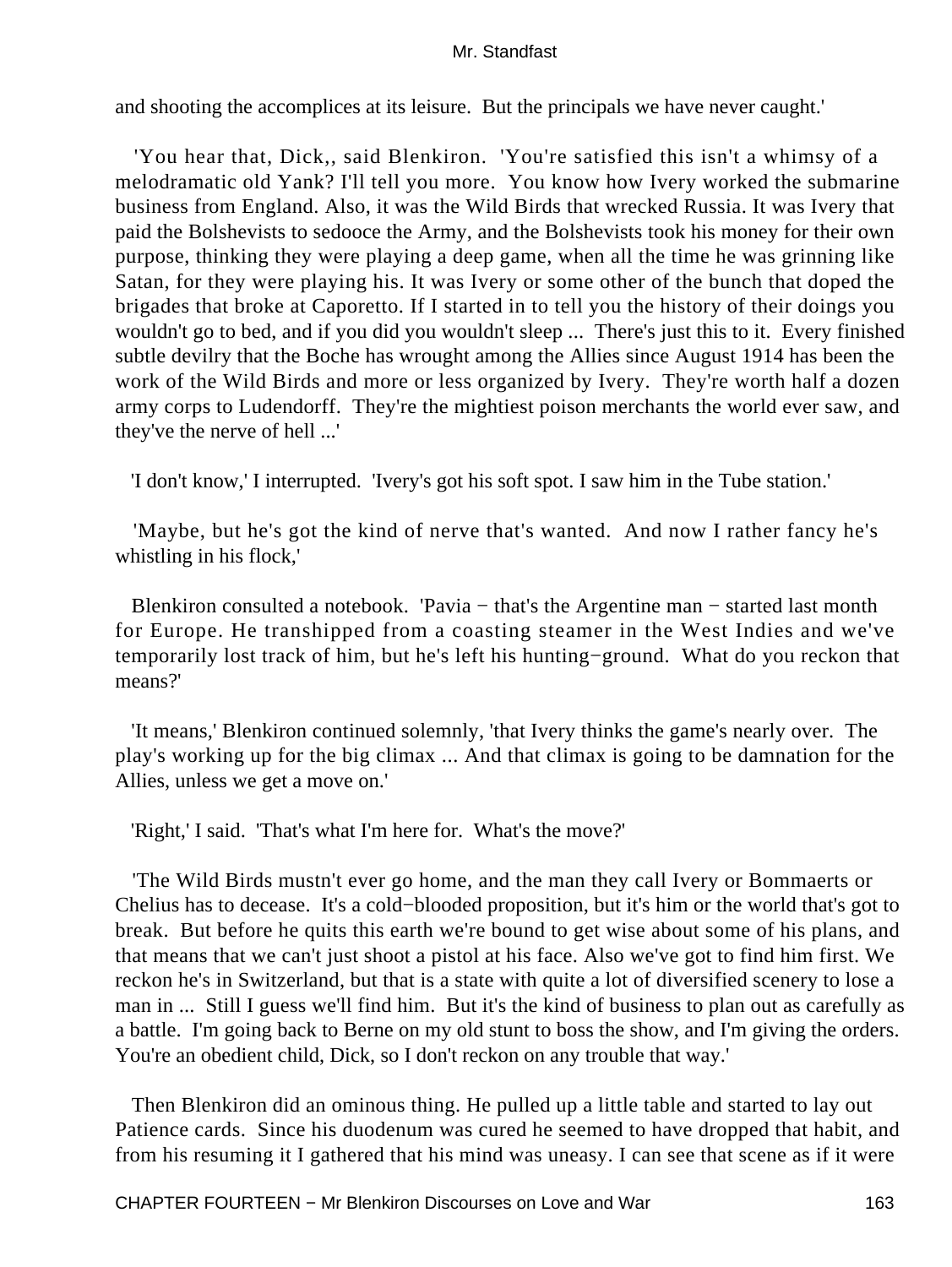yesterday − the French colonel in an armchair smoking a cigarette in a long amber holder, and Blenkiron sitting primly on the edge of a yellow silk ottoman, dealing his cards and looking guiltily towards me.

 'You'll have Peter for company,' he said. 'Peter's a sad man, but he has a great heart, and he's been mighty useful to me already. They're going to move him to England very soon. The authorities are afraid of him, for he's apt to talk wild, his health having made him peevish about the British. But there's a deal of red−tape in the world, and the orders for his repatriation are slow in coming.' The speaker winked very slowly and deliberately with his left eye.

I asked if I was to be with Peter, much cheered at the prospect.

'Why, yes. You and Peter are the collateral in the deal. But the big game's not with you.'

I had a presentiment of something coming, something anxious and unpleasant.

'Is Mary in it?' I asked.

He nodded and seemed to pull himself together for an explanation.

 'See here, Dick. Our main job is to get Ivery back to Allied soil where we can handle him. And there's just the one magnet that can fetch him back. You aren't going to deny that.'

 I felt my face getting very red, and that ugly hammer began beating in my forehead. Two grave, patient eyes met my glare.

 'I'm damned if I'll allow it!' I cried. 'I've some right to a say in the thing. I won't have Mary made a decoy. It's too infernally degrading.'

 'It isn't pretty, but war isn't pretty, and nothing we do is pretty. I'd have blushed like a rose when I was young and innocent to imagine the things I've put my hand to in the last three years. But have you any other way, Dick? I'm not proud, and I'll scrap the plan if you can show me another ... Night after night I've hammered the thing out, and I can't hit on a better ... Heigh−ho, Dick, this isn't like you,' and he grinned ruefully. 'You're making yourself a fine argument in favour of celibacy − in time of war, anyhow What is it the poet sings? –

White hands cling to the bridle rein, Slipping the spur from the booted heel −'

 I was as angry as sin, but I felt all the time I had no case. Blenkiron stopped his game of Patience, sending the cards flying over the carpet, and straddled on the hearthrug.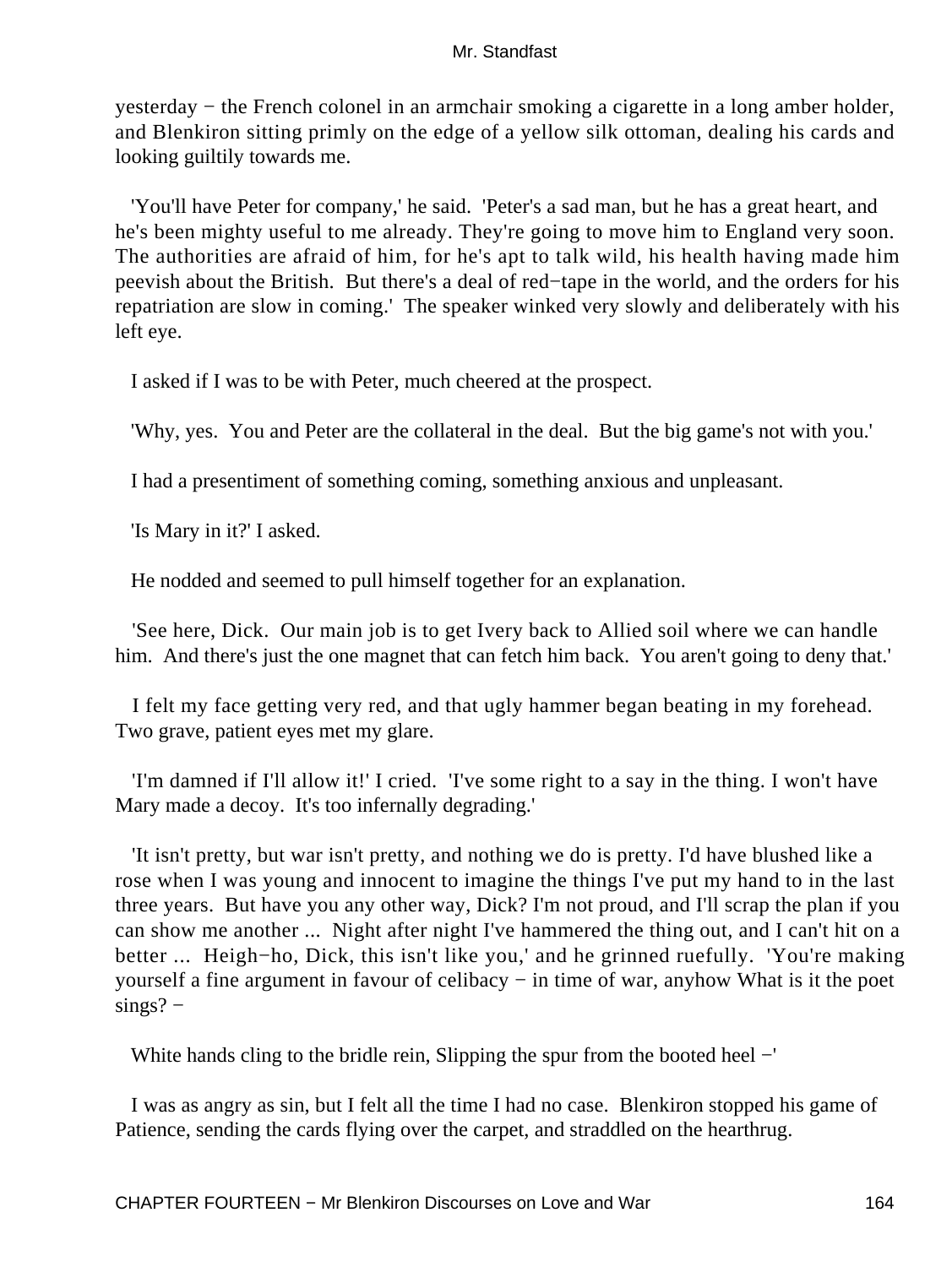'You're never going to be a piker. What's dooty, if you won't carry it to the other side of Hell? What's the use of yapping about your country if you're going to keep anything back when she calls for it? What's the good of meaning to win the war if you don't put every cent you've got on your stake? You'll make me think you're like the jacks in your English novels that chuck in their hand and say it's up to God, and call that «seeing it through» ... No, Dick, that kind of dooty don't deserve a blessing. You dursn't keep back anything if you want to save your soul. 'Besides,' he went on, 'what a girl it is! She can't scare and she can't soil. She's white−hot youth and innocence, and she'd take no more harm than clean steel from a muck−heap.'

I knew I was badly in the wrong, but my pride was all raw.

'I'm not going to agree till I've talked to Mary.'

'But Miss Mary has consented,' he said gently. 'She made the plan.'

 Next day, in clear blue weather that might have been May, I drove Mary down to Fontainebleau. We lunched in the inn by the bridge and walked into the forest. I hadn't slept much, for I was tortured by what I thought was anxiety for her, but which was in truth jealousy of Ivery. I don't think that I would have minded her risking her life, for that was part of the game we were both in, but I jibbed at the notion of Ivery coming near her again. I told myself it was honourable pride, but I knew deep down in me that it was jealousy.

 I asked her if she had accepted Blenkiron's plan, and she turned mischievous eyes on me.

 'I knew I should have a scene with you, Dick. I told Mr Blenkiron so ... Of course I agreed. I'm not even very much afraid of it. I'm a member of the team, you know, and I must play up to my form. I can't do a man's work, so all the more reason why I should tackle the thing I can do.'

 'But,' I stammered, 'it's such a ... such a degrading business for a child like you. I can't bear ... It makes me hot to think of it.'

 Her reply was merry laughter. 'You're an old Ottoman, Dick. You haven't doubled Cape Turk yet, and I don't believe you're round Seraglio Point. Why, women aren't the brittle things men used to think them. They never were, and the war has made them like whipcord. Bless you, my dear, we're the tougher sex now. We've had to wait and endure, and we've been so beaten on the anvil of patience that we've lost all our megrims.'

She put her hands on my shoulders and looked me in the eyes.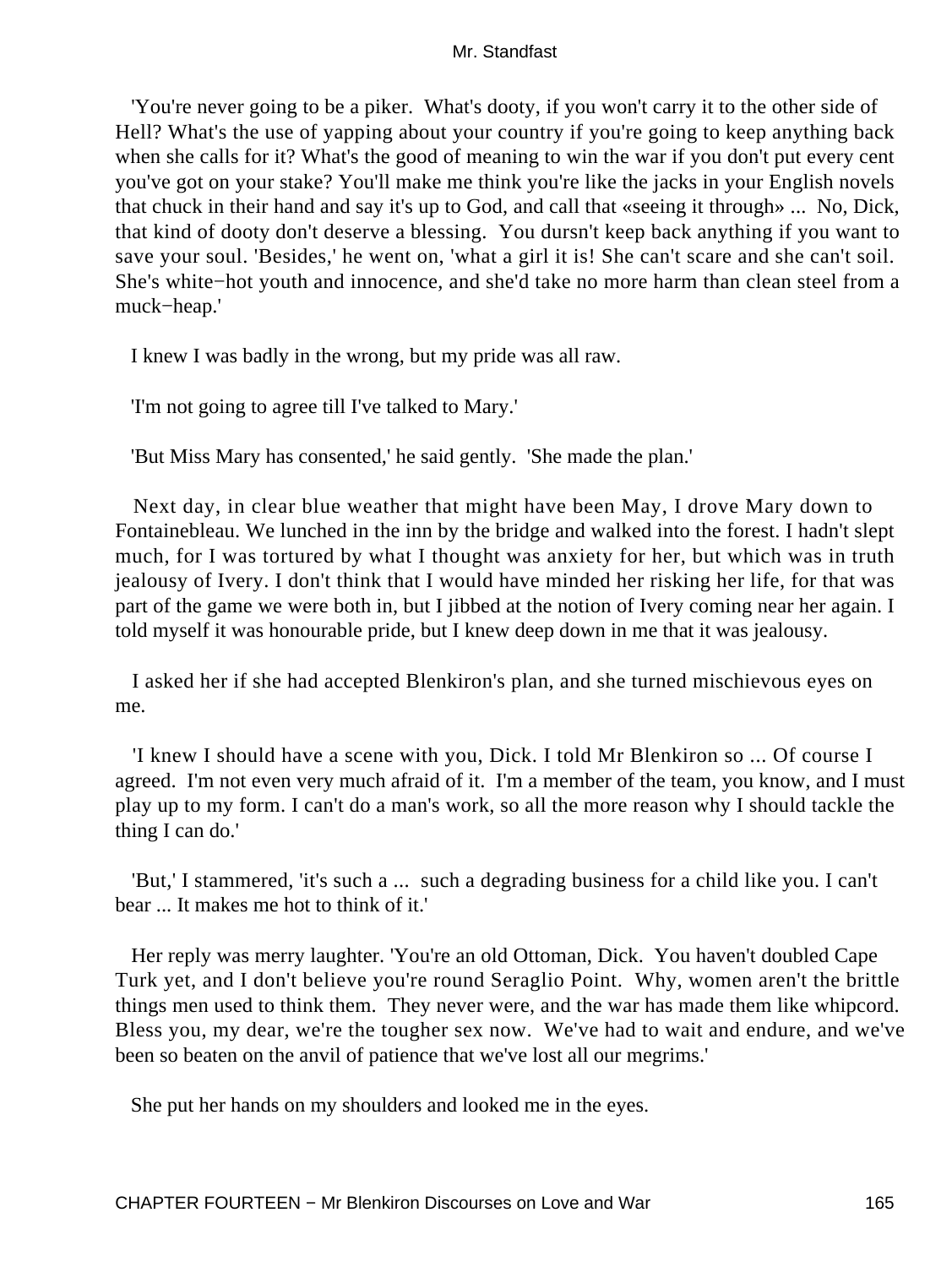'Look at me, Dick, look at your someday−to−be espoused saint. I'm nineteen years of age next August. Before the war I should have only just put my hair up. I should have been the kind of shivering debutante who blushes when she's spoken to, and oh! I should have thought such silly, silly things about life ... Well, in the last two years I've been close to it, and to death. I've nursed the dying. I've seen souls in agony and in triumph. England has allowed me to serve her as she allows her sons. Oh, I'm a robust young woman now, and indeed I think women were always robuster than men ... Dick, dear Dick, we're lovers, but we're comrades too − always comrades, and comrades trust each other.' I hadn't anything to say, except contrition, for I had my lesson. I had been slipping away in my thoughts from the gravity of our task, and Mary had brought me back to it. I remember that as we walked through the woodland we came to a place where there were no signs of war. Elsewhere there were men busy felling trees, and anti−aircraft guns, and an occasional transport wagon, but here there was only a shallow grassy vale, and in the distance, bloomed over like a plum in the evening haze, the roofs of an old dwelling−house among gardens.

Mary clung to my arm as we drank in the peace of it.

'That is what lies for us at the end of the road, Dick,' she said softly.

 And then, as she looked, I felt her body shiver. She returned to the strange fancy she had had in the St Germains woods three days before.

 'Somewhere it's waiting for us and we shall certainly find it ... But first we must go through the Valley of the Shadow ... And there is the sacrifice to be made ... the best of us.'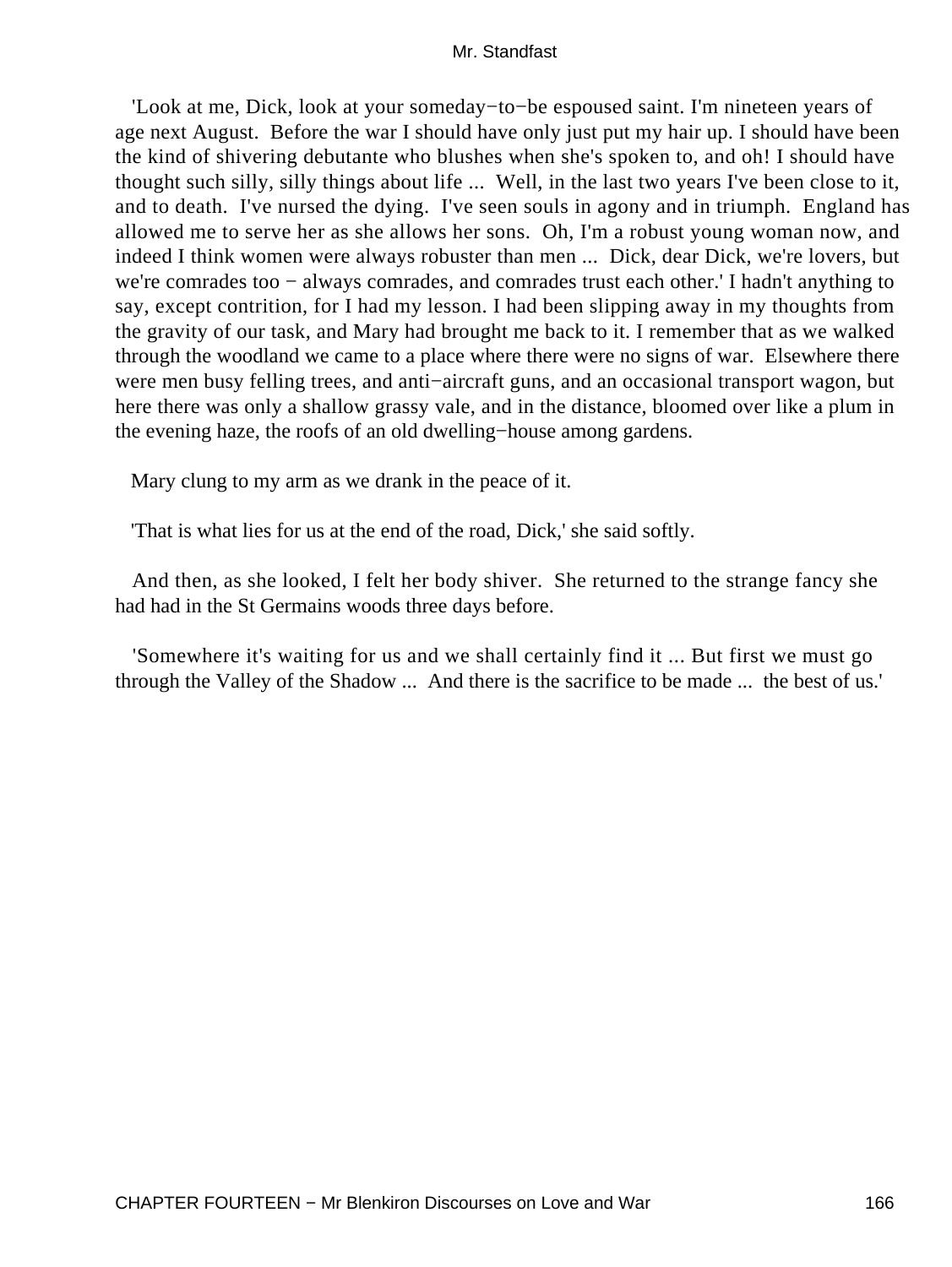## **[CHAPTER FIFTEEN − St Anton](#page-255-0)**

**T**en days later the porter Joseph Zimmer of Arosa, clad in the tough and shapeless trousers of his class, but sporting an old velveteen shooting−coat bequeathed to him by a former German master – speaking the guttural tongue of the Grisons, and with all his belongings in one massive rucksack, came out of the little station of St Anton and blinked in the frosty sunshine. He looked down upon the little old village beside its icebound lake, but his business was with the new village of hotels and villas which had sprung up in the last ten years south of the station. He made some halting inquiries of the station people, and a cab−driver outside finally directed him to the place he sought − the cottage of the Widow Summermatter, where resided an English intern, one Peter Pienaar.

 The porter Joseph Zimmer had had a long and roundabout journey. A fortnight before he had worn the uniform of a British major−general. As such he had been the inmate of an expensive Paris hotel, till one morning, in grey tweed clothes and with a limp, he had taken the Paris−Mediterranean Express with a ticket for an officers' convalescent home at Cannes. Thereafter he had declined in the social scale. At Dijon he had been still an Englishman, but at Pontarlier he had become an American bagman of Swiss parentage, returning to wind up his father's estate. At Berne he limped excessively, and at Zurich, at a little back−street hotel, he became frankly the peasant. For he met a friend there from whom he acquired clothes with that odd rank smell, far stronger than Harris tweed, which marks the raiment of most Swiss guides and all Swiss porters. He also acquired a new name and an old aunt, who a little later received him with open arms and explained to her friends that he was her brother's son from Arosa who three winters ago had hurt his leg wood−cutting and had been discharged from the levy.

 A kindly Swiss gentleman, as it chanced, had heard of the deserving Joseph and interested himself to find him employment. The said philanthropist made a hobby of the French and British prisoners returned from Germany, and had in mind an officer, a crabbed South African with a bad leg, who needed a servant. He was, it seemed, an ill−tempered old fellow who had to be billeted alone, and since he could speak German, he would be happier with a Swiss native. Joseph haggled somewhat over the wages, but on his aunt's advice he accepted the job, and, with a very complete set of papers and a store of ready−made reminiscences (it took him some time to swot up the names of the peaks and passes he had traversed) set out for St Anton, having dispatched beforehand a monstrously ill−spelt letter announcing his coming. He could barely read and write, but he was good at maps, which he had studied carefully, and he noticed with satisfaction that the valley of St Anton gave easy access to Italy.

As he journeyed south the reflections of that porter would have surprised his fellow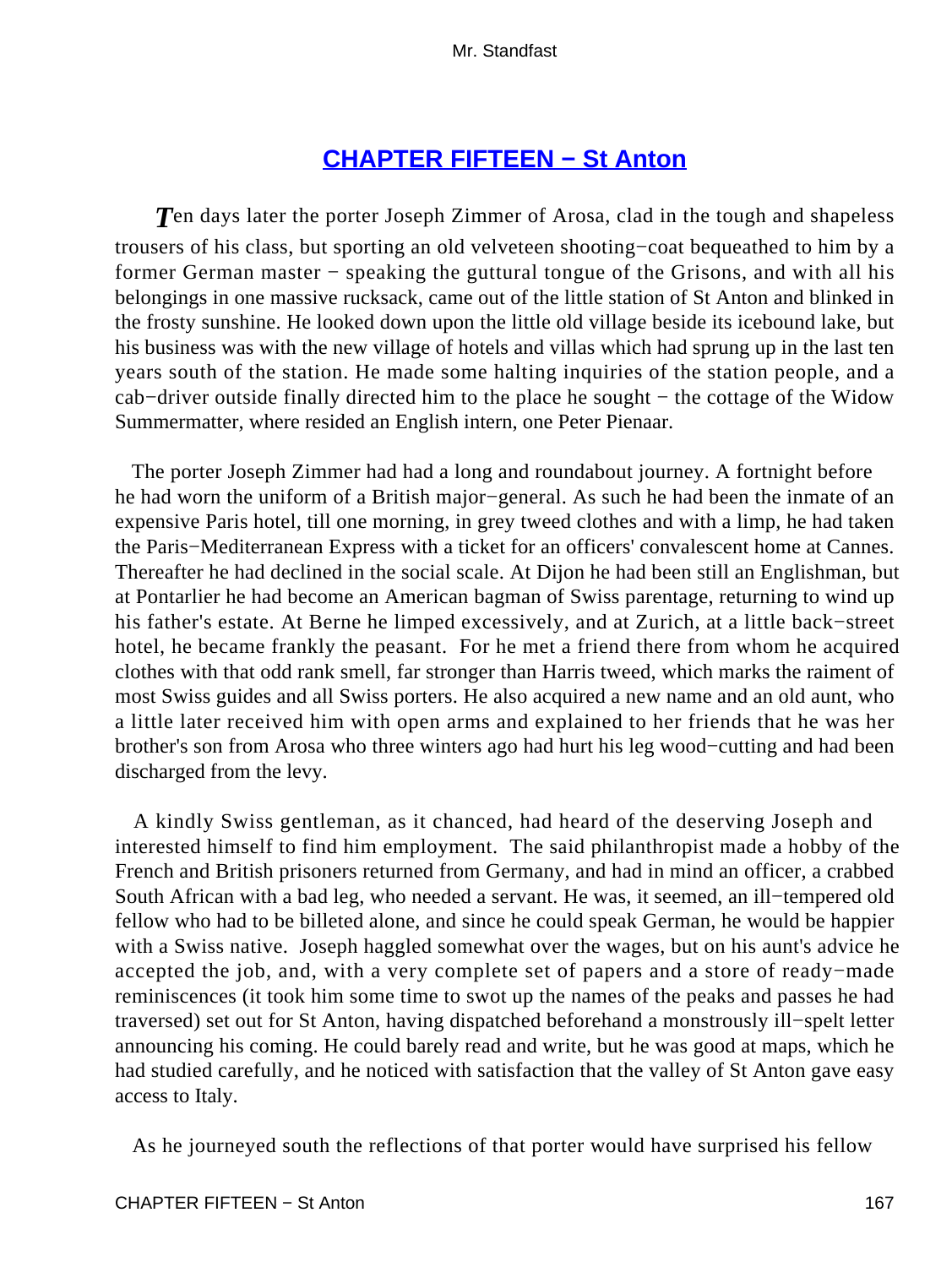travellers in the stuffy third−class carriage. He was thinking of a conversation he had had some days before in a cafe at Dijon with a young Englishman bound for Modane ...

We had bumped up against each other by chance in that strange flitting when all went to different places at different times, asking nothing of each other's business. Wake had greeted me rather shamefacedly and had proposed dinner together.

 I am not good at receiving apologies, and Wake's embarrassed me more than they embarrassed him. 'I'm a bit of a cad sometimes,'he said. 'You know I'm a better fellow than I sounded that night, Hannay.'

 I mumbled something about not talking rot − the conventional phrase. What worried me was that the man was suffering. You could see it in his eyes. But that evening I got nearer Wake than ever before, and he and I became true friends, for he laid bare his soul before me. That was his trouble, that he could lay bare his soul, for ordinary healthy folk don't analyse their feelings. Wake did, and I think it brought him relief.

 'Don't think I was ever your rival. I would no more have proposed to Mary than I would have married one of her aunts. She was so sure of herself, so happy in her single−heartedness that she terrified me. My type of man is not meant for marriage, for women must be in the centre of life, and we must always be standing aside and looking on. It is a damnable thing to be left−handed.'

'The trouble about you, my dear chap,' I said, 'is that you're too hard to please.'

 'That's one way of putting it. I should put it more harshly. I hate more than I love. All we humanitarians and pacifists have hatred as our mainspring. Odd, isn't it, for people who preach brotherly love? But it's the truth. We're full of hate towards everything that doesn't square in with our ideas, everything that jars on our lady– like nerves. Fellows like you are so in love with their cause that they've no time or inclination to detest what thwarts them. We've no cause − only negatives, and that means hatred, and self−torture, and a beastly jaundice of soul.'

 Then I knew that Wake's fault was not spiritual pride, as I had diagnosed it at Biggleswick. The man was abased with humility.

 'I see more than other people see,' he went on, 'and I feel more. That's the curse on me. You're a happy man and you get things done, because you only see one side of a case, one thing at a time. How would you like it if a thousand strings were always tugging at you, if you saw that every course meant the sacrifice of lovely and desirable things, or even the shattering of what you know to be unreplaceable? I'm the kind of stuff poets are made of, but I haven't the poet's gift, so I stagger about the world left−handed and game−legged ... Take the war. For me to fight would be worse than for another man to run away. From the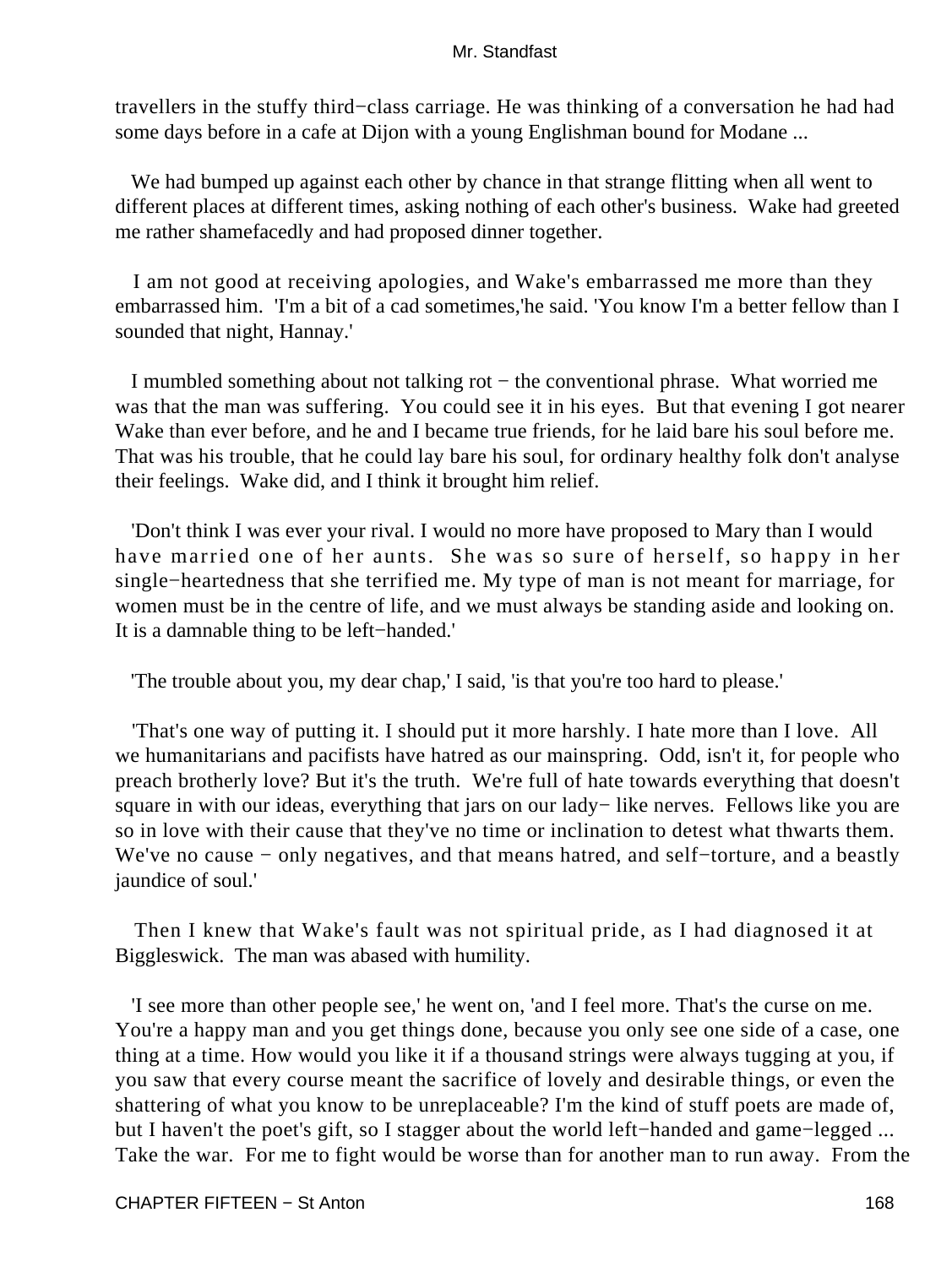bottom of my heart I believe that it needn't have happened, and that all war is a blistering iniquity. And yet belief has got very little to do with virtue. I'm not as good a man as you, Hannay, who have never thought out anything in your life. My time in the Labour battalion taught me something. I knew that with all my fine aspirations I wasn't as true a man as fellows whose talk was silly oaths and who didn't care a tinker's curse about their soul.'

 I remember that I looked at him with a sudden understanding. 'I think I know you. You're the sort of chap who won't fight for his country because he can't be sure that she's altogether in the right. But he'd cheerfully die for her, right or wrong.'

 His face relaxed in a slow smile. 'Queer that you should say that. I think it's pretty near the truth. Men like me aren't afraid to die, but they haven't quite the courage to live. Every man should be happy in a service like you, when he obeys orders. I couldn't get on in any service. I lack the bump of veneration. I can't swallow things merely because I'm told to. My sort are always talking about «service», but we haven't the temperament to serve. I'd give all I have to be an ordinary cog in the wheel, instead of a confounded outsider who finds fault with the machinery ... Take a great violent high−handed fellow like you. You can sink yourself till you become only a name and a number. I couldn't if I tried. I'm not sure if I want to either. I cling to the odds and ends that are my own.' I wish I had had you in my battalion a year ago,' I said.

 'No, you don't. I'd only have been a nuisance. I've been a Fabian since Oxford, but you're a better socialist than me. I'm a rancid individualist.' 'But you must be feeling better about the war?' I asked.

 'Not a bit of it. I'm still lusting for the heads of the politicians that made it and continue it. But I want to help my country. Honestly, Hannay, I love the old place. More, I think, than I love myself, and that's saying a devilish lot. Short of fighting − which would be the sin against the Holy Spirit for me − I'll do my damnedest. But you'll remember I'm not used to team work. If I'm a jealous player, beat me over the head.'

His voice was almost wistful, and I liked him enormously.

 'Blenkiron will see to that,' I said. 'We're going to break you to harness, Wake, and then you'll be a happy man. You keep your mind on the game and forget about yourself. That's the cure for jibbers.'

 As I journeyed to St Anton I thought a lot about that talk. He was quite right about Mary, who would never have married him. A man with such an angular soul couldn't fit into another's. And then I thought that the chief thing about Mary was just her serene certainty. Her eyes had that settled happy look that I remembered to have seen only in one other human face, and that was Peter's ... But I wondered if Peter's eyes were still the same.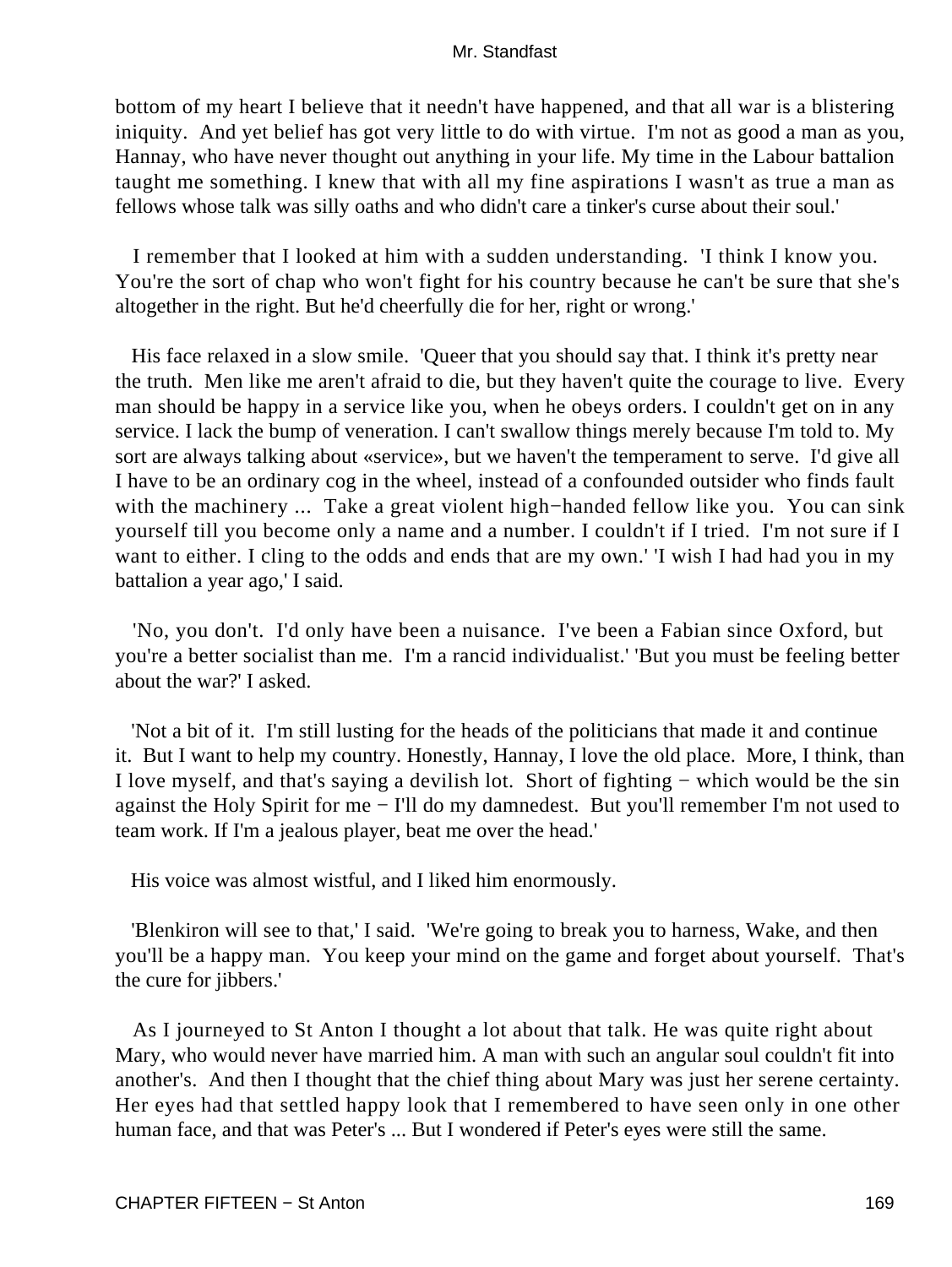I found the cottage, a little wooden thing which had been left perched on its knoll when the big hotels grew around it. It had a fence in front, but behind it was open to the hillside. At the gate stood a bent old woman with a face like a pippin. My make−up must have been good, for she accepted me before I introduced myself.

 'God be thanked you are come,' she cried. 'The poor lieutenant needed a man to keep him company. He sleeps now, as he does always in the afternoon, for his leg wearies him in the night ... But he is brave, like a soldier ... Come, I will show you the house, for you two will be alone now.'

 Stepping softly she led me indoors, pointing with a warning finger to the little bedroom where Peter slept. I found a kitchen with a big stove and a rough floor of planking, on which lay some badly cured skins. Off it was a sort of pantry with a bed for me. She showed me the pots and pans for cooking and the stores she had laid in, and where to find water and fuel. 'I will do the marketing daily,' she said, 'and if you need me, my dwelling is half a mile up the road beyond the new church. God be with you, young man, and be kind to that wounded one.'

 When the Widow Summermatter had departed I sat down in Peter's arm−chair and took stock of the place. It was quiet and simple and homely, and through the window came the gleam of snow on the diamond hills. On the table beside the stove were Peter's cherished belongings − his buck−skin pouch and the pipe which Jannie Grobelaar had carved for him in St Helena, an aluminium field match−box I had given him, a cheap large−print Bible such as padres present to well−disposed privates, and an old battered *Pilgrim's* Progress with gaudy pictures. The illustration at which I opened showed Faithful going up to Heaven from the fire of Vanity Fair like a woodcock that has just been flushed. Everything in the room was exquisitely neat, and I knew that that was Peter and not the Widow Summermatter. On a peg behind the door hung his much−mended coat, and sticking out of a pocket I recognized a sheaf of my own letters. In one corner stood something which I had forgotten about − an invalid chair.

 The sight of Peter's plain little oddments made me feel solemn. I wondered if his eyes would be like Mary's now, for I could not conceive what life would be for him as a cripple. Very silently I opened the bedroom door and slipped inside.

 He was lying on a camp bedstead with one of those striped Swiss blankets pulled up round his ears, and he was asleep. It was the old Peter beyond doubt. He had the hunter's gift of breathing evenly through his nose, and the white scar on the deep brown of his forehead was what I had always remembered. The only change since I last saw him was that he had let his beard grow again, and it was grey.

 As I looked at him the remembrance of all we had been through together flooded back upon me, and I could have cried with joy at being beside him. Women, bless their hearts!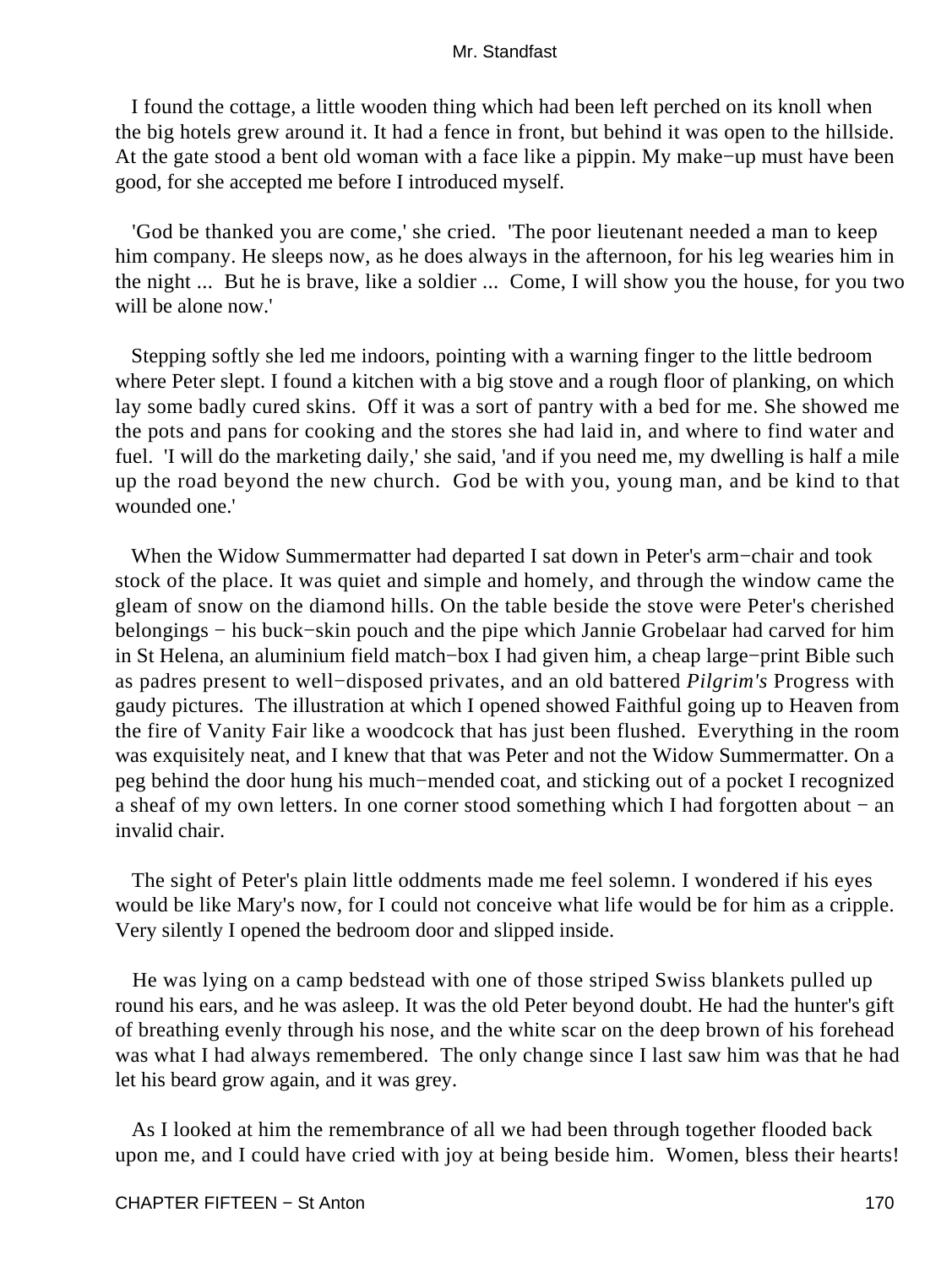can never know what long comradeship means to men; it is something not in their lives − something that belongs only to that wild, undomesticated world which we forswear when we find our mates. Even Mary understood only a bit of it. I had just won her love, which was the greatest thing that ever came my way, but if she had entered at that moment I would scarcely have turned my head. I was back again in the old life and was not thinking of the new.

Suddenly I saw that Peter was awake and was looking at me.

'Dick,' he said in a whisper, 'Dick, my old friend.'

 The blanket was tossed off, and his long, lean arms were stretched out to me. I gripped his hands, and for a little we did not speak. Then I saw how woefully he had changed. His left leg had shrunk, and from the knee down was like a pipe stem. His face, when awake, showed the lines of hard suffering and he seemed shorter by half a foot. But his eyes were still like Mary's. Indeed they seemed to be more patient and peaceful than in the days when he sat beside me on the buck−waggon and peered over the hunting−veld.

 I picked him up − he was no heavier than Mary − and carried him to his chair beside the stove. Then I boiled water and made tea, as we had so often done together. 'Peter, old man,' I said, 'we're on trek again, and this is a very snug little \_rondavel. We've had many good yarns, but this is going to be the best. First of all, how about your health?'

 'Good, I'm a strong man again, but slow like a hippo cow. I have been lonely sometimes, but that is all by now. Tell me of the big battles.'

 But I was hungry for news of him and kept him to his own case. He had no complaint of his treatment except that he did not like Germans. The doctors at the hospital had been clever, he said, and had done their best for him, but nerves and sinews and small bones had been so wrecked that they could not mend his leg, and Peter had all the Boer's dislike of amputation. One doctor had been in Damaraland and talked to him of those baked sunny places and made him homesick. But he returned always to his dislike of Germans. He had seen them herding our soldiers like brute beasts, and the commandant had a face like Stumm and a chin that stuck out and wanted hitting. He made an exception for the great airman Lensch, who had downed him.

 'He is a white man, that one,' he said. 'He came to see me in hospital and told me a lot of things. I think he made them treat me well. He is a big man, Dick, who would make two of me, and he has a round, merry face and pale eyes like Frickie Celliers who could put a bullet through a pauw's head at two hundred yards. He said he was sorry I was lame, for he hoped to have more fights with me. Some woman that tells fortunes had said that I would be the end of him, but he reckoned she had got the thing the wrong way on. I hope he will come through this war, for he is a good man, though a German ... But the others! They are like the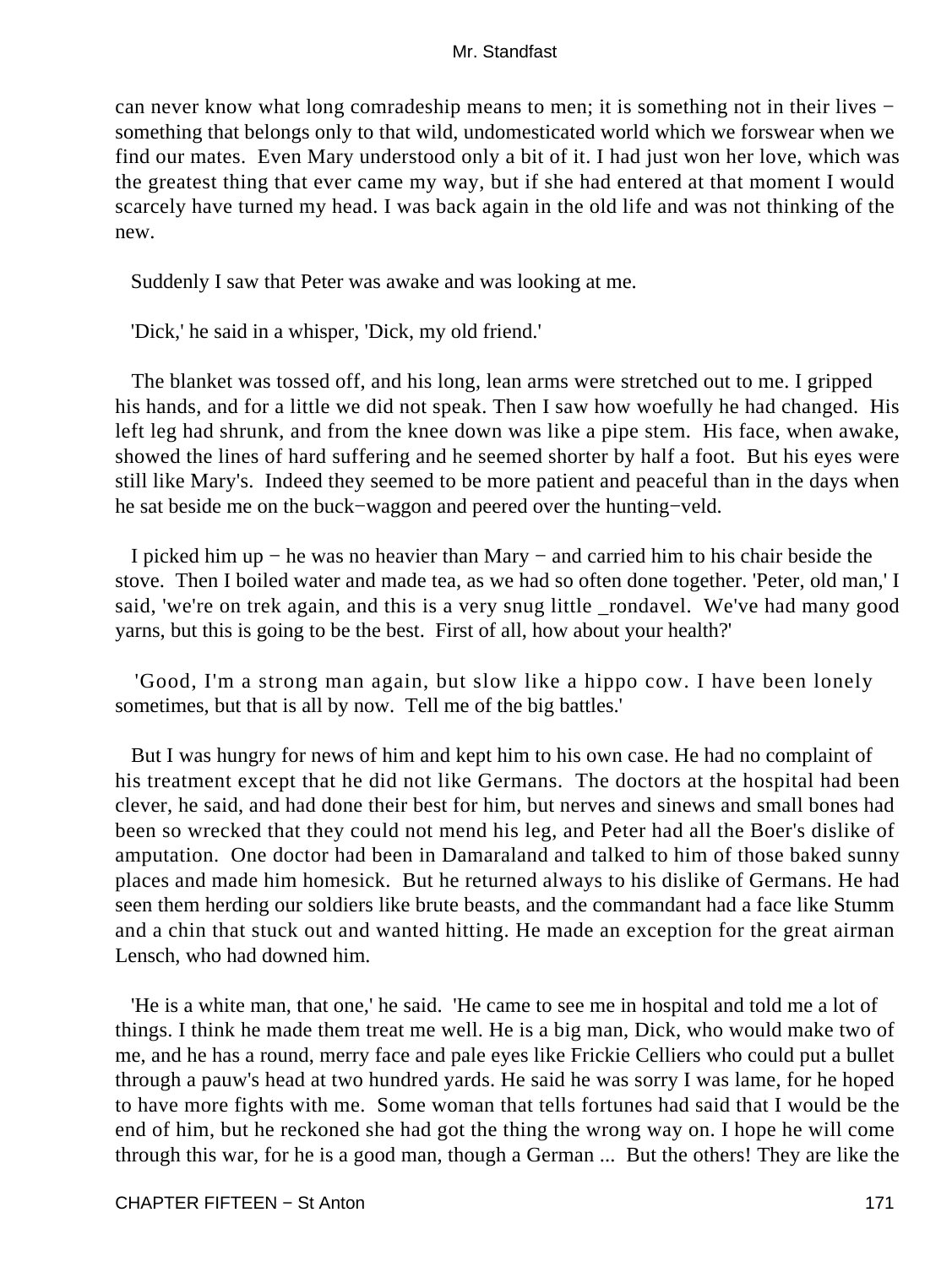fool in the Bible, fat and ugly in good fortune and proud and vicious when their luck goes. They are not a people to be happy with.'

 Then he told me that to keep up his spirits he had amused himself with playing a game. He had prided himself on being a Boer, and spoken coldly of the British. He had also, I gathered, imparted many things calculated to deceive. So he left Germany with good marks, and in Switzerland had held himself aloof from the other British wounded, on the advice of Blenkiron, who had met him as soon as he crossed the frontier. I gathered it was Blenkiron who had had him sent to St Anton, and in his time there, as a disgruntled Boer, he had mixed a good deal with Germans. They had pumped him about our air service, and Peter had told them many ingenious lies and heard curious things in return.

 'They are working hard, Dick,' he said. 'Never forget that. The German is a stout enemy, and when we beat him with a machine he sweats till he has invented a new one. They have great pilots, but never so many good ones as we, and I do not think in ordinary fighting they can ever beat us. But you must watch Lensch, for I fear him. He has a new machine, I hear, with great engines and a short wingspread, but the wings so cambered that he can climb fast. That will be a surprise to spring upon us. You will say that we'll soon better it. So we shall, but if it was used at a time when we were pushing hard it might make the little difference that loses battles.'

 'You mean,' I said, 'that if we had a great attack ready and had driven all the Boche planes back from our front, Lensch and his circus might get over in spite of us and blow the gaff?'

 'Yes,' he said solemnly. 'Or if we were attacked, and had a weak spot, Lensch might show the Germans where to get through. I do not think we are going to attack for a long time; but I am pretty sure that Germany is going to fling every man against us. That is the talk of my friends, and it is not bluff.'

 That night I cooked our modest dinner, and we smoked our pipes with the stove door open and the good smell of woodsmoke in our nostrils. I told him of all my doings and of the Wild Birds and Ivery and the job we were engaged on. Blenkiron's instructions were that we two should live humbly and keep our eyes and ears open, for we were outside suspicion − the cantankerous lame Boer and his loutish servant from Arosa. Somewhere in the place was a rendezvous of our enemies, and thither came Chelius on his dark errands.

 Peter nodded his head sagely, 'I think I have guessed the place. The daughter of the old woman used to pull my chair sometimes down to the village, and I have sat in cheap inns and talked to servants. There is a fresh−water pan there, it is all covered with snow now, and beside it there is a big house that they call the Pink Chalet. I do not know much about it, except that rich folk live in it, for I know the other houses and they are harmless. Also the big hotels, which are too cold and public for strangers to meet in.'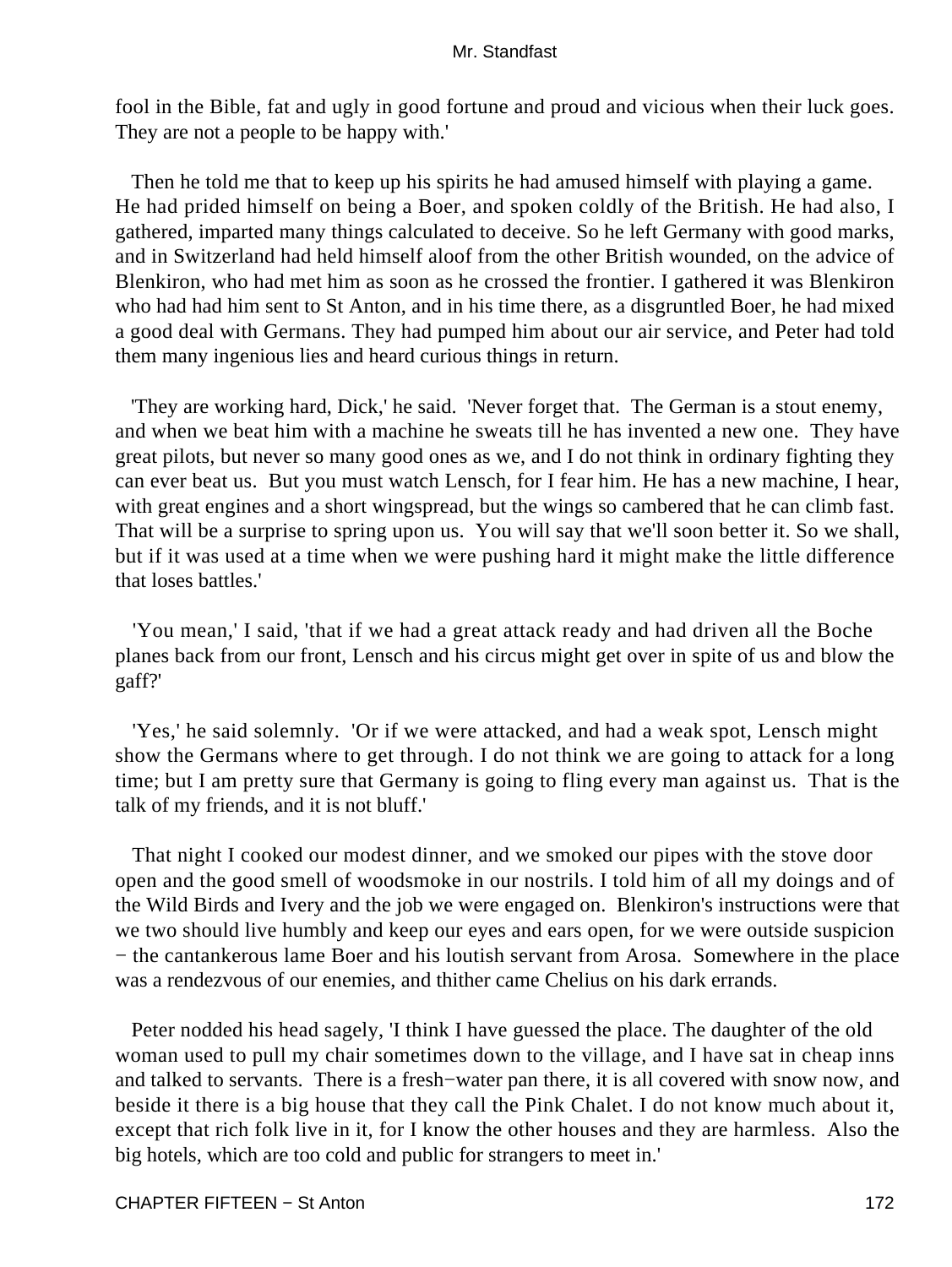I put Peter to bed, and it was a joy to me to look after him, to give him his tonic and prepare the hot water bottle that comforted his neuralgia. His behaviour was like a docile child's, and he never lapsed from his sunny temper, though I could see how his leg gave him hell. They had tried massage for it and given it up, and there was nothing for him but to endure till nature and his tough constitution deadened the tortured nerves again. I shifted my bed out of the pantry and slept in the room with him, and when I woke in the night, as one does the first time in a strange place, I could tell by his breathing that he was wakeful and suffering.

 Next day a bath chair containing a grizzled cripple and pushed by a limping peasant might have been seen descending the long hill to the village. It was clear frosty weather which makes the cheeks tingle, and I felt so full of beans that it was hard to remember my game leg. The valley was shut in on the east by a great mass of rocks and glaciers, belonging to a mountain whose top could not be seen. But on the south, above the snowy fir−woods, there was a most delicate lace−like peak with a point like a needle. I looked at it with interest, for beyond it lay the valley which led to the Staub pass, and beyond that was Italy − and Mary.

 The old village of St Anton had one long, narrow street which bent at right angles to a bridge which spanned the river flowing from the lake. Thence the road climbed steeply, but at the other end of the street it ran on the level by the water's edge, lined with gimcrack boarding−houses, now shuttered to the world, and a few villas in patches of garden. At the far end, just before it plunged into a pine−wood, a promontory jutted into the lake, leaving a broad space between the road and the water. Here were the grounds of a more considerable dwelling − snow−covered laurels and rhododendrons with one or two bigger trees − and just on the water−edge stood the house itself, called the Pink Chalet.

 I wheeled Peter past the entrance on the crackling snow of the highway. Seen through the gaps of the trees the front looked new, but the back part seemed to be of some age, for I could see high walls, broken by few windows, hanging over the water. The place was no more a chalet than a donjon, but I suppose the name was given in honour of a wooden gallery above the front door. The whole thing was washed in an ugly pink. There were outhouses − garage or stables among the trees − and at the entrance there were fairly recent tracks of an automobile.

 On our way back we had some very bad beer in a cafe and made friends with the woman who kept it. Peter had to tell her his story, and I trotted out my aunt in Zurich, and in the end we heard her grievances. She was a true Swiss, angry at all the belligerents who had spoiled her livelihood, hating Germany most but also fearing her most. Coffee, tea, fuel, bread, even milk and cheese were hard to get and cost a ransom. It would take the land years to recover, and there would be no more tourists, for there was little money left in the world. I dropped a question about the Pink Chalet, and was told that it belonged to one Schweigler, a professor of Berne, an old man who came sometimes for a few days in the summer. It was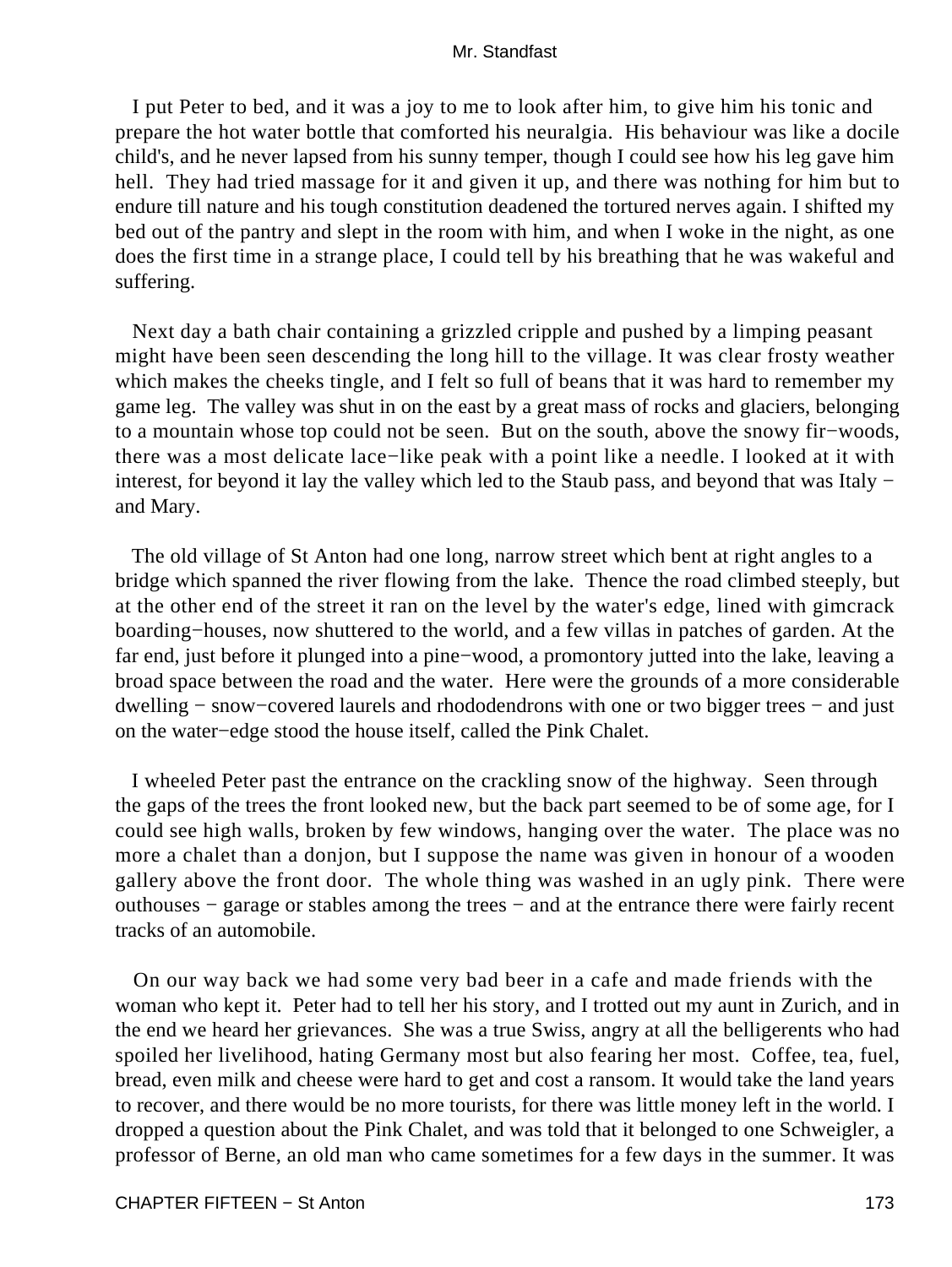often let, but not now. Asked if it was occupied, she remarked that some friends of the Schweiglers − rich people from Basle − had been there for the winter. 'They come and go in great cars,' she said bitterly, 'and they bring their food from the cities. They spend no money in this poor place.'

 Presently Peter and I fell into a routine of life, as if we had always kept house together. In the morning he went abroad in his chair, in the afternoon I would hobble about on my own errands. We sank into the background and took its colour, and a less conspicuous pair never faced the eye of suspicion. Once a week a young Swiss officer, whose business it was to look after British wounded, paid us a hurried visit. I used to get letters from my aunt in Zurich, Sometimes with the postmark of Arosa, and now and then these letters would contain curiously worded advice or instructions from him whom my aunt called 'the kind patron'. Generally I was told to be patient. Sometimes I had word about the health of 'my little cousin across the mountains'. Once I was bidden expect a friend of the patron's, the wise doctor of whom he had often spoken, but though after that I shadowed the Pink Chalet for two days no doctor appeared.

 My investigations were a barren business. I used to go down to the village in the afternoon and sit in an out−of−the−way cafe, talking slow German with peasants and hotel porters, but there was little to learn. I knew all there was to hear about the Pink Chalet, and that was nothing. A young man who ski−ed stayed for three nights and spent his days on the alps above the fir−woods. A party of four, including two women, was reported to have been there for a night − all ramifications of the rich family of Basle. I studied the house from the lake, which should have been nicely swept into ice−rinks, but from lack of visitors was a heap of blown snow. The high old walls of the back part were built straight from the water's edge. I remember I tried a short cut through the grounds to the high−road and was given 'Good afternoon' by a smiling German manservant. One way and another I gathered there were a good many serving– men about the place – too many for the infrequent guests. But beyond this I discovered nothing.

 Not that I was bored, for I had always Peter to turn to. He was thinking a lot about South Africa, and the thing he liked best was to go over with me every detail of our old expeditions. They belonged to a life which he could think about without pain, whereas the war was too near and bitter for him. He liked to hobble out−of−doors after the darkness came and look at his old friends, the stars. He called them by the words they use on the veld, and the first star of morning he called the \_voorlooper − the little boy who inspans the oxen − a name I had not heard for twenty years. Many a great yarn we spun in the long evenings, but I always went to bed with a sore heart. The longing in his eyes was too urgent, longing not for old days or far countries, but for the health and strength which had once been his pride.

 one night I told him about Mary. 'She will be a happy \_mysie,' he said, 'but you will need to be very clever with her, for women are queer cattle and you and I don't know their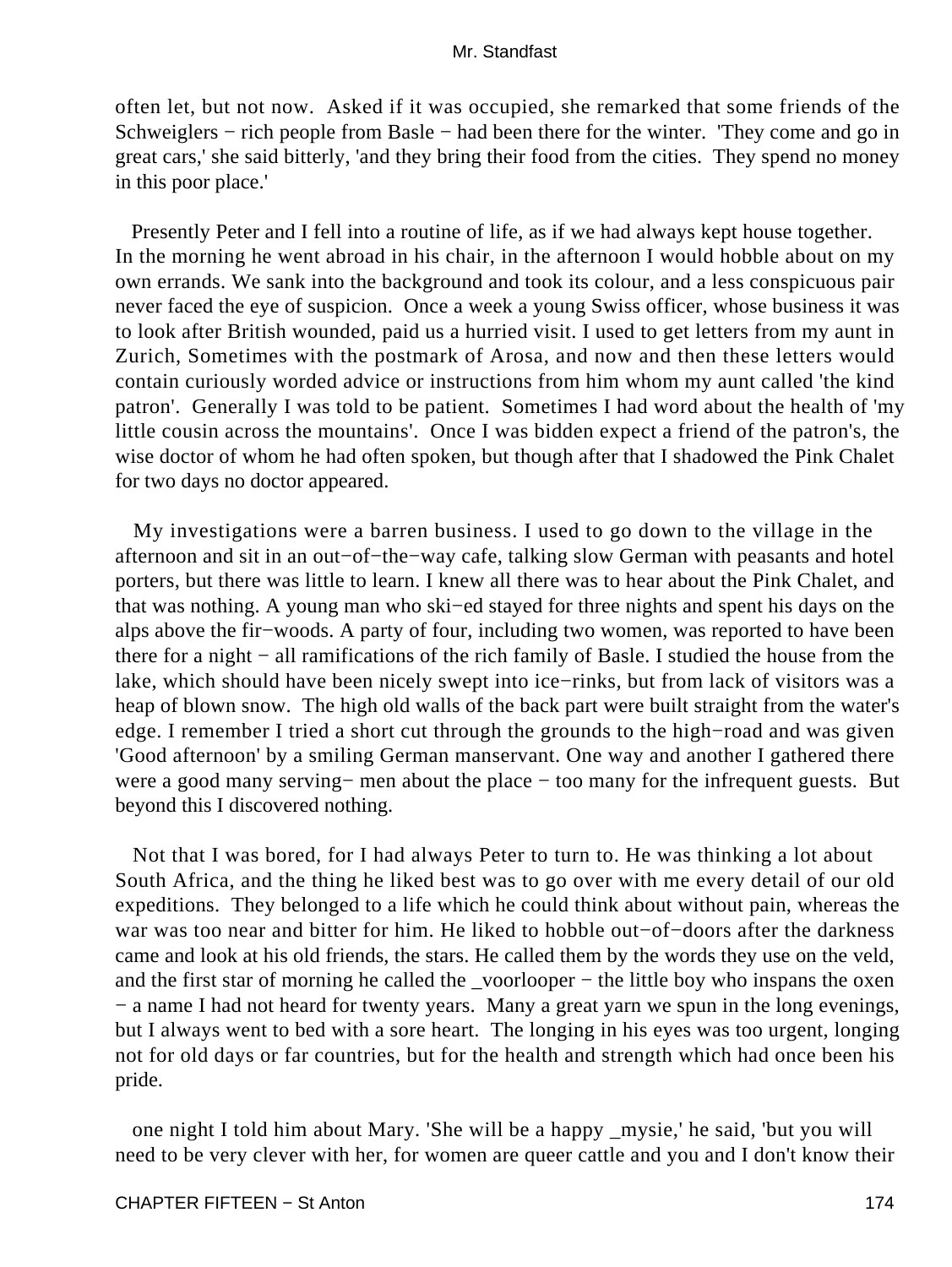ways. They tell me English women do not cook and make clothes like our vrouws, so what will she find to do? I doubt an idle woman will be like a mealie−fed horse.'

 It was no good explaining to him the kind of girl Mary was, for that was a world entirely beyond his ken. But I could see that he felt lonelier than ever at my news. So I told him of the house I meant to have in England when the war was over − an old house in a green hilly country, with fields that would carry four head of cattle to the Morgan and furrows of clear water, and orchards of plums and apples. 'And you will stay with us all the time,' I said. 'You will have your own rooms and your own boy to look after you, and you will help me to farm, and we will catch fish together, and shoot the wild ducks when they come up from the pans in the evening. I have found a better countryside than the Houtbosch, where you and I planned to have a farm. It is a blessed and happy place, England.'

 He shook his head. 'You are a kind man, Dick, but your pretty \_mysie won't want an ugly old fellow like me hobbling about her house ... I do not think I will go back to Africa, for I should be sad there in the sun. I will find a little place in England, and some day I will visit you, old friend.'

 That night his stoicism seemed for the first time to fail him. He was silent for a long time and went early to bed, where I can vouch for it he did not sleep. But he must have thought a lot in the night time, for in the morning he had got himself in hand and was as cheerful as a sandboy.

 I watched his philosophy with amazement. It was far beyond anything I could have compassed myself. He was so frail and so poor, for he had never had anything in the world but his bodily fitness, and he had lost that now. And remember, he had lost it after some months of glittering happiness, for in the air he had found the element for which he had been born. Sometimes he dropped a hint of those days when he lived in the clouds and invented a new kind of battle, and his voice always grew hoarse. I could see that he ached with longing for their return. And yet he never had a word of complaint. That was the ritual he had set himself, his point of honour, and he faced the future with the same kind of courage as that with which he had tackled a wild beast or Lensch himself. Only it needed a far bigger brand of fortitude.

 Another thing was that he had found religion. I doubt if that is the right way to put it, for he had always had it. Men who live in the wilds know they are in the hands of God. But his old kind had been a tattered thing, more like heathen superstition, though it had always kept him humble. But now he had taken to reading the Bible and to thinking in his lonely nights, and he had got a creed of his own. I dare say it was crude enough, I am sure it was unorthodox; but if the proof of religion is that it gives a man a prop in bad days, then Peter's was the real thing. He used to ferret about in the Bible and the*Pilgrim's* Progress − they were both equally inspired in his eyes − and find texts which he interpreted in his own way to meet his case. He took everything quite literally. What happened three thousand years ago in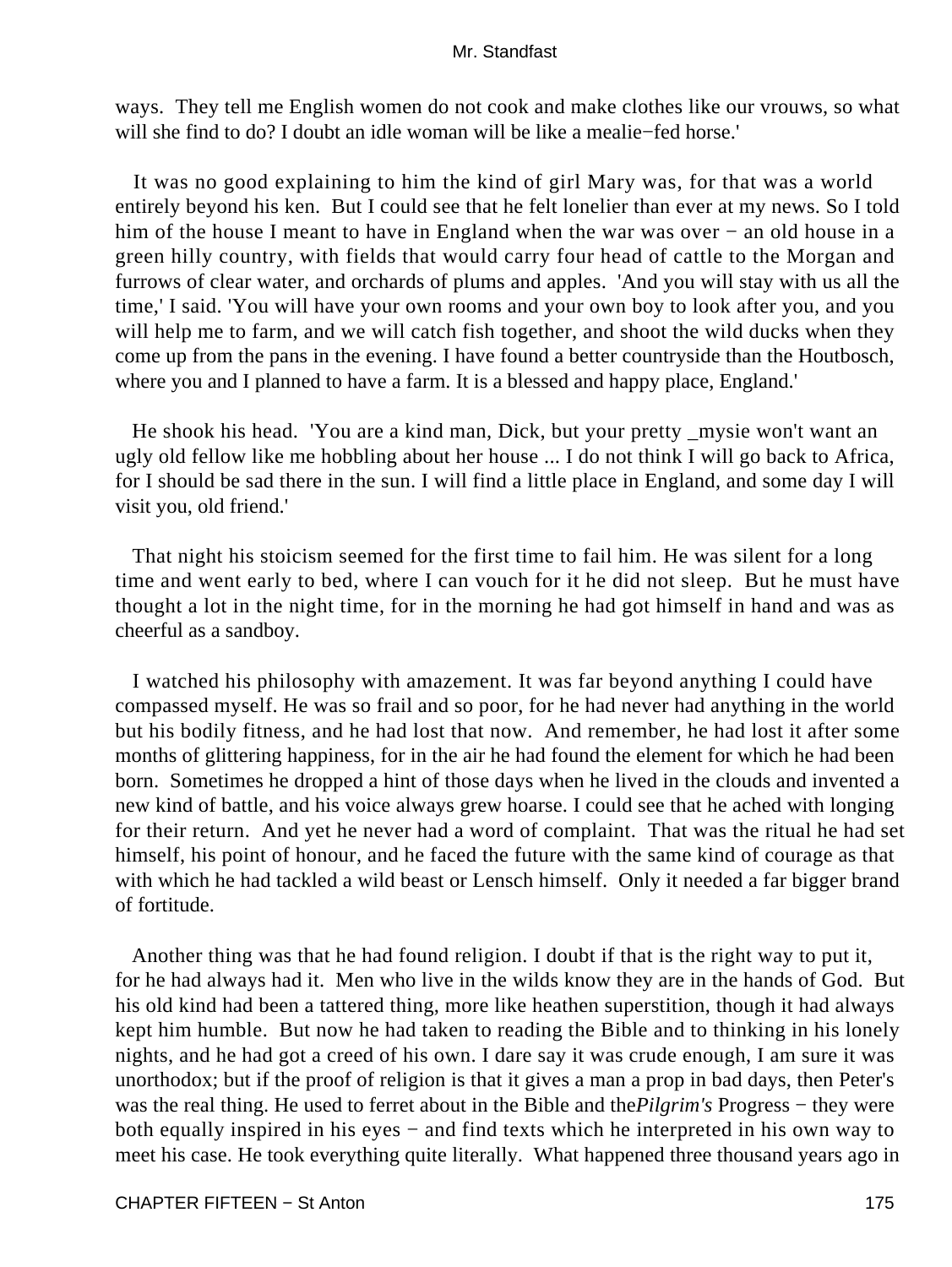Palestine might, for all he minded, have been going on next door. I used to chaff him and tell him that he was like the Kaiser, very good at fitting the Bible to his purpose, but his sincerity was so complete that he only smiled. I remember one night, when he had been thinking about his flying days, he found a passage in Thessalonians about the dead rising to meet their Lord in the air, and that cheered him a lot. Peter, I could see, had the notion that his time here wouldn't be very long, and he liked to think that when he got his release he would find once more the old rapture.

 Once, when I said something about his patience, he said he had got to try to live up to Mr Standfast. He had fixed on that character to follow, though he would have preferred Mr Valiant−for−Truth if he had thought himself good enough. He used to talk about Mr Standfast in his queer way as if he were a friend of us both, like Blenkiron ... I tell you I was humbled out of all my pride by the Sight of Peter, so uncomplaining and gentle and wise. The Almighty Himself couldn't have made a prig out of him, and he never would have thought of preaching. Only once did he give me advice. I had always a liking for short cuts, and I was getting a bit restive under the long inaction. One day when I expressed my feelings on the matter, Peter upped and read from the*Pilgrim's* Progress: 'Some also have wished that the next way to their Father's house were here, that they might be troubled no more with either hills or mountains to go over, but the Way is the Way, and there is an end.'

 All the same when we got into March and nothing happened I grew pretty anxious. Blenkiron had said we were fighting against time, and here were the weeks slipping away. His letters came occasionally, always in the shape of communications from my aunt. One told me that I would soon be out of a job, for Peter's repatriation was just about through, and he might get his movement order any day. Another spoke of my little cousin over the hills, and said that she hoped soon to be going to a place called Santa Chiara in the Val Saluzzana. I got out the map in a hurry and measured the distance from there to St Anton and pored over the two roads thither − the short one by the Staub Pass and the long one by the Marjolana. These letters made me think that things were nearing a climax, but still no instructions came. I had nothing to report in my own messages, I had discovered nothing in the Pink Chalet but idle servants, I was not even sure if the Pink Chalet were not a harmless villa, and I hadn't come within a thousand miles of finding Chelius. All my desire to imitate Peter's stoicism didn't prevent me from getting occasionally rattled and despondent.

 The one thing I could do was to keep fit, for I had a notion I might soon want all my bodily strength. I had to keep up my pretence of lameness in the daytime, so I used to take my exercise at night. I would sleep in the afternoon, when Peter had his siesta, and then about ten in the evening, after putting him to bed, I would slip out−of−doors and go for a four or five hours' tramp. Wonderful were those midnight wanderings. I pushed up through the snow−laden pines to the ridges where the snow lay in great wreaths and scallops, till I stood on a crest with a frozen world at my feet and above me a host of glittering stars. Once on a night of full moon I reached the glacier at the valley head, scrambled up the moraine to where the ice began, and peered fearfully into the spectral crevasses. At such hours I had the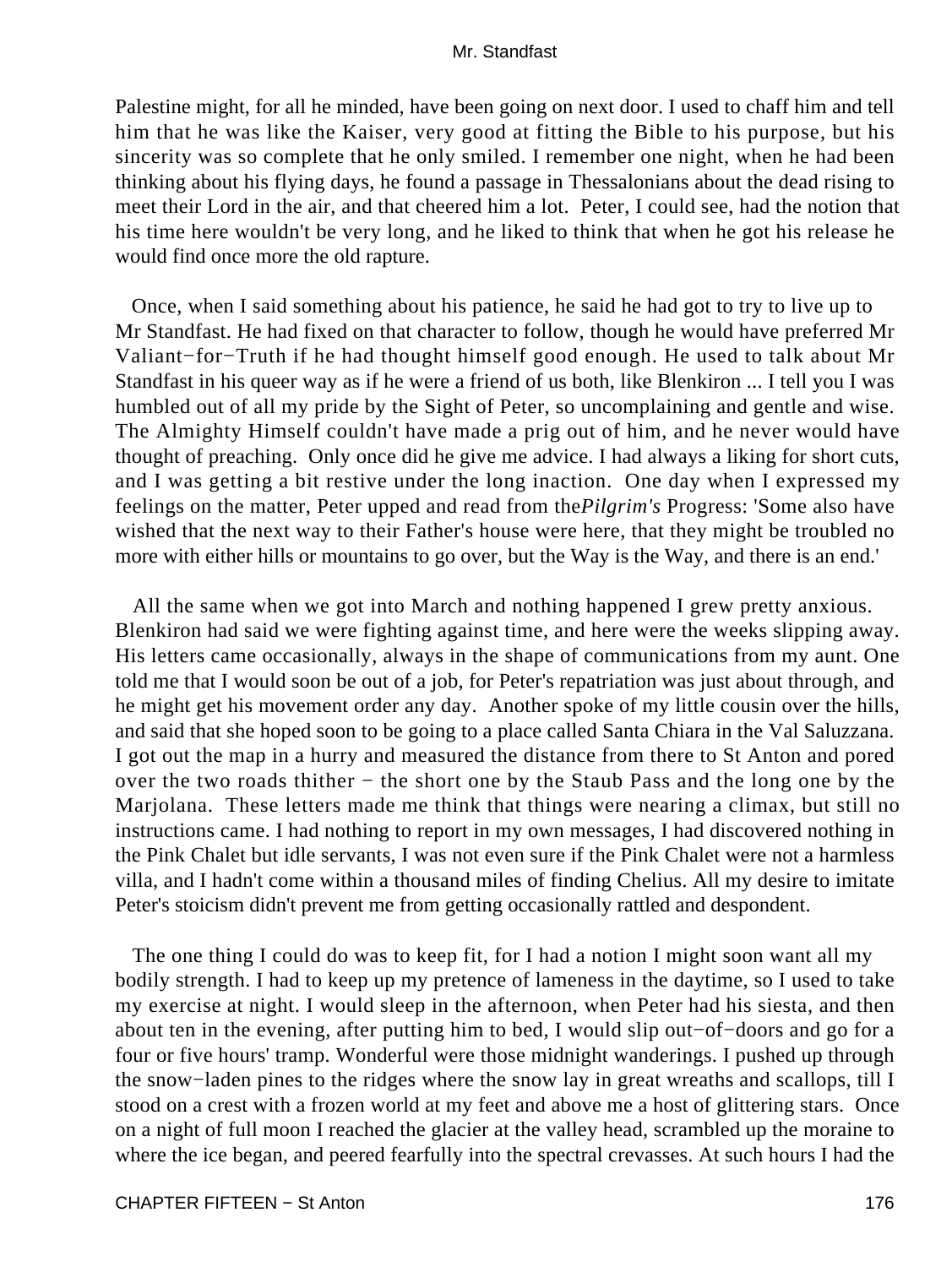earth to myself, for there was not a sound except the slipping of a burden of snow from the trees or the crack and rustle which reminded me that a glacier was a moving river. The war seemed very far away, and I felt the littleness of our human struggles, till I thought of Peter turning from side to side to find ease in the cottage far below me. Then I realized that the spirit of man was the greatest thing in this spacious world ... I would get back about three or four, have a bath in the water which had been warming in my absence, and creep into bed, almost ashamed of having two sound legs, when a better man a yard away had but one.

 Oddly enough at these hours there seemed more life in the Pink Chalet than by day. Once, tramping across the lake long after midnight, I saw lights in the lake−front in windows which for ordinary were blank and shuttered. Several times I cut across the grounds, when the moon was dark. On one such occasion a great car with no lights swept up the drive, and I heard low voices at the door. Another time a man ran hastily past me, and entered the house by a little door on the eastern side, which I had not before noticed ... Slowly the conviction began to grow on me that we were not wrong in marking down this place, that things went on within it which it deeply concerned us to discover. But I was puzzled to think of a way. I might butt inside, but for all I knew it would be upsetting Blenkiron's plans, for he had given me no instructions about housebreaking. All this unsettled me worse than ever. I began to lie awake planning some means of entrance ... I would be a peasant from the next valley who had twisted his ankle ... I would go seeking an imaginary cousin among the servants ... I would start a fire in the place and have the doors flung open to zealous neighbours ...

And then suddenly I got instructions in a letter from Blenkiron.

 It came inside a parcel of warm socks that arrived from my kind aunt. But the letter for me was not from her. It was in Blenkiron's large sprawling hand and the style of it was all his own. He told me that he had about finished his job. He had got his line on Chelius, who was the bird he expected, and that bird would soon wing its way southward across the mountains for the reason I knew of.

 'We've got an almighty move on,' he wrote, 'and please God you're going to hustle some in the next week. It's going better than I ever hoped.' But something was still to be done. He had struck a countryman, one Clarence Donne, a journalist of Kansas City, whom he had taken into the business. Him he described as a 'crackerjack' and commended to my esteem. He was coming to St Anton, for there was a game afoot at the Pink Chalet, which he would give me news of. I was to meet him next evening at nine− fifteen at the little door in the east end of the house. 'For the love of Mike, Dick,' he concluded, 'be on time and do everything Clarence tells you as if he was me. It's a mighty complex affair, but you and he have sand enough to pull through. Don't worry about your little cousin. She's safe and out of the job now.'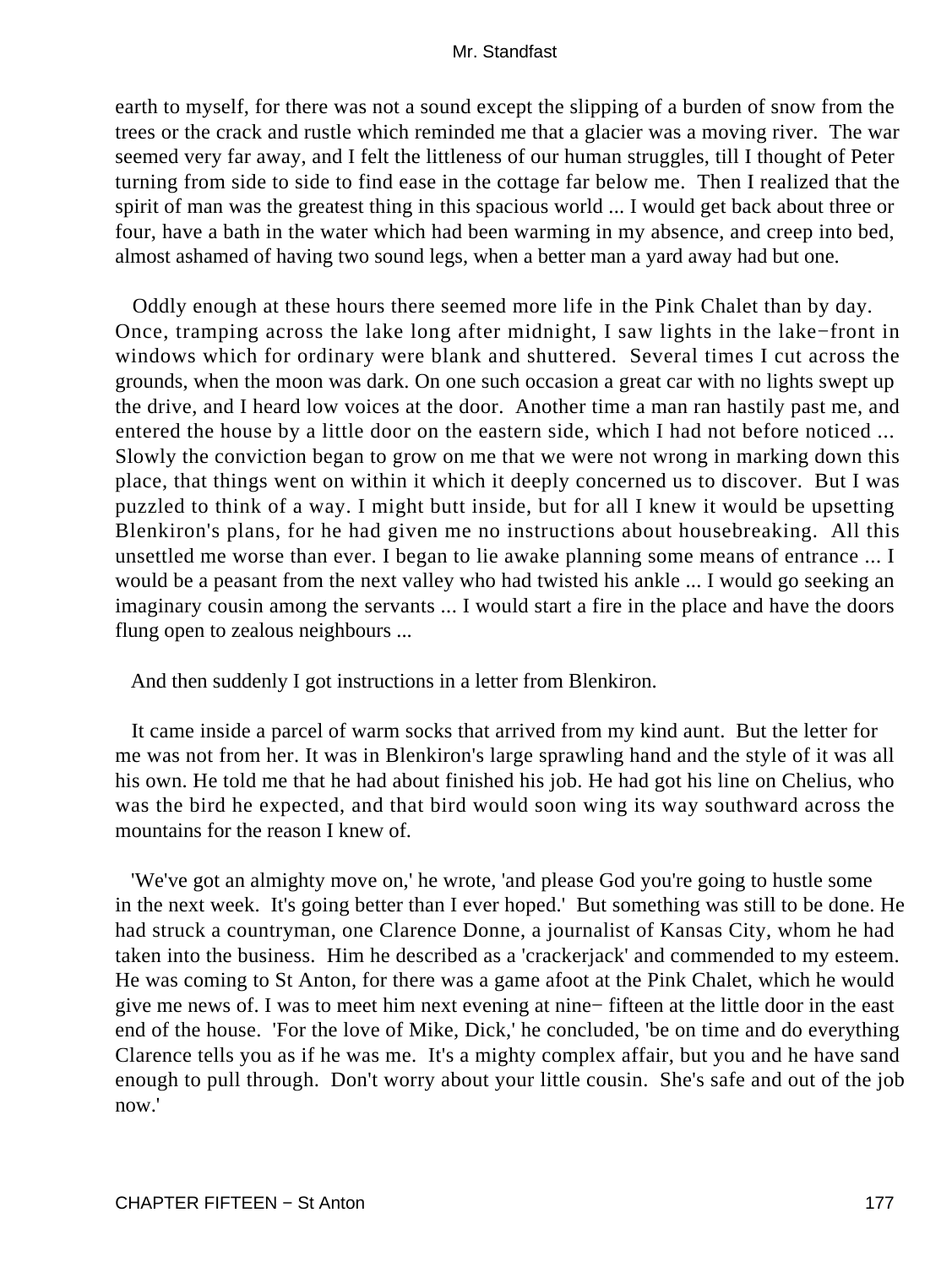My first feeling was one of immense relief, especially at the last words. I read the letter a dozen times to make sure I had its meaning. A flash of suspicion crossed my mind that it might be a fake, principally because there was no mention of Peter, who had figured large in the other missives. But why should Peter be mentioned when he wasn't on in this piece? The signature convinced me. Ordinarily Blenkiron signed himself in full with a fine commercial flourish. But when I was at the Front he had got into the habit of making a kind of hieroglyphic of his surname to me and sticking J.S. after it in a bracket. That was how this letter was signed, and it was sure proof it was all right. I spent that day and the next in wild spirits. Peter spotted what was on, though I did not tell him for fear of making him envious. I had to be extra kind to him, for I could see that he ached to have a hand in the business. Indeed he asked shyly if I couldn't fit him in, and I had to lie about it and say it was only another of my aimless circumnavigations of the Pink Chalet.

 'Try and find something where I can help,' he pleaded. 'I'm pretty strong still, though I'm lame, and I can shoot a bit.'

 I declared that he would be used in time, that Blenkiron had promised he would be used, but for the life of me I couldn't see how.

 At nine o'clock on the evening appointed I was on the lake opposite the house, close in under the shore, making my way to the rendezvous. It was a coal−black night, for though the air was clear the stars were shining with little light, and the moon had not yet risen. With a premonition that I might be long away from food, I had brought some slabs of chocolate, and my pistol and torch were in my pocket. It was bitter cold, but I had ceased to mind weather, and I wore my one suit and no overcoat.

 The house was like a tomb for silence. There was no crack of light anywhere, and none of those smells of smoke and food which proclaim habitation. It was an eerie job scrambling up the steep bank east of the place, to where the flat of the garden started, in a darkness so great that I had to grope my way like a blind man.

 I found the little door by feeling along the edge of the building. Then I stepped into an adjacent clump of laurels to wait on my companion. He was there before me.

 'Say,' I heard a rich Middle West voice whisper, 'are you Joseph Zimmer? I'm not shouting any names, but I guess you are the guy I was told to meet here.'

'Mr Donne?' I whispered back.

'The same,'he replied. 'Shake.'

I gripped a gloved and mittened hand which drew me towards the door.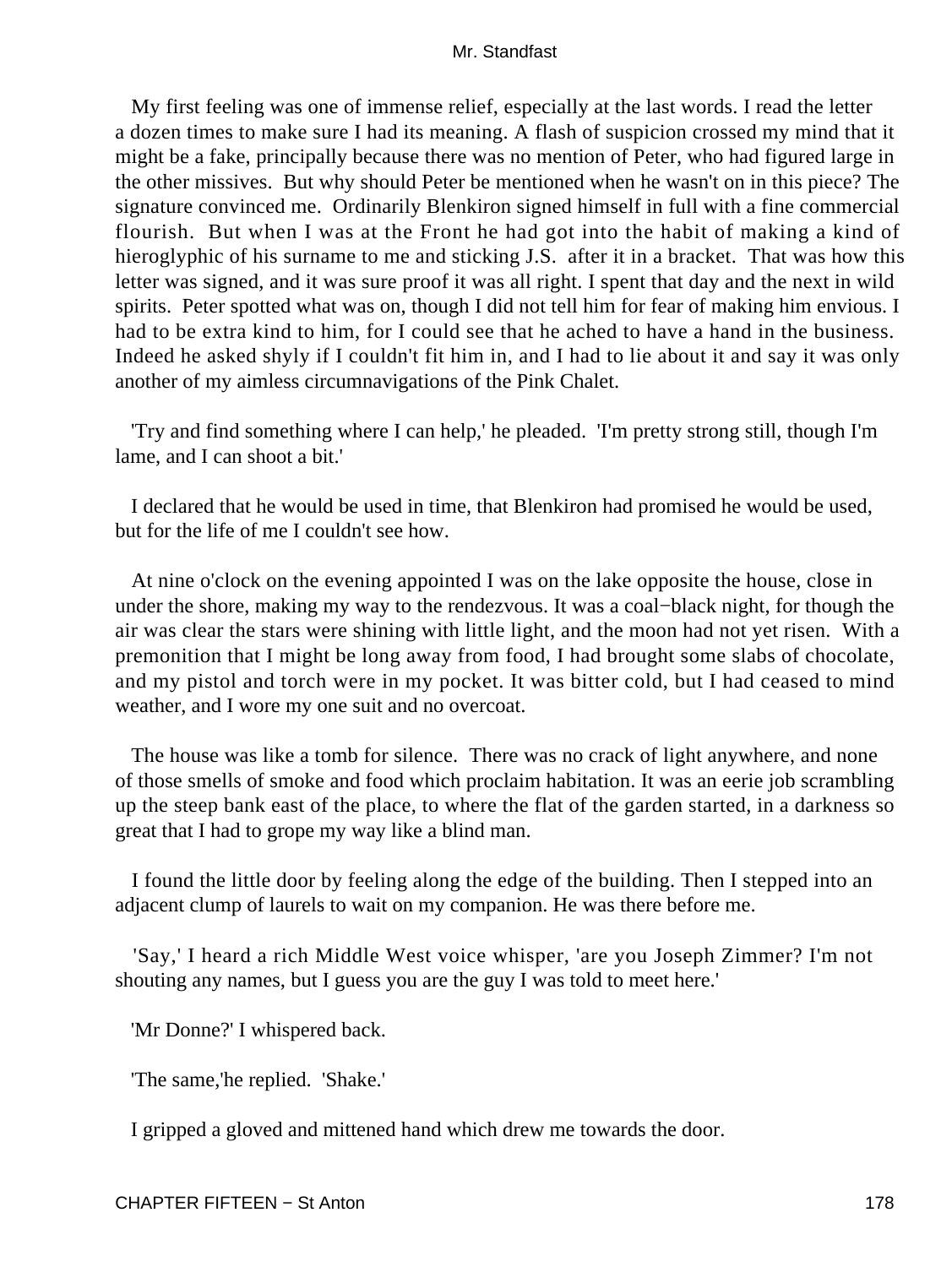# **[CHAPTER SIXTEEN − I Lie on a Hard Bed](#page-255-0)**

**The journalist from Kansas City was a man of action. He wasted no words in** introducing himself or unfolding his plan of campaign. 'You've got to follow me, mister, and not deviate one inch from my tracks. The explaining part will come later. There's big business in this shack tonight.' He unlocked the little door with scarcely a sound, slid the crust of snow from his boots, and preceded me into a passage as black as a cellar. The door swung smoothly behind us, and after the sharp out−of−doors the air smelt stuffy as the inside of a safe.

 A hand reached back to make sure that I followed. We appeared to be in a flagged passage under the main level of the house. My hobnailed boots slipped on the floor, and I steadied myself on the wall, which seemed to be of undressed stone. Mr Donne moved softly and assuredly, for he was better shod for the job than me, and his guiding hand came back constantly to make sure of my whereabouts.

 I remember that I felt just as I had felt when on that August night I had explored the crevice of the Coolin − the same sense that something queer was going to happen, the same recklessness and contentment. Moving a foot at a time with immense care, we came to a right−hand turning. Two shallow steps led us to another passage, and then my groping hands struck a blind wall. The American was beside me, and his mouth was close to my ear.

 'Got to crawl now,' he whispered. 'You lead, mister, while I shed this coat of mine. Eight feet on your stomach and then upright.'

 I wriggled through a low tunnel, broad enough to take three men abreast, but not two feet high. Half−way through I felt suffocated, for I never liked holes, and I had a momentary anxiety as to what we were after in this cellar pilgrimage. Presently I smelt free air and got on to my knees.

 'Right, mister?' came a whisper from behind. My companion seemed to be waiting till I was through before he followed.

'Right,' I answered, and very carefully rose to my feet.

 Then something happened behind me. There was a jar and a bump as if the roof of the tunnel had subsided. I turned sharply and groped at the mouth. I stuck my leg down and found a block.

'Donne,' I said, as loud as I dared, 'are you hurt? Where are you?'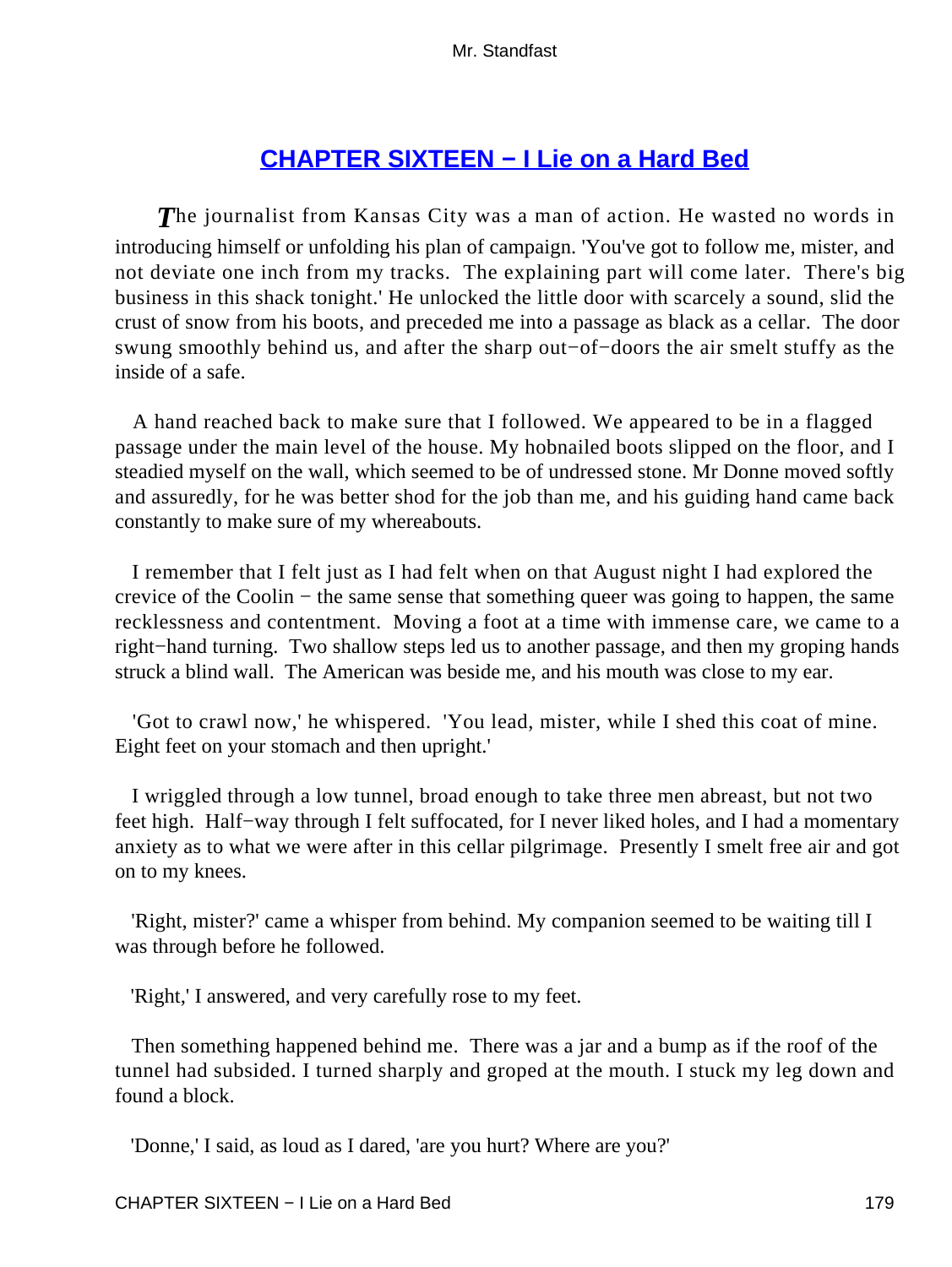But no answer came.

 Even then I thought only of an accident. Something had miscarried, and I was cut off in the cellars of an unfriendly house away from the man who knew the road and had a plan in his head. I was not so much frightened as exasperated. I turned from the tunnel− mouth and groped into the darkness before me. I might as well prospect the kind of prison into which I had blundered.

 I took three steps − no more. My feet seemed suddenly to go from me and fly upward. So sudden was it that I fell heavy and dead like a log, and my head struck the floor with a crash that for a moment knocked me senseless. I was conscious of something falling on me and of an intolerable pressure on my chest. I struggled for breath, and found my arms and legs pinned and my whole body in a kind of wooden vice. I was sick with concussion, and could do nothing but gasp and choke down my nausea. The cut in the back of my head was bleeding freely and that helped to clear my wits, but I lay for a minute or two incapable of thought. I shut my eyes tight, as a man does when he is fighting with a swoon.

 When I opened them there was light. It came from the left side of the room, the broad glare of a strong electric torch. I watched it stupidly, but it gave me the fillip needed to pick up the threads. I remembered the tunnel now and the Kansas journalist. Then behind the light I saw a face which pulled my flickering senses out of the mire.

 I saw the heavy ulster and the cap, which I had realized, though I had not seen, outside in the dark laurels. They belonged to the journalist, Clarence Donne, the trusted emissary of Blenkiron. But I saw his face now, and it was that face which I had boasted to Bullivant I could never mistake again upon earth. I did not mistake it now, and I remember I had a faint satisfaction that I had made good my word. I had not mistaken it, for I had not had the chance to look at it till this moment. I saw with acid clearness the common denominator of all its disguises − the young man who lisped in the seaside villa, the stout philanthropist of Biggleswick, the pulpy panic−stricken creature of the Tube station, the trim French staff officer of the Picardy chateau ... I saw more, for I saw it beyond the need of disguise. I was looking at von Schwabing, the exile, who had done more for Germany than any army commander ... Mary's words came back to me − 'the most dangerous man in the world' ... I was not afraid, or broken–hearted at failure, or angry – not yet, for I was too dazed and awestruck. I looked at him as one might look at some cataclysm of nature which had destroyed a continent.

The face was smiling.

'I am happy to offer you hospitality at last,' it said.

 I pulled my wits farther out of the mud to attend to him. The cross−bar on my chest pressed less hard and I breathed better. But when I tried to speak, the words would not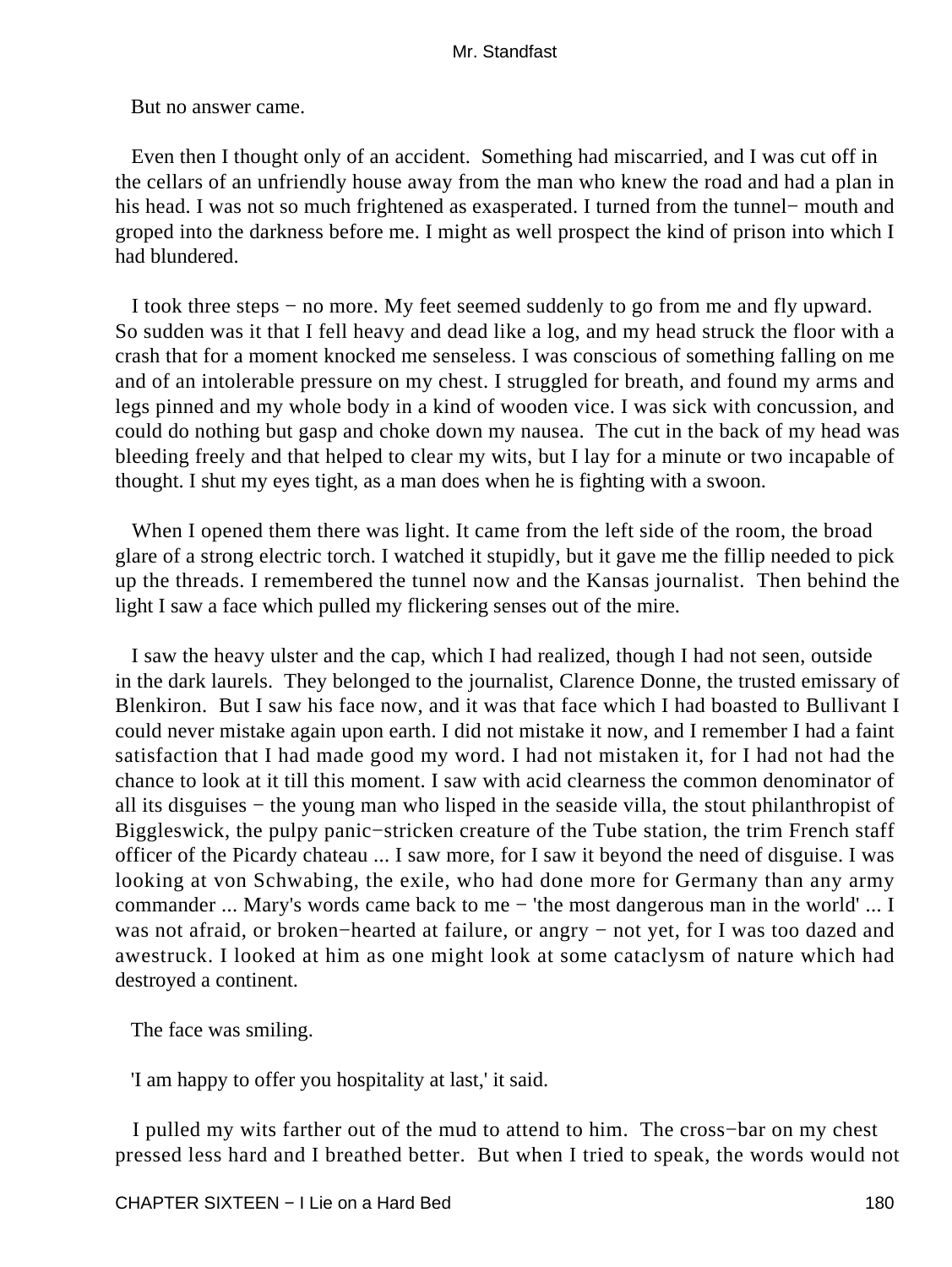come.

 'We are old friends,' he went on. 'We have known each other quite intimately for four years, which is a long time in war. I have been interested in you, for you have a kind of crude intelligence, and you have compelled me to take you seriously. If you were cleverer you would appreciate the compliment. But you were fool enough to think you could beat me, and for that you must be punished. Oh no, don't flatter yourself you were ever dangerous. You were only troublesome and presumptuous like a mosquito one flicks off one's sleeve.'

 He was leaning against the side of a heavy closed door. He lit a cigar from a little gold tinder box and regarded me with amused eyes.

 'You will have time for reflection, so I propose to enlighten you a little. You are an observer of little things. So? Did you ever see a cat with a mouse? The mouse runs about and hides and manoeuvres and thinks it is playing its own game. But at any moment the cat can stretch out its paw and put an end to it. You are the mouse, my poor General − for I believe you are one of those funny amateurs that the English call Generals. At any moment during the last nine months I could have put an end to you with a nod.'

 My nausea had stopped and I could understand what he said, though I had still no power to reply.

 'Let me explain,' he went on. 'I watched with amusement your gambols at Biggleswick. My eyes followed you when you went to the Clyde and in your stupid twistings in Scotland. I gave you rope, because you were futile, and I had graver things to attend to. I allowed you to amuse yourself at your British Front with childish investigations and to play the fool in Paris. I have followed every step of your course in Switzerland, and I have helped your idiotic Yankee friend to plot against myself. While you thought you were drawing your net around me, I was drawing mine around you. I assure you, it has been a charming relaxation from serious business.'

 I knew the man was lying. Some part was true, for he had clearly fooled Blenkiron; but I remembered the hurried flight from Biggleswick and Eaucourt Sainte−Anne when the game was certainly against him. He had me at his mercy, and was wreaking his vanity on me. That made him smaller in my eyes, and my first awe began to pass.

 'I never cherish rancour, you know,' he said. 'In my business it is silly to be angry, for it wastes energy. But I do not tolerate insolence, my dear General. And my country has the habit of doing justice on her enemies. It may interest you to know that the end is not far off. Germany has faced a jealous world in arms and she is about to be justified of her great courage. She has broken up bit by bit the clumsy organization of her opponents. Where is Russia today, the steam−roller that was to crush us? Where is the poor dupe Rumania?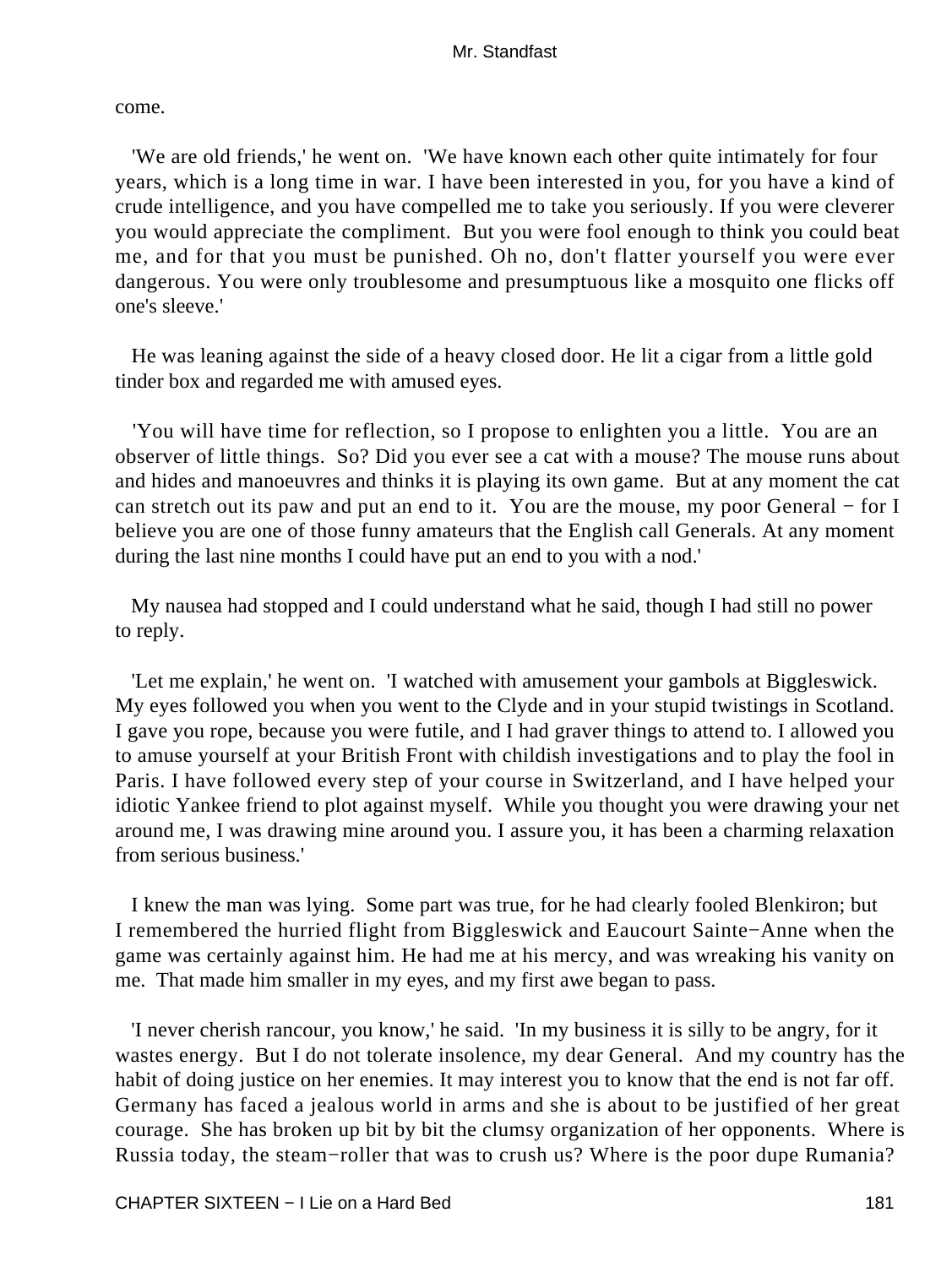Where is the strength of Italy, who was once to do wonders for what she called Liberty? Broken, all of them. I have played my part in that work and now the need is past. My country with free hands is about to turn upon your armed rabble in the West and drive it into the Atlantic. Then we shall deal with the ragged remains of France and the handful of noisy Americans. By midsummer there will be peace dictated by triumphant Germany.' 'By God, there won't!' I had found my voice at last.

 'By God, there will,' he said pleasantly. 'It is what you call a mathematical certainty. You will no doubt die bravely, like the savage tribes that your Empire used to conquer. But we have the greater discipline and the stronger spirit and the bigger brain. Stupidity is always punished in the end, and you are a stupid race. Do not think that your kinsmen across the Atlantic will save you. They are a commercial people and by no means sure of themselves. When they have blustered a little they will see reason and find some means of saving their faces. Their comic President will make a speech or two and write us a solemn Note, and we will reply with the serious rhetoric which he loves, and then we shall kiss and be friends. You know in your heart that it will be so.'

 A great apathy seemed to settle on me. This bragging did not make me angry, and I had no longer any wish to contradict him. It may have been the result of the fall, but my mind had stopped working. I heard his voice as one listens casually to the ticking of a clock.

 'I will tell you more,' he was saying. 'This is the evening of the 18th day of March. Your generals in France expect an attack, but they are not sure where it will come. Some think it may be in Champagne or on the Aisne, some at Ypres, some at St Quentin. Well, my dear General, you alone will I take into our confidence. On the morning of the 21st, three days from now, we attack the right wing of the British Army. In two days we shall be in Amiens. On the third we shall have driven a wedge as far as the sea. Then in a week or so we shall have rolled up your army from the right, and presently we shall be in Boulogne and Calais. After that Paris falls, and then Peace.'

 I made no answer. The word 'Amiens' recalled Mary, and I was trying to remember the day in January when she and I had motored south from that pleasant city.

 'Why do I tell you these things? Your intelligence, for you are not altogether foolish, will have supplied the answer. It is because your life is over. As your Shakespeare says, the rest is silence ... No, I am not going to kill you. That would be crude, and I hate crudities. I am going now on a little journey, and when I return in twenty−four hours' time you will be my companion. You are going to visit Germany, my dear General.'

That woke me to attention, and he noticed it, for he went on with gusto.

 'You have heard of the \_Untergrundbahn? No? And you boast of an Intelligence service! Yet your ignorance is shared by the whole of your General Staff. It is a little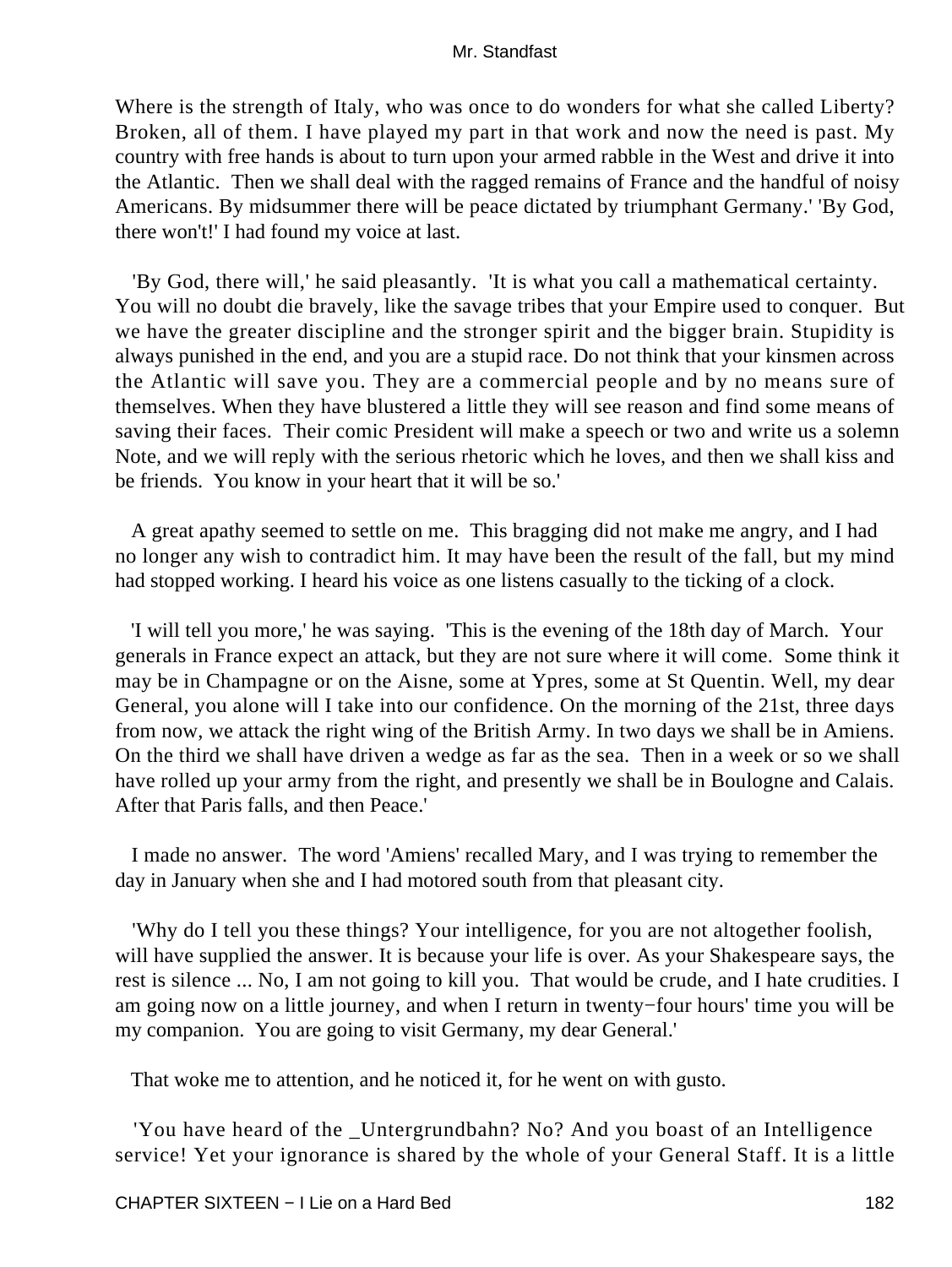organization of my own. By it we can take unwilling and dangerous people inside our frontier to be dealt with as we please. Some have gone from England and many from France. Officially I believe they are recorded as «missing», but they did not go astray on any battle−field. They have been gathered from their homes or from hotels or offices or even the busy streets. I will not conceal from you that the service of our Underground Railway is a little irregular from England and France. But from Switzerland it is smooth as a trunk line. There are unwatched spots on the frontier, and we have our agents among the frontier guards, and we have no difficulty about passes. It is a pretty device, and you will soon be privileged to observe its working ... In Germany I cannot promise you comfort, but I do not think your life will be dull.'

 As he spoke these words, his urbane smile changed to a grin of impish malevolence. Even through my torpor I felt the venom and I shivered. 'When I return I shall have another companion.' His voice was honeyed again. 'There is a certain pretty lady who was to be the bait to entice me into Italy. It was so? Well, I have fallen to the bait. I have arranged that she shall meet me this very night at a mountain inn on the Italian side. I have arranged, too, that she shall be alone. She is an innocent child, and I do not think that she has been more than a tool in the clumsy hands of your friends. She will come with me when I ask her, and we shall be a merry party in the Underground Express.'

My apathy vanished, and every nerve in me was alive at the words.

 'You cur!' I cried. 'She loathes the sight of you. She wouldn't touch you with the end of a barge−pole.'

 He flicked the ash from his cigar. 'I think you are mistaken. I am very persuasive, and I do not like to use compulsion with a woman. But, willing or not, she will come with me. I have worked hard and I am entitled to my pleasure, and I have set my heart on that little lady.'

 There was something in his tone, gross, leering, assured, half contemptuous, that made my blood boil. He had fairly got me on the raw, and the hammer beat violently in my forehead. I could have wept with sheer rage, and it took all my fortitude to keep my mouth shut. But I was determined not to add to his triumph.

 He looked at his watch. 'Time passes,' he said. 'I must depart to my charming assignation. I will give your remembrances to the lady. Forgive me for making no arrangements for your comfort till I return. Your constitution is so sound that it will not suffer from a day's fasting. To set your mind at rest I may tell you that escape is impossible. This mechanism has been proved too often, and if you did break loose from it my servants would deal with you. But I must speak a word of caution. If you tamper with it or struggle too much it will act in a curious way. The floor beneath you covers a shaft which runs to the lake below. Set a certain spring at work and you may find yourself shot down into the water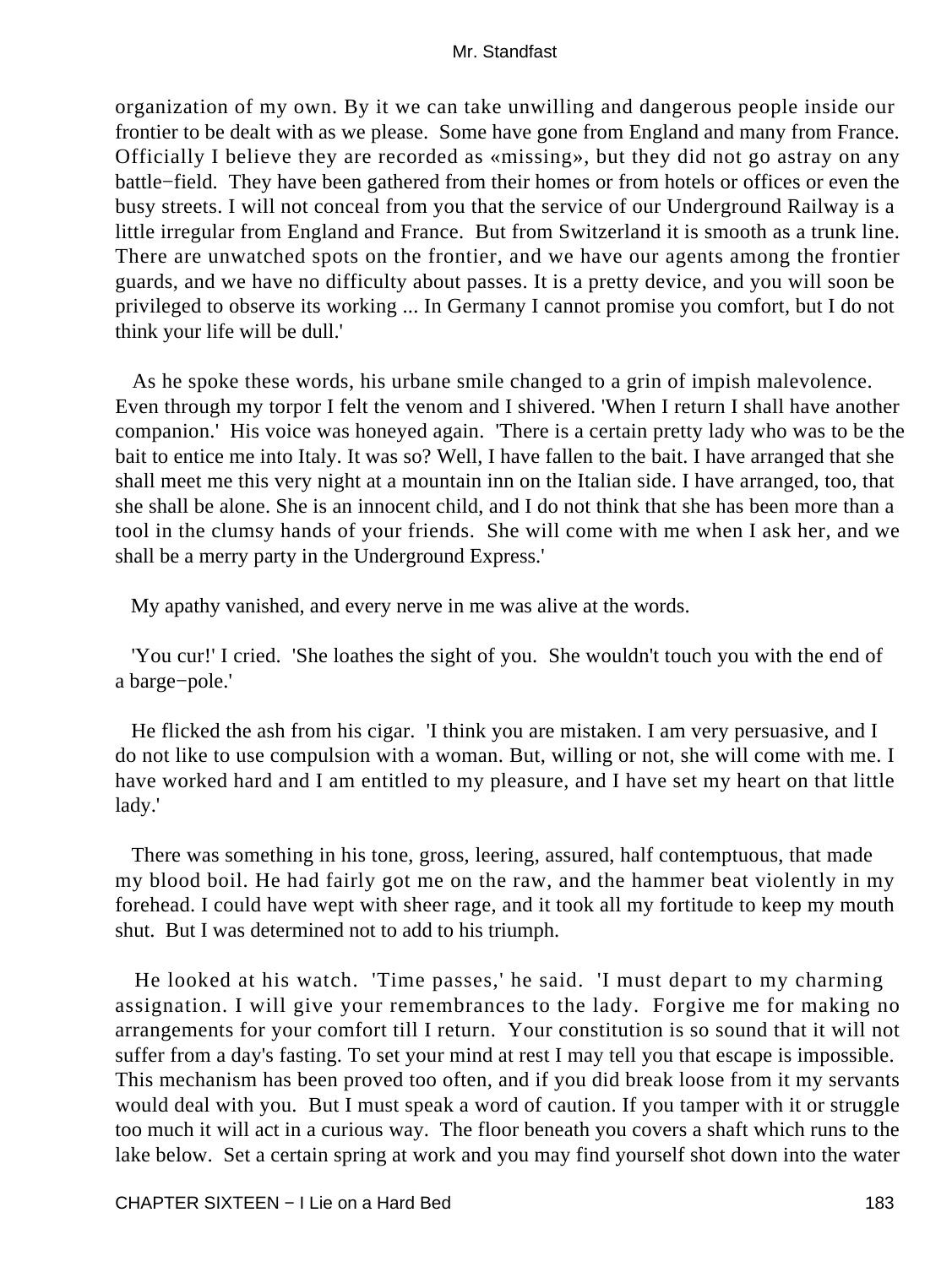far below the ice, where your body will rot till the spring ... That, of course, is an alternative open to you, if you do not care to wait for my return.'

 He lit a fresh cigar, waved his hand, and vanished through the doorway. As it shut behind him, the sound of his footsteps instantly died away. The walls must have been as thick as a prison's.

 I suppose I was what people in books call 'stunned'. The illumination during the past few minutes had been so dazzling that my brain could not master it. I remember very clearly that I did not think about the ghastly failure of our scheme, or the German plans which had been insolently unfolded to me as to one dead to the world. I saw a single picture − an inn in a snowy valley (I saw it as a small place like Peter's cottage), a solitary girl, that smiling devil who had left me, and then the unknown terror of the Underground Railway. I think my courage went for a bit, and I cried with feebleness and rage. The hammer in my forehead had stopped for it only beat when I was angry in action. Now that I lay trapped, the manhood had slipped out of my joints, and if Ivery had still been in the doorway, I think I would have whined for mercy. I would have offered him all the knowledge I had in the world if he had promised to leave Mary alone.

 Happily he wasn't there, and there was no witness of my cowardice. Happily, too, it is just as difficult to be a coward for long as to be a hero. It was Blenkiron's phrase about Mary that pulled me together − 'She can't scare and she can't soil'. No, by heavens, she couldn't. I could trust my lady far better than I could trust myself. I was still sick with anxiety, but I was getting a pull on myself. I was done in, but Ivery would get no triumph out of me. Either I would go under the ice, or I would find a chance of putting a bullet through my head before I crossed the frontier. If I could do nothing else I could perish decently ... And then I laughed, and I knew I was past the worst. What made me laugh was the thought of Peter. I had been pitying him an hour ago for having only one leg, but now he was abroad in the living, breathing world with years before him, and I lay in the depths, limbless and lifeless, with my number up.

 I began to muse on the cold water under the ice where I could go if I wanted. I did not think that I would take that road, for a man's chances are not gone till he is stone dead, but I was glad the way existed ... And then I looked at the wall in front of me, and, very far up, I saw a small square window.

 The stars had been clouded when I entered that accursed house, but the mist must have cleared. I saw my old friend Orion, the hunter's star, looking through the bars. And that suddenly made me think.

 Peter and I had watched them by night, and I knew the place of all the chief constellations in relation to the St Anton valley. I believed that I was in a room on the lake side of the Pink Chalet: I must be, if Ivery had spoken the truth. But if so, I could not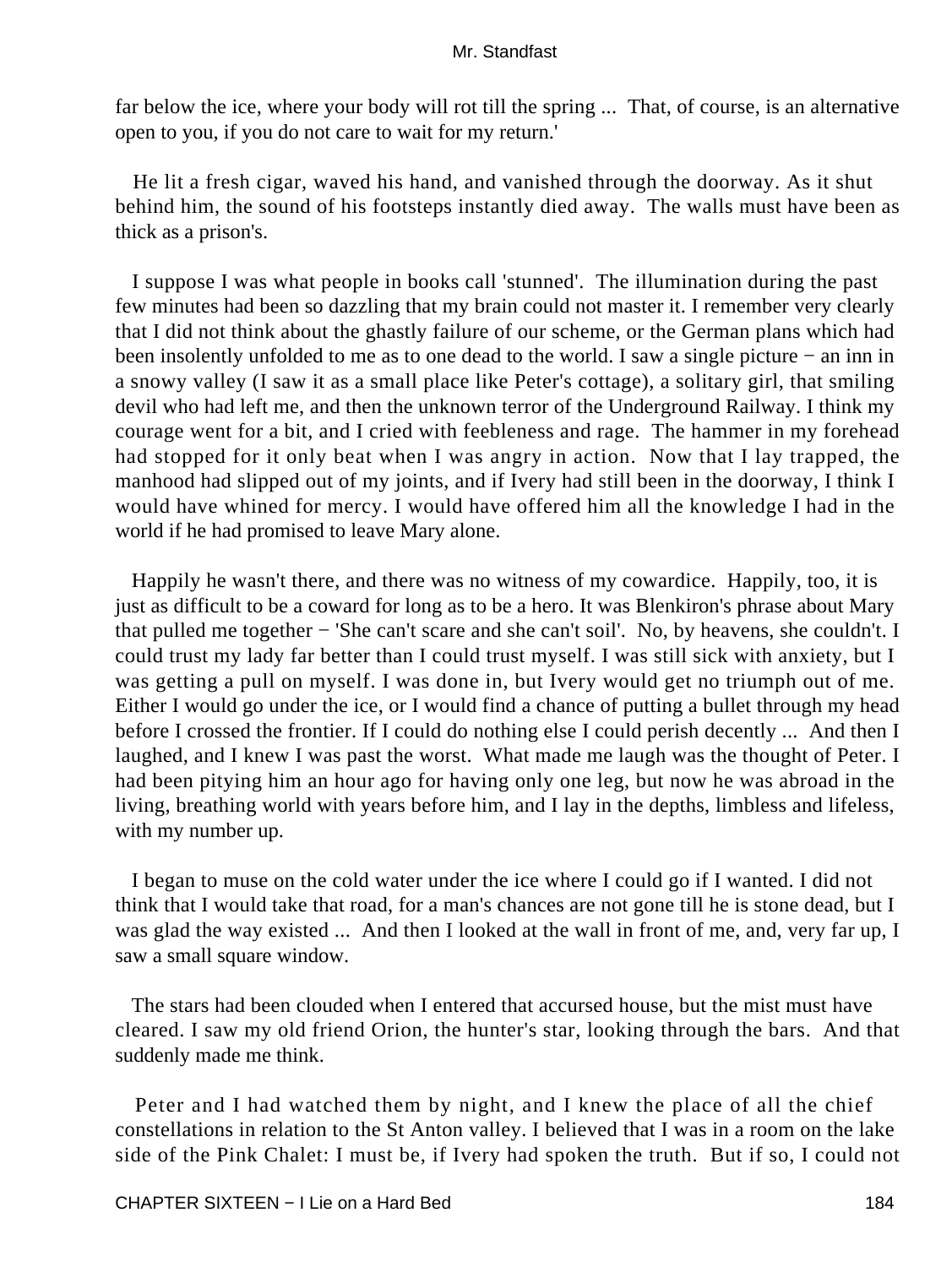conceivably see Orion from its window ... There was no other possible conclusion, I must be in a room on the east side of the house, and Ivery had been lying. He had already lied in his boasting of how he had outwitted me in England and at the Front. He might be lying about Mary ... No, I dismissed that hope. Those words of his had rung true enough.

 I thought for a minute and concluded that he had lied to terrorize me and keep me quiet; therefore this infernal contraption had probably its weak point. I reflected, too, that I was pretty strong, far stronger probably than Ivery imagined, for he had never seen me stripped. Since the place was pitch dark I could not guess how the thing worked, but I could feel the cross−bars rigid on my chest and legs and the side−bars which pinned my arms to my sides ... I drew a long breath and tried to force my elbows apart. Nothing moved, nor could I raise the bars on my legs the smallest fraction.

 Again I tried, and again. The side−bar on my right seemed to be less rigid than the others. I managed to get my right hand raised above the level of my thigh, and then with a struggle I got a grip with it on the cross−bar, which gave me a small leverage. With a mighty effort I drove my right elbow and shoulder against the side−bar. It seemed to give slightly ... I summoned all my strength and tried again. There was a crack and then a splintering, the massive bar shuffled limply back, and my right arm was free to move laterally, though the cross−bar prevented me from raising it.

With some difficulty I got at my coat pocket where reposed my electric torch and my pistol. With immense labour and no little pain I pulled the former out and switched it on by drawing the catch against the cross−bar. Then I saw my prison house.

 It was a little square chamber, very high, with on my left the massive door by which Ivery had departed. The dark baulks of my rack were plain, and I could roughly make out how the thing had been managed. Some spring had tilted up the flooring, and dropped the framework from its place in the right−hand wall. It was clamped, I observed, by an arrangement in the floor just in front of the door. If I could get rid of that catch it would be easy to free myself, for to a man of my strength the weight would not be impossibly heavy.

 My fortitude had come back to me, and I was living only in the moment, choking down any hope of escape. My first job was to destroy the catch that clamped down the rack, and for that my only weapon was my pistol. I managed to get the little electric torch jammed in the corner of the cross−bar, where it lit up the floor towards the door. Then it was hell's own business extricating the pistol from my pocket. Wrist and fingers were always cramping, and I was in terror that I might drop it where I could not retrieve it.

 I forced myself to think out calmly the question of the clamp, for a pistol bullet is a small thing, and I could not afford to miss. I reasoned it out from my knowledge of mechanics, and came to the conclusion that the centre of gravity was a certain bright spot of metal which I could just see under the cross−bars. It was bright and so must have been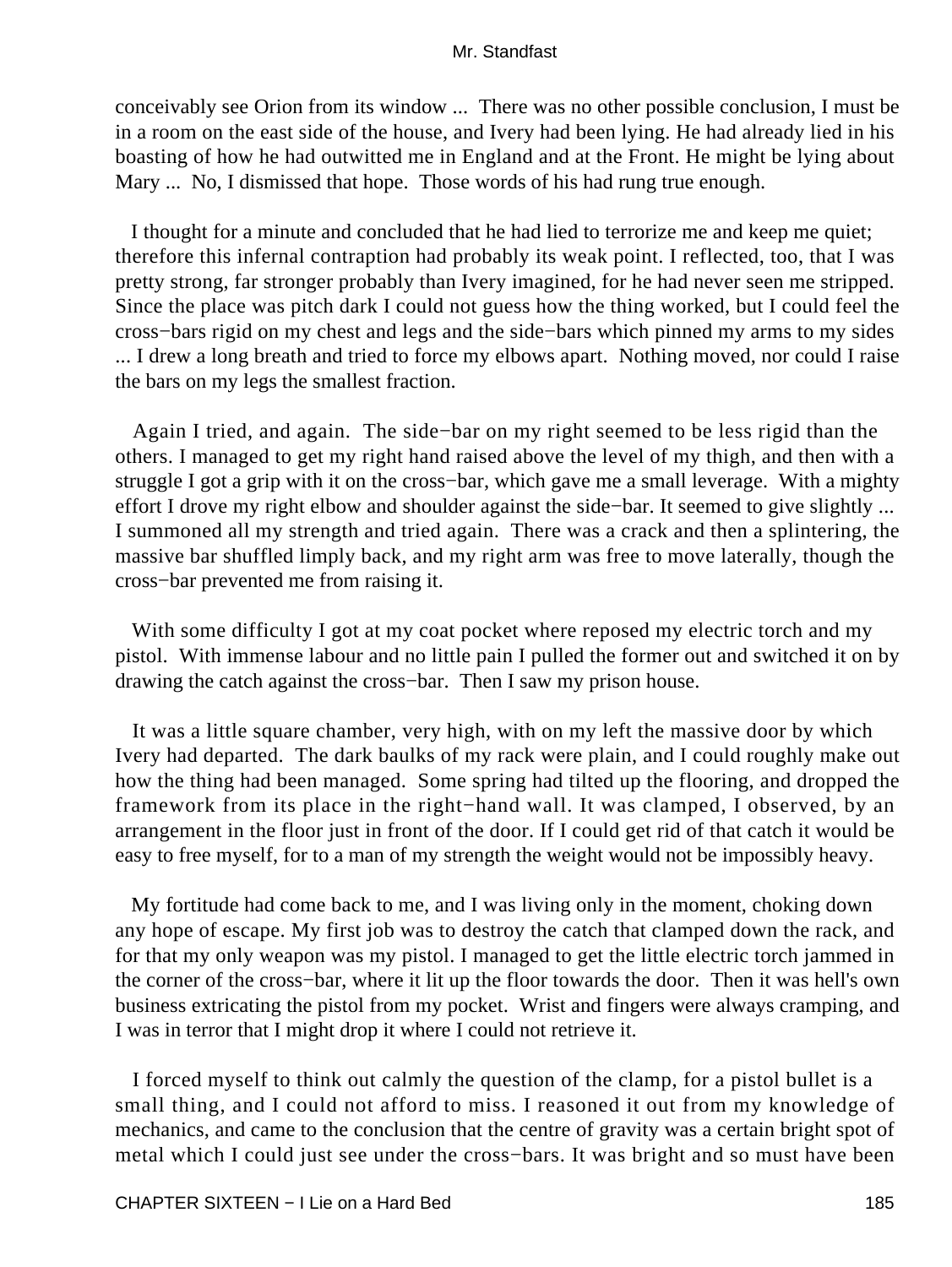recently repaired, and that was another reason for thinking it important. The question was how to hit it, for I could not get the pistol in line with my eye. Let anyone try that kind of shooting, with a bent arm over a bar, when you are lying flat and looking at the mark from under the bar, and he will understand its difficulties. I had six shots in my revolver, and I must fire two or three ranging shots in any case. I must not exhaust all my cartridges, for I must have a bullet left for any servant who came to pry, and I wanted one in reserve for myself. But I did not think shots would be heard outside the room; the walls were too thick.

 I held my wrist rigid above the cross−bar and fired. The bullet was an inch to the right of the piece of bright steel. Moving a fraction I fired again. I had grazed it on the left. With aching eyes glued on the mark, I tried a third time. I saw something leap apart, and suddenly the whole framework under which I lay fell loose and mobile ... I was very cool and restored the pistol to my pocket and took the torch in my hand before I moved ... Fortune had been kind, for I was free. I turned on my face, humped my back, and without much trouble crawled out from under the contraption.

 I did not allow myself to think of ultimate escape, for that would only flurry me, and one step at a time was enough. I remember that I dusted my clothes, and found that the cut in the back of my head had stopped bleeding. I retrieved my hat, which had rolled into a corner when I fell ... Then I turned my attention to the next step.

 The tunnel was impossible, and the only way was the door. If I had stopped to think I would have known that the chances against getting out of such a house were a thousand to one. The pistol shots had been muffled by the cavernous walls, but the place, as I knew, was full of servants and, even if I passed the immediate door, I would be collared in some passage. But I had myself so well in hand that I tackled the door as if I had been prospecting to sink a new shaft in Rhodesia.

 It had no handle nor, so far as I could see, a keyhole ... But I noticed, as I turned my torch on the ground, that from the clamp which I had shattered a brass rod sunk in the floor led to one of the door−posts. Obviously the thing worked by a spring and was connected with the mechanism of the rack.

 A wild thought entered my mind and brought me to my feet. I pushed the door and it swung slowly open. The bullet which freed me had released the spring which controlled it.

 Then for the first time, against all my maxims of discretion, I began to hope. I took off my hat and felt my forehead burning, so that I rested it for a moment on the cool wall ... Perhaps my luck still held. With a rush came thoughts of Mary and Blenkiron and Peter and everything we had laboured for, and I was mad to win.

 I had no notion of the interior of the house or where lay the main door to the outer world. My torch showed me a long passage with something like a door at the far end, but I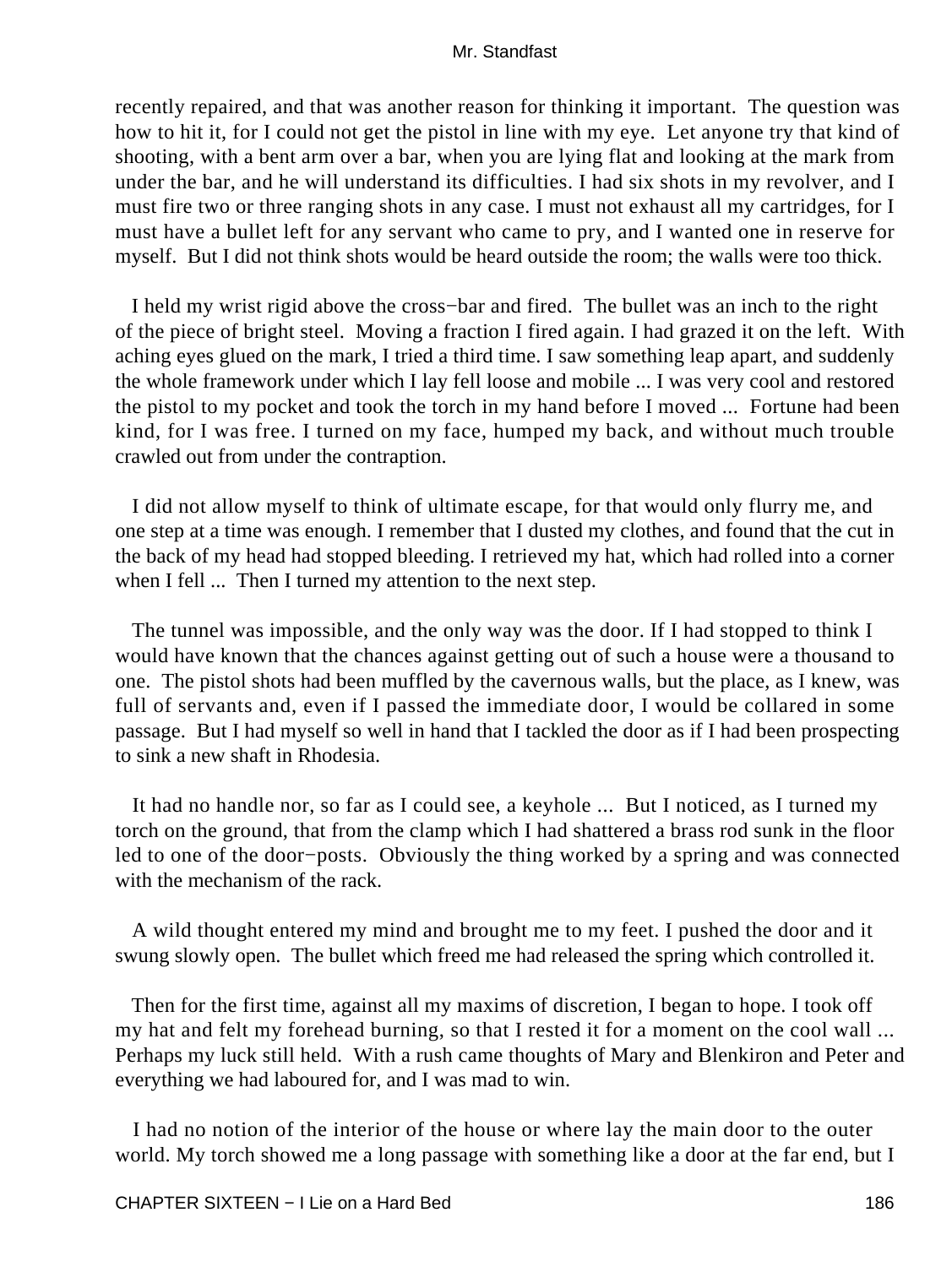clicked it off, for I did not dare to use it now. The place was deadly quiet. As I listened I seemed to hear a door open far away, and then silence fell again.

 I groped my way down the passage till I had my hands on the far door. I hoped it might open on the hall, where I could escape by a window or a balcony, for I judged the outer door would be locked. I listened, and there came no sound from within. It was no use lingering, so very stealthily I turned the handle and opened it a crack.

 It creaked and I waited with beating heart on discovery, for inside I saw the glow of light. But there was no movement, so it must be empty. I poked my head in and then followed with my body.

 It was a large room, with logs burning in a stove, and the floor thick with rugs. It was lined with books, and on a table in the centre a reading−lamp was burning. Several dispatch−boxes stood on the table, and there was a little pile of papers. A man had been here a minute before, for a half−smoked cigar was burning on the edge of the inkstand.

 At that moment I recovered complete use of my wits and all my self−possession. More, there returned to me some of the old devil− may−careness which before had served me well. Ivery had gone, but this was his sanctum. just as on the roofs of Erzerum I had burned to get at Stumm's papers, so now it was borne in on me that at all costs I must look at that pile.

 I advanced to the table and picked up the topmost paper. It was a little typewritten blue slip with the lettering in italics, and in a corner a curious, involved stamp in red ink. On it I read:

'*\_Die Wildvogel missen* beimkehren.'

 At the same moment I heard steps and the door opened on the far side, I stepped back towards the stove, and fingered the pistol in my pocket.

 A man entered, a man with a scholar's stoop, an unkempt beard, and large sleepy dark eyes. At the sight of me he pulled up and his whole body grew taut. It was the Portuguese Jew, whose back I had last seen at the smithy door in Skye, and who by the mercy of God had never seen my face.

 I stopped fingering my pistol, for I had an inspiration. Before he could utter a word I got in first.

'*\_Die Vogelein schwei igem im* Walde,' I said.

His face broke into a pleasant smile, and he replied: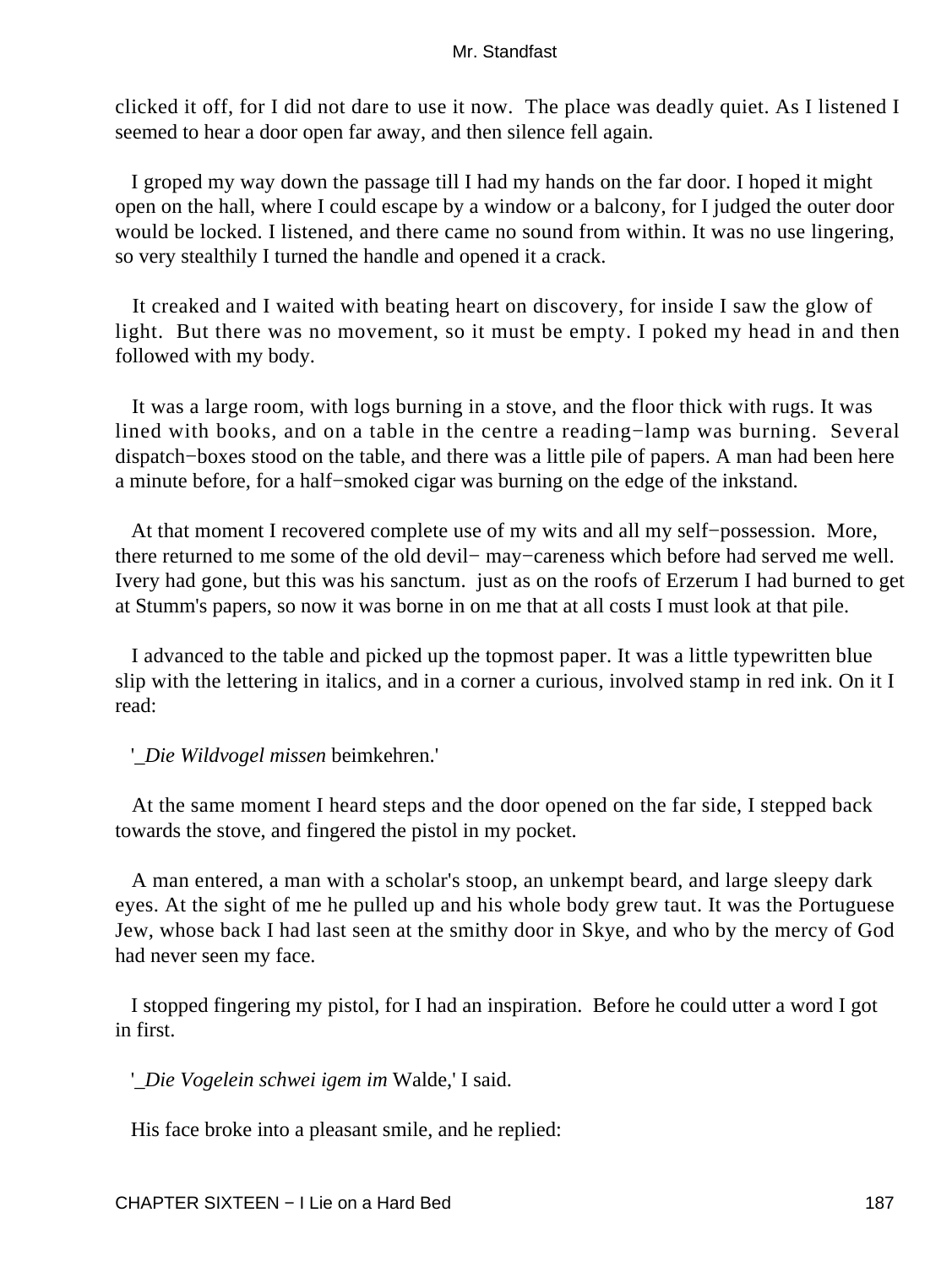'*Warte nur, balde rubest du* auch.'

 'Ach,' he said in German, holding out his hand, 'you have come this way, when we thought you would go by Modane. I welcome you, for I know your exploits. You are Conradi, who did so nobly in Italy?'

I bowed. 'Yes, I am Conradi,' I said.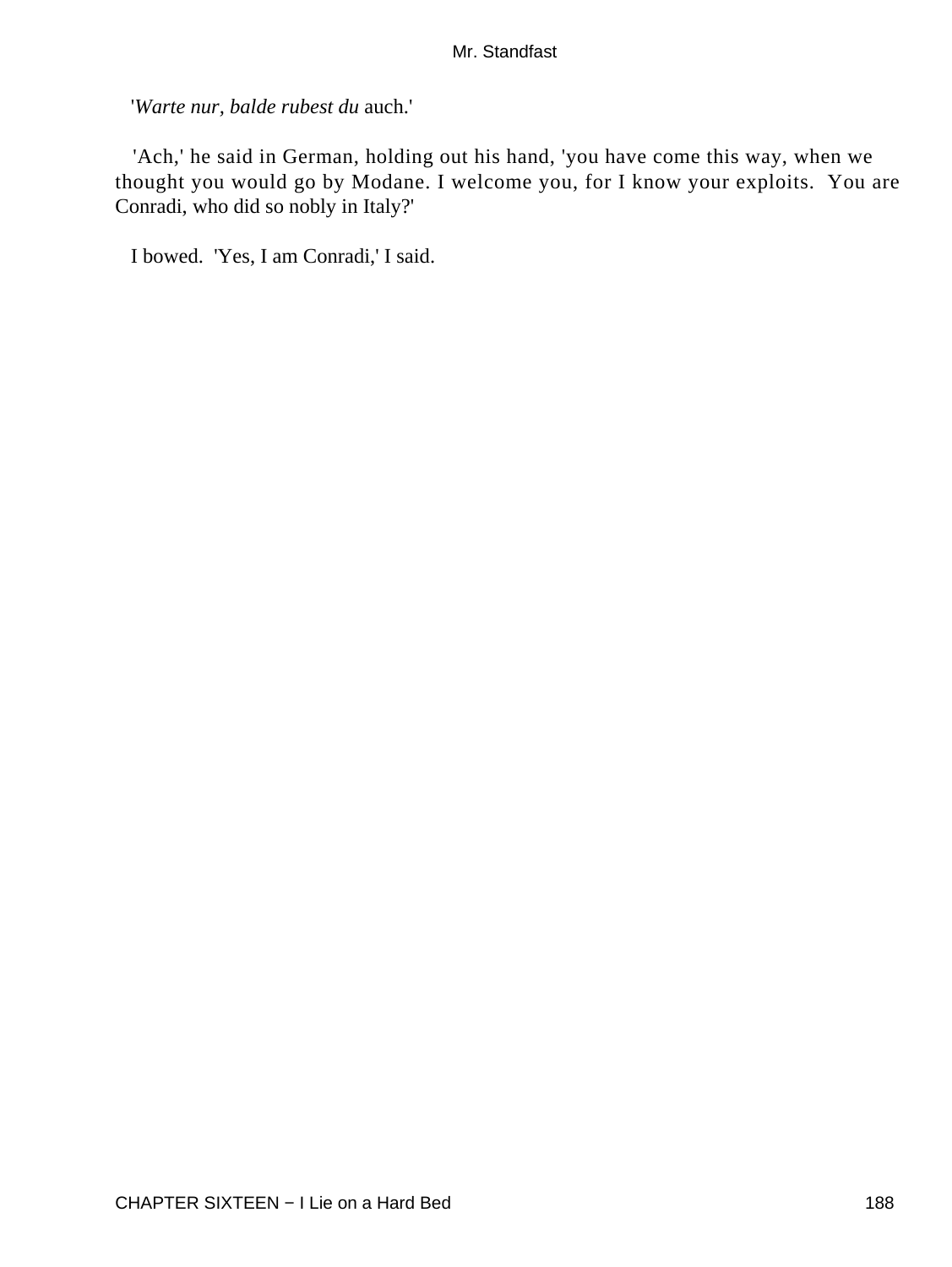# **[CHAPTER SEVENTEEN − The Col of the Swallows](#page-255-0)**

*H*e pointed to the slip on the table.

'You have seen the orders?'

I nodded.

 'The long day's work is over. You must rejoice, for your part has been the hardest, I think. Some day you will tell me about it?'

 The man's face was honest and kindly, rather like that of the engineer Gaudian, whom two years before I had met in Germany. But his eyes fascinated me, for they were the eyes of the dreamer and fanatic, who would not desist from his quest while life lasted. I thought that Ivery had chosen well in his colleague.

'My task is not done yet,' I said. 'I came here to see Chelius.'

'He will be back tomorrow evening.'

'Too late. I must see him at once. He has gone to Italy, and I must overtake him.'

'You know your duty best,' he said gravely.

 'But you must help me. I must catch him at Santa Chiara, for it is a business of life and death. Is there a car to be had?'

'There is mine. But there is no chauffeur. Chelius took him.'

'I can drive myself and I know the road. But I have no pass to cross the frontier.'

'That is easily supplied,' he said, smiling.

 in one bookcase there was a shelf of dummy books. He unlocked this and revealed a small cupboard, whence he took a tin dispatch− box. From some papers he selected one, which seemed to be already signed.

'Name?' he asked.

'Call me Hans Gruber of Brieg,' I said. 'I travel to pick up my master, who is in the

CHAPTER SEVENTEEN – The Col of the Swallows 189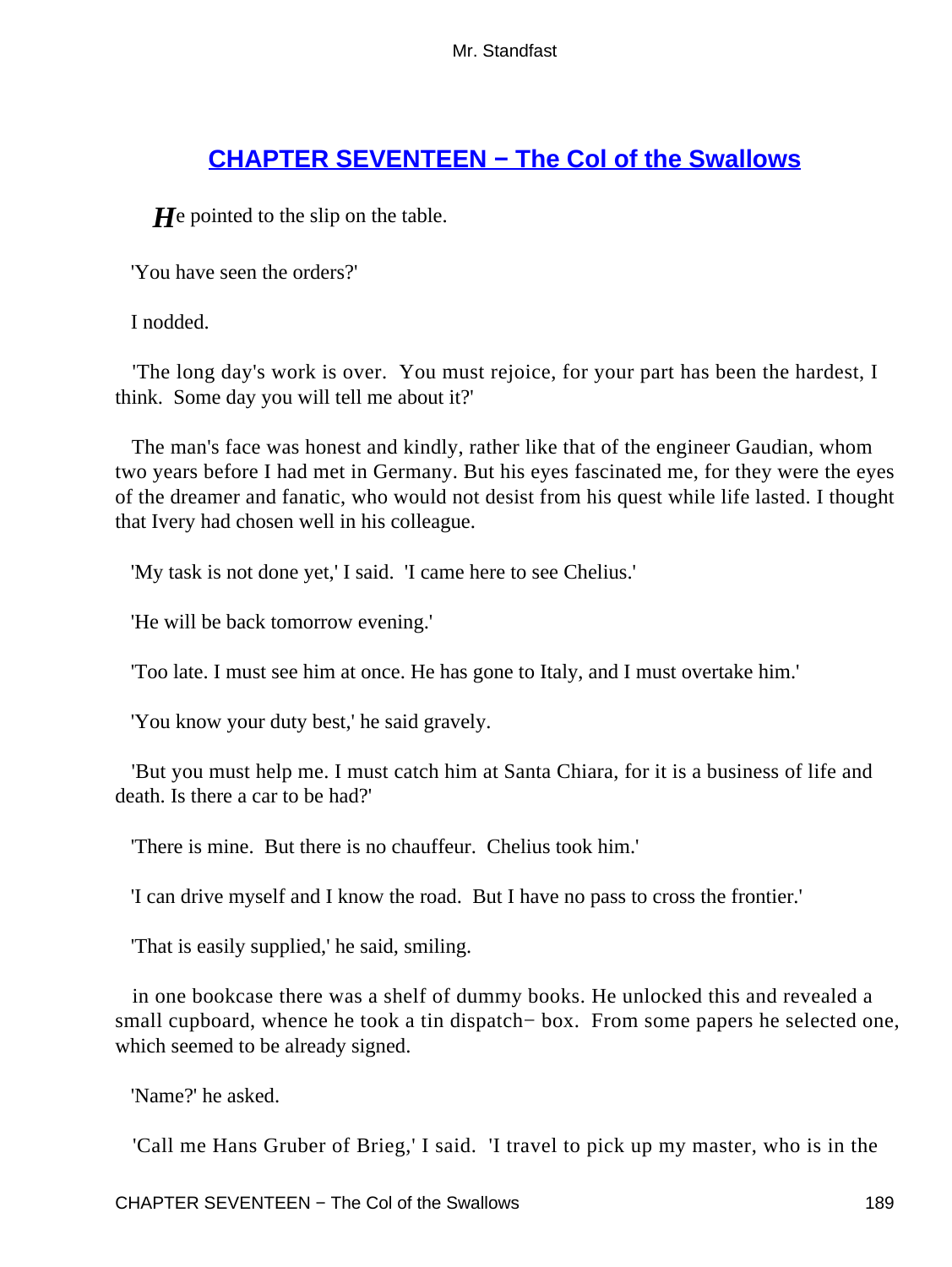timber trade.'

'And your return?'

 'I will come back by my old road,' I said mysteriously; and if he knew what I meant it was more than I did myself.

 He completed the paper and handed it to me. 'This will take you through the frontier posts. And now for the car. The servants will be in bed, for they have been preparing for a long journey, but I will myself show it you. There is enough petrol on board to take you to Rome.'

 He led me through the hall, unlocked the front door, and we crossed the snowy lawn to the garage. The place was empty but for a great car, which bore the marks of having come from the muddy lowlands. To my joy I saw that it was a Daimler, a type with which I was familiar. I lit the lamps, started the engine, and ran it out on to the road.

'You will want an overcoat,' he said.

'I never wear them.'

'Food?'

'I have some chocolate. I will breakfast at Santa Chiara.'

'Well, God go with you!'

A minute later I was tearing along the lake−side towards St Anton village.

 I stopped at the cottage on the hill. Peter was not yet in bed. I found him sitting by the fire, trying to read, but I saw by his face that he had been waiting anxiously on my coming.

 'We're in the soup, old man,' I said as I shut the door. In a dozen sentences I told him of the night's doings, of Ivery's plan and my desperate errand.

 'You wanted a share,' I cried. 'Well, everything depends on you now. I'm off after Ivery, and God knows what will happen. Meantime, you have got to get on to Blenkiron, and tell him what I've told you. He must get the news through to G.H.Q. somehow. He must trap the Wild Birds before they go. I don't know how, but he must. Tell him it's all up to him and you, for I'm out of it. I must save Mary, and if God's willing I'll settle with Ivery. But the big job is for Blenkiron − and you. Somehow he has made a bad break, and the enemy has got ahead of him. He must sweat blood to make Up. My God, Peter, it's the solemnest moment of our lives. I don't see any light, but we mustn't miss any chances. I'm leaving it all to you.'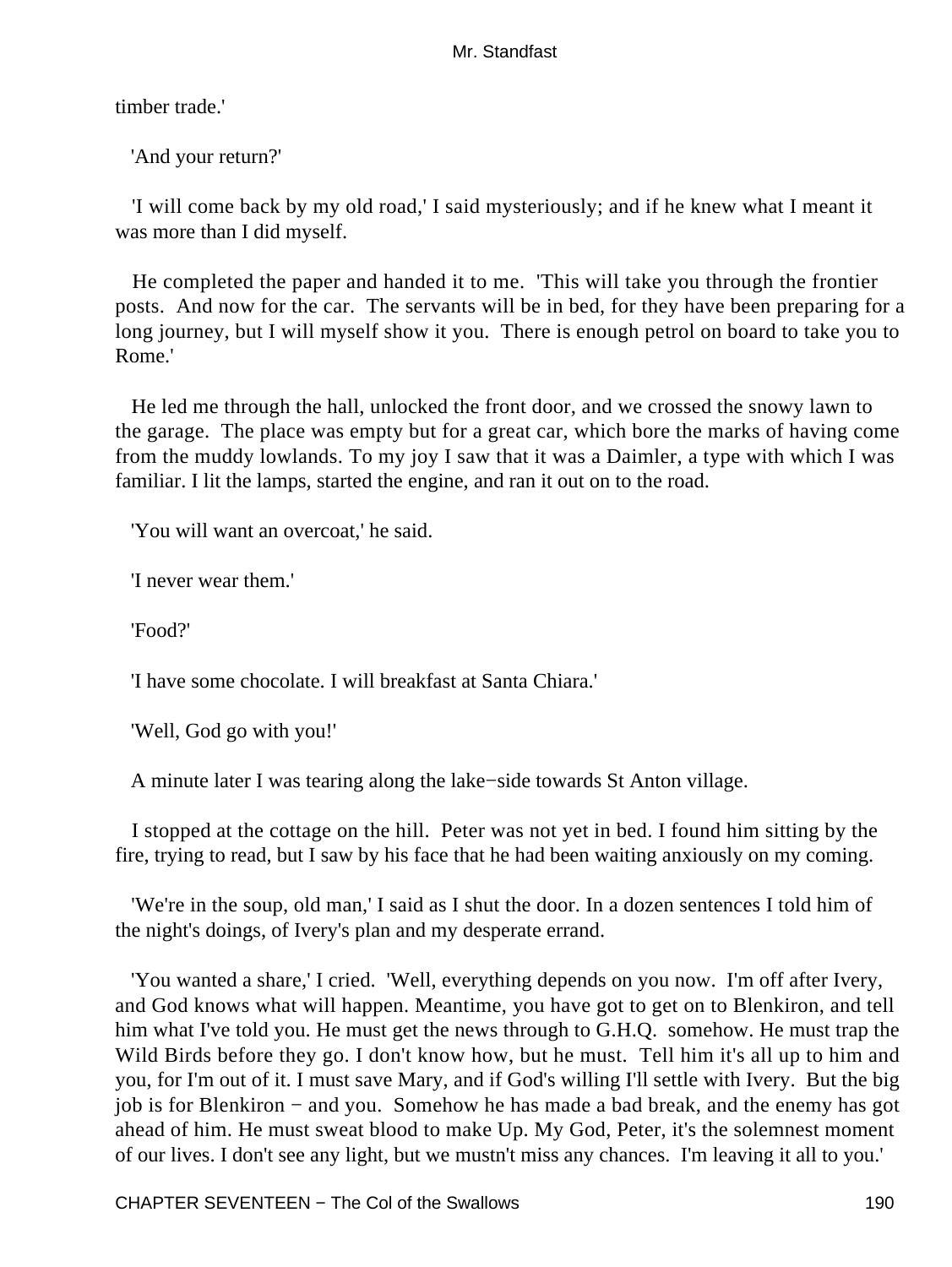I spoke like a man in a fever, for after what I had been through I wasn't quite sane. My coolness in the Pink Chalet had given place to a crazy restlessness. I can see Peter yet, standing in the ring of lamplight, supporting himself by a chair back, wrinkling his brows and, as he always did in moments of excitement, scratching gently the tip of his left ear. His face was happy.

'Never fear, Dick,' he said. 'It will all come right. Ons sal 'n plan maak.'

 And then, still possessed with a demon of disquiet, I was on the road again, heading for the pass that led to Italy.

 The mist had gone from the sky, and the stars were shining brightly. The moon, now at the end of its first quarter, was setting in a gap of the mountains, as I climbed the low col from the St Anton valley to the greater Staubthal. There was frost and the hard snow crackled under my wheels, but there was also that feel in the air which preludes storm. I wondered if I should run into snow in the high hills. The whole land was deep in peace. There was not a light in the hamlets I passed through, not a soul on the highway.

 In the Staubthal I joined the main road and swung to the left up the narrowing bed of the valley. The road was in noble condition, and the car was running finely, as I mounted through forests of snowy Pines to a land where the mountains crept close together, and the highway coiled round the angles of great crags or skirted perilously some profound gorge, with only a line of wooden posts to defend it from the void. In places the snow stood in walls on either side, where the road was kept open by man's labour. In other parts it lay thin, and in the dim light one might have fancied that one was running through open meadowlands.

 Slowly my head was getting clearer, and I was able to look round my problem. I banished from my mind the situation I had left behind me. Blenkiron must cope with that as best he could. It lay with him to deal with the Wild Birds, my job was with Ivery alone. Sometime in the early morning he would reach Santa Chiara, and there he would find Mary. Beyond that my imagination could forecast nothing. She would be alone − I could trust his cleverness for that; he would try to force her to come with him, or he might persuade her with some lying story. Well, please God, I should come in for the tail end of the interview, and at the thought I cursed the steep gradients I was climbing, and longed for some magic to lift the Daimler beyond the summit and set it racing down the slope towards Italy.

 I think it was about half−past three when I saw the lights of the frontier post. The air seemed milder than in the valleys, and there was a soft scurry of snow on my right cheek. A couple of sleepy Swiss sentries with their rifles in their hands stumbled out as I drew up.

 They took my pass into the hut and gave me an anxious quarter of an hour while they examined it. The performance was repeated fifty yards on at the Italian post, where to my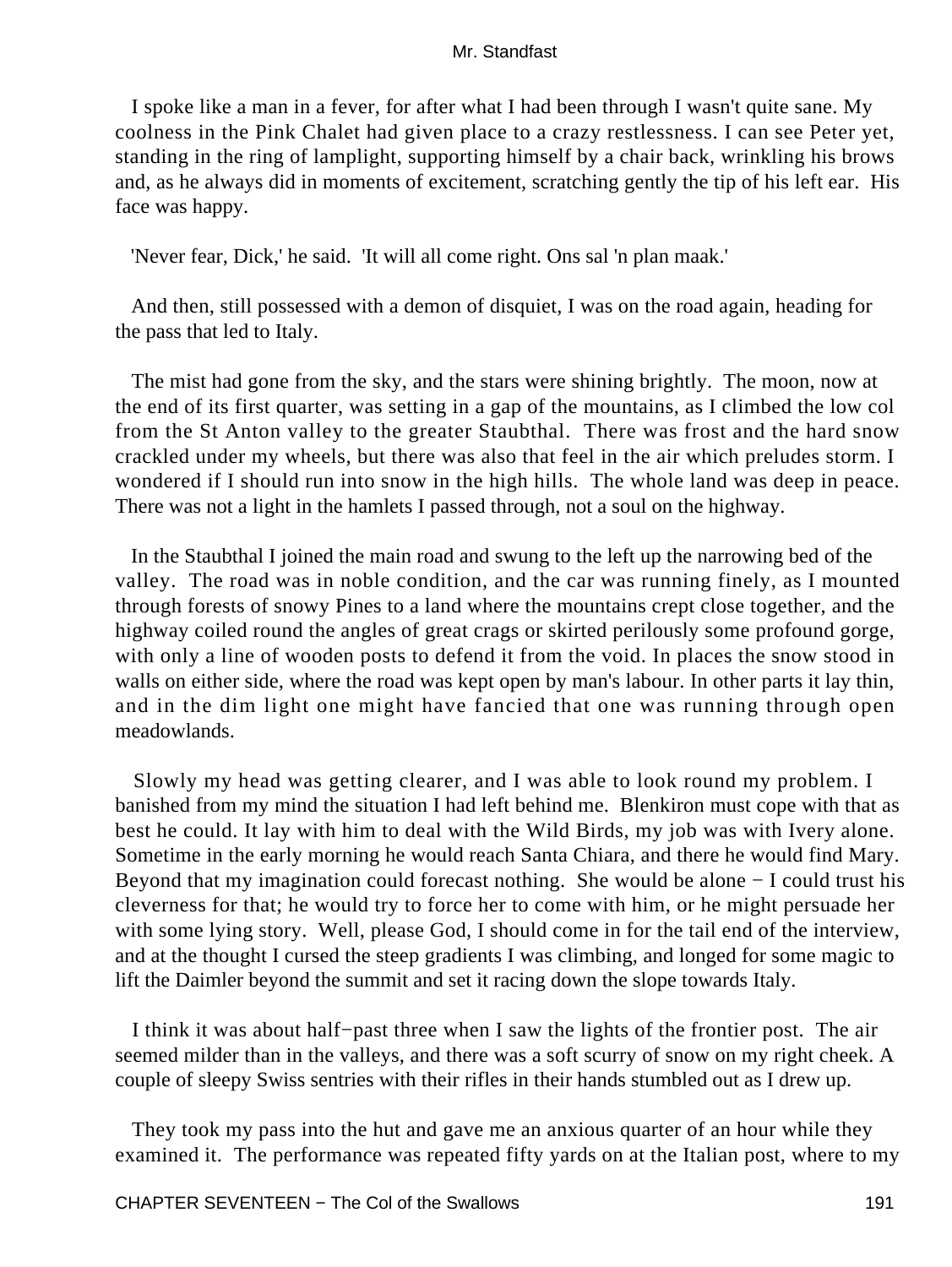alarm the sentries were inclined to conversation. I played the part of the sulky servant, answering in monosyllables and pretending to immense stupidity.

 'You are only just in time, friend,' said one in German. 'The weather grows bad and soon the pass will close. Ugh, it is as cold as last winter on the Tonale. You remember, Giuseppe?'

 But in the end they let me move on. For a little I felt my way gingerly, for on the summit the road had many twists and the snow was confusing to the eyes. Presently came a sharp drop and I let the Daimler go. It grew colder, and I shivered a little; the snow became a wet white fog around the glowing arc of the headlights; and always the road fell, now in long curves, now in steep short dips, till I was aware of a glen opening towards the south. From long living in the wilds I have a kind of sense for landscape without the testimony of the eyes, and I knew where the ravine narrowed or widened though it was black darkness.

 In spite of my restlessness I had to go slowly, for after the first rush downhill I realized that, unless I was careful, I might wreck the car and spoil everything. The surface of the road on the southern slope of the mountains was a thousand per cent worse than that on the other. I skidded and side−slipped, and once grazed the edge of the gorge. It was far more maddening than the climb up, for then it had been a straight−forward grind with the Daimler doing its utmost, whereas now I had to hold her back because of my own lack of skill. I reckon that time crawling down from the summit of the Staub as some of the weariest hours I ever spent.

 Quite suddenly I ran out of the ill weather into a different climate. The sky was clear above me, and I saw that dawn was very near. The first pinewoods were beginning, and at last came a straight slope where I could let the car out. I began to recover my spirits, which had been very dashed, and to reckon the distance I had still to travel ... And then, without warning, a new world sprang up around me. Out of the blue dusk white shapes rose like ghosts, peaks and needles and domes of ice, their bases fading mistily into shadow, but the tops kindling till they glowed like jewels. I had never seen such a sight, and the wonder of it for a moment drove anxiety from my heart. More, it gave me an earnest of victory. I was in clear air once more, and surely in this diamond ether the foul things which loved the dark must be worsted ...

 And then I saw, a mile ahead, the little square red−roofed building which I knew to be the inn of Santa Chiara.

 It was here that misfortune met me. I had grown careless now, and looked rather at the house than the road. At one point the hillside had slipped down – it must have been recent, for the road was well kept − and I did not notice the landslide till I was on it. I slewed to the right, took too wide a curve, and before I knew the car was over the far edge. I slapped on the brakes, but to avoid turning turtle I had to leave the road altogether. I slithered down a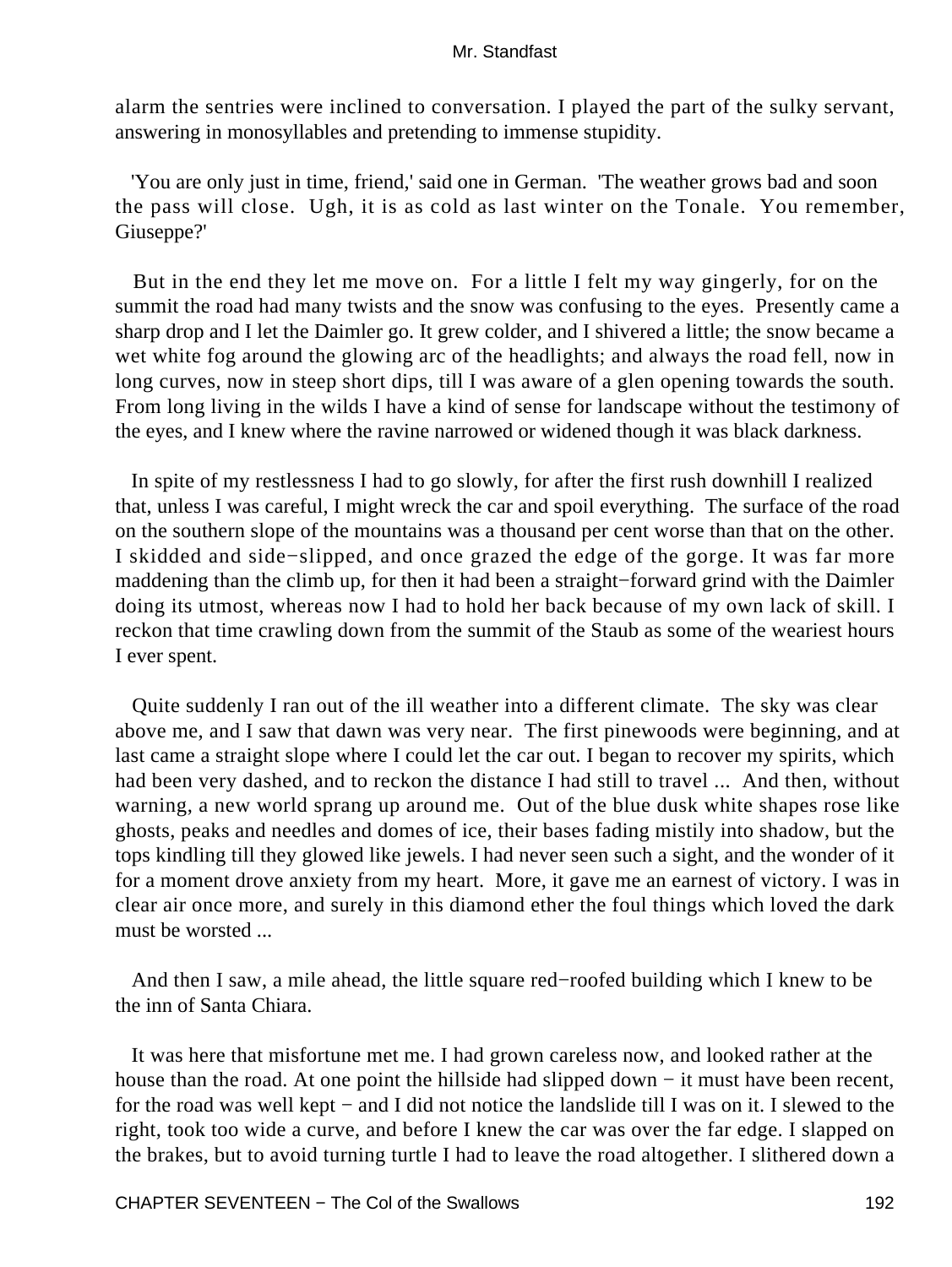steep bank into a meadow, where for my sins I ran into a fallen tree trunk with a jar that shook me out of my seat and nearly broke my arm. Before I examined the car I knew what had happened. The front axle was bent, and the off front wheel badly buckled.

 I had not time to curse my stupidity. I clambered back to the road and set off running down it at my best speed. I was mortally stiff, for Ivery's rack was not good for the joints, but I realized it only as a drag on my pace, not as an affliction in itself. My whole mind was set on the house before me and what might be happening there.

 There was a man at the door of the inn, who, when he caught sight of my figure, began to move to meet me. I saw that it was Launcelot Wake, and the sight gave me hope.

 But his face frightened me. It was drawn and haggard like one who never sleeps, and his eyes were hot coals.

'Hannay,' he cried, 'for God's sake what does it mean?'

'Where is Mary?' I gasped, and I remember I clutched at a lapel of his coat.

He pulled me to the low stone wall by the roadside.

 'I don't know,' he said hoarsely. 'We got your orders to come here this morning. We were at Chiavagno, where Blenkiron told us to wait. But last night Mary disappeared ... I found she had hired a carriage and come on ahead. I followed at once, and reached here an hour ago to find her gone ... The woman who keeps the place is away and there are only two old servants left. They tell me that Mary came here late, and that very early in the morning a closed car came over the Staub with a man in it. They say he asked to see the young lady, and that they talked together for some time, and that then she went off with him in the car down the valley ... I must have passed it on my way up ... There's been some black devilment that I can't follow. Who was the man? Who was the man?'

He looked as if he wanted to throttle me.

'I can tell you that,' I said. 'It was Ivery.'

 He stared for a second as if he didn't understand. Then he leaped to his feet and cursed like a trooper. 'You've botched it, as I knew you would. I knew no good would come of your infernal subtleties.' And he consigned me and Blenkiron and the British army and Ivery and everybody else to the devil.

 I was past being angry. 'Sit down, man,' I said, 'and listen to me.' I told him of what had happened at the Pink Chalet. He heard me out with his head in his hands. The thing was too bad for cursing.

CHAPTER SEVENTEEN – The Col of the Swallows 193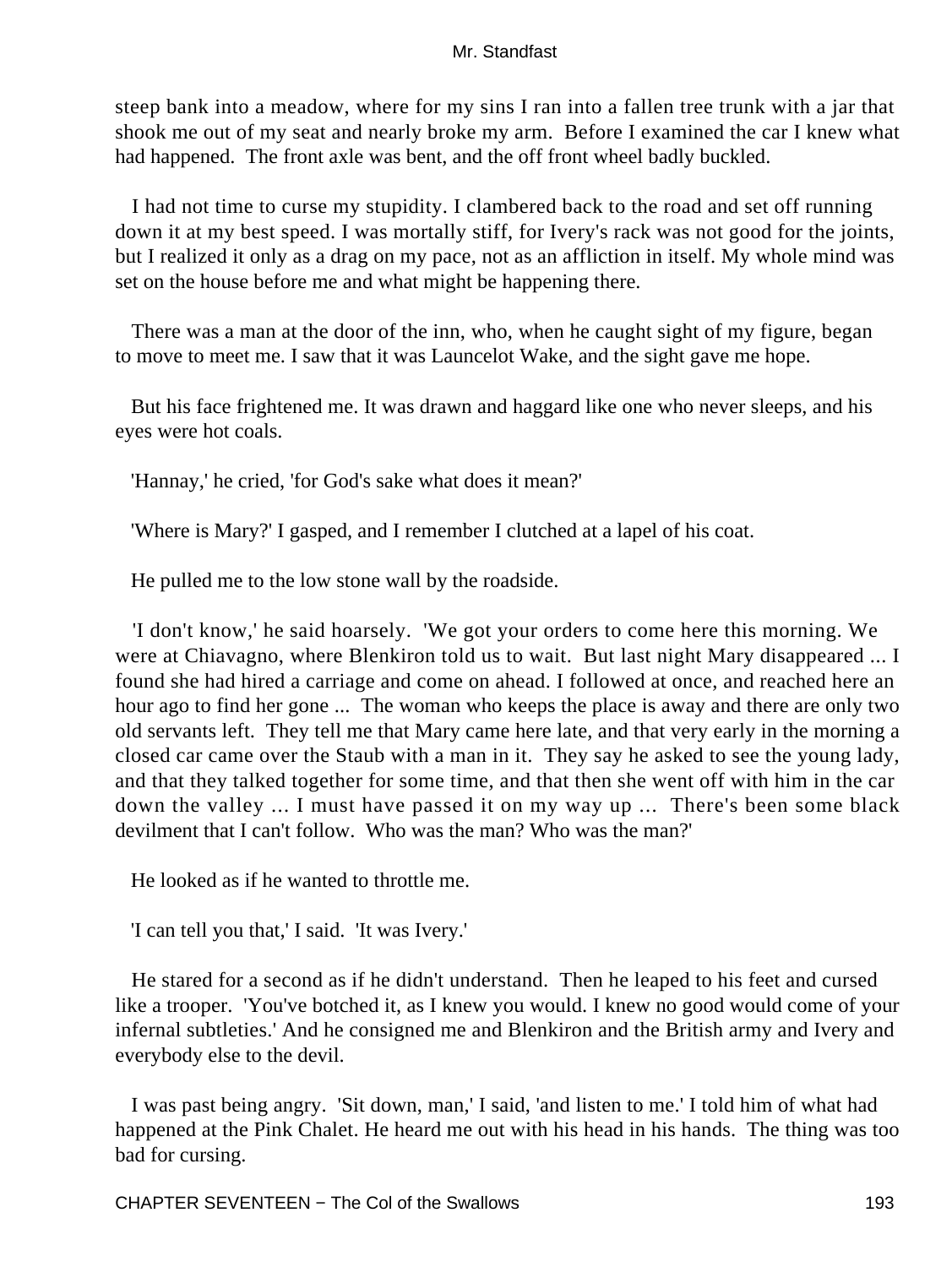'The Underground Railway!' he groaned. 'The thought of it drives me mad. Why are you so calm, Hannay? She's in the hands of the cleverest devil in the world, and you take it quietly. You should be a raving lunatic.'

 'I would be if it were any use, but I did all my raving last night in that den of Ivery's. We've got to pull ourselves together, Wake. First of all, I trust Mary to the other side of eternity. She went with him of her own free will. I don't know why, but she must have had a reason, and be sure it was a good one, for she's far cleverer than you or me ... We've got to follow her somehow. Ivery's bound for Germany, but his route is by the Pink Chalet, for he hopes to pick me up there. He went down the valley; therefore he is going to Switzerland by the Marjolana. That is a long circuit and will take him most of the day. Why he chose that way I don't know, but there it is. We've got to get back by the Staub.'

'How did you come?' he asked.

 'That's our damnable luck. I came in a first−class six−cylinder Daimler, which is now lying a wreck in a meadow a mile up the road. We've got to foot it.'

'We can't do it. It would take too long. Besides, there's the frontier to pass.'

 I remembered ruefully that I might have got a return passport from the Portuguese Jew, if I had thought of anything at the time beyond getting to Santa Chiara.

 'Then we must make a circuit by the hillside and dodge the guards. It's no use making difficulties, Wake. We're fairly up against it, but we've got to go on trying till we drop. Otherwise I'll take your advice and go mad.'

 'And supposing you get back to St Anton, you'll find the house shut up and the travellers gone hours before by the Underground Railway.'

 'Very likely. But, man, there's always the glimmering of a chance. It's no good chucking in your hand till the game's out.'

'Drop your proverbial philosophy, Mr Martin Tupper, and look up there.'

 He had one foot on the wall and was staring at a cleft in the snow−line across the valley. The shoulder of a high peak dropped sharply to a kind of nick and rose again in a long graceful curve of snow. All below the nick was still in deep shadow, but from the configuration of the slopes I judged that a tributary glacier ran from it to the main glacier at the river head.

 'That's the Colle delle Rondini,' he said, 'the Col of the Swallows. It leads straight to the Staubthal near Grunewald. On a good day I have done it in seven hours, but it's not a pass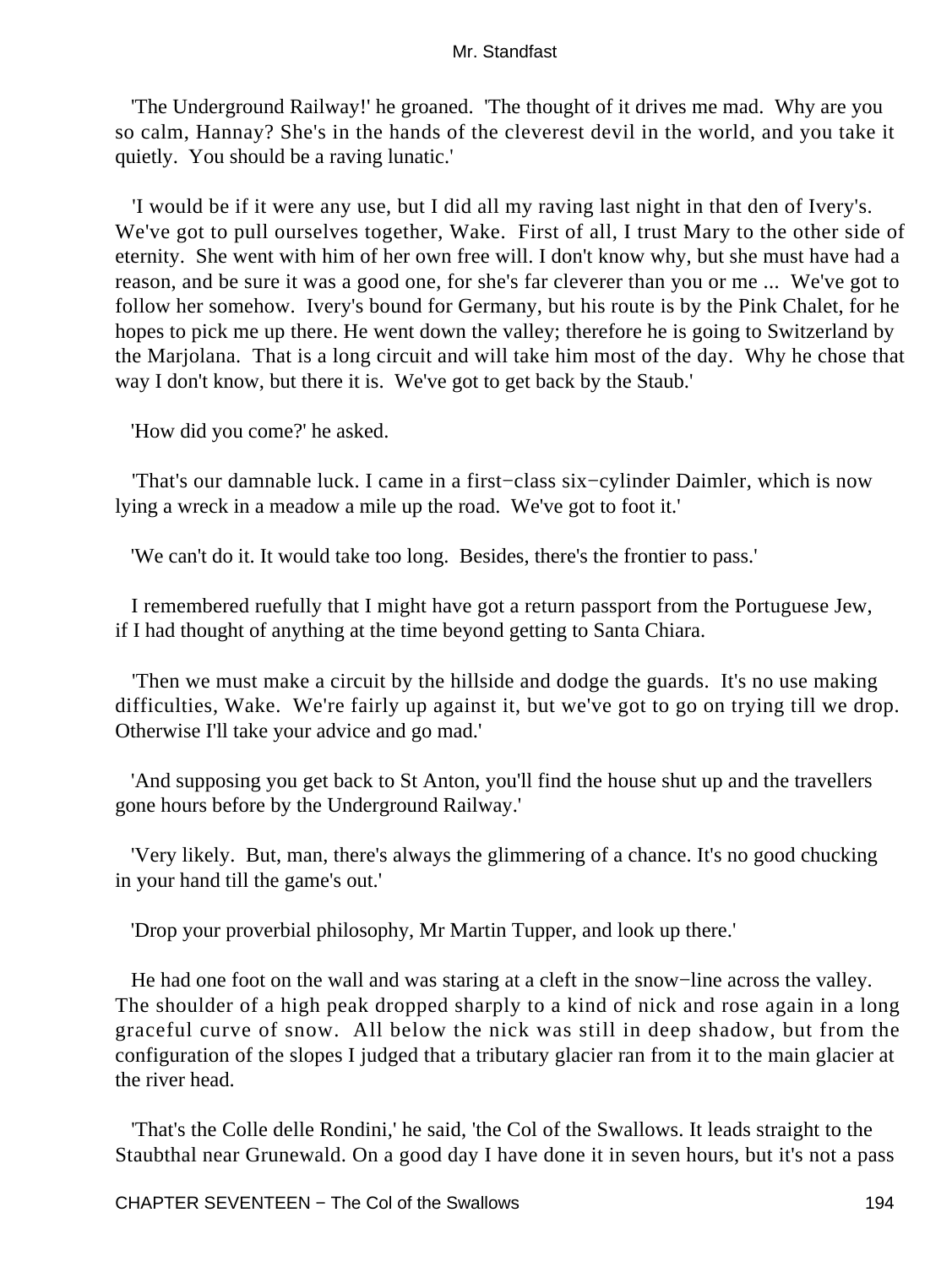for winter−time. It has been done of course, but not often. ... Yet, if the weather held, it might go even now, and that would bring us to St Anton by the evening. I wonder' – and he looked me over with an appraising eye −'I wonder if you're up to it.'

My stiffness had gone and I burned to set my restlessness to physical toil.

 'If you can do it, I can,' I said. 'No. There you're wrong. You're a hefty fellow, but you're no mountaineer, and the ice of the Colle delle Rondini needs knowledge. It would be insane to risk it with a novice, if there were any other way. But I'm damned if I see any, and I'm going to chance it. We can get a rope and axes in the inn. Are you game?'

'Right you are. Seven hours, you say. We've got to do it in six.'

 'You will be humbler when you get on the ice,' he said grimly. 'We'd better breakfast, for the Lord knows when we shall see food again.'

 We left the inn at five minutes to nine, with the sky cloudless and a stiff wind from the north−west, which we felt even in the deep−cut valley. Wake walked with a long, slow stride that tried my patience. I wanted to hustle, but he bade me keep in step. 'You take your orders from me, for I've been at this job before. Discipline in the ranks, remember.'

We crossed the river gorge by a plank bridge, and worked our way up the right bank, past the moraine, to the snout of the glacier. It was bad going, for the snow concealed the boulders, and I often floundered in holes. Wake never relaxed his stride, but now and then he stopped to sniff the air.

 I observed that the weather looked good, and he differed. 'It's too clear. There'll be a full−blown gale on the Col and most likely snow in the afternoon.' He pointed to a fat yellow cloud that was beginning to bulge over the nearest peak. After that I thought he lengthened his stride.

 'Lucky I had these boots resoled and nailed at Chiavagno,' was the only other remark he made till we had passed the seracs of the main glacier and turned up the lesser ice−stream from the Colle delle Rondini.

 By half−past ten we were near its head, and I could see clearly the ribbon of pure ice between black crags too steep for snow to lie on, which was the means of ascent to the Col. The sky had clouded over, and ugly streamers floated on the high slopes. We tied on the rope at the foot of the bergschrund, which was easy to pass because of the winter's snow. Wake led, of course, and presently we came on to the icefall.

 In my time I had done a lot of scrambling on rocks and used to promise myself a season in the Alps to test myself on the big peaks. If I ever go it will be to climb the honest rock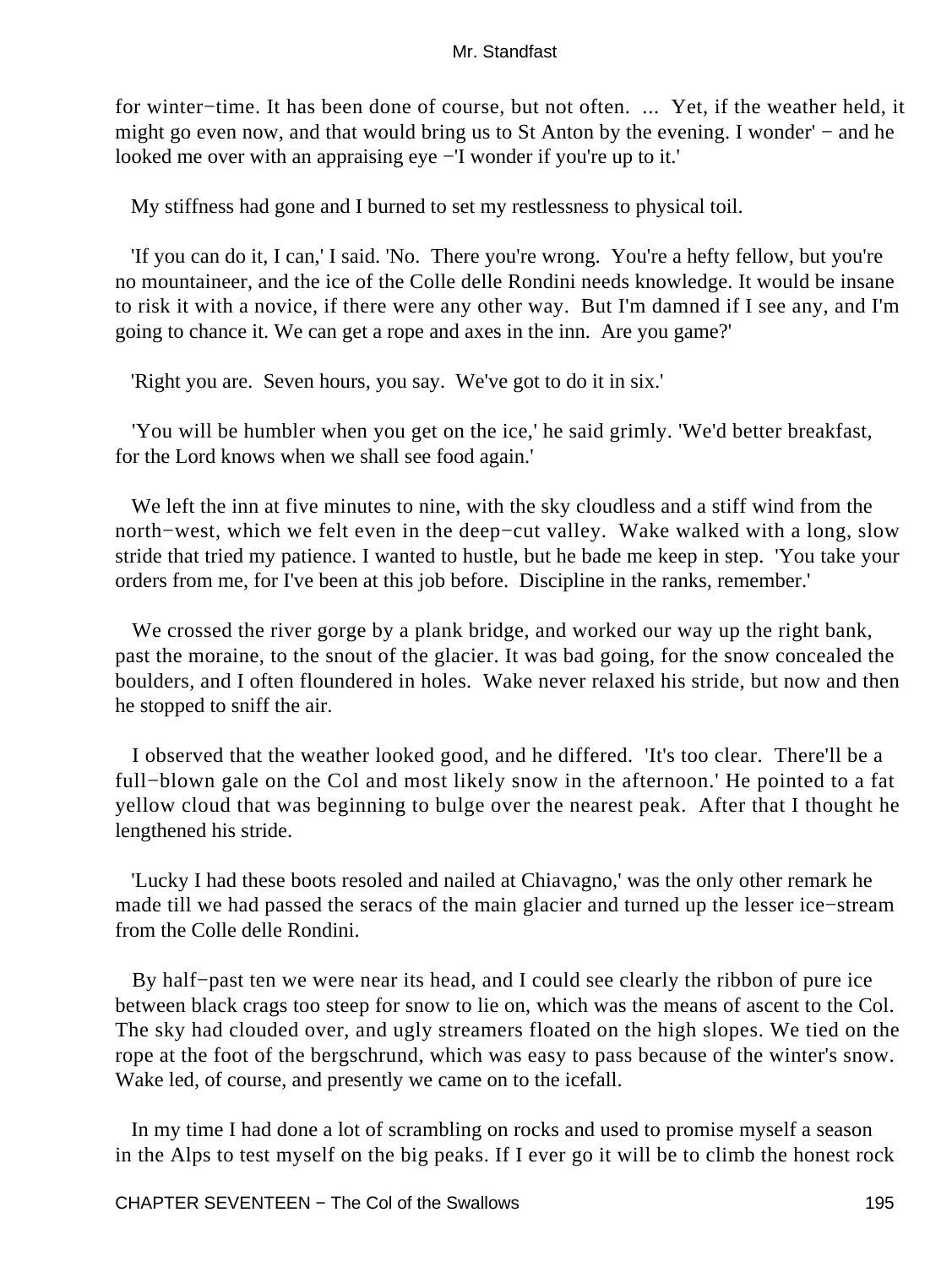towers around Chamonix, for I won't have anything to do with snow mountains. That day on the Colle delle Rondini fairly sickened me of ice. I daresay I might have liked it if I had done it in a holiday mood, at leisure and in good spirits. But to crawl up that couloir with a sick heart and a desperate impulse to hurry was the worst sort of nightmare. The place was as steep as a wall of smooth black ice that seemed hard as granite. Wake did the step−cutting, and I admired him enormously. He did not seem to use much force, but every step was hewn cleanly the right size, and they were spaced the right distance. In this job he was the true professional. I was thankful Blenkiron was not with us, for the thing would have given a squirrel vertigo. The chips of ice slithered between my legs and I could watch them till they brought up just above the bergschrund.

 The ice was in shadow and it was bitterly cold. As we crawled up I had not the exercise of using the axe to warm me, and I got very numb standing on one leg waiting for the next step. Worse still, my legs began to cramp. I was in good condition, but that time under Ivery's rack had played the mischief with my limbs. Muscles got out of place in my calves and stood in aching lumps, till I almost squealed with the pain of it. I was mortally afraid I should slip, and every time I moved I called out to Wake to warn him. He saw what was happening and got the pick of his axe fixed in the ice before I was allowed to stir. He spoke often to cheer me up, and his voice had none of its harshness. He was like some ill− tempered generals I have known, very gentle in a battle.

 At the end the snow began to fall, a soft powder like the overspill of a storm raging beyond the crest. It was just after that that Wake cried out that in five minutes we would be at the summit. He consulted his wrist−watch. 'Jolly good time, too. Only twenty−five minutes behind my best. It's not one o'clock.'

 The next I knew I was lying flat on a pad of snow easing my cramped legs, while Wake shouted in my ear that we were in for something bad. I was aware of a driving blizzard, but I had no thought of anything but the blessed relief from pain. I lay for some minutes on my back with my legs stiff in the air and the toes turned inwards, while my muscles fell into their proper place.

 It was certainly no spot to linger in. We looked down into a trough of driving mist, which sometimes swirled aside and showed a knuckle of black rock far below. We ate some chocolate, while Wake shouted in my ear that now we had less step−cutting. He did his best to cheer me, but he could not hide his anxiety. Our faces were frosted over like a wedding−cake and the sting of the wind was like a whiplash on our eyelids.

 The first part was easy, down a slope of firm snow where steps were not needed. Then came ice again, and we had to cut into it below the fresh surface snow. This was so laborious that Wake took to the rocks on the right side of the couloir, where there was some shelter from the main force of the blast. I found it easier, for I knew something about rocks, but it was difficult enough with every handhold and foothold glazed. Presently we were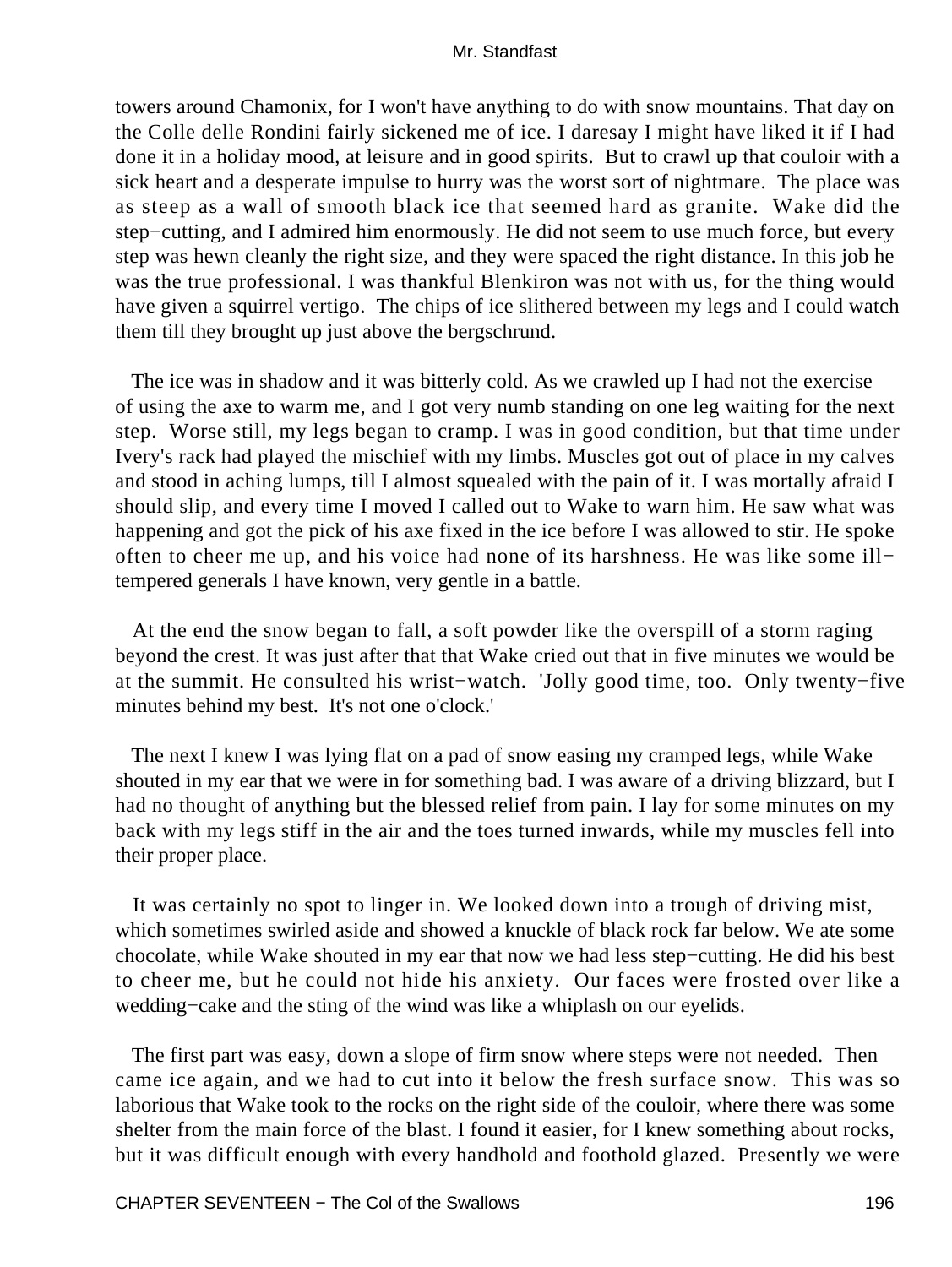driven back again to the ice, and painfully cut our way through a throat of the ravine where the sides narrowed. There the wind was terrible, for the narrows made a kind of funnel, and we descended, plastered against the wall, and scarcely able to breathe, while the tornado plucked at our bodies as if it would whisk us like wisps of grass into the abyss. After that the gorge widened and we had an easier slope, till suddenly we found ourselves perched on a great tongue of rock round which the snow blew like the froth in a whirlpool. As we stopped for breath, Wake shouted in my ear that this was the Black Stone.

'The what?' I yelled.

 'The Schwarzstein. The Swiss call the pass the Schwarzsteinthor. You can see it from Grunewald.'

 I suppose every man has a tinge of superstition in him. To hear that name in that ferocious place gave me a sudden access of confidence. I seemed to see all my doings as part of a great predestined plan. Surely it was not for nothing that the word which had been the key of my first adventure in the long tussle should appear in this last phase. I felt new strength in my legs and more vigour in my lungs. 'A good omen,' I shouted. 'Wake, old man, we're going to win out.'

'The worst is still to come,' he said.

 He was right. To get down that tongue of rock to the lower snows of the couloir was a job that fairly brought us to the end of our tether. I can feel yet the sour, bleak smell of wet rock and ice and the hard nerve pain that racked my forehead. The Kaffirs used to say that there were devils in the high berg, and this place was assuredly given over to the powers of the air who had no thought of human life. I seemed to be in the world which had endured from the eternity before man was dreamed of. There was no mercy in it, and the elements were pitting their immortal strength against two pigmies who had profaned their sanctuary. I yearned for warmth, for the glow of a fire, for a tree or blade of grass or anything which meant the sheltered homeliness of mortality. I knew then what the Greeks meant by panic, for I was scared by the apathy of nature. But the terror gave me a kind of comfort, too. Ivery and his doings seemed less formidable. Let me but get out of this cold hell and I could meet him with a new confidence.

 Wake led, for he knew the road and the road wanted knowing. Otherwise he should have been last on the rope, for that is the place of the better man in a descent. I had some horrible moments following on when the rope grew taut, for I had no help from it. We zigzagged down the rock, sometimes driven to the ice of the adjacent couloirs, sometimes on the outer ridge of the Black Stone, sometimes wriggling down little cracks and over evil boiler−plates. The snow did not lie on it, but the rock crackled with thin ice or oozed ice water. Often it was only by the grace of God that I did not fall headlong, and pull Wake out of his hold to the bergschrund far below. I slipped more than once, but always by a miracle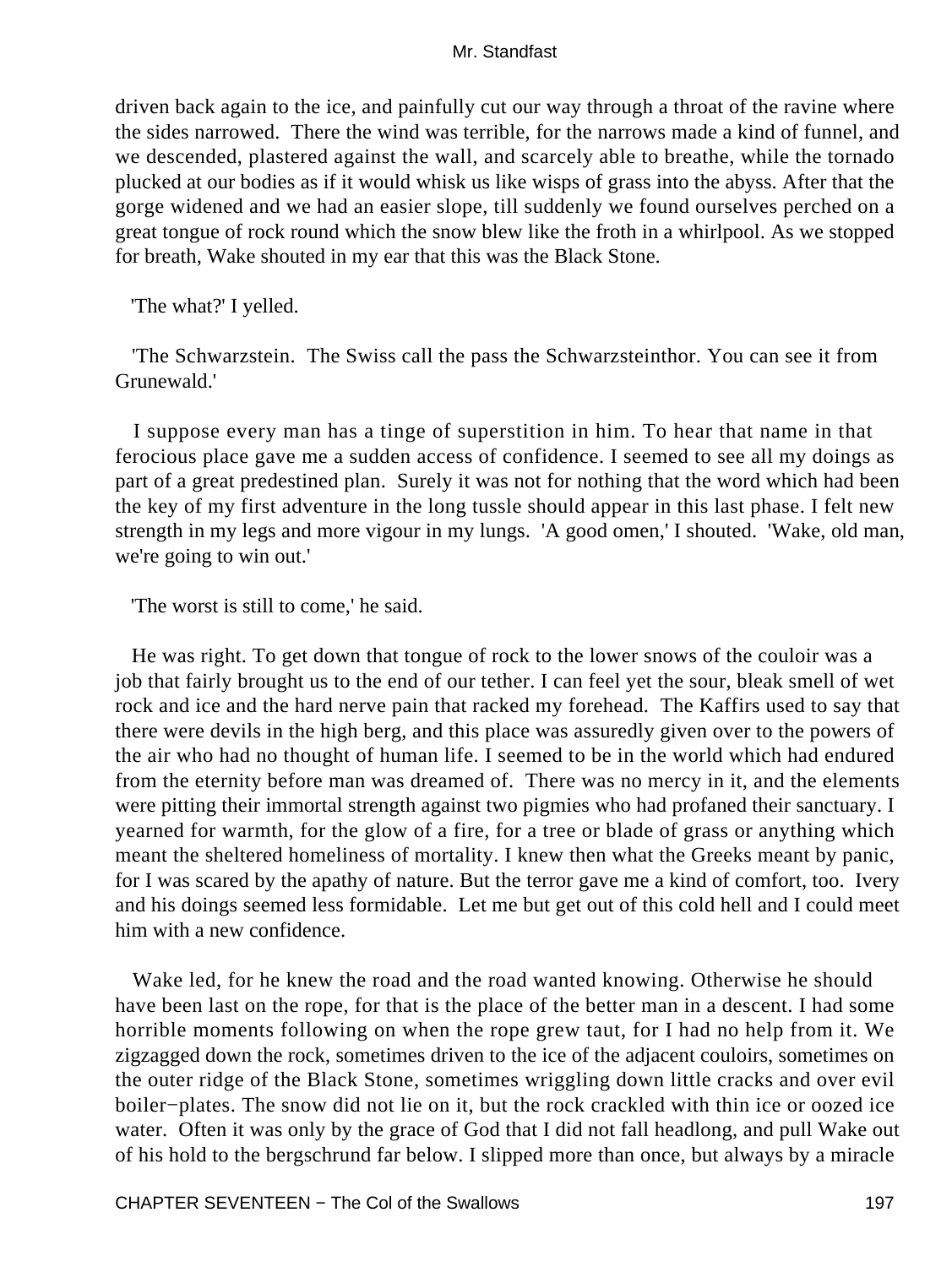recovered myself. To make things worse, Wake was tiring. I could feel him drag on the rope, and his movements had not the precision they had had in the morning. He was the mountaineer, and I the novice. If he gave out, we should never reach the valley.

 The fellow was clear grit all through. When we reached the foot of the tooth and sat huddled up with our faces away from the wind, I saw that he was on the edge of fainting. What that effort Must have cost him in the way of resolution you may guess, but he did not fail till the worst was past. His lips were colourless, and he was choking with the nausea of fatigue. I found a flask of brandy in his pocket, and a mouthful revived him.

 'I'm all out,' he said. 'The road's easier now, and I can direct YOU about the rest ... You'd better leave me. I'll only be a drag. I'll come on when I feel better.'

 'No, you don't, you old fool. You've got me over that infernal iceberg, and I'm going to see you home.'

 I rubbed his arms and legs and made him swallow some chocolate. But when he got on his feet he was as doddery as an old man. Happily we had an easy course down a snow gradient, which we glissaded in very unorthodox style. The swift motion freshened him up a little, and he was able to put on the brake with his axe to prevent us cascading into the bergschrund. We crossed it by a snow bridge, and started out on the seracs of the Schwarzstein glacier.

 I am no mountaineer − not of the snow and ice kind, anyway − but I have a big share of physical strength and I wanted it all now. For those seracs were an invention of the devil. To traverse that labyrinth in a blinding snowstorm, with a fainting companion who was too weak to jump the narrowest crevasse, and who hung on the rope like lead when there was occasion to use it, was more than I could manage. Besides, every step that brought us nearer to the valley now increased my eagerness to hurry, and wandering in that maze of clotted ice was like the nightmare when you stand on the rails with the express coming and are too weak to climb on the platform. As soon as possible I left the glacier for the hillside, and though that was laborious enough in all conscience, yet it enabled me to steer a straight course. Wake never spoke a word. When I looked at him his face was ashen under a gale which should have made his cheeks glow, and he kept his eyes half closed. He was staggering on at the very limits of his endurance ...

 By and by we were on the moraine, and after splashing through a dozen little glacier streams came on a track which led up the hillside. Wake nodded feebly when I asked if this was right. Then to my joy I saw a gnarled pine.

 I untied the rope and Wake dropped like a log on the ground. 'Leave me,' he groaned. 'I'm fairly done. I'll come on later.' And he shut his eyes.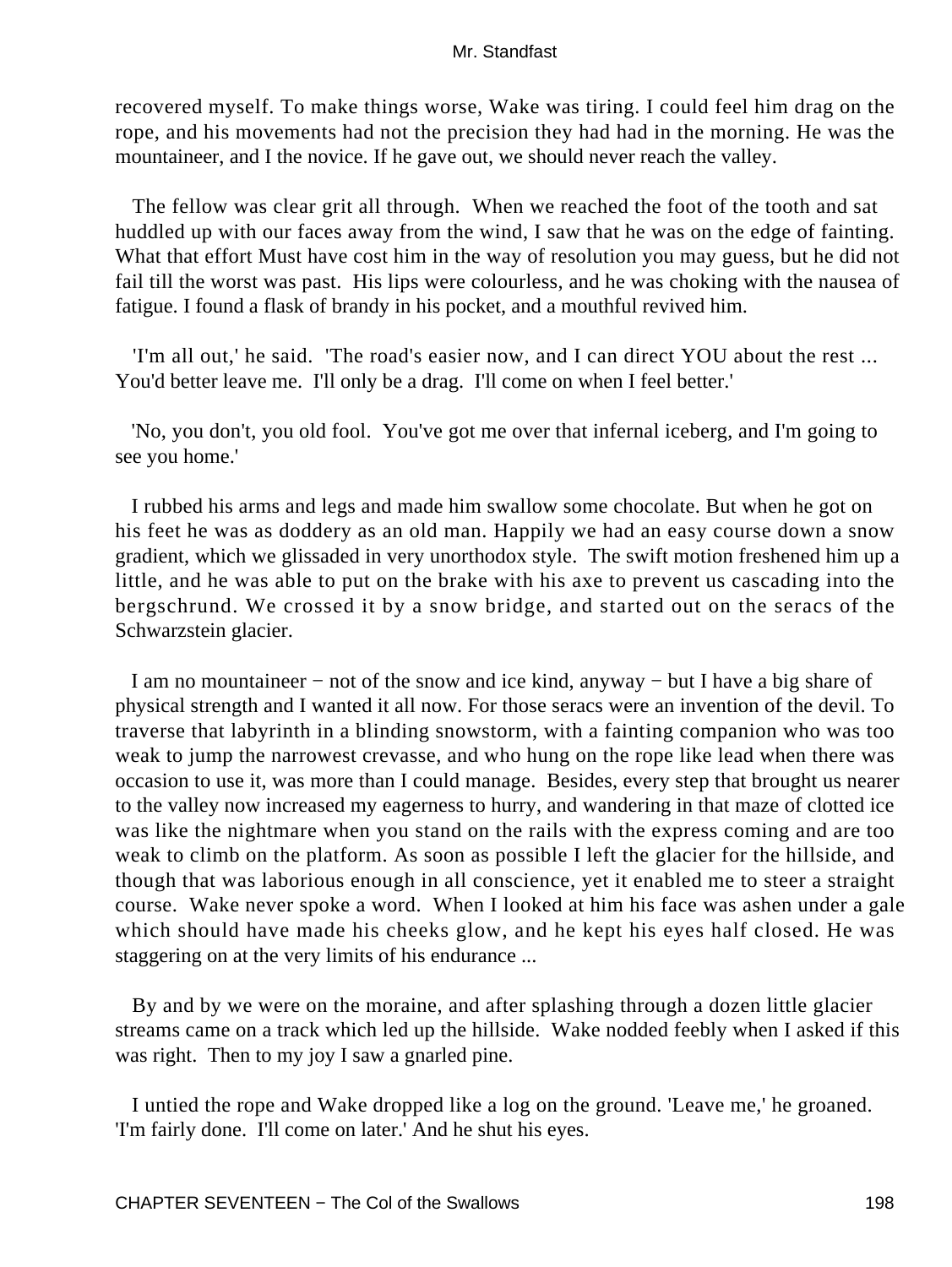My watch told me that it was after five o'clock.

 'Get on my back,' I said. 'I won't part from you till I've found a cottage. You're a hero. You've brought me over those damned mountains in a blizzard, and that's what no other man in England would have done. Get up.' He obeyed, for he was too far gone to argue. I tied his wrists together with a handkerchief below my chin, for I wanted my arms to hold up his legs. The rope and axes I left in a cache beneath the pine−tree. Then I started trotting down the track for the nearest dwelling.

 My strength felt inexhaustible and the quicksilver in my bones drove me forward. The snow was still falling, but the wind was dying down, and after the inferno of the pass it was like summer. The road wound over the shale of the hillside and then into what in spring must have been upland meadows. Then it ran among trees, and far below me on the right I could hear the glacier river churning in its gorge' Soon little empty huts appeared, and rough enclosed paddocks, and presently I came out on a shelf above the stream and smelt the wood−smoke of a human habitation.

 I found a middle−aged peasant in the cottage, a guide by profession in summer and a woodcutter in winter.

 'I have brought my Herr from Santa Chiara,' I said, 'over the Schwarzsteinthor. He is very weary and must sleep.'

 I decanted Wake into a chair, and his head nodded on his chest. But his colour was better.

 'You and your Herr are fools,' said the man gruffly, but not unkindly. 'He must sleep or he will have a fever. The Schwarzsteinthor in this devil's weather! Is he English?'

'Yes,' I said, 'like all madmen. But he's a good Herr, and a brave mountaineer.'

 We stripped Wake of his Red Cross uniform, now a collection of sopping rags, and got him between blankets with a huge earthenware bottle of hot water at his feet. The woodcutter's wife boiled milk, and this, with a little brandy added, we made him drink. I was quite easy in my mind about him, for I had seen this condition before. In the morning he would be as stiff as a poker, but recovered.

'Now I'm off for St Anton,' I said. 'I must get there tonight.'

 'You are the hardy one,' the man laughed. 'I will show you the quick road to Grunewald, where is the railway. With good fortune you may get the last train.'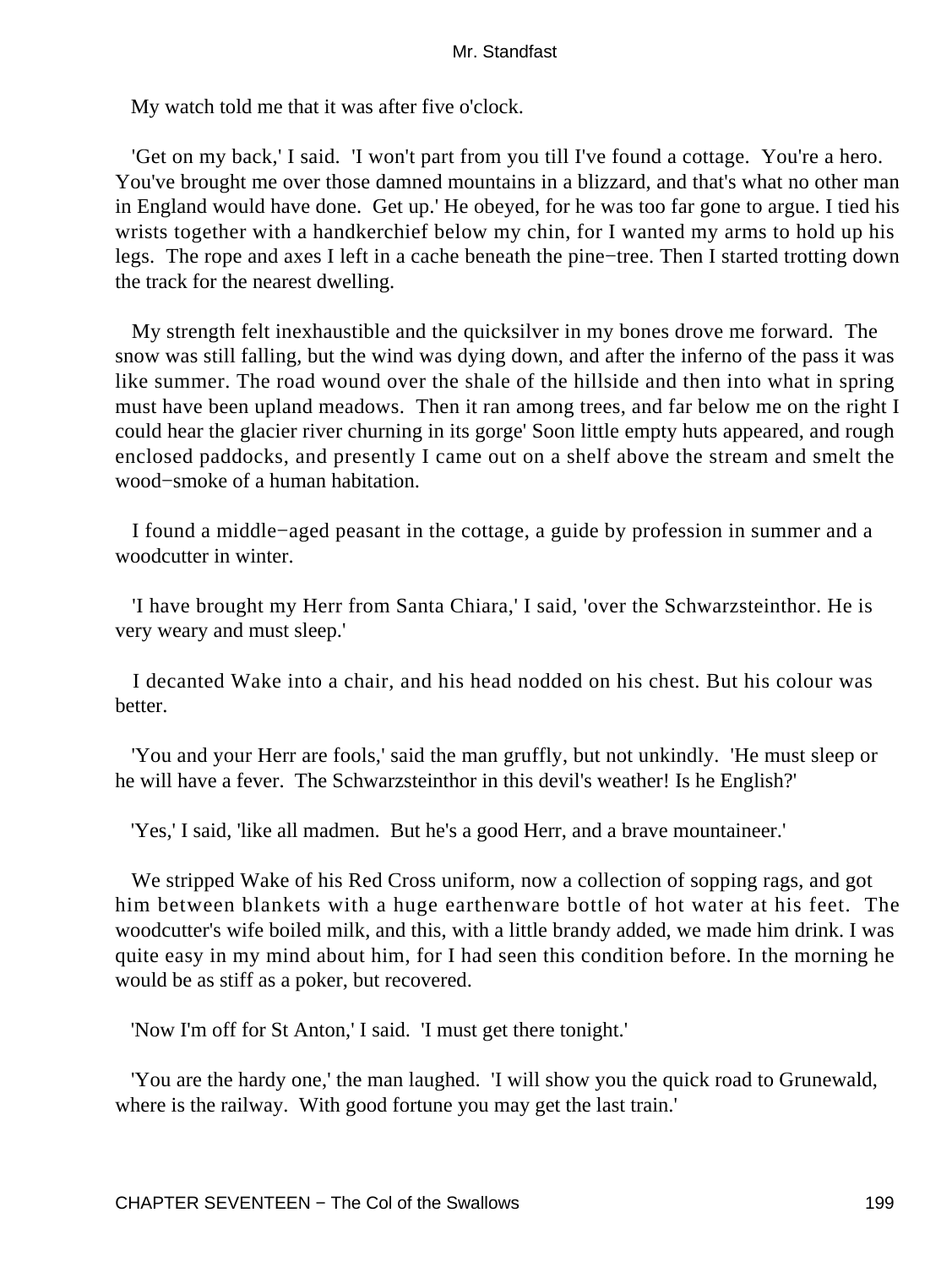I gave him fifty francs on my Herr's behalf, learned his directions for the road, and set off after a draught of goat's milk, munching my last slab of chocolate. I was still strung up to a mechanical activity, and I ran every inch of the three miles to the Staubthal without consciousness of fatigue. I was twenty minutes too soon for the train, and, as I sat on a bench on the platform, my energy suddenly ebbed away. That is what happens after a great exertion. I longed to sleep, and when the train arrived I crawled into a carriage like a man with a stroke. There seemed to be no force left in my limbs. I realized that I was leg−weary, which is a thing you see sometimes with horses, but not often with men.

 All the journey I lay like a log in a kind of coma, and it was with difficulty that I recognized my destination, and stumbled out of the train. But I had no sooner emerged from the station of St Anton than I got my second wind. Much snow had fallen since yesterday, but it had stopped now, the sky was clear, and the moon was riding. The sight of the familiar place brought back all my anxieties. The day on the Col of the Swallows was wiped out of my memory, and I saw only the inn at Santa Chiara, and heard Wake's hoarse voice speaking of Mary. The lights were twinkling from the village below, and on the right I saw the clump of trees which held the Pink Chalet.

 I took a short cut across the fields, avoiding the little town. I ran hard, stumbling often, for though I had got my mental energy back my legs were still precarious. The station clock had told me that it was nearly half−past nine.

 Soon I was on the high−road, and then at the Chalet gates. I heard as in a dream what seemed to be three shrill blasts on a whistle. Then a big car passed me, making for St Anton. For a second I would have hailed it, but it was past me and away. But I had a conviction that my business lay in the house, for I thought Ivery was there, and Ivery was what mattered.

 I marched up the drive with no sort of plan in my head, only a blind rushing on fate. I remembered dimly that I had still three cartridges in my revolver.

 The front door stood open and I entered and tiptoed down the passage to the room where I had found the Portuguese Jew. No one hindered me, but it was not for lack of servants. I had the impression that there were people near me in the darkness, and I thought I heard German softly spoken. There was someone ahead of me, perhaps the speaker, for I could hear careful footsteps. It was very dark, but a ray of light came from below the door of the room. Then behind me I heard the hall door clang, and the noise of a key turned in its lock. I had walked straight into a trap and all retreat was cut off.

 My mind was beginning to work more clearly, though my purpose was still vague. I wanted to get at Ivery and I believed that he was somewhere in front of me. And then I thought of the door which led from the chamber where I had been imprisoned. If I could enter that way I would have the advantage of surprise.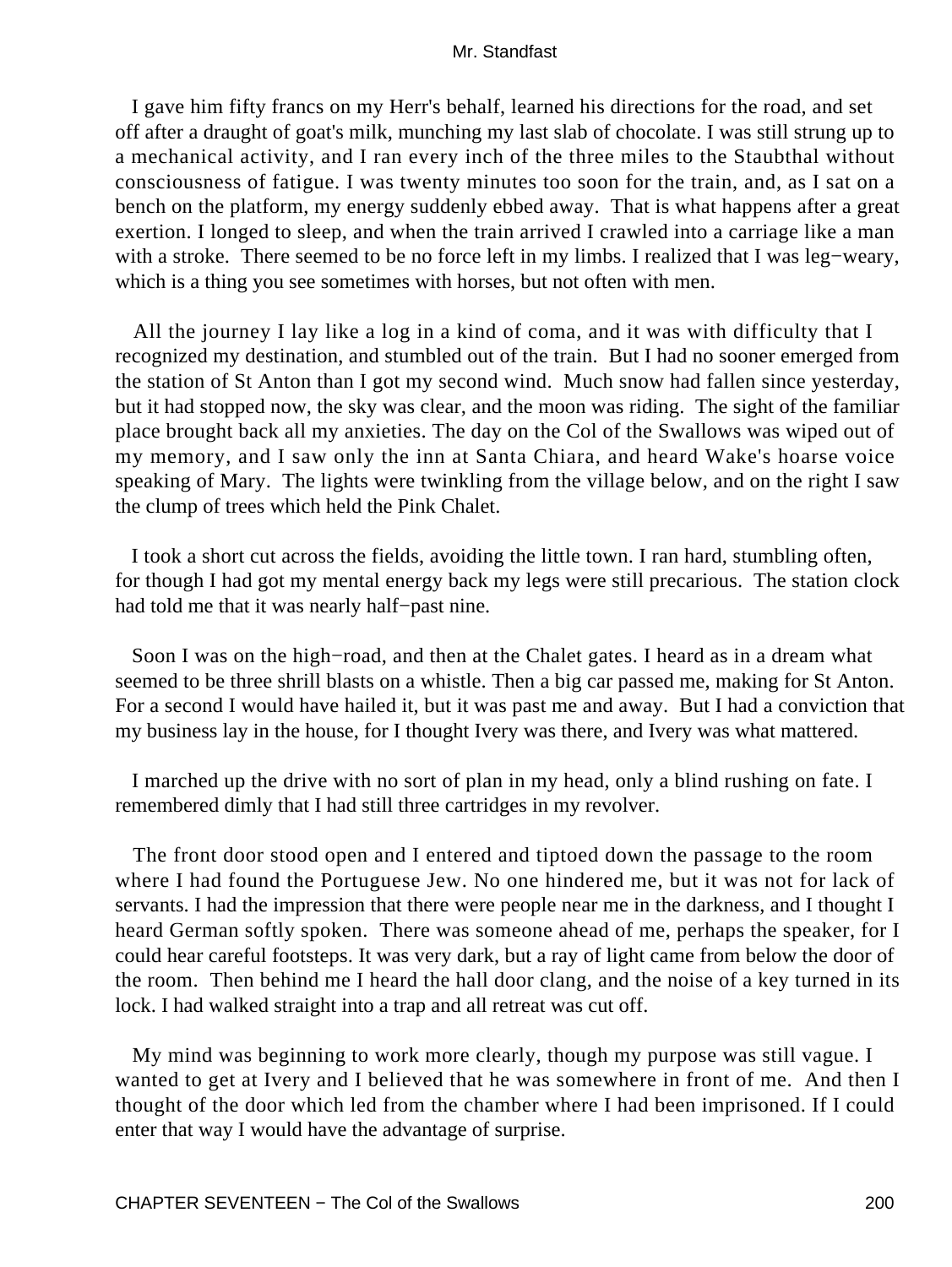I groped on the right−hand side of the passage and found a handle. It opened upon what seemed to be a dining–room, for there was a faint smell of food. Again I had the impression of people near, who for some unknown reason did not molest me. At the far end I found another door, which led to a second room, which I guessed to be adjacent to the library. Beyond it again must lie the passage from the chamber with the rack. The whole place was as quiet as a shell.

 I had guessed right. I was standing in the passage where I had stood the night before. In front of me was the library, and there was the same chink of light showing. Very softly I turned the handle and opened it a crack ...

 The first thing that caught my eye was the profile of Ivery. He was looking towards the writing−table, where someone was sitting.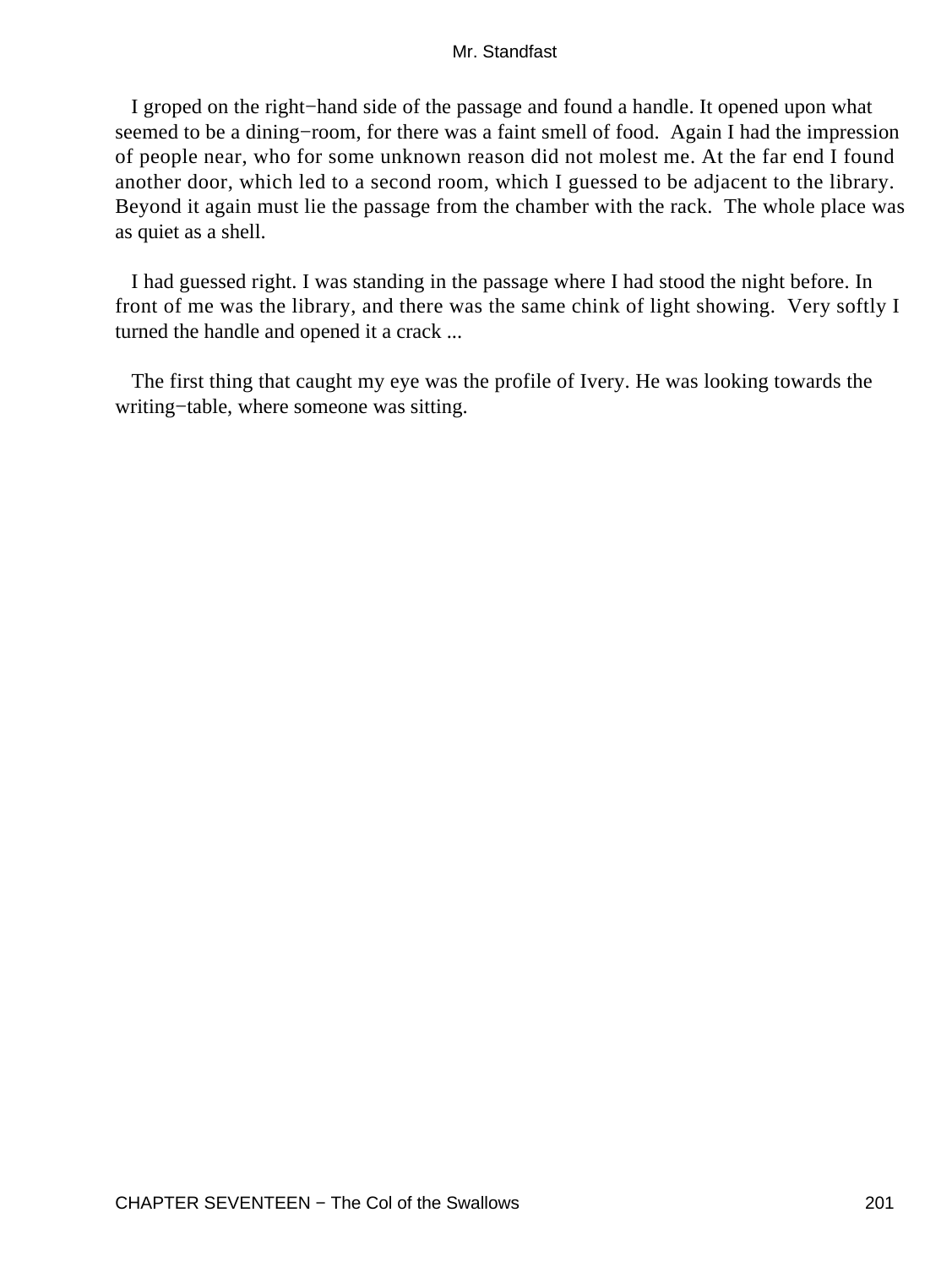# **[CHAPTER EIGHTEEN − The Underground Railway](#page-255-0)**

**This is the story which I heard later from Mary ...** 

 She was at Milan with the new Anglo−American hospital when she got Blenkiron's letter. Santa Chiara had always been the place agreed upon, and this message mentioned specifically Santa Chiara, and fixed a date for her presence there. She was a little puzzled by it, for she had not yet had a word from Ivery, to whom she had written twice by the roundabout address in France which Bommaerts had given her. She did not believe that he would come to Italy in the ordinary course of things, and she wondered at Blenkiron's certainty about the date.

 The following morning came a letter from Ivery in which he ardently pressed for a meeting. It was the first of several, full of strange talk about some approaching crisis, in which the forebodings of the prophet were mingled with the solicitude of a lover.

 'The storm is about to break,' he wrote, 'and I cannot think only of my own fate. I have something to tell you which vitally concerns yourself. You say you are in Lombardy. The Chiavagno valley is within easy reach, and at its head is the inn of Santa Chiara, to which I come on the morning of March 19th. Meet me there even if only for half an hour, I implore you. We have already shared hopes and confidences, and I would now share with you a knowledge which I alone in Europe possess. You have the heart of a lion, my lady, worthy of what I can bring you.'

 Wake was summoned from the *Croce* Rossa unit with which he was working at Vicenza, and the plan arranged by Blenkiron was faithfully carried out. Four officers of the Alpini, in the rough dress of peasants of the hills, met them in Chiavagno on the morning of the 18th. It was arranged that the hostess of Santa Chiara should go on a visit to her sister's son, leaving the inn, now in the shuttered quiet of wintertime, under the charge of two ancient servants. The hour of Ivery's coming on the 19th had been fixed by him for noon, and that morning Mary would drive up the valley, while Wake and the Alpini went inconspicuously by other routes so as to be in station around the place before midday. But on the evening of the 18th at the Hotel of the Four Kings in Chiavagno Mary received another message. It was from me and told her that I was crossing the Staub at midnight and would be at the inn before dawn. It begged her to meet me there, to meet me alone without the others, because I had that to say to her which must be said before Ivery's coming. I have seen the letter. It was written in a hand which I could not have distinguished from my own scrawl. It was not exactly what I would myself have written, but there were phrases in it which to Mary's mind could have come only from me. Oh, I admit it was cunningly done, especially the love−making, which was just the kind of stammering thing which I would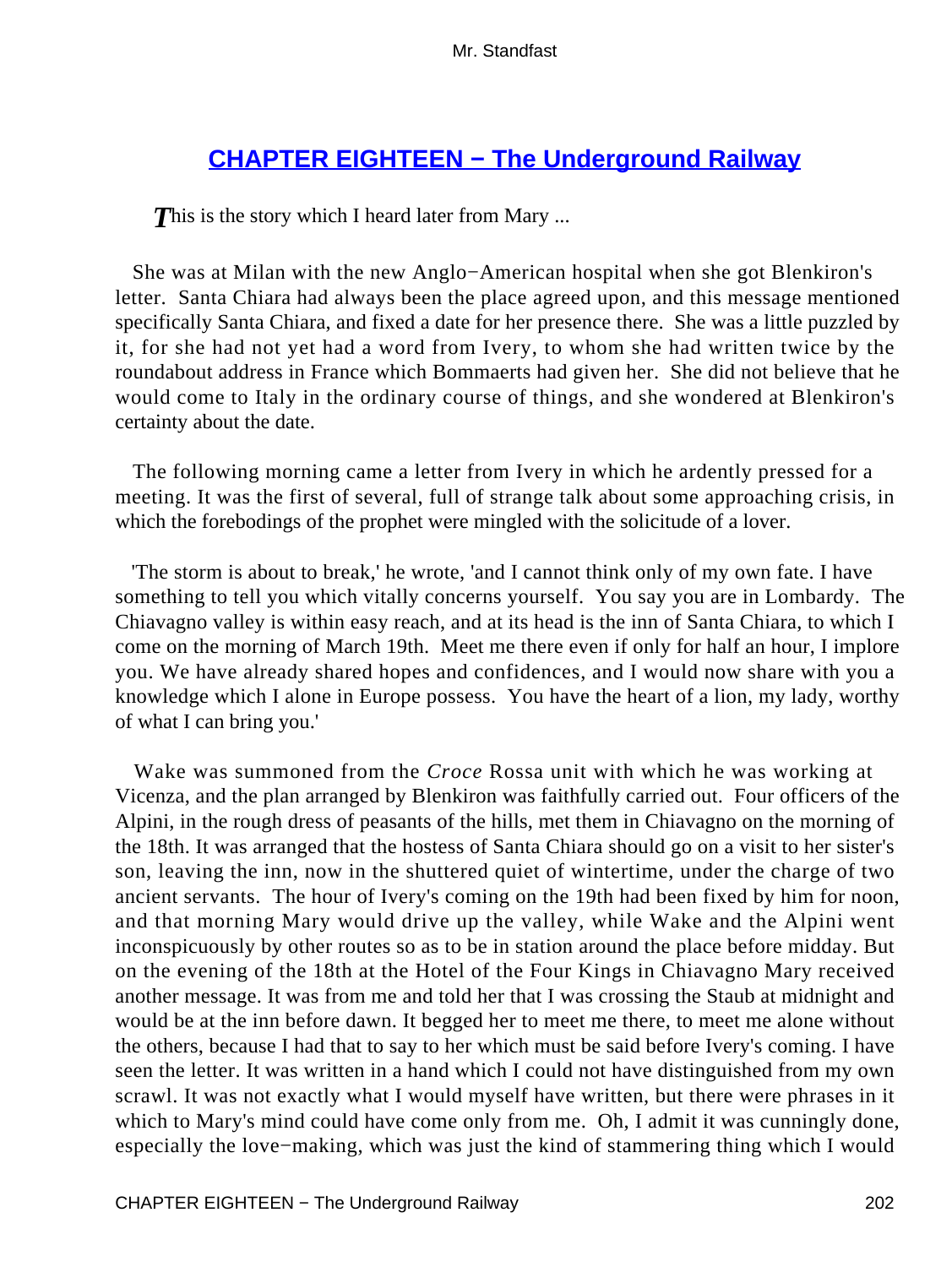have achieved if I had tried to put my feelings on paper. Anyhow, Mary had no doubt of its genuineness. She slipped off after dinner, hired a carriage with two broken−winded screws and set off up the valley. She left a line for Wake telling him to follow according to the plan − a line which he never got, for his anxiety when he found she had gone drove him to immediate pursuit.

 At about two in the morning of the 19th after a slow and icy journey she arrived at the inn, knocked up the aged servants, made herself a cup of chocolate out of her tea−basket and sat down to wait on my coming.

 She has described to me that time of waiting. A home−made candle in a tall earthenware candlestick lit up the little \_salle−a−manger, which was the one room in use. The world was very quiet, the snow muffled the roads, and it was cold with the penetrating chill of the small hours of a March night. Always, she has told me, will the taste of chocolate and the smell of burning tallow bring back to her that strange place and the flutter of the heart with which she waited. For she was on the eve of the crisis of all our labours, she was very young, and youth has a quick fancy which will not be checked. Moreover, it was I who was coming, and save for the scrawl of the night before, we had had no communication for many weeks ... She tried to distract her mind by repeating poetry, and the thing that came into her head was Keats's 'Nightingale', an odd poem for the time and place.

 There was a long wicker chair among the furnishings of the room, and she lay down on it with her fur cloak muffled around her. There were sounds of movement in the inn. The old woman who had let her in, with the scent of intrigue of her kind, had brightened when she heard that another guest was coming. Beautiful women do not travel at midnight for nothing. She also was awake and expectant.

 Then quite suddenly came the sound of a car slowing down outside. She sprang to her feet in a tremor of excitement. It was like the Picardy chateau again – the dim room and a friend coming out of the night. She heard the front door open and a step in the little hall ...

 She was looking at Ivery. ... He slipped his driving−coat off as he entered, and bowed gravely. He was wearing a green hunting suit which in the dusk seemed like khaki, and, as he was about my own height, for a second she was misled. Then she saw his face and her heart stopped.

'You!' she cried. She had sunk back again on the wicker chair.

 'I have come as I promised,' he said, 'but a little earlier. You will forgive me my eagerness to be with you.'

 She did not heed his words, for her mind was feverishly busy. My letter had been a fraud and this man had discovered our plans. She was alone with him, for it would be hours

CHAPTER EIGHTEEN − The Underground Railway 203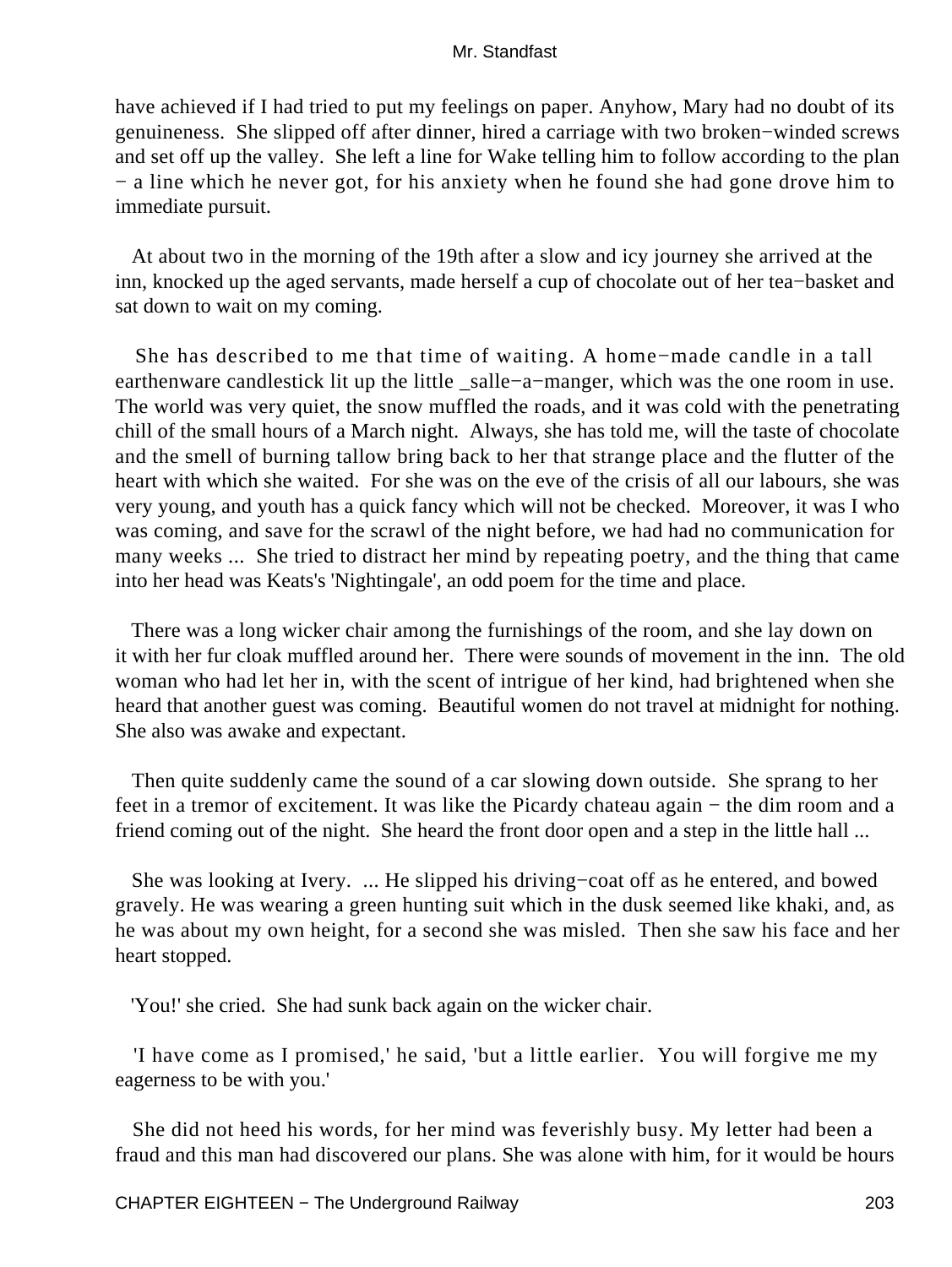before her friends came from Chiavagno. He had the game in his hands, and of all our confederacy she alone remained to confront him. Mary's courage was pretty near perfect, and for the moment she did not think of herself or her own fate. That came later. She was possessed with poignant disappointment at our failure. All our efforts had gone to the winds, and the enemy had won with contemptuous ease. Her nervousness disappeared before the intense regret, and her brain set coolly and busily to work.

 It was a new Ivery who confronted her, a man with vigour and purpose in every line of him and the quiet confidence of power. He spoke with a serious courtesy.

 'The time for make−believe is past,' he was saying. 'We have fenced with each other. I have told you only half the truth, and you have always kept me at arm's length. But you knew in your heart, my dearest lady, that there must be the full truth between us some day, and that day has come. I have often told you that I love you. I do not come now to repeat that declaration. I come to ask you to entrust yourself to me, to join your fate to mine, for I can promise you the happiness which you deserve.'

 He pulled up a chair and sat beside her. I cannot put down all that he said, for Mary, once she grasped the drift of it, was busy with her own thoughts and did not listen. But I gather from her that he was very candid and seemed to grow as he spoke in mental and moral stature. He told her who he was and what his work had been. He claimed the same purpose as hers, a hatred of war and a passion to rebuild the world into decency. But now he drew a different moral. He was a German: it was through Germany alone that peace and regeneration could come. His country was purged from her faults, and the marvellous German discipline was about to prove itself in the eye of gods and men. He told her what he had told me in the room at the Pink Chalet, but with another colouring. Germany was not vengeful or vainglorious, only patient and merciful. God was about to give her the power to decide the world's fate, and it was for him and his kind to see that the decision was beneficent. The greater task of his people was only now beginning.

 That was the gist of his talk. She appeared to listen, but her mind was far away. She must delay him for two hours, three hours, four hours. If not, she must keep beside him. She was the only one of our company left in touch with the enemy ...

'I go to Germany now,' he was saying. 'I want you to come with me − to be my wife.'

He waited for an answer, and got it in the form of a startled question.

'To Germany? How?'

 'It is easy,' he said, smiling. 'The car which is waiting outside is the first stage of a system of travel which we have perfected.' Then he told her about the Underground Railway − not as he had told it to me, to scare, but as a proof of power and forethought.

CHAPTER EIGHTEEN – The Underground Railway 204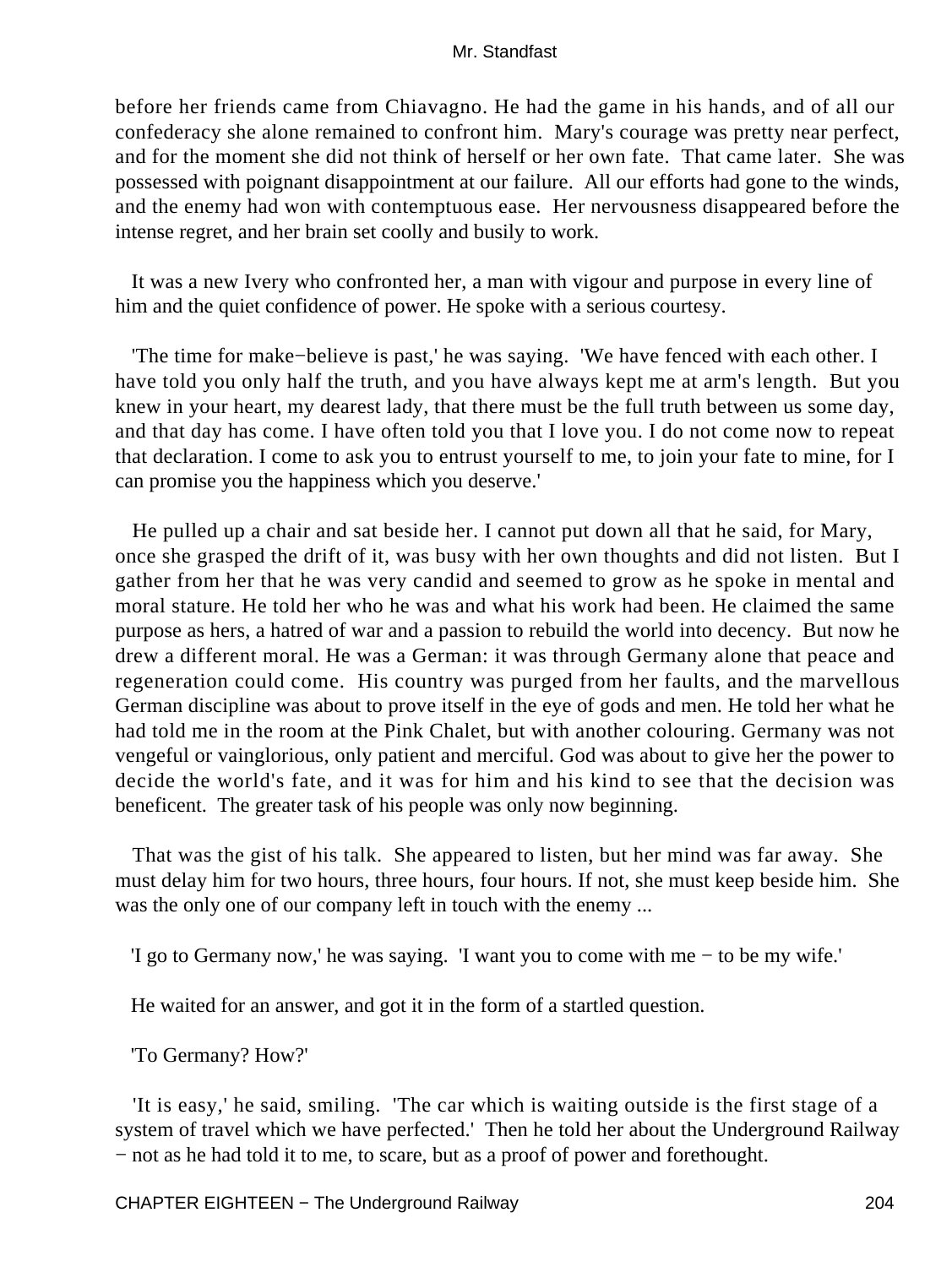His manner was perfect. He was respectful, devoted, thoughtful of all things. He was the suppliant, not the master. He offered her power and pride, a dazzling career, for he had deserved well of his country, the devotion of the faithful lover. He would take her to his mother's house, where she would be welcomed like a princess. I have no doubt he was sincere, for he had many moods, and the libertine whom he had revealed to me at the Pink Chalet had given place to the honourable gentleman. He could play all parts well because he could believe in himself in them all.

 Then he spoke of danger, not so as to slight her courage, but to emphasize his own thoughtfulness. The world in which she had lived was crumbling, and he alone could offer a refuge. She felt the steel gauntlet through the texture of the velvet glove.

 All the while she had been furiously thinking, with her chin in her hand in the old way ... She might refuse to go. He could compel her, no doubt, for there was no help to be got from the old servants. But it might be difficult to carry an unwilling woman over the first stages of the Underground Railway. There might be chances ... Supposing he accepted her refusal and left her. Then indeed he would be gone for ever and our game would have closed with a fiasco. The great antagonist of England would go home rejoicing, taking his sheaves with him.

 At this time she had no personal fear of him. So curious a thing is the human heart that her main preoccupation was with our mission, not with her own fate. To fail utterly seemed too bitter. Supposing she went with him. They had still to get out of Italy and cross Switzerland. If she were with him she would be an emissary of the Allies in the enemy's camp. She asked herself what could she do, and told herself 'Nothing.' She felt like a small bird in a very large trap, and her chief sensation was that of her own powerlessness. But she had learned Blenkiron's gospel and knew that Heaven sends amazing chances to the bold. And, even as she made her decision, she was aware of a dark shadow lurking at the back of her mind, the shadow of the fear which she knew was awaiting her. For she was going into the unknown with a man whom she hated, a man who claimed to be her lover. It was the bravest thing I have ever heard of, and I have lived my life among brave men.

 'I will come with you,' she said. 'But you mustn't speak to me, please. I am tired and troubled and I want peace to think.'

 As she rose weakness came over her and she swayed till his arm caught her. 'I wish I could let you rest for a little,' he said tenderly, 'but time presses. The car runs smoothly and you can sleep there.'

 He summoned one of the servants to whom he handed Mary. 'We leave in ten minutes,' he said, and he went out to see to the car.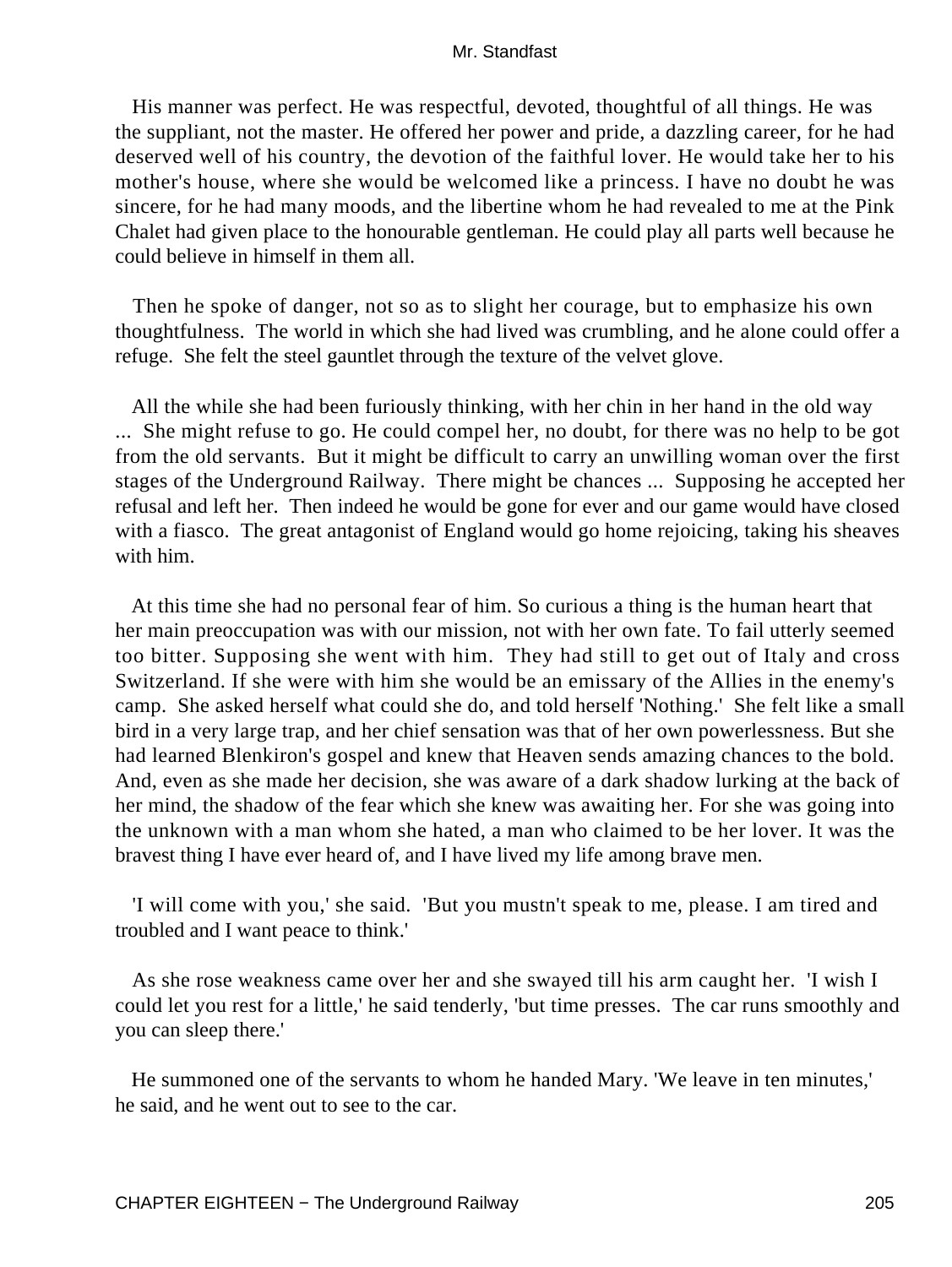Mary's first act in the bedroom to which she was taken was to bathe her eyes and brush her hair. She felt dimly that she must keep her head clear. Her second was to scribble a note to Wake, telling him what had happened, and to give it to the servant with a tip.

 'The gentleman will come in the morning,' she said. 'You must give it him at once, for it concerns the fate of your country.' The woman grinned and promised. It was not the first time she had done errands for pretty ladies.

 Ivery settled her in the great closed car with much solicitude, and made her comfortable with rugs. Then he went back to the inn for a second, and she saw a light move in the \_salle−a−manger. He returned and spoke to the driver in German, taking his seat beside him.

 But first he handed Mary her note to Wake. 'I think you left this behind you,' he said. He had not opened it.

 Alone in the car Mary slept. She saw the figures of Ivery and the chauffeur in the front seat dark against the headlights, and then they dislimned into dreams. She had undergone a greater strain than she knew, and was sunk in the heavy sleep of weary nerves.

 When she woke it was daylight. They were still in Italy, as her first glance told her, so they could not have taken the Staub route. They seemed to be among the foothills, for there was little snow, but now and then up tributary valleys she had glimpses of the high peaks. She tried hard to think what it could mean, and then remembered the Marjolana. Wake had laboured to instruct her in the topography of the Alps, and she had grasped the fact of the two open passes. But the Marjolana meant a big circuit, and they would not be in Switzerland till the evening. They would arrive in the dark, and pass out of it in the dark, and there would be no chance of succour. She felt very lonely and very weak.

 Throughout the morning her fear grew. The more hopeless her chance of defeating Ivery became the more insistently the dark shadow crept over her mind. She tried to steady herself by watching the show from the windows. The car swung through little villages, past vineyards and pine−woods and the blue of lakes, and over the gorges of mountain streams. There seemed to be no trouble about passports. The sentries at the controls waved a reassuring hand when they were shown some card which the chauffeur held between his teeth. In one place there was a longish halt, and she could hear Ivery talking Italian with two officers of Bersaglieri, to whom he gave cigars. They were fresh−faced, upstanding boys, and for a second she had an idea of flinging open the door and appealing to them to save her. But that would have been futile, for Ivery was clearly amply certificated. She wondered what part he was now playing.

 The Marjolana route had been chosen for a purpose. In one town ivery met and talked to a civilian official, and more than once the car slowed down and someone appeared from the wayside to speak a word and vanish. She was assisting at the last gathering up of the threads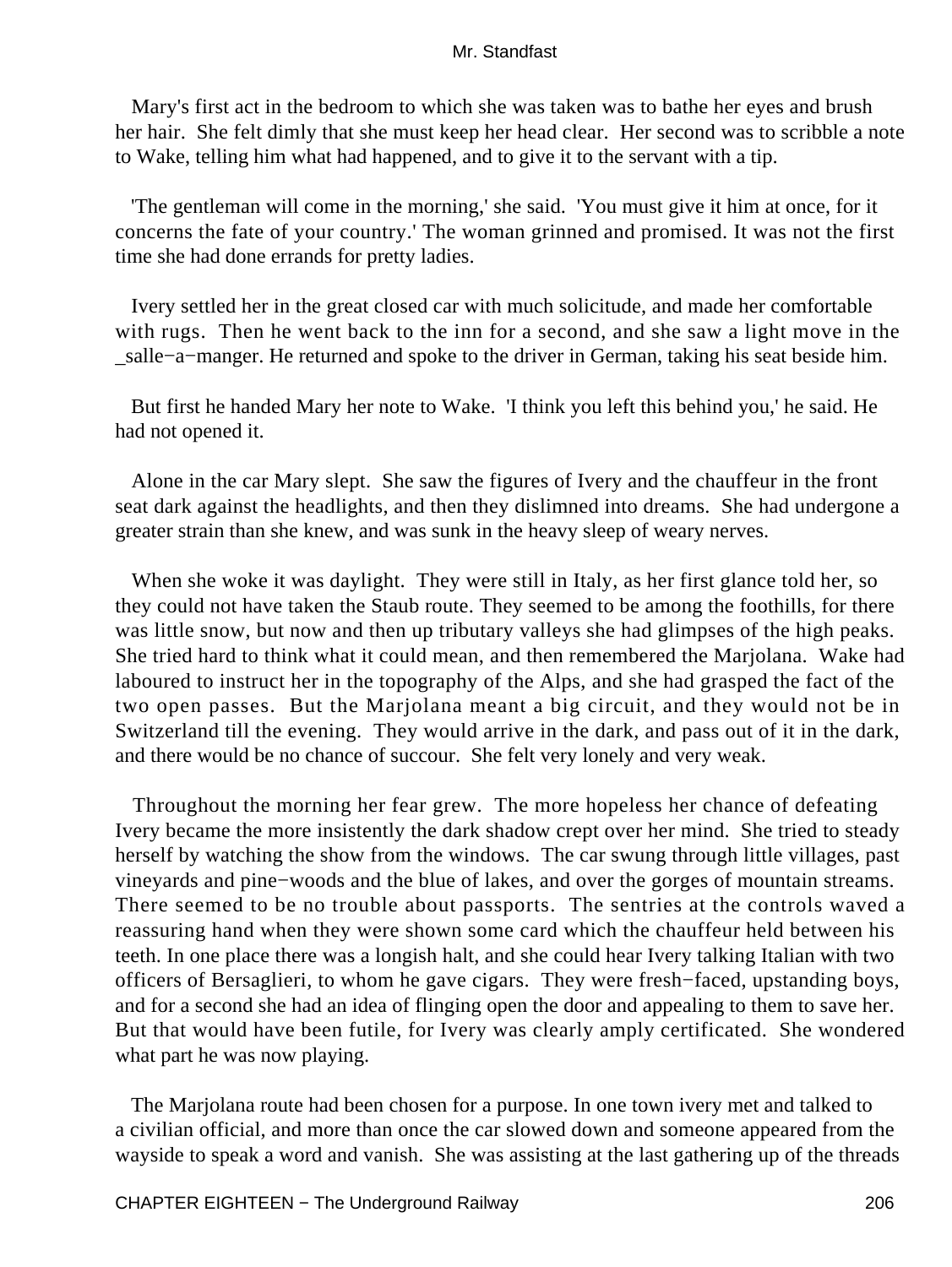of a great plan, before the Wild Birds returned to their nest. Mostly these conferences seemed to be in Italian, but once or twice she gathered from the movement of the lips that German was spoken and that this rough peasant or that black−hatted bourgeois was not of Italian blood.

 Early in the morning, soon after she awoke, Ivery had stopped the car and offered her a well−provided luncheon basket. She could eat nothing, and watched him breakfast off sandwiches beside the driver. In the afternoon he asked her permission to sit with her. The car drew up in a lonely place, and a tea−basket was produced by the chauffeur. Ivery made tea, for she seemed too listless to move, and she drank a cup with him. After that he remained beside her.

 'In half an hour we shall be out of Italy,' he said. The car was running up a long valley to the curious hollow between snowy saddles which is the crest of the Marjolana. He showed her the place on a road map. As the altitude increased and the air grew colder he wrapped the rugs closer around her and apologized for the absence of a foot−warmer. 'In a little,' he said, 'we shall be in the land where your slightest wish will be law.'

 She dozed again and so missed the frontier post. When she woke the car was slipping down the long curves of the Weiss valley, before it narrows to the gorge through which it debouches on Grunewald.

 'We are in Switzerland now,' she heard his voice say. It may have been fancy, but it seemed to her that there was a new note in it. He spoke to her with the assurance of possession. They were outside the country of the Allies, and in a land where his web was thickly spread.

'Where do we stop tonight?' she asked timidly.

 'I fear we cannot stop. Tonight also you must put up with the car. I have a little errand to do on the way, which will delay us a few minutes, and then we press on. Tomorrow, my fairest one, fatigue will be ended.'

 There was no mistake now about the note of possession in his voice. Mary's heart began to beat fast and wild. The trap had closed down on her and she saw the folly of her courage. It had delivered her bound and gagged into the hands of one whom she loathed more deeply every moment, whose proximity was less welcome than a snake's. She had to bite hard on her lip to keep from screaming.

 The weather had changed and it was snowing hard, the same storm that had greeted us on the Col of the Swallows. The pace was slower now, and Ivery grew restless. He looked frequently at his watch, and snatched the speaking−tube to talk to the driver. Mary caught the word 'St Anton'.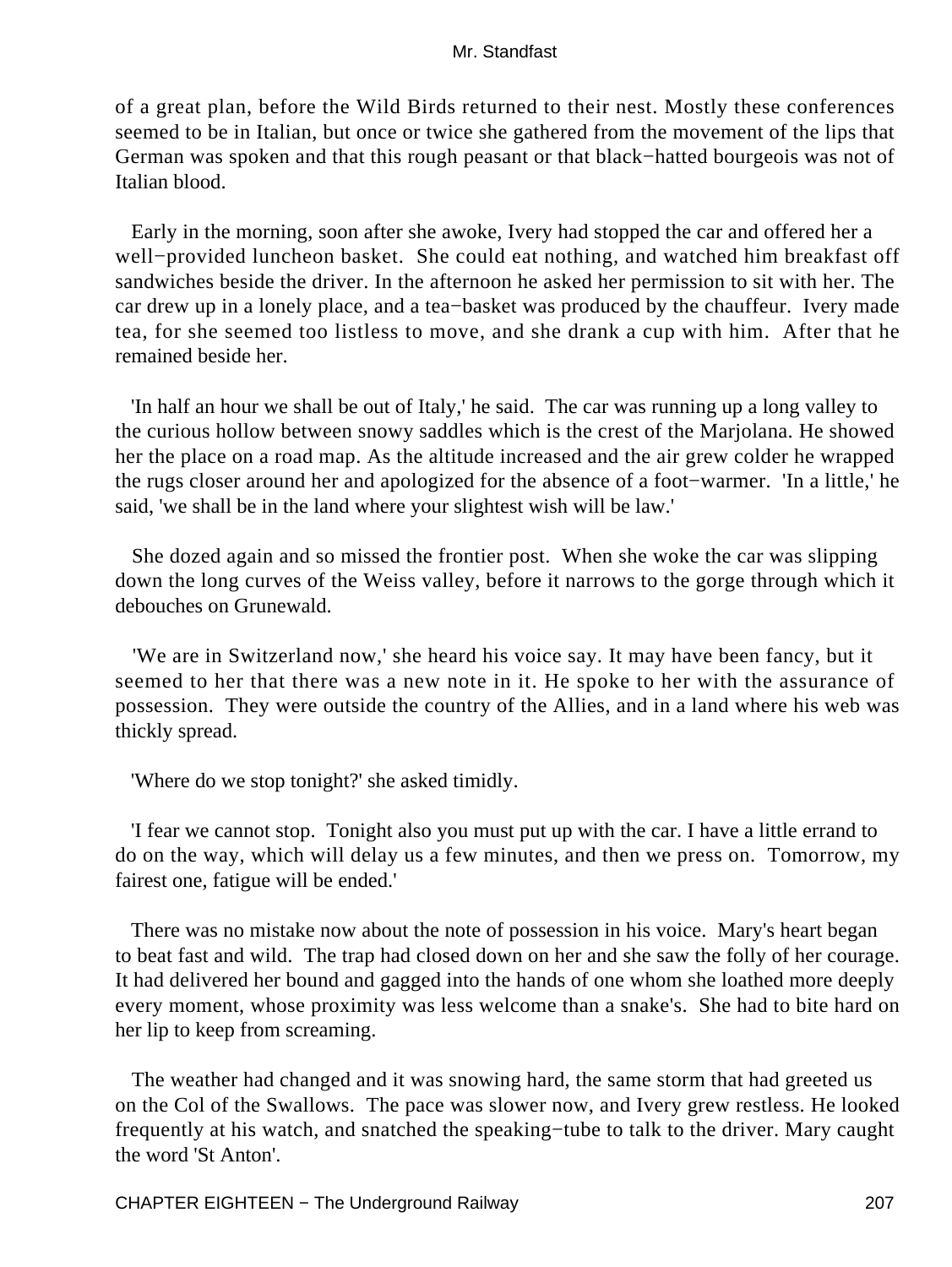'Do we go by St Anton?' she found voice to ask. 'Yes, he said shortly.

 The word gave her the faintest glimmering of hope, for she knew that Peter and I had lived at St Anton. She tried to look out of the blurred window, but could see nothing except that the twilight was falling. She begged for the road−map, and saw that so far as she could make out they were still in the broad Grunewald valley and that to reach St Anton they had to cross the low pass from the Staubthal. The snow was still drifting thick and the car crawled.

 Then she felt the rise as they mounted to the pass. Here the going was bad, very different from the dry frost in which I had covered the same road the night before. Moreover, there seemed to be curious obstacles. Some careless wood−cart had dropped logs on the highway, and more than once both Ivery and the chauffeur had to get out to shift them. In one place there had been a small landslide which left little room to pass, and Mary had to descend and cross on foot while the driver took the car over alone. Ivery's temper seemed to be souring. To the girl's relief he resumed the outside seat, where he was engaged in constant argument with the chauffeur.

 At the head of the pass stands an inn, the comfortable hostelry of Herr Kronig, well known to all who clamber among the lesser peaks of the Staubthal. There in the middle of the way stood a man with a lantern.

 'The road is blocked by a snowfall,' he cried. 'They are clearing it now. It will be ready in half an hour's time.'

 Ivery sprang from his seat and darted into the hotel. His business was to speed up the clearing party, and Herr Kronig himself accompanied him to the scene of the catastrophe. Mary sat still, for she had suddenly become possessed of an idea. She drove it from her as foolishness, but it kept returning. Why had those tree−trunks been spilt on the road? Why had an easy pass after a moderate snowfall been suddenly closed?

 A man came out of the inn−yard and spoke to the chauffeur. It seemed to be an offer of refreshment, for the latter left his seat and disappeared inside. He was away for some time and returned shivering and grumbling at the weather, with the collar of his greatcoat turned up around his ears. A lantern had been hung in the porch and as he passed Mary saw the man. She had been watching the back of his head idly during the long drive, and had observed that it was of the round bullet type, with no nape to the neck, which is common in the Fatherland. Now she could not see his neck for the coat collar, but she could have sworn that the head was a different shape. The man seemed to suffer acutely from the cold, for he buttoned the collar round his chin and pulled his cap far over his brows.

 Ivery came back, followed by a dragging line of men with spades and lanterns. He flung himself into the front seat and nodded to the driver to start. The man had his engine going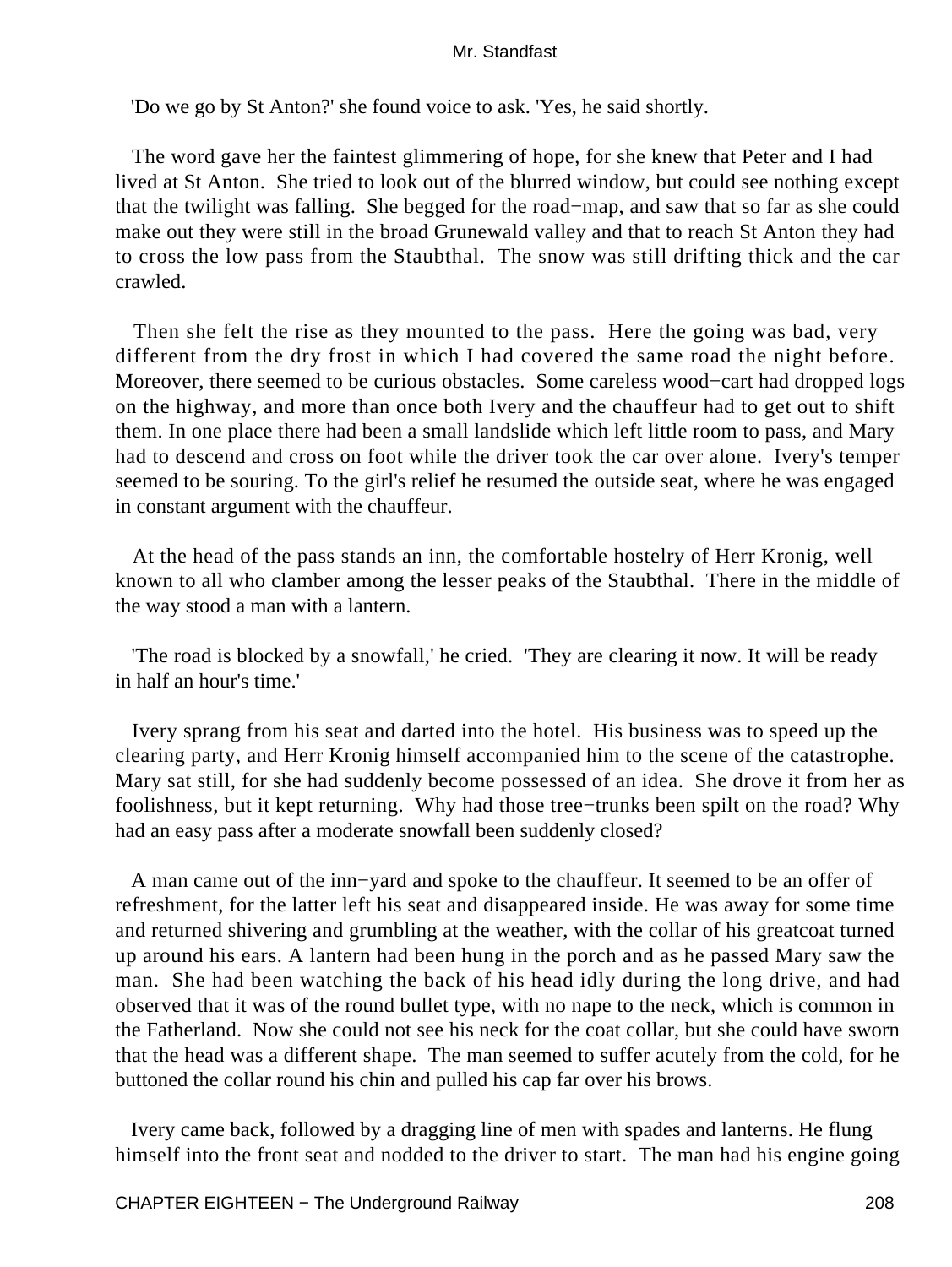already so as to lose no time. He bumped over the rough debris of the snowfall and then fairly let the car hum. Ivery was anxious for speed, but he did not want his neck broken and he yelled out to take care. The driver nodded and slowed down, but presently he had got up speed again.

 If Ivery was restless, Mary was worse. She seemed suddenly to have come on the traces of her friends. In the St Anton valley the snow had stopped and she let down the window for air, for she was choking with suspense. The car rushed past the station, down the hill by Peter's cottage, through the village, and along the lake shore to the Pink Chalet.

 Ivery halted it at the gate. 'See that you fill up with petrol,' he told the man. 'Bid Gustav get the Daimler and be ready to follow in half in hour.'

He spoke to Mary through the open window.

 'I will keep you only a very little time. I think you had better wait in the car, for it will be more comfortable than a dismantled house. A servant will bring you food and more rugs for the night journey.'

Then he vanished up the dark avenue.

 Mary's first thought was to slip out and get back to the village and there to find someone who knew me or could take her where Peter lived. But the driver would prevent her, for he had been left behind on guard. She looked anxiously at his back, for he alone stood between her and liberty.

 That gentleman seemed to be intent on his own business. As soon as Ivery's footsteps had grown faint, he had backed the car into the entrance, and turned it so that it faced towards St Anton. Then very slowly it began to move.

 At the same moment a whistle was blown shrilly three times. The door on the right had opened and someone who had been waiting in the shadows climbed painfully in. Mary saw that it was a little man and that he was a cripple. She reached a hand to help him, and he fell on to the cushions beside her. The car was gathering speed.

 Before she realized what was happening the new−comer had taken her hand and was patting it.

About two minutes later I was entering the gate of the Pink Chalet.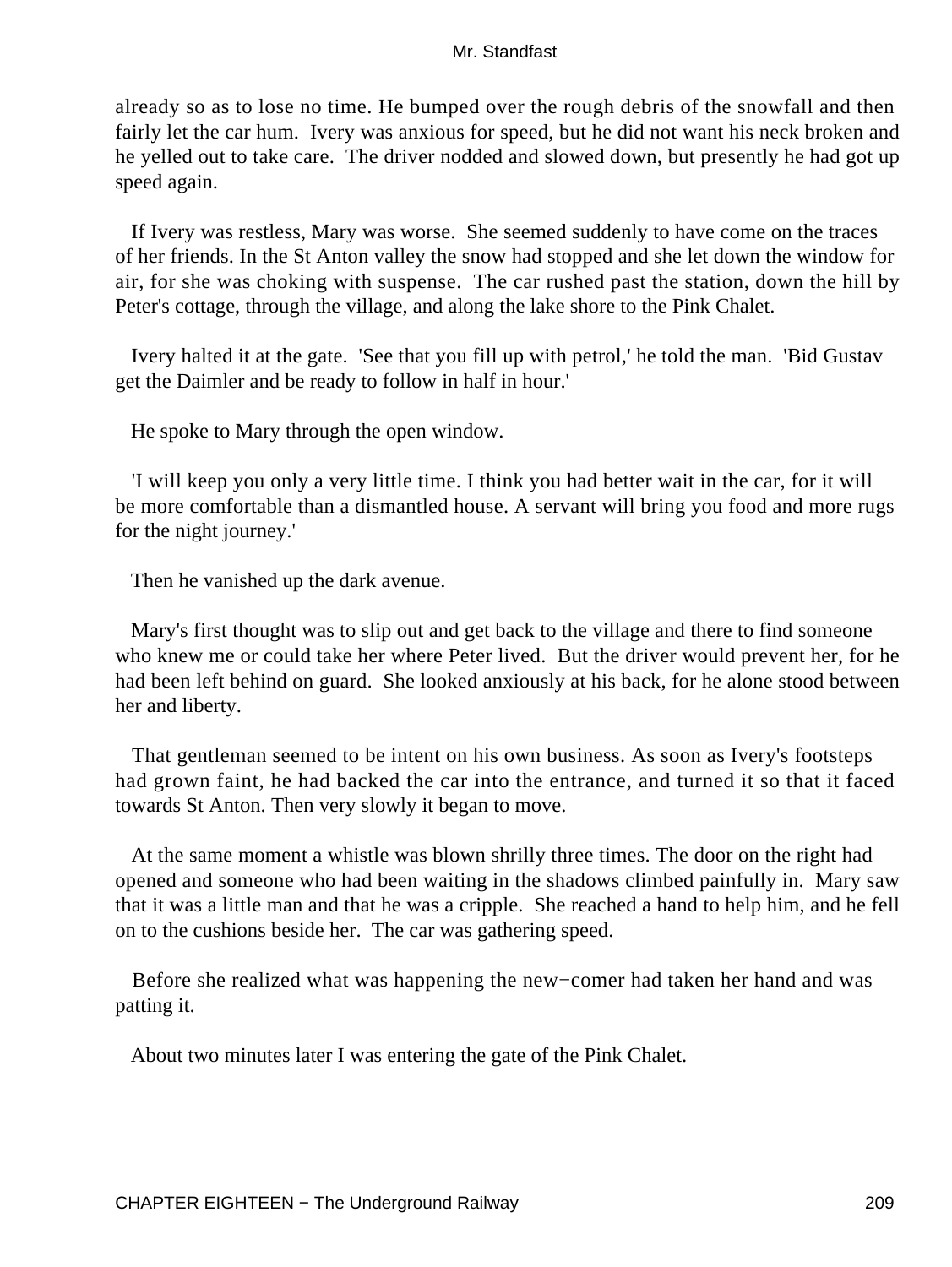# **[CHAPTER NINETEEN − The Cage of the Wild Birds](#page-256-0)**

*'W*hy, Mr Ivery, come right in,' said the voice at the table. There was a screen before me, stretching from the fireplace to keep off the draught from the door by which I had entered. It stood higher than my head but there were cracks in it through which I could watch the room. I found a little table on which I could lean my back, for I was dropping with fatigue.

 Blenkiron sat at the writing−table and in front of him were little rows of Patience cards. Wood ashes still smouldered in the stove, and a lamp stood at his right elbow which lit up the two figures. The bookshelves and the cabinets were in twilight.

 'I've been hoping to see you for quite a time.' Blenkiron was busy arranging the little heaps of cards, and his face was wreathed in hospitable smiles. I remember wondering why he should play the host to the true master of the house.

 Ivery stood erect before him. He was rather a splendid figure now that he had sloughed all disguises and was on the threshold of his triumph. Even through the fog in which my brain worked it was forced upon me that here was a man born to play a big part. He had a jowl like a Roman king on a coin, and scornful eyes that were used to mastery. He was younger than me, confound him, and now he looked it.

 He kept his eyes on the speaker, while a smile played round his mouth, a very ugly smile.

 'So,' he said. 'We have caught the old crow too. I had scarcely hoped for such good fortune, and, to speak the truth, I had not concerned myself much about you. But now we shall add you to the bag. And what a bag of vermin to lay out on the lawn!' He flung back his head and laughed.

'Mr Ivery −' Blenkiron began, but was cut short.

 'Drop that name. All that is past, thank God! I am the Graf von Schwabing, an officer of the Imperial Guard. I am not the least of the weapons that Germany has used to break her enemies.'

'You don't say,' drawled Blenkiron, still fiddling with his Patience cards.

 The man's moment had come, and he was minded not to miss a jot of his triumph. His figure seemed to expand, his eye kindled, his voice rang with pride. It was melodrama of the

CHAPTER NINETEEN – The Cage of the Wild Birds 210 210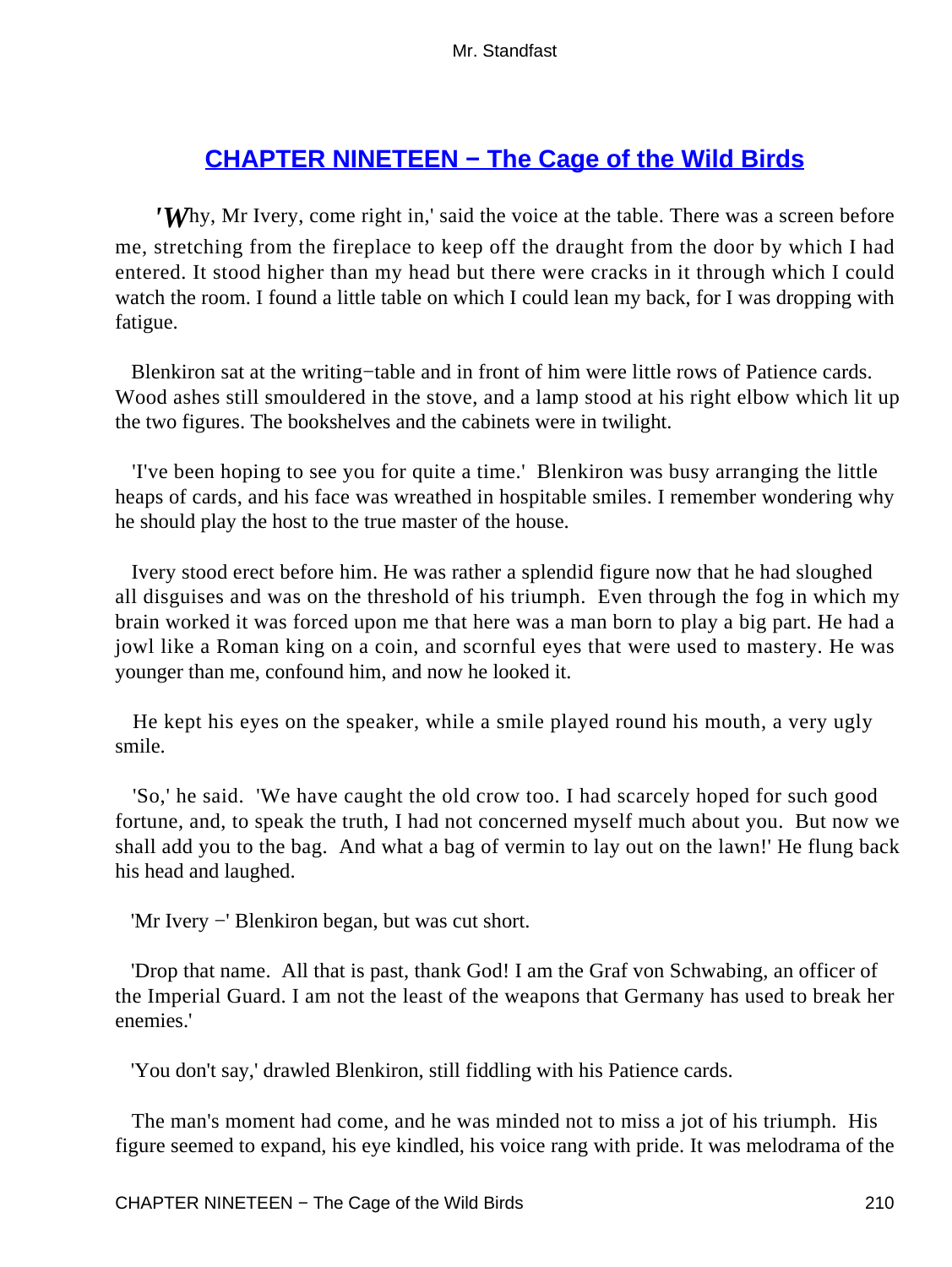best kind and he fairly rolled it round his tongue. I don't think I grudged it him, for I was fingering something in my pocket. He had won all right, but he wouldn't enjoy his victory long, for soon I would shoot him. I had my eye on the very spot above his right ear where I meant to put my bullet ... For I was very clear that to kill him was the only way to protect Mary. I feared the whole seventy millions of Germany less than this man. That was the single idea that remained firm against the immense fatigue that pressed down on me.

 'I have little time to waste on you,' said he who had been called Ivery. 'But I will spare a moment to tell you a few truths. Your childish game never had a chance. I played with you in England and I have played with you ever since. You have never made a move but I have quietly countered it. Why, man, you gave me your confidence. The American Mr Donne ...'

'What about Clarence?' asked Blenkiron. His face seemed a study in pure bewilderment.

'I was that interesting journalist.'

 'Now to think of that!' said Blenkiron in a sad, gentle voice. 'I thought I was safe with Clarence. Why, he brought me a letter from old Joe Hooper and he knew all the boys down Emporia way.'

 Ivery laughed. 'You have never done me justice, I fear; but I think you will do it now. Your gang is helpless in my hands. General Hannay ...' And I wish I could give you a notion of the scorn with which he pronounced the word 'General'.

'Yes − Dick?' said Blenkiron intently.

 'He has been my prisoner for twenty−four hours. And the pretty Miss Mary, too. You are all going with me in a little to my own country. You will not guess how. We call it the Underground Railway, and you will have the privilege of studying its working. ... I had not troubled much about you, for I had no special dislike of you. You are only a blundering fool, what you call in your country easy fruit.'

'I thank you, Graf,' Blenkiron said solemnly.

 'But since you are here you will join the others ... One last word. To beat inepts such as you is nothing. There is a far greater thing. My country has conquered. You and your friends will be dragged at the chariot wheels of a triumph such as Rome never saw. Does that penetrate your thick skull? Germany has won, and in two days the whole round earth will be stricken dumb by her greatness.'

 As I watched Blenkiron a grey shadow of hopelessness seemed to settle on his face. His big body drooped in his chair, his eyes fell, and his left hand shuffled limply among his Patience cards. I could not get my mind to work, but I puzzled miserably over his amazing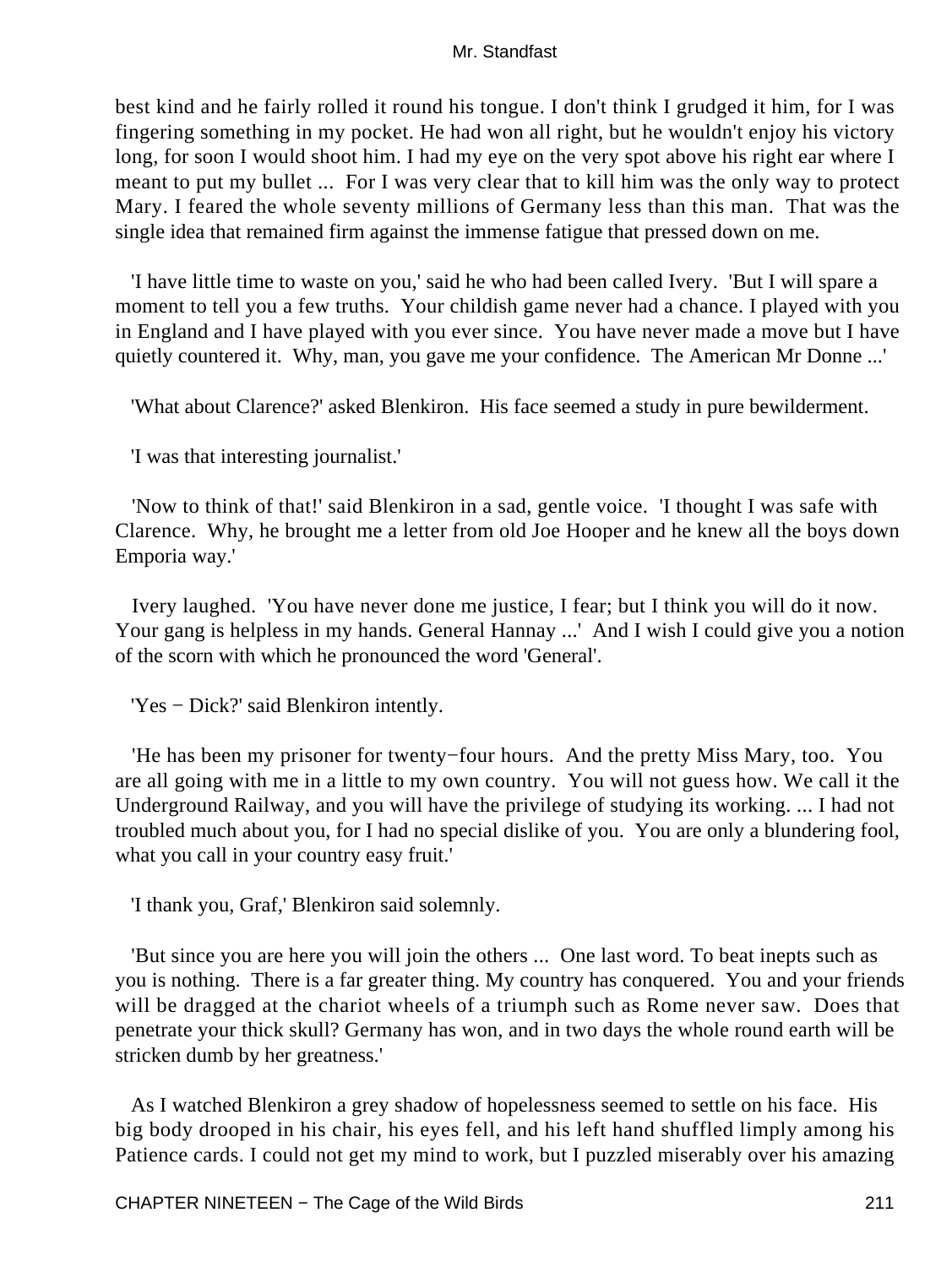blunders. He had walked blindly into the pit his enemies had dug for him. Peter must have failed to get my message to him, and he knew nothing of last night's work or my mad journey to Italy. We had all bungled, the whole wretched bunch of us, Peter and Blenkiron and myself ... I had a feeling at the back of my head that there was something in it all that I couldn't understand, that the catastrophe could not be quite as simple as it seemed. But I had no power to think, with the insolent figure of Ivery dominating the room ... Thank God I had a bullet waiting for him. That was the one fixed point in the chaos of my mind. For the first time in my life I was resolute on killing one particular man, and the purpose gave me a horrid comfort.

 Suddenly Ivery's voice rang out sharp. 'Take your hand out of your pocket. You fool, you are covered from three points in the walls. A movement and my men will make a sieve of you. Others before you have sat in that chair, and I am used to take precautions. Quick. Both hands on the table.'

 There was no mistake about Blenkiron's defeat. He was done and out, and I was left with the only card. He leaned wearily on his arms with the palms of his hands spread out.

'I reckon you've gotten a strong hand, Graf,' he said, and his voice was flat with despair.

'I hold a royal flush,' was the answer.

 And then suddenly came a change. Blenkiron raised his head, and his sleepy, ruminating eyes looked straight at Ivery.

'I call you,' he said.

I didn't believe my ears. Nor did Ivery.

'The hour for bluff is past,' he said.

'Nevertheless I call you.'

 At that moment I felt someone squeeze through the door behind me and take his place at my side. The light was so dim that I saw only a short, square figure, but a familiar voice whispered in my ear. 'It's me − Andra Amos. Man, this is a great ploy. I'm here to see the end o't.'

 No prisoner waiting on the finding of the jury, no commander expecting news of a great battle, ever hung in more desperate suspense than I did during the next seconds. I had forgotten my fatigue; my back no longer needed support. I kept my eyes glued to the crack in the screen and my ears drank in greedily every syllable.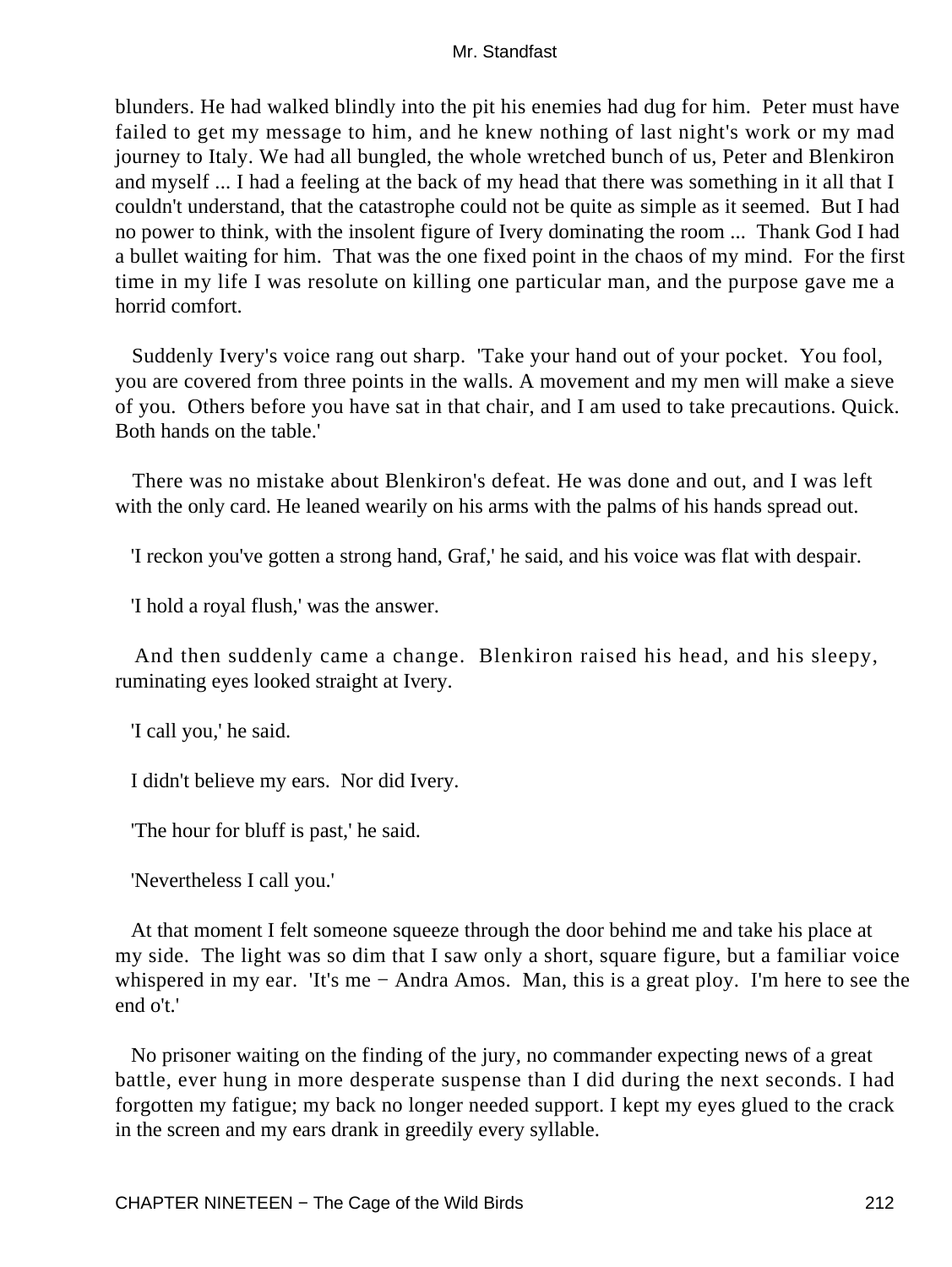Blenkiron was now sitting bolt upright with his chin in his hands. There was no shadow of melancholy in his lean face.

 'I say I call you, Herr Graf von Schwabing. I'm going to put you wise about some little things. You don't carry arms, so I needn't warn you against monkeying with a gun. You're right in saying that there are three places in these walls from which you can shoot. Well, for your information I may tell you that there's guns in all three, but they're covering \_you at this moment. So you'd better be good.'

Ivery sprang to attention like a ramrod. 'Karl,' he cried. 'Gustav!'

 As if by magic figures stood on either side of him, like warders by a criminal. They were not the sleek German footmen whom I had seen at the Chalet. One I did not recognize. The other was my servant, Geordie Hamilton.

 He gave them one glance, looked round like a hunted animal, and then steadied himself. The man had his own kind of courage.

 'I've gotten something to say to you,' Blenkiron drawled. 'It's been a tough fight, but I reckon the hot end of the poker is with you. I compliment you on Clarence Donne. You fooled me fine over that business, and it was only by the mercy of God you didn't win out. You see, there was just the one of us who was liable to recognize you whatever way you twisted your face, and that was Dick Hannay. I give you good marks for Clarence ... For the rest, I had you beaten flat.'

 He looked steadily at him. 'You don't believe it. Well, I'll give you proof. I've been watching your Underground Railway for quite a time. I've had my men on the job, and I reckon most of the lines are now closed for repairs. All but the trunk line into France. That I'm keeping open, for soon there's going to be some traffic on it.'

At that I saw Ivery's eyelids quiver. For all his self−command he was breaking.

 'I admit we cut it mighty fine, along of your fooling me about Clarence. But you struck a bad snag in General Hannay, Graf. Your heart−to−heart talk with him was poor business. You reckoned you had him safe, but that was too big a risk to take with a man like Dick, unless you saw him cold before you left him ... He got away from this place, and early this morning I knew all he knew. After that it was easy. I got the telegram you had sent this morning in the name of Clarence Donne and it made me laugh. Before midday I had this whole outfit under my hand. Your servants have gone by the Underground Railway – to France. Ehrlich − well, I'm sorry about Ehrlich.'

I knew now the name of the Portuguese Jew.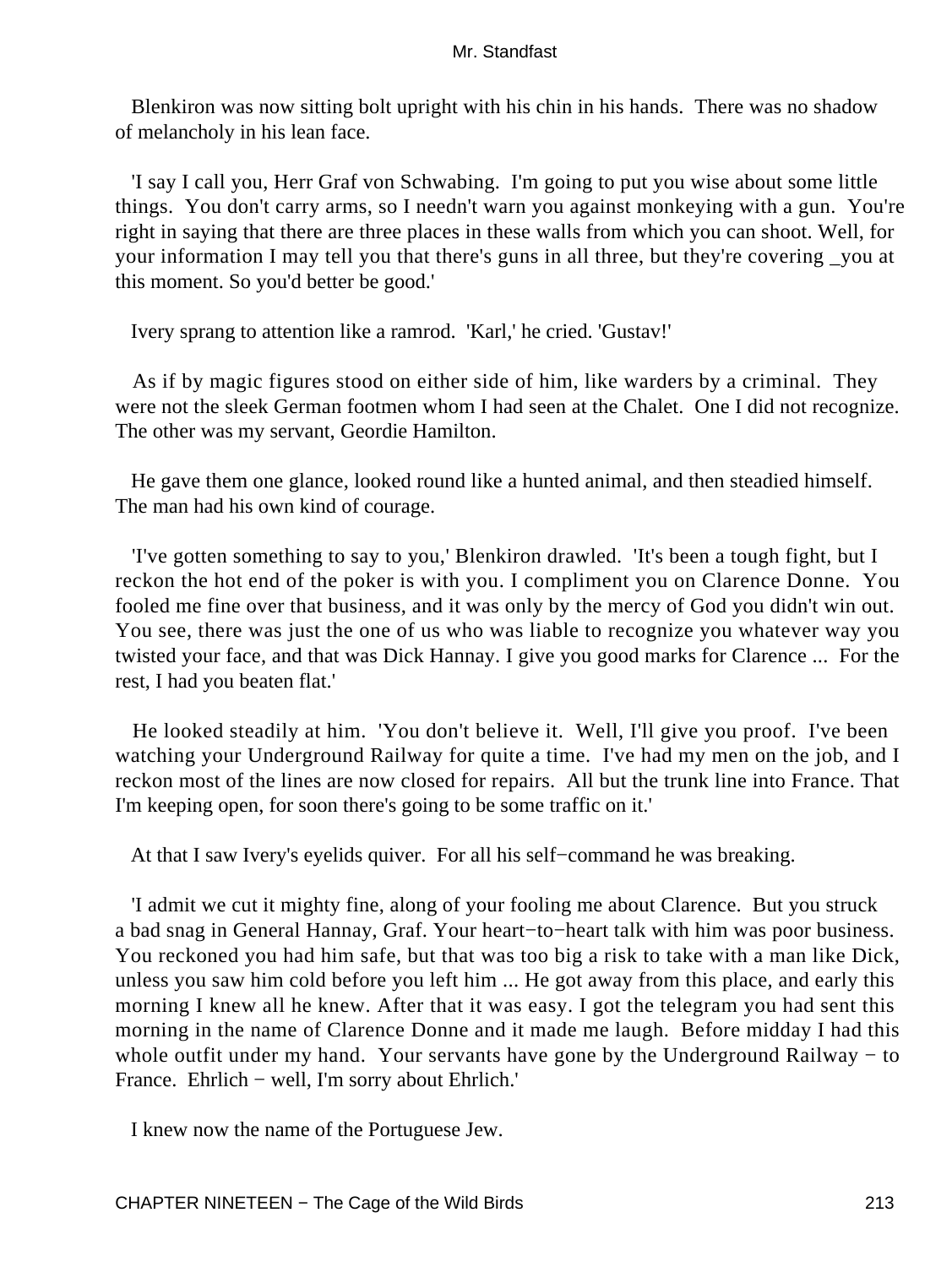'He wasn't a bad sort of man,' Blenkiron said regretfully, 'and he was plumb honest. I couldn't get him to listen to reason, and he would play with firearms. So I had to shoot.'

'Dead?' asked Ivery sharply.

 'Ye−es. I don't miss, and it was him or me. He's under the ice now − where you wanted to send Dick Hannay. He wasn't your kind, Graf, and I guess he has some chance of getting into Heaven. If I weren't a hard−shell Presbyterian I'd say a prayer for his soul.' I looked only at Ivery. His face had gone very pale, and his eyes were wandering. I am certain his brain was working at lightning speed, but he was a rat in a steel trap and the springs held him. If ever I saw a man going through hell it was now. His pasteboard castle had crumbled about his ears and he was giddy with the fall of it. The man was made of pride, and every proud nerve of him was caught on the raw.

 'So much for ordinary business,' said Blenkiron. 'There's the matter of a certain lady. You haven't behaved over−nice about her, Graf, but I'm not going to blame you. You maybe heard a whistle blow when you were coming in here? No! Why, it sounded like Gabriel's trump. Peter must have put some lung power into it. Well, that was the signal that Miss Mary was safe in your car ... but in our charge. D'you comprehend?'

He did. The ghost of a flush appeared in his cheeks.

 'You ask about General Hannay? I'm not just exactly sure where Dick is at the moment, but I opine he's in Italy.'

I kicked aside the screen, thereby causing Amos almost to fall on his face.

'I'm back,' I said, and pulled up an arm−chair, and dropped into it.

 I think the sight of me was the last straw for Ivery. I was a wild enough figure, grey with weariness, soaked, dirty, with the clothes of the porter Joseph Zimmer in rags from the sharp rocks of the Schwarzsteinthor. As his eyes caught mine they wavered, and I saw terror in them. He knew he was in the presence of a mortal enemy.

 'Why, Dick,' said Blenkiron with a beaming face, 'this is mighty opportune. How in creation did you get here?'

 'I walked,' I said. I did not want to have to speak, for I was too tired. I wanted to watch Ivery's face.

 Blenkiron gathered up his Patience cards, slipped them into a little leather case and put it in his pocket.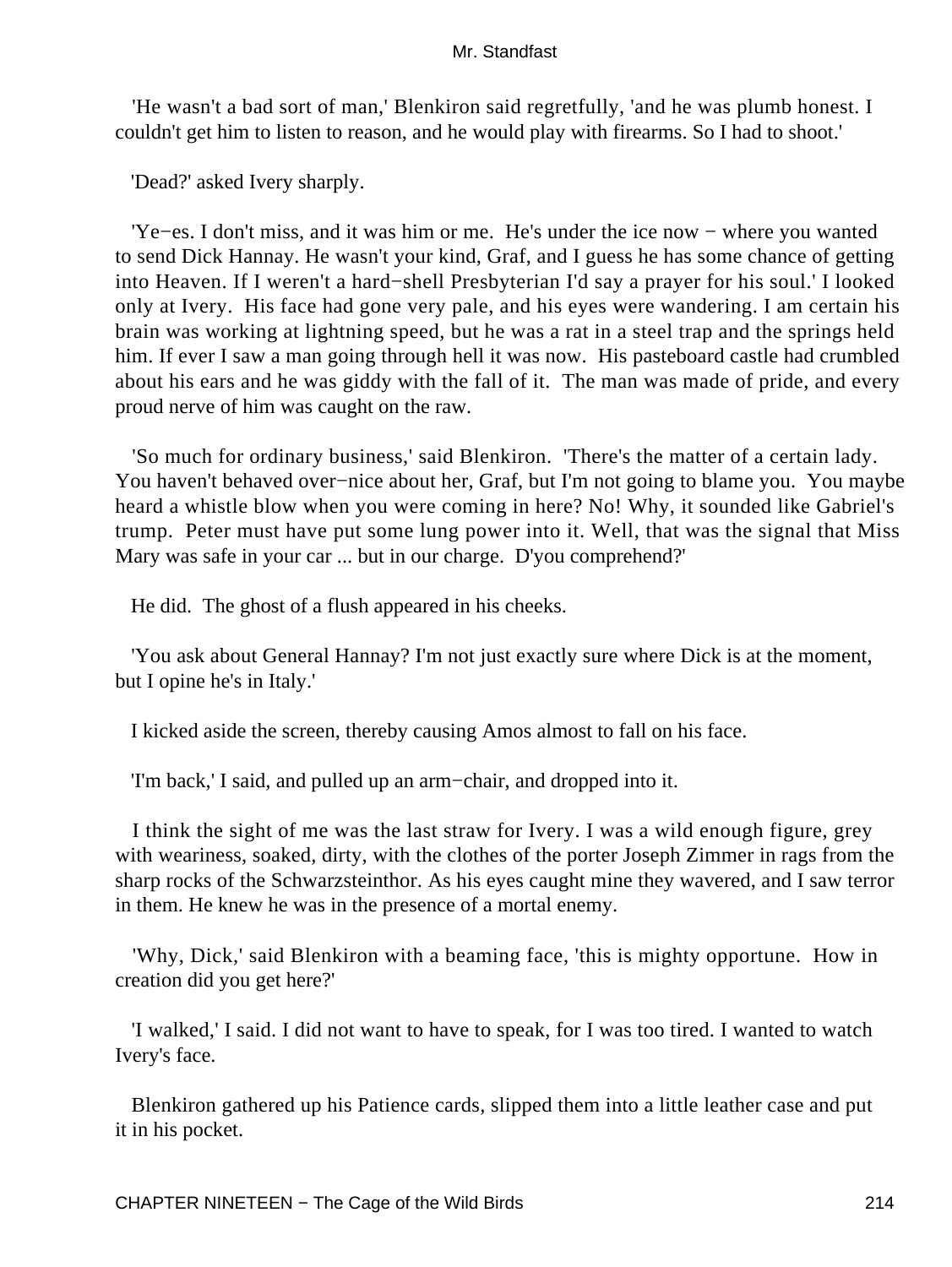'I've one thing more to tell you. The Wild Birds have been summoned home, but they won't ever make it. We've gathered them in − Pavia, and Hofgaard, and Conradi. Ehrlich is dead. And you are going to join the rest in our cage.'

 As I looked at my friend, his figure seemed to gain in presence. He sat square in his chair with a face like a hanging judge, and his eyes, sleepy no more, held Ivery as in a vice. He had dropped, too, his drawl and the idioms of his ordinary speech, and his voice came out hard and massive like the clash of granite blocks.

 'You're at the bar now, Graf von Schwabing. For years you've done your best against the decencies of life. You have deserved well of your country, I don't doubt it. But what has your country deserved of the world? One day soon Germany has to do some heavy paying, and you are the first instalment.'

 'I appeal to the Swiss law. I stand on Swiss soil, and I demand that I be surrendered to the Swiss authorities.' Ivery spoke with dry lips and the sweat was on his brow.

 'Oh, no, no,' said Blenkiron soothingly. 'The Swiss are a nice people, and I would hate to add to the worries of a poor little neutral state ... All along both sides have been outside the law in this game, and that's going to continue. We've abode by the rules and so must you ... For years you've murdered and kidnapped and seduced the weak and ignorant, but we're not going to judge your morals. We leave that to the Almighty when you get across Jordan. We're going to wash our hands of you as soon as we can. You'll travel to France by the Underground Railway and there be handed over to the French Government. From what I know they've enough against you to shoot you every hour of the day for a twelvemonth.'

 I think he had expected to be condemned by us there and then and sent to join Ehrlich beneath the ice. Anyhow, there came a flicker of hope into his eyes. I daresay he saw some way to dodge the French authorities if he once got a chance to use his miraculous wits. Anyhow, he bowed with something very like self−possession, and asked permission to smoke. As I have said, the man had his own courage.

'Blenkiron,' I cried, 'we're going to do nothing of the kind.'

He inclined his head gravely towards me. 'What's your notion, Dick?'

 'We've got to make the punishment fit the crime,' I said. I was so tired that I had to form my sentences laboriously, as if I were speaking a half−understood foreign tongue.

'Meaning?'

 'I mean that if you hand him over to the French he'll either twist out of their hands somehow or get decently shot, which is far too good for him. This man and his kind have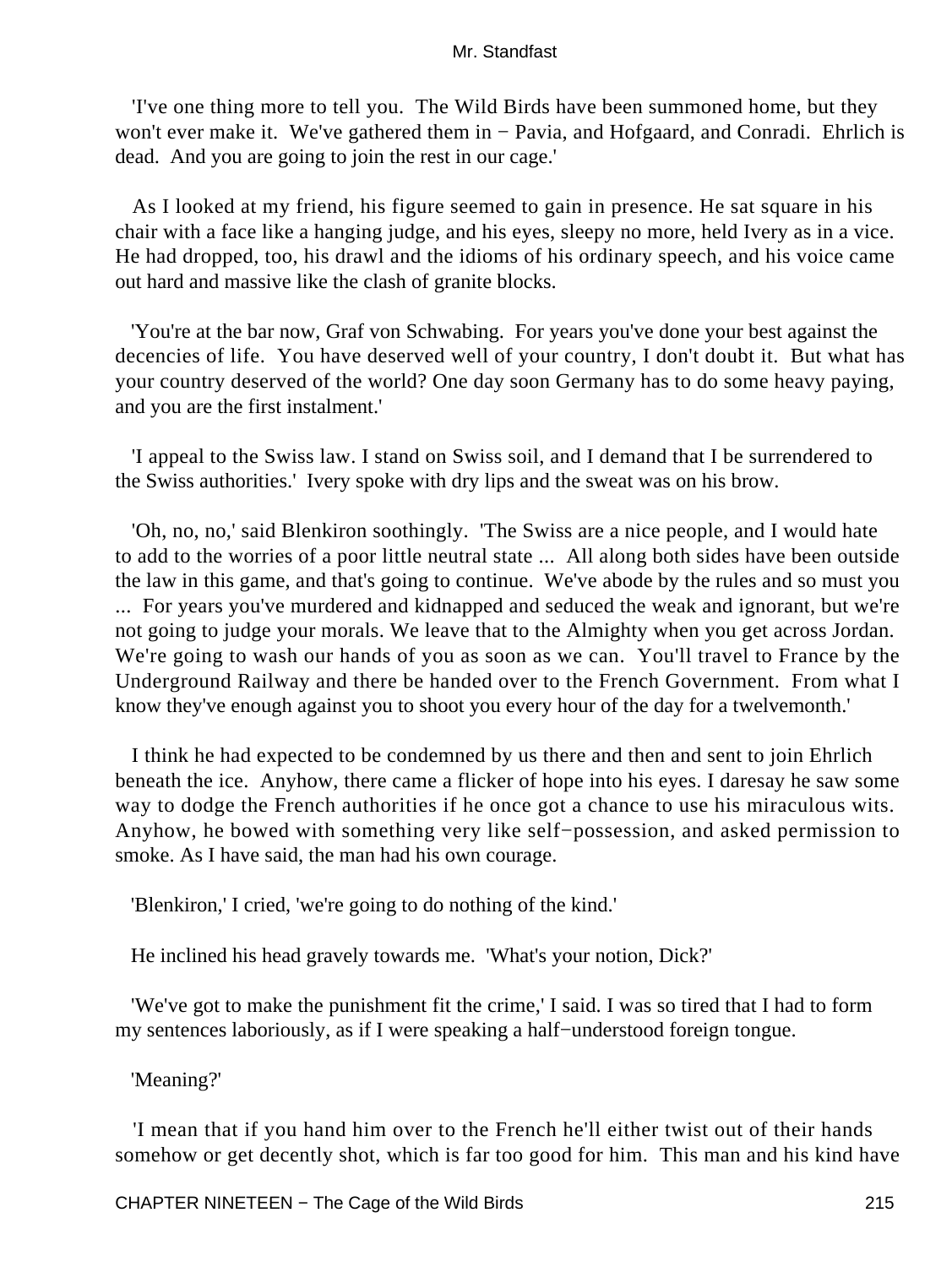sent millions of honest folk to their graves. He has sat spinning his web like a great spider and for every thread there has been an ocean of blood spilled. It's his sort that made the war, not the brave, stupid, fighting Boche. It's his sort that's responsible for all the clotted beastliness ... And he's never been in sight of a shell. I'm for putting him in the front line. No, I don't mean any Uriah the Hittite business. I want him to have a sporting chance, just what other men have. But, by God, he's going to learn what is the upshot of the strings he's been pulling so merrily ... He told me in two days' time Germany would smash our armies to hell. He boasted that he would be mostly responsible for it. Well, let him be there to see the smashing.'

'I reckon that's just,' said Blenkiron.

 Ivery's eyes were on me now, fascinated and terrified like those of a bird before a rattlesnake. I saw again the shapeless features of the man in the Tube station, the residuum of shrinking mortality behind his disguises. He seemed to be slipping something from his pocket towards his mouth, but Geordie Hamilton caught his wrist.

 'Wad ye offer?' said the scandalized voice of my servant. 'Sirr, the prisoner would appear to be trying to puishon hisself. Wull I search him?'

After that he stood with each arm in the grip of a warder.

 'Mr Ivery,' I said, 'last night, when I was in your power, you indulged your vanity by gloating over me. I expected it, for your class does not breed gentlemen. We treat our prisoners differently, but it is fair that you should know your fate. You are going into France, and I will see that you are taken to the British front. There with my old division you will learn something of the meaning of war. Understand that by no conceivable chance can you escape. Men will be detailed to watch you day and night and to see that you undergo the full rigour of the battlefield. You will have the same experience as other people, no more, no less. I believe in a righteous God and I know that sooner or later you will find death − death at the hands of your own people − an honourable death which is far beyond your deserts. But before it comes you will have understood the hell to which you have condemned honest men<sup>'</sup>

 In moments of great fatigue, as in moments of great crisis, the mind takes charge and may run on a track independent of the will. It was not myself that spoke, but an impersonal voice which I did not know, a voice in whose tones rang a strange authority. Ivery recognized the icy finality of it, and his body seemed to wilt, and droop. Only the hold of the warders kept him from falling.

 I, too, was about at the end of my endurance. I felt dimly that the room had emptied except for Blenkiron and Amos, and that the former was trying to make me drink brandy from the cup of a flask. I struggled to my feet with the intention of going to Mary, but my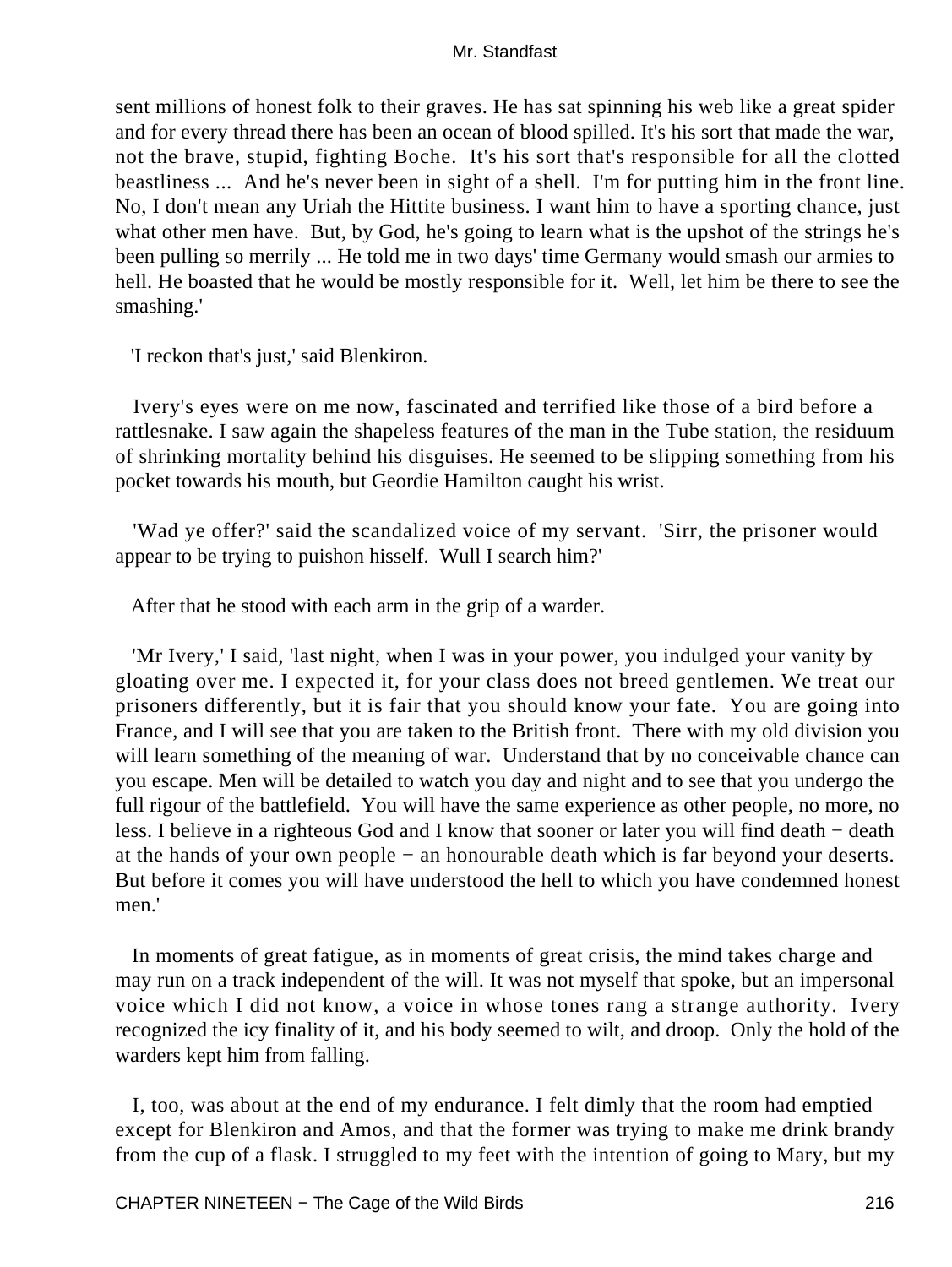legs would not carry me ... I heard as in a dream Amos giving thanks to an Omnipotence in whom he officially disbelieved. 'What's that the auld man in the Bible said? Now let thou thy servant depart in peace. That's the way I'm feelin' mysel'.' And then slumber came on me like an armed man, and in the chair by the dying wood−ash I slept off the ache of my limbs, the tension of my nerves, and the confusion of my brain.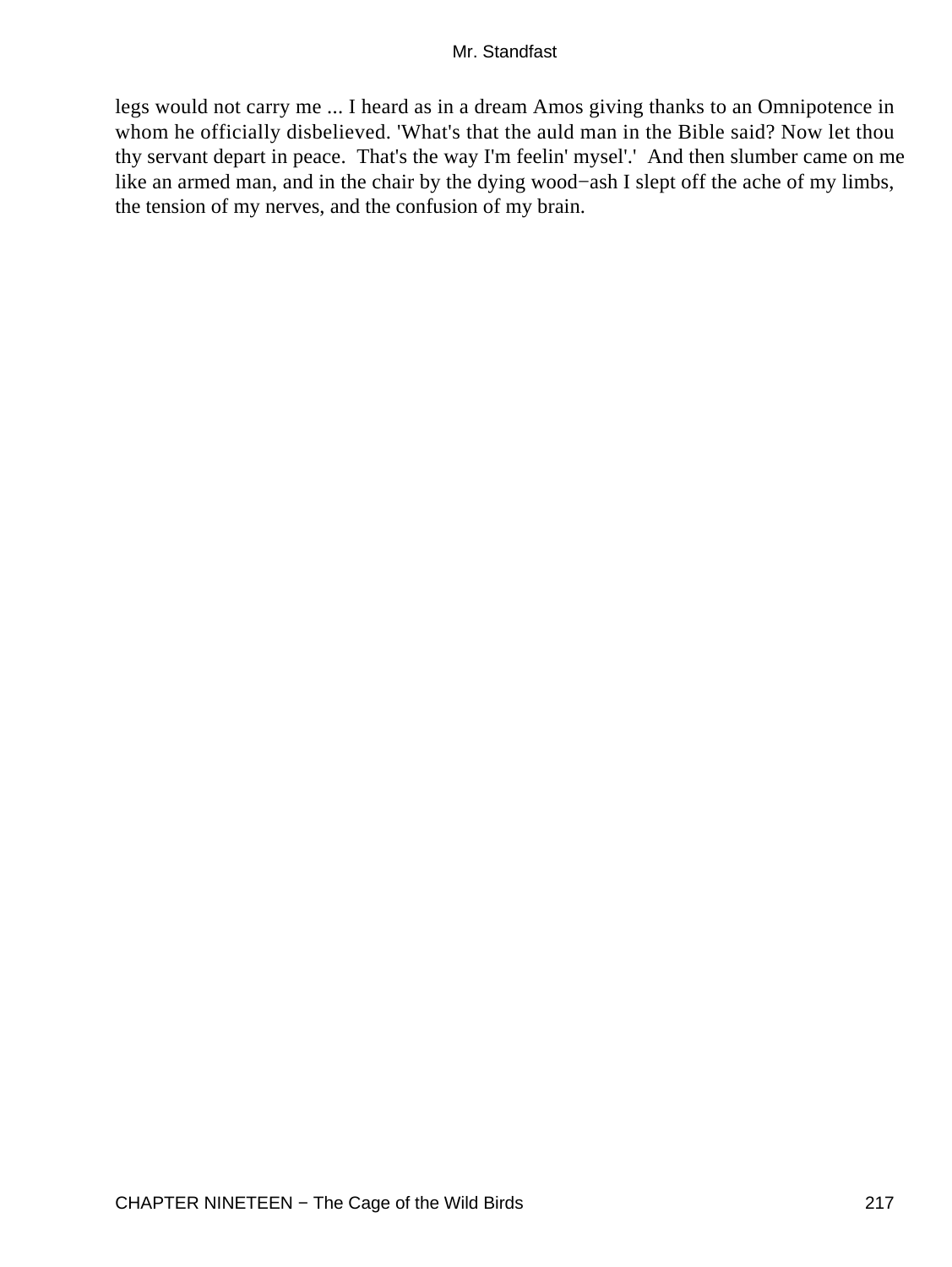## **[CHAPTER TWENTY − The Storm Breaks in the West](#page-256-0)**

**The following evening – it was the 20th day of March – I started for France after the** dark fell. I drove Ivery's big closed car, and within sat its owner, bound and gagged, as others had sat before him on the same errand. Geordie Hamilton and Amos were his companions. From what Blenkiron had himself discovered and from the papers seized in the Pink Chalet I had full details of the road and its mysterious stages. It was like the journey of a mad dream. In a back street of a little town I would exchange passwords with a nameless figure and be given instructions. At a wayside inn at an appointed hour a voice speaking a thick German would advise that this bridge or that railway crossing had been cleared. At a hamlet among pine woods an unknown man would clamber up beside me and take me past a sentry−post. Smooth as clockwork was the machine, till in the dawn of a spring morning I found myself dropping into a broad valley through little orchards just beginning to blossom, and I knew that I was in France. After that, Blenkiron's own arrangements began, and soon I was drinking coffee with a young lieutenant of Chasseurs, and had taken the gag from Ivery's mouth. The bluecoats looked curiously at the man in the green ulster whose face was the colour of clay and who lit cigarette from cigarette with a shaky hand.

 The lieutenant rang up a General of Division who knew all about us. At his headquarters I explained my purpose, and he telegraphed to an Army Headquarters for a permission which was granted. It was not for nothing that in January I had seen certain great personages in Paris, and that Blenkiron had wired ahead of me to prepare the way. Here I handed over Ivery and his guard, for I wanted them to proceed to Amiens under French supervision, well knowing that the men of that great army are not used to let slip what they once hold.

 It was a morning of clear spring sunlight when we breakfasted in that little red−roofed town among vineyards with a shining river looping at our feet. The General of Division was an Algerian veteran with a brush of grizzled hair, whose eye kept wandering to a map on the wall where pins and stretched thread made a spider's web.

'Any news from the north?' I asked.

 'Not yet,' he said. 'But the attack comes soon. It will be against our army in Champagne.' With a lean finger he pointed out the enemy dispositions.

 'Why not against the British?' I asked. With a knife and fork I made a right angle and put a salt dish in the centre. 'That is the German concentration. They can so mass that we do not know which side of the angle they will strike till the blow falls.'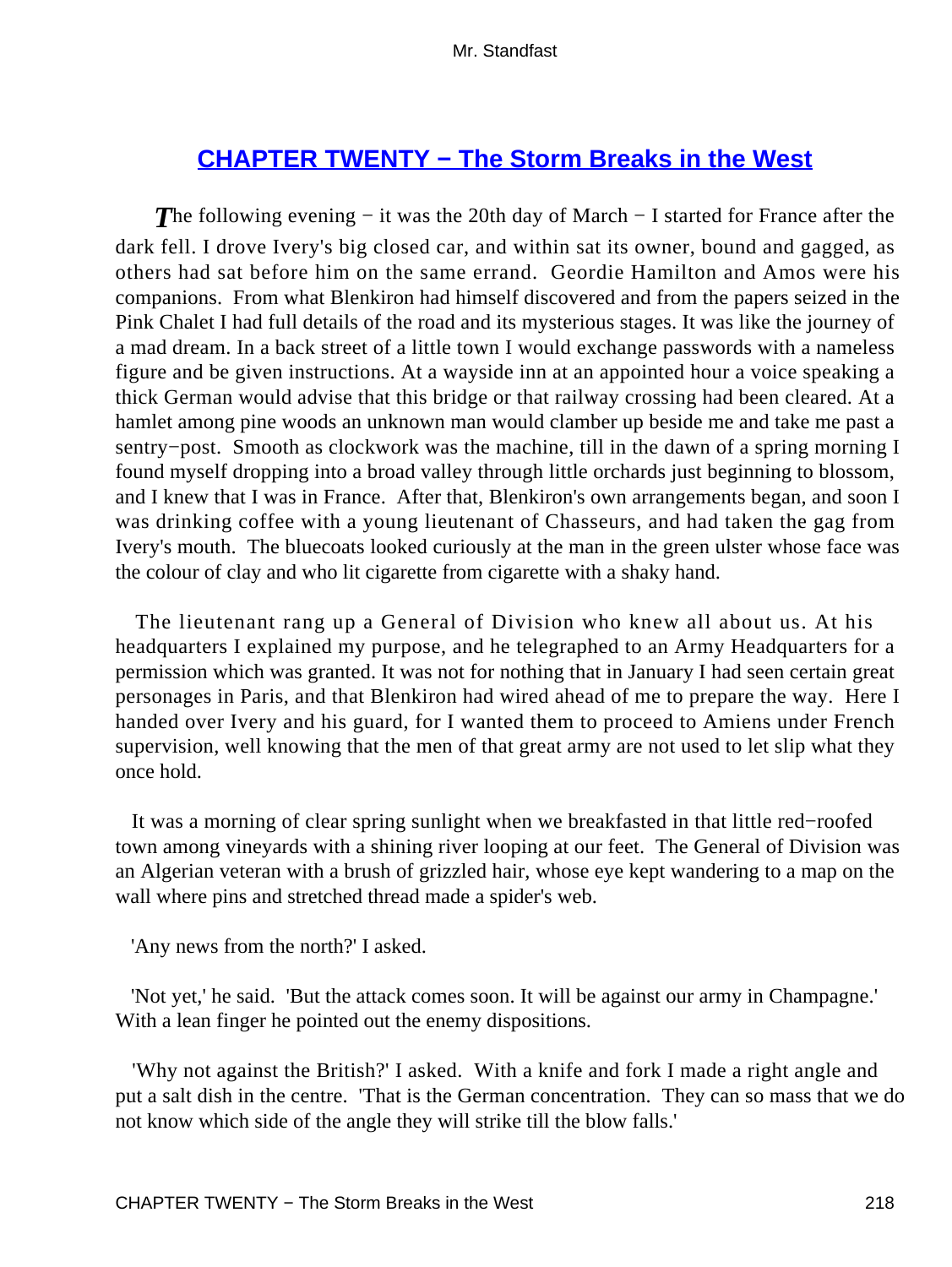'It is true,' he replied. 'But consider. For the enemy to attack towards the Somme would be to fight over many miles of an old battle−ground where all is still desert and every yard of which you British know. In Champagne at a bound he might enter unbroken country. It is a long and difficult road to Amiens, but not so long to Chilons. Such is the view of Petain. Does it convince you?'

 'The reasoning is good. Nevertheless he will strike at Amiens, and I think he will begin today.'

 He laughed and shrugged his shoulders. '*Nous* verrons. You are obstinate, my general, like all your excellent countrymen.'

 But as I left his headquarters an aide−de−camp handed him a message on a pink slip. He read it, and turned to me with a grave face.

 'You have a flair, my friend. I am glad we did not wager. This morning at dawn there is great fighting around St Quentin. Be comforted, for they will not pass. Your \_Marechal will hold them.'

That was the first news I had of the battle.

 At Dijon according to plan I met the others. I only just caught the Paris train, and Blenkiron's great wrists lugged me into the carriage when it was well in motion. There sat Peter, a docile figure in a carefully patched old R.F.C. uniform. Wake was reading a pile of French papers, and in a corner Mary, with her feet up on the seat, was sound asleep.

 We did not talk much, for the life of the past days had been so hectic that we had no wish to recall it. Blenkiron's face wore an air of satisfaction, and as he looked out at the sunny spring landscape he hummed his only tune. Even Wake had lost his restlessness. He had on a pair of big tortoiseshell reading glasses, and when he looked up from his newspaper and caught my eye he smiled. Mary slept like a child, delicately flushed, her breath scarcely stirring the collar of the greatcoat which was folded across her throat. I remember looking with a kind of awe at the curve of her young face and the long lashes that lay so softly on her cheek, and wondering how I had borne the anxiety of the last months. Wake raised his head from his reading, glanced at Mary and then at me, and his eyes were kind, almost affectionate. He seemed to have won peace of mind among the hills.

 Only Peter was out of the picture. He was a strange, disconsolate figure, as he shifted about to ease his leg, or gazed incuriously from the window. He had shaved his beard again, but it did not make him younger, for his face was too lined and his eyes too old to change. When I spoke to him he looked towards Mary and held up a warning finger.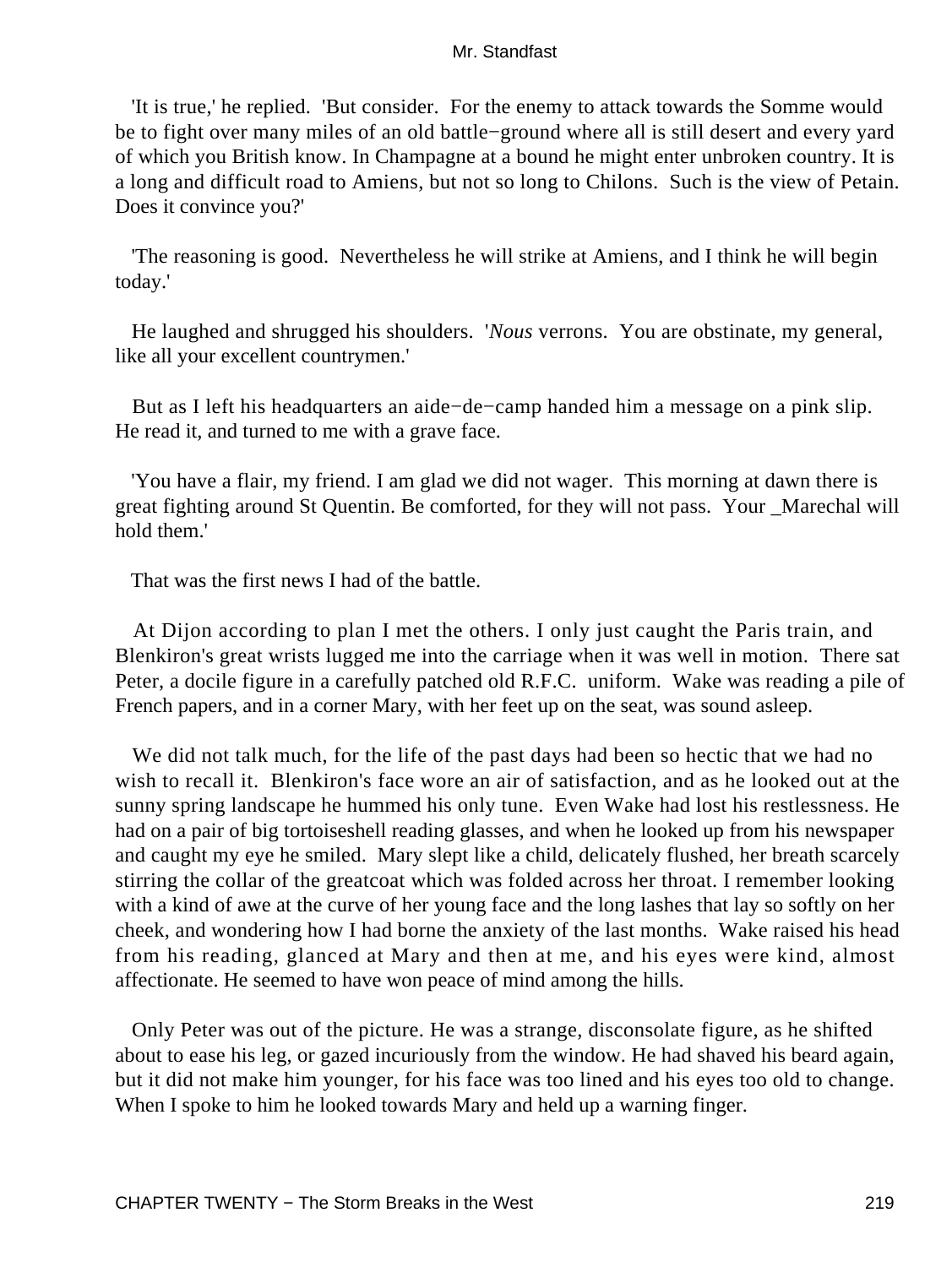'I go back to England,' he whispered. 'Your little \_mysie is going to take care of me till I am settled. We spoke of it yesterday at my cottage. I will find a lodging and be patient till the war is over. And you, Dick?'

 'Oh, I rejoin my division. Thank God, this job is over. I have an easy \_trund now and can turn my attention to straight−forward soldiering. I don't mind telling you that I'll be glad to think that you and Mary and Blenkiron are safe at home. What about you, Wake?'

'I go back to my Labour battalion,' he said cheerfully. 'Like you, I have an easier mind.'

 I shook my head. 'We'll see about that. I don't like such sinful waste. We've had a bit of campaigning together and I know your quality.'

'The battalion's quite good enough for me,' and he relapsed into a day−old \_Temps.

 Mary had suddenly woke, and was sitting upright with her fists in her eyes like a small child. Her hand flew to her hair, and her eyes ran over us as if to see that we were all there. As she counted the four of us she seemed relieved.

 'I reckon you feel refreshed, Miss Mary,' said Blenkiron. 'It's good to think that now we can sleep in peace, all of us. Pretty soon you'll be in England and spring will be beginning, and please God it'll be the start of a better world. Our work's over, anyhow.'

 'I wonder,' said the girl gravely. 'I don't think there's any discharge in this war. Dick, have you news of the battle? This was the day.'

 'It's begun,' I said, and told them the little I had learned from the French General. 'I've made a reputation as a prophet, for he thought the attack was coming in Champagne. It's St Quentin right enough, but I don't know what has happened. We'll hear in Paris.'

 Mary had woke with a startled air as if she remembered her old instinct that our work would not be finished without a sacrifice, and that sacrifice the best of us. The notion kept recurring to me with an uneasy insistence. But soon she appeared to forget her anxiety. That afternoon as we journeyed through the pleasant land of France she was in holiday mood, and she forced all our spirits up to her level. It was calm, bright weather, the long curves of ploughland were beginning to quicken into green, the catkins made a blue mist on the willows by the watercourses, and in the orchards by the red−roofed hamlets the blossom was breaking. In such a scene it was hard to keep the mind sober and grey, and the pall of war slid from us. Mary cosseted and fussed over Peter like an elder sister over a delicate little boy. She made him stretch his bad leg full length on the seat, and when she made tea for the party of us it was a protesting Peter who had the last sugar biscuit. Indeed, we were almost a merry company, for Blenkiron told stories of old hunting and engineering days in the West, and Peter and I were driven to cap them, and Mary asked provocative questions, and Wake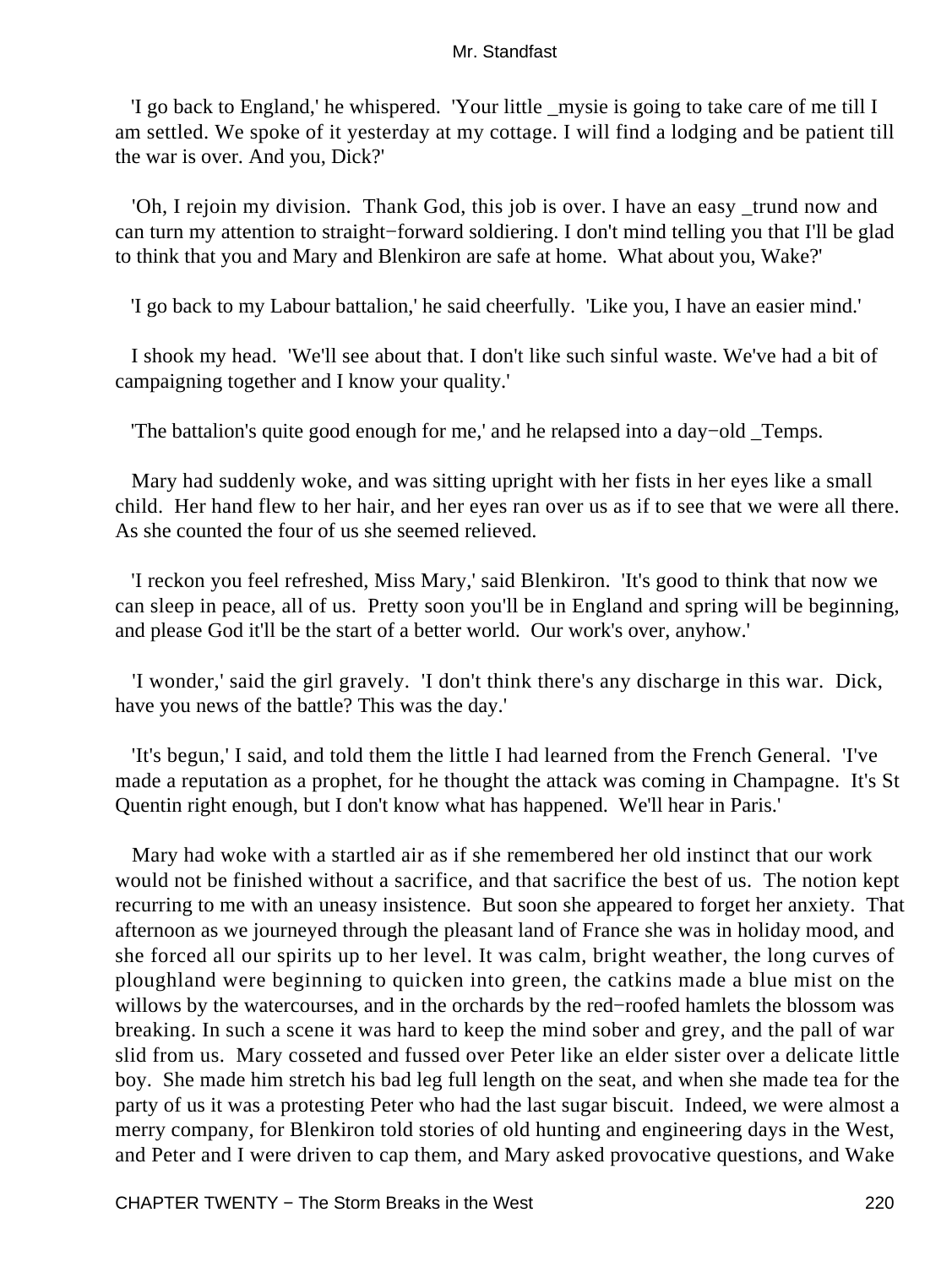listened with amused interest. It was well that we had the carriage to ourselves, for no queerer rigs were ever assembled. Mary, as always, was neat and workmanlike in her dress; Blenkiron was magnificent in a suit of russet tweed with a pale−blue shirt and collar, and well− polished brown shoes; but Peter and Wake were in uniforms which had seen far better days, and I wore still the boots and the shapeless and ragged clothes of Joseph Zimmer, the porter from Arosa.

 We appeared to forget the war, but we didn't, for it was in the background of all our minds. Somewhere in the north there was raging a desperate fight, and its issue was the true test of our success or failure. Mary showed it by bidding me ask for news at every stopping−place. I asked gendarmes and \_Permissionnaires, but I learned nothing. Nobody had ever heard of the battle. The upshot was that for the last hour we all fell silent, and when we reached Paris about seven o'clock my first errand was to the bookstall.

 I bought a batch of evening papers, which we tried to read in the taxis that carried us to our hotel. Sure enough there was the announcement in big headlines. The enemy had attacked in great strength from south of Arras to the Oise; but everywhere he had been repulsed and held in our battle−zone. The leading articles were confident, the notes by the various military critics were almost braggart. At last the German had been driven to an offensive, and the Allies would have the opportunity they had longed for of proving their superior fighting strength. It was, said one and all, the opening of the last phase of the war.

 I confess that as I read my heart sank. If the civilians were so over−confident, might not the generals have fallen into the same trap? Blenkiron alone was unperturbed. Mary said nothing, but she sat with her chin in her hands, which with her was a sure sign of deep preoccupation.

 Next morning the papers could tell us little more. The main attack had been on both sides of St Quentin, and though the British had given ground it was only the outposts line that had gone. The mist had favoured the enemy, and his bombardment had been terrific, especially the gas shells. Every journal added the old old comment − that he had paid heavily for his temerity, with losses far exceeding those of the defence.

 Wake appeared at breakfast in his private's uniform. He wanted to get his railway warrant and be off at once, but when I heard that Amiens was his destination I ordered him to stay and travel with me in the afternoon. I was in uniform myself now and had taken charge of the outfit. I arranged that Blenkiron, Mary, and Peter should go on to Boulogne and sleep the night there, while Wake and I would be dropped at Amiens to await instructions.

 I spent a busy morning. Once again I visited with Blenkiron the little cabinet in the Boulevard St Germain, and told in every detail our work of the past two months. Once again I sat in the low building beside the Invalides and talked to staff officers. But some of the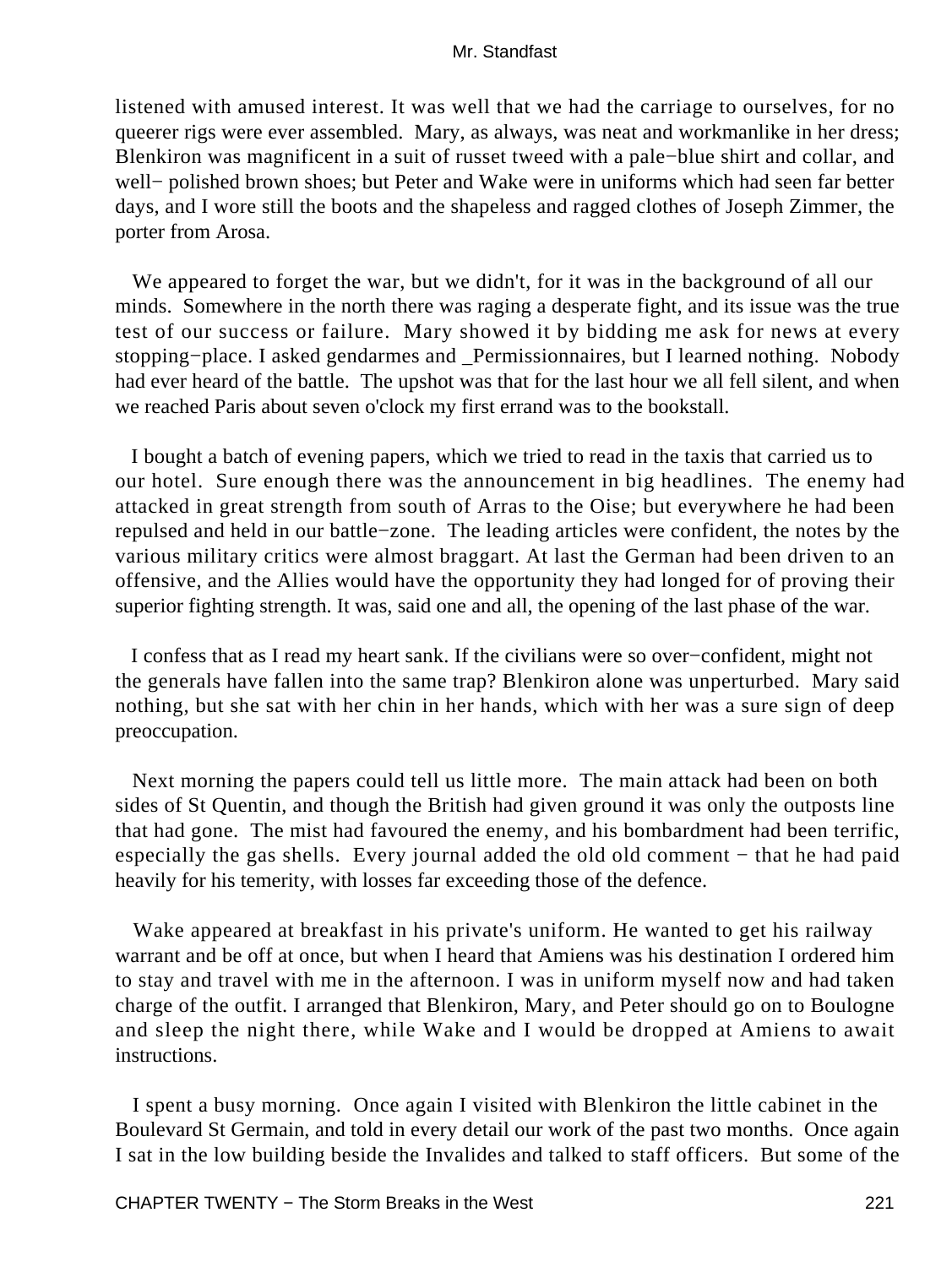men I had seen on the first visit were not there. The chiefs of the French Army had gone north.

 We arranged for the handling of the Wild Birds, now safely in France, and sanction was given to the course I had proposed to adopt with Ivery. He and his guard were on their way to Amiens, and I would meet them there on the morrow. The great men were very complimentary to us, so complimentary that my knowledge of grammatical French ebbed away and I could only stutter in reply. That telegram sent by Blenkiron on the night of the 18th, from the information given me in the Pink Chalet, had done wonders in clearing up the situation.

 But when I asked them about the battle they could tell me little. It was a very serious attack in tremendous force, but the British line was strong and the reserves were believed to be sufficient. Petain and Foch had gone north to consult with Haig. The situation in Champagne was still obscure, but some French reserves were already moving thence to the Somme sector. One thing they did show me, the British dispositions. As I looked at the plan I saw that my old division was in the thick of the fighting.

'Where do you go now?' I was asked.

'To Amiens, and then, please God, to the battle front,' I said.

'Good fortune to you. You do not give body or mind much rest, my general.'

 After that I went to the *Mission* Anglaise, but they had nothing beyond Haig's communique and a telephone message from G.H.Q. that the critical sector was likely to be that between St Quentin and the Oise. The northern pillar of our defence, south of Arras, which they had been nervous about, had stood like a rock. That pleased me, for my old battalion of the Lennox Highlanders was there.

 Crossing the Place de la Concorde, we fell in with a British staff officer of my acquaintance, who was just starting to motor back to G.H.Q. from Paris leave. He had a longer face than the people at the Invalides.

 'I don't like it, I tell you,' he said. 'It's this mist that worries me. I went down the whole line from Arras to the Oise ten days ago. It was beautifully sited, the cleverest thing you ever saw. The outpost line was mostly a chain of blobs – redoubts, you know, with machine−guns − so arranged as to bring flanking fire to bear on the advancing enemy. But mist would play the devil with that scheme, for the enemy would be past the place for flanking fire before we knew it... Oh, I know we had good warning, and had the battle−zone manned in time, but the outpost line was meant to hold out long enough to get everything behind in apple−pie order, and I can't see but how big chunks of it must have gone in the first rush. ... Mind you, we've banked everything on that battle− zone. It's damned good, but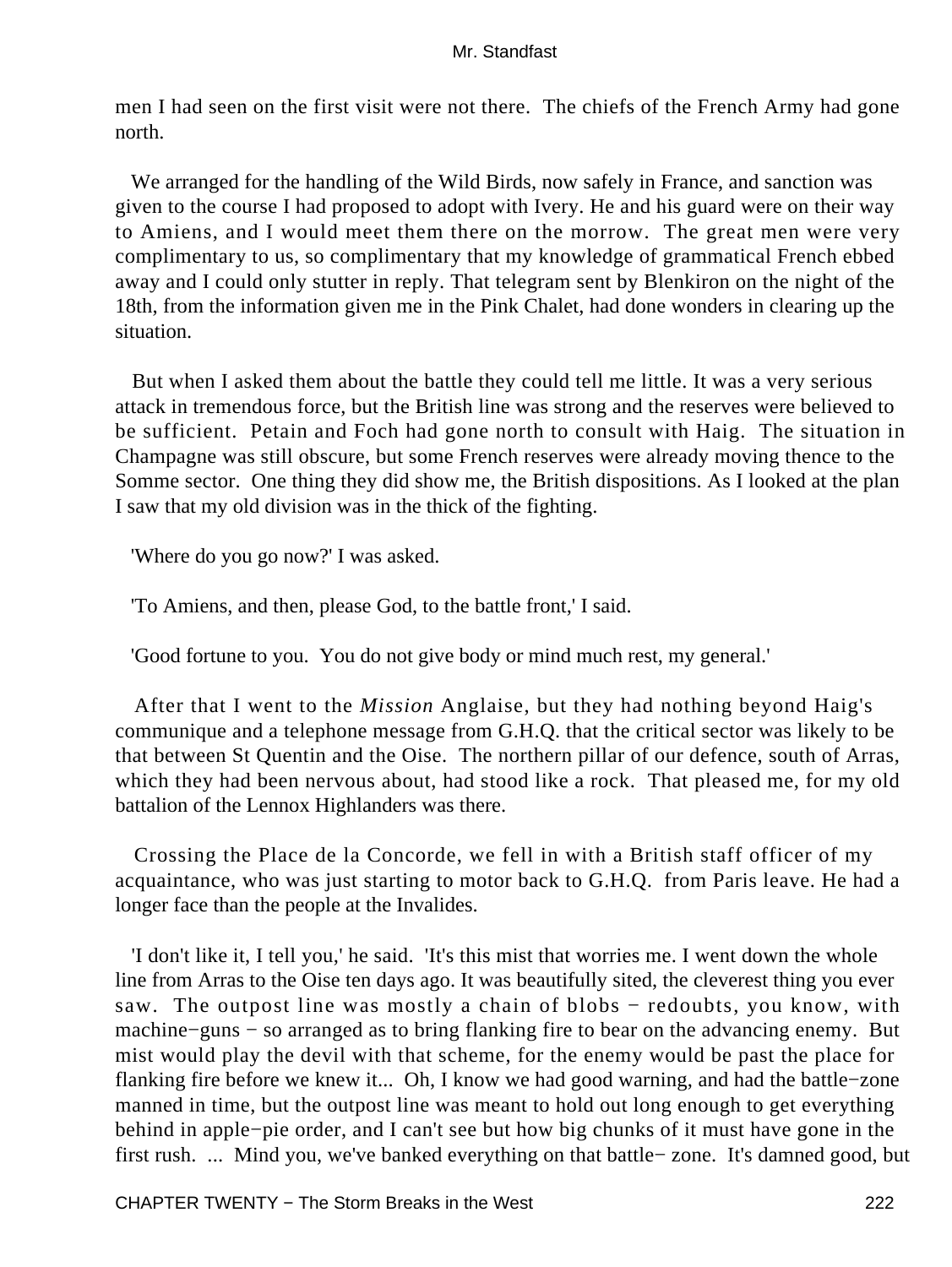if it's gone −'He flung up his hands.

'Have we good reserves?' I asked.

He shrugged his shoulders.

'Have we positions prepared behind the battle−zone?'

'i didn't notice any,' he said dryly, and was off before I could get more out of him.

'You look rattled, Dick,' said Blenkiron as we walked to the hotel.

 'I seem to have got the needle. It's silly, but I feel worse about this show than I've ever felt since the war started. Look at this city here. The papers take it easily, and the people are walking about as if nothing was happening. Even the soldiers aren't worried. You may call me a fool to take it so hard, but I've a sense in my bones that we're in for the bloodiest and darkest fight of our lives, and that soon Paris will be hearing the Boche guns as she did in 1914.'

 'You're a cheerful old Jeremiah. Well, I'm glad Miss Mary's going to be in England soon. Seems to me she's right and that this game of ours isn't quite played out yet. I'm envying you some, for there's a place waiting for you in the fighting line.'

 'You've got to get home and keep people's heads straight there. That's the weak link in our chain and there's a mighty lot of work before you.'

'Maybe,' he said abstractedly, with his eye on the top of the Vendome column.

 The train that afternoon was packed with officers recalled from leave, and it took all the combined purchase of Blenkiron and myself to get a carriage reserved for our little party. At the last moment I opened the door to admit a warm and agitated captain of the R.F.C. in whom I recognized my friend and benefactor, Archie Roylance.

 'Just when I was gettin' nice and clean and comfy a wire comes tellin' me to bundle back, all along of a new battle. It's a cruel war, Sir.' The afflicted young man mopped his forehead, grinned cheerfully at Blenkiron, glanced critically at Peter, then caught sight of Mary and grew at once acutely conscious of his appearance. He smoothed his hair, adjusted his tie and became desperately sedate.

 I introduced him to Peter and he promptly forgot Mary's existence. If Peter had had any vanity in him it would have been flattered by the frank interest and admiration in the boy's eyes. 'I'm tremendously glad to see you safe back, sir. I've always hoped I might have a chance of meeting you. We want you badly now on the front. Lensch is gettin' a bit uppish.'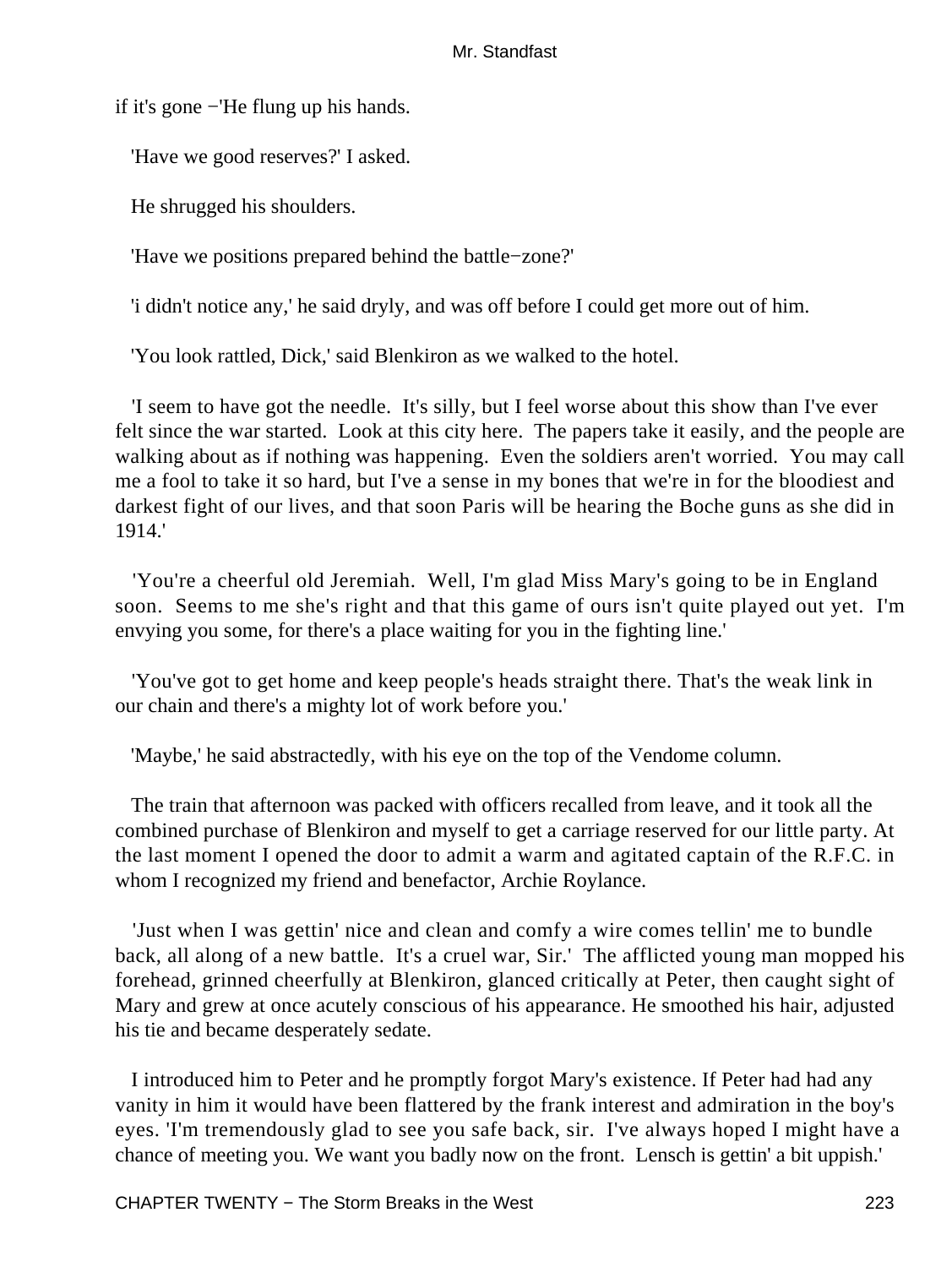Then his eye fell on Peter's withered leg and he saw that he had blundered. He blushed scarlet and looked his apologies. But they weren't needed, for it cheered Peter to meet someone who talked of the possibility of his fighting again. Soon the two were deep in technicalities, the appalling technicalities of the airman. It was no good listening to their talk, for you could make nothing of it, but it was bracing up Peter like wine. Archie gave him a minute description of Lensch's latest doings and his new methods. He, too, had heard the rumour that Peter had mentioned to me at St Anton, of a new Boche plane, with mighty engines and stumpy wings cunningly cambered, which was a devil to climb; but no specimens had yet appeared over the line. They talked of Bali, and Rhys Davids, and Bishop, and McCudden, and all the heroes who had won their spurs since the Somme, and of the new British makes, most of which Peter had never seen and had to have explained to him.

 Outside a haze had drawn over the meadows with the twilight. I pointed it out to Blenkiron.

 'There's the fog that's doing us. This March weather is just like October, mist morning and evening. I wish to Heaven we could have some good old drenching spring rain.'

Archie was discoursing of the Shark−Gladas machine.

 'I've always stuck to it, for it's a marvel in its way, but it has my heart fairly broke. The General here knows its little tricks. Don't you, sir? Whenever things get really excitin', the engine's apt to quit work and take a rest.'

'The whole make should be publicly burned,' I said, with gloomy recollections.

 'I wouldn't go so far, sir. The old Gladas has surprisin' merits. On her day there's nothing like her for pace and climbing−power, and she steers as sweet as a racin' cutter. The trouble about her is she's too complicated. She's like some breeds of car − you want to be a mechanical genius to understand her ... If they'd only get her a little simpler and safer, there wouldn't be her match in the field. I'm about the only man that has patience with her and knows her merits, but she's often been nearly the death of me. All the same, if I were in for a big fight against some fellow like Lensch, where it was neck or nothing, I'm hanged if I wouldn't pick the Gladas.'

 Archie laughed apologetically. 'The subject is banned for me in our mess. I'm the old thing's only champion, and she's like a mare I used to hunt that loved me so much she was always tryin' to chew the arm off me. But I wish I could get her a fair trial from one of the big pilots. I'm only in the second class myself after all.'

We were running north of St just when above the rattle of the train rose a curious dull sound. It came from the east, and was like the low growl of a veld thunderstorm, or a steady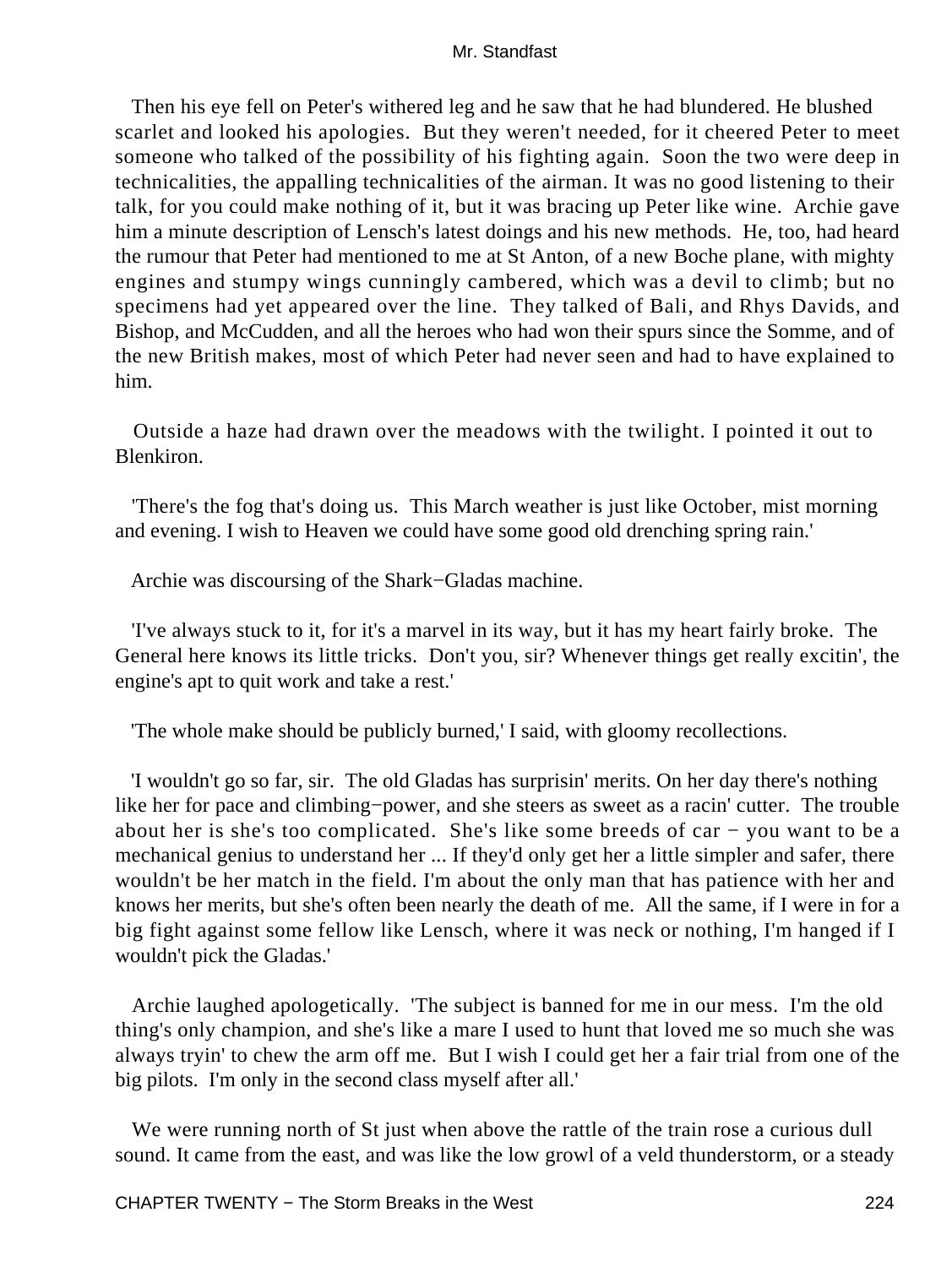roll of muffled drums.

 'Hark to the guns!' cried Archie. 'My aunt, there's a tidy bombardment goin' on somewhere.'

 I had been listening on and off to guns for three years. I had been present at the big preparations before Loos and the Somme and Arras, and I had come to accept the racket of artillery as something natural and inevitable like rain or sunshine. But this sound chilled me with its eeriness, I don't know why. Perhaps it was its unexpectedness, for I was sure that the guns had not been heard in this area since before the Marne. The noise must be travelling down the Oise valley, and I judged there was big fighting somewhere about Chauny or La Fere. That meant that the enemy was pressing hard on a huge front, for here was clearly a great effort on his extreme left wing. Unless it was our counter−attack. But somehow I didn't think so.

 I let down the window and stuck my head into the night. The fog had crept to the edge of the track, a gossamer mist through which houses and trees and cattle could be seen dim in the moonlight. The noise continued − not a mutter, but a steady rumbling flow as solid as the blare of a trumpet. Presently, as we drew nearer Amiens, we left it behind us, for in all the Somme valley there is some curious configuration which blankets sound. The countryfolk call it the 'Silent Land', and during the first phase of the Somme battle a man in Amiens could not hear the guns twenty miles off at Albert.

 As I sat down again I found that the company had fallen silent, even the garrulous Archie. Mary's eyes met mine, and in the indifferent light of the French railway−carriage I could see excitement in them − I knew it was excitement, not fear. She had never heard the noise of a great barrage before. Blenkiron was restless, and Peter was sunk in his own thoughts. I was growing very depressed, for in a little I would have to part from my best friends and the girl I loved. But with the depression was mixed an odd expectation, which was almost pleasant. The guns had brought back my profession to me, I was moving towards their thunder, and God only knew the end of it. The happy dream I had dreamed of the Cotswolds and a home with Mary beside me seemed suddenly to have fallen away to an infinite distance. I felt once again that I was on the razor−edge of life.

 The last part of the journey I was casting back to rake up my knowledge of the countryside. I saw again the stricken belt from Serre to Combles where we had fought in the summer Of '17. I had not been present in the advance of the following spring, but I had been at Cambrai and I knew all the down country from Lagnicourt to St Quentin. I shut my eyes and tried to picture it, and to see the roads running up to the line, and wondered just at what points the big pressure had come. They had told me in Paris that the British were as far south as the Oise, so the bombardment we had heard must be directed to our address. With Passchendaele and Cambrai in my mind, and some notion of the difficulties we had always had in getting drafts, I was puzzled to think where we could have found the troops to man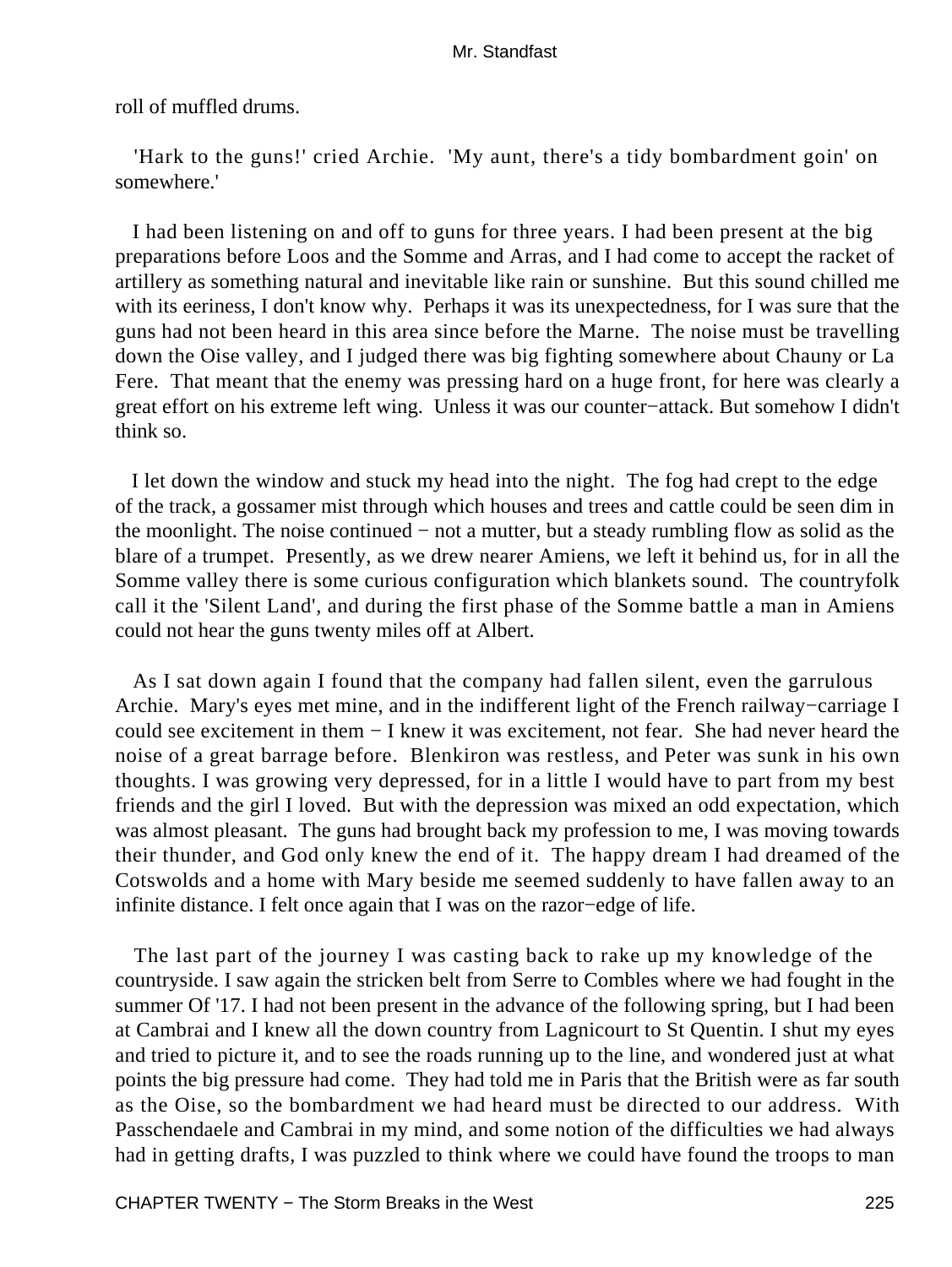the new front. We must be unholily thin on that long line. And against that awesome bombardment! And the masses and the new tactics that Ivery had bragged of!

When we ran into the dingy cavern which is Amiens station I seemed to note a new excitement. I felt it in the air rather than deduced it from any special incident, except that the platform was very crowded with civilians, most of them with an extra amount of baggage. I wondered if the place had been bombed the night before.

 'We won't say goodbye yet,' I told the others. 'The train doesn't leave for half an hour. I'm off to try and get news.' Accompanied by Archie, I hunted out an R.T.O. of my acquaintance. To my questions he responded cheerfully.

 'Oh, we're doing famously, sir. I heard this afternoon from a man in Operations that G.H.Q. was perfectly satisfied. We've killed a lot of Huns and only lost a few kilometres of ground ... You're going to your division? Well, it's up Peronne way, or was last night. Cheyne and Dunthorpe came back from leave and tried to steal a car to get up to it ... Oh, I'm having the deuce of a time. These blighted civilians have got the wind up, and a lot are trying to clear out. The idiots say the Huns will be in Amiens in a week. What's the phrase? «*\_Pourvu que les civils* tiennent.» 'Fraid I must push on, Sir.'

 I sent Archie back with these scraps of news and was about to make a rush for the house of one of the Press officers, who would, I thought, be in the way of knowing things, when at the station entrance I ran across Laidlaw. He had been B.G.G.S. in the corps to which my old brigade belonged, and was now on the staff of some army. He was striding towards a car when I grabbed his arm, and he turned on me a very sick face.

 'Good Lord, Hannay! Where did you spring from? The news, you say?' He sank his voice, and drew me into a quiet corner. 'The news is hellish.'

'They told me we were holding,' I observed.

 'Holding be damned! The Boche is clean through on a broad front. He broke us today at Maissemy and Essigny. Yes, the battle− zone. He's flinging in division after division like the blows of a hammer. What else could you expect?' And he clutched my arm fiercely. 'How in God's name could eleven divisions hold a front of forty miles? And against four to one in numbers? It isn't war, it's naked lunacy.'

 I knew the worst now, and it didn't shock me, for I had known it was coming. Laidlaw's nerves were pretty bad, for his face was pale and his eyes bright like a man with a fever.

 'Reserves!' and he laughed bitterly. 'We have three infantry divisions and two cavalry. They're into the mill long ago. The French are coming up on our right, but they've the devil of a way to go. That's what I'm down here about. And we're getting help from Horne and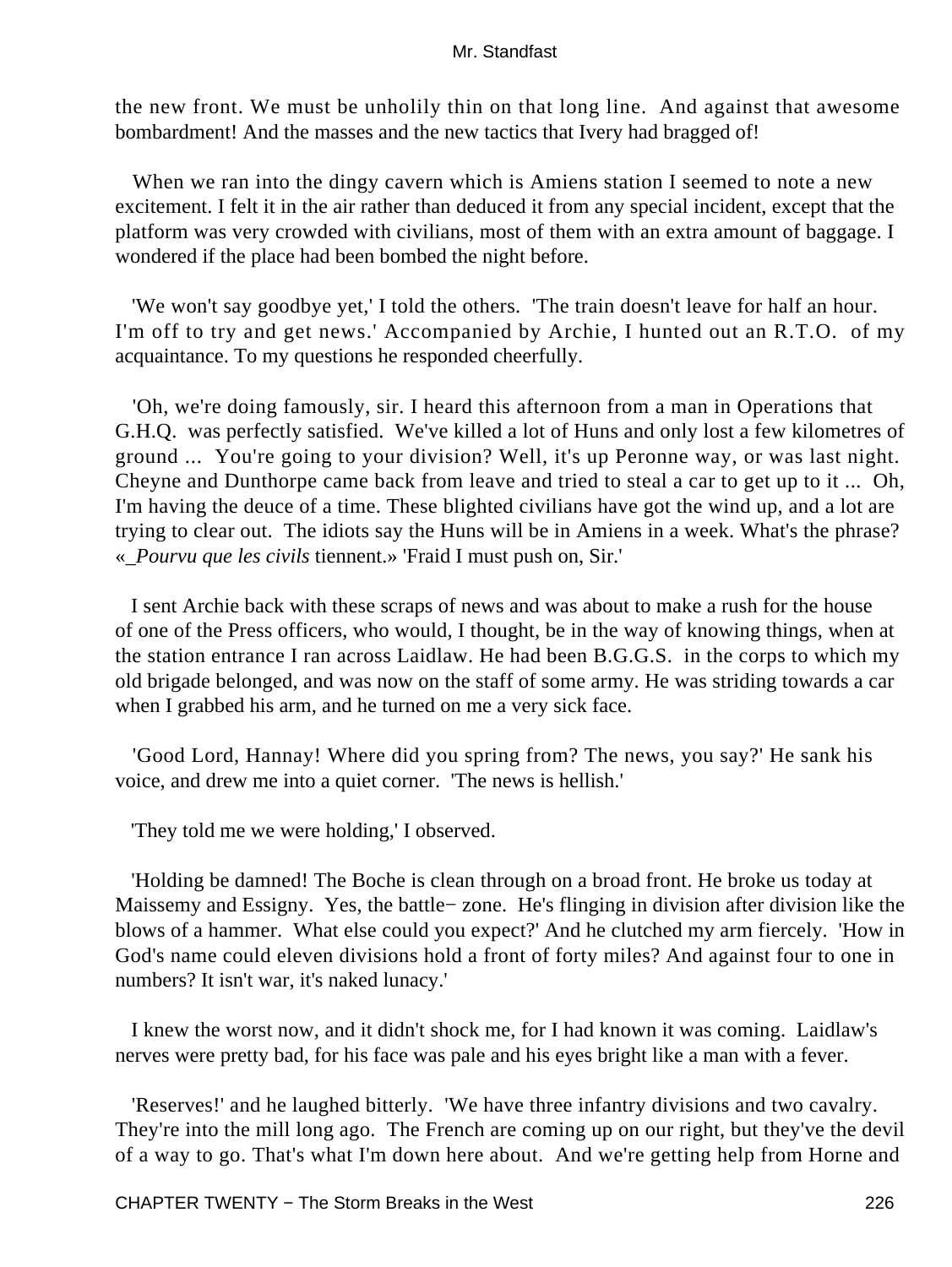Plumer. But all that takes days, and meantime we're walking back like we did at Mons. And at this time of day, too ... Oh, yes, the whole line's retreating. Parts of it were pretty comfortable, but they had to get back or be put in the bag. I wish to Heaven I knew where our right divisions have got to. For all I know they're at Compiegne by now. The Boche was over the canal this morning, and by this time most likely he's across the Somme.'

At that I exclaimed. 'D'you mean to tell me we're going to lose Peronne?'

 'Peronne!' he cried. 'We'll be lucky not to lose Amiens! ... And on the top of it all I've got some kind of blasted fever. I'll be raving in an hour.'

He was rushing off, but I held him.

'What about my old lot?' I asked.

 'Oh, damned good, but they're shot all to bits. Every division did well. It's a marvel they weren't all scuppered, and it'll be a flaming miracle if they find a line they can stand on. Westwater's got a leg smashed. He was brought down this evening, and you'll find him in the hospital. Fraser's killed and Lefroy's a prisoner − at least, that was my last news. I don't know who's got the brigades, but Masterton's carrying on with the division ... You'd better get up the line as fast as you can and take over from him. See the Army Commander. He'll be in Amiens tomorrow morning for a pow−wow.'

 Laidlaw lay wearily back in his car and disappeared into the night, while I hurried to the train.

 The others had descended to the platform and were grouped round Archie, who was discoursing optimistic nonsense. I got them into the carriage and shut the door.

 'It's pretty bad,' I said. 'The front's pierced in several places and we're back to the Upper Somme. I'm afraid it isn't going to stop there. I'm off up the line as soon as I can get my orders. Wake, you'll come with me, for every man will be wanted. Blenkiron, you'll see Mary and Peter safe to England. We're just in time, for tomorrow it mightn't be easy to get out of Amiens.'

 I can see yet the anxious faces in that ill−lit compartment. We said goodbye after the British style without much to−do. I remember that old Peter gripped my hand as if he would never release it, and that Mary's face had grown very pale. If I delayed another second I should have howled, for Mary's lips were trembling and Peter had eyes like a wounded stag. 'God bless you,' I said hoarsely, and as I went off I heard Peter's voice, a little cracked, saying 'God bless you, my old friend.'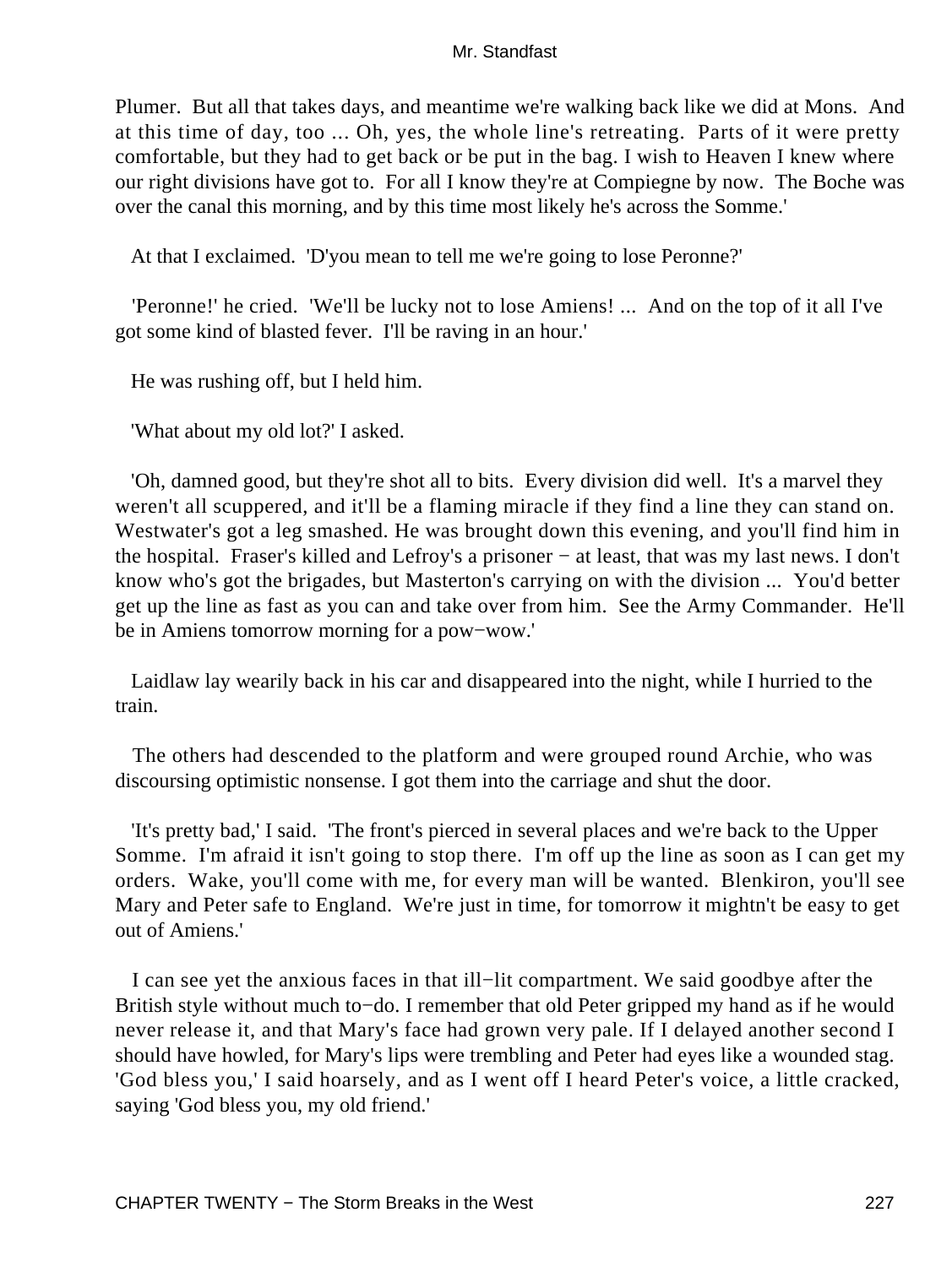I spent some weary hours looking for Westwater. He was not in the big clearing station, but I ran him to earth at last in the new hospital which had just been got going in the Ursuline convent. He was the most sterling little man, in ordinary life rather dry and dogmatic, with a trick of taking you up sharply which didn't make him popular. Now he was lying very stiff and quiet in the hospital bed, and his blue eyes were solemn and pathetic like a sick dog's.

 'There's nothing much wrong with me,' he said, in reply to my question. 'A shell dropped beside me and damaged my foot. They say they'll have to cut it off ... I've an easier mind now you're here, Hannay. Of course you'll take over from Masterton. He's a good man but not quite up to his job. Poor Fraser − you've heard about Fraser. He was done in at the very start. Yes, a shell. And Lefroy. If he's alive and not too badly smashed the Hun has got a troublesome prisoner.'

He was too sick to talk, but he wouldn't let me go.

 'The division was all right. Don't you believe anyone who says we didn't fight like heroes. Our outpost line held up the Hun for six hours, and only about a dozen men came back. We could have stuck it out in the battle−zone if both flanks hadn't been turned. They got through Crabbe's left and came down the Verey ravine, and a big wave rushed Shropshire Wood ... We fought it out yard by yard and didn't budge till we saw the Plessis dump blazing in our rear. Then it was about time to go ... We haven't many battalion commanders left. Watson, Endicot, Crawshay ...' He stammered out a list of gallant fellows who had gone.

 'Get back double quick, Hannay. They want you. I'm not happy about Masterton. He's too young for the job.' And then a nurse drove me out, and I left him speaking in the strange forced voice of great weakness.

At the foot of the staircase stood Mary.

'I saw you go in,' she said, 'so I waited for you.'

 'Oh, my dear,' I cried, 'you should have been in Boulogne by now. What madness brought you here?'

 'They know me here and they've taken me on. You couldn't expect me to stay behind. You said yourself everybody was wanted, and I'm in a Service like you. Please don't be angry, Dick.'

 I wasn't angry, I wasn't even extra anxious. The whole thing seemed to have been planned by fate since the creation of the world. The game we had been engaged in wasn't finished and it was right that we should play it out together. With that feeling came a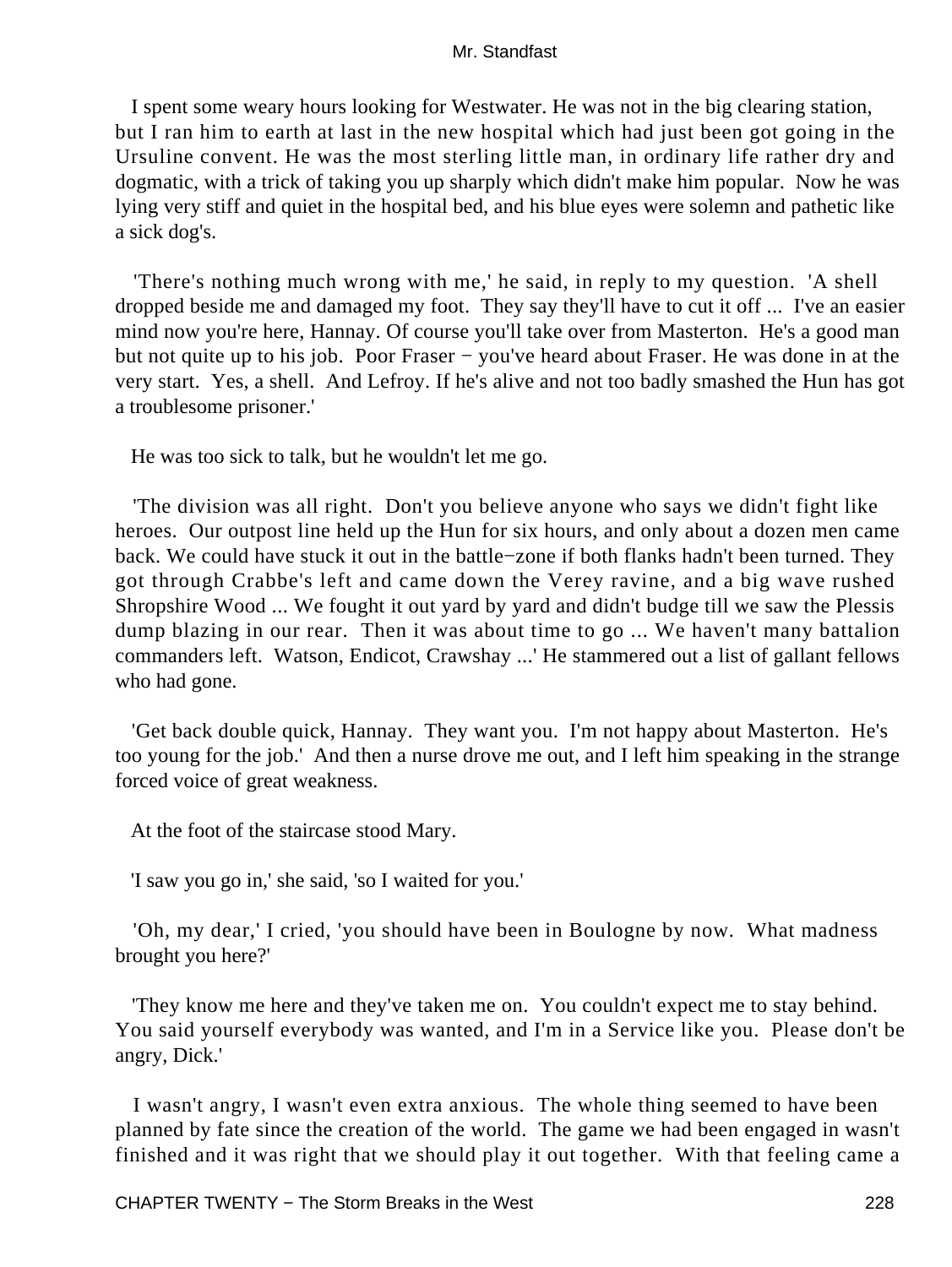conviction, too, of ultimate victory. Somehow or sometime we should get to the end of our pilgrimage. But I remembered Mary's forebodings about the sacrifice required. The best of us. That ruled me out, but what about her?

 I caught her to my arms. 'Goodbye, my very dearest. Don't worry about me, for mine's a soft job and I can look after my skin. But oh! take care of yourself, for you are all the world to me.'

She kissed me gravely like a wise child.

 'I am not afraid for you,' she said. 'You are going to stand in the breach, and I know − I know you will win. Remember that there is someone here whose heart is so full of pride of her man that it hasn't room for fear.'

As I went out of the convent door I felt that once again I had been given my orders.

 It did not surprise me that, when I sought out my room on an upper floor of the Hotel de France, I found Blenkiron in the corridor. He was in the best of spirits.

 'You can't keep me out of the show, Dick,' he said, 'so you needn't start arguing. Why, this is the one original chance of a lifetime for John S. Blenkiron. Our little fight at Erzerum was only a side−show, but this is a real high−class Armageddon. I guess I'll find a way to make myself useful.'

 I had no doubt he would, and I was glad he had stayed behind. But I felt it was hard on Peter to have the job of returning to England alone at such a time, like useless flotsam washed up by a flood.

 'You needn't worry,' said Blenkiron. 'Peter's not making England this trip. To the best of my knowledge he has beat it out of this township by the eastern postern. He had some talk with Sir Archibald Roylance, and presently other gentlemen of the Royal Flying Corps appeared, and the upshot was that Sir Archibald hitched on to Peter's grip and departed without saying farewell. My notion is that he's gone to have a few words with his old friends at some flying station. Or he might have the idea of going back to England by aeroplane, and so having one last flutter before he folds his wings. Anyhow, Peter looked a mighty happy man. The last I saw he was smoking his pipe with a batch of young lads in a Flying Corps waggon and heading straight for Germany.'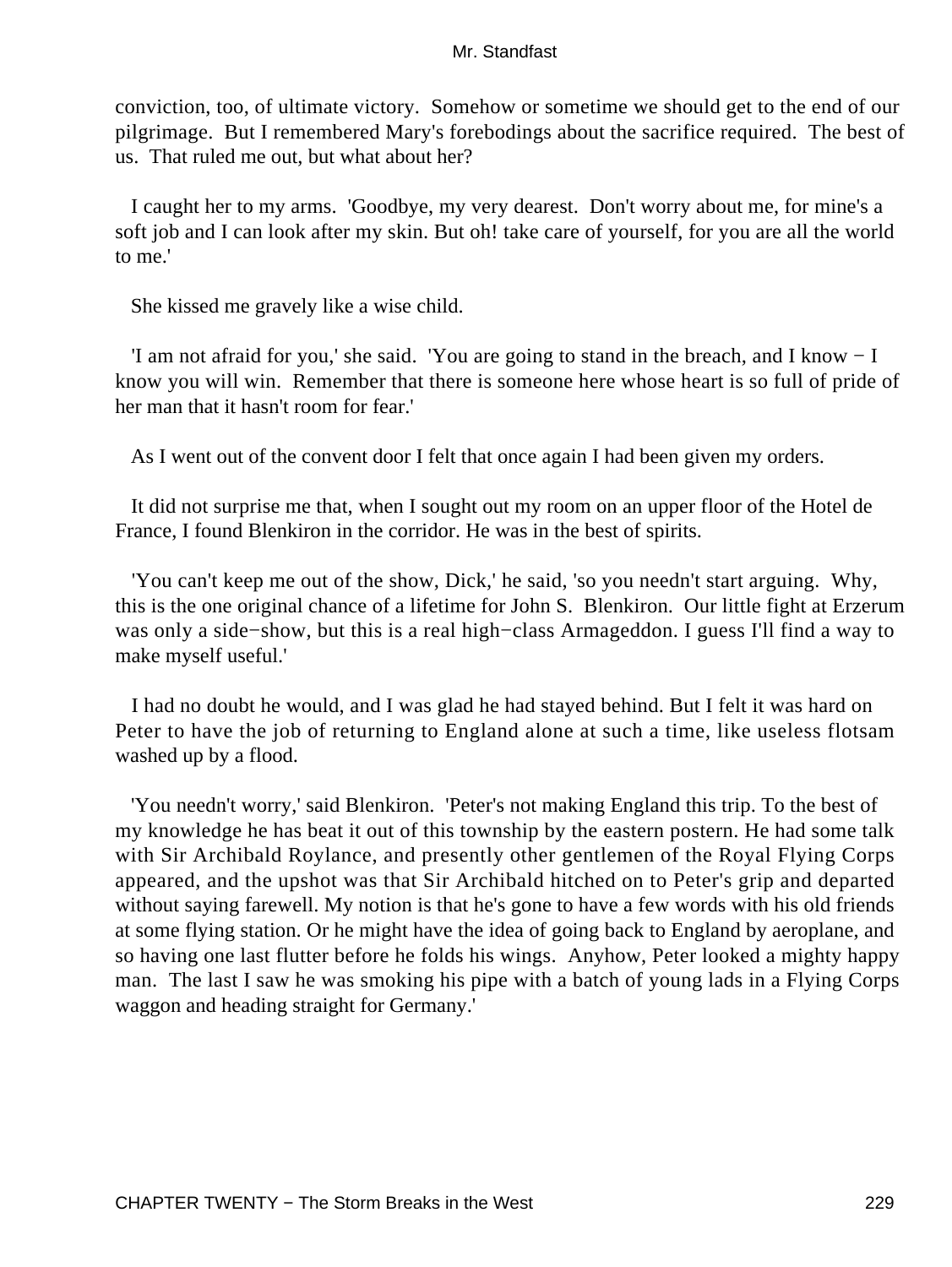# **[CHAPTER TWENTY−ONE − How an Exile Returned to His Own](#page-256-0) [People](#page-256-0)**

*N*ext morning I found the Army Commander on his way to Doullens.

 'Take over the division?' he said. 'Certainly. I'm afraid there isn't much left of it. I'll tell Carr to get through to the Corps Headquarters, when he can find them. You'll have to nurse the remnants, for they can't be pulled out yet − not for a day or two. Bless me, Hannay, there are parts of our line which we're holding with a man and a boy. You've got to stick it out till the French take over. We're not hanging on by our eyelids − it's our eyelashes now.'

'What about positions to fall back on, sir?' I asked.

 'We're doing our best, but we haven't enough men to prepare them.' He plucked open a map. 'There we're digging a line – and there. If we can hold that bit for two days we shall have a fair line resting on the river. But we mayn't have time.'

 Then I told him about Blenkiron, whom of course he had heard of. 'He was one of the biggest engineers in the States, and he's got a nailing fine eye for country. He'll make good somehow if you let him help in the job.'

 'The very fellow,' he said, and he wrote an order. 'Take this to Jacks and he'll fix up a temporary commission. Your man can find a uniform somewhere in Amiens.'

After that I went to the detail camp and found that Ivery had duly arrived.

 'The prisoner has given no trouble, sirr,' Hamilton reported. 'But he's a wee thing peevish. They're saying that the Gairmans is gettin' on fine, and I was tellin' him that he should be proud of his ain folk. But he wasn't verra weel pleased.'

 Three days had wrought a transformation in Ivery. That face, once so cool and capable, was now sharpened like a hunted beast's. His imagination was preying on him and I could picture its torture. He, who had been always at the top directing the machine, was now only a cog in it. He had never in his life been anything but powerful; now he was impotent. He was in a hard, unfamiliar world, in the grip of something which he feared and didn't understand, in the charge of men who were in no way amenable to his persuasiveness. It was like a proud and bullying manager suddenly forced to labour in a squad of navvies, and worse, for there was the gnawing physical fear of what was coming.

He made an appeal to me.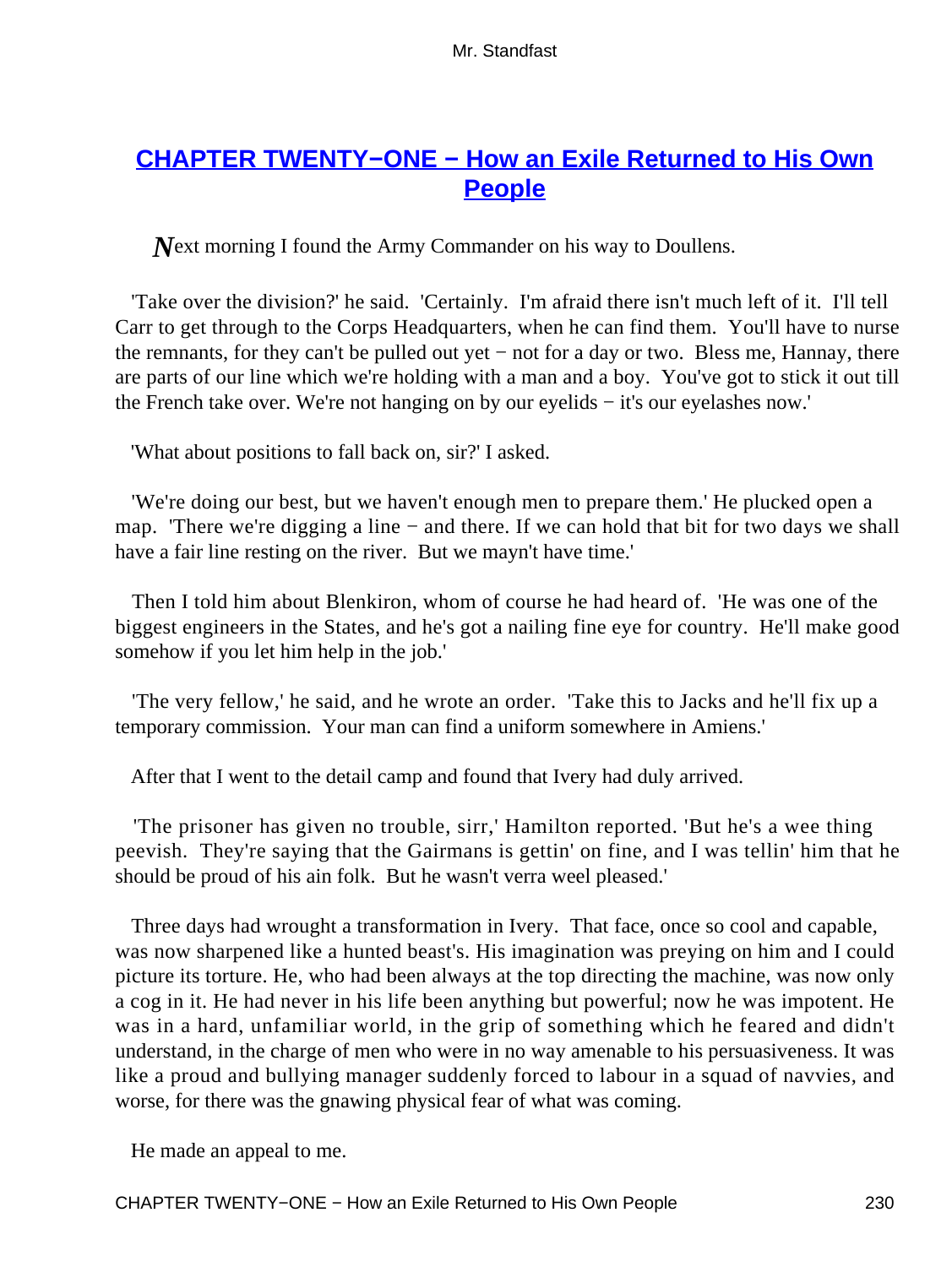'Do the English torture their prisoners?' he asked. 'You have beaten me. I own it, and I plead for mercy. I will go on my knees if you like. I am not afraid of death − in my own way.'

'Few people are afraid of death − in their own way.'

'Why do you degrade me? I am a gentleman.'

'Not as we define the thing,' I said.

His jaw dropped. 'What are you going to do with me?' he quavered.

 'You have been a soldier,' I said. 'You are going to see a little fighting − from the ranks. There will be no brutality, you will be armed if you want to defend yourself, you will have the same chance of survival as the men around you. You may have heard that your countrymen are doing well. It is even possible that they may win the battle. What was your forecast to me? Amiens in two days, Abbeville in three. Well, you are a little behind scheduled time, but still you are prospering. You told me that you were the chief architect of all this, and you are going to be given the chance of seeing it, perhaps of sharing in it − from the other side. Does it not appeal to your sense of justice?' He groaned and turned away. I had no more pity for him than I would have had for a black mamba that had killed my friend and was now caught to a cleft tree. Nor, oddly enough, had Wake. If we had shot Ivery outright at St Anton, I am certain that Wake would have called us murderers. Now he was in complete agreement. His passionate hatred of war made him rejoice that a chief contriver of war should be made to share in its terrors.

 'He tried to talk me over this morning,' he told me. 'Claimed he was on my side and said the kind of thing I used to say last year. It made me rather ashamed of some of my past performances to hear that scoundrel imitating them ... By the way, Hannay, what are you going to do with me?'

'You're coming on my staff. You're a stout fellow and I can't do without you.'

'Remember I won't fight.'

 'You won't be asked to. We're trying to stem the tide which wants to roll to the sea. You know how the Boche behaves in occupied country, and Mary's in Amiens.'

At that news he shut his lips.

'Still −'he began.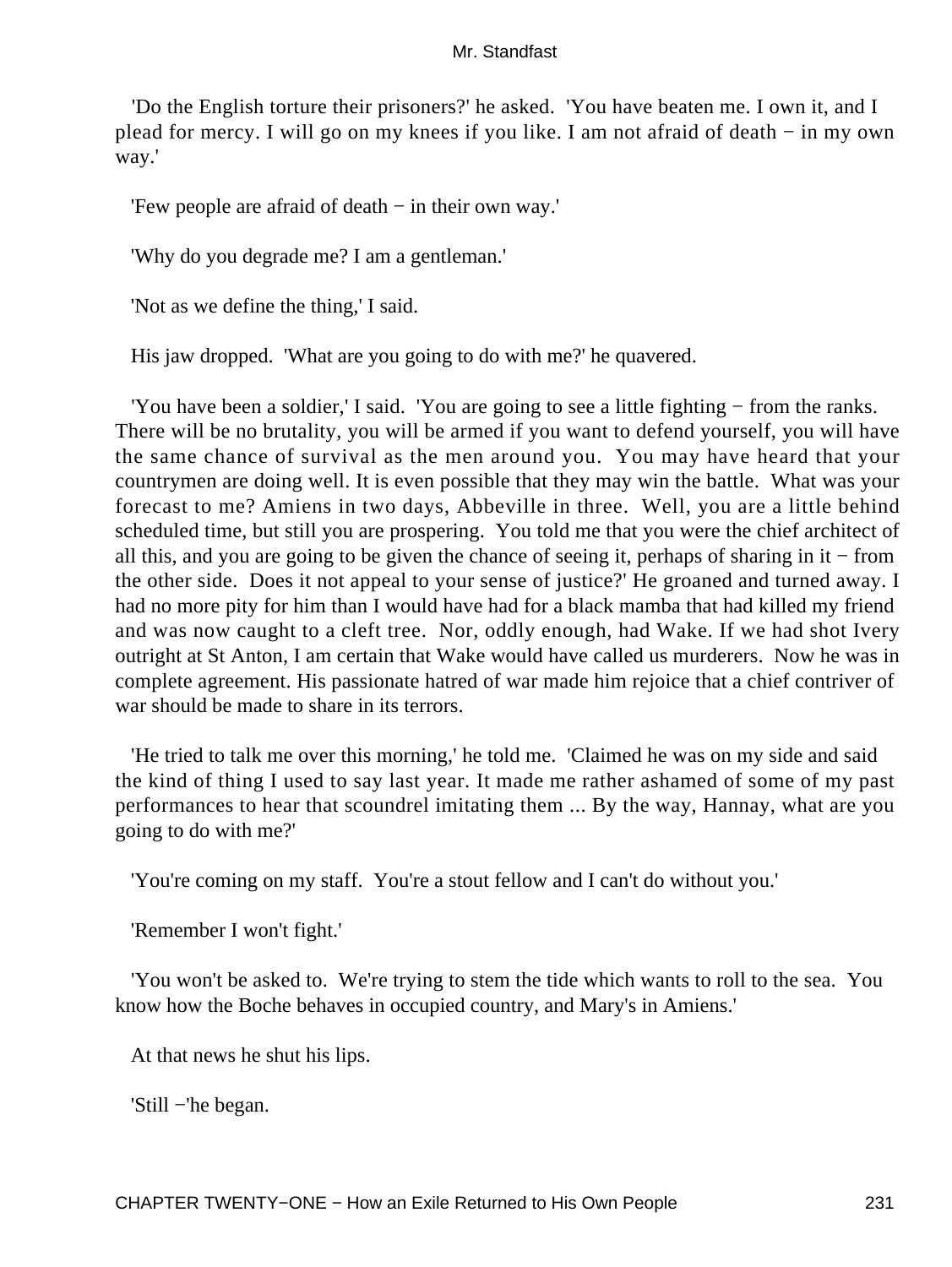still" I said. 'I don't ask you to forfeit one of your blessed principles. You needn't fire a shot. But I want a man to carry orders for me, for we haven't a line any more, only a lot of blobs like quicksilver. I want a clever man for the job and a brave one, and I know that you're not afraid.'

'No,' he said. 'I don't think I am − much. Well. I'm content!'

 I started Blenkiron off in a car for Corps Headquarters, and in the afternoon took the road myself. I knew every inch of the country − the lift of the hill east of Amiens, the Roman highway that ran straight as an arrow to St Quentin, the marshy lagoons of the Somme, and that broad strip of land wasted by battle between Dompierre and Peronne. I had come to Amiens through it in January, for I had been up to the line before I left for Paris, and then it had been a peaceful place, with peasants tilling their fields, and new buildings going up on the old battle−field, and carpenters busy at cottage roofs, and scarcely a transport waggon on the road to remind one of war. Now the main route was choked like the Albert road when the Somme battle first began − troops going up and troops coming down, the latter in the last stage of weariness; a ceaseless traffic of ambulances one way and ammunition waggons the other; busy staff cars trying to worm a way through the mass; strings of gun horses, oddments of cavalry, and here and there blue French uniforms. All that I had seen before; but one thing was new to me. Little country carts with sad−faced women and mystified children in them and piles of household plenishing were creeping westward, or stood waiting at village doors. Beside these tramped old men and boys, mostly in their Sunday best as if they were going to church. I had never seen the sight before, for I had never seen the British Army falling back. The dam which held up the waters had broken and the dwellers in the valley were trying to save their pitiful little treasures. And over everything, horse and man, cart and wheelbarrow, road and tillage, lay the white March dust, the sky was blue as June, small birds were busy in the copses, and in the corners of abandoned gardens I had a glimpse of the first violets.

 Presently as we topped a rise we came within full noise of the guns. That, too, was new to me, for it was no ordinary bombardment. There was a special quality in the sound, something ragged, straggling, intermittent, which I had never heard before. It was the sign of open warfare and a moving battle.

 At Peronne, from which the newly returned inhabitants had a second time fled, the battle seemed to be at the doors. There I had news of my division. It was farther south towards St Christ. We groped our way among bad roads to where its headquarters were believed to be, while the voice of the guns grew louder. They turned out to be those of another division, which was busy getting ready to cross the river. Then the dark fell, and while airplanes flew west into the sunset there was a redder sunset in the east, where the unceasing flashes of gunfire were pale against the angry glow of burning dumps. The sight of the bonnet−badge of a Scots Fusilier made me halt, and the man turned out to belong to my division. Half an hour later I was taking over from the much−relieved Masterton in the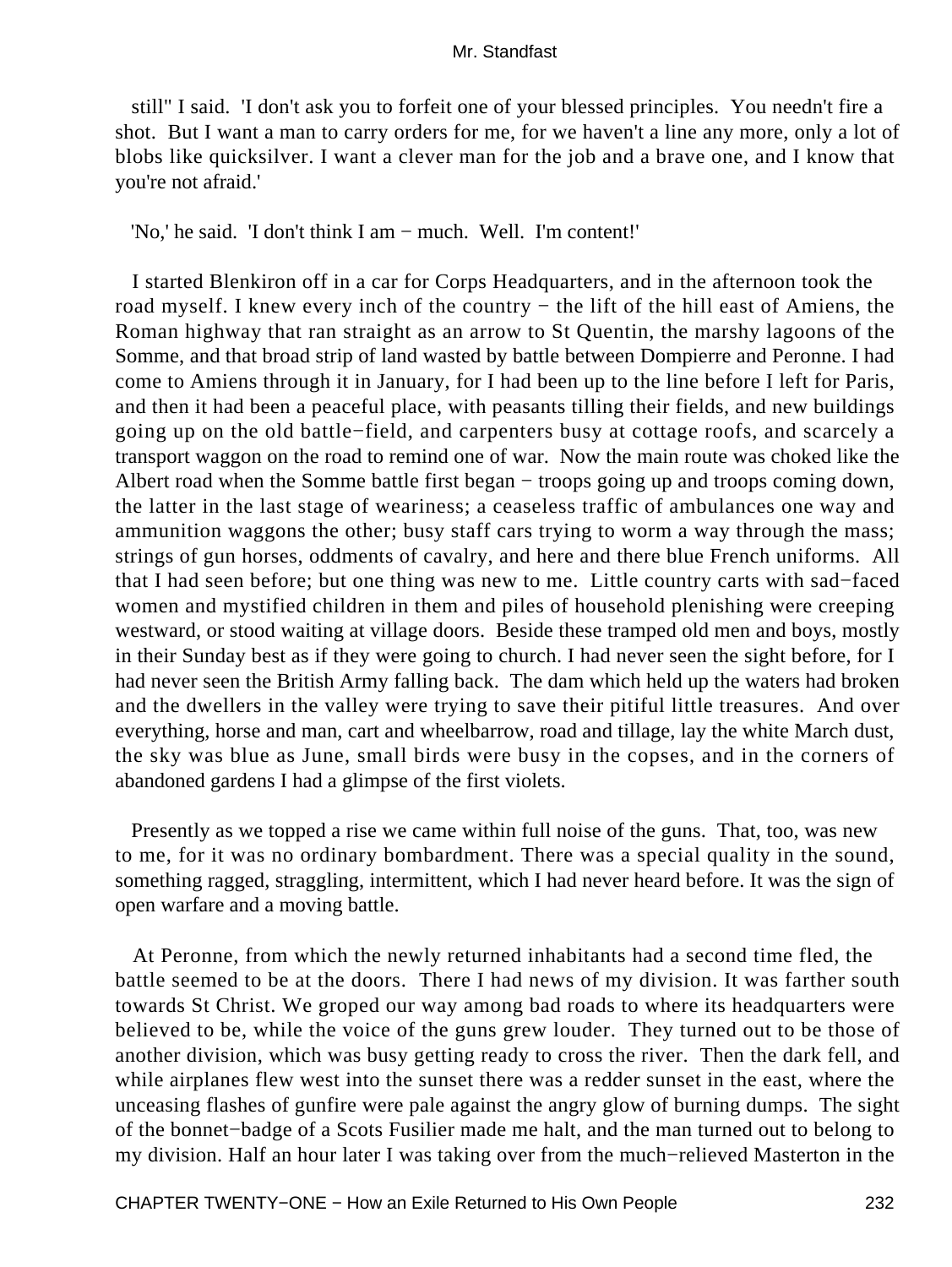ruins of what had once been a sugar−beet factory.

 There to my surprise I found Lefroy. The Boche had held him prisoner for precisely eight hours. During that time he had been so interested in watching the way the enemy handled an attack that he had forgotten the miseries of his position. He described with blasphemous admiration the endless wheel by which supplies and reserve troops move up, the silence, the smoothness, the perfect discipline. Then he had realized that he was a captive and unwounded, and had gone mad. Being a heavy−weight boxer of note, he had sent his two guards spinning into a ditch, dodged the ensuing shots, and found shelter in the lee of a blazing ammunition dump where his pursuers hesitated to follow. Then he had spent an anxious hour trying to get through an outpost line, which he thought was Boche. Only by overhearing an exchange of oaths in the accents of Dundee did he realize that it was our own ... It was a comfort to have Lefroy back, for he was both stout−hearted and resourceful. But I found that I had a division only on paper. It was about the strength of a brigade, the brigades battalions, and the battalions companies.

 This is not the place to write the story of the week that followed. I could not write it even if I wanted to, for I don't know it. There was a plan somewhere, which you will find in the history books, but with me it was blank chaos. Orders came, but long before they arrived the situation had changed, and I could no more obey them than fly to the moon. Often I had lost touch with the divisions on both flanks. Intelligence arrived erratically out of the void, and for the most part we worried along without it. I heard we were under the French − first it was said to be Foch, and then Fayolle, whom I had met in Paris. But the higher command seemed a million miles away, and we were left to use our mother wits. My problem was to give ground as slowly as possible and at the same time not to delay too long, for retreat we must, with the Boche sending in brand−new divisions each morning. It was a kind of war worlds distant from the old trench battles, and since I had been taught no other I had to invent rules as I went along. Looking back, it seems a miracle that any of us came out of it. Only the grace of God and the uncommon toughness of the British soldier bluffed the Hun and prevented him pouring through the breach to Abbeville and the sea. We were no better than a mosquito curtain stuck in a doorway to stop the advance of an angry bull.

 The Army Commander was right; we were hanging on with our eyelashes. We must have been easily the weakest part of the whole front, for we were holding a line which was never less than two miles and was often, as I judged, nearer five, and there was nothing in reserve to us except some oddments of cavalry who chased about the whole battle−field under vague orders. Mercifully for us the Boche blundered. Perhaps he did not know our condition, for our airmen were magnificent and you never saw a Boche plane over our line by day, though they bombed us merrily by night. If he had called our bluff we should have been done, but he put his main strength to the north and the south of us. North he pressed hard on the Third Army, but he got well hammered by the Guards north of Bapaume and he could make no headway at Arras. South he drove at the Paris railway and down the Oise valley, but there Petain's reserves had arrived, and the French made a noble stand.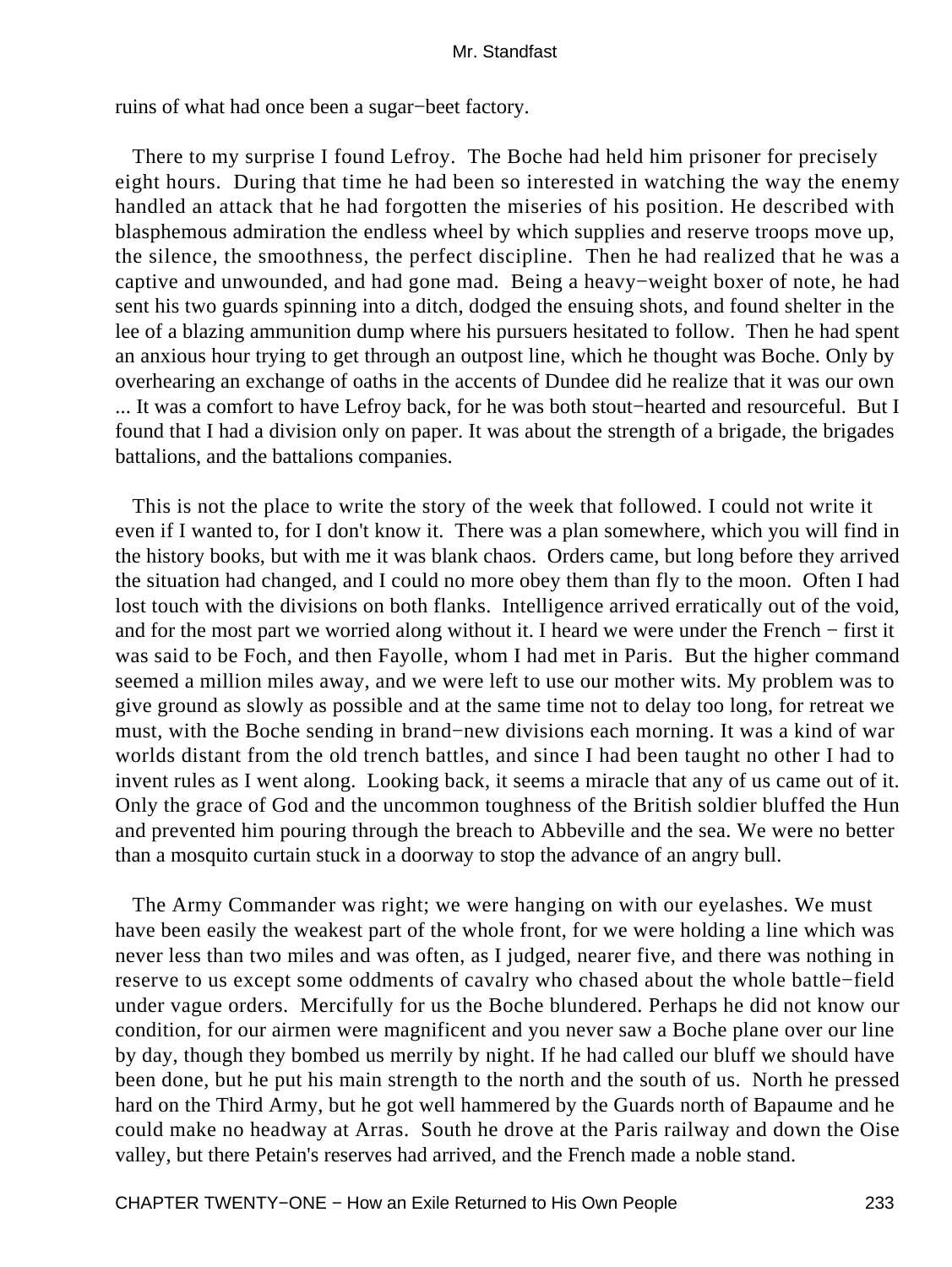Not that he didn't fight hard in the centre where we were, but he hadn't his best troops, and after we got west of the bend of the Somme he was outrunning his heavy guns. Still, it was a desperate enough business, for our flanks were all the time falling back, and we had to conform to movements we could only guess at. After all, we were on the direct route to Amiens, and it was up to us to yield slowly so as to give Haig and Petain time to get up supports. I was a miser about every yard of ground, for every yard and every minute were precious. We alone stood between the enemy and the city, and in the city was Mary.

 If you ask me about our plans I can't tell you. I had a new one every hour. I got instructions from the Corps, but, as I have said, they were usually out of date before they arrived, and most of my tactics I had to invent myself. I had a plain task, and to fulfil it I had to use what methods the Almighty allowed me. I hardly slept, I ate little, I was on the move day and night, but I never felt so strong in my life. It seemed as if I couldn't tire, and, oddly enough, I was happy. If a man's whole being is focused on one aim, he has no time to worry ... I remember we were all very gentle and soft− spoken those days. Lefroy, whose tongue was famous for its edge, now cooed like a dove. The troops were on their uppers, but as steady as rocks. We were against the end of the world, and that stiffens a man ...

 Day after day saw the same performance. I held my wavering front with an outpost line which delayed each new attack till I could take its bearings. I had special companies for counter−attack at selected points, when I wanted time to retire the rest of the division. I think we must have fought more than a dozen of such little battles. We lost men all the time, but the enemy made no big scoop, though he was always on the edge of one. Looking back, it seems like a succession of miracles. Often I was in one end of a village when the Boche was in the other. Our batteries were always on the move, and the work of the gunners was past praising. Sometimes we faced east, sometimes north, and once at a most critical moment due south, for our front waved and blew like a flag at a masthead ... Thank God, the enemy was getting away from his big engine, and his ordinary troops were fagged and poor in quality. It was when his fresh shock battalions came on that I held my breath ... He had a heathenish amount of machine−guns and he used them beautifully. Oh, I take my hat off to the Boche performance. He was doing what we had tried to do at the Somme and the Aisne and Arras and Ypres, and he was more or less succeeding. And the reason was that he was going bald−headed for victory.

 The men, as I have said, were wonderfully steady and patient under the fiercest trial that soldiers can endure. I had all kinds in the division – old army, new army, Territorials – and you couldn't pick and choose between them. They fought like Trojans, and, dirty, weary, and hungry, found still some salt of humour in their sufferings. It was a proof of the rock−bottom sanity of human nature. But we had one man with us who was hardly sane. ...

 In the hustle of those days I now and then caught sight of Ivery. I had to be everywhere at all hours, and often visited that remnant of Scots Fusiliers into which the subtlest brain in Europe had been drafted. He and his keepers were never on outpost duty or in any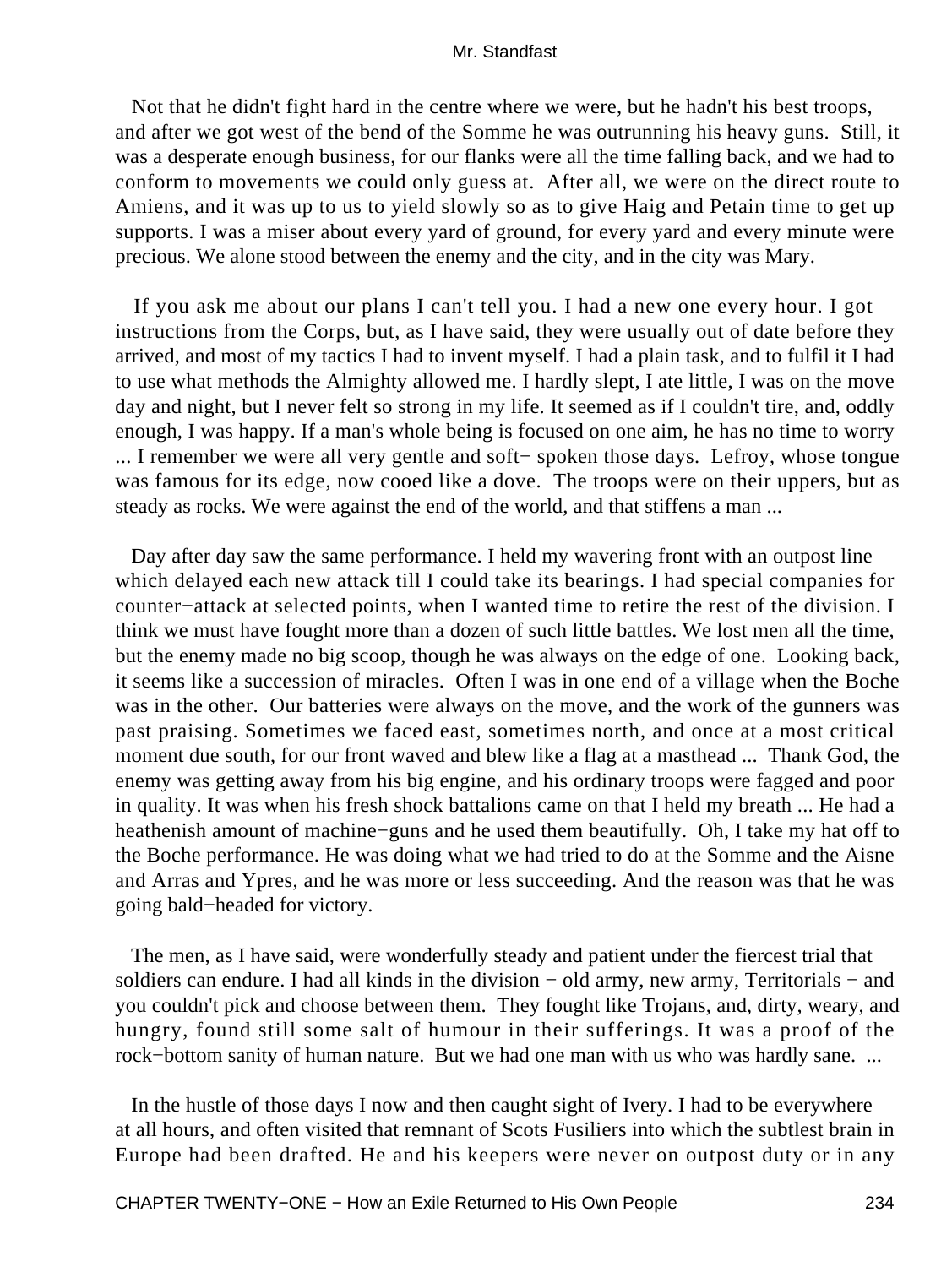counter−attack. They were part of the mass whose only business was to retire discreetly. This was child's play to Hamilton, who had been out since Mons; and Amos, after taking a day to get used to it, wrapped himself in his grim philosophy and rather enjoyed it. You couldn't surprise Amos any more than a Turk. But the man with them, whom they never left − that was another matter.

 'For the first wee bit,' Hamilton reported, 'we thocht he was gaun daft. Every shell that came near he jumped like a young horse. And the gas! We had to tie on his mask for him, for his hands were fushionless. There was whiles when he wadna be hindered from standin' up and talkin' to hisself, though the bullets was spittin'. He was what ye call demoralized ... Syne he got as though he didna hear or see onything. He did what we tell't him, and when we let him be he sat down and grat. He's aye greetin' ... Queer thing, sirr, but the Gairmans canna hit him. I'm aye shakin' bullets out o' my claes, and I've got a hole in my shoulder, and Andra took a bash on his tin that wad hae felled onybody that hadna a heid like a stot. But, sirr, the prisoner taks no scaith. Our boys are feared of him. There was an Irishman says to me that he had the evil eye, and ye can see for yerself that he's no canny.'

 I saw that his skin had become like parchment and that his eyes were glassy. I don't think he recognized me.

'Does he take his meals?' I asked.

 'He doesna eat muckle. But he has an unco thirst. Ye canna keep him off the men's water−bottles.'

 He was learning very fast the meaning of that war he had so confidently played with. I believe I am a merciful man, but as I looked at him I felt no vestige of pity. He was dreeing the weird he had prepared for others. I thought of Scudder, of the thousand friends I had lost, of the great seas of blood and the mountains of sorrow this man and his like had made for the world. Out of the corner of my eye I could see the long ridges above Combles and Longueval which the salt of the earth had fallen to win, and which were again under the hoof of the Boche. I thought of the distracted city behind us and what it meant to me, and the weak, the pitifully weak screen which was all its defence. I thought of the foul deeds which had made the German name to stink by land and sea, foulness of which he was the arch−begetter. And then I was amazed at our forbearance. He would go mad, and madness for him was more decent than sanity.

 I had another man who wasn't what you might call normal, and that was Wake. He was the opposite of shell−shocked, if you understand me. He had never been properly under fire before, but he didn't give a straw for it. I had known the same thing with other men, and they generally ended by crumpling up, for it isn't natural that five or six feet of human flesh shouldn't be afraid of what can torture and destroy it. The natural thing is to be always a little scared, like me, but by an effort of the will and attention to work to contrive to forget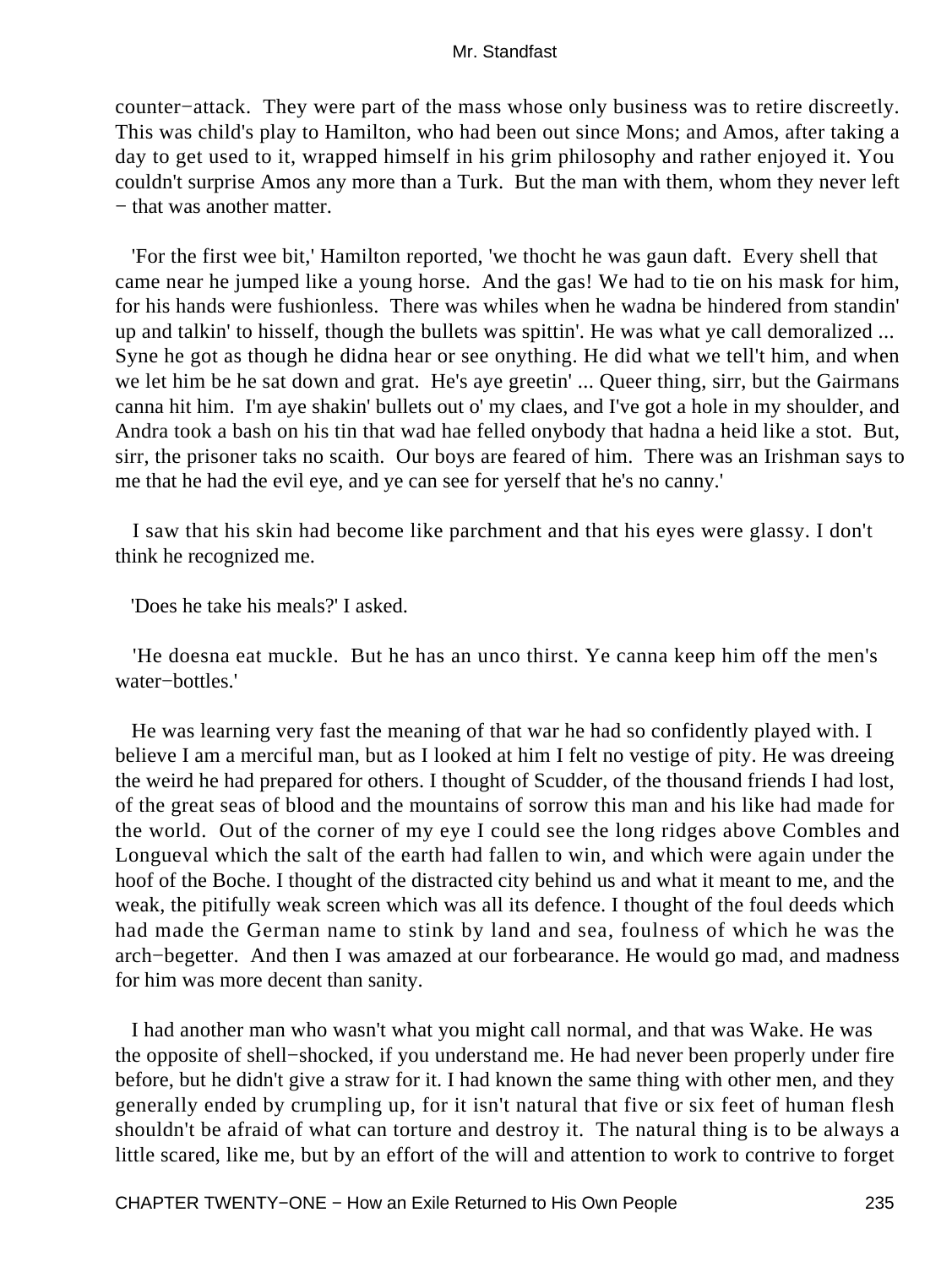it. But Wake apparently never gave it a thought. He wasn't foolhardy, only indifferent. He used to go about with a smile on his face, a smile of contentment. Even the horrors − and we had plenty of them − didn't affect him. His eyes, which used to be hot, had now a curious open innocence like Peter's. I would have been happier if he had been a little rattled.

 One night, after we had had a bad day of anxiety, I talked to him as we smoked in what had once been a French dug−out. He was an extra right arm to me, and I told him so. 'This must be a queer experience for you,' I said.

 'Yes,' he replied, 'it is very wonderful. I did not think a man could go through it and keep his reason. But I know many things I did not know before. I know that the soul can be reborn without leaving the body.'

I stared at him, and he went on without looking at me.

 'You're not a classical scholar, Hannay? There was a strange cult in the ancient world, the worship of Magna Mater − the Great Mother. To enter into her mysteries the votary passed through a bath of blood  $- -$  I think I am passing through that bath. I think that like the initiate I shall be *renatus \_in* aeternum − reborn into the eternal.'

 I advised him to have a drink, for that talk frightened me. It looked as if he were becoming what the Scots call 'fey'. Lefroy noticed the same thing and was always speaking about it. He was as brave as a bull himself, and with very much the same kind of courage; but Wake's gallantry perturbed him. 'I can't make the chap out,' he told me. 'He behaves as if his mind was too full of better things to give a damn for Boche guns. He doesn't take foolish risks − I don't mean that, but he behaves as if risks didn't signify. It's positively eerie to see him making notes with a steady hand when shells are dropping like hailstones and we're all thinking every minute's our last. You've got to be careful with him, sir. He's a long sight too valuable for us to spare.'

 Lefroy was right about that, for I don't know what I should have done without him. The worst part of our job was to keep touch with our flanks, and that was what I used Wake for. He covered country like a moss–trooper, sometimes on a rusty bicycle, oftener on foot, and you couldn't tire him. I wonder what other divisions thought of the grimy private who was our chief means of communication. He knew nothing of military affairs before, but he got the hang of this rough−and−tumble fighting as if he had been born for it. He never fired a shot; he carried no arms; the only weapons he used were his brains. And they were the best conceivable. I never met a staff officer who was so quick at getting a point or at sizing up a situation. He had put his back into the business, and first−class talent is not common anywhere. One day a G. S. O. from a neighbouring division came to see me. 'Where on earth did you pick up that man Wake?' he asked.

'He's a conscientious objector and a non−combatant,' I said.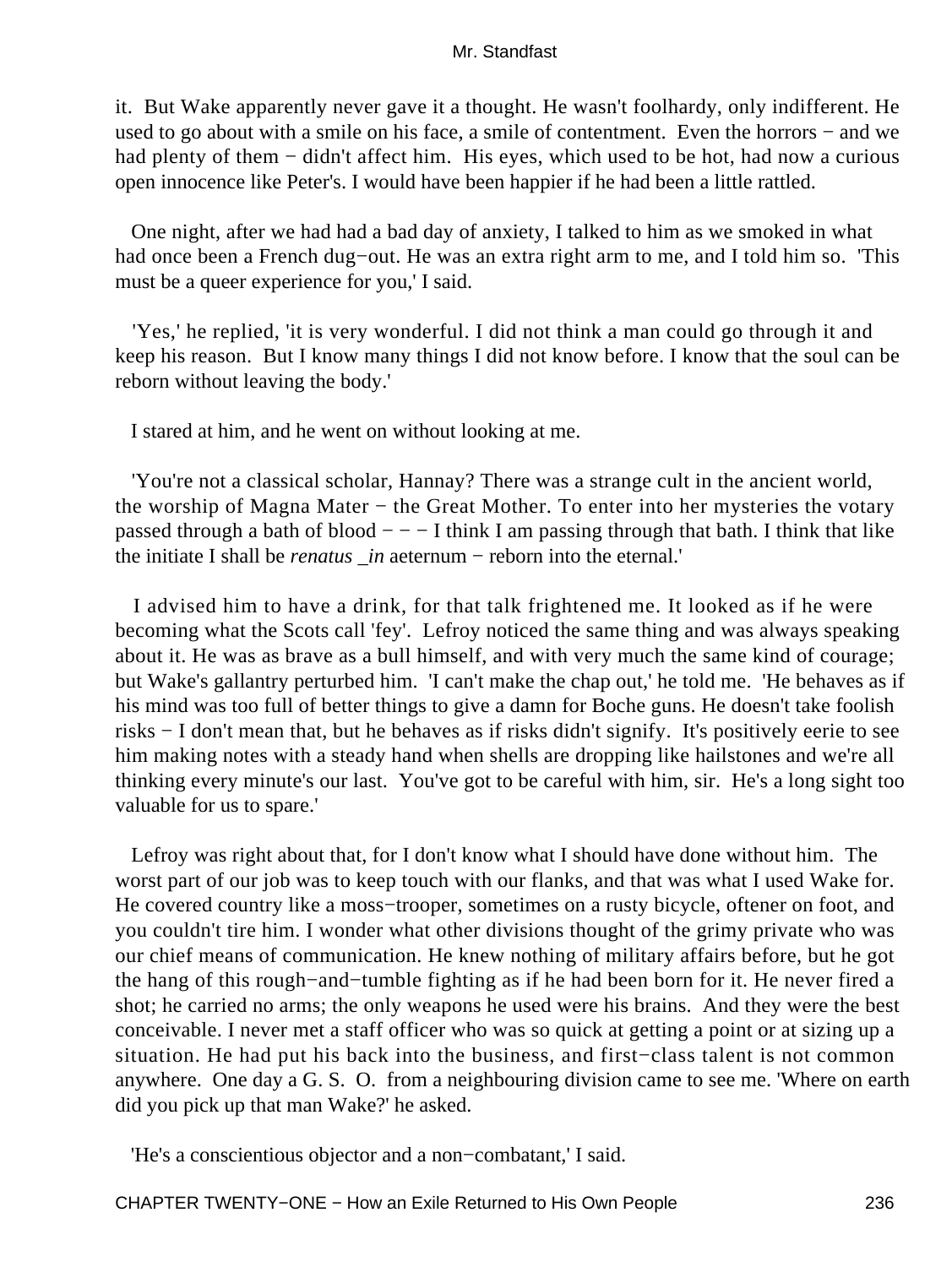'Then I wish to Heaven we had a few more conscientious objectors in this show. He's the only fellow who seems to know anything about this blessed battle. My general's sending you a chit about him.'

'No need,' I said, laughing. 'I know his value. He's an old friend of mine.'

 I used Wake as my link with Corps Headquarters, and especially with Blenkiron. For about the sixth day of the show I was beginning to get rather desperate. This kind of thing couldn't go on for ever. We were miles back now, behind the old line Of '17, and, as we rested one flank on the river, the immediate situation was a little easier. But I had lost a lot of men, and those that were left were blind with fatigue. The big bulges of the enemy to north and south had added to the length of the total front, and I found I had to fan out my thin ranks. The Boche was still pressing on, though his impetus was slacker. If he knew how little there was to stop him in my section he might make a push which would carry him to Amiens. Only the magnificent work of our airmen had prevented him getting that knowledge, but we couldn't keep the secrecy up for ever. Some day an enemy plane would get over, and it only needed the drive of a fresh storm−battalion or two to scatter us. I wanted a good prepared position, with sound trenches and decent wiring. Above all I wanted reserves − reserves. The word was on my lips all day and it haunted my dreams. I was told that the French were to relieve us, but when − when? My reports to Corps Headquarters were one long wail for more troops. I knew there was a position prepared behind us, but I needed men to hold it.

 Wake brought in a message from Blenkiron. 'We're waiting for you, Dick,' he wrote, 'and we've gotten quite a nice little home ready for you. This old man hasn't hustled so hard since he struck copper in Montana in '92. We've dug three lines of trenches and made a heap of pretty redoubts, and I guess they're well laid out, for the Army staff has supervised them and they're no slouches at this brand of engineering. You would have laughed to see the labour we employed. We had all breeds of Dago and Chinaman, and some of your own South African blacks, and they got so busy on the job they forgot about bedtime. I used to be reckoned a bit of a slave driver, but my special talents weren't needed with this push. I'm going to put a lot of money into foreign missions henceforward.'

 I wrote back: 'Your trenches are no good without men. For God's sake get something that can hold a rifle. My lot are done to the world.'

 Then I left Lefroy with the division and went down on the back of an ambulance to see for myself. I found Blenkiron, some of the Army engineers, and a staff officer from Corps Headquarters, and I found Archie Roylance.

 They had dug a mighty good line and wired it nobly. It ran from the river to the wood of La Bruyere on the little hill above the Ablain stream. It was desperately long, but I saw at once it couldn't well be shorter, for the division on the south of us had its hands full with the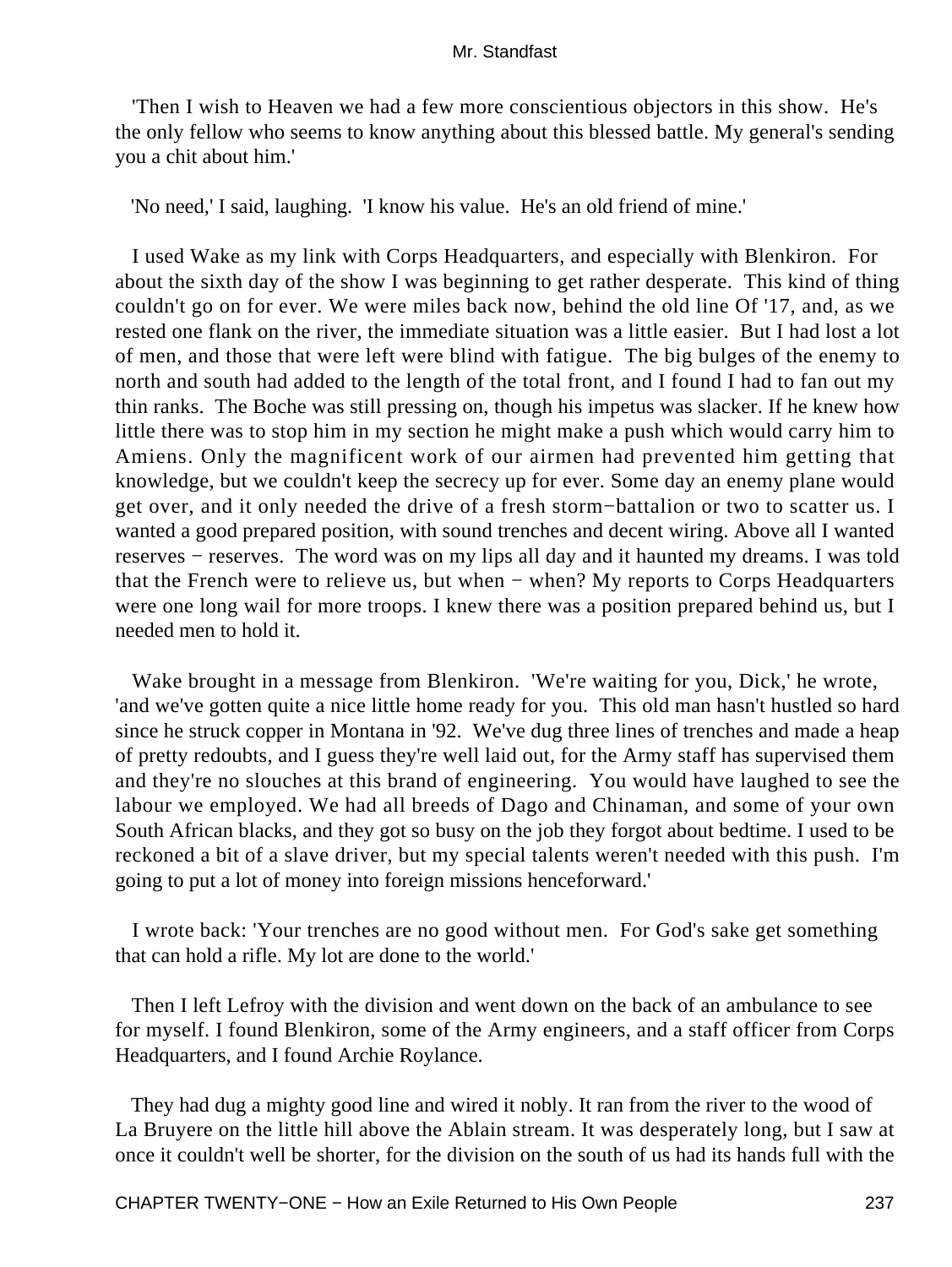fringe of the big thrust against the French.

 'It's no good blinking the facts,' I told them. 'I haven't a thousand men, and what I have are at the end of their tether. If you put 'em in these trenches they'll go to sleep on their feet. When can the French take over?'

 I was told that it had been arranged for next morning, but that it had now been put off twenty−four hours. It was only a temporary measure, pending the arrival of British divisions from the north.

 Archie looked grave. 'The Boche is pushin' up new troops in this sector. We got the news before I left squadron headquarters. It looks as if it would be a near thing, sir.'

 'It won't be a near thing. It's an absolute black certainty. My fellows can't carry on as they are another day. Great God, they've had a fortnight in hell! Find me more men or we buckle up at the next push.' My temper was coming very near its limits.

 'We've raked the country with a small−tooth comb, sir,' said one of the staff officers. 'And we've raised a scratch pack. Best part of two thousand. Good men, but most of them know nothing about infantry fighting. We've put them into platoons, and done our best to give them some kind of training. There's one thing may cheer you. We've plenty of machine−guns. There's a machine−gun school near by and we got all the men who were taking the course and all the plant.'

 I don't suppose there was ever such a force put into the field before. It was a wilder medley than Moussy's camp−followers at First Ypres. There was every kind of detail in the shape of men returning from leave, representing most of the regiments in the army. There were the men from the machine–gun school. There were Corps troops – sappers and A.S.C., and a handful of Corps cavalry. Above all, there was a batch of American engineers, fathered by Blenkiron. I inspected them where they were drilling and liked the look of them. 'Forty−eight hours,' I said to myself. 'With luck we may just pull it off.'

 Then I borrowed a bicycle and went back to the division. But before I left I had a word with Archie. 'This is one big game of bluff, and it's you fellows alone that enable us to play it. Tell your people that everything depends on them. They mustn't stint the planes in this sector, for if the Boche once suspicions how little he's got before him the game's up. He's not a fool and he knows that this is the short road to Amiens, but he imagines we're holding it in strength. If we keep up the fiction for another two days the thing's done. You say he's pushing up troops?'

'Yes, and he's sendin' forward his tanks.'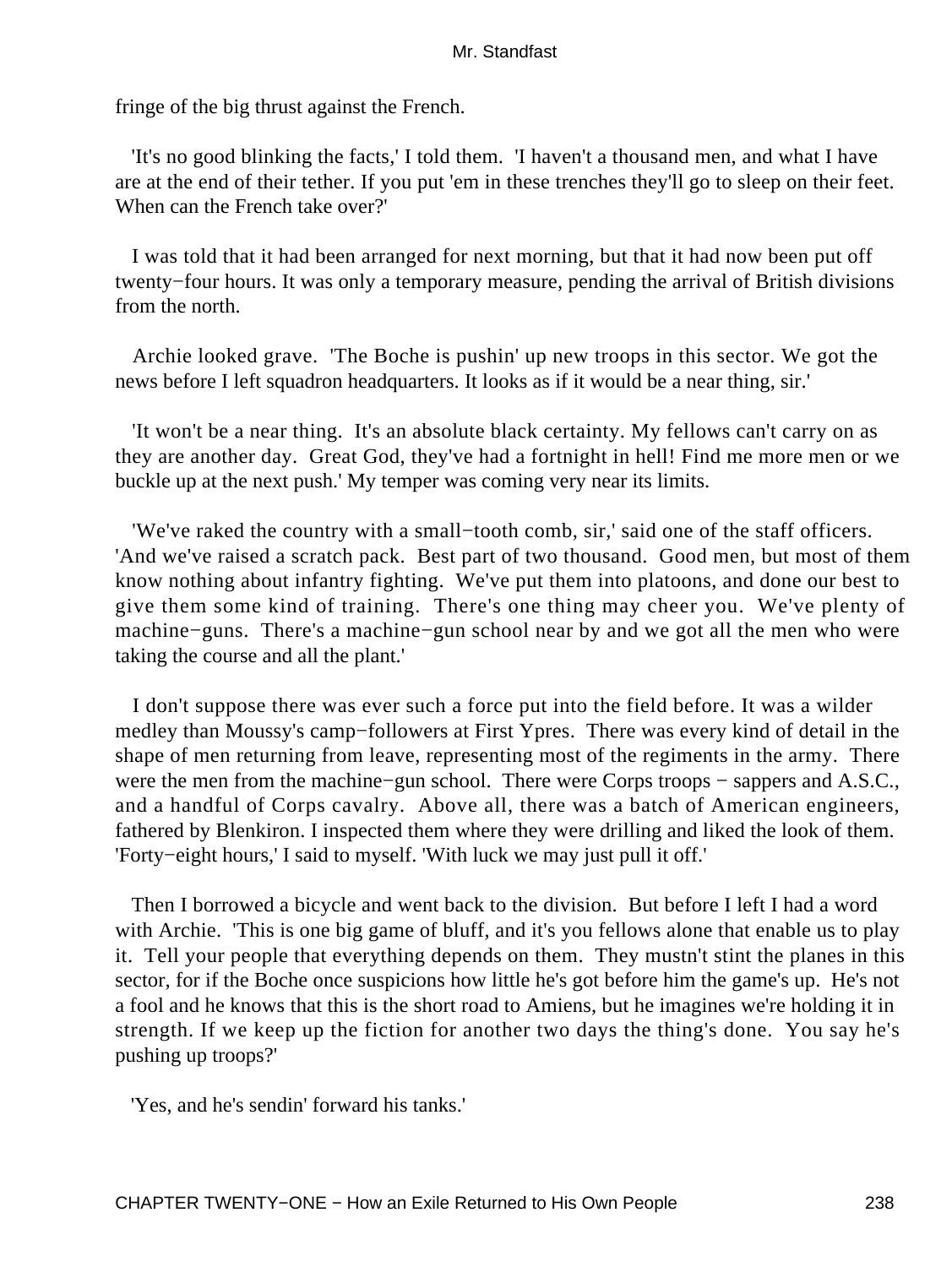'Well, that'll take time. He's slower now than a week ago and he's got a deuce of a country to march over. There's still an outside chance we may win through. You go home and tell the R.F.C. what I've told you.'

 He nodded. 'By the way, sir, Pienaar's with the squadron. He would like to come up and see you.'

 'Archie,' I said solemnly, 'be a good chap and do me a favour. If I think Peter's anywhere near the line I'll go off my head with worry. This is no place for a man with a bad leg. He should have been in England days ago. Can't you get him off − to Amiens, anyhow?'

 'We scarcely like to. You see, we're all desperately sorry for him, his fun gone and his career over and all that. He likes bein' with us and listenin' to our yarns. He has been up once or twice too. The Shark−Gladas. He swears it's a great make, and certainly he knows how to handle the little devil.'

 'Then for Heaven's sake don't let him do it again. I look to you, Archie, remember. Promise.'

 'Funny thing, but he's always worryin' about you. He has a map on which he marks every day the changes in the position, and he'd hobble a mile to pump any of our fellows who have been up your way.'

 That night under cover of darkness I drew back the division to the newly prepared lines. We got away easily, for the enemy was busy with his own affairs. I suspected a relief by fresh troops.

 There was no time to lose, and I can tell you I toiled to get things straight before dawn. I would have liked to send my own fellows back to rest, but I couldn't spare them yet. I wanted them to stiffen the fresh lot, for they were veterans. The new position was arranged on the same principles as the old front which had been broken on March 21st. There was our forward zone, consisting of an outpost line and redoubts, very cleverly sited, and a line of resistance. Well behind it were the trenches which formed the battle−zone. Both zones were heavily wired, and we had plenty of machine−guns; I wish I could say we had plenty of men who knew how to use them. The outposts were merely to give the alarm and fall back to the line of resistance which was to hold out to the last. In the forward zone I put the freshest of my own men, the units being brought up to something like strength by the details returning from leave that the Corps had commandeered. With them I put the American engineers, partly in the redoubts and partly in companies for counter−attack. Blenkiron had reported that they could shoot like Dan'l Boone, and were simply spoiling for a fight. The rest of the force was in the battle−zone, which was our last hope. If that went the Boche had a clear walk to Amiens. Some additional field batteries had been brought up to support our very weak divisional artillery. The front was so long that I had to put all three of my emaciated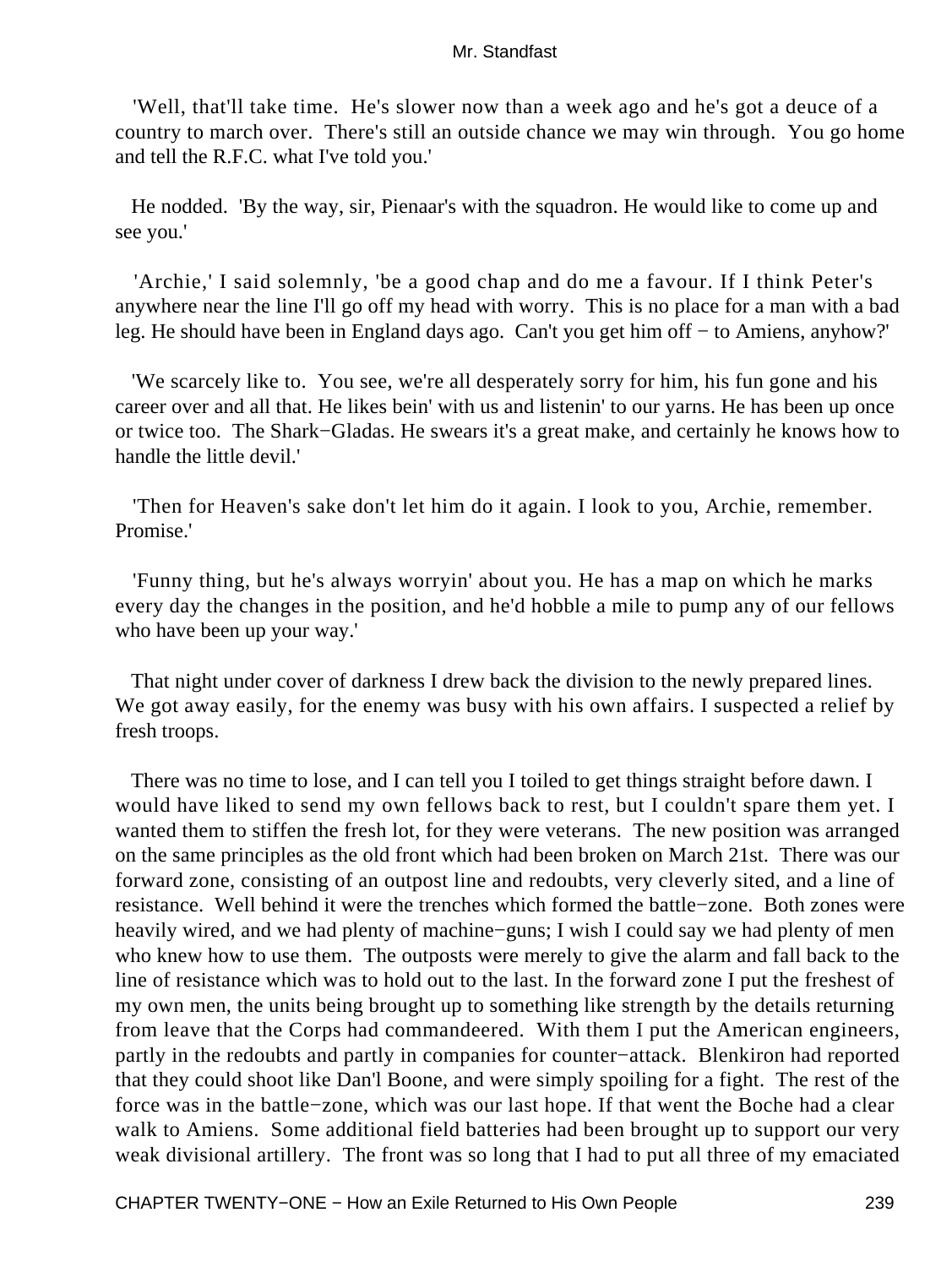brigades in the line, so I had nothing to speak of in reserve. It was a most almighty gamble.

We had found shelter just in time. At 6.3o next day – for a change it was a clear morning with clouds beginning to bank up from the west – the Boche let us know he was alive. He gave us a good drenching with gas shells which didn't do much harm, and then messed up our forward zone with his trench mortars. At 7.20 his men began to come on, first little bunches with machine−guns and then the infantry in waves. It was clear they were fresh troops, and we learned afterwards from prisoners that they were Bavarians − 6th or 7th, I forget which, but the division that hung us up at Monchy. At the same time there was the sound of a tremendous bombardment across the river. It looked as if the main battle had swung from Albert and Montdidier to a direct push for Amiens. I have often tried to write down the events of that day. I tried it in my report to the Corps; I tried it in my own diary; I tried it because Mary wanted it; but I have never been able to make any story that hung together. Perhaps I was too tired for my mind to retain clear impressions, though at the time I was not conscious of special fatigue. More likely it is because the fight itself was so confused, for nothing happened according to the books and the orderly soul of the Boche must have been scarified ... At first it went as I expected. The outpost line was pushed in, but the fire from the redoubts broke up the advance, and enabled the line of resistance in the forward zone to give a good account of itself. There was a check, and then another big wave, assisted by a barrage from field−guns brought far forward. This time the line of resistance gave at several points, and Lefroy flung in the Americans in a counter−attack. That was a mighty performance. The engineers, yelling like dervishes, went at it with the bayonet, and those that preferred swung their rifles as clubs. It was terribly costly fighting and all wrong, but it succeeded. They cleared the Boche out of a ruined farm he had rushed, and a little wood, and re−established our front. Blenkiron, who saw it all, for he went with them and got the tip of an ear picked off by a machine−gun bullet, hadn't any words wherewith to speak of it. 'And I once said those boys looked puffy,' he moaned.

 The next phase, which came about midday, was the tanks. I had never seen the German variety, but had heard that it was speedier and heavier than ours, but unwieldy. We did not see much of their speed, but we found out all about their clumsiness. Had the things been properly handled they should have gone through us like rotten wood. But the whole outfit was bungled. It looked good enough country for the use of them, but the men who made our position had had an eye to this possibility. The great monsters, mounting a field−gun besides other contrivances, wanted something like a highroad to be happy in. They were useless over anything like difficult ground. The ones that came down the main road got on well enough at the start, but Blenkiron very sensibly had mined the highway, and we blew a hole like a diamond pit. One lay helpless at the foot of it, and we took the crew prisoner; another stuck its nose over and remained there till our field−guns got the range and knocked it silly. As for the rest − there is a marshy lagoon called the Patte d'Oie beside the farm of Gavrelle, which runs all the way north to the river, though in most places it only seems like a soft patch in the meadows. This the tanks had to cross to reach our line, and they never made it. Most got bogged, and made pretty targets for our gunners; one or two returned; and one the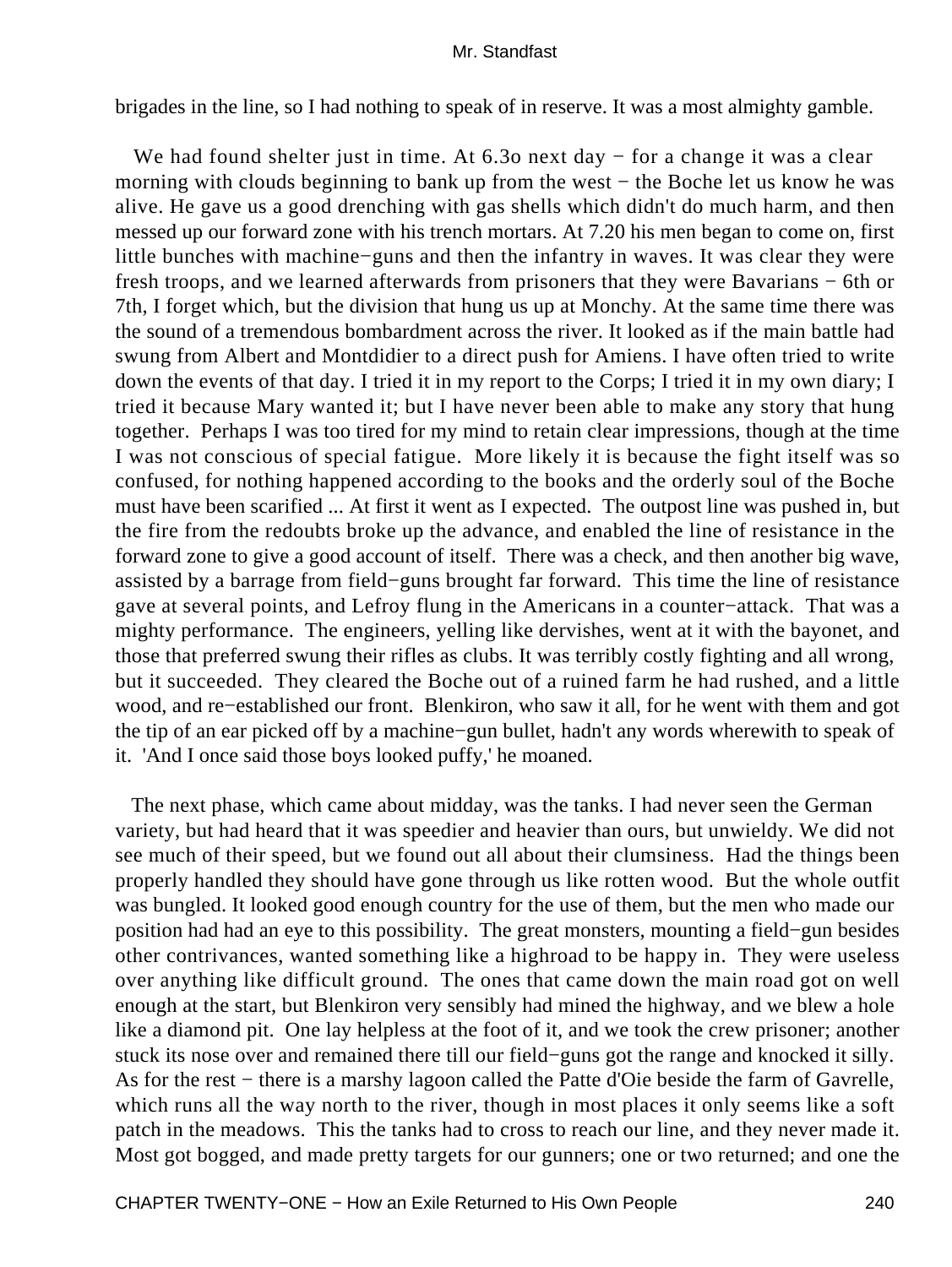Americans, creeping forward under cover of a little stream, blew up with a time fuse.

 By the middle of the afternoon I was feeling happier. I knew the big attack was still to come, but I had my forward zone intact and I hoped for the best. I remember I was talking to Wake, who had been going between the two zones, when I got the first warning of a new and unexpected peril. A dud shell plumped down a few yards from me.

'Those fools across the river are firing short and badly off the straight,' I said.

Wake examined the shell. 'No, it's a German one,' he said.

 Then came others, and there could be no mistake about the direction − followed by a burst of machine−gun fire from the same quarter. We ran in cover to a point from which we could see the north bank of the river, and I got my glass on it. There was a lift of land from behind which the fire was coming. We looked at each other, and the same conviction stood in both faces. The Boche had pushed down the northern bank, and we were no longer in line with our neighbours. The enemy was in a situation to catch us with his fire on our flank and left rear. We couldn't retire to conform, for to retire meant giving up our prepared position.

 It was the last straw to all our anxieties, and for a moment I was at the end of my wits. I turned to Wake, and his calm eyes pulled me together.

'If they can't retake that ground, we're fairly carted,' I said.

'We are. Therefore they must retake it.'

 'I must get on to Mitchinson.' But as I spoke I realized the futility of a telephone message to a man who was pretty hard up against it himself. Only an urgent appeal could effect anything ... I must go myself ... No, that was impossible. I must send Lefroy ... But he couldn't be spared. And all my staff officers were up to their necks in the battle. Besides, none of them knew the position as I knew it ... And how to get there? It was a long way round by the bridge at Loisy.

 Suddenly I was aware of Wake's voice. 'You had better send me,' he was saying. 'There's only one way − to swim the river a little lower down.'

'That's too damnably dangerous. I won't send any man to certain death.'

'But I volunteer,' he said. 'That, I believe, is always allowed in war.'

'But you'll be killed before you can cross.'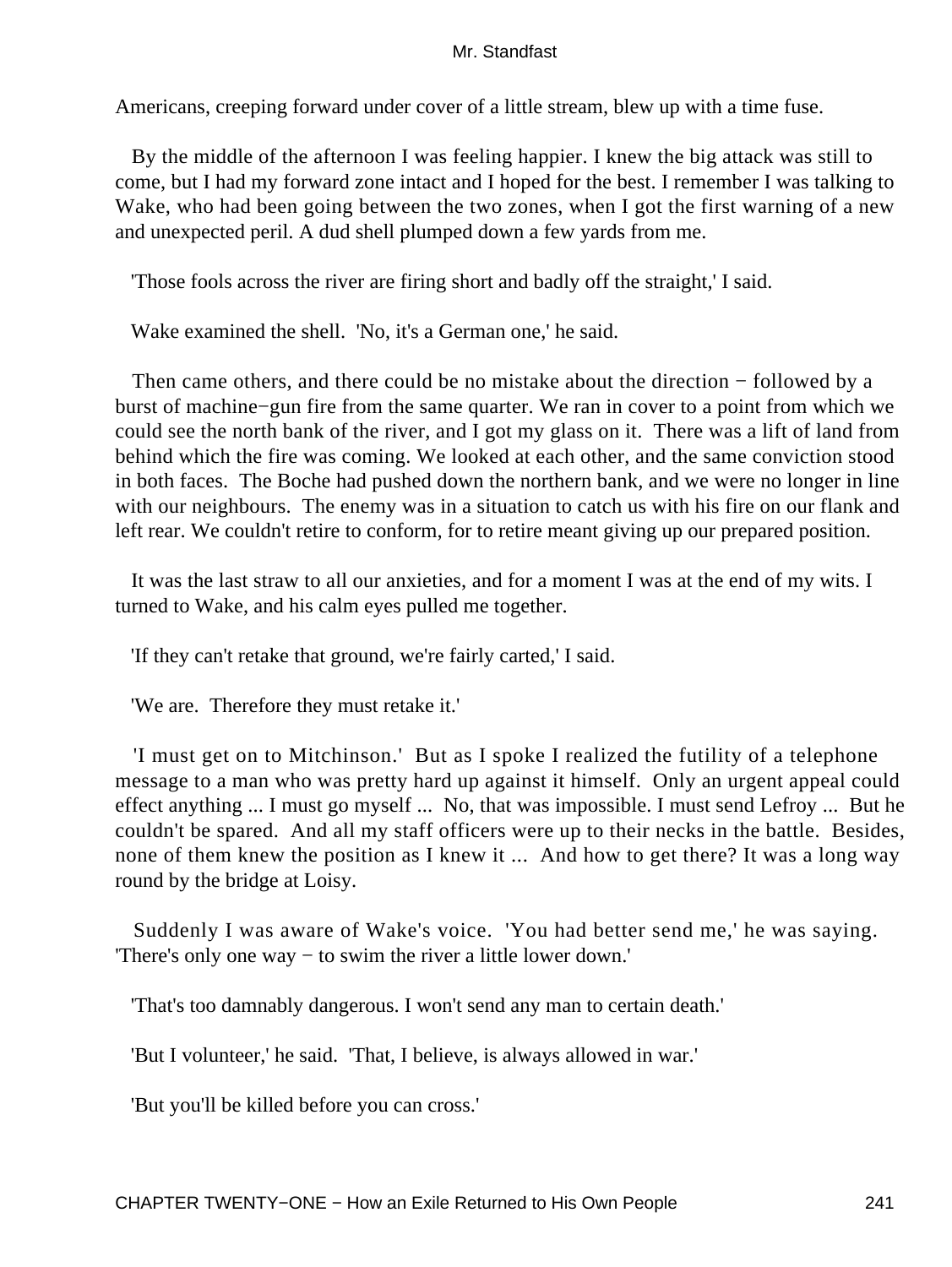'Send a man with me to watch. If I get over, you may be sure I'll get to General Mitchinson. If not, send somebody else by Loisy. There's desperate need for hurry, and you see yourself it's the only way.'

 The time was past for argument. I scribbled a line to Mitchinson as his credentials. No more was needed, for Wake knew the position as well as I did. I sent an orderly to accompany him to his starting− place on the bank.

 'Goodbye,' he said, as we shook hands. 'You'll see, I'll come back all right.' His face, I remember, looked singularly happy. Five minutes later the Boche guns opened for the final attack.

 I believe I kept a cool head; at least so Lefroy and the others reported. They said I went about all afternoon grinning as if I liked it, and that I never raised my voice once. (It's rather a fault of mine that I bellow in a scrap.) But I know I was feeling anything but calm, for the problem was ghastly. It all depended on Wake and Mitchinson. The flanking fire was so bad that I had to give up the left of the forward zone, which caught it fairly, and retire the men there to the battle−zone. The latter was better protected, for between it and the river was a small wood and the bank rose into a bluff which sloped inwards towards us. This withdrawal meant a switch, and a switch isn't a pretty thing when it has to be improvised in the middle of a battle.

The Boche had counted on that flanking fire. His plan was to break our two wings – the old Boche plan which crops up in every fight. He left our centre at first pretty well alone, and thrust along the river bank and to the wood of La Bruyere, where we linked up with the division on our right. Lefroy was in the first area, and Masterton in the second, and for three hours it was as desperate a business as I have ever faced ... The improvised switch went, and more and more of the forward zone disappeared. It was a hot, clear spring afternoon, and in the open fighting the enemy came on like troops at manoeuvres. On the left they got into the battle−zone, and I can see yet Lefroy's great figure leading a counter−attack in person, his face all puddled with blood from a scalp wound ...

 I would have given my soul to be in two places at once, but I had to risk our left and keep close to Masterton, who needed me most. The wood of La Bruyere was the maddest sight. Again and again the Boche was almost through it. You never knew where he was, and most of the fighting there was duels between machine−gun parties. Some of the enemy got round behind us, and only a fine performance of a company of Cheshires saved a complete breakthrough.

 As for Lefroy, I don't know how he stuck it out, and he doesn't know himself, for he was galled all the time by that accursed flanking fire. I got a note about half past four saying that Wake had crossed the river, but it was some weary hours after that before the fire slackened. I tore back and forward between my wings, and every time I went north I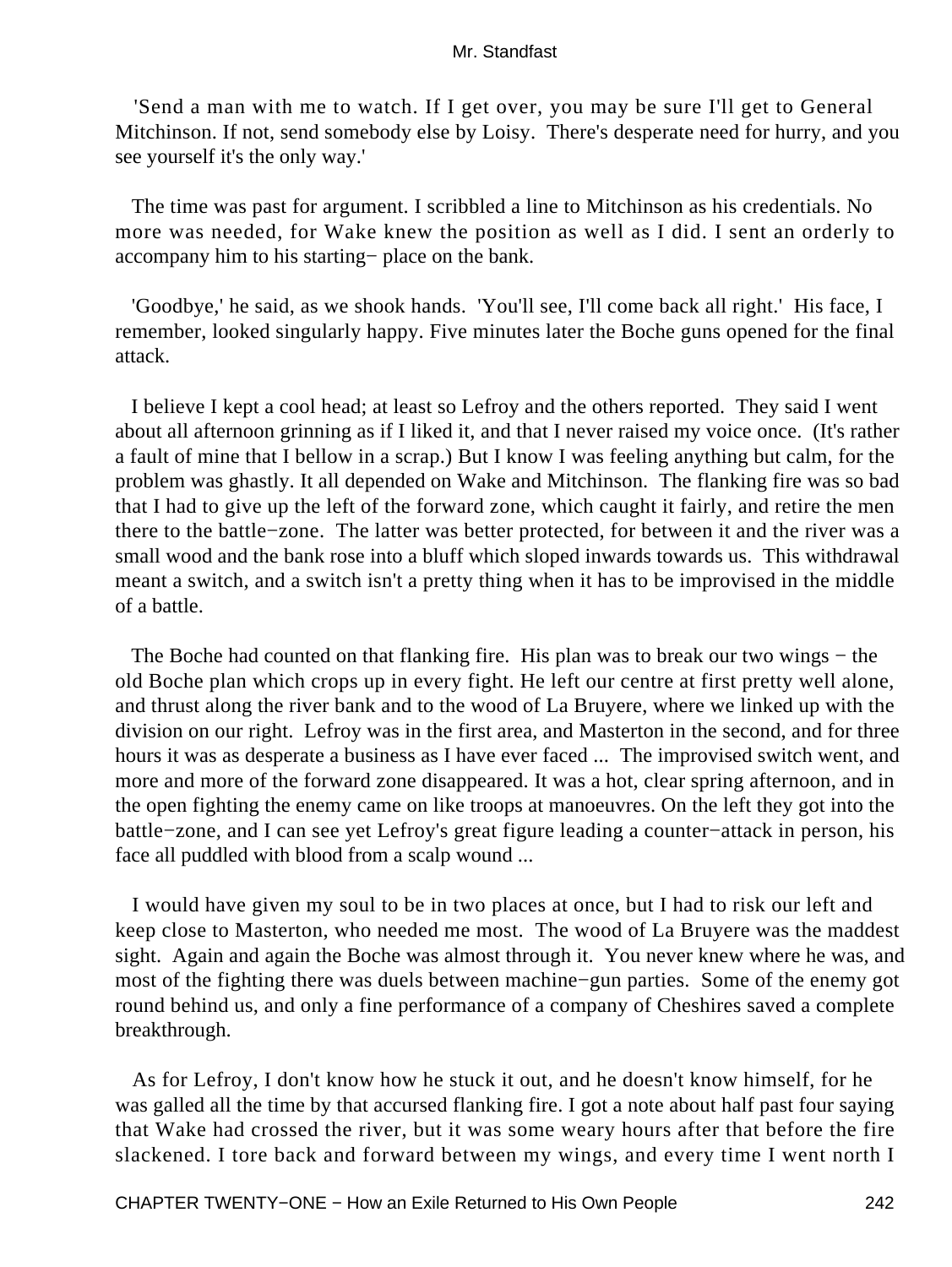expected to find that Lefroy had broken. But by some miracle he held. The Boches were in his battle−zone time and again, but he always flung them out. I have a recollection of Blenkiron, stark mad, encouraging his Americans with strange tongues. Once as I passed him I saw that he had his left arm tied up. His blackened face grinned at me. 'This bit of landscape's mighty unsafe for democracy,' he croaked. 'For the love of Mike get your guns on to those devils across the river. They're plaguing my boys too bad.'

 It was about seven o'clock, I think, when the flanking fire slacked off, but it was not because of our divisional guns. There was a short and very furious burst of artillery fire on the north bank, and I knew it was British. Then things began to happen. One of our planes − they had been marvels all day, swinging down like hawks for machine−gun bouts with the Boche infantry – reported that Mitchinson was attacking hard and getting on well. That eased my mind, and I started off for Masterton, who was in greater straits than ever, for the enemy seemed to be weakening on the river bank and putting his main strength in against our right ... But my G.S.O.2 stopped me on the road. 'Wake,' he said. 'He wants to see you.'

'Not now,' I cried.

'He can't live many minutes.'

 I turned and followed him to the ruinous cowshed which was my divisional headquarters. Wake, as I heard later, had swum the river opposite to Mitchinson's right, and reached the other shore safely, though the current was whipped with bullets. But he had scarcely landed before he was badly hit by shrapnel in the groin. Walking at first with support and then carried on a stretcher, he managed to struggle on to the divisional headquarters, where he gave my message and explained the situation. He would not let his wound be looked to till his job was done. Mitchinson told me afterwards that with a face grey from pain he drew for him a sketch of our position and told him exactly how near we were to our end ... After that he asked to be sent back to me, and they got him down to Loisy in a crowded ambulance, and then up to us in a returning empty. The M.O. who looked at his wound saw that the thing was hopeless, and did not expect him to live beyond Loisy. He was bleeding internally and no surgeon on earth could have saved him.

 When he reached us he was almost pulseless, but he recovered for a moment and asked for me.

 I found him, with blue lips and a face drained of blood, lying on my camp bed. His voice was very small and far away.

'How goes it?' he asked.

'Please God, we'll pull through ... thanks to you, old man.'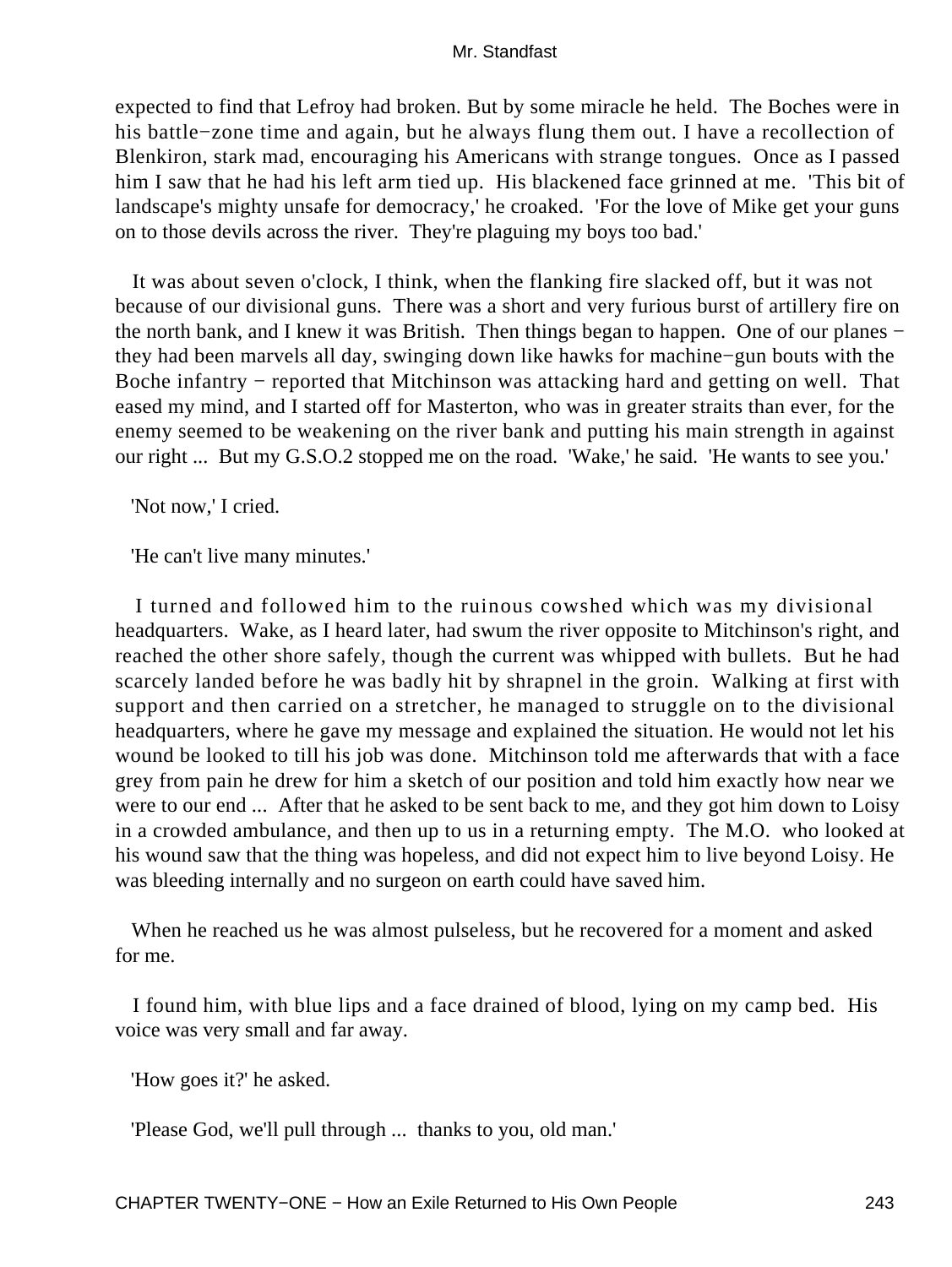'Good,' he said and his eyes shut.

He opened them once again.

 'Funny thing life. A year ago I was preaching peace ... I'm still preaching it ... I'm not sorry.'

I held his hand till two minutes later he died.

 In the press of a fight one scarcely realizes death, even the death of a friend. It was up to me to make good my assurance to Wake, and presently I was off to Masterton. There in that shambles of La Bruyere, while the light faded, there was a desperate and most bloody struggle. It was the last lap of the contest. Twelve hours now, I kept telling myself, and the French will be here and we'll have done our task. Alas! how many of us would go back to rest? ... Hardly able to totter, our counter−attacking companies went in again. They had gone far beyond the limits of mortal endurance, but the human spirit can defy all natural laws. The balance trembled, hung, and then dropped the right way. The enemy impetus weakened, stopped, and the ebb began.

 I wanted to complete the job. Our artillery put up a sharp barrage, and the little I had left comparatively fresh I sent in for a counter− stroke. Most of the men were untrained, but there was that in our ranks which dispensed with training, and we had caught the enemy at the moment of lowest vitality. We pushed him out of La Bruyere, we pushed him back to our old forward zone, we pushed him out of that zone to the position from which he had begun the day.

 But there was no rest for the weary. We had lost at least a third of our strength, and we had to man the same long line. We consolidated it as best we could, started to replace the wiring that had been destroyed, found touch with the division on our right, and established outposts. Then, after a conference with my brigadiers, I went back to my headquarters, too tired to feel either satisfaction or anxiety. In eight hours the French would be here. The words made a kind of litany in my ears.

 In the cowshed where Wake had lain, two figures awaited me. The talc−enclosed candle revealed Hamilton and Amos, dirty beyond words, smoke−blackened, blood−stained, and intricately bandaged. They stood stiffly to attention.

'Sirr, the prisoner,' said Hamilton. 'I have to report that the prisoner is deid.'

 I stared at them, for I had forgotten Ivery. He seemed a creature of a world that had passed away.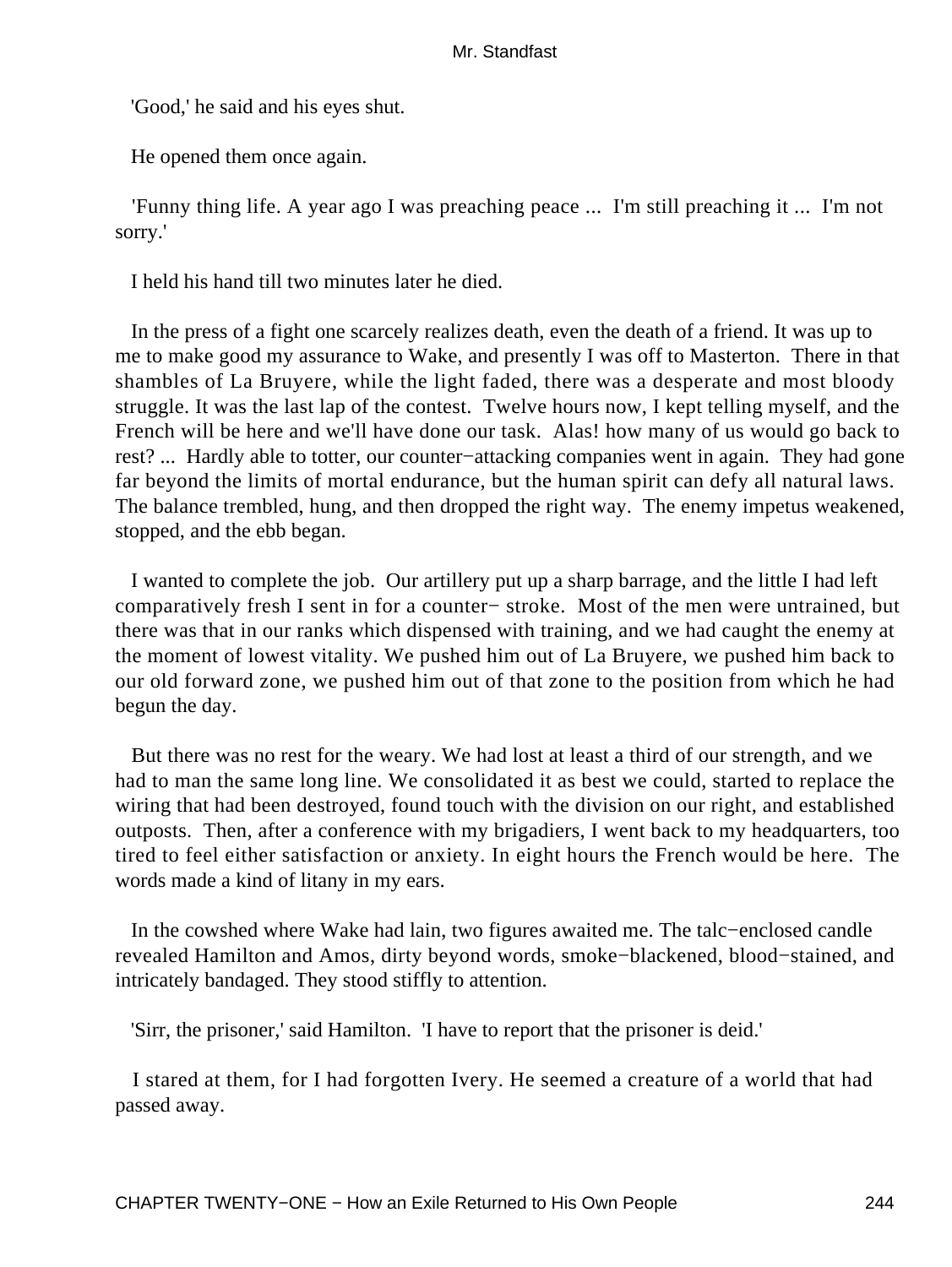'Sirr, it was like this. Ever sin' this mornin', the prisoner seemed to wake up. Ye'll mind that he was in a kind of dream all week. But he got some new notion in his heid, and when the battle began he exheebited signs of restlessness. Whiles he wad lie doun in the trench, and whiles he was wantin' back to the dug−out. Accordin' to instructions I provided him wi' a rifle, but he didna seem to ken how to handle it. It was your orders, sirr, that he was to have means to defend hisself if the enemy cam on, so Amos gie'd him a trench knife. But verra soon he looked as if he was ettlin' to cut his throat, so I deprived him of it.'

 Hamilton stopped for breath. He spoke as if he were reciting a lesson, with no stops between the sentences.

 'I jaloused, sirr, that he wadna last oot the day, and Amos here was of the same opinion. The end came at twenty minutes past three − I ken the time, for I had just compared my watch with Amos. Ye'll mind that the Gairmans were beginning a big attack. We were in the front trench of what they ca' the battle−zone, and Amos and me was keepin' oor eyes on the enemy, who could be obsairved dribblin' ower the open. just then the prisoner catches sight of the enemy and jumps up on the top. Amos tried to hold him, but he kicked him in the face. The next we kenned he was runnin' verra fast towards the enemy, holdin' his hands ower his heid and crying out loud in a foreign langwidge.'

'It was German,' said the scholarly Amos through his broken teeth.

 'It was Gairman,' continued Hamilton. 'It seemed as if he was appealin' to the enemy to help him. But they paid no attention, and he cam under the fire of their machine−guns. We watched him spin round like a teetotum and kenned that he was bye with it.'

'You are sure he was killed?' I asked.

'Yes, sirr. When we counter−attacked we fund his body.'

 There is a grave close by the farm of Gavrelle, and a wooden cross at its head bears the name of the Graf von Schwabing and the date of his death. The Germans took Gavrelle a little later. I am glad to think that they read that inscription.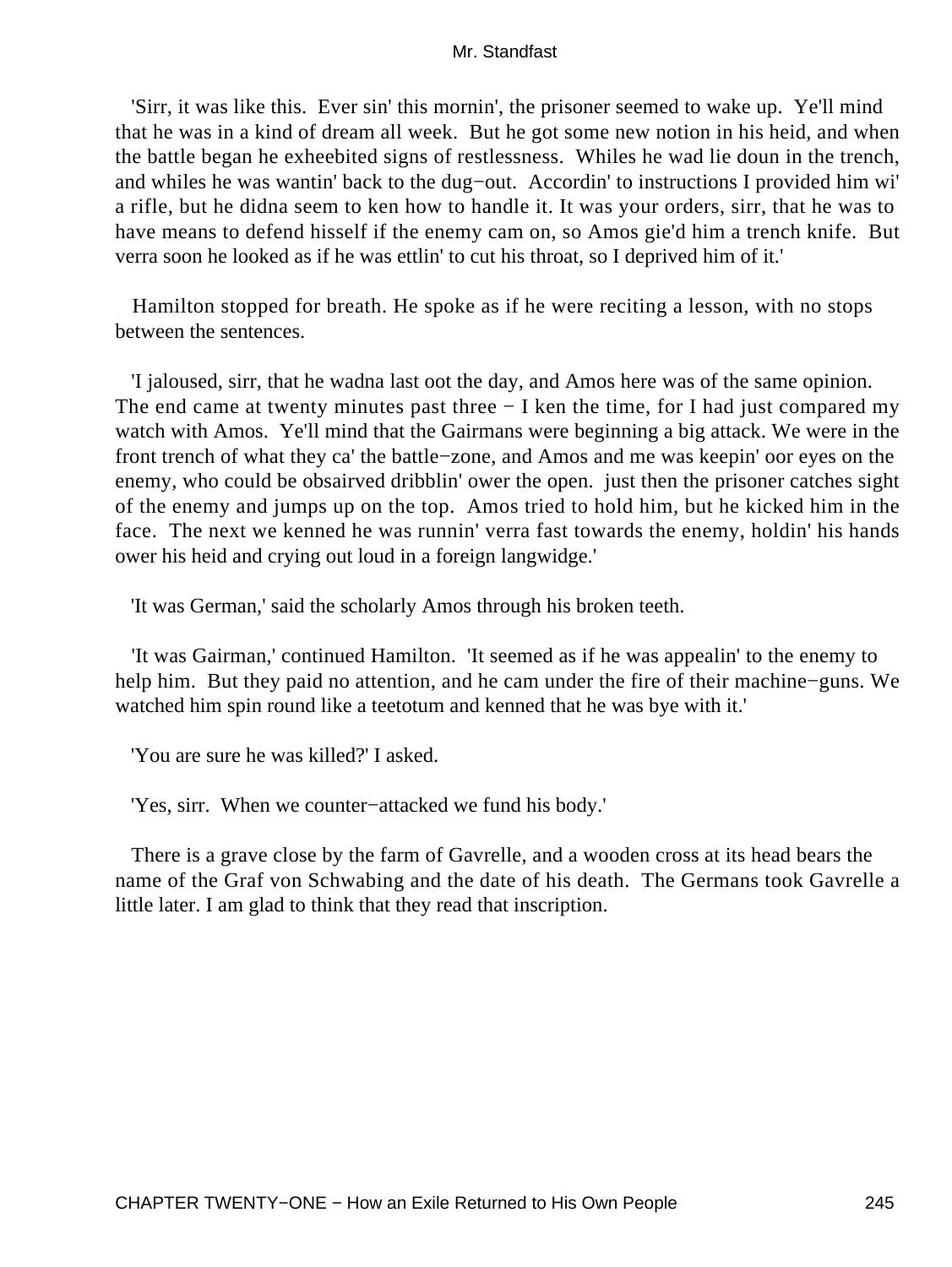# **[CHAPTER TWENTY−TWO − The Summons Comes for Mr](#page-256-0) [Standfast](#page-256-0)**

*I* slept for one and three–quarter hours that night, and when I awoke I seemed to emerge from deeps of slumber which had lasted for days. That happens sometimes after heavy fatigue and great mental strain. Even a short sleep sets up a barrier between past and present which has to be elaborately broken down before you can link on with what has happened before. As my wits groped at the job some drops of rain splashed on my face through the broken roof. That hurried me out−of−doors. It was just after dawn and the sky was piled with thick clouds, while a wet wind blew up from the southwest. The long−prayed−for break in the weather seemed to have come at last. A deluge of rain was what I wanted, something to soak the earth and turn the roads into water−courses and clog the enemy transport, something above all to blind the enemy's eyes ... For I remembered what a preposterous bluff it all had been, and what a piteous broken handful stood between the Germans and their goal. If they knew, if they only knew, they would brush us aside like flies.

 As I shaved I looked back on the events of yesterday as on something that had happened long ago. I seemed to judge them impersonally, and I concluded that it had been a pretty good fight. A scratch force, half of it dog−tired and half of it untrained, had held up at least a couple of fresh divisions ... But we couldn't do it again, and there were still some hours before us of desperate peril. When had the Corps said that the French would arrive? ... I was on the point of shouting for Hamilton to get Wake to ring up Corps Headquarters, when I remembered that Wake was dead. I had liked him and greatly admired him, but the recollection gave me scarcely a pang. We were all dying, and he had only gone on a stage ahead.

 There was no morning strafe, such as had been our usual fortune in the past week. I went out−of−doors and found a noiseless world under the lowering sky. The rain had stopped falling, the wind of dawn had lessened, and I feared that the storm would be delayed. I wanted it at once to help us through the next hours of tension. Was it in six hours that the French were coming? No, it must be four. It couldn't be more than four, unless somebody had made an infernal muddle. I wondered why everything was so quiet. It would be breakfast time on both sides, but there seemed no stir of man's presence in that ugly strip half a mile off. Only far back in the German hinterland I seemed to hear the rumour of traffic.

 An unslept and unshaven figure stood beside me which revealed itself as Archie Roylance.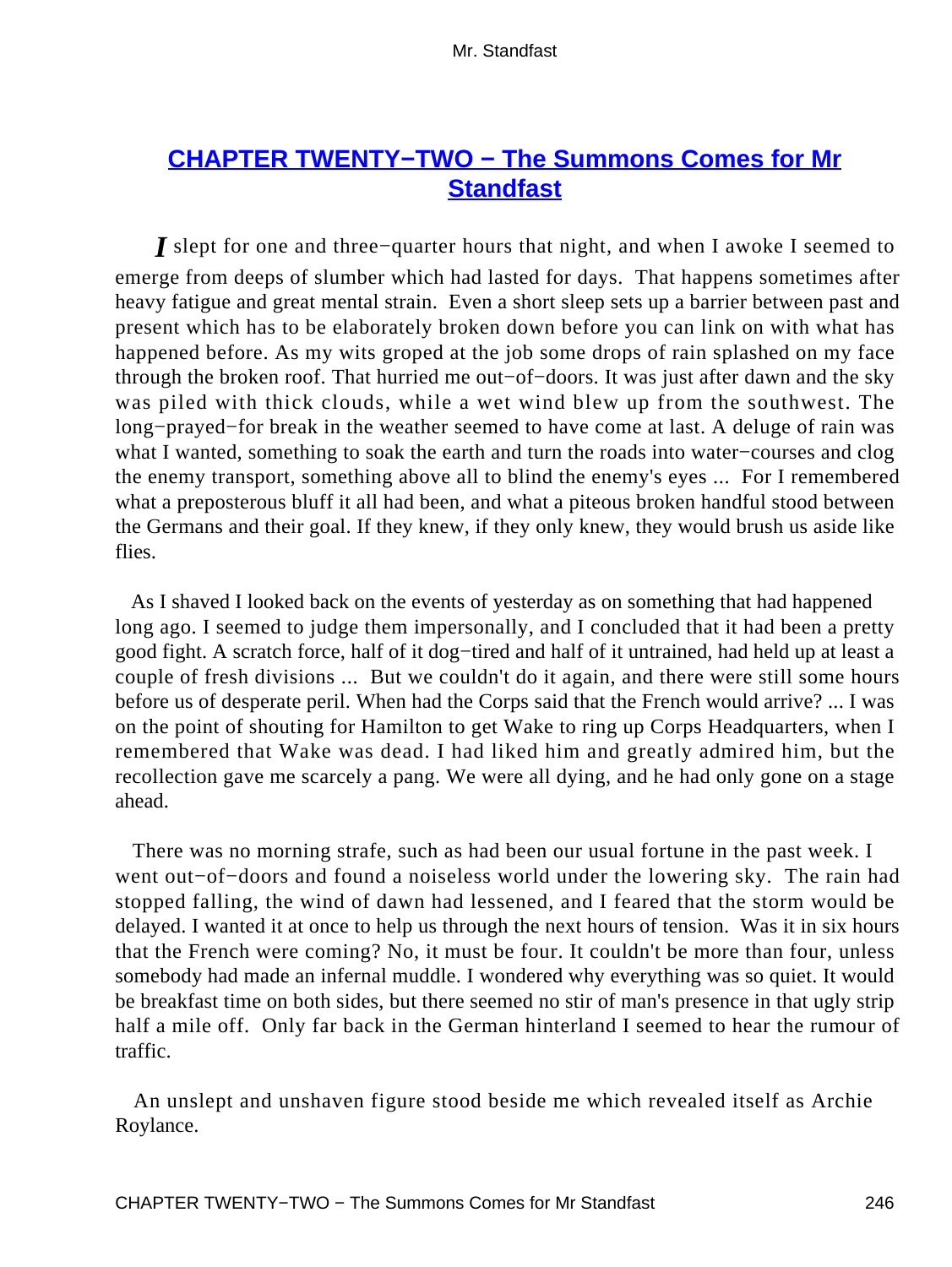'Been up all night,' he said cheerfully, lighting a cigarette. 'No, I haven't had breakfast. The skipper thought we'd better get another anti−aircraft battery up this way, and I was superintendin' the job. He's afraid of the Hun gettin' over your lines and spying out the nakedness of the land. For, you know, we're uncommon naked, sir. Also,' and Archie's face became grave, 'the Hun's pourin' divisions down on this sector. As I judge, he's blowin' up for a thunderin' big drive on both sides of the river. Our lads yesterday said all the country back of Peronne was lousy with new troops. And he's gettin' his big guns forward, too. You haven't been troubled with them yet, but he has got the roads mended and the devil of a lot of new light railways, and any moment we'll have the five−point−nines sayin' Good−mornin' ... Pray Heaven you get relieved in time, sir. I take it there's not much risk of another push this mornin'?'

 'I don't think so. The Boche took a nasty knock yesterday, and he must fancy we're pretty strong after that counter−attack. I don't think he'll strike till he can work both sides of the river, and that'll take time to prepare. That's what his fresh divisions are for ... But remember, he can attack now, if he likes. If he knew how weak we were he's strong enough to send us all to glory in the next three hours. It's just that knowledge that you fellows have got to prevent his getting. If a single Hun plane crosses our lines and returns, we're wholly and utterly done. You've given us splendid help since the show began, Archie. For God's sake keep it up to the finish and put every machine you can spare in this sector.'

 'We're doin' our best,' he said. 'We got some more fightin' scouts down from the north, and we're keepin' our eyes skinned. But you know as well as I do, sir, that it's never an ab−so−lute certainty. If the Hun sent over a squadron we might beat 'em all down but one, and that one might do the trick. It's a matter of luck. The Hun's got the wind up all right in the air just now and I don't blame the poor devil. I'm inclined to think we haven't had the pick of his push here. Jennings says he's doin' good work in Flanders, and they reckon there's the deuce of a thrust comin' there pretty soon. I think we can manage the kind of footler he's been sendin' over here lately, but if Lensch or some lad like that were to choose to turn up I wouldn't say what might happen. The air's a big lottery,' and Archie turned a dirty face skyward where two of our planes were moving very high towards the east.

The mention of Lensch brought Peter to mind, and I asked if he had gone back.

 'He won't go,' said Archie, 'and we haven't the heart to make him. He's very happy, and plays about with the Gladas single− seater. He's always speakin' about you, sir, and it'd break his heart if we shifted him.'

I asked about his health, and was told that he didn't seem to have much pain.

 'But he's a bit queer,' and Archie shook a sage head. 'One of the reasons why he won't budge is because he says God has some work for him to do. He's quite serious about it, and ever since he got the notion he has perked up amazin'. He's always askin' about Lensch, too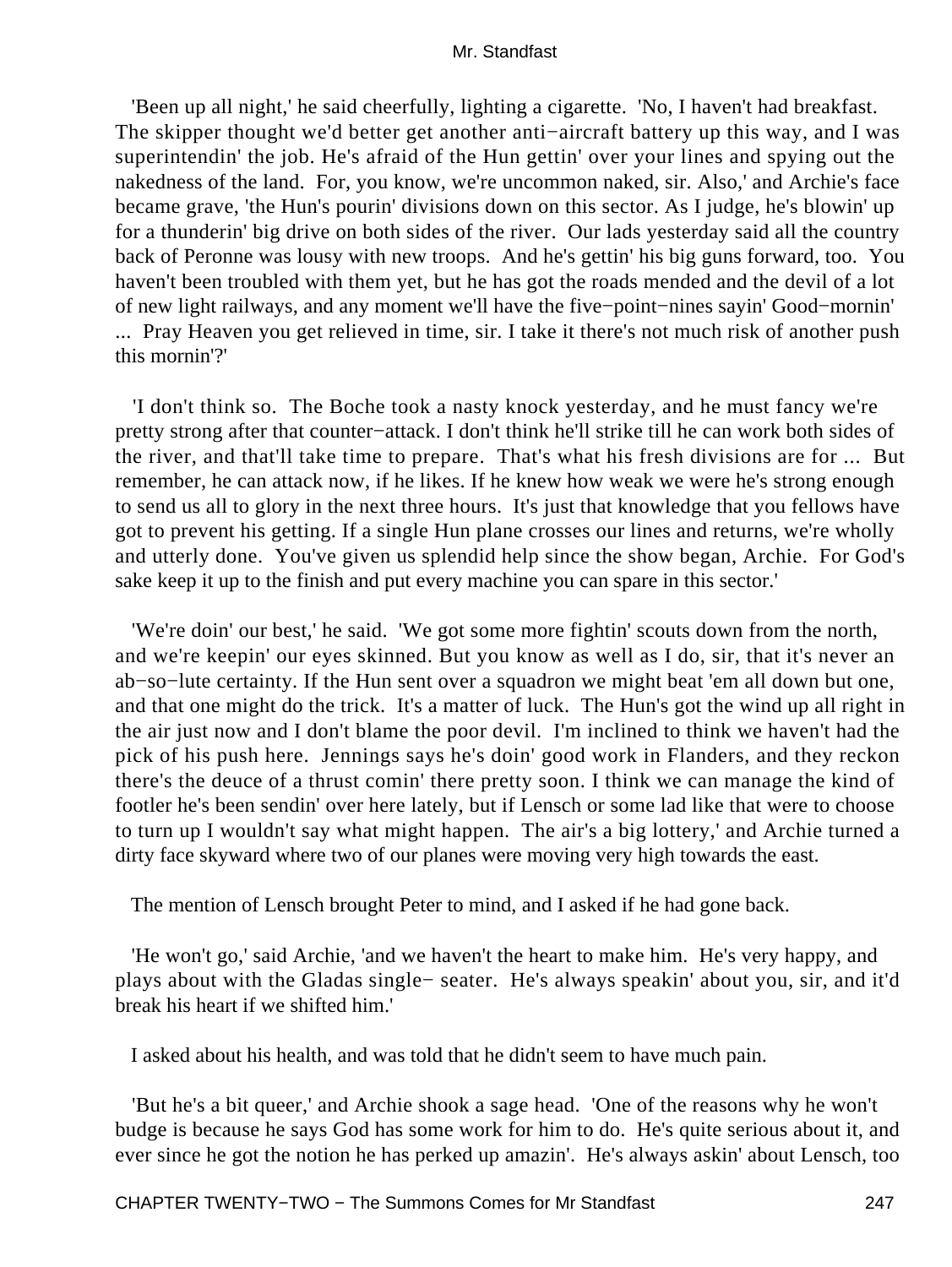− not vindictive like, you understand, but quite friendly. Seems to take a sort of proprietary interest in him. I told him Lensch had had a far longer spell of first−class fightin' than anybody else and was bound by the law of averages to be downed soon, and he was quite sad about it.'

 I had no time to worry about Peter. Archie and I swallowed breakfast and I had a pow−wow with my brigadiers. By this time I had got through to Corps H.Q. and got news of the French. It was worse than I expected. General Peguy would arrive about ten o'clock, but his men couldn't take over till well after midday. The Corps gave me their whereabouts and I found it on the map. They had a long way to cover yet, and then there would be the slow business of relieving. I looked at my watch. There were still six hours before us when the Boche might knock us to blazes, six hours of maddening anxiety ... Lefroy announced that all was quiet on the front, and that the new wiring at the Bois de la Bruyere had been completed. Patrols had reported that during the night a fresh German division seemed to have relieved that which we had punished so stoutly yesterday. I asked him if he could stick it out against another attack. 'No,' he said without hesitation. 'We're too few and too shaky on our pins to stand any more. I've only a man to every three yards.' That impressed me, for Lefroy was usually the most devil−may−care optimist.

 'Curse it, there's the sun,' I heard Archie cry. It was true, for the clouds were rolling back and the centre of the heavens was a patch of blue. The storm was coming − I could smell it in the air – but probably it wouldn't break till the evening. Where, I wondered, would we be by that time?

 it was now nine o'clock, and I was keeping tight hold on myself, for I saw that I was going to have hell for the next hours. I am a pretty stolid fellow in some ways, but I have always found patience and standing still the most difficult job to tackle, and my nerves were all tattered from the long strain of the retreat. I went up to the line and saw the battalion commanders. Everything was unwholesomely quiet there. Then I came back to my headquarters to study the reports that were coming in from the air patrols. They all said the same thing – abnormal activity in the German back areas. Things seemed shaping for a new 21st of March, and, if our luck were out, my poor little remnant would have to take the shock. I telephoned to the Corps and found them as nervous as me. I gave them the details of my strength and heard an agonized whistle at the other end of the line. I was rather glad I had companions in the same purgatory.

 I found I couldn't sit still. If there had been any work to do I would have buried myself in it, but there was none. Only this fearsome job of waiting. I hardly ever feel cold, but now my blood seemed to be getting thin, and I astonished my staff by putting on a British warm and buttoning up the collar. Round that derelict farm I ranged like a hungry wolf, cold at the feet, queasy in the stomach, and mortally edgy in the mind.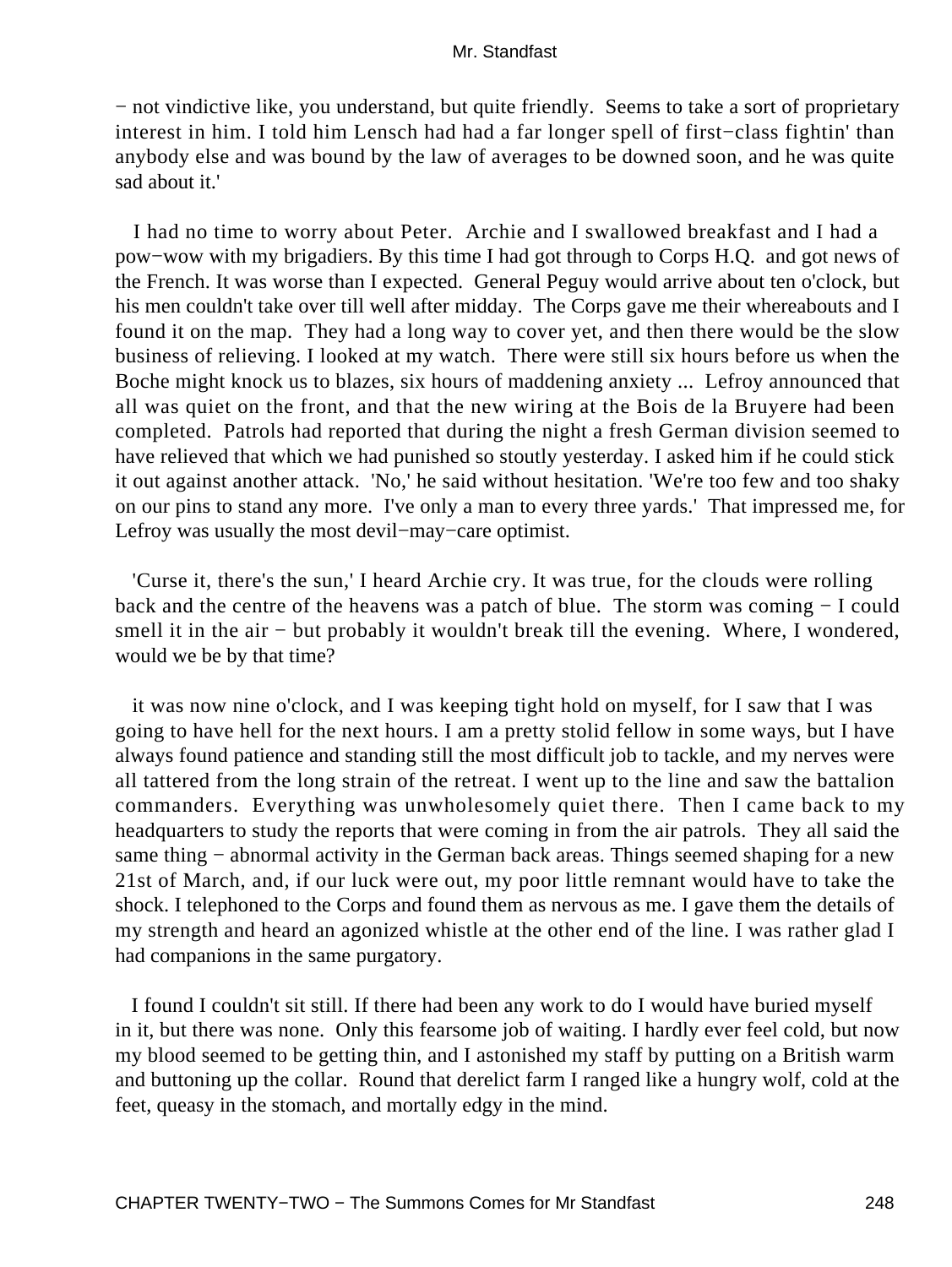Then suddenly the cloud lifted from me, and the blood seemed to run naturally in my veins. I experienced the change of mood which a man feels sometimes when his whole being is fined down and clarified by long endurance. The fight of yesterday revealed itself as something rather splendid. What risks we had run and how gallantly we had met them! My heart warmed as I thought of that old division of mine, those ragged veterans that were never beaten as long as breath was left them. And the Americans and the boys from the machine−gun school and all the oddments we had commandeered! And old Blenkiron raging like a good−tempered lion! It was against reason that such fortitude shouldn't win out. We had snarled round and bitten the Boche so badly that he wanted no more for a little. He would come again, but presently we should be relieved and the gallant blue−coats, fresh as paint and burning for revenge, would be there to worry him.

 I had no new facts on which to base my optimism, only a changed point of view. And with it came a recollection of other things. Wake's death had left me numb before, but now the thought of it gave me a sharp pang. He was the first of our little confederacy to go. But what an ending he had made, and how happy he had been in that mad time when he had come down from his pedestal and become one of the crowd! He had found himself at the last, and who could grudge him such happiness? If the best were to be taken, he would be chosen first, for he was a big man, before whom I uncovered my head. The thought of him made me very humble. I had never had his troubles to face, but he had come clean through them, and reached a courage which was for ever beyond me. He was the Faithful among us pilgrims, who had finished his journey before the rest. Mary had foreseen it. 'There is a price to be paid,' she had said −'the best of us.'

 And at the thought of Mary a flight of warm and happy hopes seemed to settle on my mind. I was looking again beyond the war to that peace which she and I would some day inherit. I had a vision of a green English landscape, with its far−flung scents of wood and meadow and garden ... And that face of all my dreams, with the eyes so childlike and brave and honest, as if they, too, saw beyond the dark to a radiant country. A line of an old song, which had been a favourite of my father's, sang itself in my ears:

 There's an eye that ever weeps and a fair face will be fain When I ride through Annan Water wi' my bonny bands \_again!

We were standing by the crumbling rails of what had once been the farm sheepfold. I looked at Archie and he smiled back at me, for he saw that my face had changed. Then he turned his eyes to the billowing clouds.

I felt my arm clutched.

'Look there!' said a fierce voice, and his glasses were turned upward.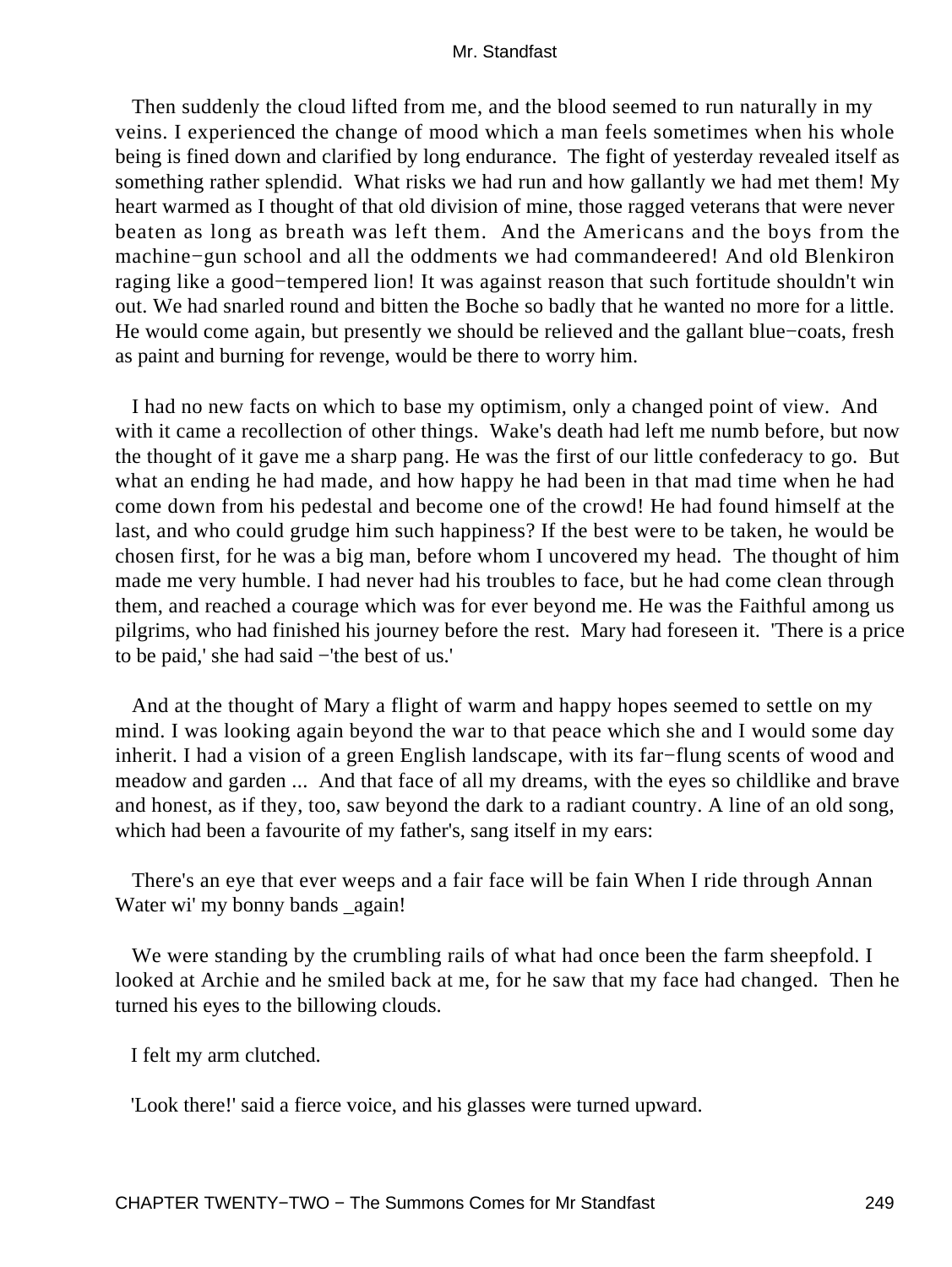I looked, and far up in the sky saw a thing like a wedge of wild geese flying towards us from the enemy's country. I made out the small dots which composed it, and my glass told me they were planes. But only Archie's practised eye knew that they were enemy.

'Boche?' I asked.

 'Boche,' he said. 'My God, we're for it now.' My heart had sunk like a stone, but I was fairly cool. I looked at my watch and saw that it was ten minutes to eleven.

'How many?'

'Five,' said Archie. 'Or there may be six − not more.'

 'Listen!' I said. 'Get on to your headquarters. Tell them that it's all up with us if a single plane gets back. Let them get well over the line, the deeper in the better, and tell them to send up every machine they possess and down them all. Tell them it's life or death. Not one single plane goes back. Quick!'

 Archie disappeared, and as he went our anti−aircraft guns broke out. The formation above opened and zigzagged, but they were too high to be in much danger. But they were not too high to see that which we must keep hidden or perish.

 The roar of our batteries died down as the invaders passed westward. As I watched their progress they seemed to be dropping lower. Then they rose again and a bank of cloud concealed them.

 I had a horrid certainty that they must beat us, that some at any rate would get back. They had seen thin lines and the roads behind us empty of supports. They would see, as they advanced, the blue columns of the French coming up from the south−west, and they would return and tell the enemy that a blow now would open the road to Amiens and the sea. He had plenty of strength for it, and presently he would have overwhelming strength. It only needed a spear−point to burst the jerry−built dam and let the flood through ... They would return in twenty minutes, and by noon we would be broken. Unless – unless the miracle of miracles happened, and they never returned.

 Archie reported that his skipper would do his damnedest and that our machines were now going up. 'We've a chance, sir,' he said, 'a good sportin' chance.' It was a new Archie, with a hard voice, a lean face, and very old eyes.

 Behind the jagged walls of the farm buildings was a knoll which had once formed part of the high−road. I went up there alone, for I didn't want anybody near me. I wanted a viewpoint, and I wanted quiet, for I had a grim time before me. From that knoll I had a big prospect of country. I looked east to our lines on which an occasional shell was falling, and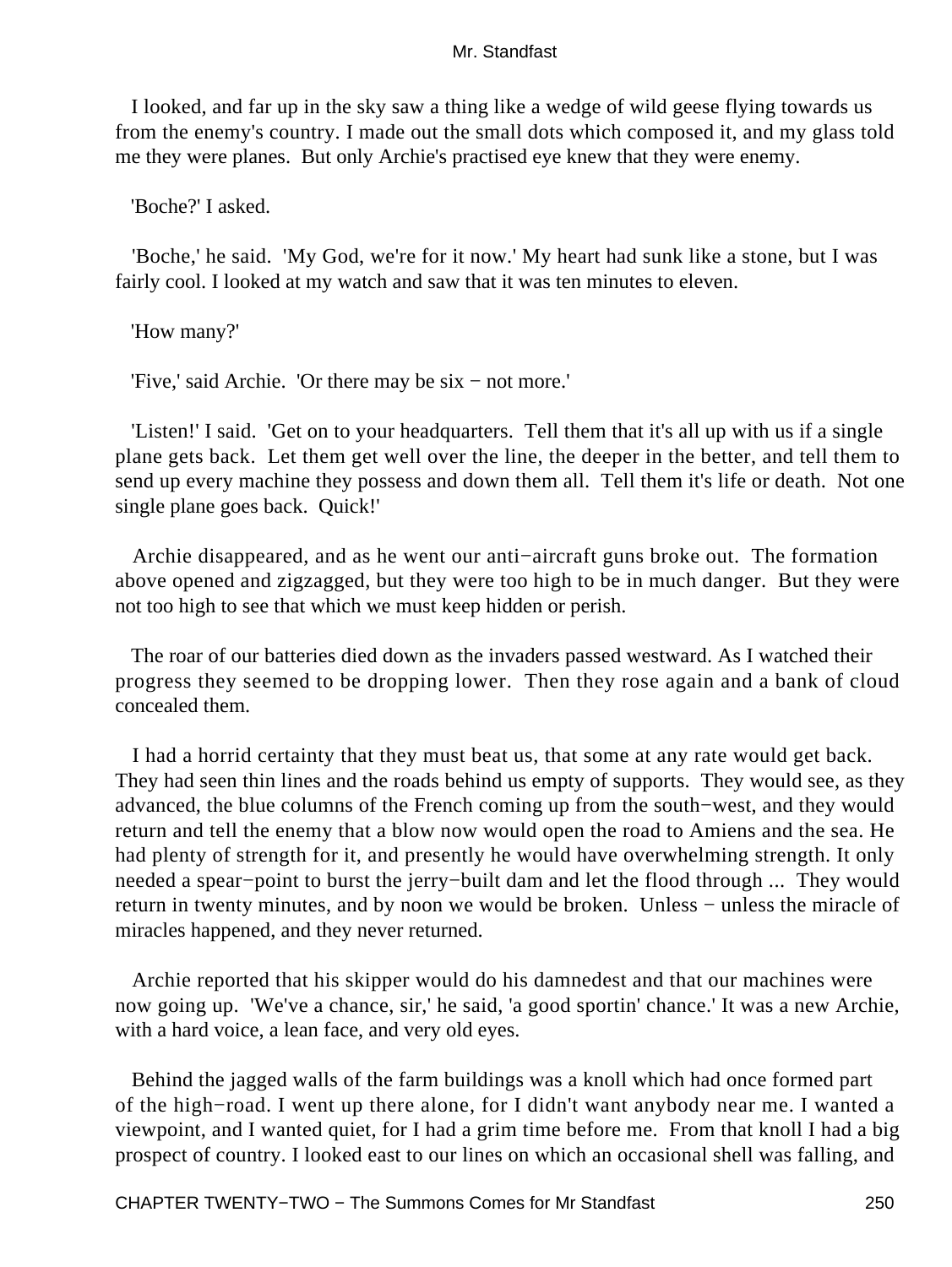where I could hear the chatter of machine−guns. West there was peace for the woods closed down on the landscape. Up to the north, I remember, there was a big glare as from a burning dump, and heavy guns seemed to be at work in the Ancre valley. Down in the south there was the dull murmur of a great battle. But just around me, in the gap, the deadliest place of all, there was an odd quiet. I could pick out clearly the different sounds. Somebody down at the farm had made a joke and there was a short burst of laughter. I envied the humorist his composure. There was a clatter and jingle from a battery changing position. On the road a tractor was jolting along − I could hear its driver shout and the screech of its unoiled axle.

 My eyes were glued to my glasses, but they shook in my hands so that I could scarcely see. I bit my lip to steady myself, but they still wavered. From time to time I glanced at my watch. Eight minutes gone – ten – seventeen. If only the planes would come into sight! Even the certainty of failure would be better than this harrowing doubt. They should be back by now unless they had swung north across the salient, or unless the miracle of miracles −

 Then came the distant yapping of an anti−aircraft gun, caught up the next second by others, while smoke patches studded the distant blue sky. The clouds were banking in mid−heaven, but to the west there was a big clear space now woolly with shrapnel bursts. I counted them mechanically − one − three − five − nine − with despair beginning to take the place of my anxiety. My hands were steady now, and through the glasses I saw the enemy.

 Five attenuated shapes rode high above the bombardment, now sharp against the blue, now lost in a film of vapour. They were coming back, serenely, contemptuously, having seen all they wanted.

 The quiet was gone now and the din was monstrous. Anti−aircraft guns, singly and in groups, were firing from every side. As I watched it seemed a futile waste of ammunition. The enemy didn't give a tinker's curse for it ... But surely there was one down. I could only count four now. No, there was the fifth coming out of a cloud. In ten minutes they would be all over the line. I fairly stamped in my vexation. Those guns were no more use than a sick headache. Oh, where in God's name were our own planes?

 At that moment they came, streaking down into sight, four fighting−scouts with the sun glinting on their wings and burnishing their metal cowls. I saw clearly the rings of red, white, and blue. Before their downward drive the enemy instantly spread out.

 I was watching with bare eyes now, and I wanted companionship, for the time of waiting was over. Automatically I must have run down the knoll, for the next I knew I was staring at the heavens with Archie by my side. The combatants seemed to couple instinctively. Diving, wheeling, climbing, a pair would drop out of the melee or disappear behind a cloud. Even at that height I could hear the methodical rat−tat−tat of the machine−guns. Then there was a sudden flare and wisp of smoke. A plane sank, turning and twisting, to earth.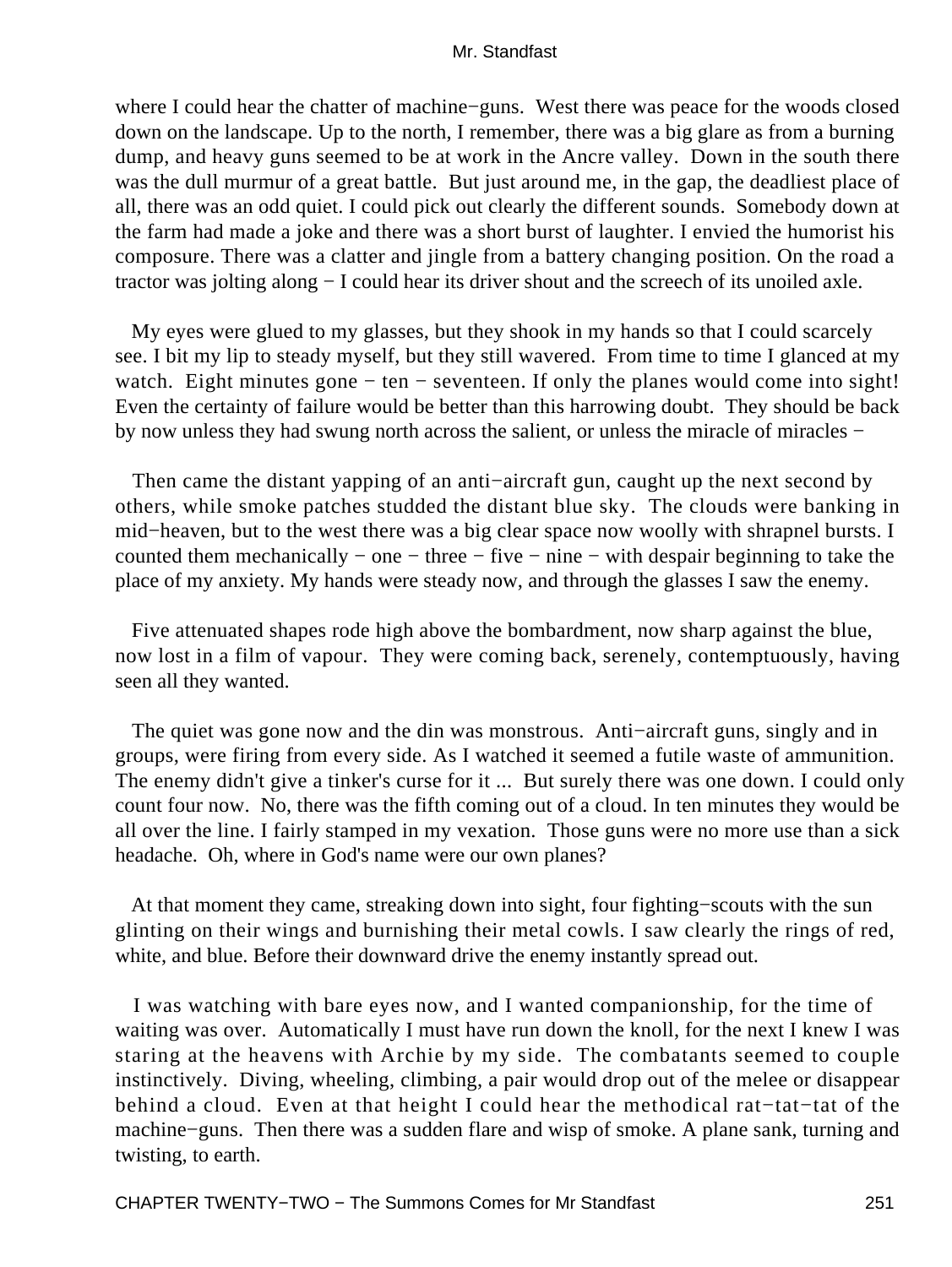'Hun!' said Archie, who had his glasses on it.

 Almost immediately another followed. This time the pilot recovered himself, while still a thousand feet from the ground, and started gliding for the enemy lines. Then he wavered, plunged sickeningly, and fell headlong into the wood behind La Bruyere.

 Farther east, almost over the front trenches, a two−seater Albatross and a British pilot were having a desperate tussle. The bombardment had stopped, and from where we stood every movement could be followed. First one, then another, climbed uppermost and dived back, swooped out and wheeled in again, so that the two planes seemed to clear each other only by inches. Then it looked as if they closed and interlocked. I expected to see both go crashing, when suddenly the wings of one seemed to shrivel up, and the machine dropped like a stone.

'Hun,' said Archie. 'That makes three. Oh, good lads! Good lads!'

 Then I saw something which took away my breath. Sloping down in wide circles came a German machine, and, following, a little behind and a little above, a British. It was the first surrender in mid−air I had seen. In my amazement I watched the couple right down to the ground, till the enemy landed in a big meadow across the high−road and our own man in a field nearer the river.

 When I looked back into the sky, it was bare. North, south, east, and west, there was not a sign of aircraft, British or German.

 A violent trembling took me. Archie was sweeping the heavens with his glasses and muttering to himself. Where was the fifth man? He must have fought his way through, and it was too late.

 But was it? From the toe of a great rolling cloud−bank a flame shot earthwards, followed by a V−shaped trail of smoke. British or Boche? British or Boche? I didn't wait long for an answer. For, riding over the far end of the cloud, came two of our fighting scouts.

 I tried to be cool, and snapped my glasses into their case, though the reaction made me want to shout. Archie turned to me with a nervous smile and a quivering mouth. 'I think we have won on the post,' he said.

 He reached out a hand for mine, his eyes still on the sky, and I was grasping it when it was torn away. He was staring upwards with a white face.

We were looking at the sixth enemy plane.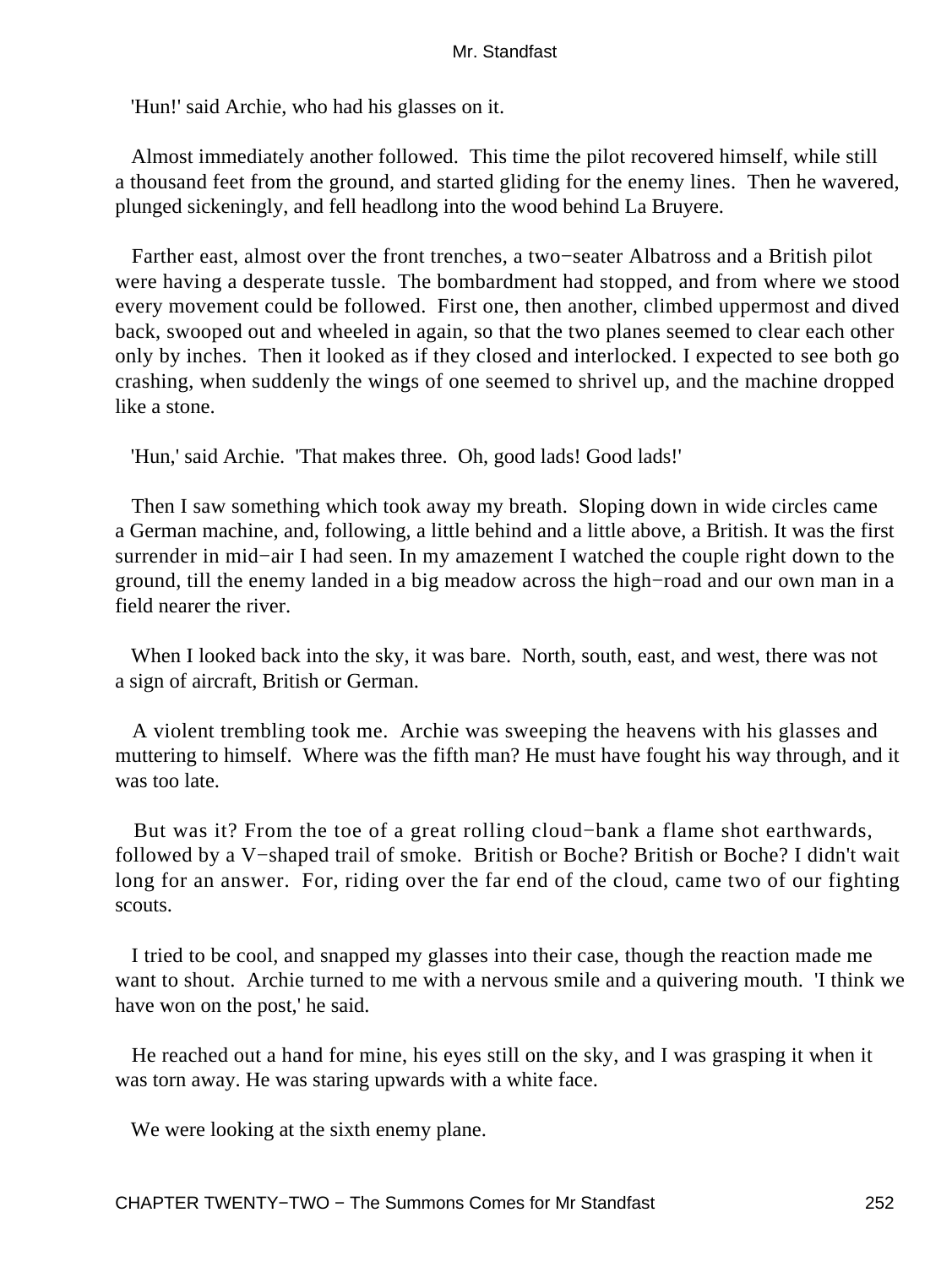It had been behind the others and much lower, and was making straight at a great speed for the east. The glasses showed me a different type of machine − a big machine with short wings, which looked menacing as a hawk in a covey of grouse. It was under the cloud−bank, and above, satisfied, easing down after their fight, and unwitting of this enemy, rode the two British craft.

 A neighbouring anti−aircraft gun broke out into a sudden burst, and I thanked Heaven for its inspiration. Curious as to this new development, the two British turned, caught sight of the Boche, and dived for him.

 What happened in the next minutes I cannot tell. The three seemed to be mixed up in a dog fight, so that I could not distinguish friend from foe. My hands no longer trembled; I was too desperate. The patter of machine−guns came down to us, and then one of the three broke clear and began to climb. The others strained to follow, but in a second he had risen beyond their fire, for he had easily the pace of them. Was it the Hun?

Archie's dry lips were talking.

'It's Lensch,' he said.

'How d'you know?' I gasped angrily.

'Can't mistake him. Look at the way he slipped out as he banked. That's his patent trick.'

 In that agonizing moment hope died in me. I was perfectly calm now, for the time for anxiety had gone. Farther and farther drifted the British pilots behind, while Lensch in the completeness of his triumph looped more than once as if to cry an insulting farewell. In less than three minutes he would be safe inside his own lines, and he carried the knowledge which for us was death.

 Someone was bawling in my ear, and pointing upward. It was Archie and his face was wild. I looked and gasped − seized my glasses and looked again.

A second before Lensch had been alone; now there were two machines.

 I heard Archie's voice. 'My God, it's the Gladas − the little Gladas.' His fingers were digging into my arm and his face was against my shoulder. And then his excitement sobered into an awe which choked his speech, as he stammered −'It's old −'

 But I did not need him to tell me the name, for I had divined it when I first saw the new plane drop from the clouds. I had that queer sense that comes sometimes to a man that a friend is present when he cannot see him. Somewhere up in the void two heroes were fighting their last battle − and one of them had a crippled leg.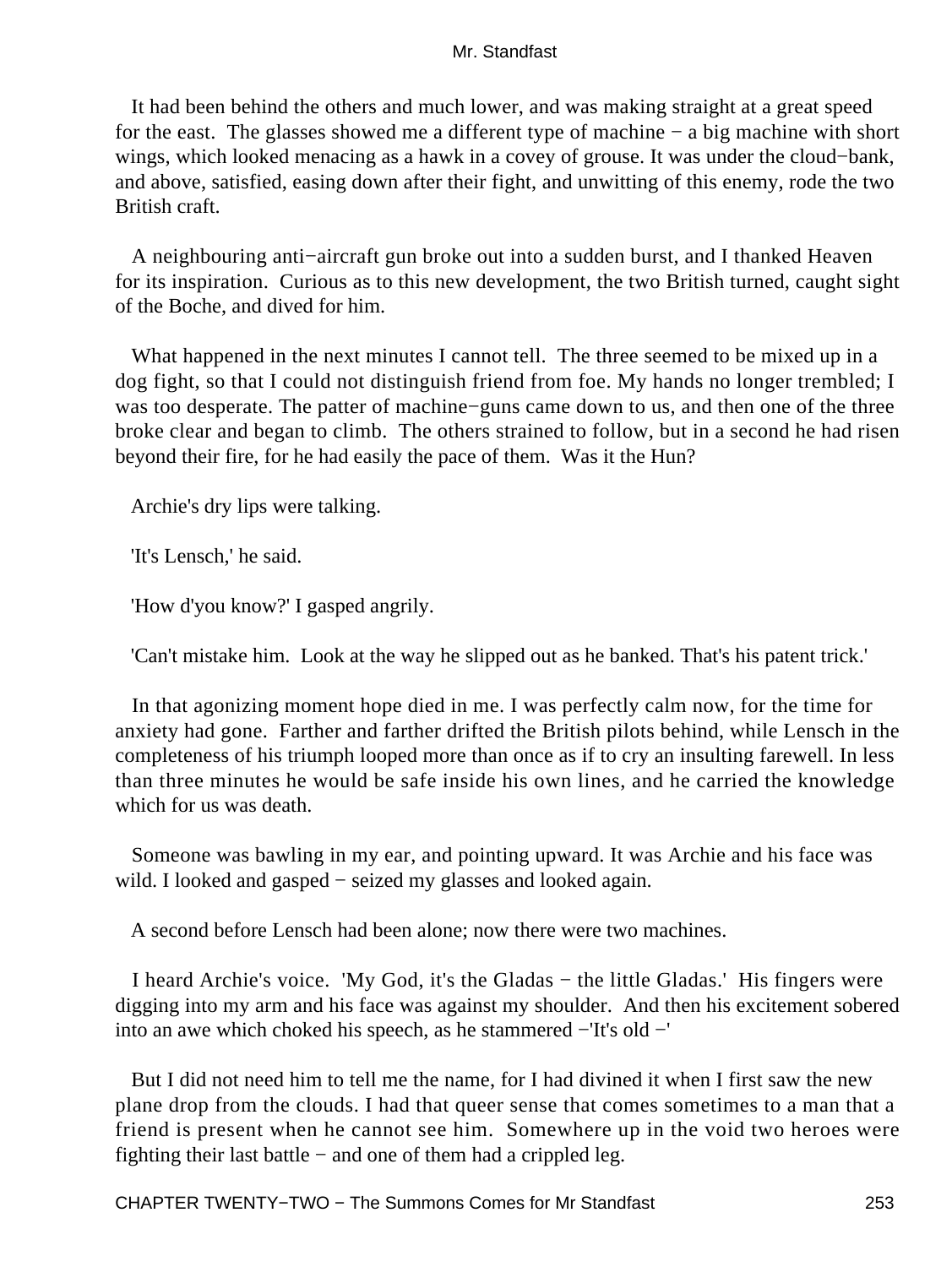I had never any doubt about the result, though Archie told me later that he went crazy with suspense. Lensch was not aware of his opponent till he was almost upon him, and I wonder if by any freak of instinct he recognized his greatest antagonist. He never fired a shot, nor did Peter ... I saw the German twist and side−slip as if to baffle the fate descending upon him. I saw Peter veer over vertically and I knew that the end had come. He was there to make certain of victory and he took the only way. The machines closed, there was a crash which I felt though I could not hear it, and next second both were hurtling down, over and over, to the earth.

 They fell in the river just short of the enemy lines, but I did not see them, for my eyes were blinded and I was on my knees.

 After that it was all a dream. I found myself being embraced by a French General of Division, and saw the first companies of the cheerful bluecoats whom I had longed for. With them came the rain , and it was under a weeping April sky that early in the night I marched what was left of my division away from the battle−field. The enemy guns were starting to speak behind us, but I did not heed them. I knew that now there were warders at the gate, and I believed that by the grace of God that gate was barred for ever.

 They took Peter from the wreckage with scarcely a scar except his twisted leg. Death had smoothed out some of the age in him, and left his face much as I remembered it long ago in the Mashonaland hills. In his pocket was his old battered*Pilgrim's* Progress. It lies before me as I write, and beside it − for I was his only legatee − the little case which came to him weeks later, containing the highest honour that can be bestowed upon a soldier of Britain. It was from the*Pilgrim's* Progress that I read next morning, when in the lee of an apple−orchard Mary and Blenkiron and I stood in the soft spring rain beside his grave. And what I read was the tale in the end not of Mr Standfast, whom he had singled out for his counterpart, but of Mr Valiant−for−Truth whom he had not hoped to emulate. I set down the words as a salute and a farewell:

 Then said he, 'I am going to my Father's; and though with great difficulty I am got hither, yet now I do not repent me of all the trouble I have been at to arrive where I am. My sword I give to him that shall succeed me in my pilgrimage, and my courage and skill to him that can get it. My marks and scars I carry with me, to be a witness for me that I have fought His battles who now will be my rewarder.'

So he passed over, and all the trumpets sounded for him on the other side.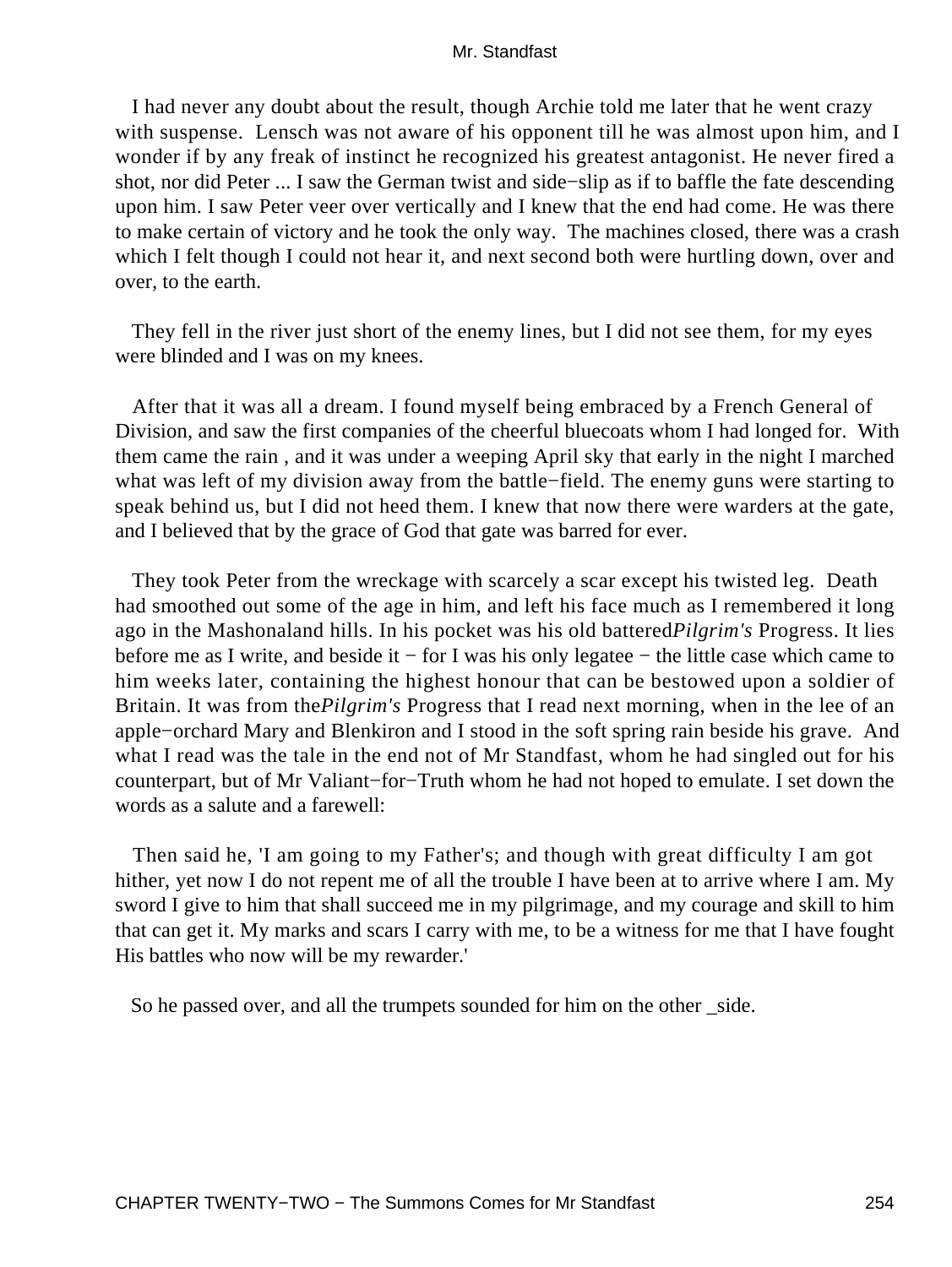# **Table of Content**

### **[PART I](#page-3-0)**

### **[CHAPTER ONE − The Wicket−Gate](#page-4-0)**

**[CHAPTER TWO − 'The Village Named Morality'](#page-17-0)**

**[CHAPTER THREE − The Reflections of a Cured Dyspeptic](#page-29-0)**

**[CHAPTER FOUR − Andrew Amos](#page-38-0)**

**[CHAPTER FIVE − Various Doings in the West](#page-50-0)**

**[CHAPTER SIX − The Skirts of the Coolin](#page-65-0)**

**[CHAPTER SEVEN − I Hear of the Wild Birds](#page-77-0)**

**[CHAPTER EIGHT − The Adventures of a Bagman](#page-87-0)**

**[CHAPTER NINE − I Take the Wings of a Dove](#page-99-0)**

**[CHAPTER TEN − The Advantages of an Air Raid](#page-109-0)**

**[CHAPTER ELEVEN − The Valley of Humiliation](#page-117-0)**

### **[PART II](#page-126-0)**

**[CHAPTER TWELVE − I Become a Combatant Once More](#page-127-0)**

**[CHAPTER THIRTEEN − The Adventure of the Picardy Chateau](#page-139-0)**

**[CHAPTER FOURTEEN − Mr Blenkiron Discourses on Love and War](#page-150-0)**

### **[CHAPTER FIFTEEN − St Anton](#page-167-0)**

**[CHAPTER SIXTEEN − I Lie on a Hard Bed](#page-179-0)**

**[CHAPTER SEVENTEEN − The Col of the Swallows](#page-189-0)**

**[CHAPTER EIGHTEEN − The Underground Railway](#page-202-0)**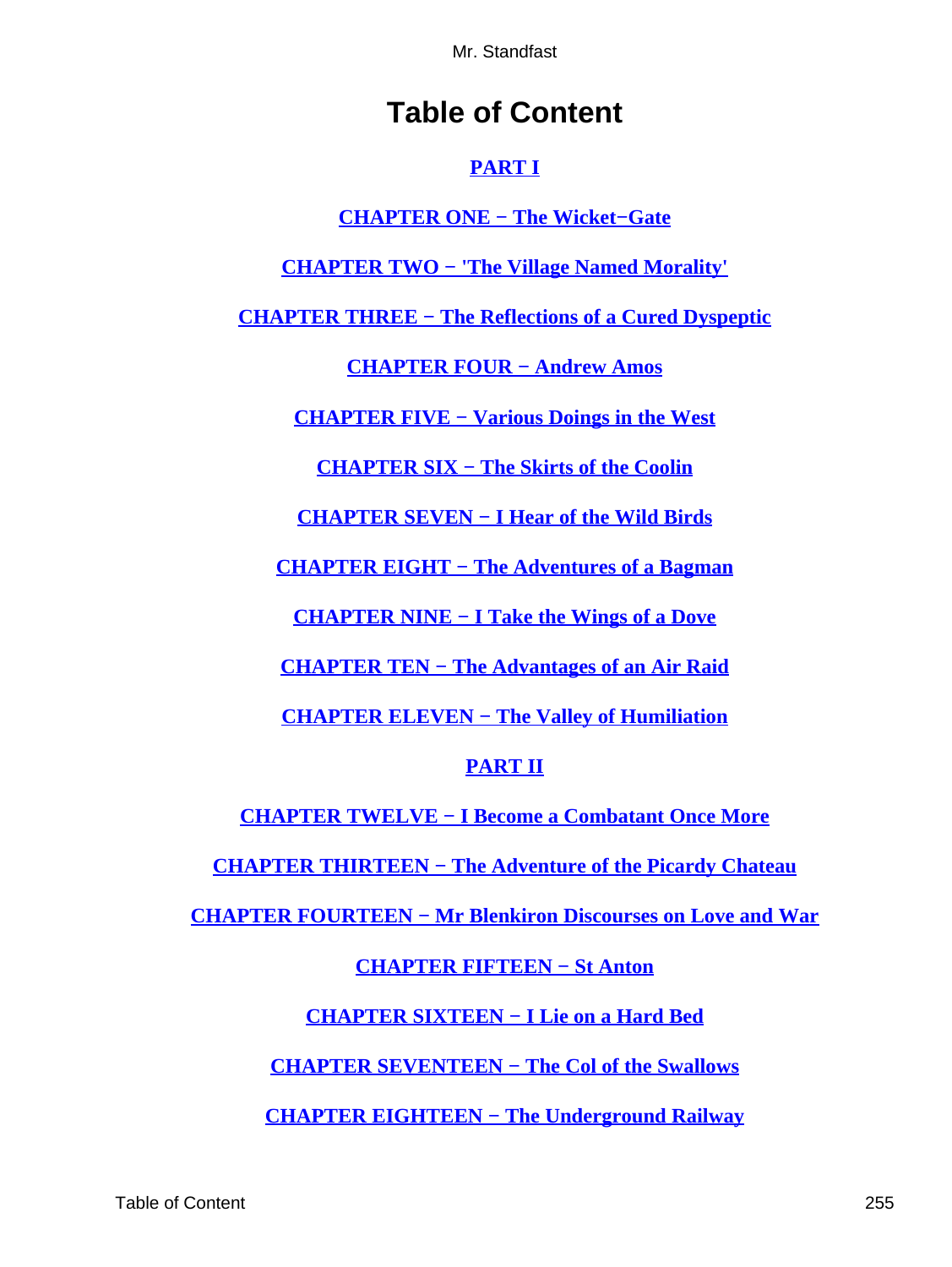**[CHAPTER NINETEEN − The Cage of the Wild Birds](#page-210-0)**

**[CHAPTER TWENTY − The Storm Breaks in the West](#page-218-0)**

**[CHAPTER TWENTY−ONE − How an Exile Returned to His Own People](#page-230-0)**

**[CHAPTER TWENTY−TWO − The Summons Comes for Mr Standfast](#page-246-0)**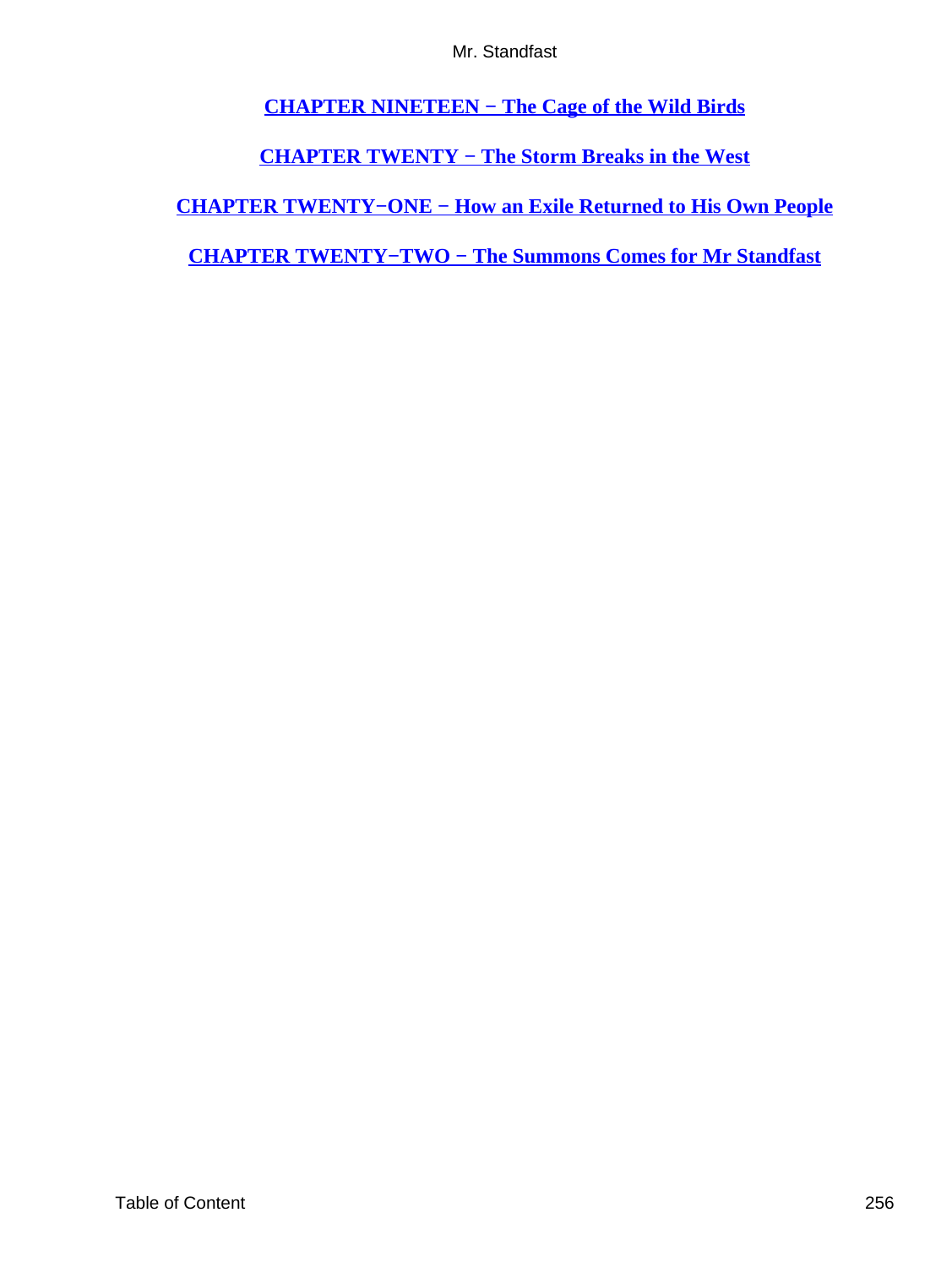## **You are reading a Phoenix Edition:**

It was converted from clean and standard xhtml/xml files. It uses metatags to identify content, and other data. The available resources specific to each ebook format were used to give the reader a pleasant reading experience.

More detais available at Phoenix−Library.org website.

Any suggestion that helps us to improve these editions are welcome.

**The Phoenix−Library Team**